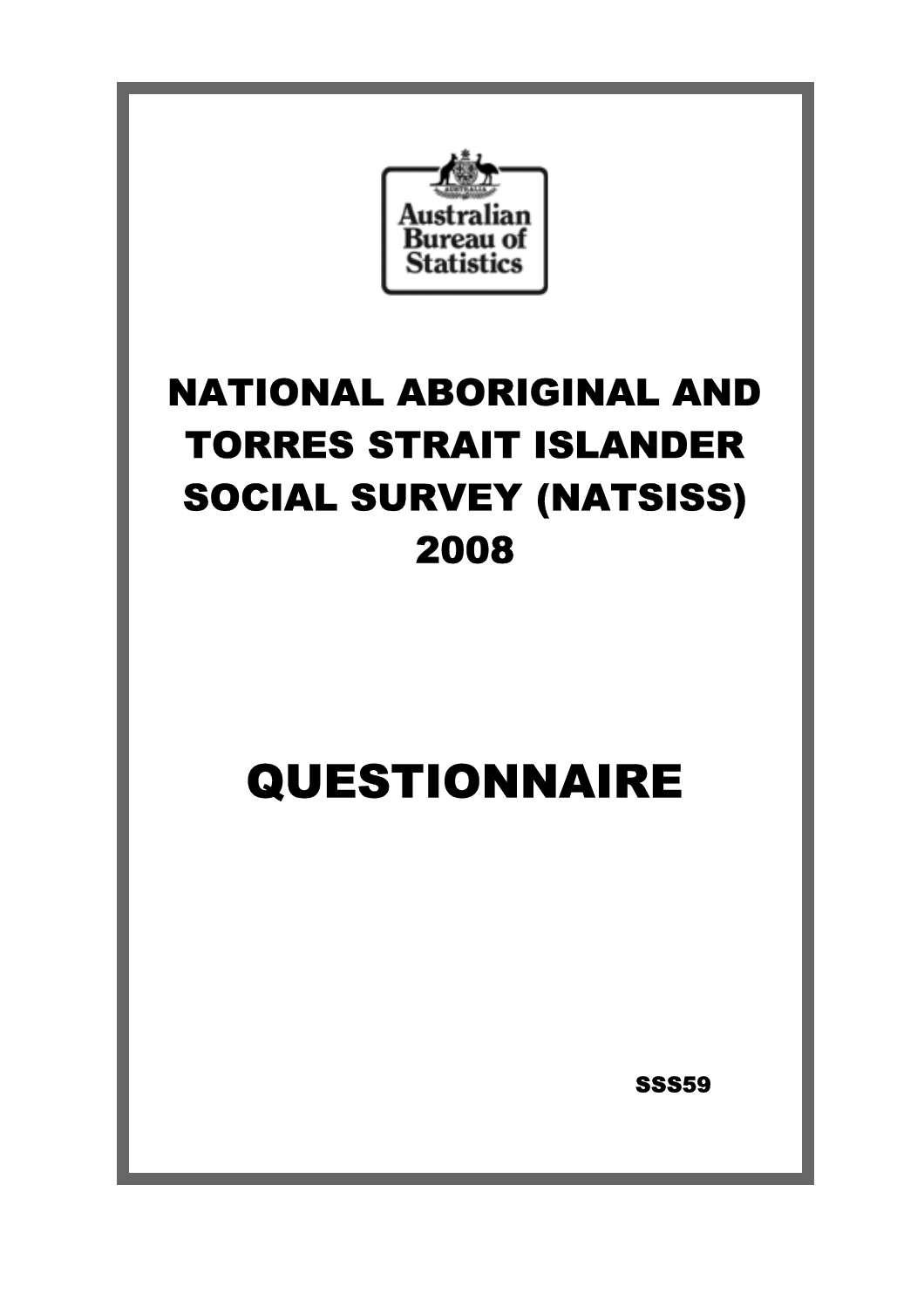# **CONTENTS**

| Household Spokesperson Form |  |
|-----------------------------|--|
|                             |  |
|                             |  |
|                             |  |
|                             |  |
|                             |  |
|                             |  |
|                             |  |
|                             |  |
|                             |  |
|                             |  |
|                             |  |
|                             |  |
|                             |  |
|                             |  |
|                             |  |
|                             |  |
| Language and Culture        |  |
|                             |  |
|                             |  |
|                             |  |
|                             |  |
| Employment                  |  |
|                             |  |
|                             |  |
|                             |  |
|                             |  |
|                             |  |
|                             |  |
|                             |  |
|                             |  |
|                             |  |
|                             |  |
|                             |  |
|                             |  |
|                             |  |
| <b>Adult Education</b>      |  |
|                             |  |
|                             |  |
|                             |  |
|                             |  |
|                             |  |
|                             |  |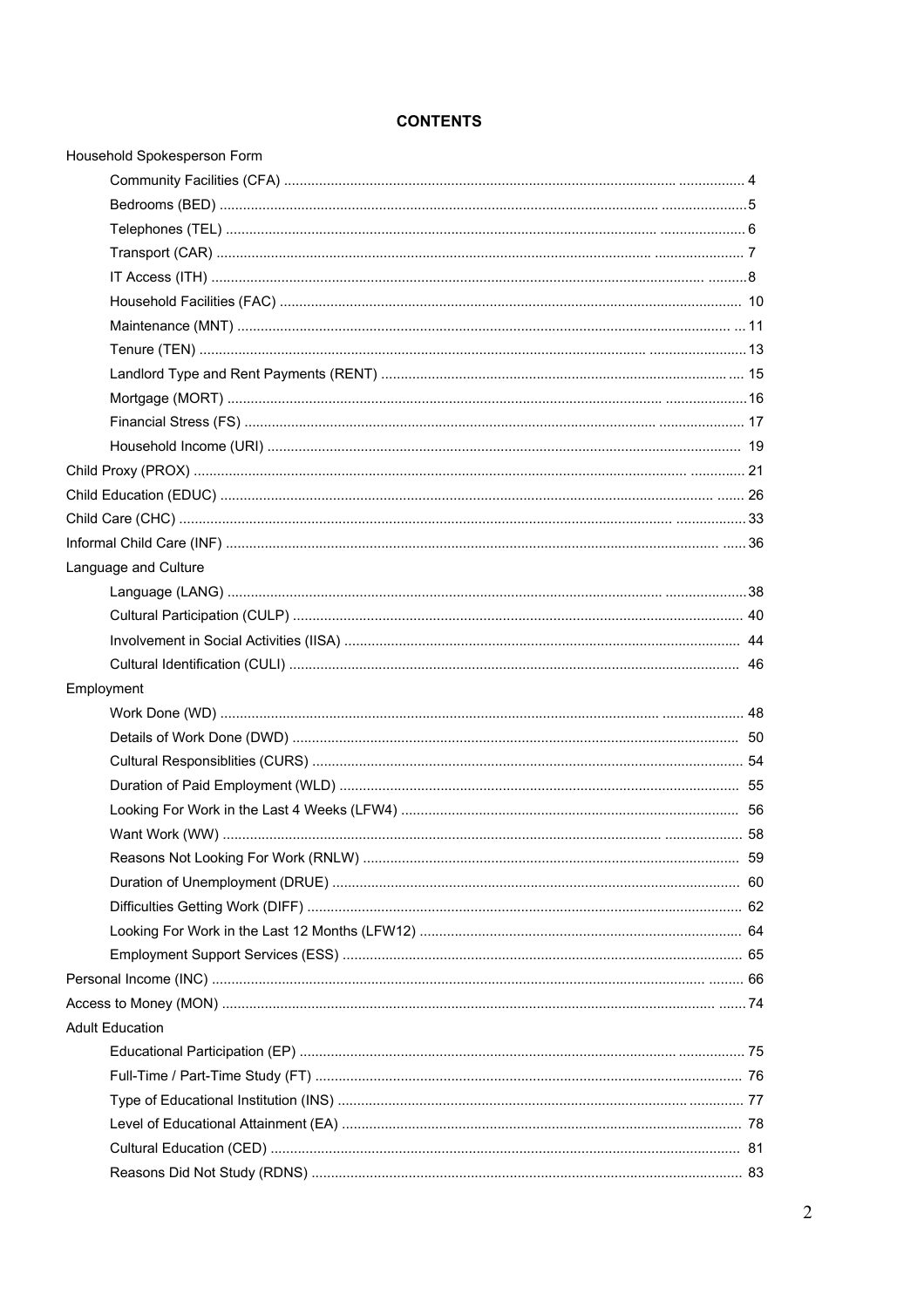| Family and Community   |  |
|------------------------|--|
|                        |  |
|                        |  |
|                        |  |
|                        |  |
|                        |  |
|                        |  |
|                        |  |
|                        |  |
|                        |  |
|                        |  |
|                        |  |
|                        |  |
| Crime and Justice      |  |
|                        |  |
|                        |  |
|                        |  |
|                        |  |
|                        |  |
| Information Technology |  |
|                        |  |
|                        |  |
|                        |  |
|                        |  |
|                        |  |
|                        |  |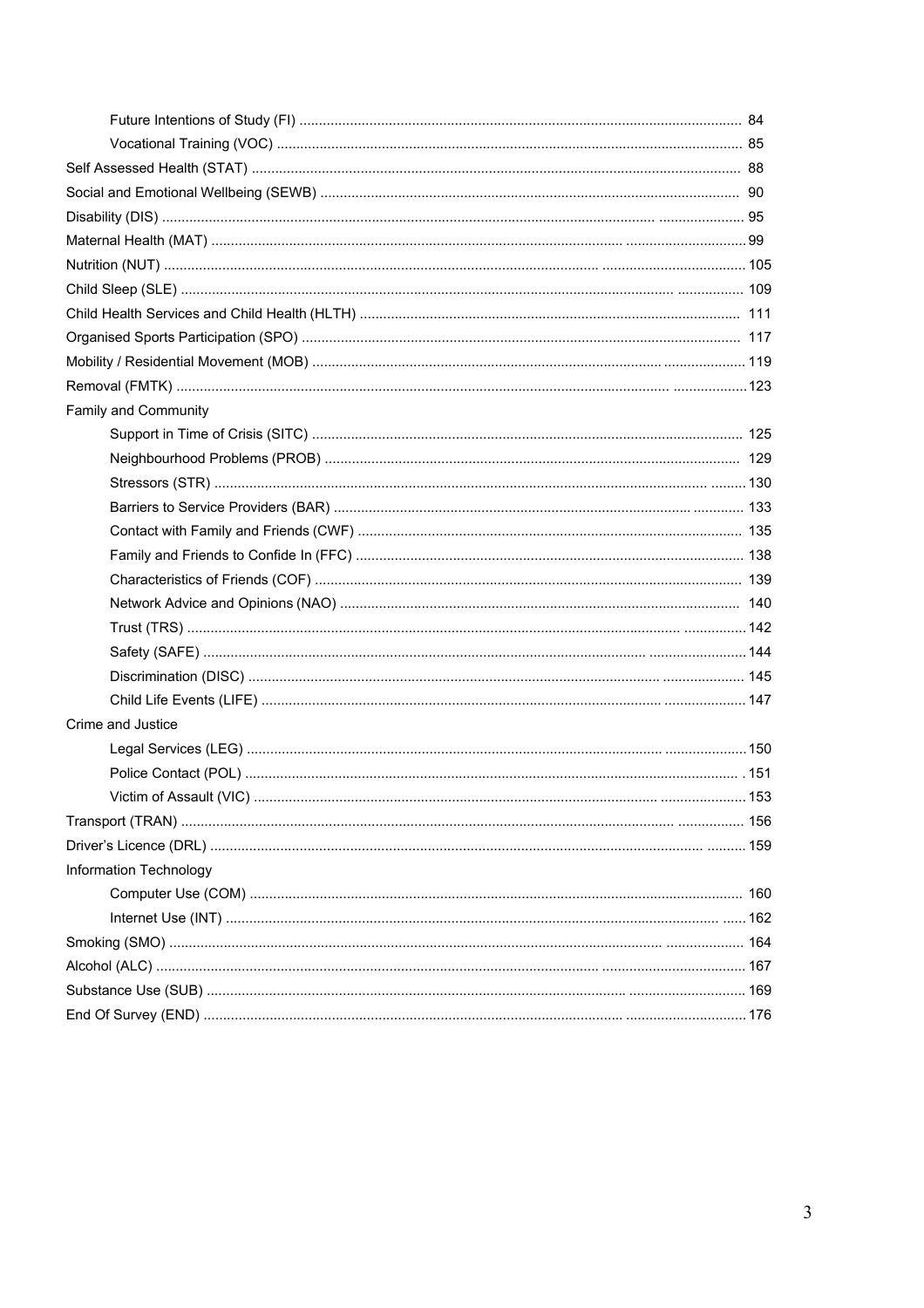## **HOUSEHOLD SPOKESPERSON FORM**

## **COMMUNITY FACILITIES**

**I would like to ask you some general questions on the facilities available for this household, such as sporting and recreational, medical, and other community services.** 

# **Q01CFA**

**Does your (suburb/town/community) have any of these facilities (or locations) available when needed?**

*Show Pink Prompt Card 1*

*More than one response is allowed. Press space bar between responses.*

| Sporting/Recreational Areas                 |                     |
|---------------------------------------------|---------------------|
| <b>Medical Services</b>                     | 14                  |
|                                             |                     |
| <b>Other Services and Public Facilities</b> |                     |
|                                             | 17                  |
|                                             | 18                  |
|                                             |                     |
|                                             | 20                  |
|                                             | 21                  |
|                                             |                     |
|                                             |                     |
|                                             | 24                  |
|                                             |                     |
|                                             | 26                  |
|                                             | <b>GO TO Q01BED</b> |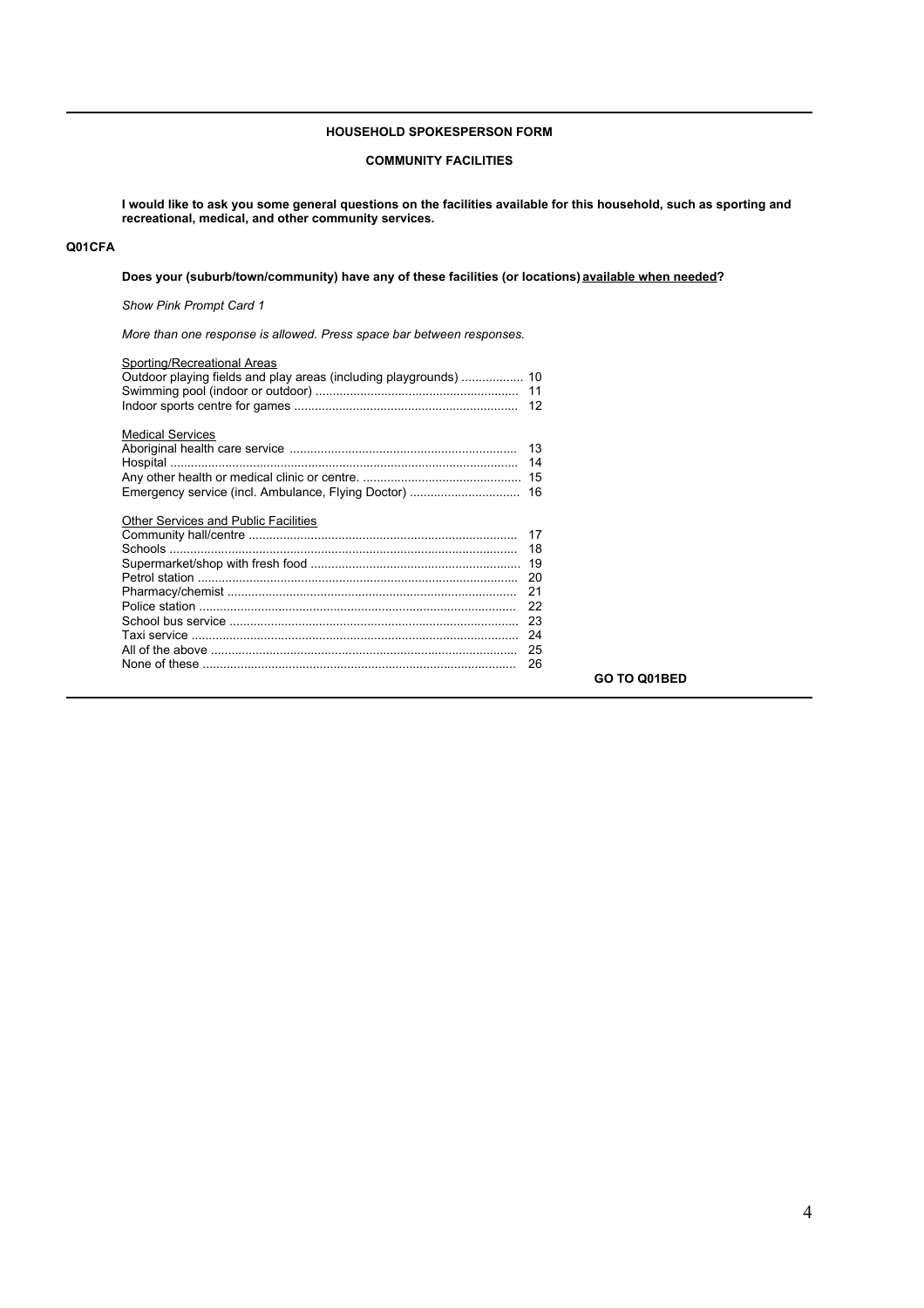**BEDROOM**

# **Q01BED**

**(The next questions are about this (house/dwelling) and the people who live here.)**

**How many bedrooms are there in this (house/dwelling)?**

*Enter number.*

(0...99) **GO TO Q01TEL**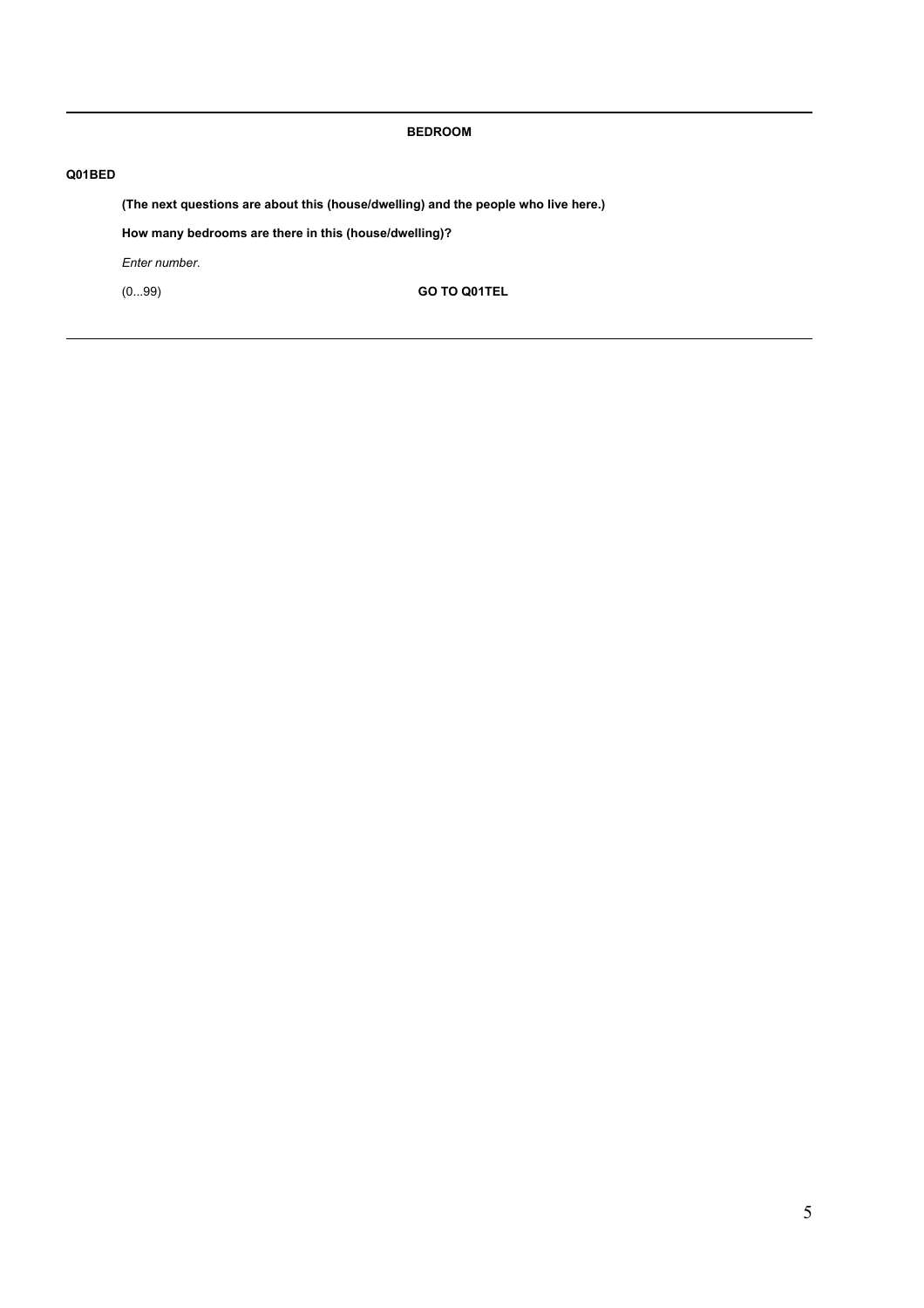## **TELEPHONES**

## **Q01TEL**

**In the last month, that is since this time in <month>, what types of telephones <did you use/ did people in this household use>?**

*Prompt to include phones used outside the house.*

*More than one response is allowed. Press space bar between responses.*

|  | <b>GO TO SG01</b> |  |
|--|-------------------|--|

| <b>SG01</b> | If any selected person 15+ identified that they can access car owned by |                     |
|-------------|-------------------------------------------------------------------------|---------------------|
|             |                                                                         | <b>GO TO Q01CAR</b> |
|             | Otherwise                                                               | <b>GO TO Q02CAR</b> |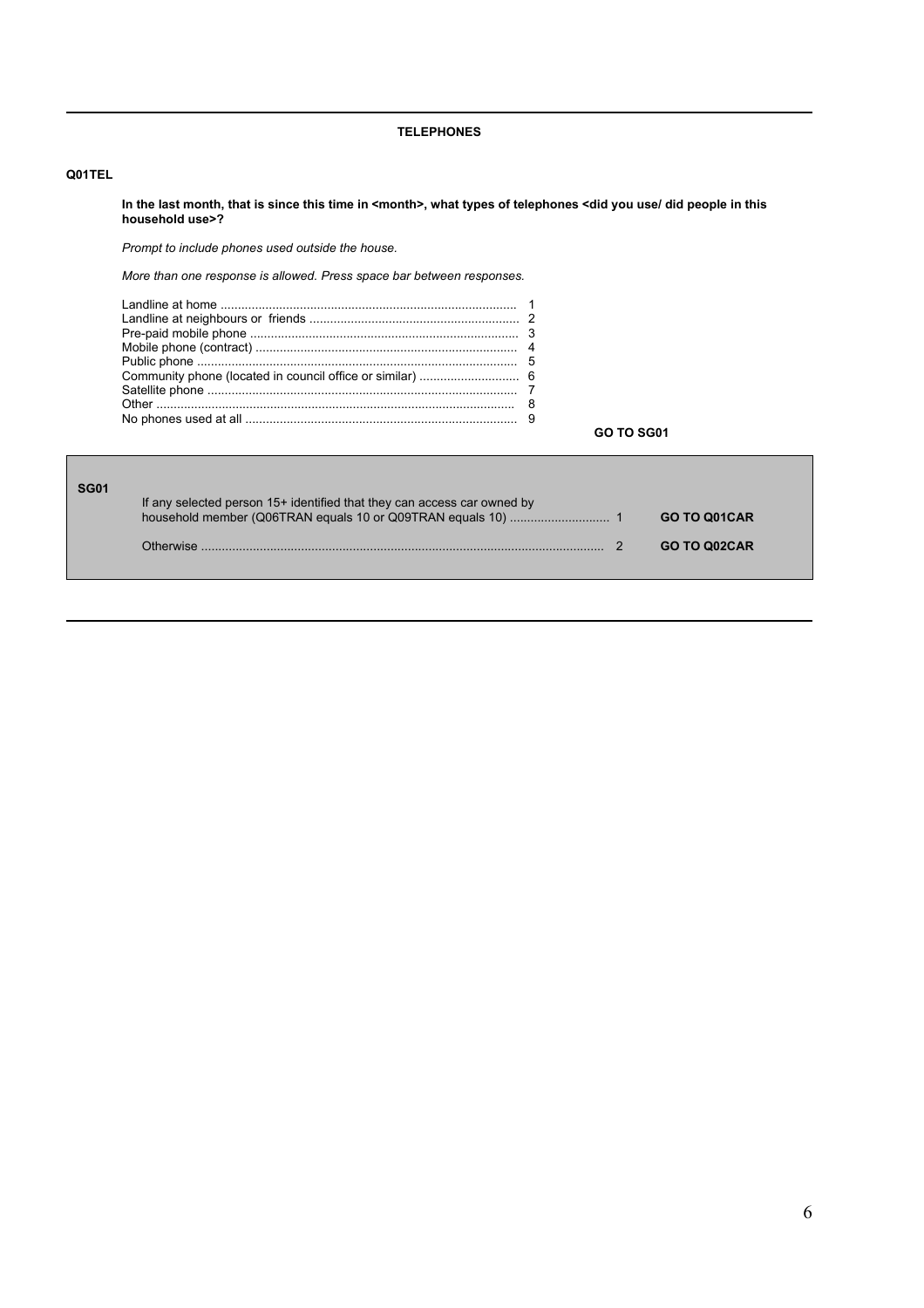#### **TRANSPORT**

## **Q01CAR**

**How many cars, 4wds or trucks that work <do you own (including paying off)/ are owned (including paying off ) by people in this household, including yourself>?**

*Exclude any company cars that need to be given back at the end of employment.*

*Enter number.*

(0...99) **GO TO Q01ITH**

## **Q02CAR**

**<Do you own (including paying off)/Does anyone in this household, including yourself own (including paying off> any cars, 4wds or trucks that work?**

**\_\_\_\_\_\_\_\_\_\_\_\_\_\_\_\_\_\_\_\_\_\_\_\_\_\_\_\_\_\_\_\_\_\_\_\_\_\_\_\_\_\_\_\_\_\_\_\_\_\_\_\_\_\_\_\_\_\_\_\_\_\_\_\_\_\_\_\_\_\_\_\_\_\_\_\_\_\_\_\_\_\_\_\_\_\_\_\_\_\_\_\_\_\_\_\_\_\_\_\_\_\_\_\_\_\_\_\_**

|  | <b>GO TO Q03CAR</b> |
|--|---------------------|
|  | <b>GO TO O01ITH</b> |

## **Q03CAR**

#### **How many?**

*Exclude any company cars that need to be given back at the end of employment.*

*Enter number.*

(0...99) **GO TO Q01ITH**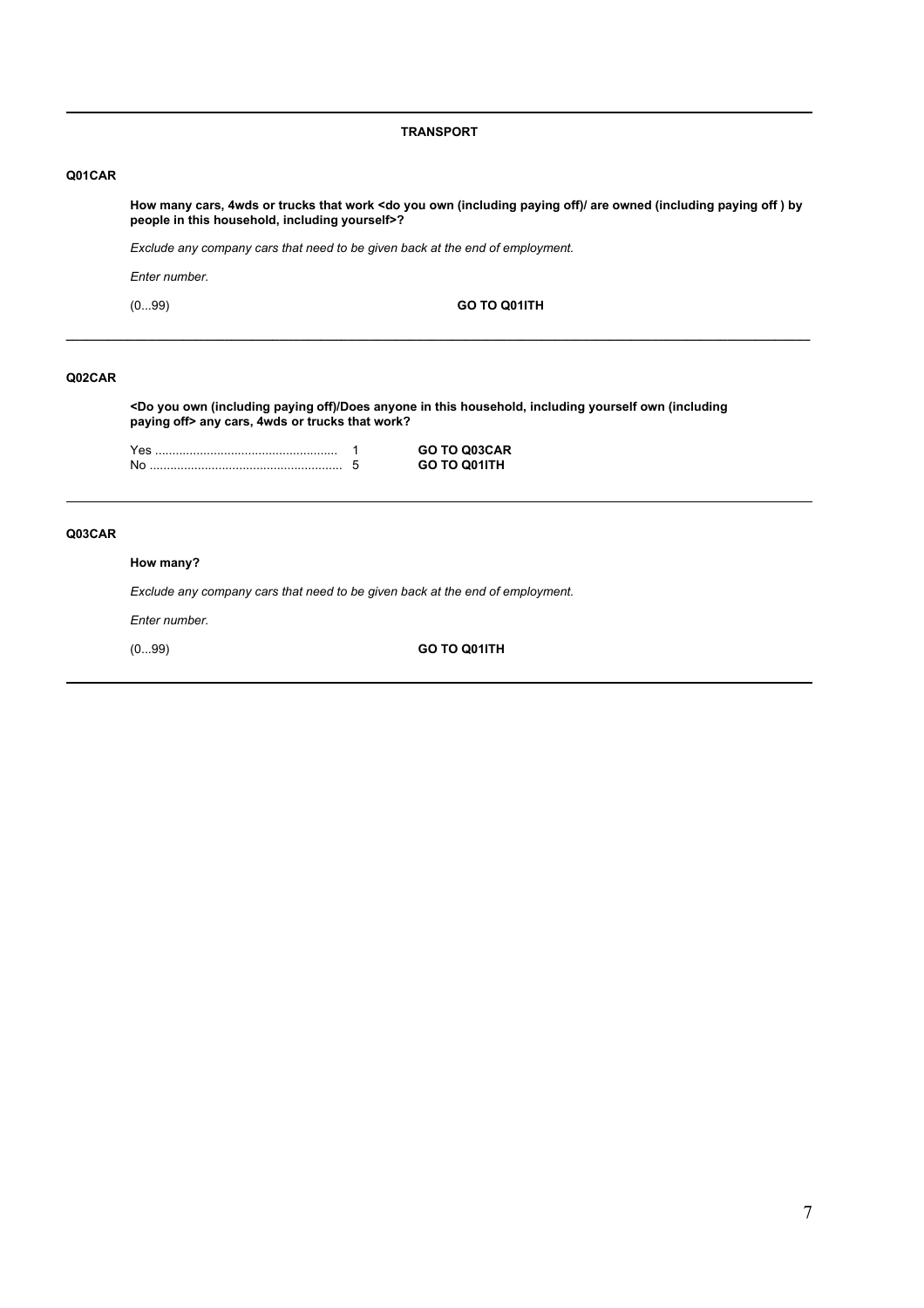**IT ACCESS**

## **Q01ITH**

**Is there a computer in this house?**

#### **If non-remote insert:**

*If yes, prompt to determine if currently working*

#### **If remote insert:**

*If yes, prompt to determine if working at the moment*

|  | <b>GO TO Q06ITH</b> |
|--|---------------------|
|  | <b>GO TO Q04ITH</b> |
|  | <b>GO TO Q02ITH</b> |

## **Q02ITH**

## **What are all the reasons for not having a computer in this house?**

*More than one response is allowed. Press space bar between responses.*

|  | GO TO Q01FAC        |
|--|---------------------|
|  | GO TO Q01FAC        |
|  | GO TO Q01FAC        |
|  | GO TO Q01FAC        |
|  | GO TO Q01FAC        |
|  | GO TO Q01FAC        |
|  | <b>GO TO Q03ITH</b> |
|  |                     |

#### **Q03ITH**

*Specify other reason*

...................................................................................... TEXT ENTRY **GO TO Q01FAC**

## **Q04ITH**

## What are all the reasons the computer does not work <currently/at the moment>?

*More than one response is allowed. Press space bar between responses.*

|  | GO TO Q01FAC        |
|--|---------------------|
|  | GO TO Q01FAC        |
|  | GO TO Q01FAC        |
|  | GO TO Q01FAC        |
|  | <b>GO TO Q05ITH</b> |
|  |                     |

### **Q05ITH**

*Specify other reason*

...................................................................................... TEXT ENTRY **GO TO Q01FAC**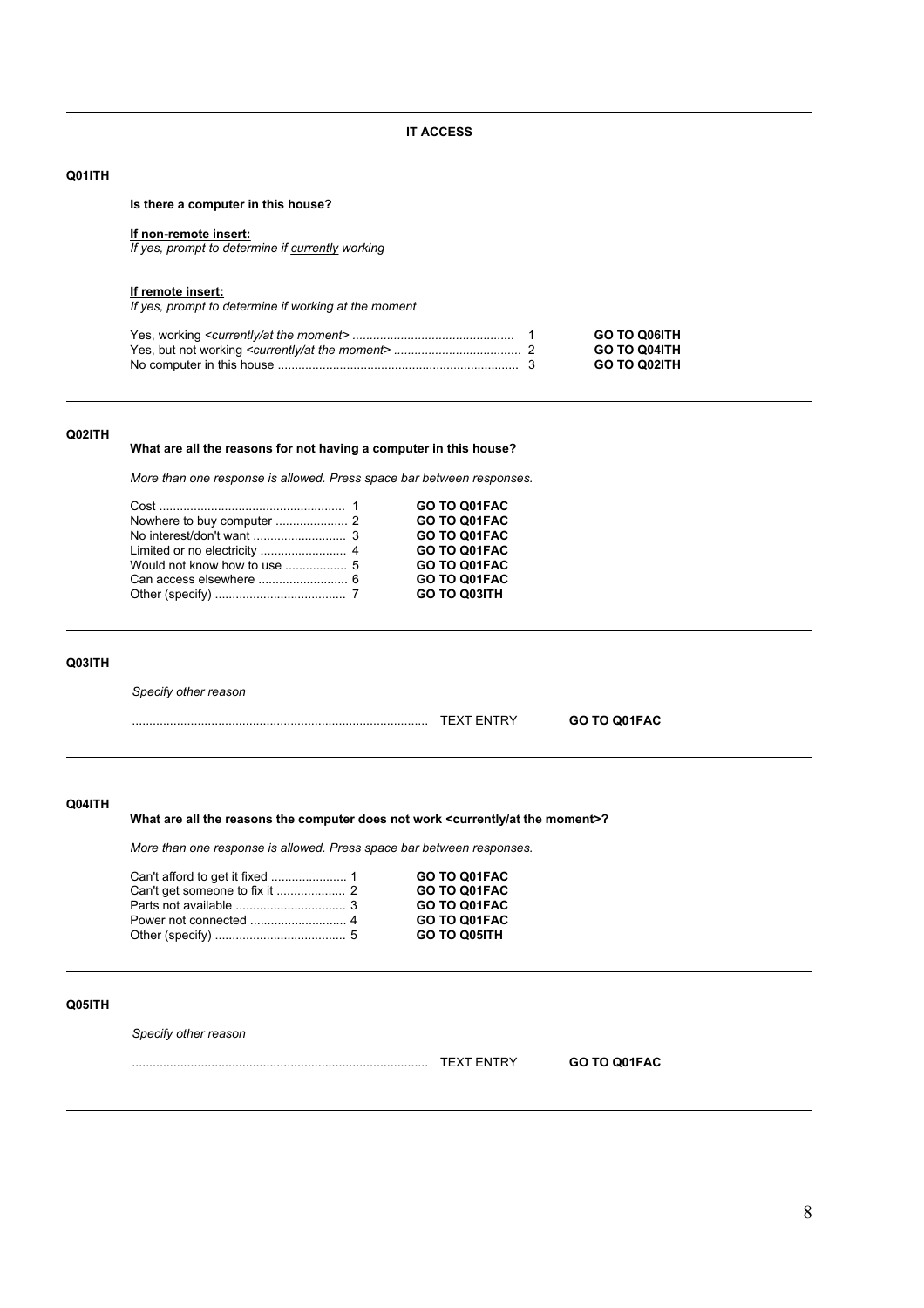# **Q06ITH**

**Are there any computers in this house connected to the Internet <currently/at the moment>?**

|  | GO TO Q01FAC       |
|--|--------------------|
|  | <b>GO TO O07TH</b> |

# **Q07ITH**

**What is the main reason for not having a computer connected to Internet?**

**GO TO Q01FAC**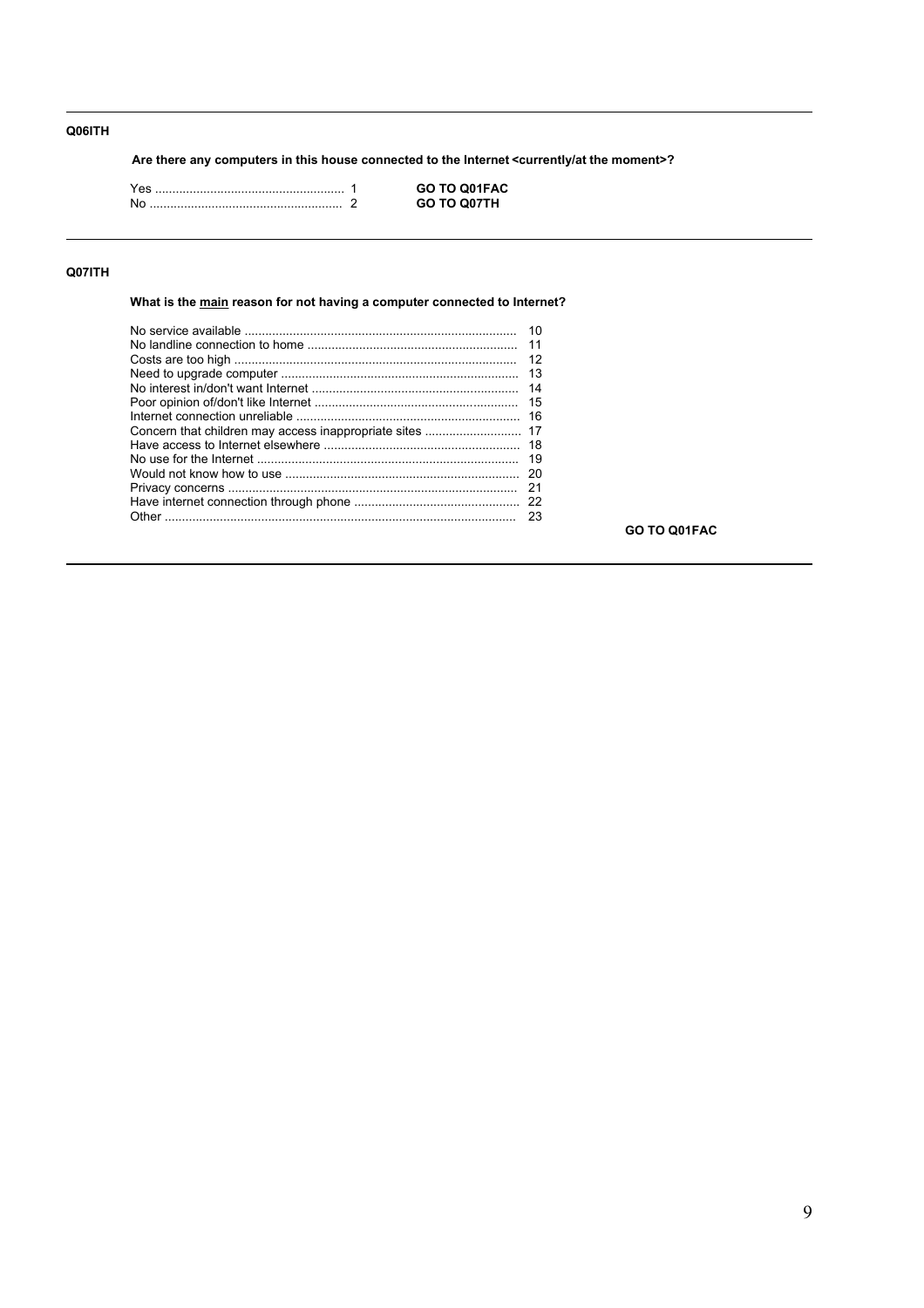# **HOUSEHOLD FACILITIES**

## Q01FAC

# Are there any of these facilities that this household doesn't have or that are not working?

Show Pink Prompt Card 2

Include as not working where there is no power or fuel supply available for it to work.

GO TO Q01MNT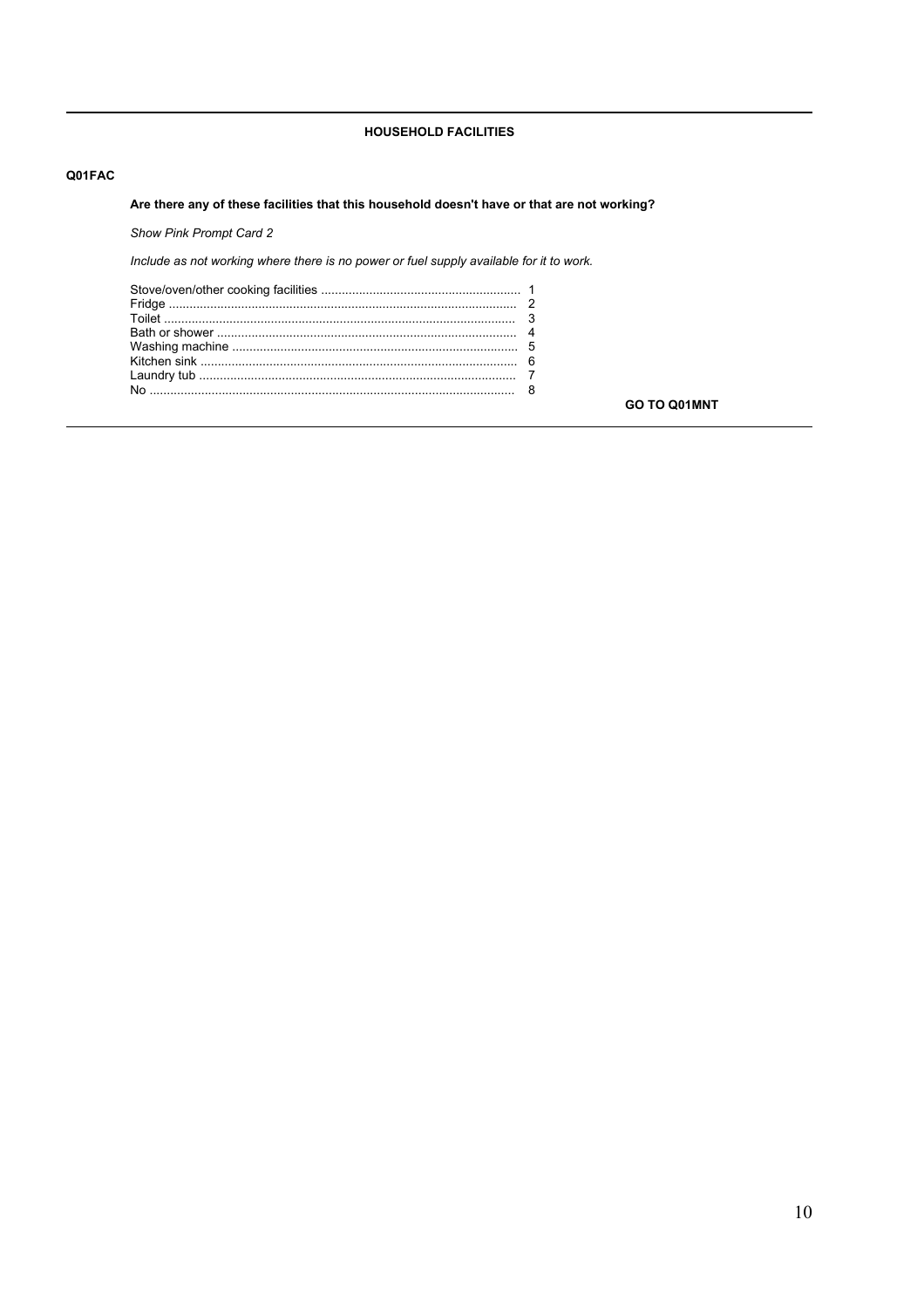## **MAINTENANCE**

#### **Q01MNT**

#### **If non-remote insert:**

**(I would now like to ask you about repairs and maintenance to this dwelling.)**

#### *Show Pink Prompt Card 3*

*Do not include work done as part of any alterations or additions.*

#### **In the last 12 months, have any of these types of repairs or maintenance been carried out on this dwelling?**

*If 'yes' ask which ones.*

*More than one response is allowed. Press space bar between responses.*

**GO TO Q02MNT**

# **If remote insert:**

**(I would now like to ask you about people fixing parts of your house.)**

*Show Pink Prompt Card 4*

*Do not include work done as part of any alterations or additions.*

# **In the last year, has anybody done any of these things to fix any parts of your house?**

*If 'Yes', ask which ones.*

*More than one response is allowed. Press space bar between responses.*

**GO TO Q02MNT**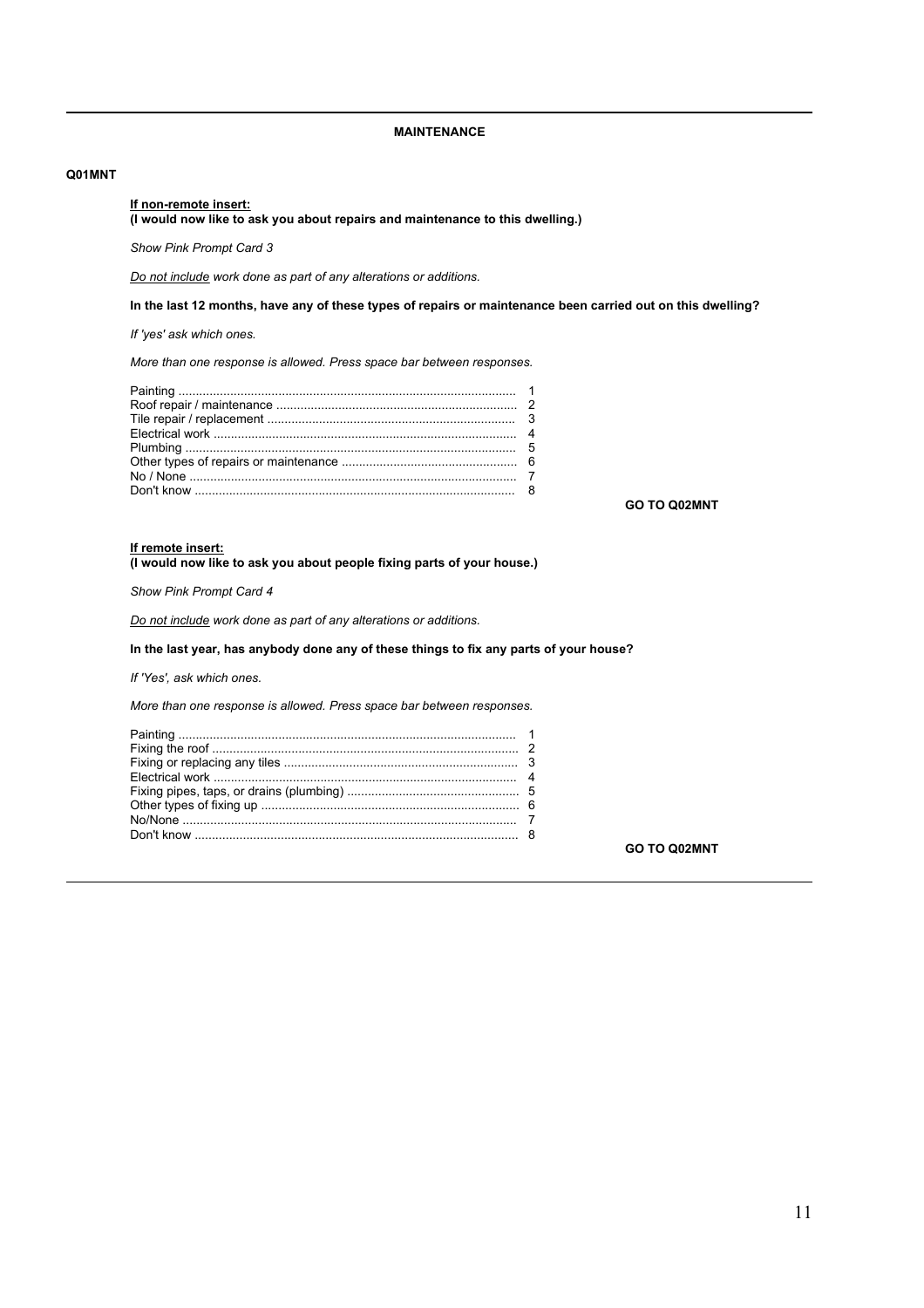## **Q02MNT**

#### **If non-remote insert: Does this dwelling have any of these major structural problems?**

*Show Pink Prompt Card 5*

*If 'yes', ask which ones.*

*Do not include any non-major repair needs such as repairs to doors/fly screens.*

*More than one response is allowed. Press space bar between responses.*

| 20 |  |
|----|--|
|    |  |
|    |  |
|    |  |
|    |  |
|    |  |
|    |  |
|    |  |
|    |  |
|    |  |
|    |  |

**GO TO Q01ATEN**

#### **If remote insert:**

**Does your house have any of these problems that need to be fixed?**

*Show Pink Prompt Card 6*

*If 'Yes', ask which ones.* 

*Do not include any non-major repair needs such as repairs to doors, fly screens, light fittings.*

*More than one response is allowed. Press space bar between responses.*

**GO TO Q01ATEN**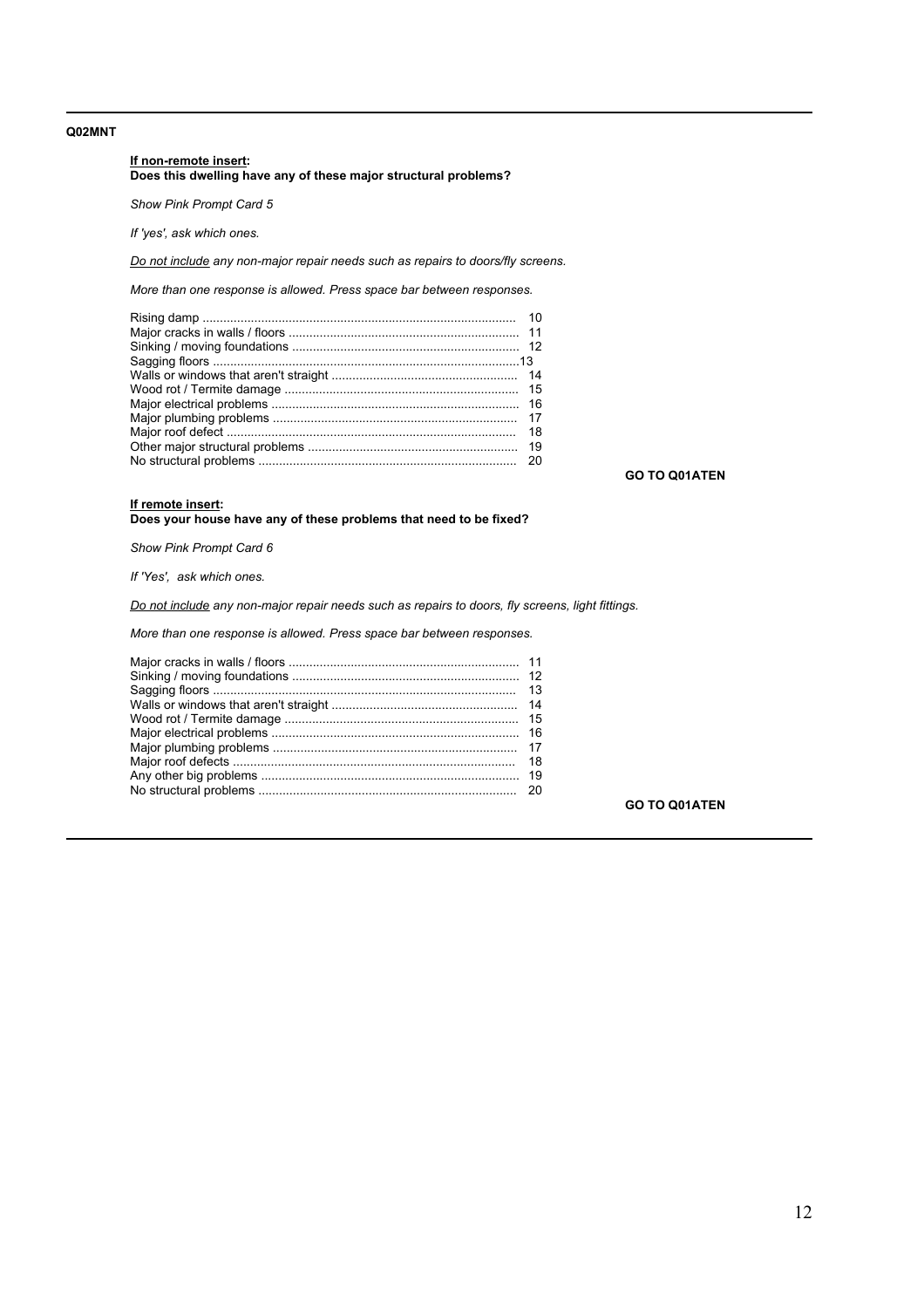**(I would now like to ask you some questions about ownership or rental of this dwelling/house.) Is this (dwelling/house) rented by <you/anyone in this household>?** Yes ..................................................... 1 **GO TO Q01RENT** No ....................................................... 5 **GO TO Q01TEN Is this (dwelling/house) being paid off by <you/anyone in this household>?**

**TENURE**

|  | <b>GO TO Q05TEN</b> |
|--|---------------------|
|  | <b>GO TO Q03TEN</b> |

## **Q03TEN**

**Q01TEN**

**Q01ATEN**

**Is this (dwelling/house) owned outright by <you/anyone in this household>?**

|  | GO TO O01FS  |
|--|--------------|
|  | GO TO O05TEN |

## **Q05TEN**

**Is this (dwelling/house) being purchased under a <rent/buy or shared equity scheme/rent/buy scheme> by <you/anyone in this household>?**

| Yes | <b>GO TO Q01AMORT</b> |
|-----|-----------------------|
|     | GO TO SG03            |
|     | GO TO SG03            |

## **SG03**

| <b>GO TO Q01AMORT</b> |
|-----------------------|
| <b>GO TO Q06TEN</b>   |

# **Q06TEN**

**Is this (dwelling/house) occupied under a life tenure scheme?**

|  | <b>GO TO Q01AMORT</b> |
|--|-----------------------|
|  | <b>GO TO Q07TEN</b>   |
|  | <b>GO TO Q07TEN</b>   |

## **Q07TEN**

**Does anyone in this (dwelling/house) pay board to live here?**

|  | <b>GO TO Q01RENT</b> |
|--|----------------------|
|  | <b>GO TO Q08TEN</b>  |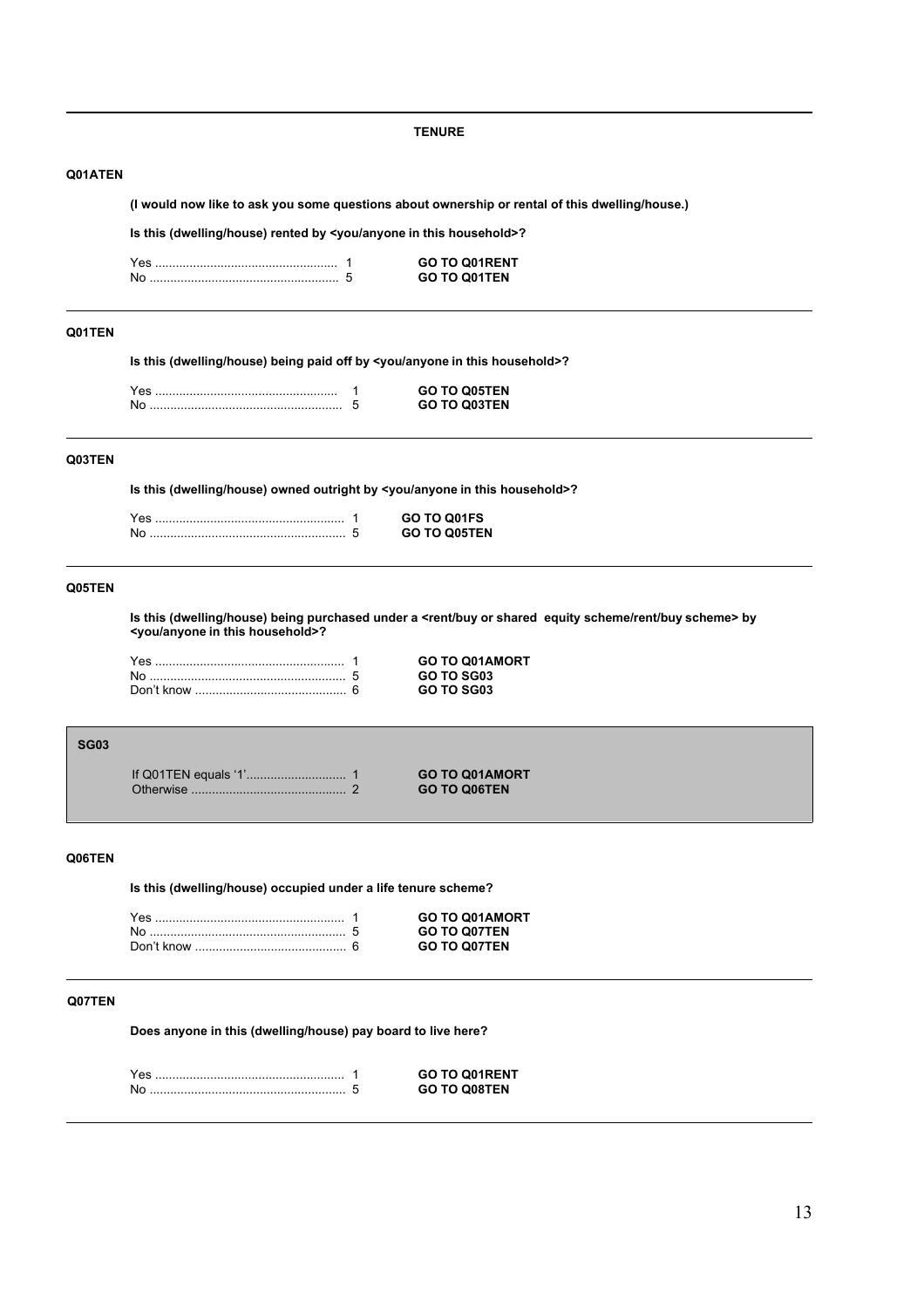# **Q08TEN**

## **Is this (dwelling/house) occupied rent free?**

Yes ....................................................... 1 No.......................................................... 5

**GO TO Q01FS**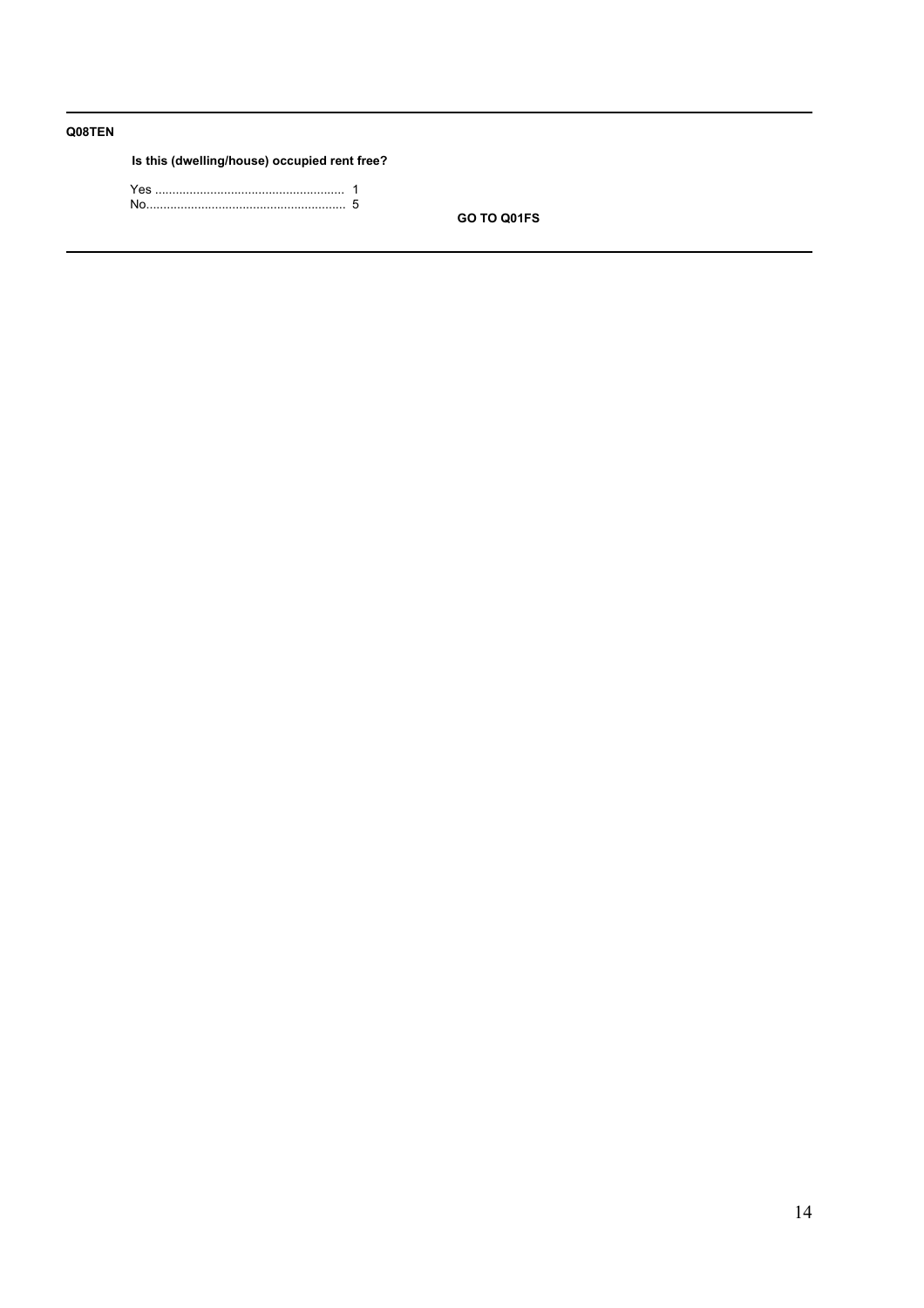## **LANDLORD TYPE AND RENT PAYMENTS**

## **Q01RENT**

#### **Who do <you/ members of this household> pay rent/board to for this dwelling?**

| <b>Show Pink Prompt Card 7</b>  |                      |
|---------------------------------|----------------------|
|                                 |                      |
| Person not in the same dwelling |                      |
| Person in the same dwelling     |                      |
| Employer                        |                      |
|                                 | <b>GO TO Q02RENT</b> |
|                                 |                      |

## **Q02RENT**

**What is <your/this households> usual rent/board payment for this (dwelling/house)?**

*Enter dollar amount.*

*Ctrl K may be entered here if necessary.*

(1...999997) **GO TO Q03RENT** Ctrl K **GO TO Q01FS**

## **Q03RENT**

#### **What period does that cover?**

*Enter the number of (weeks / months) covered. Record full (weeks / months).*

#### (1...52) **GO TO Q04RENT**

## **Q04RENT**

*Select (weeks / months).*

Week(s) ............................................... 1 Month(s) ............................................... 2

**GO TO Q01FS**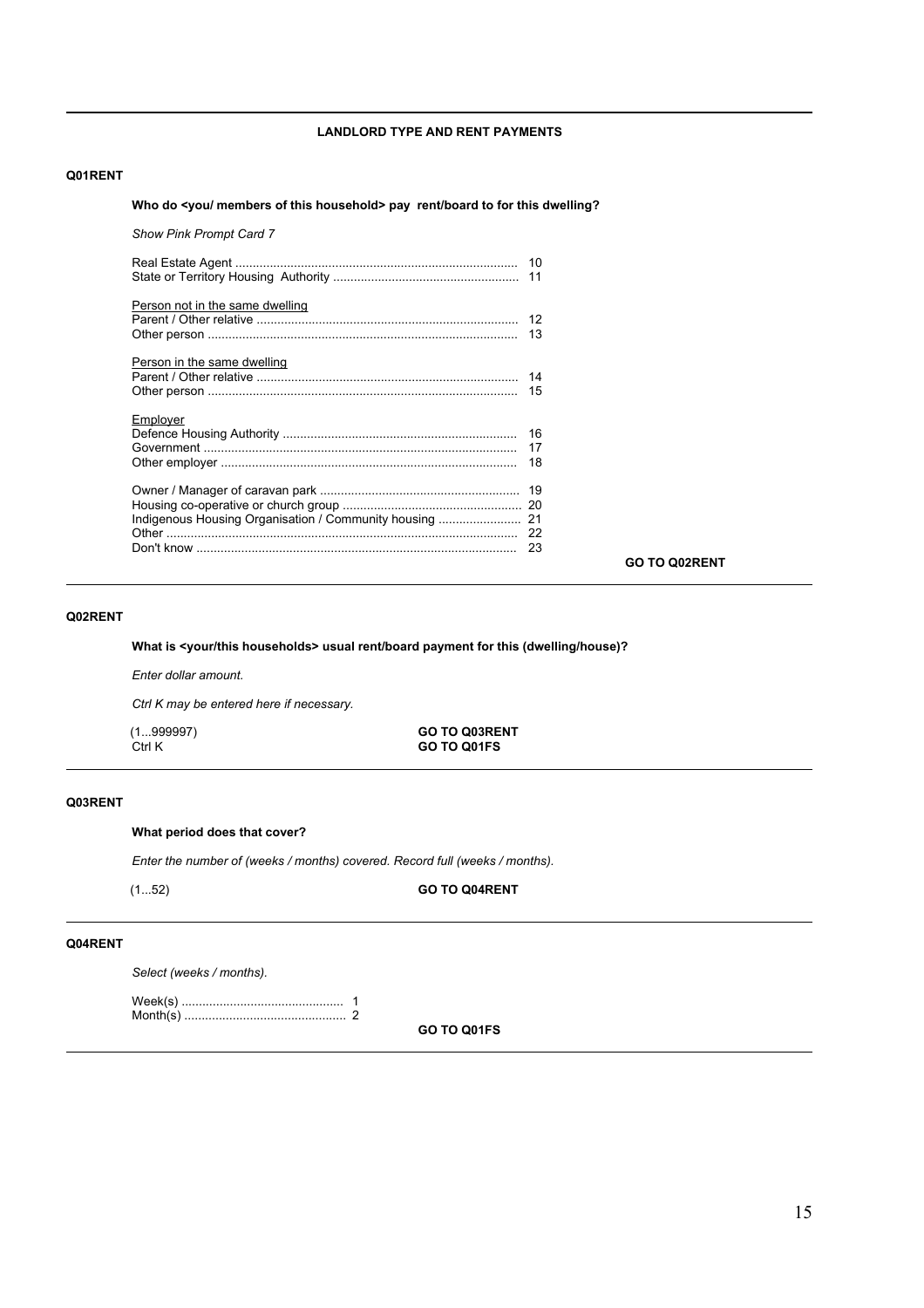## **MORTGAGE**

#### **Q01AMORT**

**<Are you/Is anyone in this household**> **currently making payments on any mortgages or secured loans on this (dwelling/house)?**

Yes ....................................................... 1 **GO TO Q01MORT** No ........................................................ 5 **GO TO Q01FS**

## **Q01MORT**

What is <your/this household's> usual repayment on this loan?

*Enter dollar amount.*

*Ctrl K may be entered here if necessary.*

(1...999997) **GO TO Q02MORT** Ctrl K **GO TO Q01FS**

## **Q02MORT**

#### **What period does this cover?**

*Enter the number of (weeks / months) covered. Record full (weeks / months).*

(1...52) **GO TO Q03MORT**

#### **Q03MORT**

*Select (weeks / months).*

Week(s) ............................................... 1 Month(s) ............................................... 2

**GO TO Q01FS**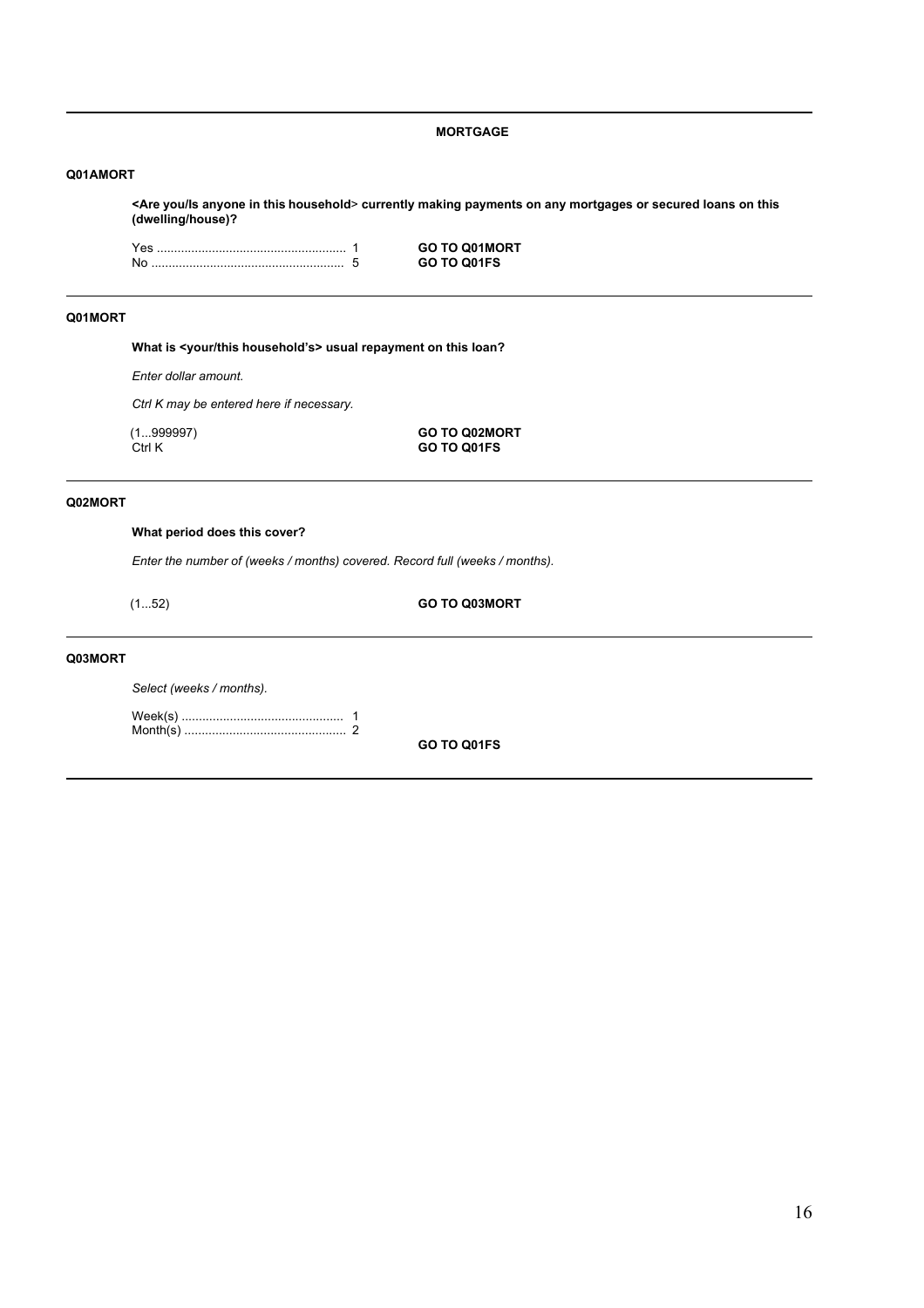## **FINANCIAL STRESS**

## **Q01FS**

**(The next few questions are about <your/this households> financial situation.)**

**Do <you/members of this household> have any bill payments (such as electricity, gas, telephone, rent) taken directly from <your/their> income or bank account?**

*If yes, prompt for whether income or bank account*

**GO TO Q02FS**

## **Q02FS**

**In the last <12 months/year> have any of these things happened to <you/members of this household> because <you/any of you> didn't have enough money?**

*Show Pink Prompt Card 9*

*More than one response is allowed. Press space bar between responses.*

|     | GO TO Q04FS |
|-----|-------------|
|     | GO TO Q04FS |
|     | GO TO Q03FS |
|     | GO TO Q03FS |
|     | GO TO Q03FS |
|     | GO TO Q03FS |
|     | GO TO Q04FS |
|     | GO TO Q04FS |
| 18  | GO TO Q04FS |
| -19 | GO TO Q04FS |
| -20 | GO TO Q04FS |
|     | GO TO Q04FS |
| 22  | GO TO Q04FS |
| -23 | GO TO Q04FS |
| 24  | GO TO Q04FS |
|     |             |

## **Q03FS**

**In the last <12 months/year>, how many times have <you/members of this household> <experienced difficulty/had problems> in paying bills?**

*Show Pink Prompt Card 10*

**GO TO Q04FS**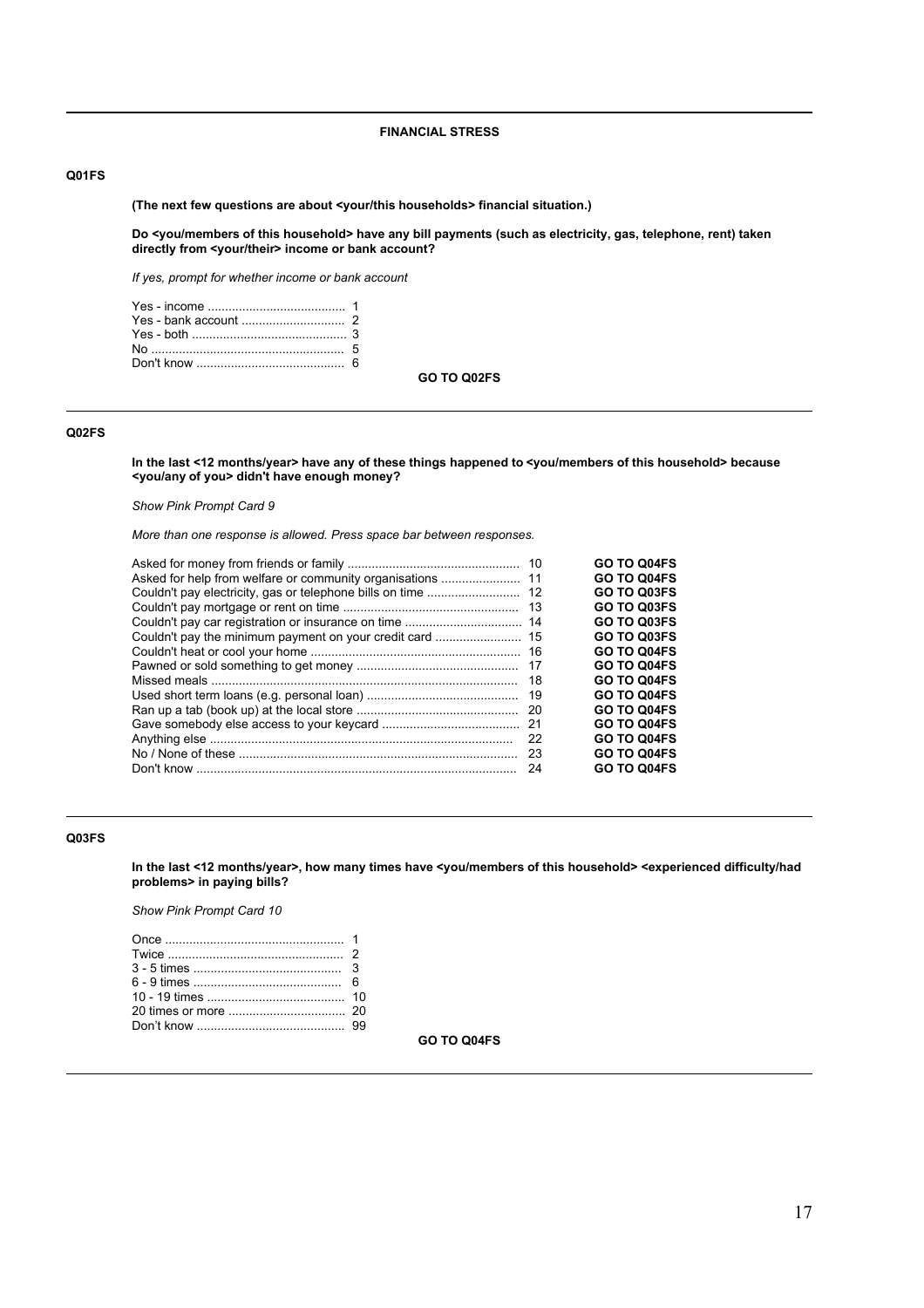## **Q04FS**

**In the last <12 months/year> were there any days when <you/members of this household> ran out of money for food, clothing or bills?**

Yes ....................................................... 1 **GO TO Q05FS**

#### **Q05FS**

**Did this happen in the last two weeks?**

**GO TO Q06FS**

# **Q06FS**

**Did <you/members of this household> have to go without food, clothing or put off paying bills (when <you/they> ran out of money)?**

**GO TO Q07FS**

# **Q07FS**

**SG04**

**We know that \$2,000 is a lot of money, but if all of a sudden <you/members of this household> had to get \$2,000 for something important, could <you/they> get it within a week?**

**GO TO SG4**

| 304                                                                                        |                                                                                  |
|--------------------------------------------------------------------------------------------|----------------------------------------------------------------------------------|
| If multi-person household with non-selected members aged 15+ and non-remote 3<br>Otherwise | <b>END FORM</b><br><b>END FORM</b><br><b>GO TO Q01URI</b><br><b>GO TO Q02URI</b> |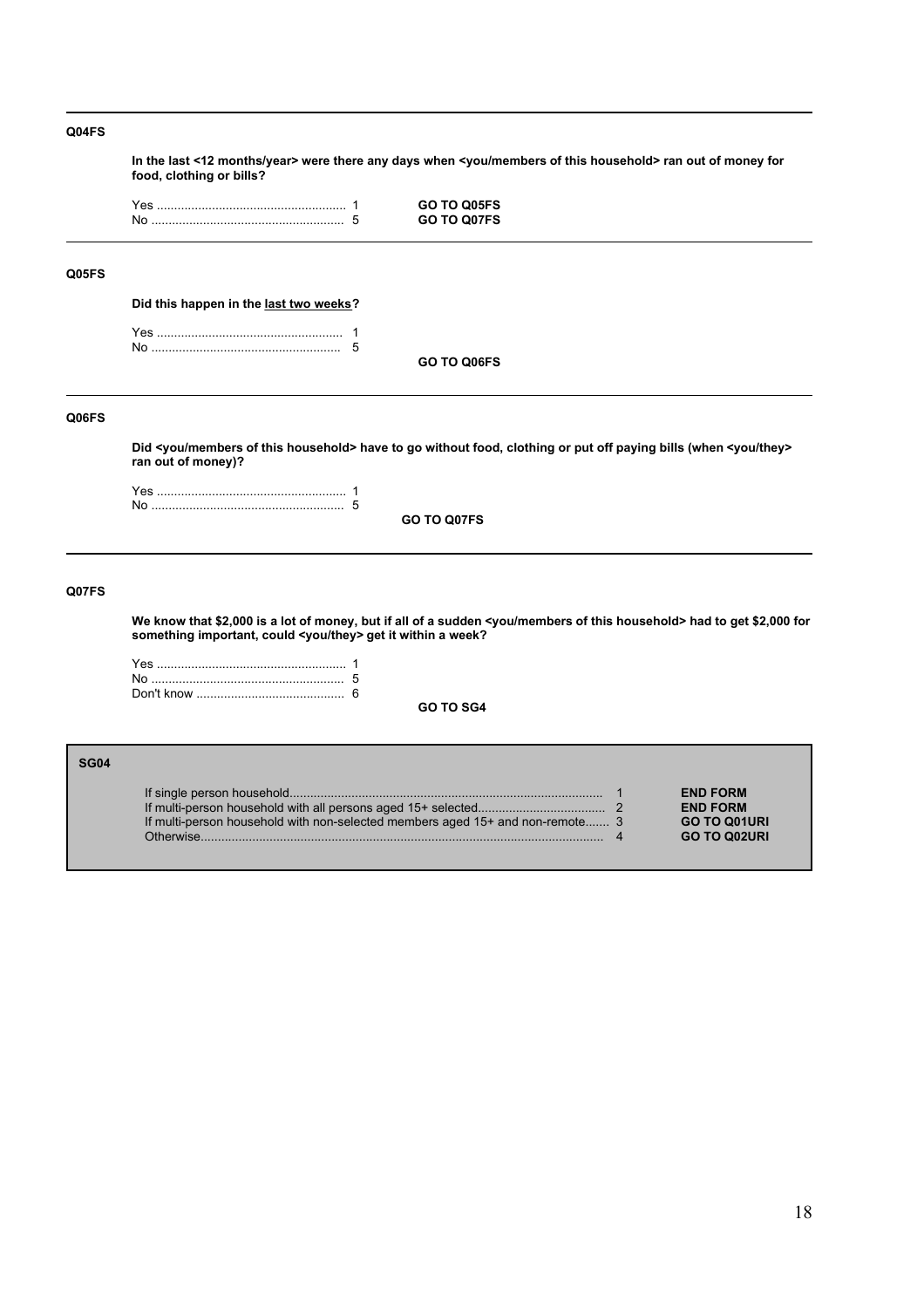## **HOUSEHOLD INCOME**

## **Q01URI**

#### **<Do you/Does(personís name)> currently receive income from any of these sources?**

*Show Pink Prompt Card 11*

| Ctrl R may be entered here if necessary. |   |                                                                                      |
|------------------------------------------|---|--------------------------------------------------------------------------------------|
|                                          |   | <b>GO TO Q02URI</b>                                                                  |
|                                          | 5 | Code Q02URI=0 and if last household<br>member 15+ END FORM; otherwise<br>Loop Q01URI |
|                                          | 6 | If last household member 15+<br><b>END FORM: otherwise Loop Q01URI</b>               |
| Ctrl R                                   |   | If last household member 15+<br><b>END FORM: otherwise Loop Q01URI</b>               |

## **Q02URI**

#### **If non-remote insert:**

**Before income tax is taken out, how much <do you/does(personís name)> usually receive from (this source/these sources) in total?**

#### **If remote insert:**

**Before income tax or anything else is taken out, how much money <do you/does(personís name)> get each pay day?**

*Prompt to ensure gross amount (ie before tax, rent reductions etc.) taken out.*

*Prompt to ensure that all sources of income are included eg. CDEP, Top-up, wages, government family payment, any other government allowance, any other regular source.*

*If no income type in 0.*

#### **Both insert:**

*Enter amount. If respondent unable to answer, prompt for their best estimate.*

*Ctrl K may be entered here if necessary. If using, please prompt for type of income received and enter in Ctrl M if known.*

*Ctrl R may be entered here if necessary.*

## (1...999997*)* **GO TO Q03URI**

0 / Ctrl K / Ctrl R **If last household member 15+ END FORM; otherwise <if non-remote: Loop Q01URI/ if remote: Loop Q02URI>**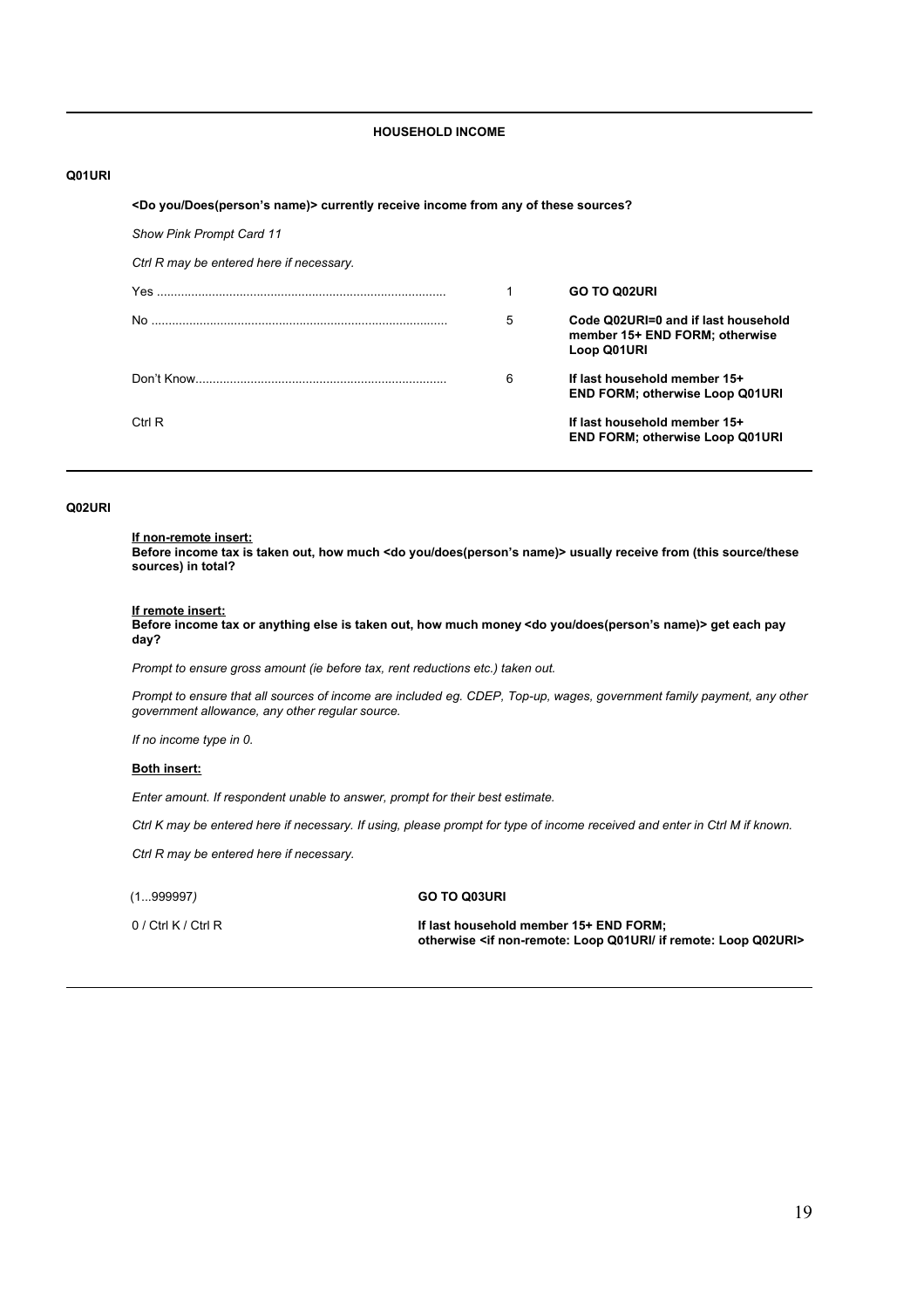## **Q03URI**

| If remote insert:<br>How often do <you <name="" does="">&gt; get this?</you> |                                                                                                                           |
|------------------------------------------------------------------------------|---------------------------------------------------------------------------------------------------------------------------|
|                                                                              | If last household member 15+END FORM;<br>otherwise <if if="" loop="" non-remote:="" q01uri="" q02uri="" remote:=""></if>  |
|                                                                              | If last household member 15+ END FORM;<br>otherwise <if if="" loop="" non-remote:="" q01uri="" q02uri="" remote:=""></if> |
|                                                                              | If last household member 15+ END FORM;<br>otherwise <if if="" loop="" non-remote:="" q01uri="" q02uri="" remote:=""></if> |
|                                                                              | If last household member 15+ END FORM;<br>otherwise <if if="" loop="" non-remote:="" q01uri="" q02uri="" remote:=""></if> |
|                                                                              | If last household member 15+ END FORM;<br>otherwise <if if="" loop="" non-remote:="" q01uri="" q02uri="" remote:=""></if> |
|                                                                              | <b>GO TO Q04URI</b>                                                                                                       |

...................................................................................... TEXT ENTRY **If last household member 15+ END FORM; otherwise <if non-remote: Loop Q01URI/ if remote: Loop Q02URI>**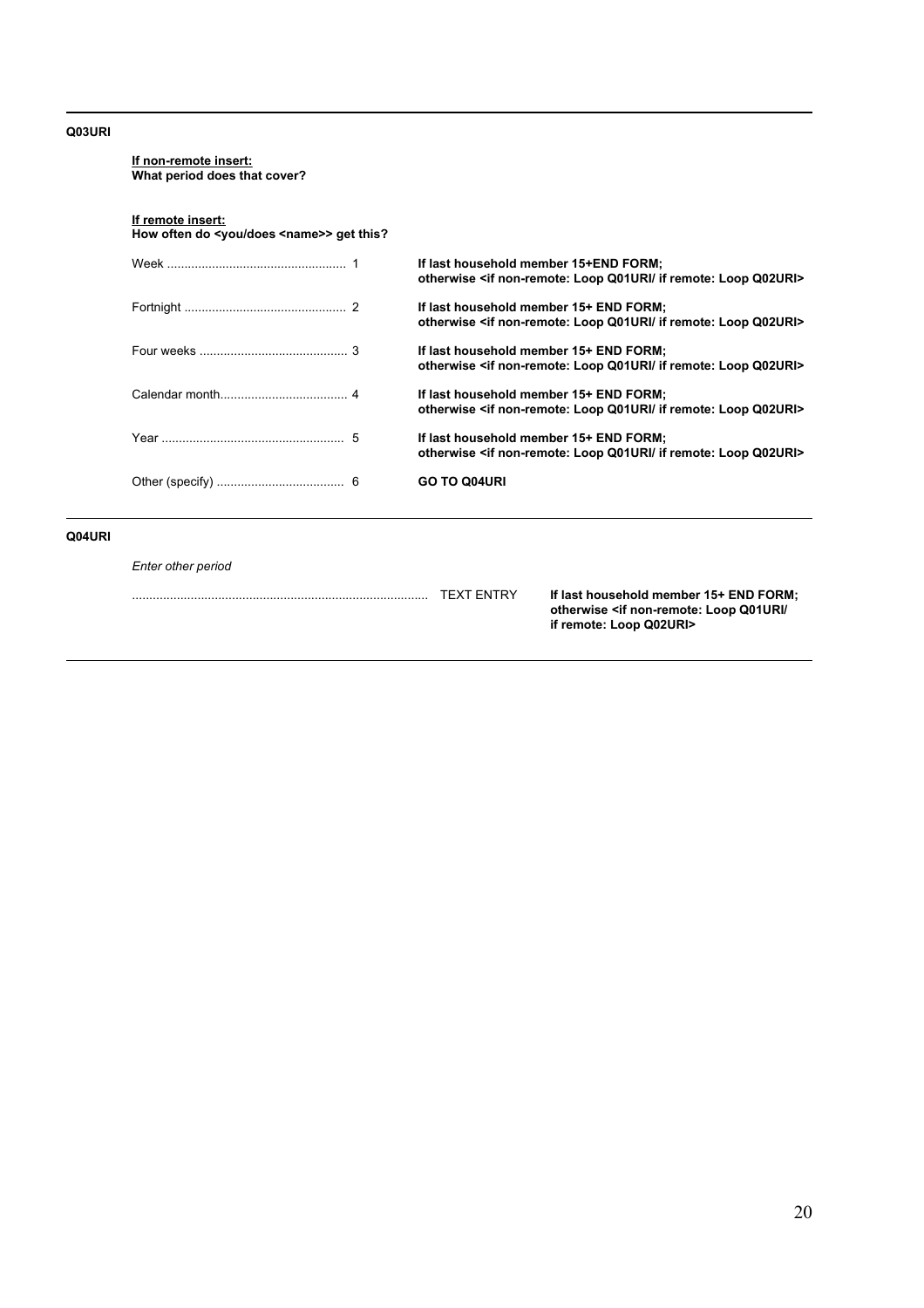## **CHILD PROXY**

## **SG1A**

If age 0-14 .............................................. 1 **GO TO Q01PROX** Otherwise ............................................... 2 **GO TO Q01LANG**

# **Q01PROX**

**To begin, I need to ask you a few questions about you and your relationship to (childs name).**

**How are you related to (child's name)?**

|  | GO TO SG1            |
|--|----------------------|
|  | <b>GO TO SG1</b>     |
|  | <b>GO TO SG1</b>     |
|  | <b>GO TO SG1</b>     |
|  | <b>GO TO Q03PROX</b> |
|  | <b>GO TO Q03PROX</b> |
|  | <b>GO TO Q03PROX</b> |
|  |                      |

#### **Q03PROX**

**Does (child's name)ís Mother or Father (including step parents) live in this house?**

| <b>GO TO SG1</b>      |
|-----------------------|
| <b>GO TO SG1</b>      |
| <b>GO TO SG1</b>      |
| <b>GO TO Q03APROX</b> |
|                       |

#### **Q03APROX**

**Do you look after (child's name) the most?**

|  | GO TO Q03BPROX |
|--|----------------|

# **Q03BPROX**

**Who in this household looks after (child's name) the most?**

*Enter the relevant number for the person identified from the list of usual residents aged 12+*

| 1161<br> |  |
|----------|--|
|          |  |

(1...16) **If equals ë16í GO TO Q03CPROX Else - GO TO SG1**

### **Q03CPROX**

*Enter other person in household who looks after child the most*

| .<br>---- |  |
|-----------|--|
|           |  |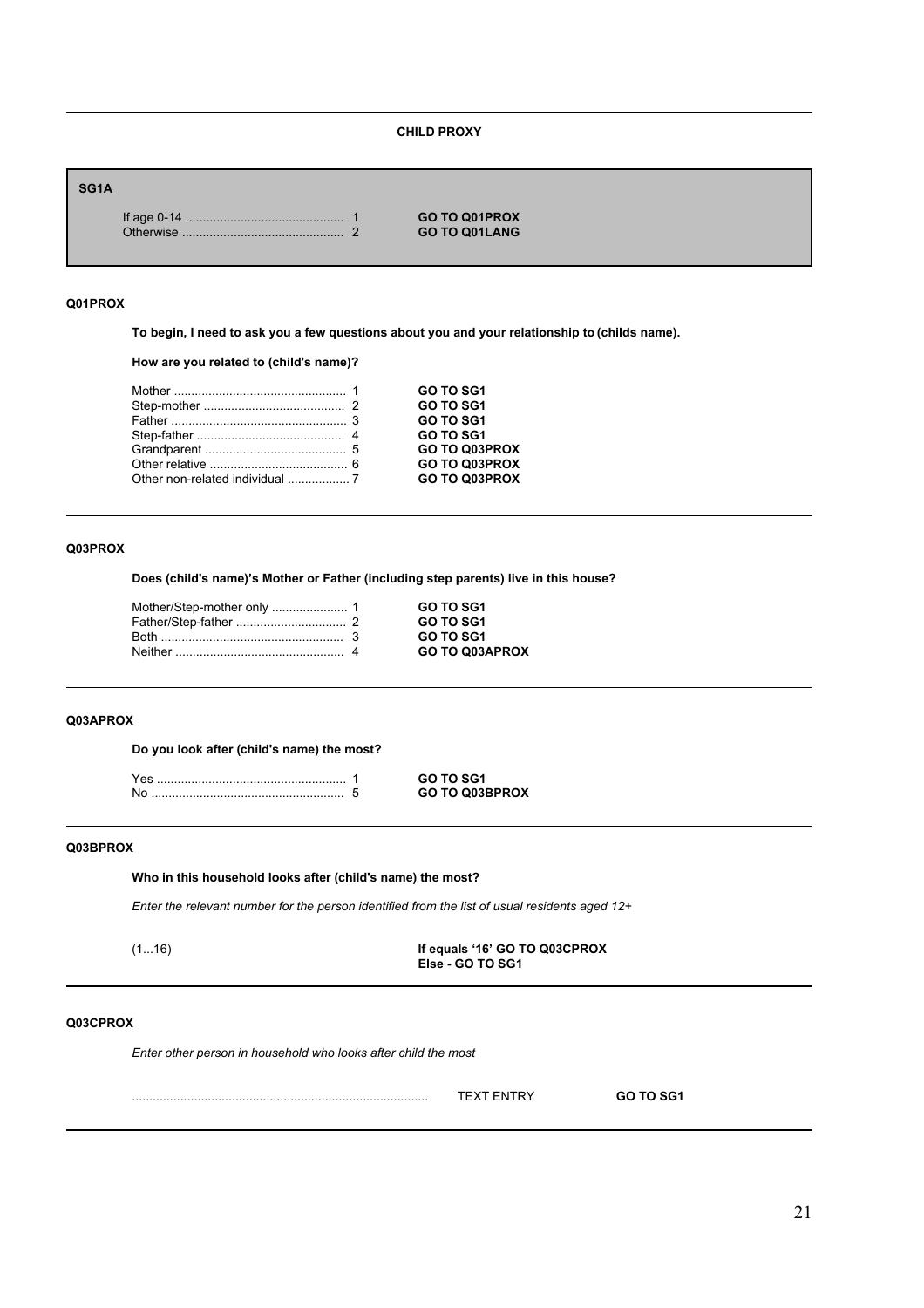| SG <sub>1</sub> |                                                                                 |                      |
|-----------------|---------------------------------------------------------------------------------|----------------------|
|                 |                                                                                 | <b>GO TO Q12PROX</b> |
|                 | If second child and proxy not the same as for first child and proxy selected  2 | <b>GO TO Q12PROX</b> |
|                 | Otherwise                                                                       | <b>GO TO Q04PROX</b> |

#### **Q04PROX**

Before I ask you about (child's name), I would like to ask you some questions.

## **Which language do you mainly speak at home?**

**GO TO Q05PROX**

## **Q05PROX**

**What is the highest year of primary or secondary school/school that you have completed?**

**GO TO Q06PROX**

## **Q06PROX**

**(The next few questions are about any educational qualifications that you have completed.)**

## **If non-remote insert:**

**Have you completed a trade certificate, diploma, degree or any other educational qualification?**

#### **If remote insert:**

**(Since leaving school) have you finished any (other) course?**

|  | <b>GO TO Q07PROX</b> |
|--|----------------------|
|  | GO TO 011PROX        |

## **Q07PROX**

**If non-remote insert: What is the level of the highest qualification that you have completed?**

#### **If remote insert: What was the name of this course?**

*Depending on what the course name is, prompt for the level attained.*

*If there is more than one course, ask for level of highest course.*

|  | <b>GO TO Q08PROX</b>  |
|--|-----------------------|
|  | <b>GO TO Q07APROX</b> |
|  | <b>GO TO Q07APROX</b> |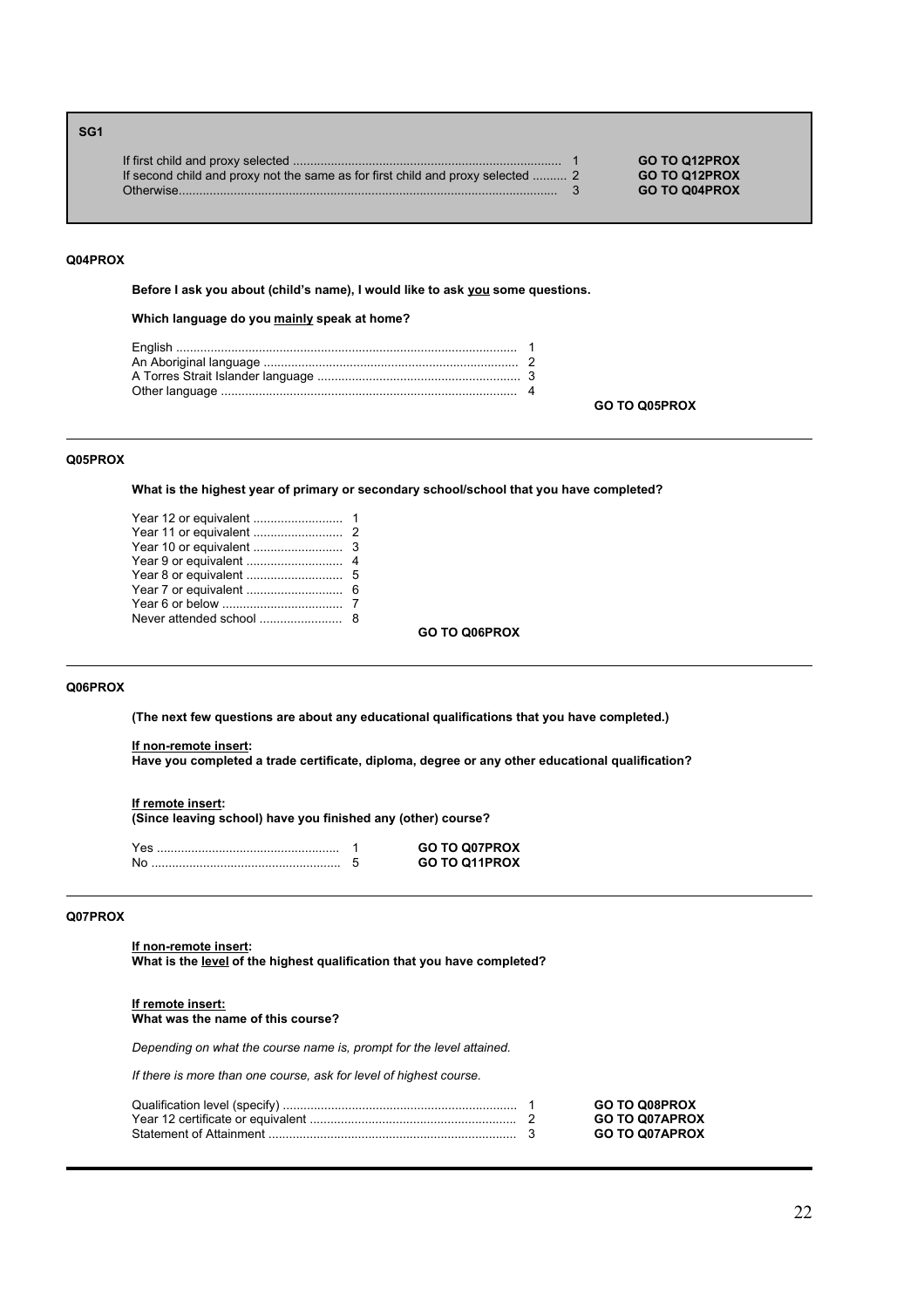# **Q07APROX**

|         | Have you completed any other educational qualifications?                                                  |  |                                |               |  |
|---------|-----------------------------------------------------------------------------------------------------------|--|--------------------------------|---------------|--|
|         |                                                                                                           |  | GO TO Q08PROX<br>GO TO Q11PROX |               |  |
| Q08PROX |                                                                                                           |  |                                |               |  |
|         | If Q07PROX equals '1' insert:<br>Interviewer: Enter the level of the highest qualification completed      |  |                                |               |  |
|         | If Q07APROX equals '1' insert:<br>What is the level of the highest qualification that you have completed? |  |                                |               |  |
|         |                                                                                                           |  |                                | GO TO Q09PROX |  |
| Q09PROX |                                                                                                           |  |                                |               |  |
|         | What <was did="" field="" for="" main="" of="" qualification="" study="" the="" this="" you="">?</was>    |  |                                |               |  |
|         | Enter main field of study.                                                                                |  |                                |               |  |
|         | If 'Nursing', 'Arts', 'Science' or 'Engineering', ask for more detail.                                    |  |                                |               |  |
|         |                                                                                                           |  |                                | GO TO Q10PROX |  |
| Q10PROX |                                                                                                           |  |                                |               |  |
|         | Did you <complete 1998="" before="" course="" finish="" qualification="" this="">?</complete>             |  |                                |               |  |
|         |                                                                                                           |  | <b>GO TO Q11PROX</b>           |               |  |
|         |                                                                                                           |  |                                |               |  |
| Q11PROX |                                                                                                           |  |                                |               |  |
|         | In general, would you say your health is excellent, very good, good, fair or poor?                        |  |                                |               |  |
|         |                                                                                                           |  |                                |               |  |

**GO TO Q12PROX**

Poor .................................................... 5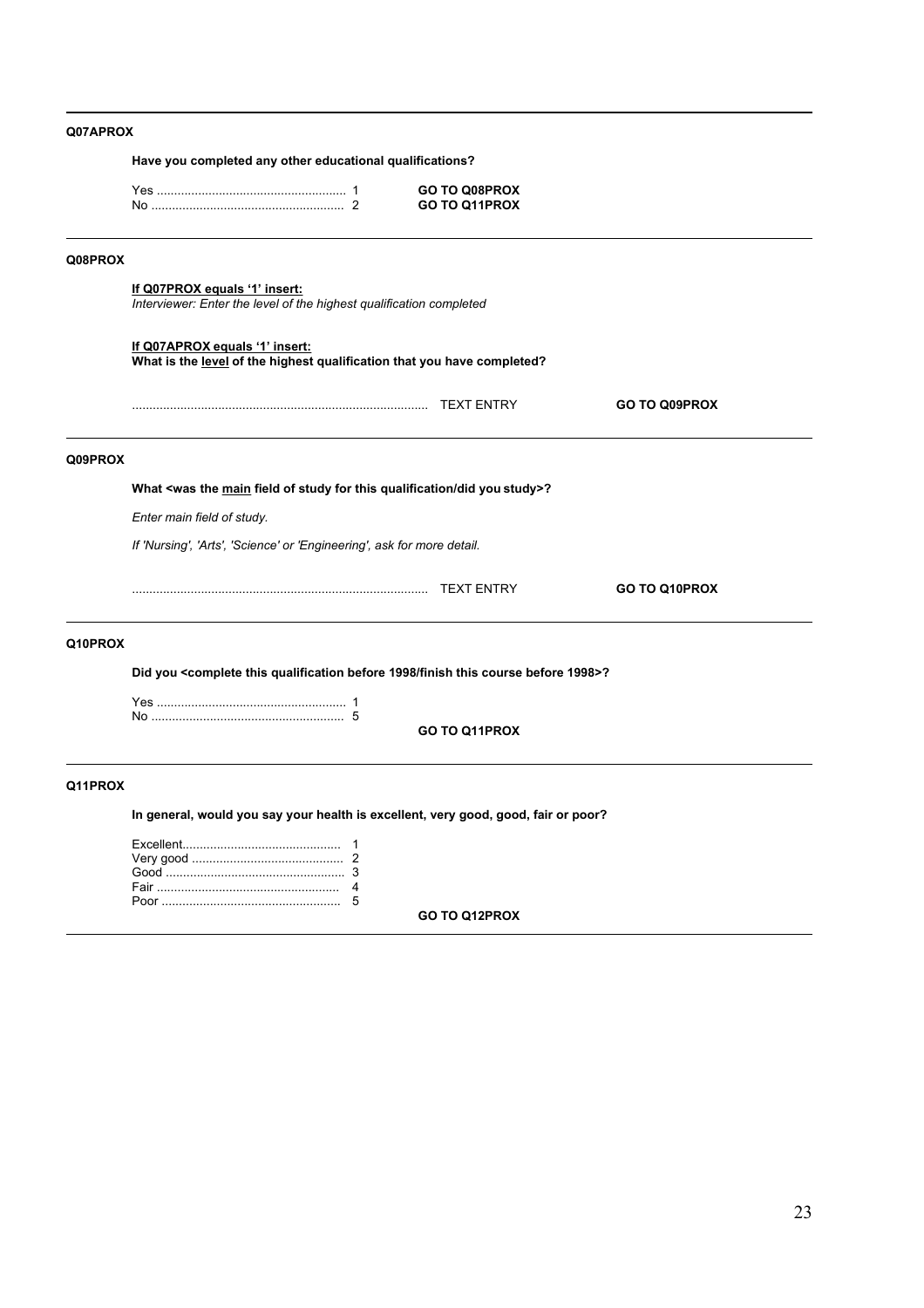## **Q12PROX**

#### **(The next few questions are about informal learning that happens outside of school or preschool.)**

*If first time respondent has seen a Prompt Card, ask:*

#### **Would you like to read off these cards or would you like me to read them out to you?**

*Show Blue Prompt Card 1*

#### Last week did <WORDSUB> do any of these activities with (child's name)?

*Prompt if necessary to ensure that thinking of activities done with the child.*

*More than one response is allowed. Press space bar between responses.*

| Play a game (including board games) or do sport together | <b>GO TO Q13PROX</b><br><b>GO TO Q13PROX</b><br><b>GO TO Q13PROX</b><br><b>GO TO Q13PROX</b><br><b>GO TO Q13PROX</b><br><b>GO TO Q13PROX</b><br><b>GO TO Q13PROX</b><br><b>GO TO Q13PROX</b> |
|----------------------------------------------------------|----------------------------------------------------------------------------------------------------------------------------------------------------------------------------------------------|
|                                                          | <b>GO TO Q13PROX</b>                                                                                                                                                                         |
|                                                          | <b>GO TO Q13PROX</b>                                                                                                                                                                         |
|                                                          | <b>GO TO CHILD EDUCATION MODULE</b>                                                                                                                                                          |

## **If (Q01PROX equals '5' or '6' or '7' and Q03PROX equals '1' or '2' or '3') OR (Q01PROX equals ë5í or ë6í or ë7í and Q03APROX equals ë5í) insert:**

Don't know ............................................................................................. 12 **GO TO CHILD EDUCATION MODULE**

#### *WORDSUB*

If Q01PROX equals '1' or '2' or '3' or '4' and has a spouse/ partner Insert: you or your partner

If Q01PROX equals '1' or '2' or '3' or '4' and does not have a spouse/ partner insert: you

**If Q01PROX equals '5' or '6' or '7' and Q03PROX equals '1' insert:** (child's name)'s Mother

If Q01PROX equals '5' or '6' or '7' and Q03PROX equals '2' insert: (child's name)'s Father

If Q01PROX equals '5' or '6' or '7' and Q03PROX equals '3' insert: (child's name)'s Mother or Father

**If Q01PROX equals ë5í or ë6í or ë7í and Q03PROX equals ë4í and Q03APROX equals ë1í and has a spouse/ partner insert:** you or your partner

- **If Q01PROX equals í5í or ë6í or ë7í and Q03PROX equals ë4í and Q03APROX equals ë1í and does not have a spouse/ partner insert:** you
- **If Q01PROX equals ë5í or ë6í or ë7í and Q03PROX equals ë4í and Q03APROX equals ë5í and Q03BPROX is not 'Other specify' (code 16) insert:** Q03BPROX response

If Q01PROX equals '5' or '6' or '7' and Q03PROX equals '4' and Q03APROX equals '5' and Q03BPROX is 'Other **specify' (code 16) insert:** Q03CPROX response

#### **Q13PROX**

#### **On how many days last week did <WORDSUB> spend time with (childís name) doing these activities?**

*Ctrl K may be entered here if necessary.*

| (17)   | <b>GO TO Q14PROX</b>                |
|--------|-------------------------------------|
| Ctrl K | <b>GO TO CHILD EDUCATION MODULE</b> |

#### *WORDSUB*

If Q01PROX equals ('1' or '2' or '3' or '4') and has a spouse/ partner insert: you or your partner

If Q01PROX equals ('1' or '2' or '3' or '4') and does not have a spouse/ partner insert: you

**If Q01PROX equals ('5' or '6' or '7') and Q03PROX equals '1' insert:** (child's name)'s Mother

If Q01PROX equals ('5' or '6' or '7') and Q03PROX equals '2' insert: (child's name)'s Father

**If Q01PROX equals (ë5í or ë6í or ë7í) and Q03PROX equals í3í insert:** (child's name)'s Mother or Father

**If Q01PROX equals (ë5í or ë6í or ë7í) and Q03PROX equals ë4**í **and Q03APROX equals ë1í and has a spouse/ partner insert:** you or your partner

If Q01PROX equals('5' or '6' or '7') and Q03PROX equals '4' and Q03APROX equals '1' and does not have a **spouse/ partner insert:** you

**If Q01PROX equals(ë5í or ë6í or ë7í) and Q03PROX equals ë4**í **and Q03APROX equals ë5í and Q03BPROX is not**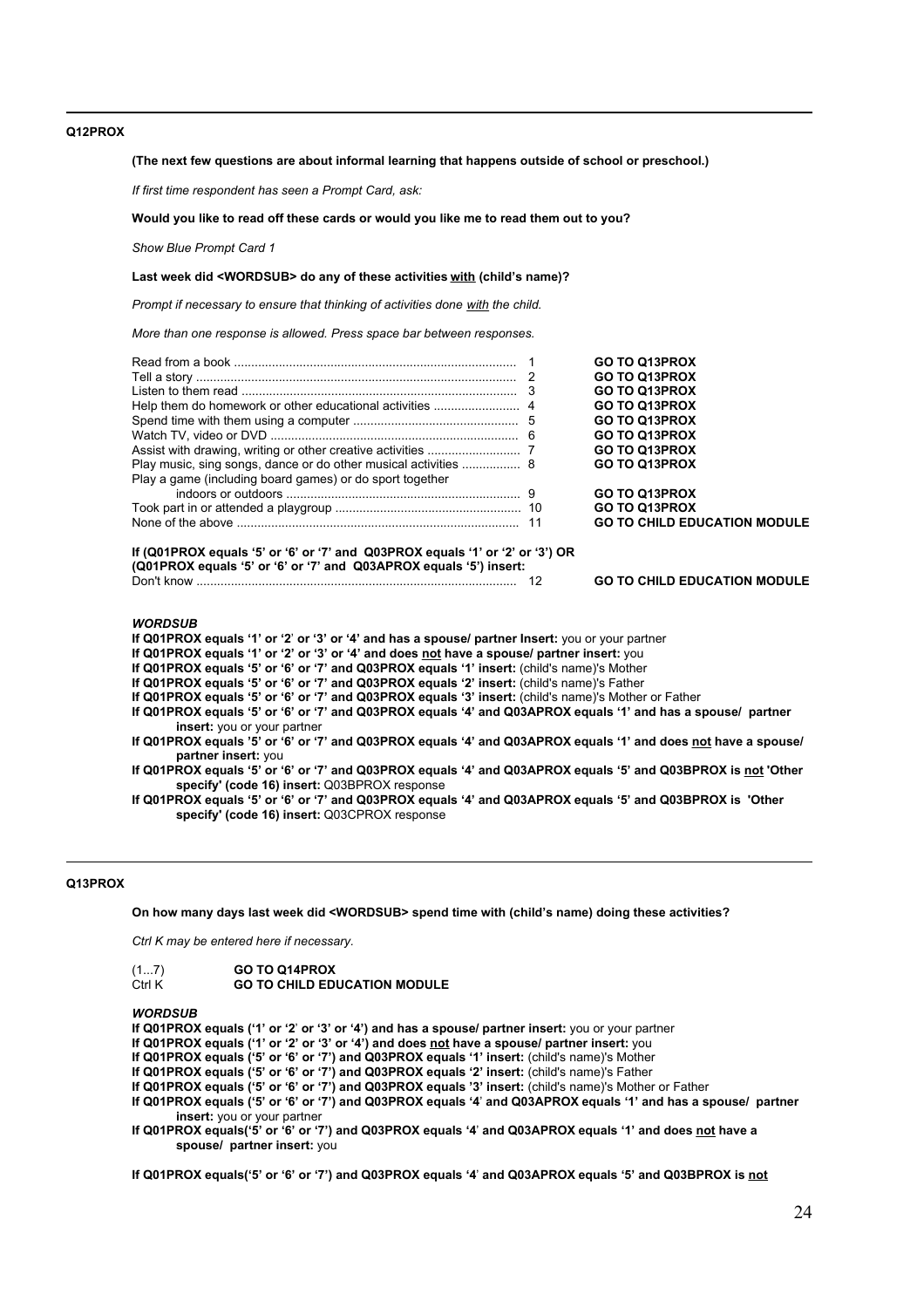**'Other specify' (code 16) insert:** Q03BPROX response **If Q01PROX equals (ë5 ëor ë6í or ë7í) and Q03PROX equals ë4í and Q03APROX equals ë5í and Q03BPROX is 'Other specify' (code 16) insert:** Q03CPROX response

## **Q14PROX**

**On the days that <WORDSUB> spent with (childís name) last week, on average how many hours each day did <WORDSUB> spend doing these activities?**

| <b>GO TO SG1 CHILD EDUCATION MODULE</b> |
|-----------------------------------------|

## *WORDSUB*

| If Q01PROX equals ('1' or '2' or '3' or '4') and has a spouse/ partner insert: you or your partner                                                              |
|-----------------------------------------------------------------------------------------------------------------------------------------------------------------|
| If Q01PROX equals ('1' or '2' or '3' or '4') and does not have a spouse/ partner insert: you                                                                    |
| If Q01PROX equals ('5' or '6' or '7') and Q03PROX equals '1' insert: (child's name)'s Mother                                                                    |
| If Q01PROX equals ('5' or '6' or '7') and Q03PROX equals '2' insert: (child's name)'s Father                                                                    |
| If Q01PROX equals ('5' or '6' or '7') and Q03PROX equals '3' insert: (child's name)'s Mother or Father                                                          |
| If Q01PROX equals ('5' or '6' or '7') and Q03PROX equals '4' and Q03APROX equals '1' and has a spouse/ partner<br>insert: you or your partner                   |
| If Q01PROX equals ('5' or '6' or '7') and Q03PROX equals '4' and Q03APROX equals '1' and does not have a<br>spouse/ partner insert: you                         |
| If Q01PROX equals ('5' or '6' or '7') and Q03PROX equals '4' and Q03APROX equals '5' and Q03BPROX is not<br>'Other specify' (code 16) insert: Q03BPROX response |
| If Q01PROX equals ('5' or '6' or '7') and Q03PROX equals '4' and Q03APROX equals '5' and Q03BPROX is l'Other<br>specify' (code 16) insert: Q03CPROX response    |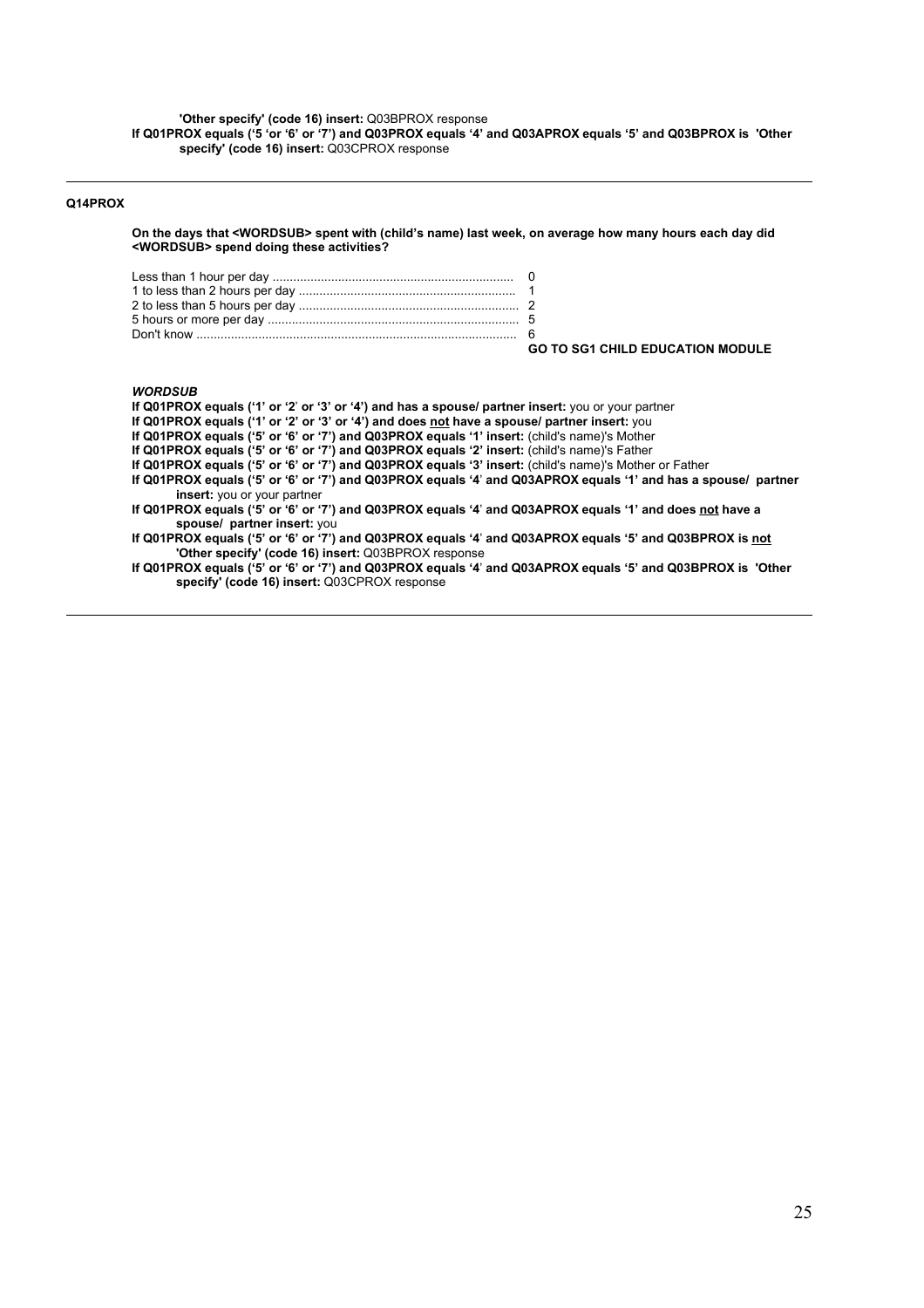# **CHILD EDUCATION**

# **SG1**

If aged 2-14....................................... 1 **GO TO EDUCQ01** If age < 2 .......................................... 2 **GO TO Q02CHC**

## **EDUCQ01**

Does (child's name) usually <go to/attend> <school, pre-school or kindergarten/school>?

| Yes | <b>GO TO EDUCQ02</b>  |
|-----|-----------------------|
| No  | <b>GO TO EDUCQ04A</b> |

#### **EDUCQ02**

What year or grade is (child's name) <currently enrolled> in at school?

|                                                             | 10  | <b>GO TO EDUCQ04</b> |
|-------------------------------------------------------------|-----|----------------------|
|                                                             | 11  | <b>GO TO EDUCQ04</b> |
|                                                             | 12  | <b>GO TO EDUCQ04</b> |
|                                                             | 13  | <b>GO TO EDUCQ04</b> |
|                                                             | 14  | <b>GO TO SG1A</b>    |
|                                                             | 15  | <b>GO TO SG1A</b>    |
|                                                             | 16  | <b>GO TO SG1A</b>    |
|                                                             | 17  | <b>GO TO SG1A</b>    |
|                                                             | 18  | <b>GO TO SG1A</b>    |
|                                                             | 19  | <b>GO TO SG1A</b>    |
| (NSW) Kindergarten or (Vic) Preparatory (Prep) or           |     |                      |
| (Qld) Preparatory (Prep) or (SA) Reception (Prep) or        |     |                      |
| (WA) Pre-primary or (Tas) Preparatory (Prep) or             |     |                      |
|                                                             |     | <b>GO TO SG1A</b>    |
| Non-School:                                                 |     |                      |
| (NSW) Preschool or (Vic) Preschool/Kindergarten (Kinder) or |     |                      |
| (Qld) Preschool/Kindergarten (Kinder) or                    |     |                      |
| (SA) Preschool/Kindergarten (Kindy) or                      |     |                      |
| (WA) Kindergarten or (Tas) Kindergarten (Kinder) or         |     |                      |
|                                                             |     | <b>GO TO SG1A</b>    |
|                                                             | -22 | <b>GO TO SG1A</b>    |
|                                                             | 23  | <b>GO TO EDUCQ03</b> |

## **EDUCQ03**

*Enter other grade/year level*

| ∼<br>`IN. | <b>GO TO EDUCQ04</b> |
|-----------|----------------------|
|           |                      |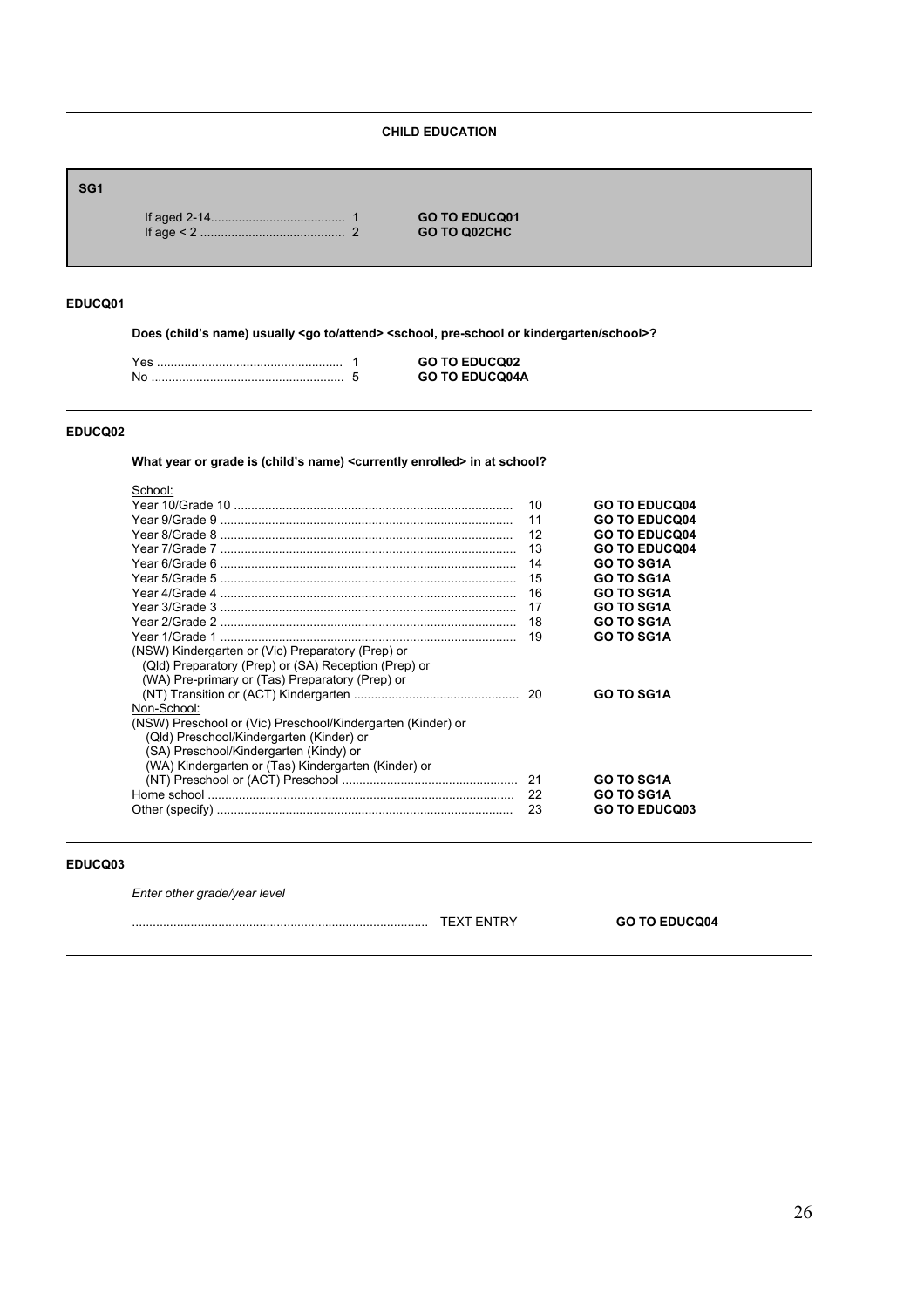What do you think would help (child's name) to continue going to school until <he/she> has completed year 12?

*Show Blue Prompt Card 2*

*More than one response is allowed. Press space bar between responses.*

| 15<br>18 | <b>GO TO SG1A</b><br><b>GO TO SG1A</b><br><b>GO TO SG1A</b><br><b>GO TO SG1A</b><br><b>GO TO SG1A</b><br><b>GO TO SG1A</b><br><b>GO TO SG1A</b><br><b>GO TO SG1A</b><br><b>GO TO SG1A</b><br><b>GO TO SG1A</b><br><b>GO TO SG1A</b> |
|----------|-------------------------------------------------------------------------------------------------------------------------------------------------------------------------------------------------------------------------------------|
| -24      | <b>GO TO SG1A</b><br><b>GO TO SG1A</b><br><b>GO TO SG1A</b><br><b>GO TO EDUCQ05</b>                                                                                                                                                 |

## **EDUCQ04A**

What is the main reason (child's name) does not <go to/attend> <school, pre-school or kindergarten/school>?

|  | <b>GO TO SG1A</b>    |
|--|----------------------|
|  | <b>GO TO SG1A</b>    |
|  | <b>GO TO SG1A</b>    |
|  | <b>GO TO SG1A</b>    |
|  | <b>GO TO SG1A</b>    |
|  | <b>GO TO SG1A</b>    |
|  | <b>GO TO SG1A</b>    |
|  | <b>GO TO SG1A</b>    |
|  | <b>GO TO SG1A</b>    |
|  | <b>GO TO EDUCO05</b> |

## **EDUCQ05**

*Enter other reason/s that would help child finish year 12*

...................................................................................... TEXT ENTRY **GO TO SG1A**

# **SG1A**

If EDUCQ01=1....................................1 **GO TO EDUCQ11** Otherwise......................................... 2 **GO TO Q02CHC**

## **EDUCQ11**

**(The next few questions are about how often children go to school each week. I know there are lots of reasons why children may miss school on some days.)**

**How many days last week did (child's name) <do home schooling/go to preschool/go to school>?** 

(0...7) **GO TO EDUCQ12**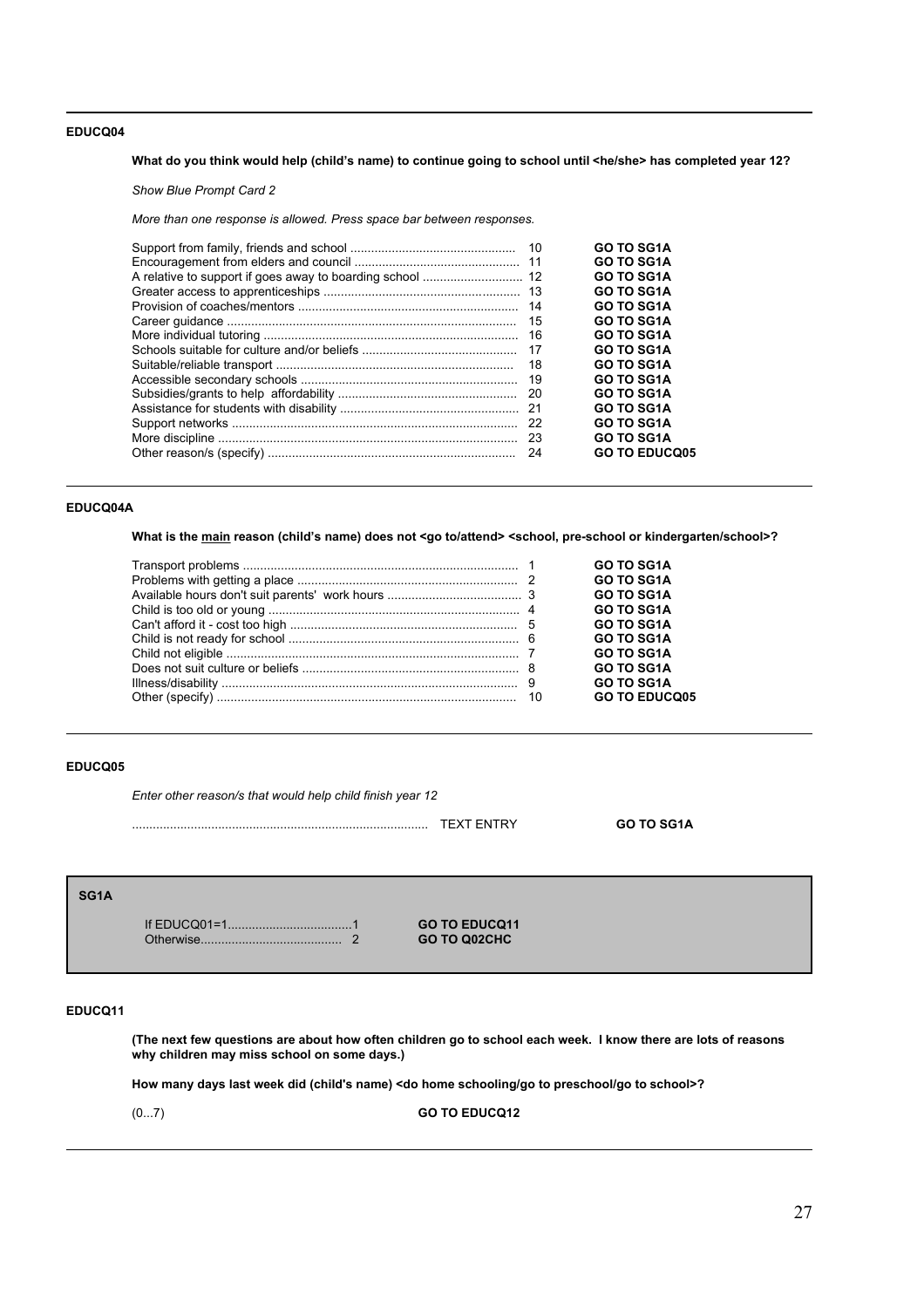# **Is this the usual number of days?**

| Yes |  |
|-----|--|
|     |  |

**GO TO SG2**

| SG <sub>1</sub> A |                                                     |
|-------------------|-----------------------------------------------------|
|                   | <b>CODE EDUCQ13=EDUCQ11 AND</b><br><b>GO TO SG3</b> |
|                   | <b>GO TO EDUCQ13</b>                                |
|                   | <b>CODE EDUCQ13=EDUCQ11 AND</b><br>GO TO SG3        |

## **EDUCQ13**

How many days a week does (child's name) usually <do home schooling/go to preschool/go to school>?

(0...7) **GO TO EDUCQ14**

#### **EDUCQ14**

What is the main reason (child's name) <did home schooling/went to preschool/went to school> for a different **number of days last week than <he/she> usually would?**

|  | GO TO SG3            |
|--|----------------------|
|  |                      |
|  | <b>GO TO SG3</b>     |
|  | <b>GO TO SG3</b>     |
|  | GO TO SG3            |
|  | GO TO SG3            |
|  | GO TO SG3            |
|  | <b>GO TO EDUCO15</b> |
|  |                      |

# **EDUCQ15**

*Enter main reason child attended school for a different number of days to usual.*

|                 |           | <b>TEXT ENTRY</b> |          | GO TO SG3                                     |  |
|-----------------|-----------|-------------------|----------|-----------------------------------------------|--|
| SG <sub>3</sub> | ∩thenwise |                   | $\Omega$ | <b>GO TO EDUCQ16</b><br><b>GO TO EDUCQ15A</b> |  |

#### **EDUCQ15A**

**Have you had any problems in the last <12 months/year> with (childís name) not going to school without <your permission/you knowing about it>?**

Yes ..................................................... 1 No ........................................................ 5

**GO TO EDUCQ16**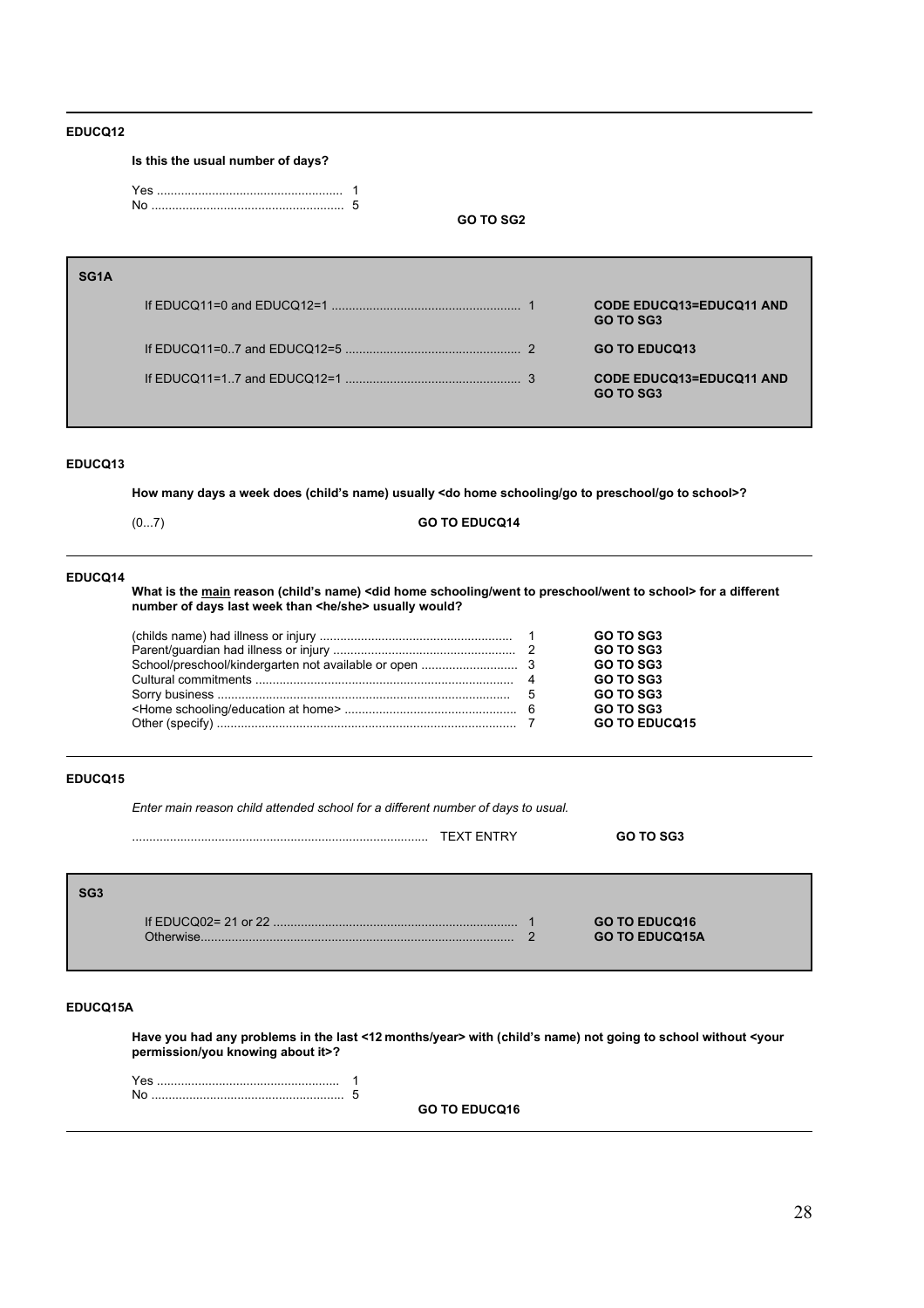**I know you may not know, but has (childís name) been taught anything about <Aboriginal/ Torres Strait Islander/Aboriginal or Torres Strait Islander> culture <as part of homeschooling/at school>?**

**GO TO SG4**

| SG <sub>4</sub> |           |                                             |  |
|-----------------|-----------|---------------------------------------------|--|
|                 | Otherwise | <b>GO TO Q02CHC</b><br><b>GO TO EDUCQ20</b> |  |

## **EDUCQ20**

How well has (child's name)'s school advised of <his/her> progress?

**GO TO EDUCQ20A**

## **EDUCQ20A**

**(I would now like to ask you some questions about whether (childís name) has been bullied or treated unfairly because <he/she> is <Aboriginal/ Torres Strait Islander/Aboriginal or Torres Strait Islander>.)**

I know you may not know, but do you know if (child's name) has been bullied or treated unfairly at **<preschool/school> because <he/she> is <Aboriginal/ Torres Strait Islander/Aboriginal or Torres Strait Islander>?**

*If 'yes', prompt for which.* 

|  | <b>GO TO EDUCQ22</b> |
|--|----------------------|
|  | <b>GO TO EDUCO32</b> |
|  | <b>GO TO EDUCQ22</b> |
|  | GO TO SG6            |
|  | GO TO SG6            |

## **EDUCQ22**

Has this occurred at (child's name)'s current <preschool/school>?

**GO TO EDUCQ22A**

#### **EDUCQ22A**

Did (child's name) change <preschool/school> to avoid any bullying?

| 6 |
|---|
|   |

**GO TO EDUCQ23**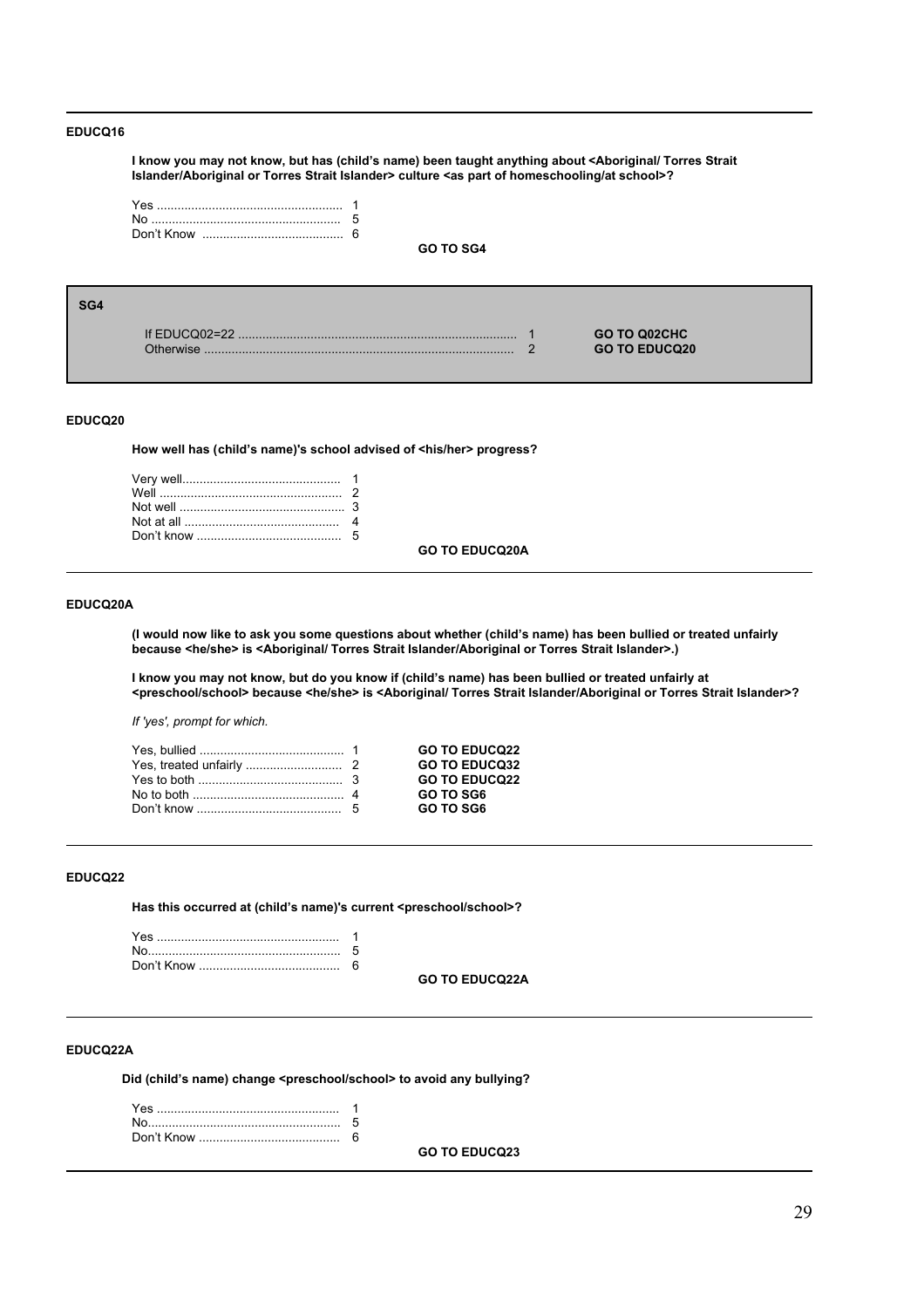## **Who did the bullying?**

*Show Blue Prompt Card 3*

*More than one response is allowed. Press space bar between responses.*

|--|

## **GO TO EDUCQ24**

## **EDUCQ24**

**Were any of these people Aboriginal or Torres Strait Islander?**

| 6 |
|---|
|   |

**GO TO EDUCQ25**

## **EDUCQ25**

## **Was the bullying physical, verbal or both?**

# **GO TO EDUCQ26**

## **EDUCQ26**

Did it lead to (child's name) not going to <preschool/school> as much as <he/she> should?

|  | <b>GO TO EDUCQ28</b> |
|--|----------------------|
|  | <b>GO TO EDUCQ27</b> |
|  | <b>GO TO EDUCQ27</b> |

## **EDUCQ27**

**Do you think (childís name)'s progress at <preschool/school> is being affected because of the bullying ?**

**GO TO EDUCQ28**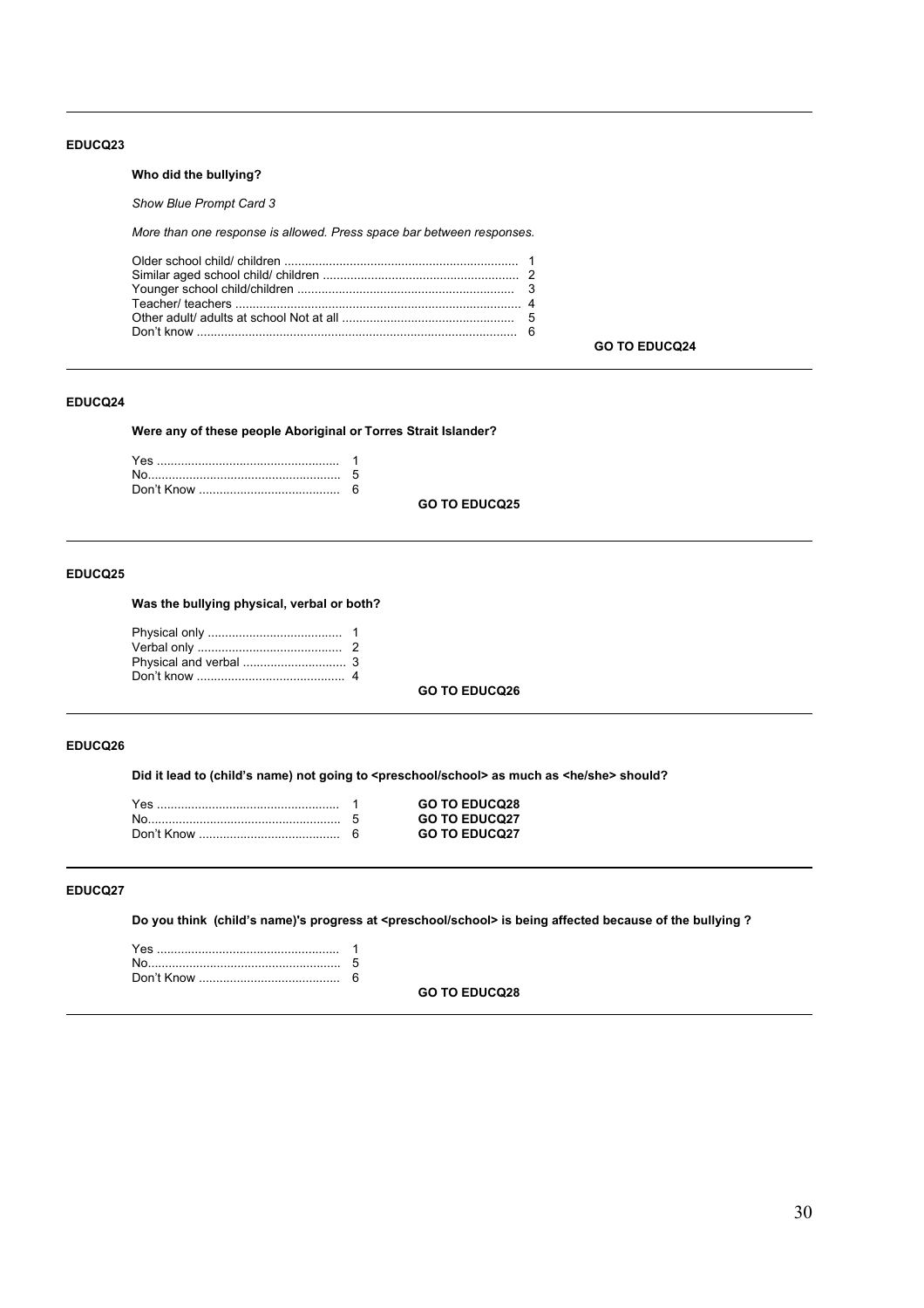## Has the bullying affected (child's name) in any of the following ways at <preschool/school>?

*Show Blue Prompt Card 4*

*More than one response is allowed. Press space bar between responses.*

| Taking part in sporting, recreational or leisure activities at school 3 |  |
|-------------------------------------------------------------------------|--|
|                                                                         |  |
|                                                                         |  |

**GO TO SG5**

| SG5 |                              |                                   |  |
|-----|------------------------------|-----------------------------------|--|
|     | If $EDUCQ20A=1$<br>Otherwise | GO TO SG6<br><b>GO TO EDUCQ32</b> |  |

## **EDUCQ32**

<You said earlier that (child's name) has been treated unfairly at <preschool/school>.

Has (child's name) been treated unfairly at <his/her> current <preschool/school>?

**GO TO EDUCQ32A**

## **EDUCQ32A**

**Has (childís name) changed <preschool/school> to avoid the unfair treatment (due to being <Aboriginal/Torres Strait Islander/Aboriginal or Torres Strait Islander>)?**

| 6 |
|---|

**GO TO EDUCQ33**

## **EDUCQ33**

In what way has (child's name) been treated unfairly at <preschool/school> due to being <Aboriginal/Torres Strait **Islander/Aboriginal or Torres Strait Islander>)?**

| --- | <b>GO TO EDUCQ34</b><br>34- ي |
|-----|-------------------------------|
|     |                               |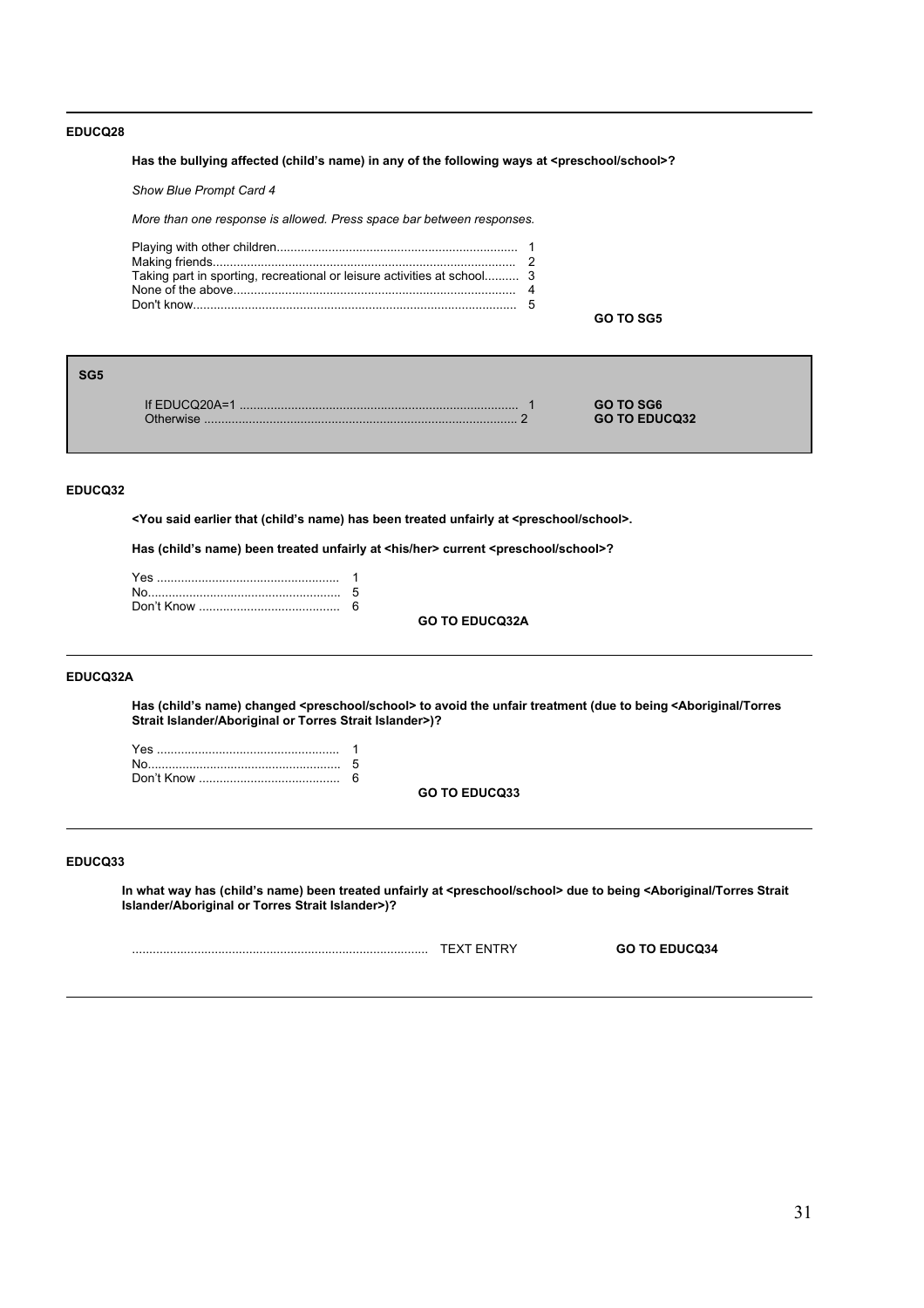#### **Who did this?**

*Show Blue Prompt Card 5*

*More than one response is allowed. Press space bar between responses.*

## **EDUCQ35**

**Were any of these people Aboriginal or Torres Strait Islander?**

**GO TO EDUCQ36**

# **EDUCQ36**

Do you think (child's name)'s progress at <preschool/school> is being affected because of being treated unfairly **(due to being <Aboriginal/Torres Strait Islander/Aboriginal or Torres Strait Islander>)?**

**GO TO EDUCQ37**

#### **EDUCQ37**

**Has this unfair treatment (due to being <Aboriginal/Torres Strait Islander/Aboriginal or Torres Strait Islander>)** affected (child's name) in any of the following ways at <preschool/school>?

*Show Blue Prompt Card 6*

*More than one response is allowed. Press space bar between responses.*

| Taking part in sporting, recreational or leisure activities at school 3 |  |
|-------------------------------------------------------------------------|--|
|                                                                         |  |
|                                                                         |  |

**GO TO SG6**

**GO TO EDUCQ35**

## **SG6**

If age = 13 or 14 .................................................. 1 **GO TO Q01INF** Otherwise ............................................................ 2 **GO TO Q02CHC**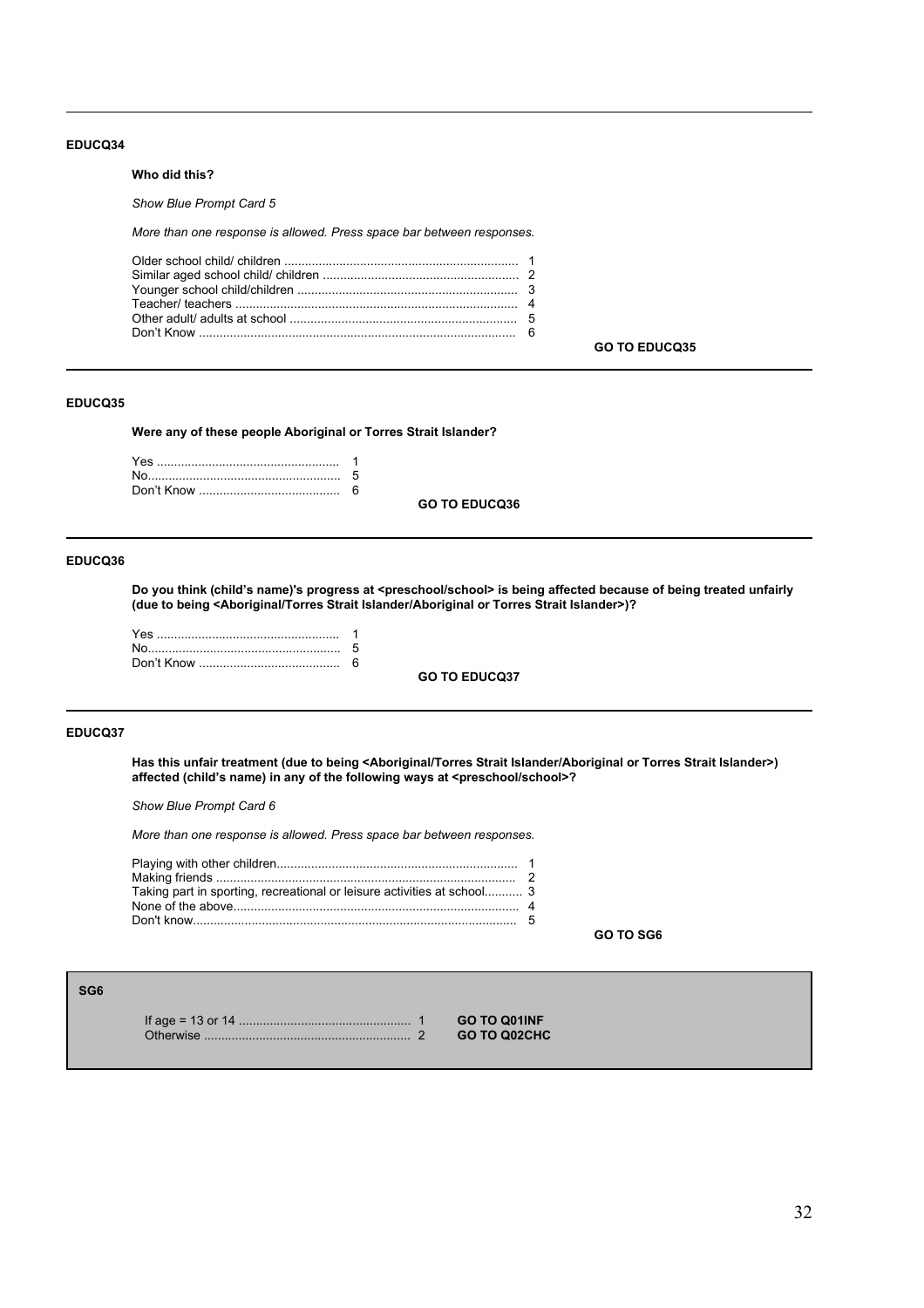## **Q02CHC**

**(The next few questions are about child care.)**

#### In the last week which of these types of formal child care has (child's name) used?

*Show Blue Prompt Card 7*

*More than one response is allowed. Press space bar between responses.*

|  | GO TO Q04CHC<br>GO TO Q04CHC |
|--|------------------------------|
|  | GO TO Q04CHC                 |
|  | GO TO Q04CHC                 |
|  | <b>GO TO Q03CHC</b>          |
|  | GO TO Q06CHC                 |
|  | <b>GO TO SG8</b>             |

### **Q03CHC**

*Enter other type of formal care*

| <br>. | - | GO.<br>CHC<br>14 L ' |
|-------|---|----------------------|
|       |   |                      |

## **Q04CHC**

How many days last week did (child's name) use formal child care?

*Prompt to consider all types of formal child care specified previously.*

(1...7) **GO TO Q05CHC**

#### **Q05CHC**

How many hours last week did (child's name) use formal child care?

*Ctrl K may be used here if necessary*

(1...168) Ctrl K

**GO TO Q06CHC**

#### **Q06CHC**

#### **If Q02CHC equals 6:**

**Is it usual for (child's name) not to attend any formal child care in a week?** 

## **Otherwise insert:**

**Are the hours that (childís name) attended formal child care last week the usual hours per week?**

|    | GO TO SG8           |
|----|---------------------|
| Nο | <b>GO TO Q07CHC</b> |
|    | GO TO SG8           |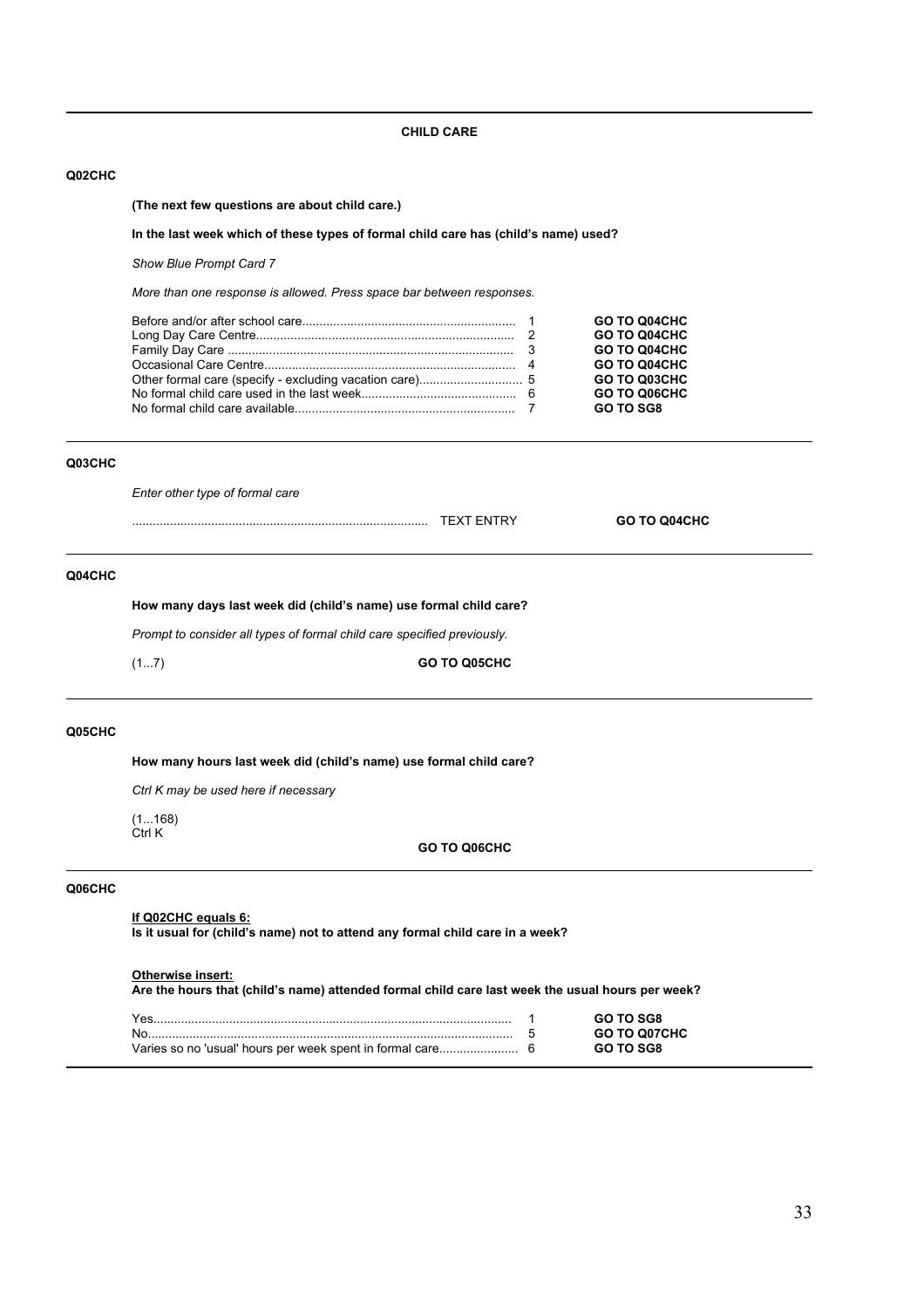# **SG8**

|  | <b>GO TO Q14CHC</b> |
|--|---------------------|
|  | <b>GO TO Q13CHC</b> |

# **Q07CHC**

How many hours per week does (child's name) usually attend formal child care?

(0...168) **GO TO Q13CHC**

## **Q13CHC**

## What is the main reason (child's name) attends formal care?

## *Show Blue Prompt Card 8*

| So parent can attend to own, partner's or relative's health needs (visit doctor/hospital)15         |  |
|-----------------------------------------------------------------------------------------------------|--|
|                                                                                                     |  |
|                                                                                                     |  |
| Good for <child's name="">'s social development to mix with other children of same age 18</child's> |  |
|                                                                                                     |  |

**GO TO Q14CHC**

# **Q14CHC**

Would you like (child's name) to currently use <formal child care/more formal child care>?

|  | <b>GO TO Q15CHC</b> |
|--|---------------------|
|  | <b>GO TO Q16CHC</b> |

## **Q15CHC**

**How many <more> hours per week would you like (childís name) to use formal child care?**

(1...168) **GO TO Q16CHC**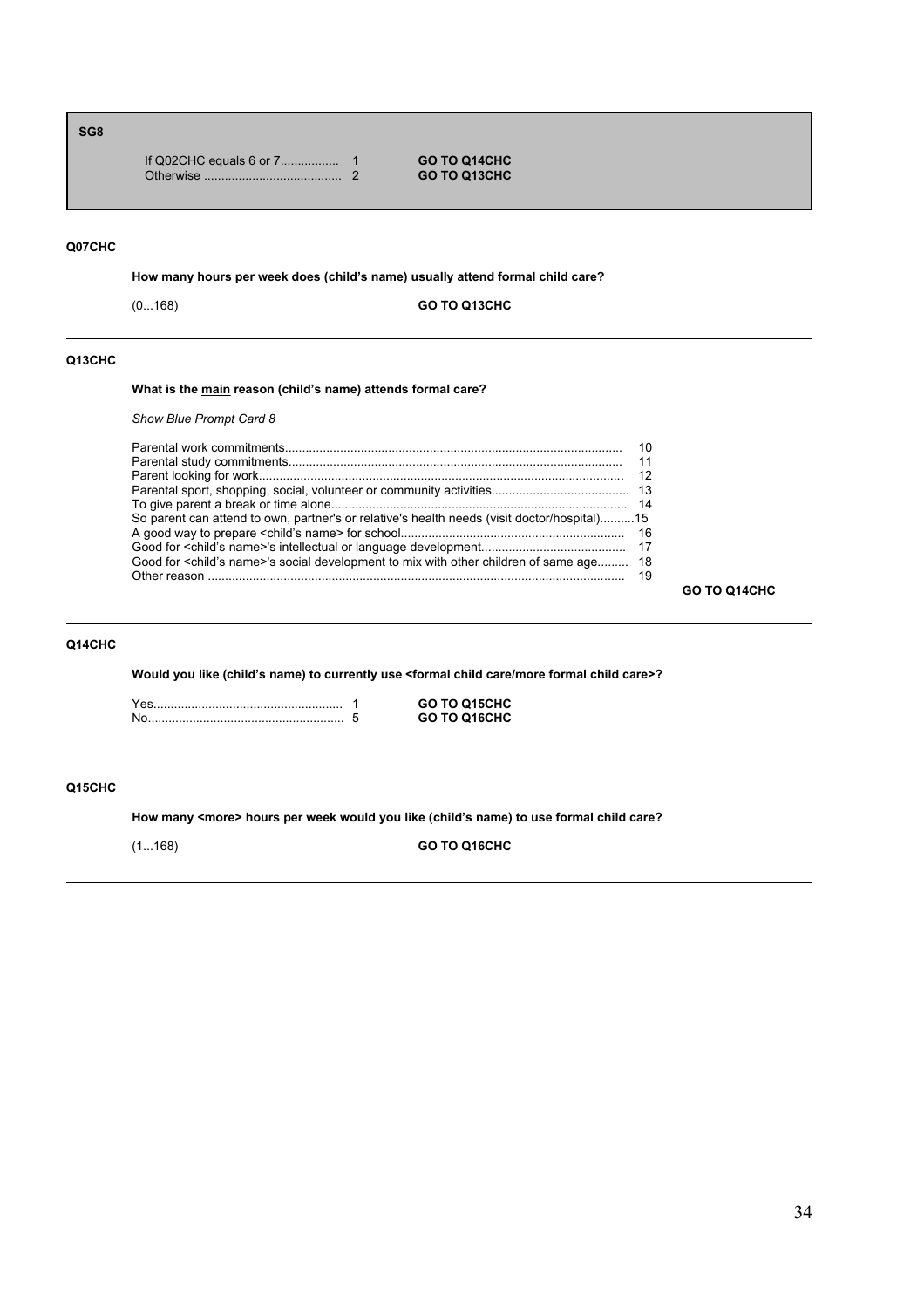## **Q16CHC**

What is the main reason (child's name) doesn't use <formal child care/more formal child care>?

| 10<br>GO TO Q19CHC<br>Parent not working so able to look after (child's name)<br>GO TO Q19CHC<br>11<br>GO TO Q19CHC<br>12<br>GO TO Q19CHC<br>13<br>GO TO Q19CHC<br>14<br>GO TO Q19CHC<br>15<br>GO TO Q19CHC<br>16<br>GO TO Q19CHC<br>(child's name) has special needs (illness/disability)<br>17<br>GO TO Q19CHC<br>18<br>GO TO Q19CHC<br>19<br>GO TO Q19CHC<br>20<br><b>GO TO Q01INF</b><br>-21<br>GO TO Q19CHC<br>GO TO Q19CHC<br>-23<br>GO TO Q19CHC |  |  |
|---------------------------------------------------------------------------------------------------------------------------------------------------------------------------------------------------------------------------------------------------------------------------------------------------------------------------------------------------------------------------------------------------------------------------------------------------------|--|--|
|                                                                                                                                                                                                                                                                                                                                                                                                                                                         |  |  |
|                                                                                                                                                                                                                                                                                                                                                                                                                                                         |  |  |
|                                                                                                                                                                                                                                                                                                                                                                                                                                                         |  |  |
|                                                                                                                                                                                                                                                                                                                                                                                                                                                         |  |  |
|                                                                                                                                                                                                                                                                                                                                                                                                                                                         |  |  |
|                                                                                                                                                                                                                                                                                                                                                                                                                                                         |  |  |
|                                                                                                                                                                                                                                                                                                                                                                                                                                                         |  |  |
|                                                                                                                                                                                                                                                                                                                                                                                                                                                         |  |  |
|                                                                                                                                                                                                                                                                                                                                                                                                                                                         |  |  |
|                                                                                                                                                                                                                                                                                                                                                                                                                                                         |  |  |
|                                                                                                                                                                                                                                                                                                                                                                                                                                                         |  |  |
|                                                                                                                                                                                                                                                                                                                                                                                                                                                         |  |  |
|                                                                                                                                                                                                                                                                                                                                                                                                                                                         |  |  |
|                                                                                                                                                                                                                                                                                                                                                                                                                                                         |  |  |
|                                                                                                                                                                                                                                                                                                                                                                                                                                                         |  |  |
|                                                                                                                                                                                                                                                                                                                                                                                                                                                         |  |  |
| <b>GO TO Q01INF</b><br>25                                                                                                                                                                                                                                                                                                                                                                                                                               |  |  |
| <b>GO TO Q17CHC</b><br>26                                                                                                                                                                                                                                                                                                                                                                                                                               |  |  |

## **Q17CHC**

*Enter other main reason for not using formal care*

...................................................................................... TEXT ENTRY **GO TO Q19CHC**

# **Q19CHC**

Would you prefer (child's name) to use child care services run for and by Aboriginal or Torres Strait Islander **people?**

**GO TO Q01INF**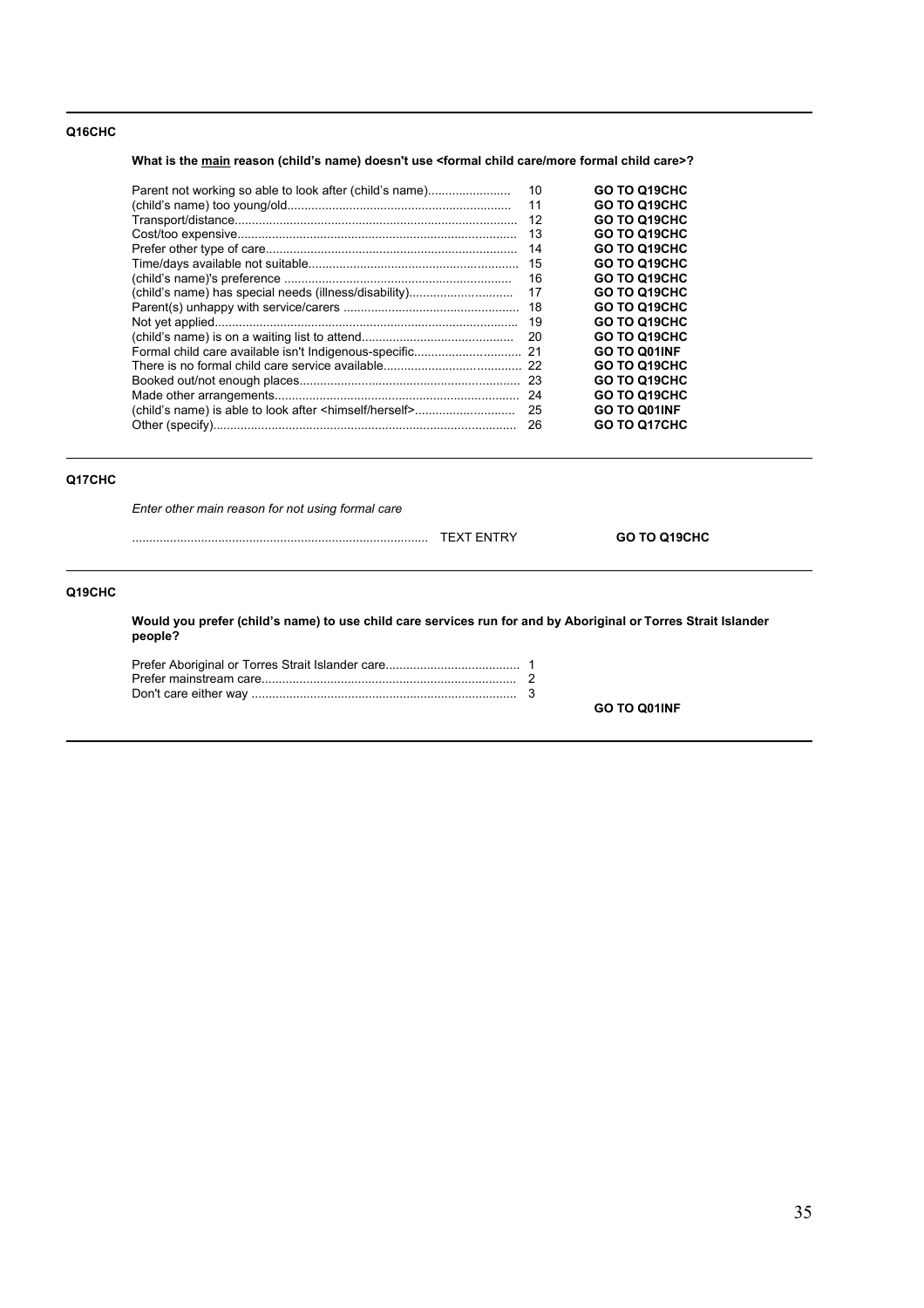#### **Q01INF**

#### (The next few questions are about <other> types of child care.)

#### Apart from <WORDSUB>, did anyone else look after (child's name) last week?

*If 'Yes' ask who provided this care, prompting for relationship to child.*

*If Q03APROX=1 insert:: <Prompt to include themselves>*

*More than one response is allowed. Press space bar between responses.*

#### **Relatives**

|              | 13 |
|--------------|----|
|              |    |
|              |    |
| Other people |    |
|              |    |
|              | 16 |
|              |    |
|              |    |
|              |    |

#### **Other arrangements**

An other person...................................................................................... 19

## **GO TO Q2INF**

## *WORDSUB*

**If Q01PROX=(1 or 2 or 3 or 4) and has a spouse/ partner insert:** you or your partner

**If Q01PROX=(1 or 2 or 3 or 4) and does not have a spouse/ partner insert:** you

**If Q01PROX=(5 or 6 or 7) and Q03PROX=1 insert:** (child's name)'s Mother

**If Q01PROX=(5 or 6 or 7) and Q03PROX=2 insert:** (child's name)'s Father

**If Q01PROX=(5 or 6 or 7) and Q03PROX=3 insert:** (child's name)'s Mother or Father

**IF Q01PROX=(5 or 6 or 7) and Q03PROX=4 and Q03APROX =1 and has a spouse/ partner**

**insert:** you or your partner

**IF Q01PROX=(5 or 6 or 7) and Q03PROX=4 and Q03APROX =1 and does not have a spouse/ partner insert:** you **IF Q01PROX=(5 or 6 or 7) and Q03PROX=4 and Q03APROX = 5 and Q03BPROX is not 'Other specify' (code 16) insert:** Q03BPROX response

**IF Q01PROX=(5 or 6 or 7) and Q03PROX=4 and Q03APROX = 5 and Q03BPROX is 'Other specify' (code 16) insert:**  Q03CPROX response

## **Q02INF**

#### Apart from <WORDSUB>, who else usually looks after (child's name)?

*<Prompt to include themselves>*

*More than one response is allowed. Press space bar between responses.*

#### **Relatives**

|    | <b>GO TO Q4INF</b> |
|----|--------------------|
|    | <b>GO TO Q4INF</b> |
|    | <b>GO TO Q4INF</b> |
|    | <b>GO TO Q4INF</b> |
|    | <b>GO TO Q4INF</b> |
|    |                    |
|    | <b>GO TO Q4INF</b> |
| 16 | <b>GO TO Q4INF</b> |
|    | <b>GO TO Q4INF</b> |
| 18 | <b>GO TO Q4INF</b> |
| 19 | <b>GO TO Q4INF</b> |
|    |                    |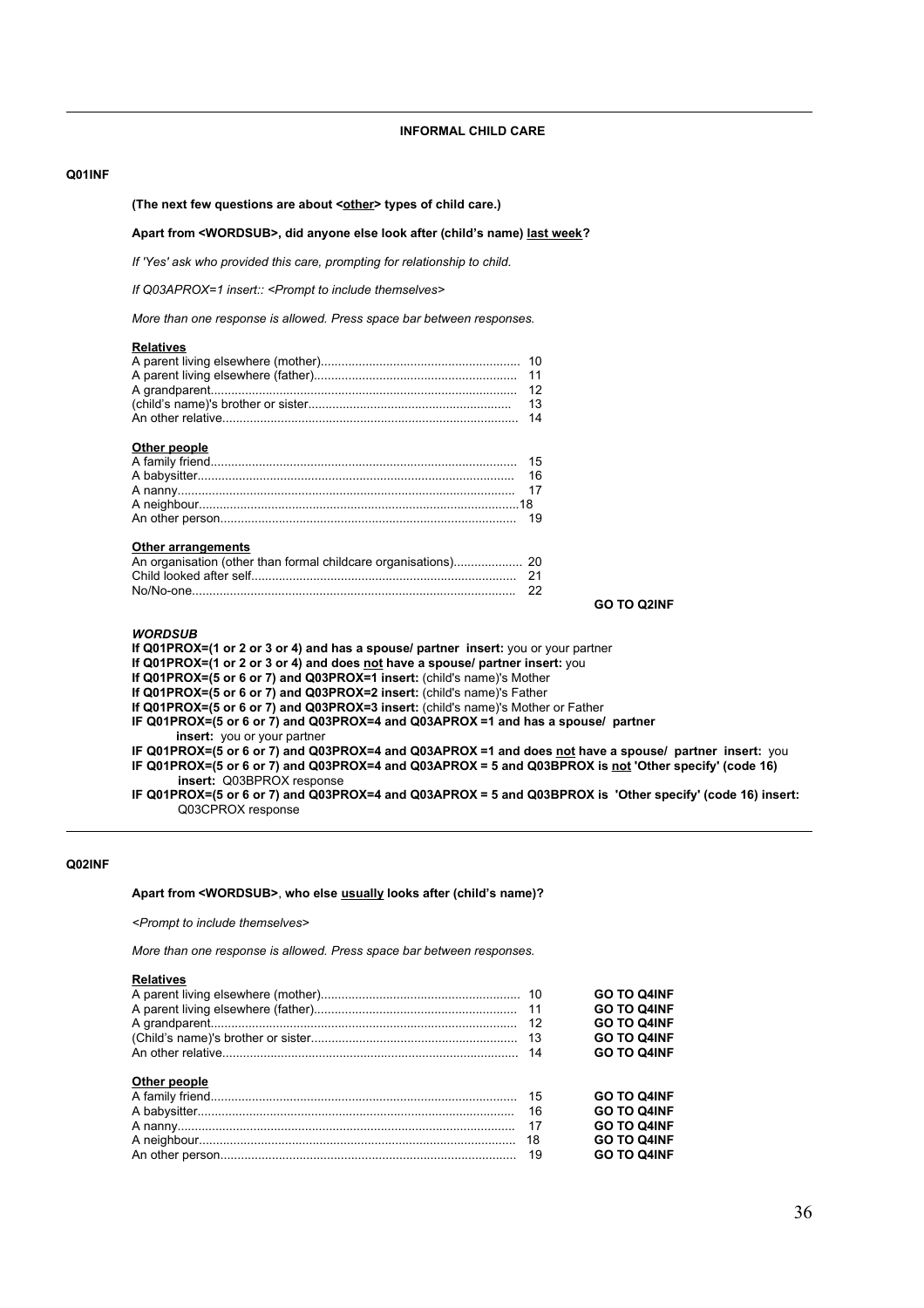#### **Other arrangements**

| An organisation (other than formal childcare organisations) 20 | <b>GO TO Q4INF</b>                  |
|----------------------------------------------------------------|-------------------------------------|
|                                                                | If only response: <b>GO TO SG1:</b> |
|                                                                | otherwise <b>GO TO SG1</b>          |
|                                                                | <b>GO TO SG1</b>                    |

#### *WORDSUB*

**If Q01PROX=(1 or 2 or 3 or 4) and has a spouse/ partner insert:** you or your partner

**If Q01PROX=(1 or 2 or 3 or 4) and does not have a spouse/ partner insert:** you

**If Q01PROX=(5 or 6 or 7) and Q03PROX=1 insert:** (child's name)'s Mother

**If Q01PROX=(5 or 6 or 7) and Q03PROX=2 insert:** (child's name)'s Father

**If Q01PROX=(5 or 6 or 7) and Q03PROX=3 insert:** (child's name)'s Mother or Father

**IF Q01PROX=(5 or 6 or 7) and Q03PROX=4 and Q03APROX =1 and has a spouse/ partner insert:** you or your partner

- **IF Q01PROX=(5 or 6 or 7) and Q03PROX=4 and Q03APROX =1 and does not have a spouse/ partner insert:** you **IF Q01PROX=(5 or 6 or 7) and Q03PROX=4 and Q03APROX = 5 and Q03BPROX is not 'Other specify' (code 16) insert:** Q03BPROX response
- **IF Q01PROX=(5 or 6 or 7) and Q03PROX=4 and Q03APROX = 5 and Q03BPROX is 'Other specify' (code 16) insert:**  Q03CPROX response

### **Q04INF**

#### **How often is (childís name) usually looked after by someone other than <WORDSUB>?**

*If applicable, prompt to ensure excluding time spent at any formal childcare organisations.*

*Ctrl K can be used if necessary*

| Ctrl K |  |
|--------|--|

## **GO TO SG1**

*WORDSUB*

**If Q01PROX=(1 or 2 or 3 or 4) and has a spouse/ partner insert:** you or your partner

**If Q01PROX=(1 or 2 or 3 or 4) and does not have a spouse/ partner insert:** you

**If Q01PROX=(5 or 6 or 7) and Q03PROX=1 insert:** (child's name)'s Mother

**If Q01PROX=(5 or 6 or 7) and Q03PROX=2 insert:** (child's name)'s Father

**If Q01PROX=(5 or 6 or 7) and Q03PROX=3 insert:** (child's name)'s Mother or Father

**IF Q01PROX=(5 or 6 or 7) and Q03PROX=4 and Q03APROX =1 and has a spouse/ partner insert:** you or your partner

**IF Q01PROX=(5 or 6 or 7) and Q03PROX=4 and Q03APROX =1 and does not have a spouse/ partner insert:** you **IF Q01PROX=(5 or 6 or 7) and Q03PROX=4 and Q03APROX = 5 and Q03BPROX is not 'Other specify' (code 16) insert:** Q03BPROX response

**IF Q01PROX=(5 or 6 or 7) and Q03PROX=4 and Q03APROX = 5 and Q03BPROX is 'Other specify' (code 16) insert:**  Q03CPROX response

**SG1**

If aged 3+ ......................................... 1 **GO TO Q01LANG**

Otherwise ........................................ 2 **GO TO SG7 IN CULTURAL IDENTIFICATION SUB MODULE IN LANGUAGE AND CULTURE MODULE**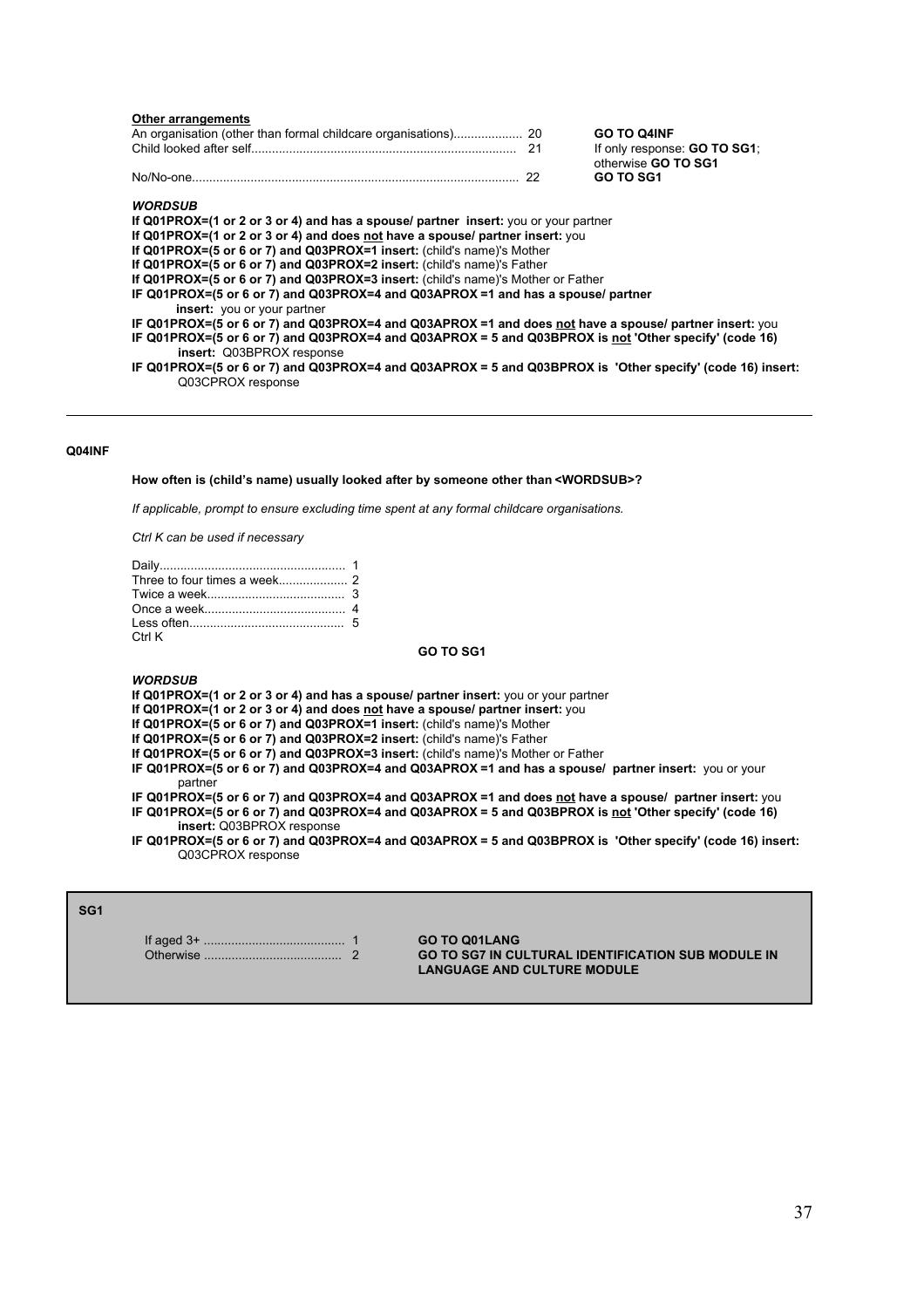## **LANGUAGE AND CULTURE**

#### **LANGUAGE**

### **Q01LANG**

### **If 3-14 years insert:**

**(The next questions are about (child'name) and where <he/she> comes from.)** 

#### **If 15+ years insert:**

**To begin, I'd like to find out more about who you are and where you come from.**

**(The first questions are about language and traditional culture.)**

Which language <do you/does (child's name)> mainly speak at home?

|                      | <b>GO TO Q02LANG</b> |
|----------------------|----------------------|
|                      | <b>GO TO SG1</b>     |
|                      | GO TO SG1            |
|                      | <b>GO TO Q02LANG</b> |
| If 3-5 years insert: |                      |
|                      | <b>GO TO SG1</b>     |

## **SG1**

|  |  | <b>GO TO Q07LANG</b><br><b>GO TO SG7 IN CULTURAL PARTICIPATION SUB MODULE</b> |
|--|--|-------------------------------------------------------------------------------|
|--|--|-------------------------------------------------------------------------------|

## **Q02LANG**

**<Do you/Does (childís name) speak any <Aboriginal/Torres Strait Islander/ Aboriginal or Torres Strait Islander> languages?**

|  | <b>GO TO Q04LANG</b> |
|--|----------------------|
|  | <b>GO TO Q04LANG</b> |
|  | <b>GO TO Q03LANG</b> |

### **Q03LANG**

**If someone were to speak any <Aboriginal/Torres Strait Islander/ Aboriginal or Torres Strait Islander> language to <you/(childís name)>, would <you/<he/she>> understand what is being said?**

**GO TO Q04LANG**

# **Q04LANG**

**<Are you/Is (childís name)> currently learning any <Aboriginal/Torres Strait Islander/ Aboriginal or Torres Strait Islander> languages?**

Yes....................................................... 1 **GO TO Q05LANG** No........................................................ 5 **GO TO Q01CULP**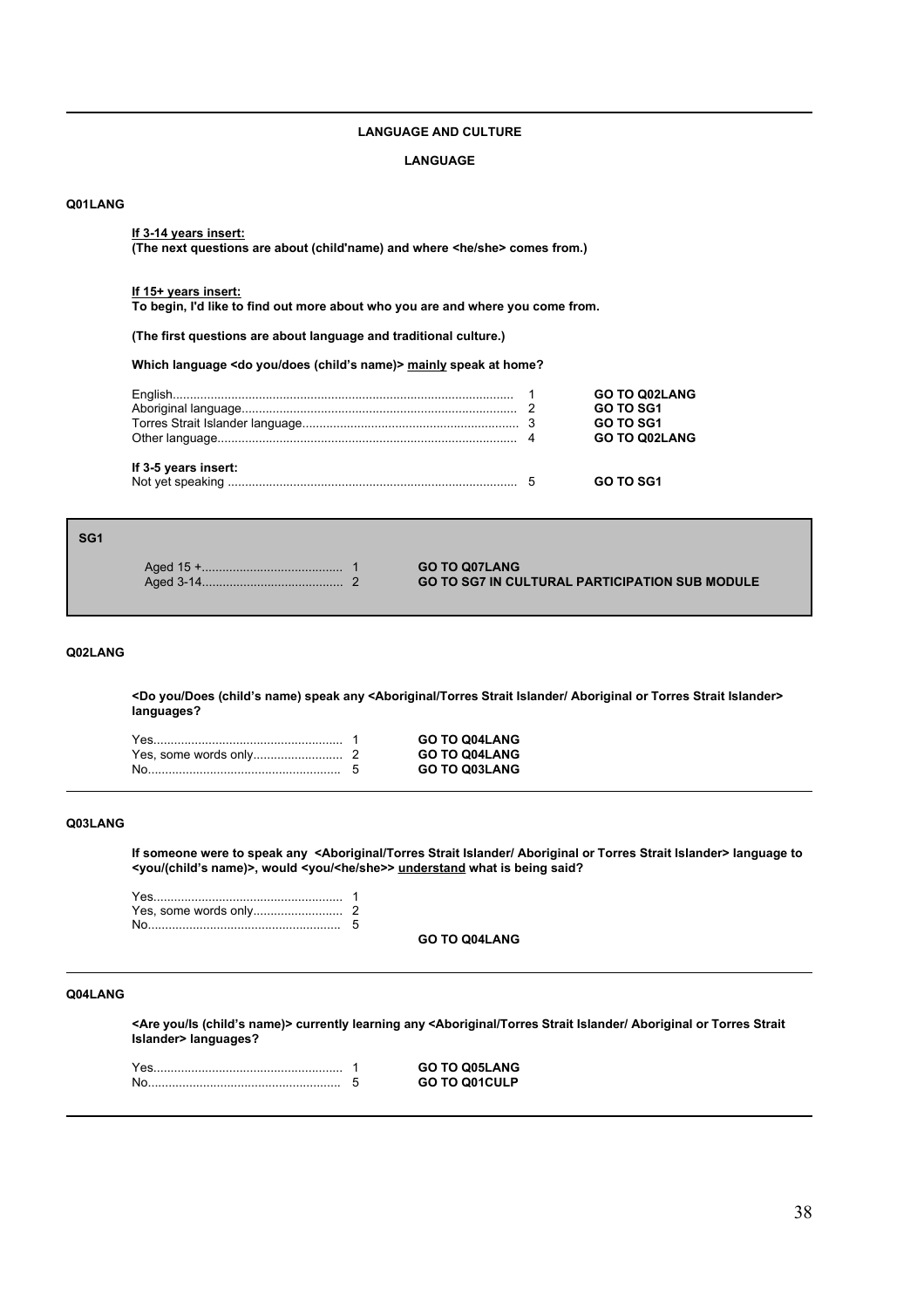## **Q05LANG**

Where <are you/ is (child's name)> learning or who is teaching <you/<him/her>> the language?

*More than one response is allowed. Press space bar between responses.*

**GO TO Q01CULP**

## **Q07LANG**

**When you go to places where only English is spoken, do you have problems with:**

**Understanding people there?**

# **People there understanding you?**

*Places such as Centrelink, Post Office, Bank, Shops.*

|  | GO TO Q01CULP        |
|--|----------------------|
|  | GO TO Q01CULP        |
|  | GO TO Q01CULP        |
|  | <b>GO TO Q08LANG</b> |
|  | GO TO Q01CULP        |

## **Q08LANG**

**At these places, what do you do to help you understand people or to help you to be understood?**

|  | <b>GO TO Q01CULP</b> |
|--|----------------------|
|  | <b>GO TO Q01CULP</b> |
|  | <b>GO TO Q09LANG</b> |

## **Q09LANG**

*Enter other way person is helped to understand people or be understood*

...................................................................................... TEXT ENTRY **GO TO Q01CULP**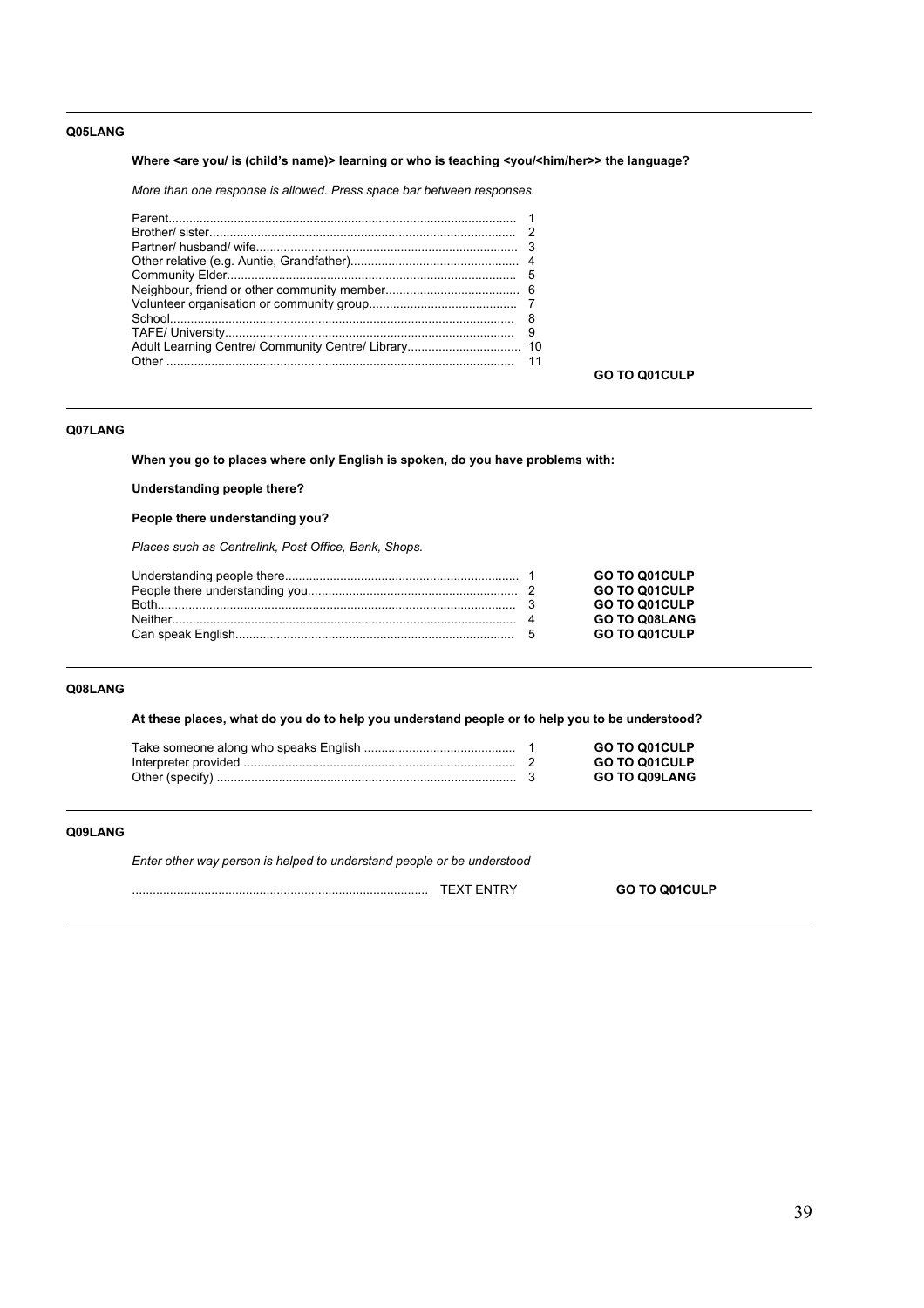**CULTURAL PARTICIPATION**

## **Q01CULP**

**(The next few questions are about cultural activities and ceremonies.)**

In the <u>last <12 months/year>,</u> <have you/has (child's name)> gone to or been involved in any of these Aboriginal or **Torres Strait Islander cultural activities or ceremonies?**

*If first time respondent has seen a Prompt Card, ask:* **Would you like to read off these cards or would you like me to read them out to you?**

**If 3-14 years insert:** *Show Blue Prompt Card 9*

**If 15+ years insert:** *Show Green Prompt Card 1*

*More than one response is allowed. Press space bar between responses.*

| Festivals or carnivals involving arts, craft, music or dance (excluding NAIDOC week activities) 4 |               |
|---------------------------------------------------------------------------------------------------|---------------|
|                                                                                                   |               |
|                                                                                                   |               |
|                                                                                                   |               |
|                                                                                                   | GO TO O03CULP |

# **Q03CULP**

**(Including activities done as part of your job), <have you/has(childís name)> done any of the following activities in the last <12 months/year>?**

**If 3-14 years insert:** *Show Blue Prompt Card 10*

#### **If 15+ years insert:**

*Show Green Prompt Card 2*

*Prompt with response categories if necessary.*

*More than one response is allowed. Press space bar between responses.*

|  | <b>GO TO Q04CULP</b> |
|--|----------------------|
|  | <b>GO TO Q04CULP</b> |
|  | <b>GO TO Q04CULP</b> |
|  | <b>GO TO Q04CULP</b> |
|  | GO TO Q04CULP        |
|  | <b>GO TO Q04CULP</b> |
|  | GO TO SG3            |

**SG3**

|  | <b>GO TO Q04IISA</b> |
|--|----------------------|
|  | <b>GO TO Q10CULP</b> |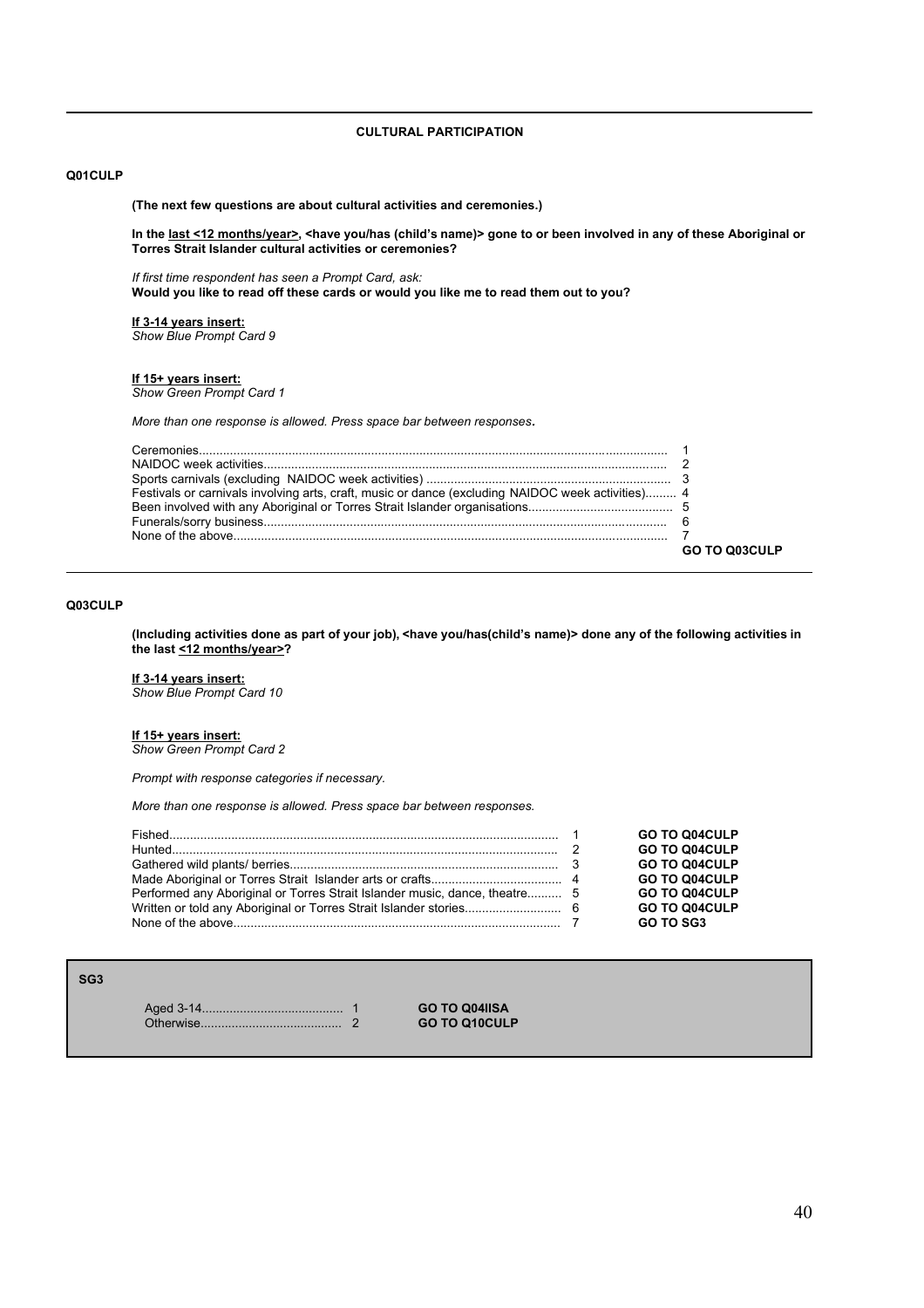### **Q04CULP**

In the last <12 months/year>, for what reasons did <you/child's name><WORDSUB3>?

#### **If 3-14 years insert:**

*Show Blue Prompt Card 11*

## **If 15+years insert:**

*Show Green Prompt Card 3*

*More than one response is allowed. Press space bar between responses.*

| For enjoyment/ fun (with others) 3  |  |
|-------------------------------------|--|
| For cultural learning or ceremony 4 |  |
|                                     |  |
|                                     |  |
|                                     |  |
|                                     |  |

**GO TO Q03CULP**

*Wordsub3* **If loop version where: Q03CULP=1 insert:** fish **Q03CULP=2 insert:** hunt **Q03CULP=3 insert:** gather wild plants or berries **Q03CULP=4 insert:** make arts or crafts **Q03CULP=5 insert:** perform music, dance or theatre **Q03CULP=6 insert:** write or tell Aboriginal/Torres Strait Islander stories

#### *Wordsub4*

**If loop version where Q03CULP=1 or Q03CULP=2 or Q03CULP=3 insert:** For food

#### **SG4**

Aged 3-14......................................... 1 **GO TO Q05CULP** Otherwise.......................................... 2 **GO TO Q10CULP**

# **Q05CULP**

Last week did <WORDSUB> do any of these activities with (child's name)?

Yes..................................................... 1 No....................................................... 5

**If (Q01PROX=(5 or 6 or 7) and Q03PROX=(1 or 2 or 3)) OR (Q01PROX=(5 or 6 or 7) and Q03APROX=5) insert:**  Don't know ........................................... 6

## **GO TO Q06CULP**

*WORDSUB*

**If Q01PROX=(1 or 2 or 3 or 4) and has a spouse/ partner insert:** you or your partner **If Q01PROX=(1 or 2 or 3 or 4) and does not have a spouse/ partner insert:** you **If Q01PROX=(5 or 6 or 7) and Q03PROX=1 insert:** (child's name)'s Mother **If Q01PROX=(5 or 6 or 7) and Q03PROX=2 insert:** (child's name)'s Father **If Q01PROX=(5 or 6 or 7) and Q03PROX=3 insert:** (child's name)'s Mother or Father **If Q01PROX=(5 or 6 or 7) and Q03PROX=4 and Q03APROX =1 and has a spouse/ partner insert:** you or your partner **If Q01PROX=(5 or 6 or 7) and Q03PROX=4 and Q03APROX =1 and does not have a spouse/ partner insert:** you **If Q01PROX=(5 or 6 or 7) and Q03PROX=4 and Q03APROX = 5 and Q03BPROX is not 'Other specify' (code 16) insert:** Q03BPROX response **If Q01PROX=(5 or 6 or 7) and Q03PROX=4 and Q03APROX = 5 and Q03BPROX is 'Other specify' (code 16) insert:** Q03CPROX response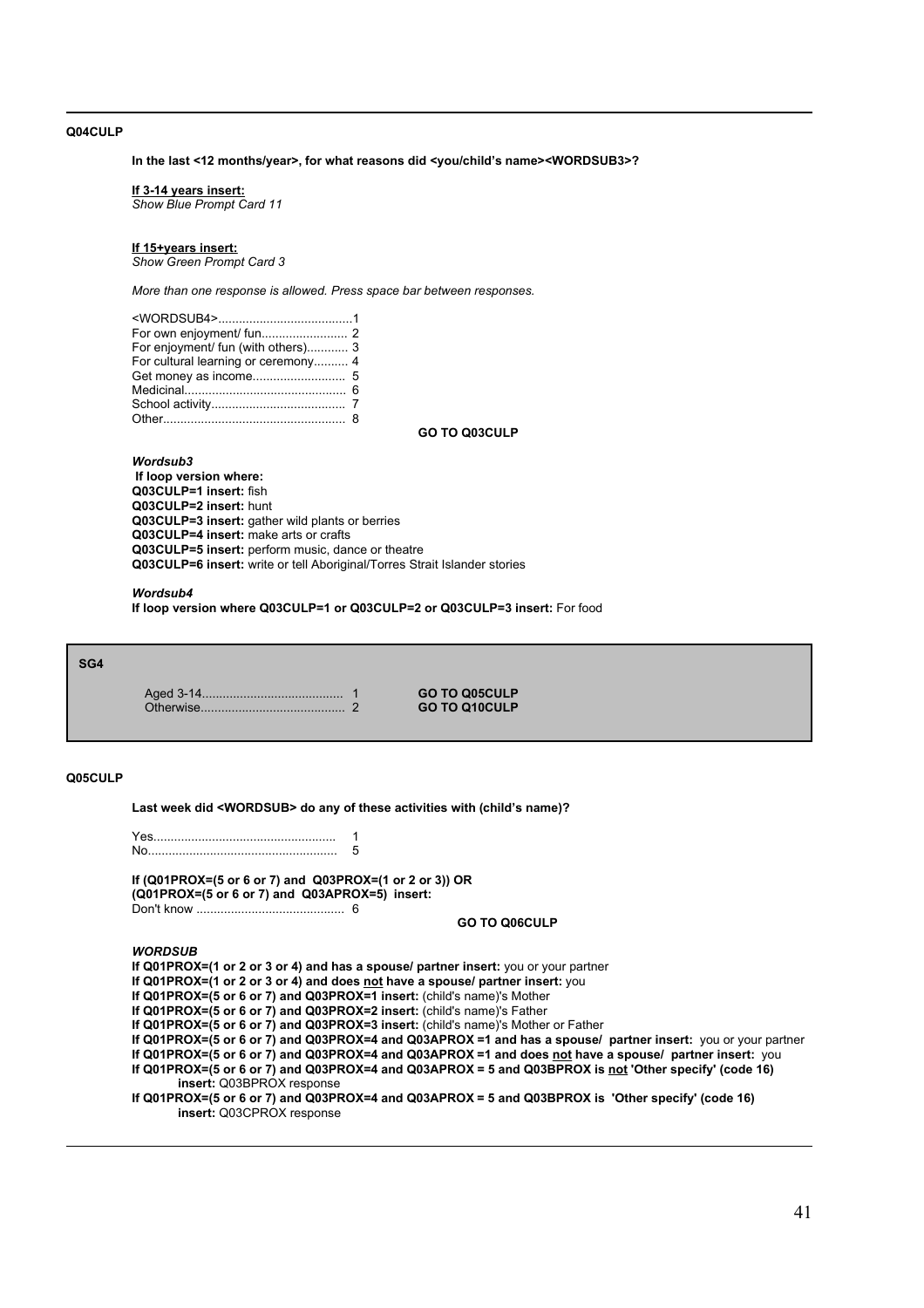### **Q06CULP**

#### Who teaches (child's name) or where does <he/she> go to learn these activities?

*More than one response is allowed. Press space bar between responses.*

| Other than the contract of the contract of the contract of the contract of the contract of the contract of the |  |
|----------------------------------------------------------------------------------------------------------------|--|

#### **GO TO Q04IISA**

### **Q10CULP**

**In non-remote insert:**

**How important is it for you to be able to attend <Aboriginal/Torres Strait Islander**/**Aboriginal or Torres Strait Islander> events, ceremonies, carnivals or do any of the activities just mentioned (e.g. fishing, arts and crafts, telling stories)?** 

*Show Green Prompt Card 4*

Is it very important, important, not important, or not important at all**?**

#### **GO TO Q11CULP**

#### **In remote insert:**

**How much does it matter to you to be able to attend <Aboriginal/Torres strait Islander/Aboriginal or Torres Strait Islander> events, ceremonies, carnivals or do any of the activities just mentioned (e.g. fishing, arts and crafts, telling stories)?** 

*Show Green Prompt Card 4*

Does it matter a lot, a bit, not much, or doesn't matter at all?

**GO TO Q11CULP**

### **Q11CULP**

**How often do you attend the <Aboriginal/Torres Strait Islander/Aboriginal or Torres Strait Islander> events, ceremonies, carnivals or do any of the activities just mentioned?**

|                                       | <b>GO TO Q12CULP</b> |
|---------------------------------------|----------------------|
|                                       | <b>GO TO Q12CULP</b> |
|                                       | <b>GO TO Q12CULP</b> |
|                                       | <b>GO TO Q12CULP</b> |
|                                       | <b>GO TO Q12CULP</b> |
|                                       | <b>GO TO Q12CULP</b> |
| Less frequently than once per year  7 | <b>GO TO Q12CULP</b> |
|                                       | <b>GO TO Q12CULP</b> |
|                                       | <b>GO TO Q04IISA</b> |
|                                       |                      |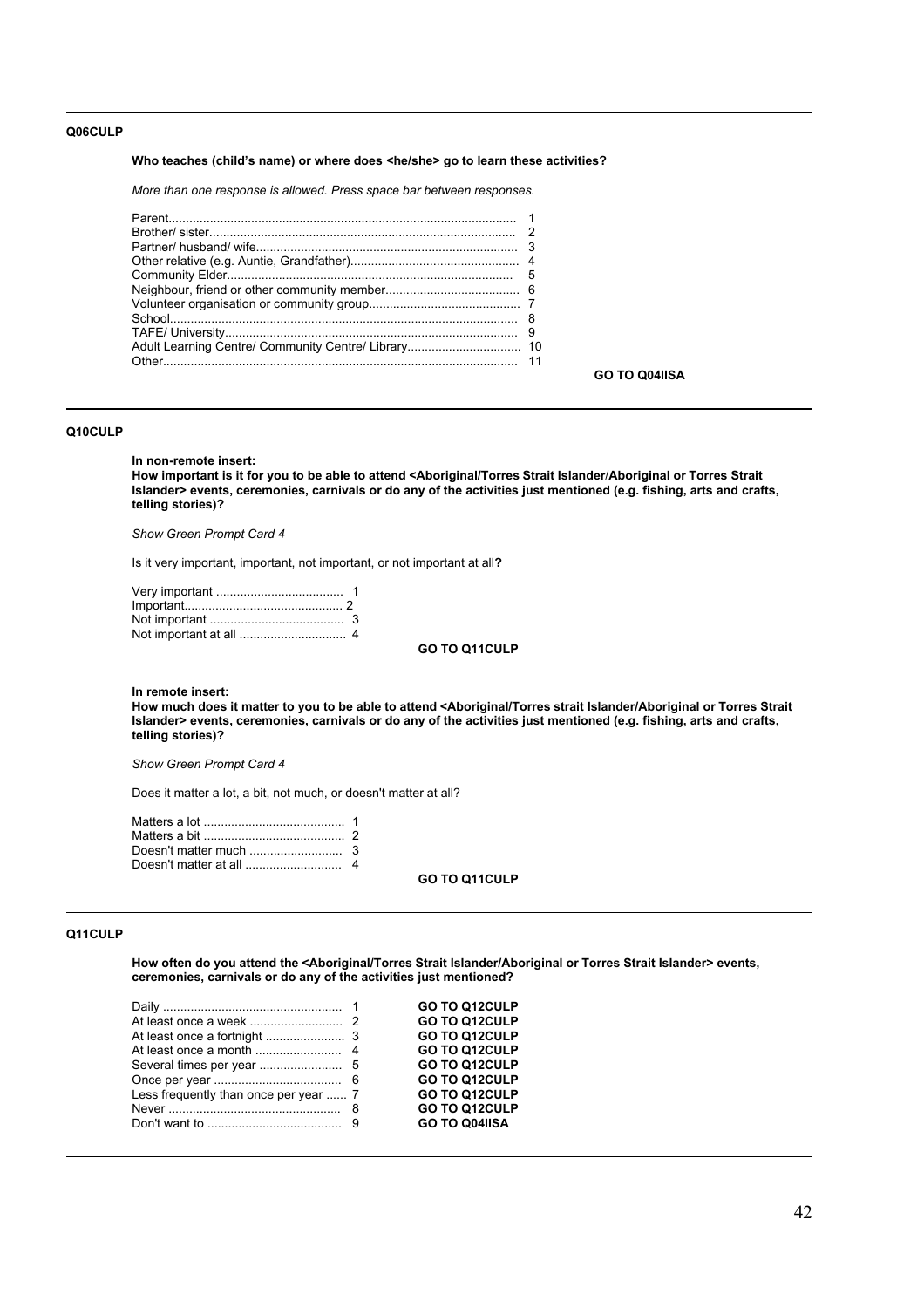# **Q12CULP**

**Are you always able to attend or participate in these whenever or as often as you want to?**

| Yes | <b>GO TO Q04IISA</b> |
|-----|----------------------|
| No  | <b>GO TO Q13CULP</b> |

# **Q13CULP**

**What makes it hard for you to attend or participate?**

*More than one response is allowed. Press space bar between responses.*

|  | <b>GO TO Q04IISA</b> |
|--|----------------------|
|  | <b>GO TO Q04IISA</b> |
|  | <b>GO TO Q04IISA</b> |
|  | <b>GO TO Q14CULP</b> |

## **Q14CULP**

*Enter other reason can't attend or participate*

...................................................................................... TEXT ENTRY **GO TO Q04IISA**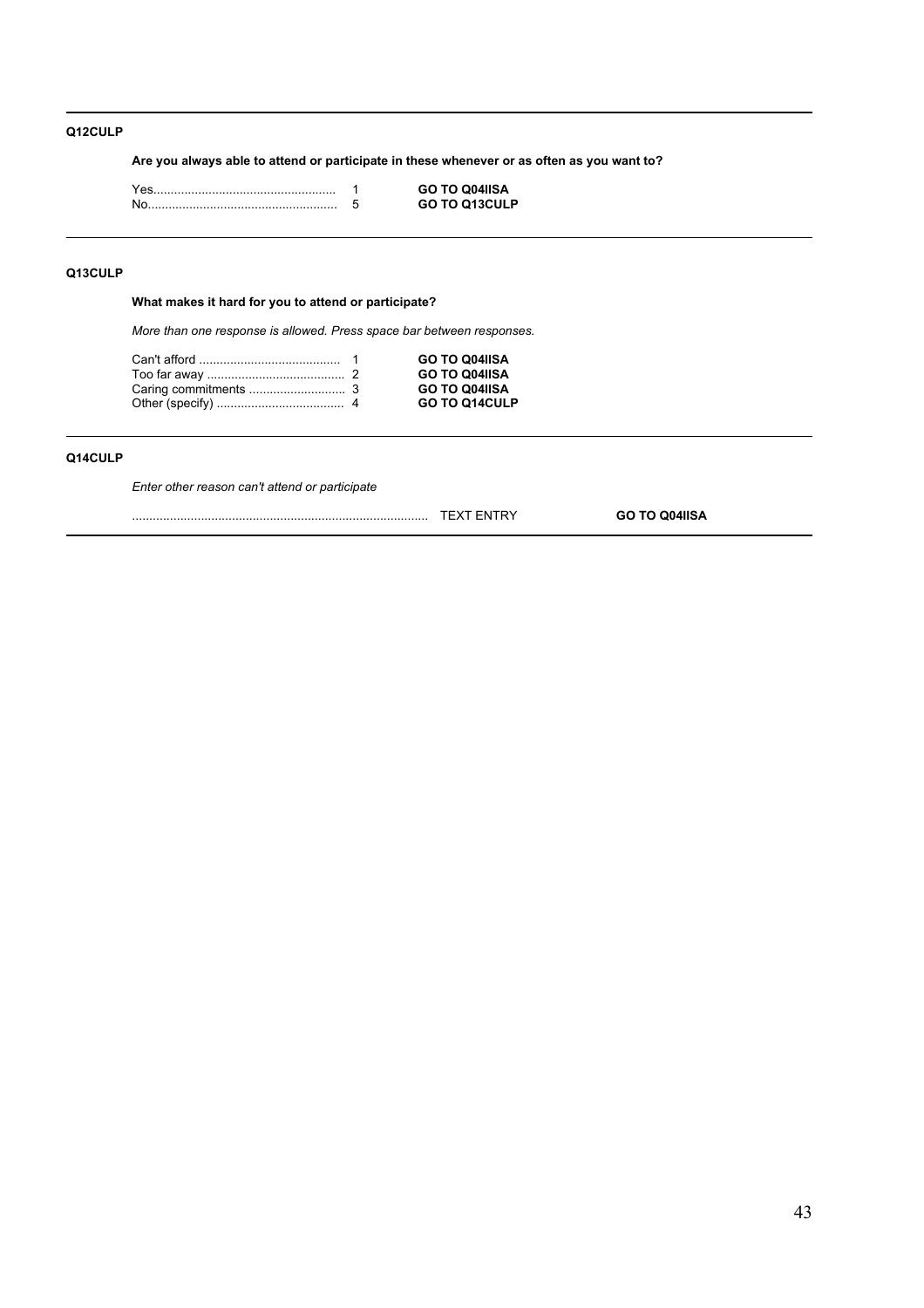## **INVOLVEMENT IN SOCIAL ACTIVITIES**

## **Q04IISA**

**(The next few questions are about any physical, sporting, community or social activities that <you have/(childís name)> been a part of.)**

In the last 3 months, that is, since this time in <month that is three months prior to interview> <have you/has **(childís name)> <participated in/done> any of these ?**

*If 'Yes', prompt for which ones, including participation as either a player, coach, official, umpire or administrator.*

*If 'No', prompt for participation as a coach, official, umpire or administrator.*

## **If 3-14 years insert:**

*Show Blue Prompt Card 13*

### **If 15+ years insert:**

*Show Green Prompt Card 5*

*More than one response is allowed. Press space bar between responses.*

| Sporting activities                                                                         |    |                       |  |
|---------------------------------------------------------------------------------------------|----|-----------------------|--|
|                                                                                             | 10 | <b>GO TO Q04AIISA</b> |  |
|                                                                                             | 11 | <b>GO TO Q04AIISA</b> |  |
|                                                                                             | 12 | <b>GO TO Q04AIISA</b> |  |
|                                                                                             | 13 | <b>GO TO Q04AIISA</b> |  |
|                                                                                             | 14 | <b>GO TO Q04AIISA</b> |  |
|                                                                                             | 15 | <b>GO TO Q04AIISA</b> |  |
|                                                                                             |    |                       |  |
| Community or interest groups                                                                |    |                       |  |
|                                                                                             | 16 | <b>GO TO Q04AIISA</b> |  |
|                                                                                             | 17 | <b>GO TO Q04AIISA</b> |  |
|                                                                                             | 18 | <b>GO TO Q04AIISA</b> |  |
|                                                                                             | 19 | <b>GO TO Q04AIISA</b> |  |
| Attended funerals/sorry business, ceremonies or Aboriginal/Torres Strait Islander festivals | 20 | <b>GO TO Q04AIISA</b> |  |
|                                                                                             |    |                       |  |
| Social activities                                                                           |    |                       |  |
|                                                                                             | 21 | <b>GO TO Q04AIISA</b> |  |
|                                                                                             | 22 | <b>GO TO Q04AIISA</b> |  |
|                                                                                             | 23 | <b>GO TO Q04AIISA</b> |  |
|                                                                                             | 24 | <b>GO TO Q04AIISA</b> |  |
|                                                                                             | 25 | <b>GO TO Q04AIISA</b> |  |
|                                                                                             | 26 |                       |  |
|                                                                                             |    | <b>GO TO Q04AIISA</b> |  |
|                                                                                             | 27 | <b>GO TO Q04AIISA</b> |  |
|                                                                                             |    |                       |  |
| IF ALL RESPONSES GIVEN                                                                      |    | <b>GO TO Q01CULI</b>  |  |
|                                                                                             |    |                       |  |
|                                                                                             |    |                       |  |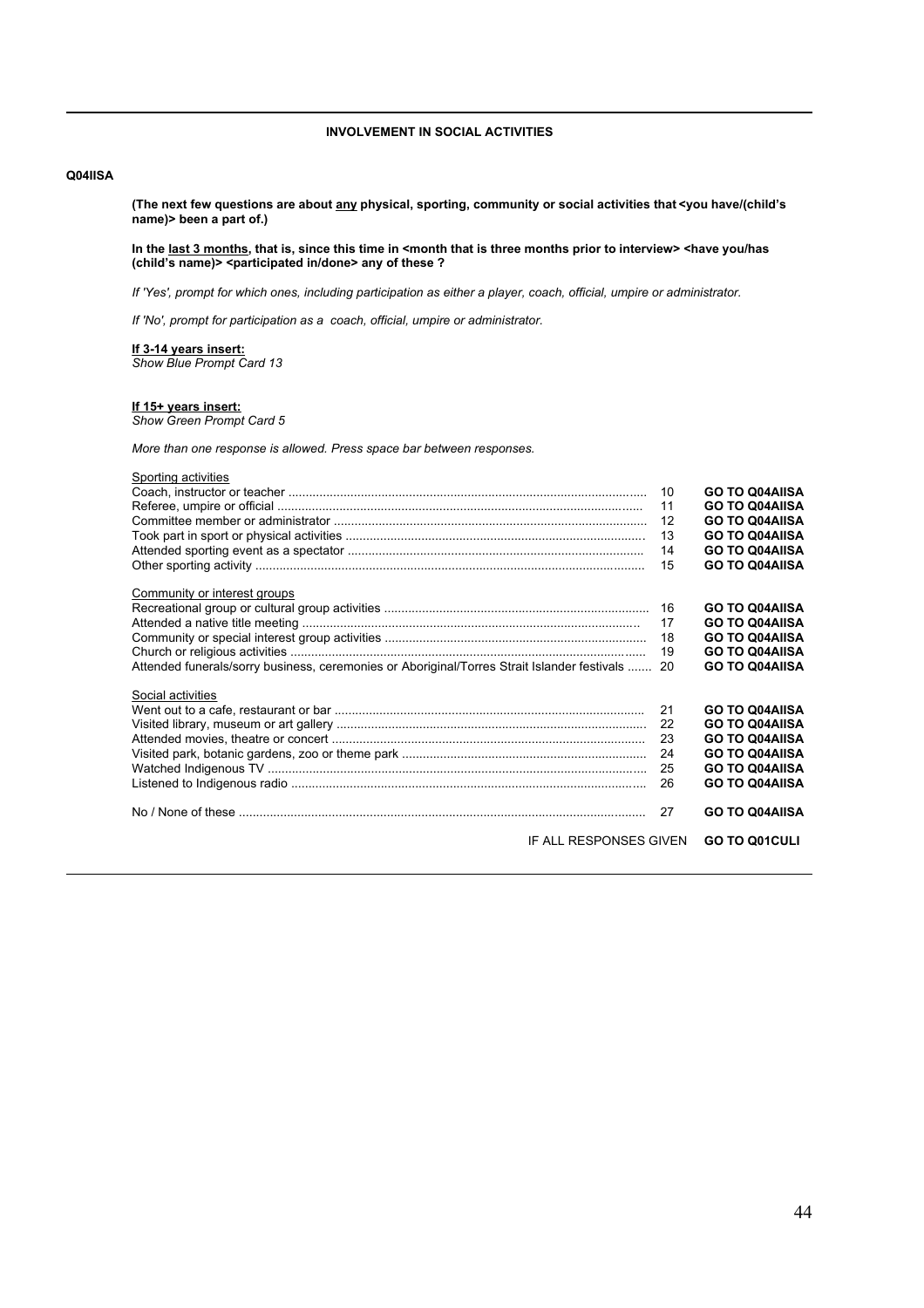### **Q04AIISA**

**<Apart from what you have already just told me, in the/In the> <last 12 months/last year>, <have you/has (child's name)><participated in/done> any of these?**

*Show only categories not already selected in Q04IISA*

#### **If 3-14 years insert:**

*Show Blue Prompt Card 13*

## **If 15+ years insert:**

*Show Green Prompt Card 5*

*More than one response is allowed. Press space bar between responses.*

| Sporting activities                                                                             |    |                      |
|-------------------------------------------------------------------------------------------------|----|----------------------|
|                                                                                                 |    |                      |
|                                                                                                 |    |                      |
|                                                                                                 |    |                      |
|                                                                                                 |    |                      |
|                                                                                                 |    |                      |
|                                                                                                 |    |                      |
| Community or interest groups                                                                    |    |                      |
|                                                                                                 |    |                      |
|                                                                                                 |    |                      |
|                                                                                                 |    |                      |
|                                                                                                 |    |                      |
| Attended funerals/sorry business, ceremonies or Aboriginal/Torres Strait Islander festivals  20 |    |                      |
| Social activities                                                                               |    |                      |
|                                                                                                 |    |                      |
|                                                                                                 |    |                      |
|                                                                                                 |    |                      |
|                                                                                                 |    |                      |
|                                                                                                 |    |                      |
|                                                                                                 |    |                      |
|                                                                                                 | 27 |                      |
|                                                                                                 |    | <b>GO TO Q01CULI</b> |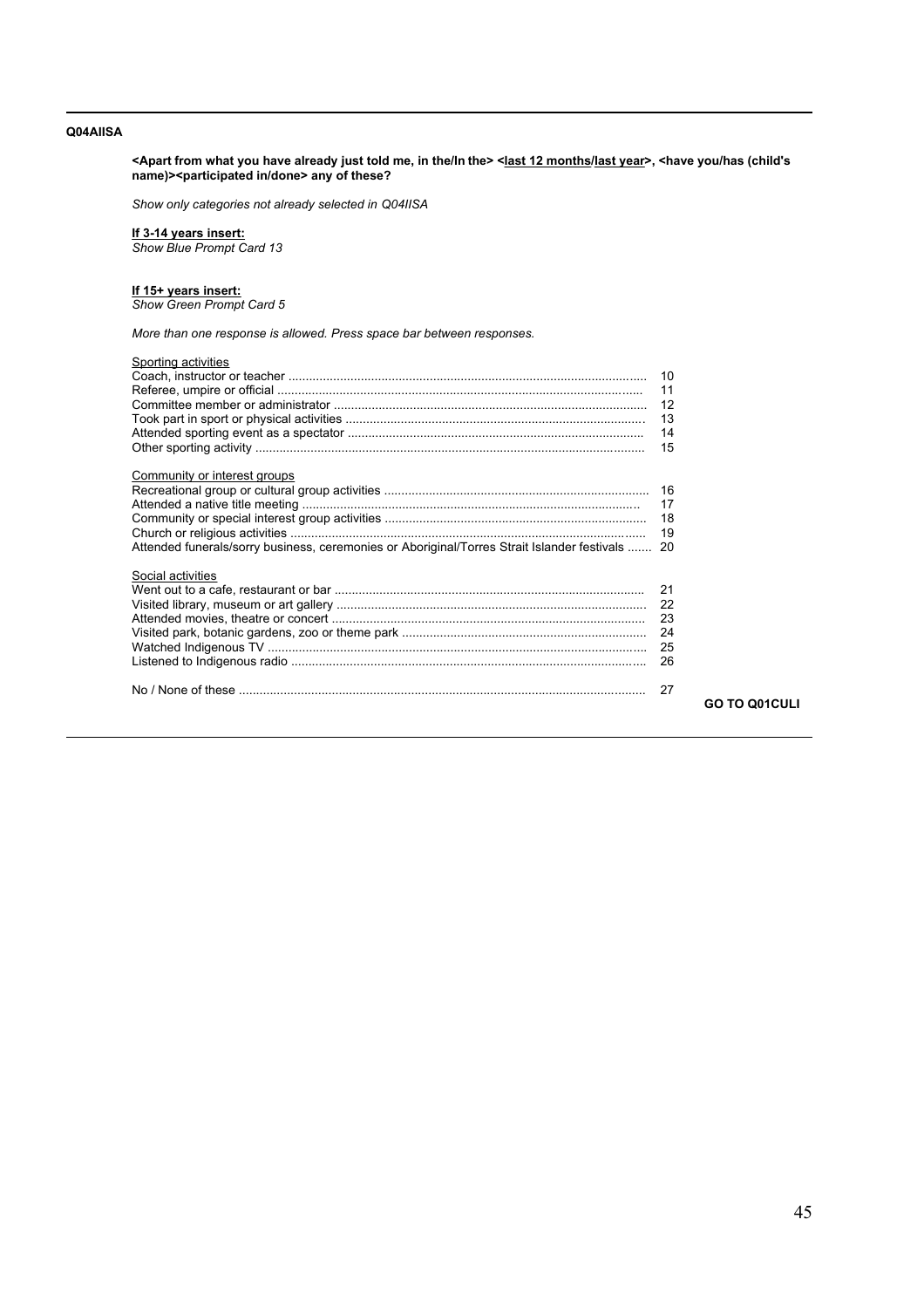## **CULTURAL IDENTIFICATION**

## **Q01CULI**

**<Do you/Does (childís name)> identify with any of these?**

#### **If 3-14 years insert:**

*Show Blue Prompt Card 14*

#### **If 15+ years insert:**

*Show Green Prompt Card 6*

*More than one response is allowed. Press space bar between responses.*

| <aboriginal aboriginal="" islander="" or="" strait="" torres=""> regional group  5</aboriginal> |  |
|-------------------------------------------------------------------------------------------------|--|

**GO TO Q02CULI**

# **Q02CULI**

**<Do you/Does (child's name)> recognise an area as <his/her> homelands or traditional country?**

| N | GO TO SGZ |
|---|-----------|

| ۰.<br>٠<br>۰. |  |  |  |
|---------------|--|--|--|
|---------------|--|--|--|

| Aged 3-14.                                                  | <b>GO TO SG7</b>     |  |
|-------------------------------------------------------------|----------------------|--|
| Otherwise<br><u> 1986 - Johann Stoff, Amerikaansk konst</u> | <b>GO TO Q03CULI</b> |  |

# **Q03CULI**

# **Do you currently live there?**

|  | GO TO SGZ            |
|--|----------------------|
|  | <b>GO TO Q04CULI</b> |

## **Q04CULI**

**Are you allowed to visit there?**

| Yes. | <b>GO TO Q05CULI</b> |
|------|----------------------|
|      | <b>GO TO SG7</b>     |
|      | GO TO SG7            |

# **Q05CULI**

# **How often do you visit there?**

|  | <b>GO TO Q06CULI</b><br><b>GO TO Q06CULI</b> |
|--|----------------------------------------------|
|  | <b>GO TO Q06CULI</b>                         |
|  | <b>GO TO Q06CULI</b><br><b>GO TO Q06CULI</b> |
|  | <b>GO TO SG7</b>                             |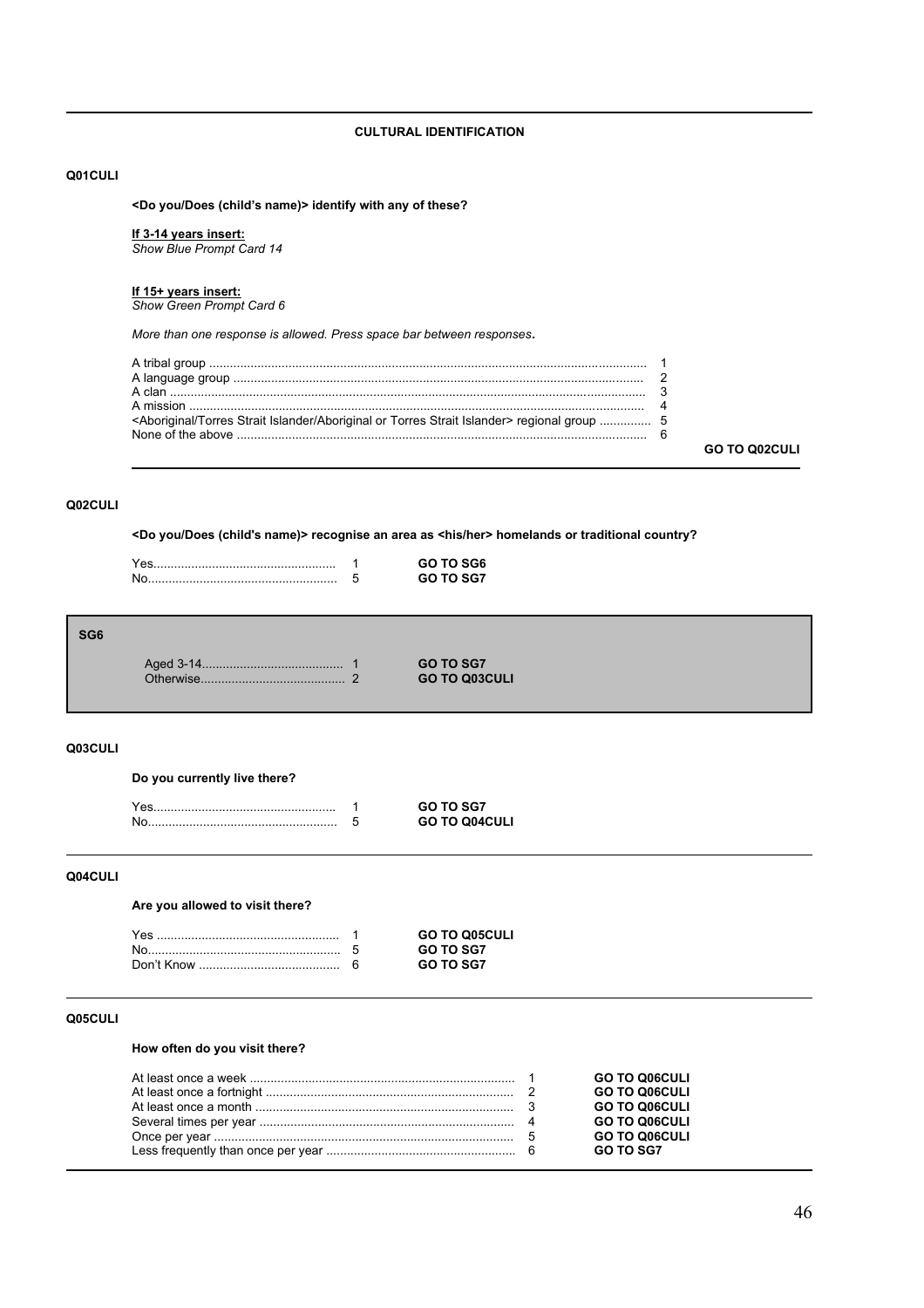# **Q06CULI**

**In the last <12 months/year>, what is the longest time you spent in your homelands or traditional country for a visit?**

|  | <b>GO TO Q07CULI</b> |
|--|----------------------|
|  | <b>GO TO Q07CULI</b> |
|  | <b>GO TO Q07CULI</b> |
|  | <b>GO TO SG7</b>     |

# **Q07CULI**

*Insert number of days/weeks/months*

(1...99**) GO TO SG7**

# **SG7**

Aged 15+......................................... 1 **GO TO Q01WD**

**GO TO SELF ASSESSED HEALTH MODULE**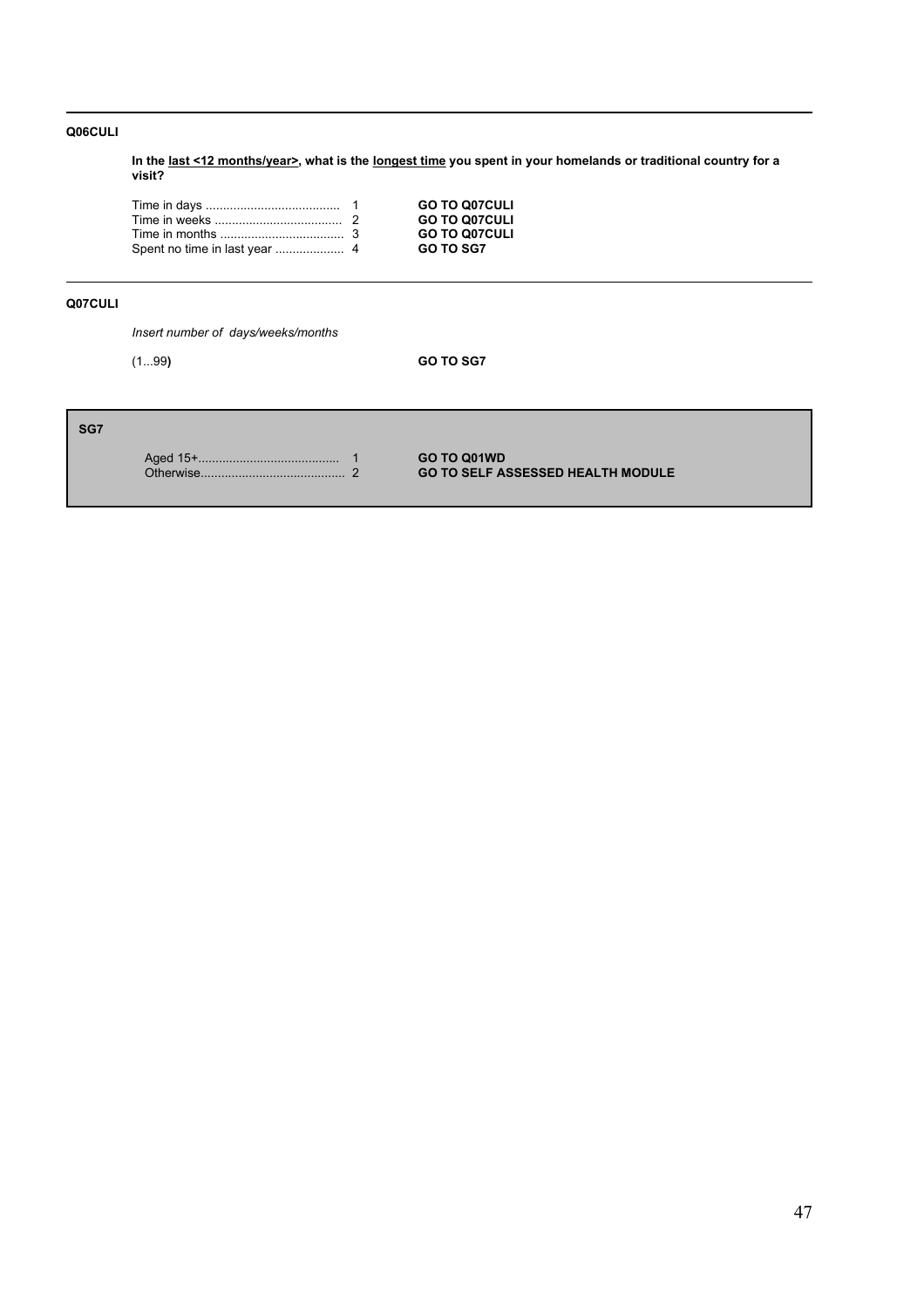## **EMPLOYMENT**

## **WORK DONE**

### **Q01WD**

### **If non-remote insert:**

**(The next few questions are about whether you are working, including CDEP (Community Development Employment Project), or whether you are looking for work.) I would like to ask you about last week, that is, the** week starting Monday the <date1> and ending <last Sunday <date2>/yesterday>.

#### **If remote insert:**

**(The next questions are about jobs, including CDEP (Community Development Employment Project) work.)**

If non-remote .................................... 1 **GO TO Q02WD** Otherwise.......................................... 2 **GO TO Q03WD**

**Last week did you do any work at all in a job<, business or farm>, including CDEP?**

|  | <b>GO TO Q04WD</b>   |
|--|----------------------|
|  | GO TO SG1            |
|  | <b>GO TO Q01AWLD</b> |
|  | <b>GO TO Q01AWLD</b> |

## **SG1**

#### **Q02WD**

#### **Last week, did you do any work without pay in a family business?**

|  | <b>GO TO Q04WD</b>  |
|--|---------------------|
|  | <b>GO TO Q03WD</b>  |
|  | <b>GO TO Q01WLD</b> |

## **Q03WD**

**Did you have a job <, business or farm> that you were away from because <of holidays, sickness/you were sick or on holidays> or any other reason?**

|  | <b>GO TO Q04WD</b>  |
|--|---------------------|
|  | <b>GO TO Q01WLD</b> |
|  | <b>GO TO Q01WLD</b> |

### **Q04WD**

**Are you on CDEP (Community Development Employment Project)?**

|  | GO TO O05WD |
|--|-------------|
|  | GO TO O07WD |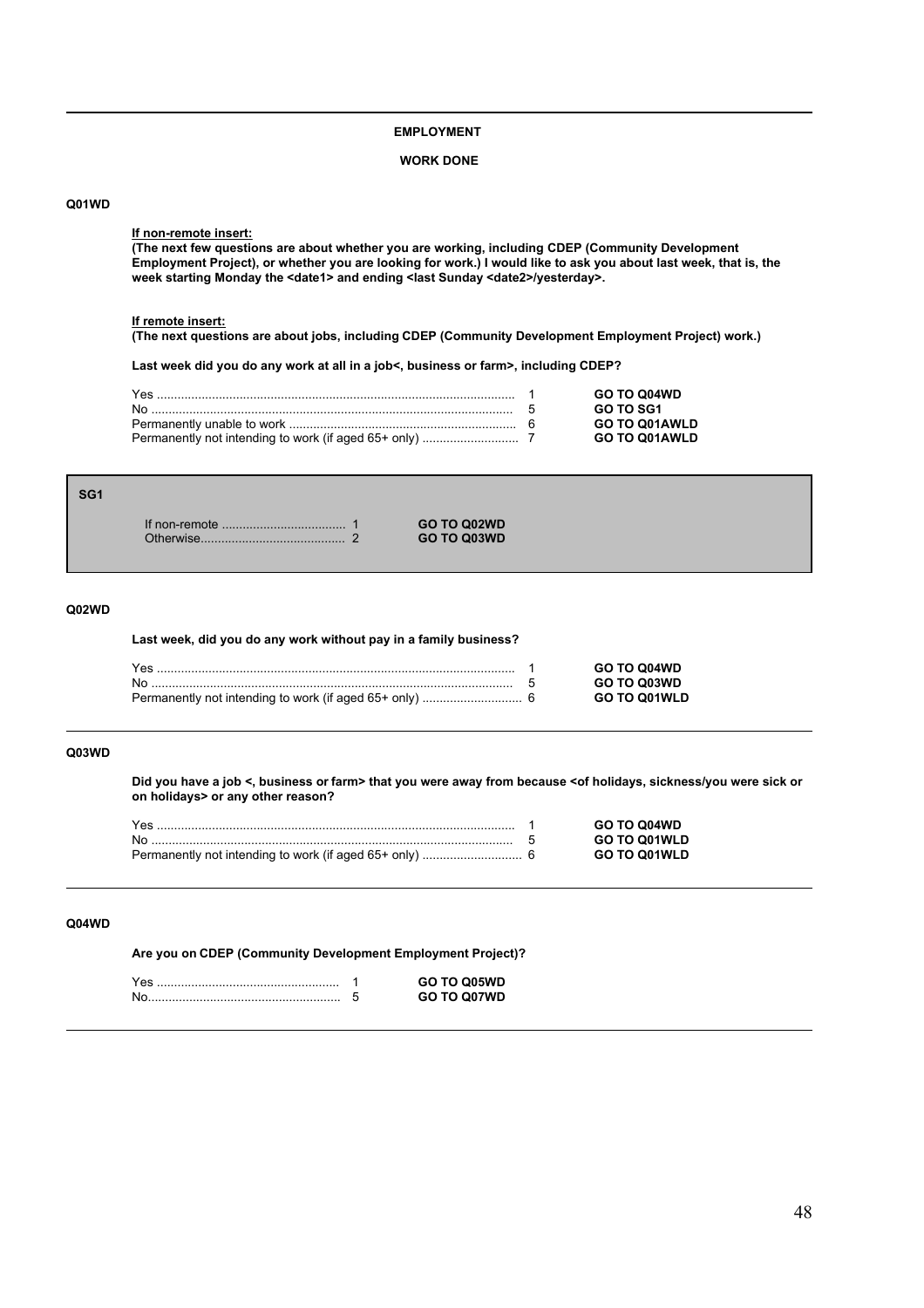## **Q05WD**

# **How long have you been on CDEP?**

*Enter period. If less than one year record in months. If one year or more, record in years. If less than one month, enter 98.*

*Ctrl K may be entered here if necessary.*

| (198)  | IF 197 GO TO Q06WD      |
|--------|-------------------------|
| Ctrl K | <b>ELSE GO TO Q07WD</b> |

## **Q06WD**

*Indicate whether this is months or years.*

**GO TO Q07WD**

## **Q07WD**

**Did you have more than one job <,business or farm> (last week)?**

|  | <b>GO TO SG1A</b> |
|--|-------------------|
|  | GO TO SG2         |

| SG <sub>1</sub> A |           |                                 |  |
|-------------------|-----------|---------------------------------|--|
|                   | Otherwise | GO TO Q08WD<br><b>GO TO SG2</b> |  |
|                   |           |                                 |  |

#### **Q08WD**

**The next few questions are about the job (or business) in which you usually work the most hours, that is your main job.**

**Is that job part of CDEP?**

Yes ..................................................... 1 No........................................................ 5

**GO TO SG2**

#### **SG2**

If non-remote .................................... 1 **GO TO Q01DWD** Otherwise.......................................... 2 **GO TO Q06DWD**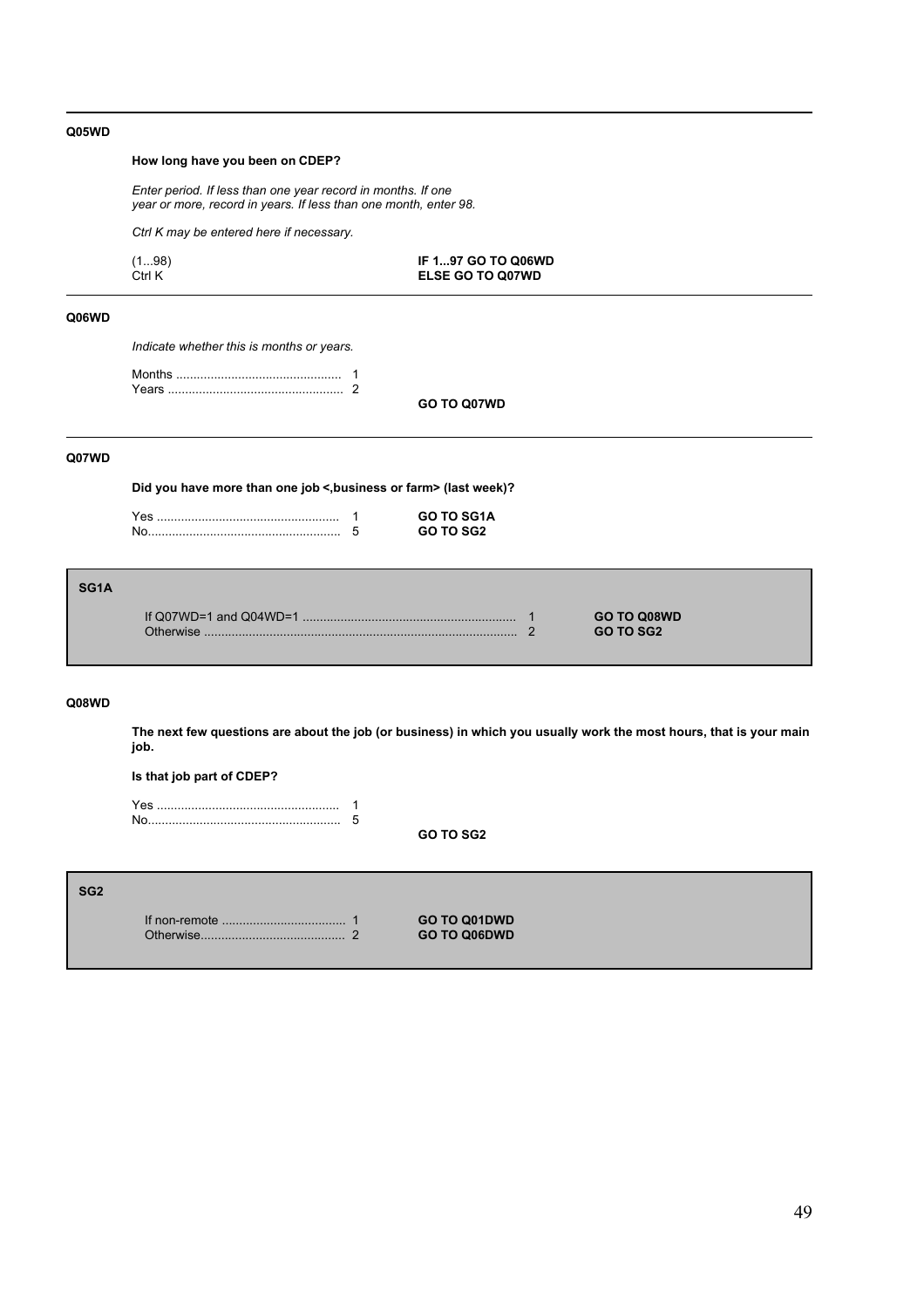## **DETAILS OF WORK DONE**

## **Q01DWD**

**<The next few questions are about the job (or business) in which you usually work the most hours, that is your main job.>**

**Did you work for an employer, or in your own business?**

|  | <b>GO TO Q02DWD</b> |
|--|---------------------|
|  | <b>GO TO Q04DWD</b> |
|  | <b>GO TO Q03DWD</b> |

### **Q02DWD**

**Are you paid a wage or salary, or some other form of payment?**

|  | <b>GO TO Q06DWD</b> |
|--|---------------------|
|  | <b>GO TO Q03DWD</b> |

# **Q03DWD**

**<Thinking about your main job,> What are your (working/payment) arrangements?**

|  | <b>GO TO Q01WLD</b> |
|--|---------------------|
|  | <b>GO TO Q04WLD</b> |
|  | <b>GO TO Q04WLD</b> |
|  | <b>GO TO Q04WLD</b> |
|  | <b>GO TO Q06WLD</b> |
|  | <b>GO TO Q06WLD</b> |
|  | <b>GO TO Q06WLD</b> |
|  | <b>GO TO Q06WLD</b> |
|  | <b>GO TO Q06WLD</b> |
|  | <b>GO TO Q06WLD</b> |

# **Q04DWD**

**Do you have any employees (in that business)?**

Yes ..................................................... 1 No........................................................ 5

**GO TO Q05DWD**

# **Q05DWD**

**Is that business incorporated?**

Yes ..................................................... 1 No........................................................ 5

**GO TO Q06DWD**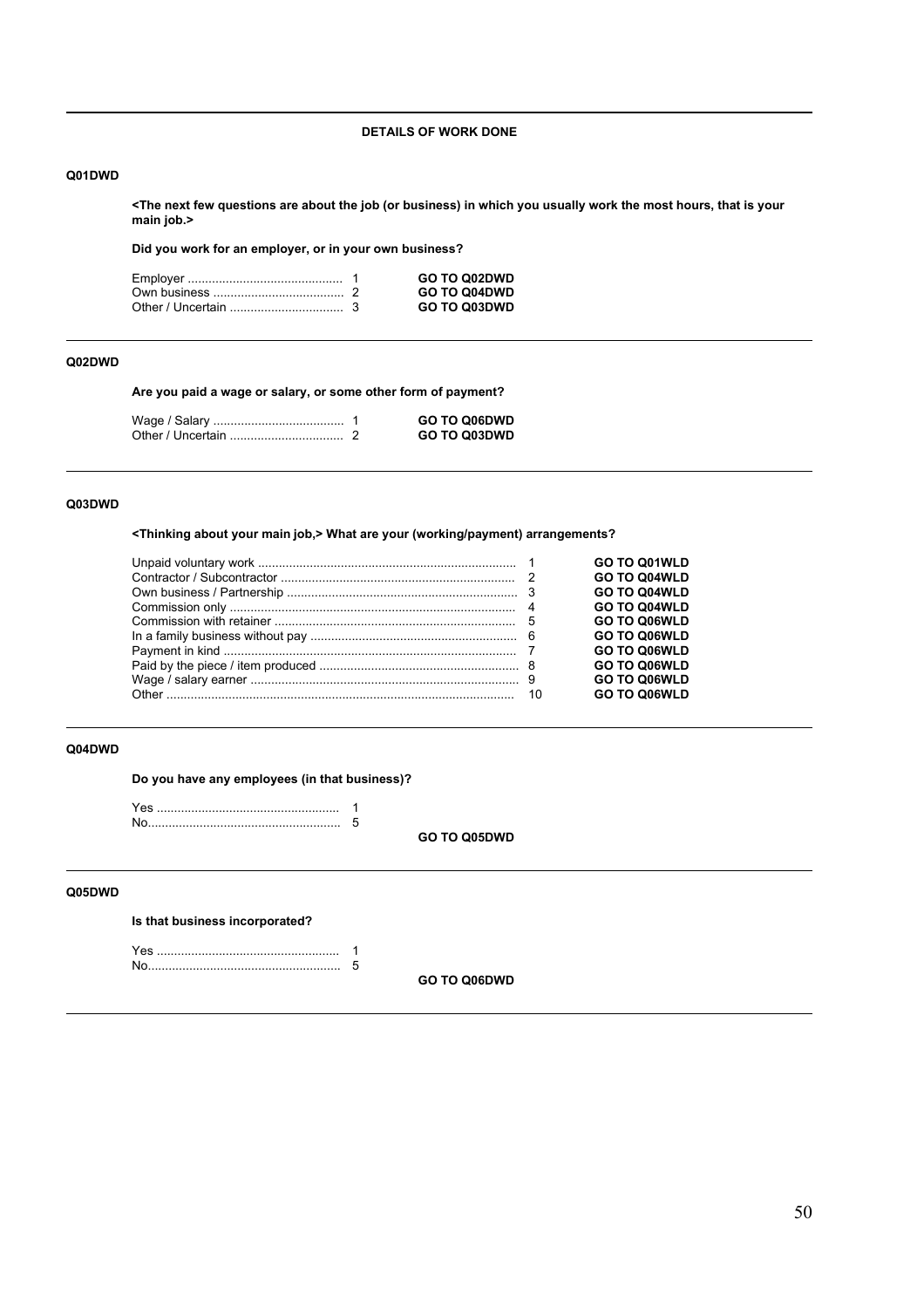### **Q06DWD**

### **If non-remote insert: What is your occupation?**

*Give full title. For example, Childcare Aide, Maths Teacher, Pastrycook, Tanning Machine Operator, Apprentice Toolmaker. For public servants, state official designation and occupation. For armed services personnel, state rank and occupation.*

### **If remote insert:**

**The next few questions are about the job (or business) in which you usually work the most hours, that is your main job.**

### **What kind of work do you do?**

*Prompt for a description and occupation.*

| ד /<br>۰N<br>$\lambda$ | <b>con</b><br>OO TO<br>GU |
|------------------------|---------------------------|
|                        |                           |

#### **SG3**

If non-remote .................................... 1 **GO TO Q07DWD** Otherwise.......................................... 2 **GO TO Q09DWD**

## **Q07DWD**

## **What are your main tasks and duties?**

*Give full details.*

*For example, looking after children at day centre, teaching secondary school students, making cakes and pastries, operating leather tanning machine, learning to make and repair tools and dies. For managers, state main activities managed.*

|        |                                                                                                                 | <b>TEXT ENTRY</b> | GO TO Q08DWD |  |  |
|--------|-----------------------------------------------------------------------------------------------------------------|-------------------|--------------|--|--|
| Q08DWD |                                                                                                                 |                   |              |  |  |
|        | What kind of business or service is carried out by your<br>business/place of employment>?                       |                   |              |  |  |
|        | Describe as fully as possible, using two words or more, for example, dairy farming, footwear manufacturing.     |                   |              |  |  |
|        |                                                                                                                 | <b>TEXT ENTRY</b> | GO TO Q09DWD |  |  |
| Q09DWD |                                                                                                                 |                   |              |  |  |
|        | <what (employer="" business)?="" do="" for?="" is="" name="" of="" the="" who="" work="" you="" your=""></what> |                   |              |  |  |
|        | Record name and address of employer                                                                             |                   |              |  |  |
|        | For self-employed persons, print name of business.<br>For teachers, print name of school.                       |                   |              |  |  |

...................................................................................... TEXT ENTRY **GO TO Q10DWD**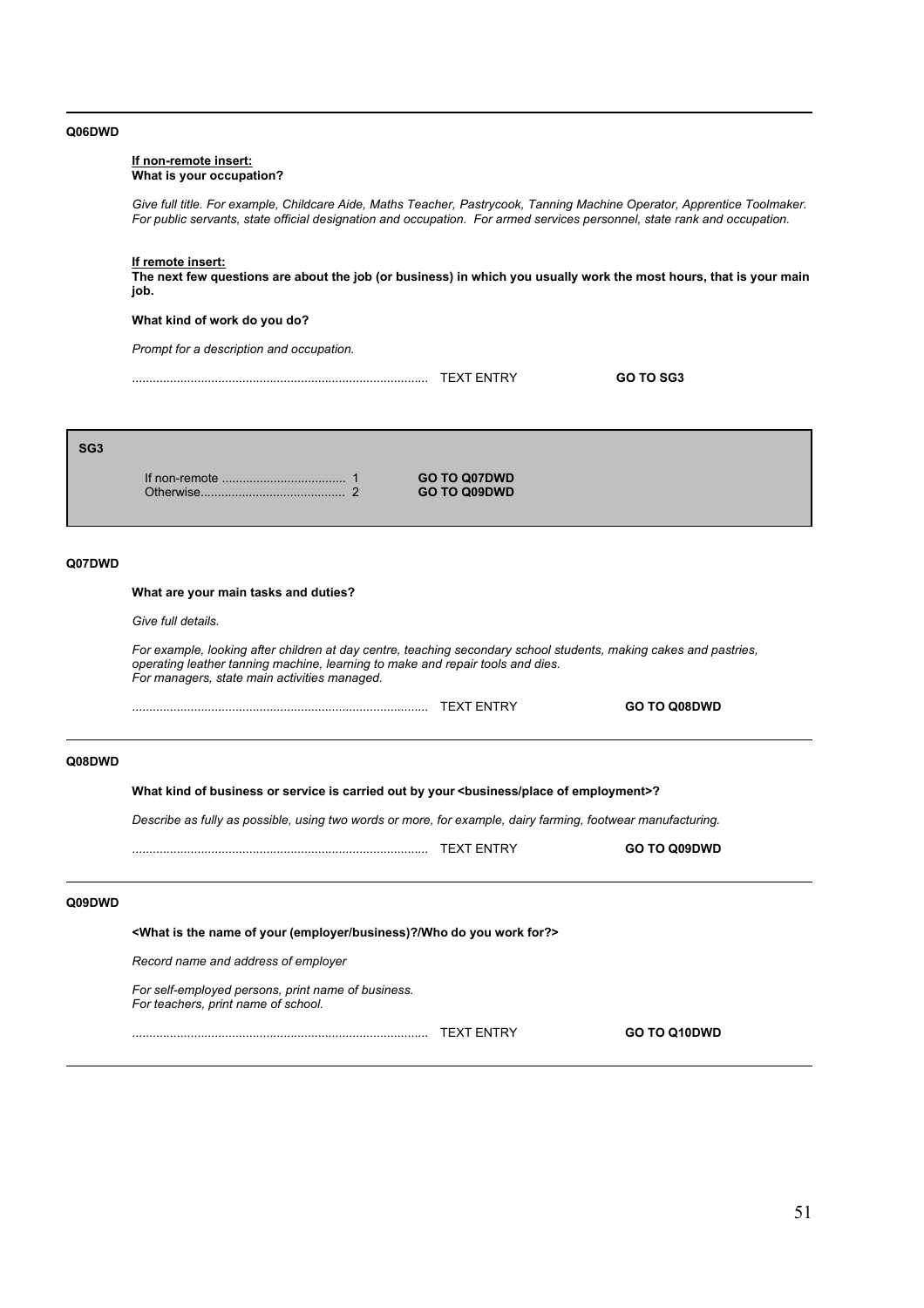## **Q10DWD**

## **How long have you worked <in your current business/for your current employer>?**

*Enter period. If less than one year record in months. If one year or more, record in years. If less than one month, enter 98.*

*Ctrl K may be entered here if necessary.*

| (1…98) | IF 197 GO TO Q11DWD      |
|--------|--------------------------|
| Ctrl K | <b>ELSE GO TO Q12DWD</b> |

# **Q11DWD**

*Indicate whether this is months or years.*

Months ................................................. 1 Years ................................................... 2

**GO TO Q12DWD**

### **Q12DWD**

**How many hours do you usually work each week in (that job/that business/all your jobs)?**

*NOTE: If usually works less than 1 hour, enter 0.*

(0...168) **IF 1...168 GO TO Q13DWD ELSE GO TO Q01WLD**

### **Q13DWD**

**If you could choose the total number of hours you work each week, and taking into account how that would affect your income, would you prefer to work fewer hours, about the same number of hours, or more hours than you work now?**

*Ctrl K may be entered here if necessary.*

| Ctrl K |  |
|--------|--|

**GO TO Q14DWD**

## **Q14DWD**

**Is your job permanent or temporary?**

|  | GO TO Q16DWD        |
|--|---------------------|
|  | <b>GO TO Q15DWD</b> |
|  | <b>GO TO Q16DWD</b> |

#### **Q15DWD**

**Are you on a fixed-term contract, seasonal contract, or an ongoing contract?**

**GO TO Q16DWD**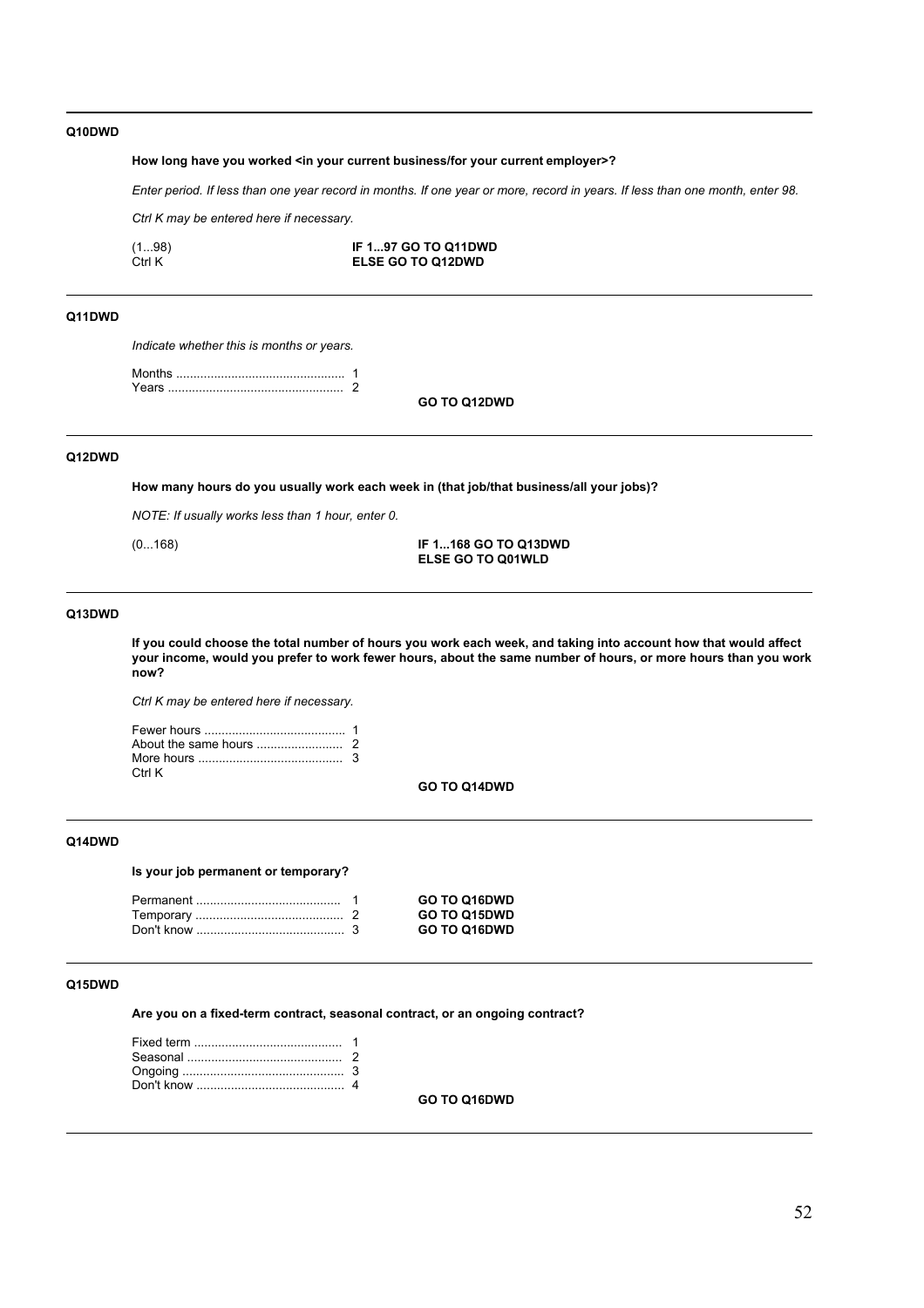# **Q16DWD**

**Would you describe your job as being a casual, full-time, part-time, or shiftwork position?**

**GO TO Q01CURS**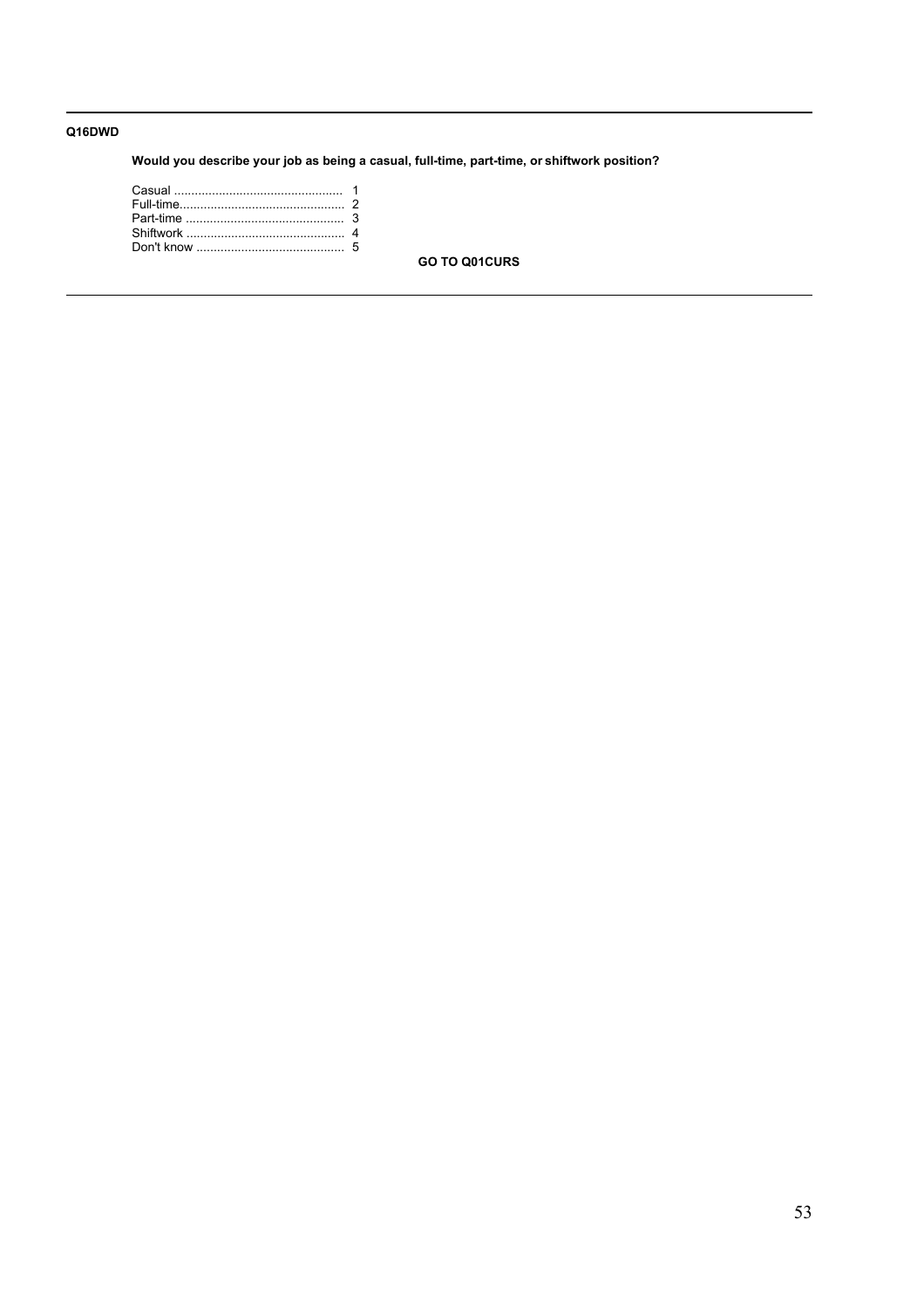# **CULTURAL RESPONSIBILITIES**

# **Q01CURS**

**Because you work, is it possible to meet all your cultural responsibilities?**

| Don't have cultural responsibilities  6 |  |
|-----------------------------------------|--|

**GO TO Q01WLD**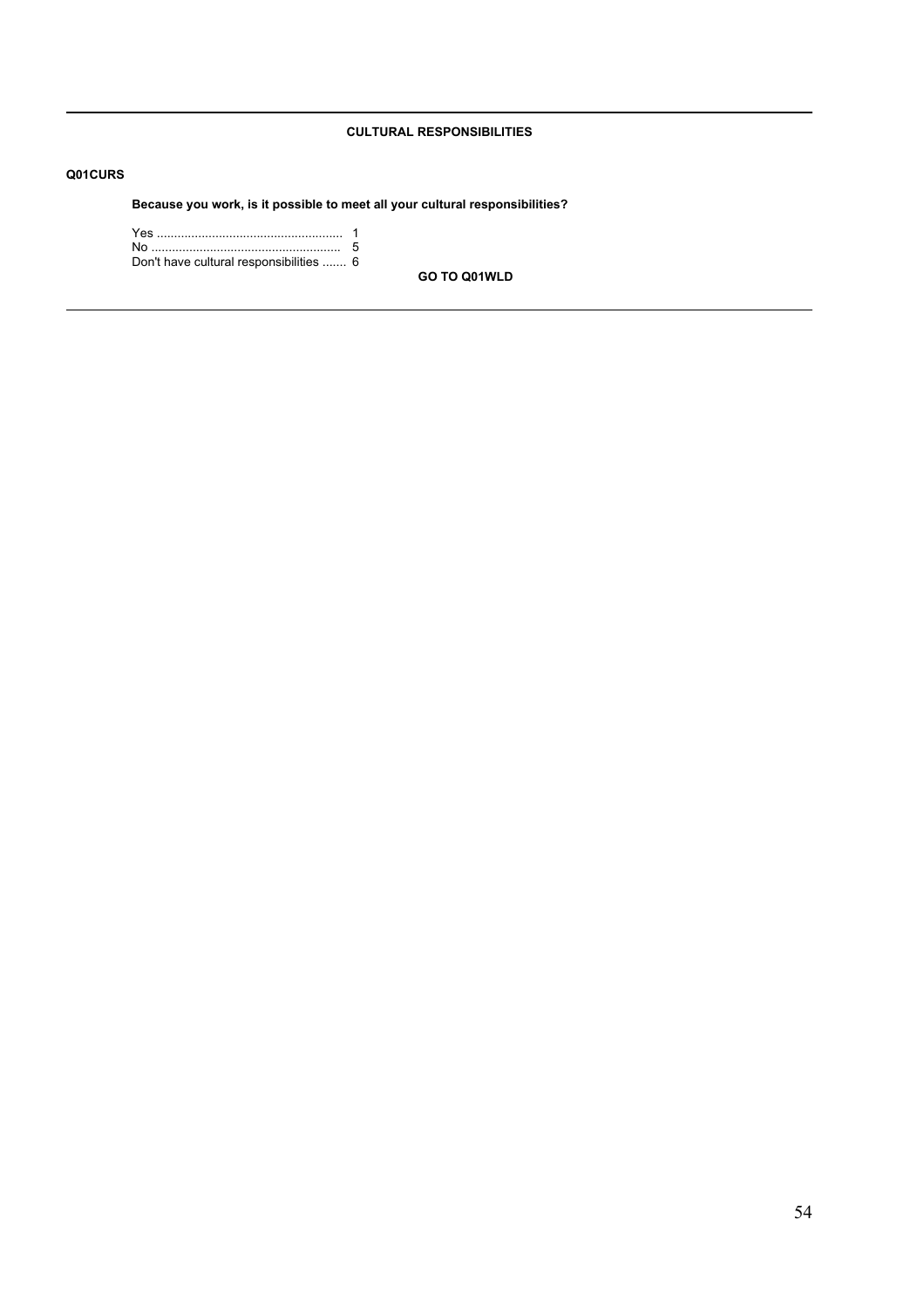## **DURATION OF PAID EMPLOYMENT**

### **Q01AWLD**

As you have indicated that you are <permanently unable to work/permanently not intending to work>, have you **ever been in a job?**

|  | <b>GO TO Q01WLD</b> |
|--|---------------------|
|  | GO TO SG4           |

## **Q01WLD**

**Thinking about when you first started paid employment, how old were you?**

*Enter the person's age in whole years.*

*If never been in paid employment specify number 1.* 

*Include bartering, payment in kind and working for board.*

*Ctrl K may be entered here if necessary.*

(1...98) **IF 1 THEN GO TO SG4 ELSE GO TO Q02WLD** 

## **Q02WLD**

**SG4**

# **Thinking about your whole life, how much time have you been in any paid employment?**

*Ctrl K may be entered here if necessary.*

|                          | 8  |
|--------------------------|----|
| 9 to less than 10 years  | 9  |
| 10 to less than 15 years | 10 |
|                          | 15 |
|                          |    |
|                          | 25 |
| Ctrl K                   |    |

**GO TO SG4**

|  | GO TO Q01LFW4       |
|--|---------------------|
|  | GO TO Q01LFW12      |
|  | <b>GO TO INCQ01</b> |
|  |                     |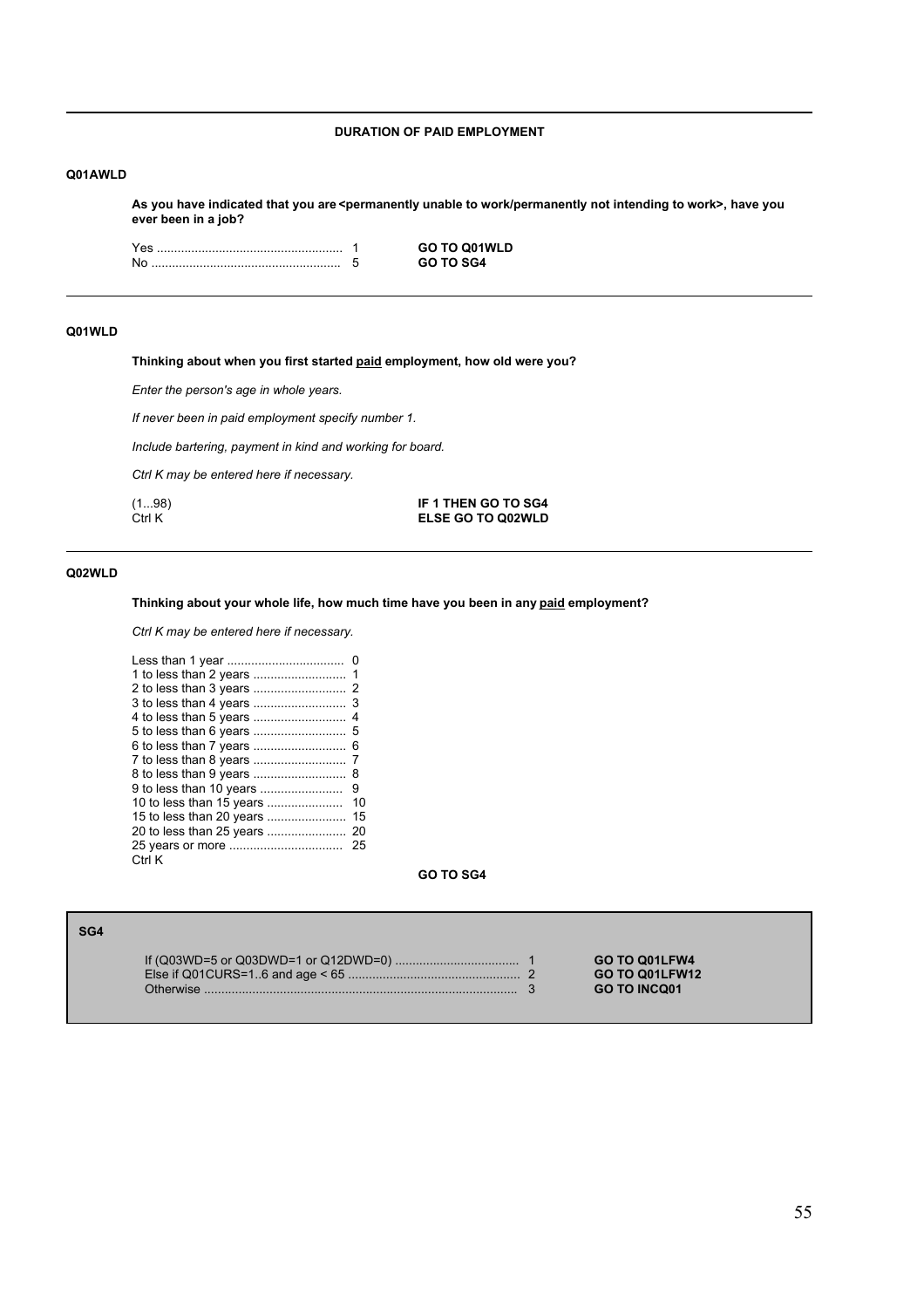## **LOOKING FOR WORK IN THE LAST 4 WEEKS**

#### **Q01LFW4**

**At any time during the last four weeks, have you been looking for full-time or part-time work?**

|  | GO TO Q02LFW4        |
|--|----------------------|
|  | <b>GO TO Q02LFW4</b> |
|  | GO TO Q01WW          |

## **Q02LFW4**

**At any time in the last four weeks have you written, phoned or applied in person to an employer for work?**

|  | GO TO Q09LFW4 |
|--|---------------|
|  | GO TO Q03LFW4 |

## **Q03LFW4**

**(At any time in the last four weeks have you) answered an advertisement for a job?**

|  | GO TO Q09LFW4 |
|--|---------------|
|  | GO TO Q04LFW4 |

## **Q04LFW4**

**(At any time in the last four weeks have you) looked in newspapers?**

### **SG5**

If non-remote .................................... 1 **GO TO Q05LFW4** Otherwise.......................................... 2 **GO TO Q08LFW4A**

**GO TO SG5**

#### **Q05LFW4**

**(At any time in the last four weeks have you) checked factory notice boards, or used the touchscreens at Centrelink offices?**

|  | GO TO Q09LFW4 |
|--|---------------|
|  | GO TO Q06LFW4 |

# **Q06LFW4**

**(At any time in the last four weeks have you) been registered with Centrelink as a jobseeker?**

|  | GO TO Q09LFW4 |
|--|---------------|
|  | GO TO Q07LFW4 |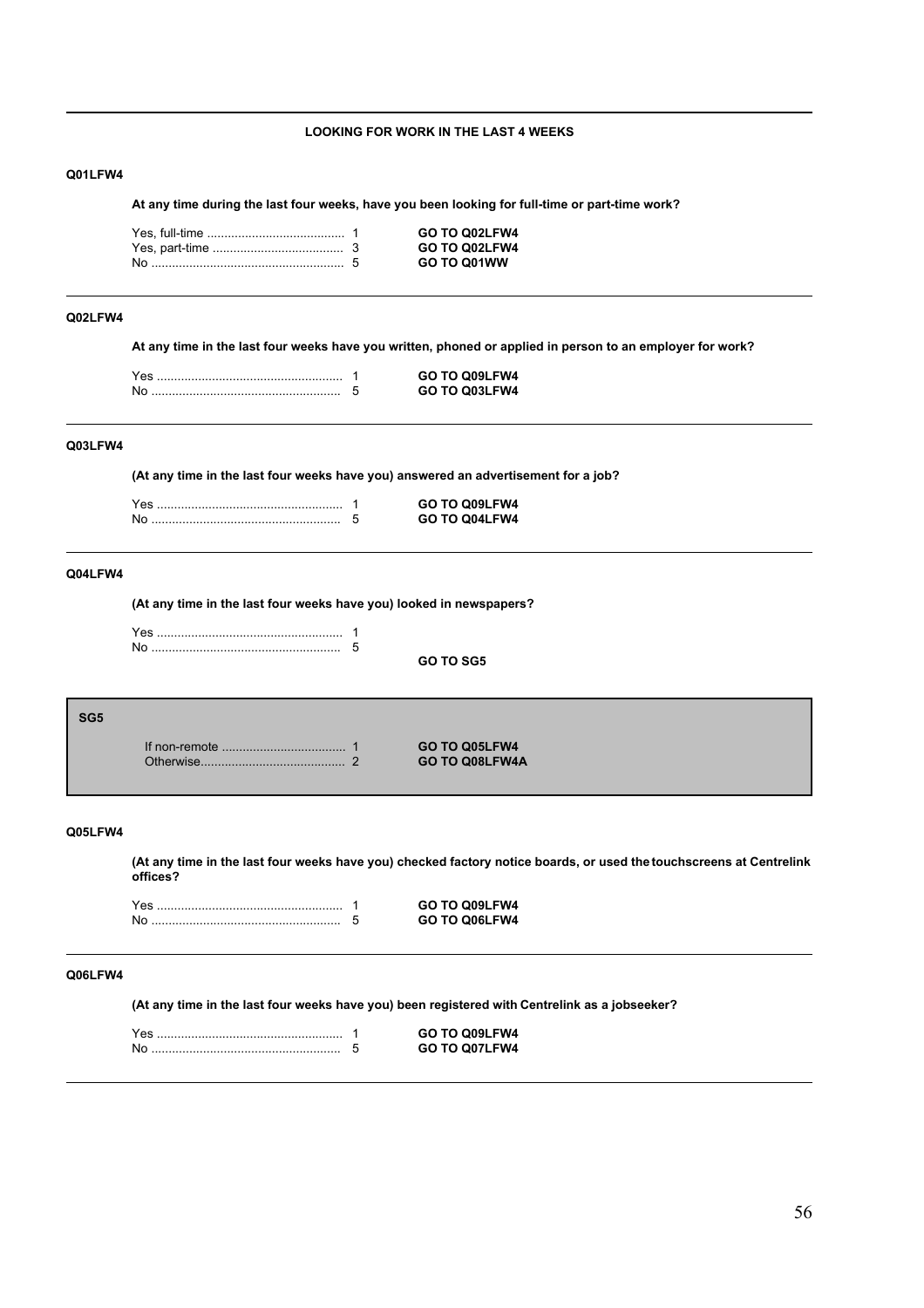## **Q07LFW4**

**(At any time in the last four weeks have you) checked or registered with an employment agency?**

|    | GO TO Q09LFW4 |
|----|---------------|
| N0 | GO TO Q08LFW4 |

## **Q08LFW4**

**(At any time in the last four weeks have you) done anything else to find a job?**

|  | GO TO Q09LFW4 |
|--|---------------|
|  | GO TO Q09LFW4 |
|  | GO TO Q01WW   |
|  | GO TO Q01WW   |
|  | GO TO Q01WW   |

# **Q08LFW4A**

# **(At any time in the last four weeks have you) done anything else to find a job?**

|                                                                                                                                                  | GO TO Q09LFW4 |
|--------------------------------------------------------------------------------------------------------------------------------------------------|---------------|
| Been registered with Centrelink as a jobseeker manufactured manufactured with Centrelink as a jobseeker manufactured manufactured manufactured 2 | GO TO Q09LFW4 |
|                                                                                                                                                  | GO TO Q09LFW4 |
|                                                                                                                                                  | GO TO Q09LFW4 |
|                                                                                                                                                  | GO TO Q09LFW4 |
|                                                                                                                                                  | GO TO Q01WW   |
|                                                                                                                                                  | GO TO Q01WW   |

## **Q09LFW4**

**If you had found a job could you have started work last week?**

|  | GO TO SG6   |
|--|-------------|
|  | GO TO Q01WW |
|  | GO TO SG6   |

| SG6 |  |                      |
|-----|--|----------------------|
|     |  | <b>GO TO Q01DRUE</b> |
|     |  | <b>GO TO Q03DRUE</b> |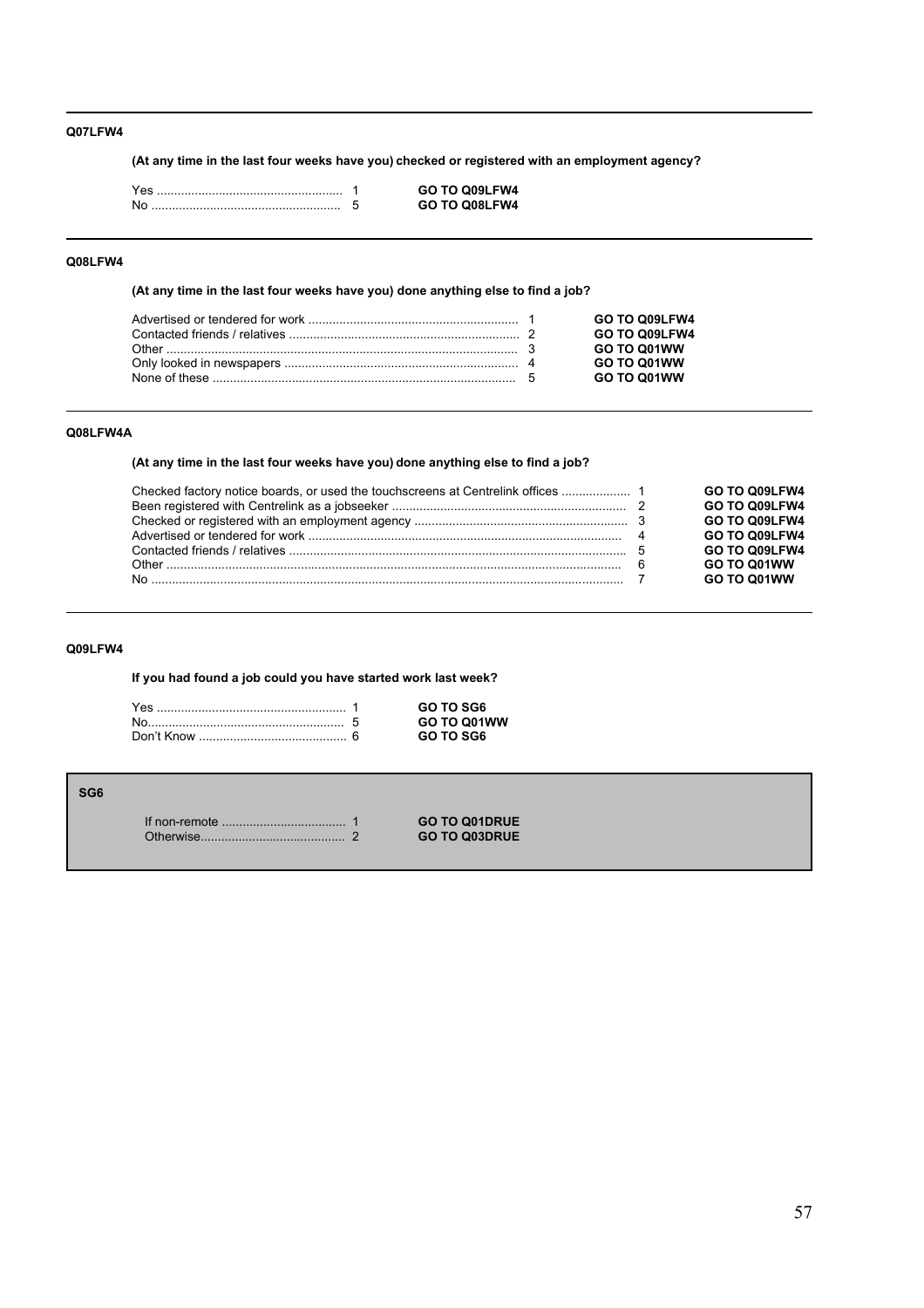## **WANT WORK**

# **Q01WW**

# **<Even though you are not looking for work,> Would you like a job?**

|  | GO TO O01RNLW    |
|--|------------------|
|  | <b>GO TO SG7</b> |

| ۰. | ٠ |  |
|----|---|--|

|  | <b>GO TO INCQ01</b> |
|--|---------------------|
|  | GO TO Q01ESS        |
|  | GO TO Q01LFW12      |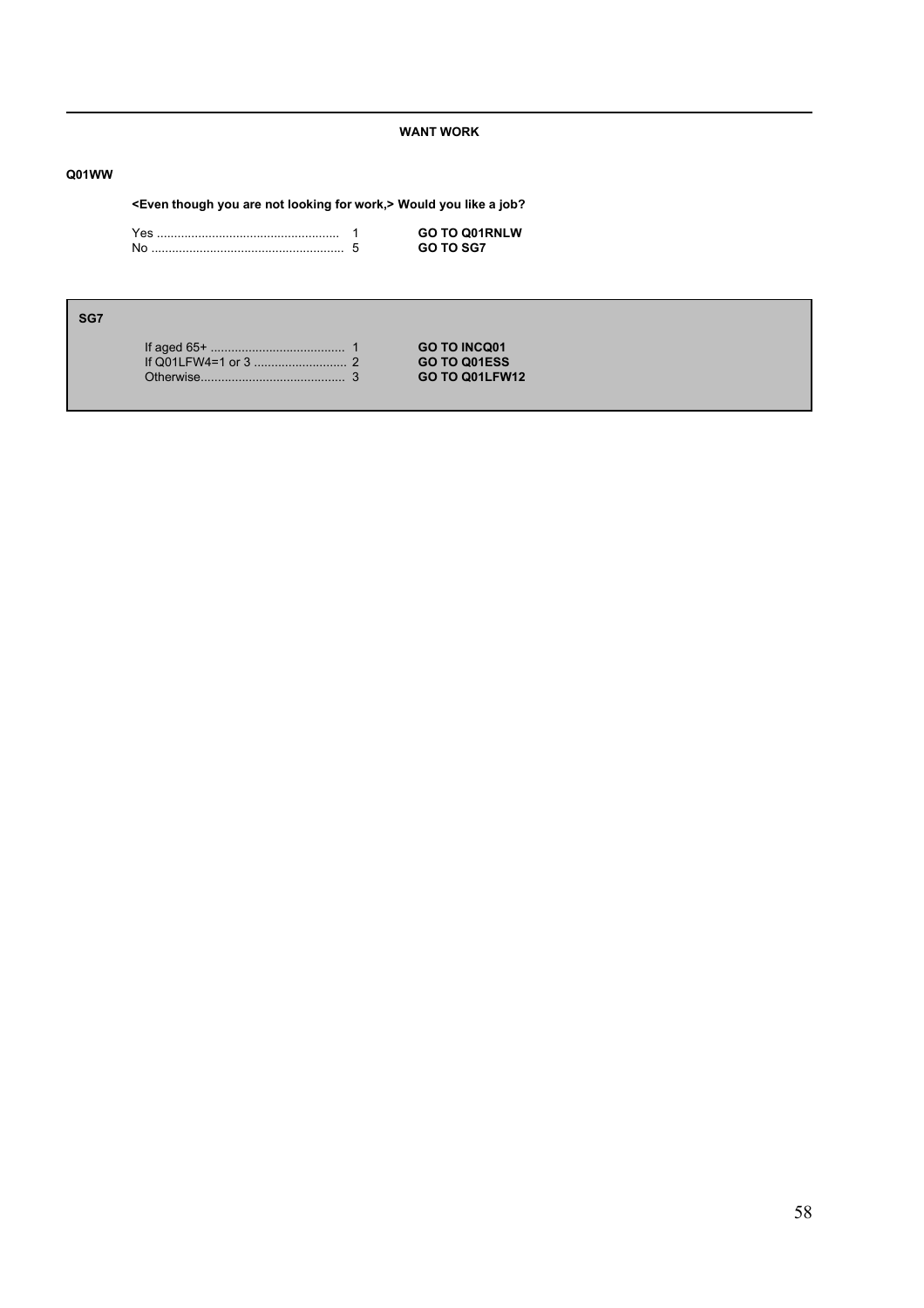# **REASONS NOT LOOKING FOR WORK**

## **Q01RNLW**

# What are **all** the reasons you <are not looking for work now/have not taken any other steps to find work>?

*More than one response is allowed. Press space bar between responses.*

|                                                           |    | GO TO SG8            |
|-----------------------------------------------------------|----|----------------------|
| Personal reasons                                          |    |                      |
|                                                           | 11 | GO TO SG8            |
|                                                           | 12 | GO TO SG8            |
|                                                           | 13 | GO TO SG8            |
|                                                           |    | GO TO SG8            |
|                                                           | 15 | <b>GO TO SG8</b>     |
|                                                           | 16 | GO TO SG8            |
|                                                           |    | GO TO SG8            |
|                                                           | 18 | GO TO SG8            |
| Family reasons                                            |    |                      |
|                                                           | 19 | GO TO SG8            |
|                                                           | 20 | GO TO SG8            |
|                                                           | 21 | GO TO SG8            |
| Believes no work available or couldn't find work because: |    |                      |
|                                                           | 22 | GO TO SG8            |
|                                                           | 23 | GO TO SG8            |
| Lacks necessary schooling, training, skills or experience | 24 | GO TO SG8            |
|                                                           | 25 | GO TO SG8            |
| No jobs                                                   |    |                      |
|                                                           | 26 | GO TO SG8            |
|                                                           | 27 | GO TO SG8            |
|                                                           | 28 | GO TO SG8            |
|                                                           | 29 | <b>GO TO Q02RNLW</b> |
|                                                           | 30 | <b>GO TO SG8</b>     |
|                                                           |    |                      |

## **Q02RNLW**

**S** 

*Enter other reasons*

|    |                  | <b>TEXT ENTRY</b>   | <b>GO TO SG8</b> |
|----|------------------|---------------------|------------------|
|    |                  |                     |                  |
| G8 |                  |                     |                  |
|    |                  | <b>GO TO INCQ01</b> |                  |
|    |                  | GO TO Q01LFW12      |                  |
|    | <b>Othenwise</b> | GO TO Q01ESS        |                  |
|    |                  |                     |                  |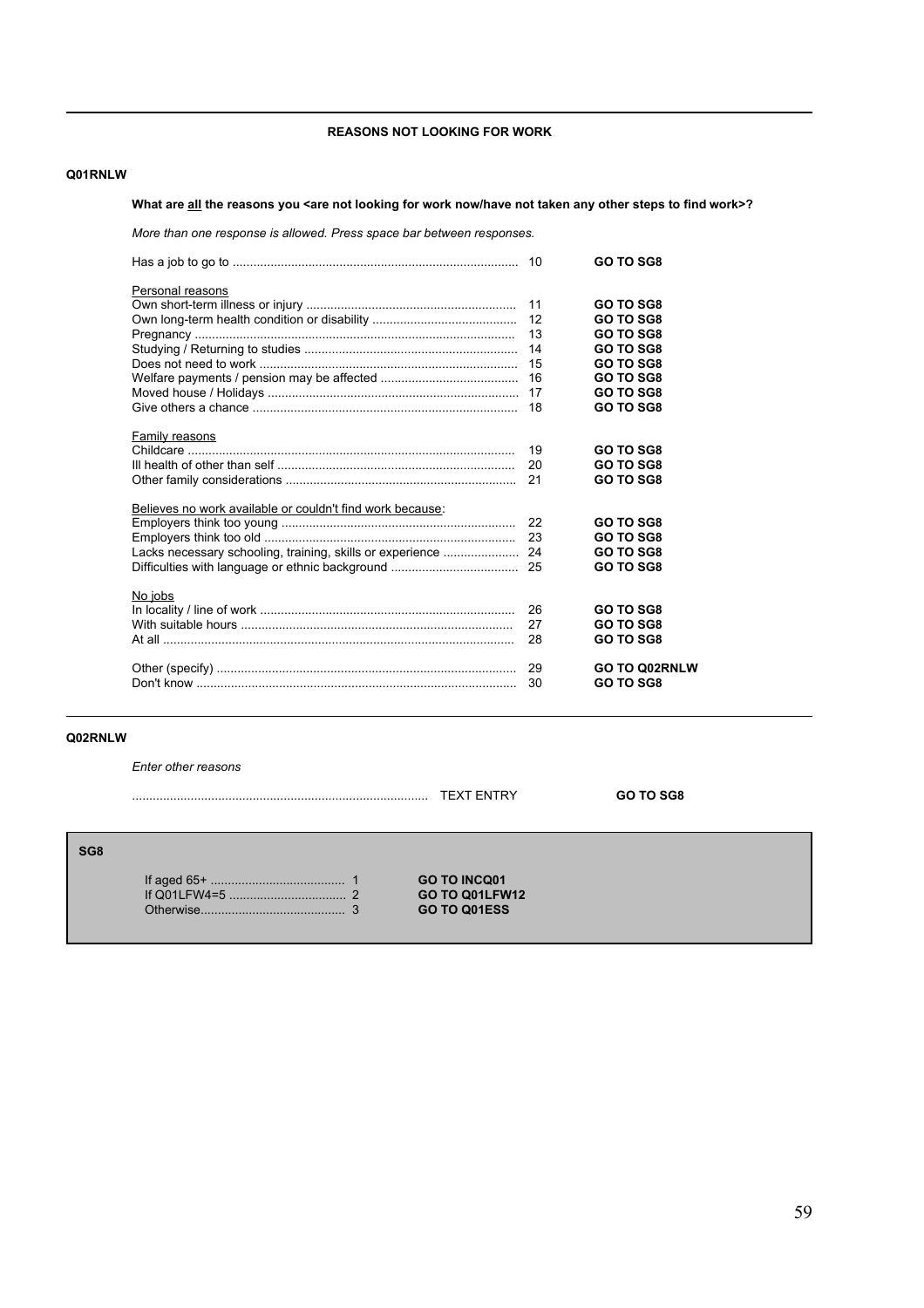## **DURATION OF UNEMPLOYMENT**

### **Q01DRUE**

### **When did you begin looking for work?**

| If less than 2 years ago | 1 |
|--------------------------|---|
|                          |   |
|                          |   |

**GO TO Q02DRUE**

## **Q02DRUE**

**If Q01DRUE=1 insert:** enter the FULL DATE (dd/mm/yyyy) **If Q01DRUE=2 insert:** enter the MONTH and YEAR only **If Q01DRUE=3 insert:** enter the YEAR only

<dd/mm/yyyy> **GO TO Q09DRUE**

Less than one year .............................. 1 **GO TO Q04DRUE** One year or more ................................ 2 **GO TO Q05DRUE**

# **Q03DRUE**

**How long have you been looking for work?**

### **Q04DRUE**

*Record full weeks*

(1...99) **GO TO Q06DRUE**

### **Q05DRUE**

*Record full years*

(1...99) **GO TO Q06DRUE**

### **Q06DRUE**

**How long is it since you worked for two weeks or more?**

|  | <b>GO TO Q01DIFF</b> |
|--|----------------------|
|  | <b>GO TO Q07DRUE</b> |
|  | <b>GO TO Q08DRUE</b> |

### **Q07DRUE**

*Record full weeks.*

(1...52) **GO TO Q01DIFF**

## **Q08DRUE**

*Record full years.*

(1...24) **GO TO Q01DIFF**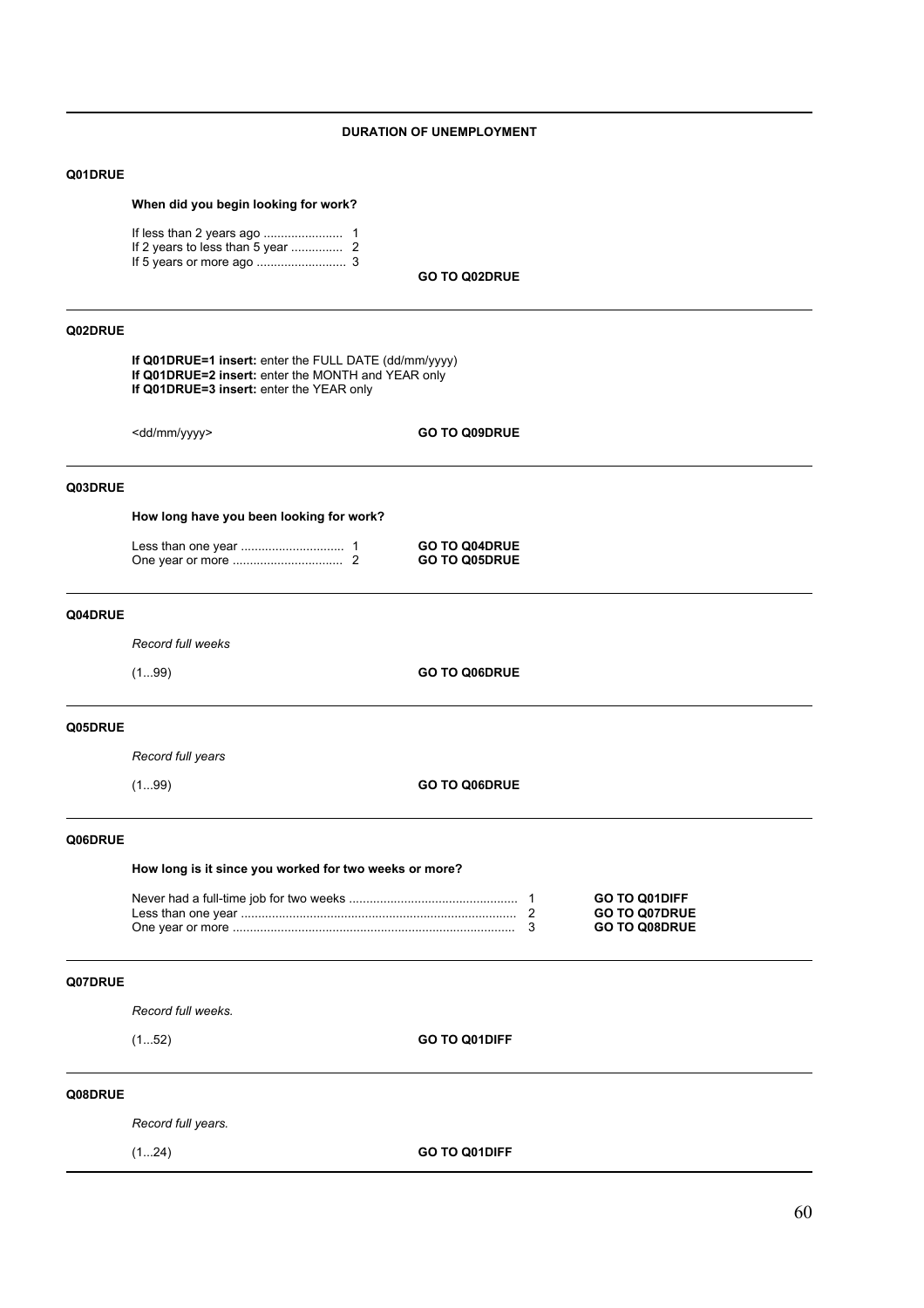# **Q09DRUE**

**When did you last work for two weeks or more?**

|  | <b>GO TO Q10DRUE</b> |
|--|----------------------|
|  | <b>GO TO Q10DRUE</b> |
|  | <b>GO TO Q10DRUE</b> |
|  | <b>GO TO Q01DIFF</b> |

# **Q10DRUE**

**If Q10DRUE=1 insert:** enter the FULL DATE (dd/mm/yyyy) **If Q10DRUE=2 insert:** enter the MONTH and YEAR only **If Q10DRUE=3 insert:** enter the YEAR only

<dd/mm/yyyy> **GO TO Q01DIFF**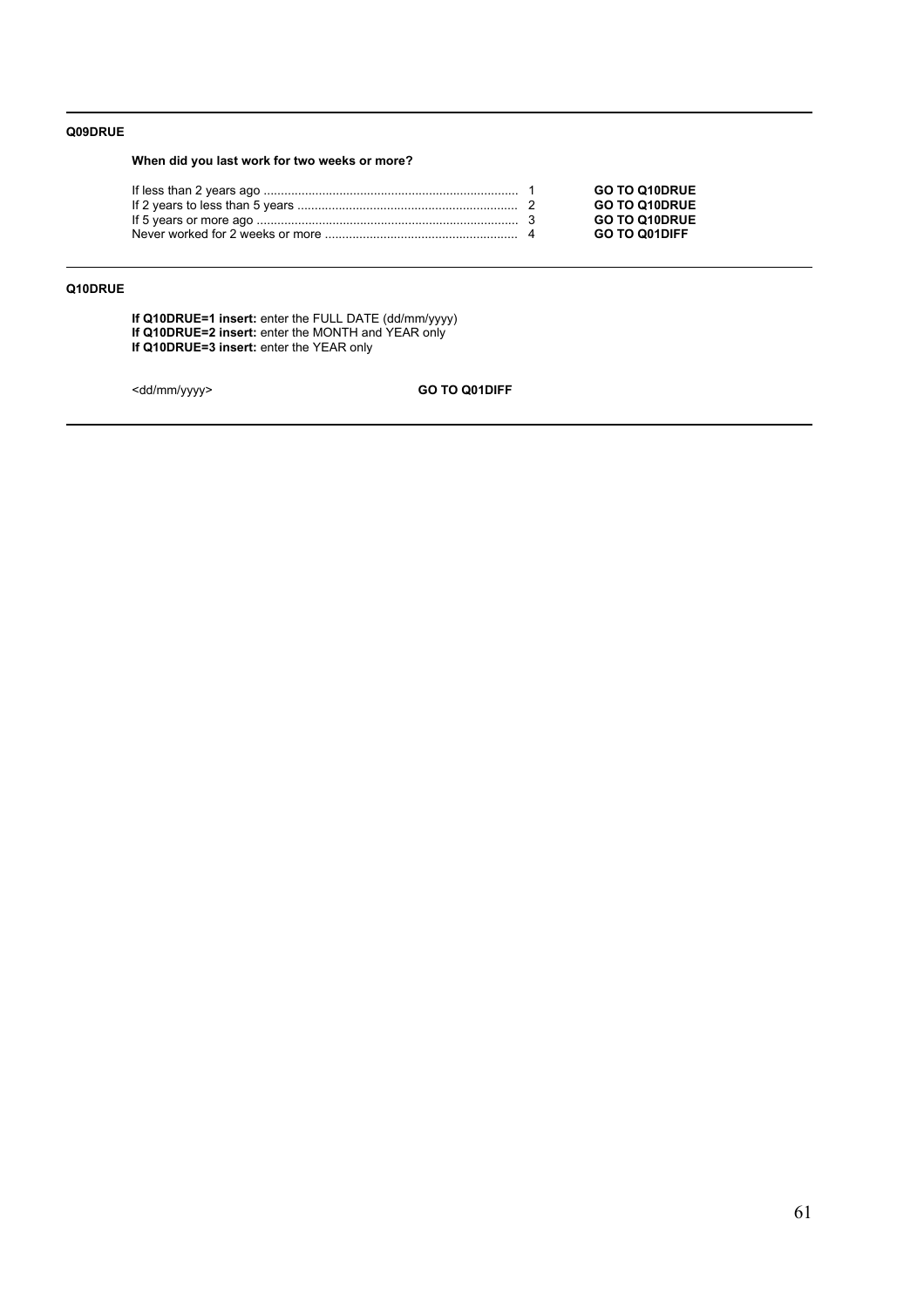# **DIFFICULTIES GETTING WORK**

## **Q01DIFF**

# **What are all the <difficulties/problems> you have had getting a job?**

*More than one response is allowed. Press space bar between responses.*

|                                                                                                                      |     | GO TO SG9            |
|----------------------------------------------------------------------------------------------------------------------|-----|----------------------|
|                                                                                                                      | 11  | GO TO SG9            |
|                                                                                                                      | -12 | <b>GO TO SG9</b>     |
|                                                                                                                      |     | GO TO SG9            |
|                                                                                                                      |     | GO TO SG9            |
| Treated badly because you are <aboriginal <="" islander="" strait="" td="" torres=""><td></td><td></td></aboriginal> |     |                      |
|                                                                                                                      |     | GO TO SG9            |
|                                                                                                                      | 16  | GO TO SG9            |
|                                                                                                                      | 17  | GO TO SG9            |
|                                                                                                                      | 18  | <b>GO TO SG9</b>     |
|                                                                                                                      | -19 | GO TO SG9            |
|                                                                                                                      | -20 | <b>GO TO Q02DIFF</b> |
|                                                                                                                      | 21  | GO TO SG9            |
|                                                                                                                      |     |                      |

## **Q02DIFF**

*Enter other difficulty*

|                 | <b>TEXT ENTRY</b> | GO TO SG9                                            |
|-----------------|-------------------|------------------------------------------------------|
| SG <sub>9</sub> |                   |                                                      |
|                 |                   | <b>CODE Q03DIFF=Q01DIFF AND</b><br><b>GO TO SG10</b> |
|                 |                   | <b>CODE Q03DIFF=Q01DIFF AND</b><br><b>GO TO SG10</b> |
|                 | Otherwise         | <b>GO TO Q03DIFF</b>                                 |

## **Q03DIFF**

**What is the main (difficulty/problem) you have had getting a job?**

# **GO TO SG10**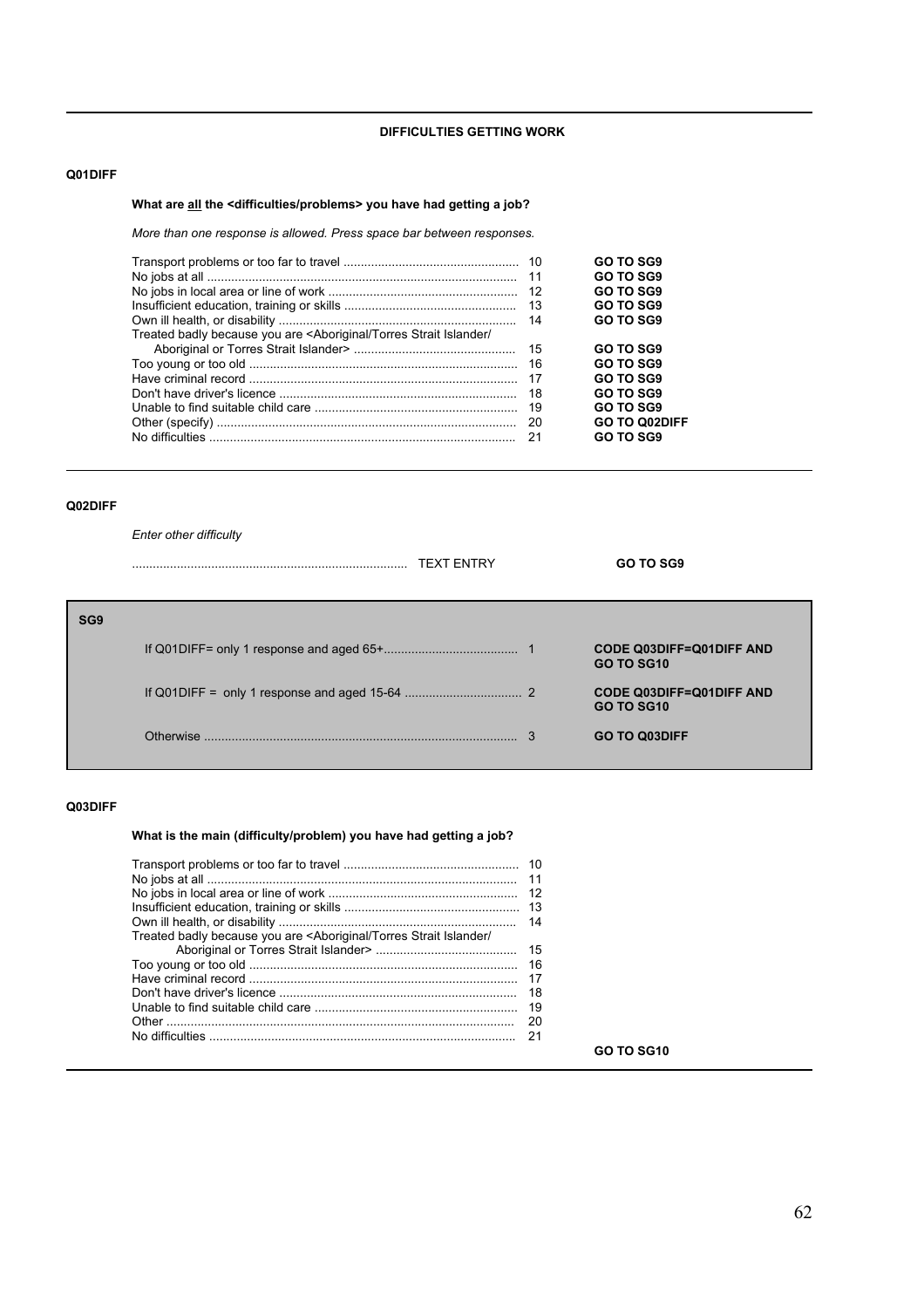**SG10**

If aged 15-64 .................................... 1 **GO TO Q01ESS** Otherwise ......................................... 2 **GO TO INCQ01**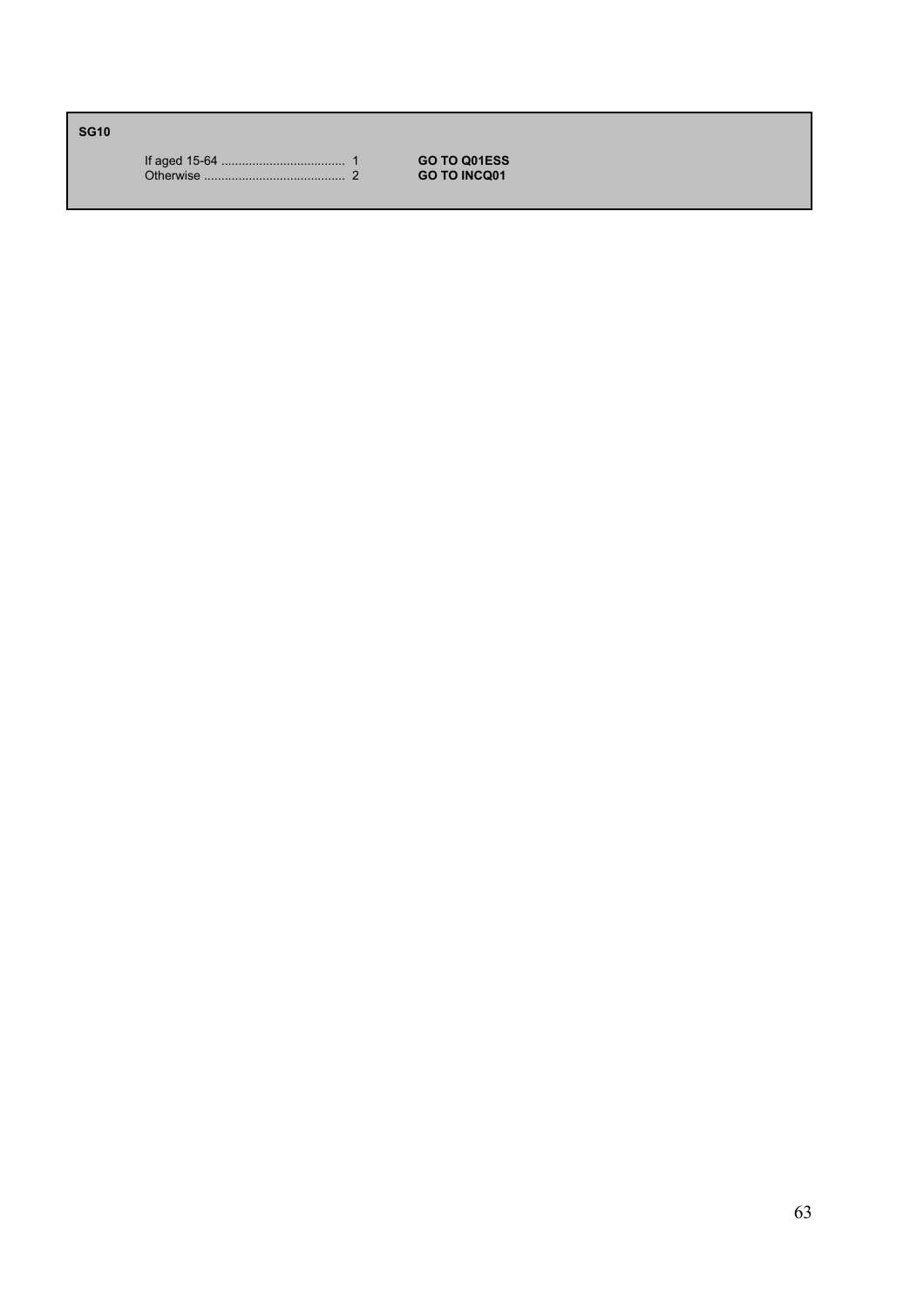# **LOOKING FOR WORK IN LAST 12 MONTHS**

# **Q01LFW12**

**Have you been looking for work at any time in the last <12 months/year>?**

|  | GO TO Q01ESS        |
|--|---------------------|
|  | <b>GO TO INCO01</b> |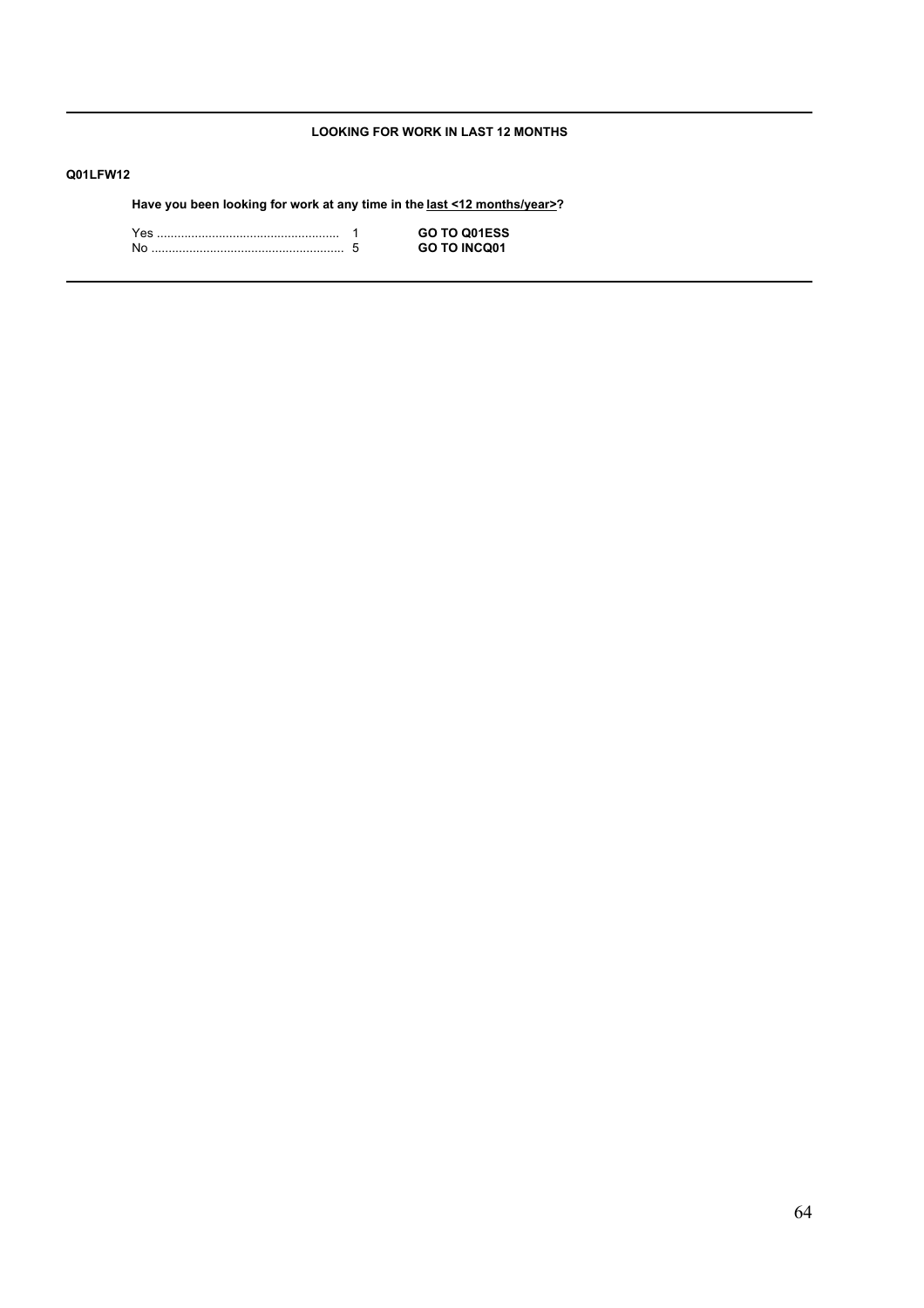## **EMPLOYMENT SUPPORT SERVICES**

## **Q01ESS**

**(The next questions are about private and government employment support services.)**

**In the last <12 months/year>, have you used employment support services (such as <***substitute name of local provider***>) to help you look for work or get a job?**

|    | <b>GO TO INCQ01</b> |
|----|---------------------|
| No | GO TO Q02ESS        |

## **Q02ESS**

**Did you need employment support services?**

|  | <b>GO TO Q03ESS</b> |
|--|---------------------|
|  | <b>GO TO INCQ01</b> |

## **Q03ESS**

**What are all the reasons you did not use employment support services?**

*More than one response is allowed. Press space bar between responses.*

| Language difficulties (e.g. problems understanding service<br>providers, problems being understood by service providers,                | -3 | <b>GO TO INCQ01</b><br><b>GO TO INCQ01</b><br><b>GO TO INCQ01</b><br><b>GO TO INCQ01</b> |
|-----------------------------------------------------------------------------------------------------------------------------------------|----|------------------------------------------------------------------------------------------|
|                                                                                                                                         |    | <b>GO TO INCQ01</b>                                                                      |
|                                                                                                                                         |    | <b>GO TO INCQ01</b>                                                                      |
| Treated badly because you are <aboriginal <="" islander="" strait="" td="" torres=""><td></td><td><b>GO TO INCQ01</b></td></aboriginal> |    | <b>GO TO INCQ01</b>                                                                      |
|                                                                                                                                         |    | <b>GO TO INCQ01</b>                                                                      |
|                                                                                                                                         |    | GO TO Q04ESS                                                                             |

## **Q04ESS**

*Insert other reason*

................................................................................ TEXT ENTRY **GO TO INCQ01**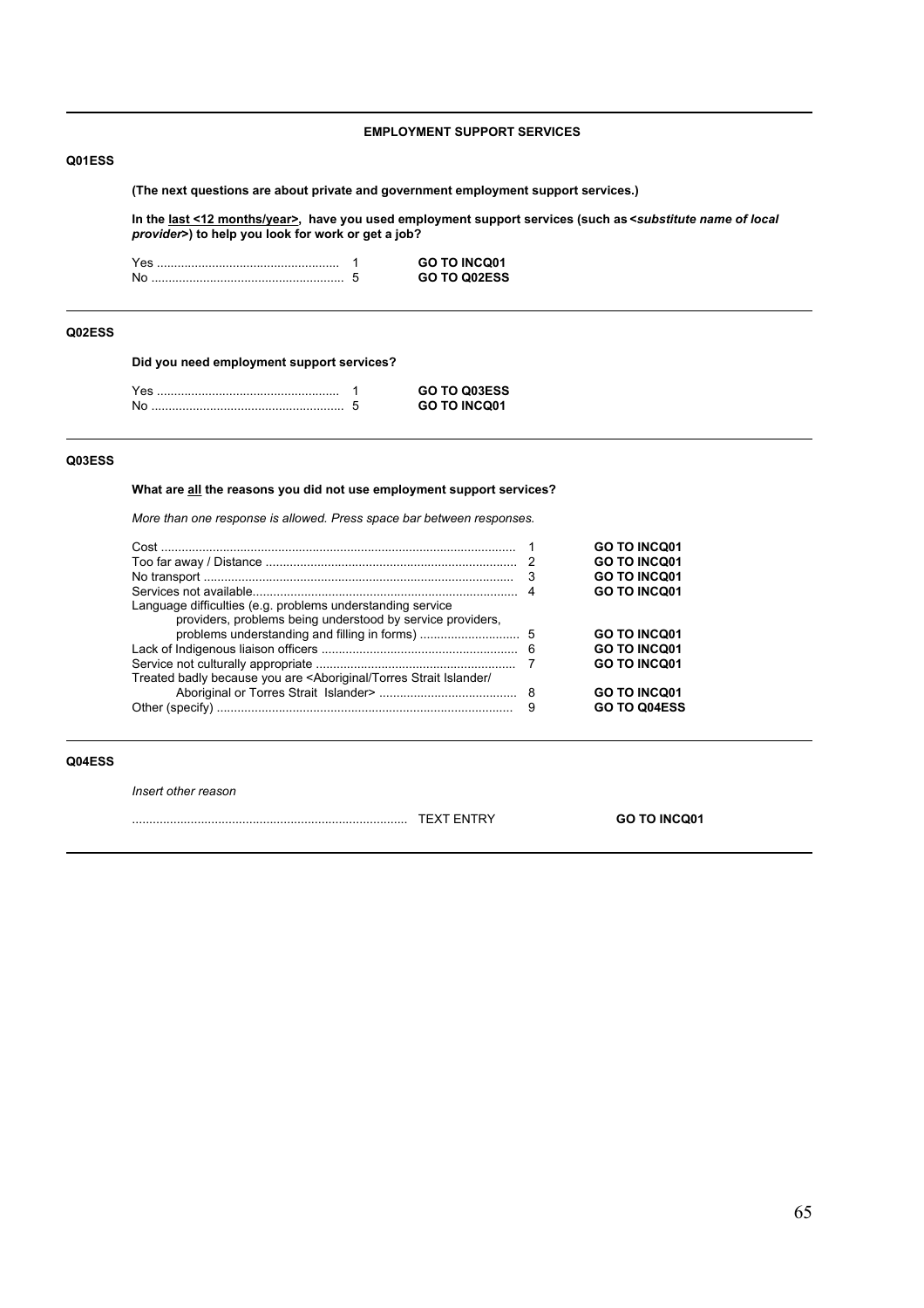## **PERSONAL INCOME**

### **INCQ01**

**(I would now like to ask you some questions about income.**

**This information can be used to help determine the types of services that are needed and who needs them.)**

Press [1] to continue.

|             | <b>GO TO INCQ02</b> |
|-------------|---------------------|
| Otherwise . | <b>GO TO INCQ05</b> |

## **INCQ02**

**You have previously mentioned that you are on CDEP.**

**Before income tax or anything else is taken out, how much do you receive from CDEP including Top Up?**

*Enter dollar amount. If respondent is unable to answer, prompt for their best estimate.*

*Ctrl R or Ctrl K may be entered if necessary*

| (0…99999) | <b>GO TO INCQ03</b> |
|-----------|---------------------|
| Ctrl K    | <b>GO TO INCO05</b> |
| Ctrl R    | <b>GO TO INCQ05</b> |

### **INCQ03**

## **What period does that cover?**

*Ctrl R or Ctrl K may be entered if necessary*

|        | <b>GO TO INCQ05</b> |
|--------|---------------------|
|        | <b>GO TO INCQ05</b> |
|        | <b>GO TO INCQ05</b> |
|        | <b>GO TO INCQ05</b> |
|        | <b>GO TO INCO05</b> |
|        | <b>GO TO INCO04</b> |
| Ctrl K | <b>GO TO INCQ05</b> |
| Ctrl R | <b>GO TO INCQ05</b> |

## **INCQ04**

Enter 'other' period.

................................................................................ TEXT ENTRY **GO TO INCQ05**

### **INCQ05**

**Do you receive income from wages or salaries <(including from your own incorporated business)>?**

Yes ..................................................... 1 **GO TO INCQ06** No ........................................................ 5 **GO TO SG2**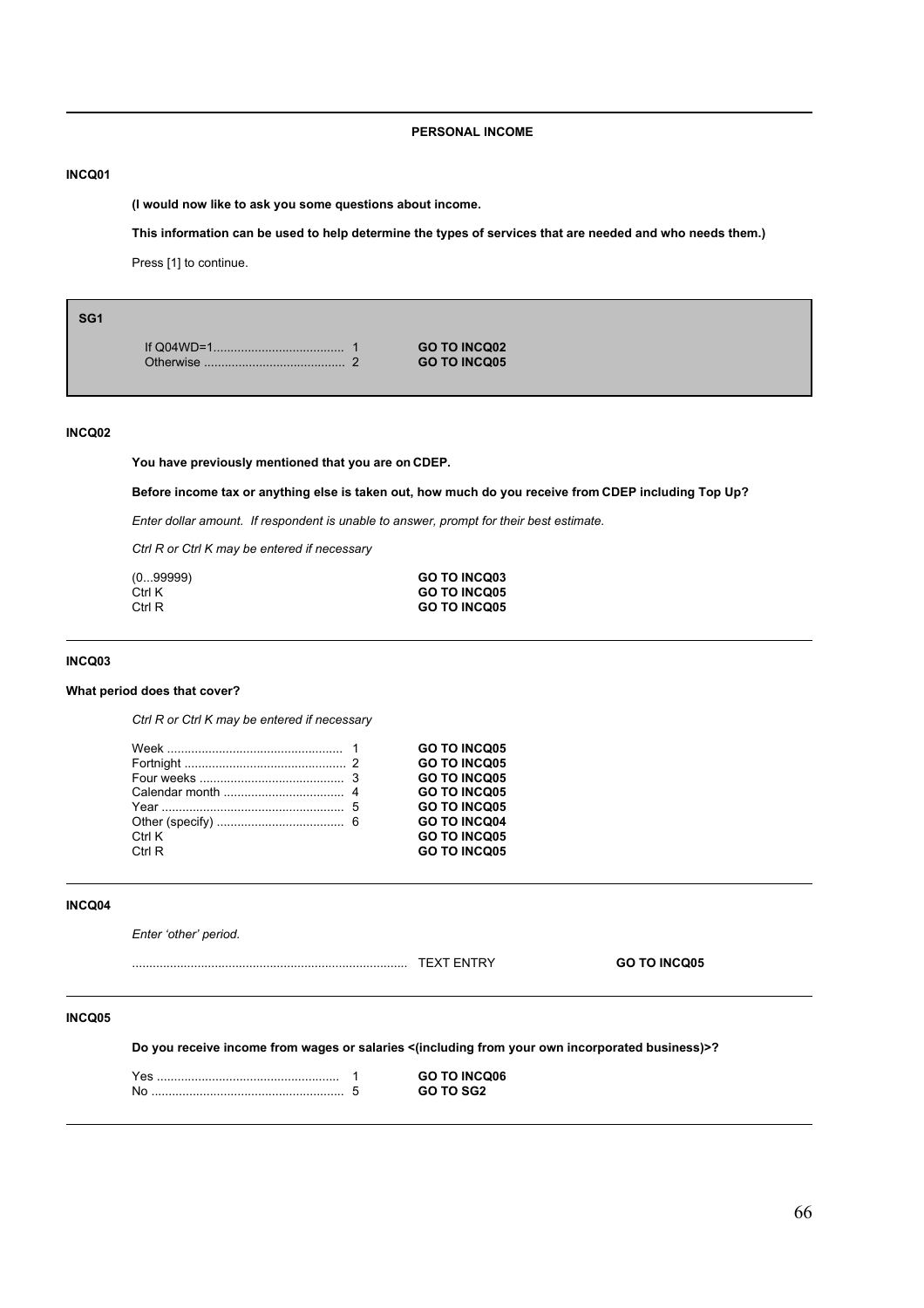**Before income tax<, salary sacrifice> or anything else is taken out, how much do you receive from wages or salaries?**

*Enter dollar amount. If respondent is unable to answer, prompt for their best estimate.*

*Ctrl R or Ctrl K may be entered if necessary*

| (099999) | <b>GO TO INCQ07</b> |
|----------|---------------------|
| Ctrl K   | <b>GO TO SG2</b>    |
| Ctrl R   | <b>GO TO SG2</b>    |

# **INCQ07**

## **What period does that cover?**

*Ctrl R or Ctrl K may be entered if necessary*

|        | <b>GO TO SG2</b>    |  |
|--------|---------------------|--|
|        | <b>GO TO SG2</b>    |  |
|        | <b>GO TO SG2</b>    |  |
|        | <b>GO TO SG2</b>    |  |
|        | <b>GO TO SG2</b>    |  |
|        | <b>GO TO INCQ08</b> |  |
| Ctrl K | <b>GO TO SG2</b>    |  |
| Ctrl R | <b>GO TO SG2</b>    |  |
|        |                     |  |

# **INCQ08**

Enter 'other' period.

|                 |                      | <b>TEXT ENTRY</b>                          | <b>GO TO SG2</b> |
|-----------------|----------------------|--------------------------------------------|------------------|
| SG <sub>2</sub> | <b>Othenwise</b><br> | <b>GO TO INCQ13</b><br><b>GO TO INCQ09</b> |                  |

## **INCQ09**

**Do you currently receive any income from the Government Family Payment?**

|  | <b>GO TO INCQ10</b> |
|--|---------------------|
|  | <b>GO TO INCQ13</b> |

# **INCQ10**

**How much do you usually receive from the Government Family Payment?**

*Enter dollar amount*

*Ctrl R or Ctrl K may be entered if necessary*

| (09997) | <b>GO TO INCQ11</b> |
|---------|---------------------|
| Ctrl K  | GO TO INCO13        |
| Ctrl R  | <b>GO TO INCQ13</b> |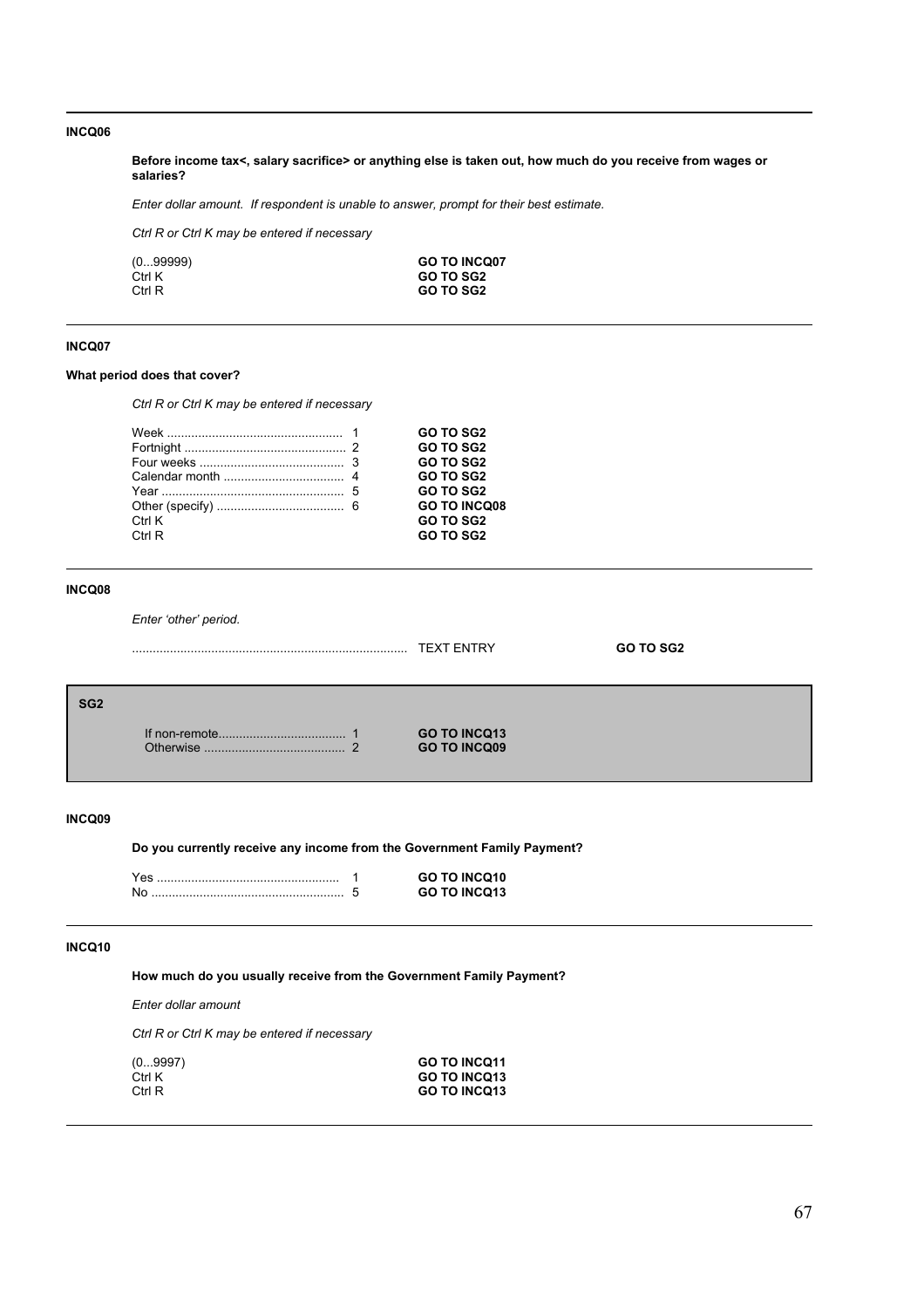### **What period does that cover?**

*Ctrl R or Ctrl K may be entered if necessary*

|        | <b>GO TO INCQ13</b> |
|--------|---------------------|
|        | <b>GO TO INCQ13</b> |
|        | <b>GO TO INCQ13</b> |
|        | <b>GO TO INCO13</b> |
|        | <b>GO TO INCO13</b> |
|        | <b>GO TO INCO12</b> |
| Ctrl K | <b>GO TO INCQ13</b> |
| Ctrl R | <b>GO TO INCQ13</b> |
|        |                     |

## **INCQ12**

Enter 'other' period.

| . | w<br>$\overline{\phantom{a}}$ | - |
|---|-------------------------------|---|
|   |                               |   |

## **INCQ13**

**If non-remote insert:**

**Do you receive a government pension, allowance or benefit, for example paid by Centrelink, the Family Assistance Office or the Department of Veterans' Affairs?** 

#### **If remote insert:**

**Do you currently receive any other government pension, allowance or benefit?**

|  | <b>GO TO INCQ14</b> |
|--|---------------------|
|  | <b>GO TO INCQ23</b> |

### **INCQ14**

**If non-remote insert:**

**Do you currently receive any of these pensions, allowances or benefits?**

#### **If remote insert:**

**What other government pensions, allowances or benefits do you receive?**

*Code response to appropriate category. If not sure code to Other.*

*Ctrl K may be entered if necessary*

*Show Green Prompt Card 7 and 8*

## **Single response for categories 10 - 20:**

|                                                           |     | <b>GO TO INCQ16</b> |
|-----------------------------------------------------------|-----|---------------------|
|                                                           |     | <b>GO TO INCQ16</b> |
|                                                           |     | <b>GO TO INCO16</b> |
|                                                           |     | <b>GO TO INCO16</b> |
|                                                           | -14 | <b>GO TO INCQ16</b> |
|                                                           |     | <b>GO TO INCQ16</b> |
| Service Pension from the Department of Veterans' Affairs. |     |                     |
|                                                           |     | <b>GO TO INCQ16</b> |
|                                                           |     | GO TO INCO16        |
|                                                           | 18  | <b>GO TO INCQ16</b> |
|                                                           |     | <b>GO TO INCQ16</b> |
|                                                           |     | <b>GO TO INCQ16</b> |
|                                                           |     |                     |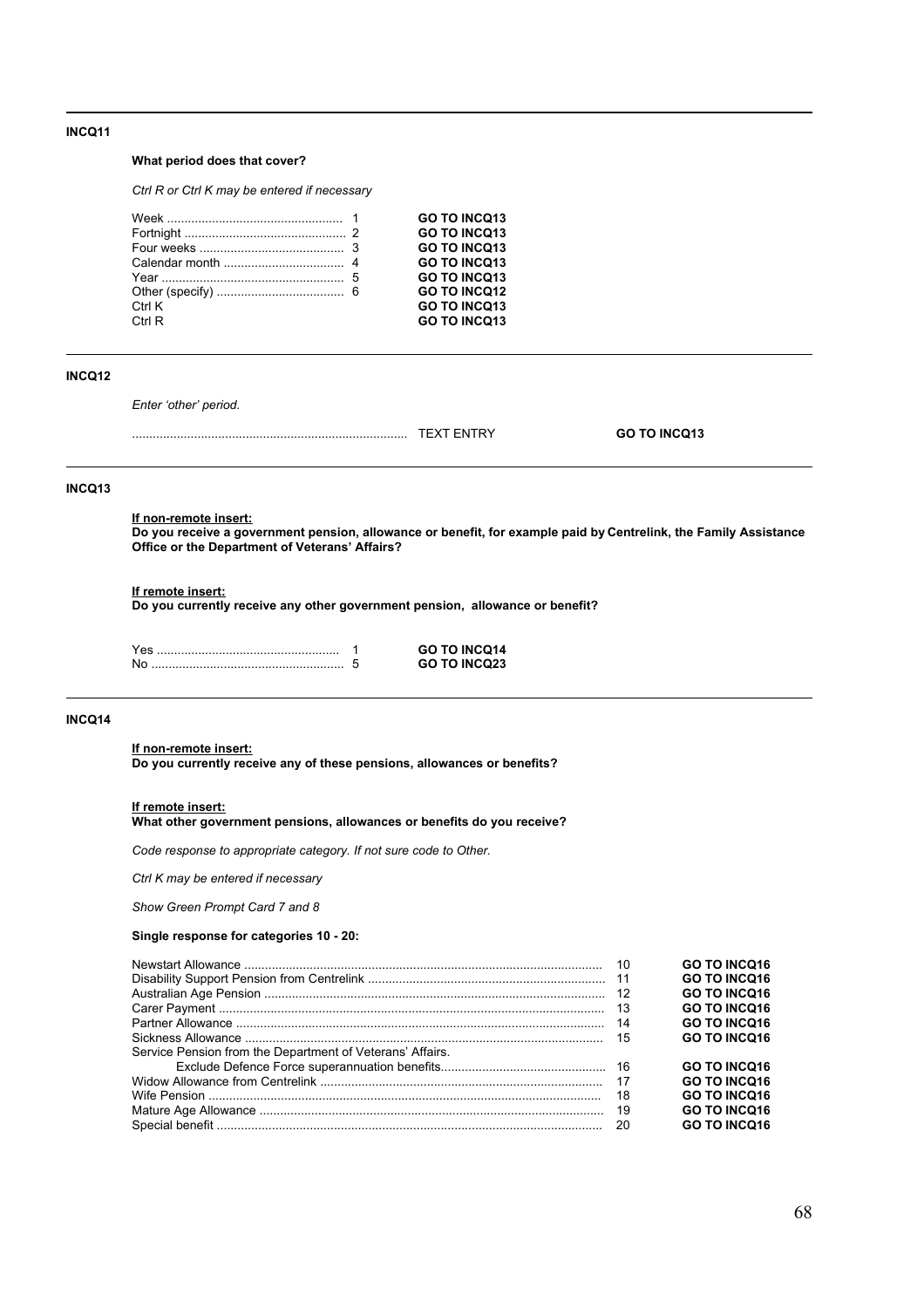# **Multiple response possible for categories 21 - 28:**

|                                                                            | <b>GO TO INCQ16</b> |
|----------------------------------------------------------------------------|---------------------|
|                                                                            | <b>GO TO INCQ16</b> |
|                                                                            | <b>GO TO INCQ16</b> |
|                                                                            | <b>GO TO INCQ16</b> |
|                                                                            | <b>GO TO INCQ16</b> |
| War Widow's or Widower's Pension from the Department of Veterans' Affairs. |                     |
|                                                                            | <b>GO TO INCQ16</b> |
|                                                                            | <b>GO TO INCQ16</b> |
|                                                                            | <b>GO TO INCQ15</b> |
| Ctrl K                                                                     | <b>GO TO INCQ16</b> |

# **INCQ15**

*Enter other government pension, allowance or benefit*

................................................................................ TEXT ENTRY **GO TO INCQ16**

# **INCQ16**

# **How much do you receive from <your (response category from INCQ14)/these in total>?**

*Enter dollar amount. If respondent is unable to answer, prompt for their best estimate.*

*Ctrl R or Ctrl K may be entered if necessary*

| (0…99999) | <b>GO TO INCQ17</b> |
|-----------|---------------------|
| Ctrl K    | GO TO SG3           |
| Ctrl R    | GO TO SG3           |

## **INCQ17**

# **What period does that cover?**

*Ctrl R or Ctrl K may be entered if necessary*

|                  | GO TO SG3<br>GO TO SG3                        |
|------------------|-----------------------------------------------|
|                  | GO TO SG3<br>GO TO SG3                        |
|                  | GO TO SG3                                     |
| Ctrl K<br>Ctrl R | <b>GO TO INCQ18</b><br>GO TO SG3<br>GO TO SG3 |

## **INCQ18**

Enter 'other' period.

|                 |                | <b>TEXT ENTRY</b>                          | GO TO SG3 |
|-----------------|----------------|--------------------------------------------|-----------|
| SG <sub>3</sub> | Otherwise<br>c | <b>GO TO INCQ19</b><br><b>GO TO INCQ23</b> |           |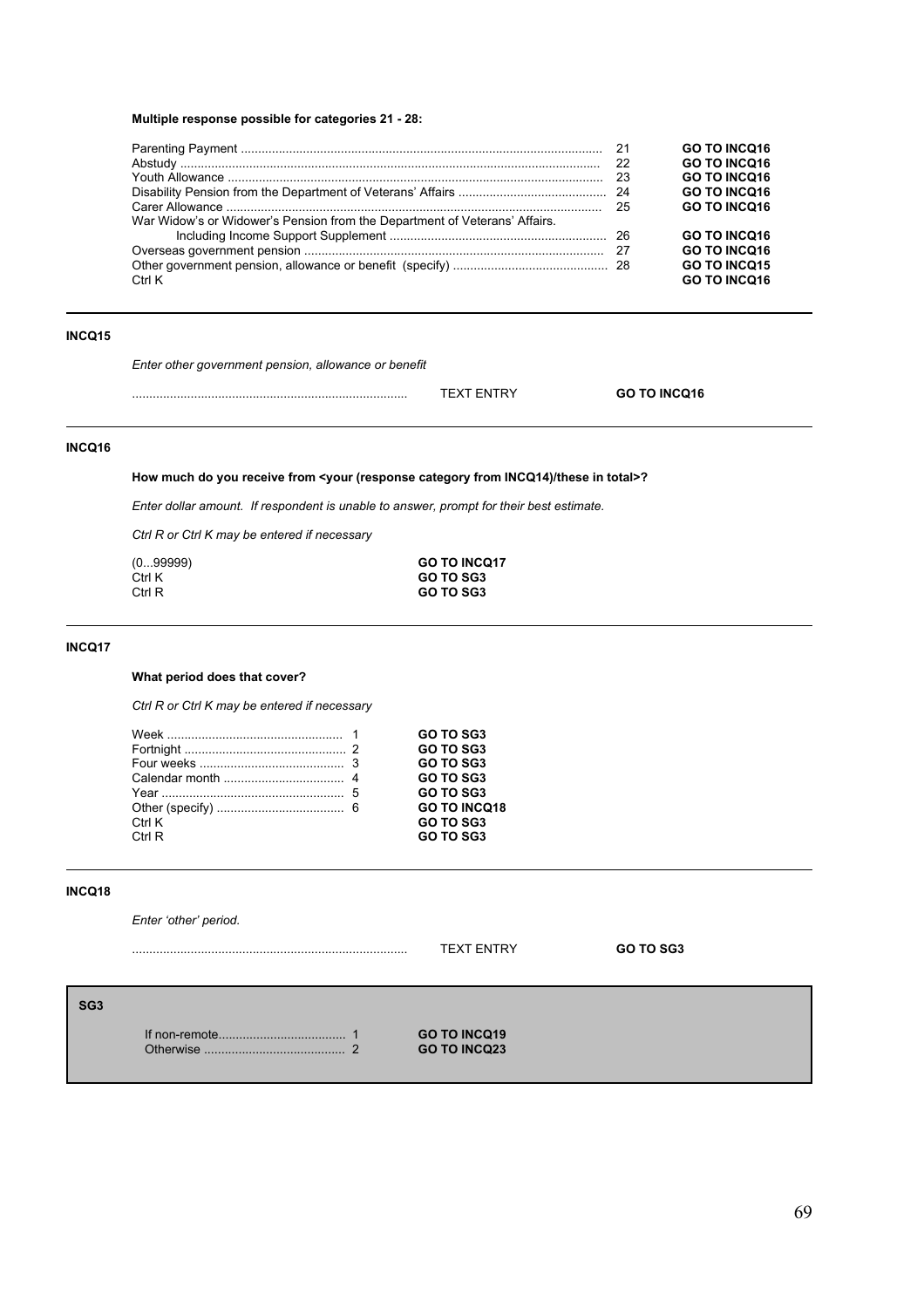**Do you currently receive Family Tax Benefits as regular payments from the Family Assistance Office?**

|  | <b>GO TO INCQ20</b> |
|--|---------------------|
|  | <b>GO TO INCQ23</b> |

## **INCQ20**

**How much was the most recent Family Tax Benefit payment you received?**

*Enter dollar amount*

*Ctrl R or Ctrl K may be entered if necessary*

| (099999) | <b>GO TO INCO21</b> |
|----------|---------------------|
| Ctrl K   | <b>GO TO INCQ23</b> |
| Ctrl R   | <b>GO TO INCQ23</b> |

## **INCQ21**

# **What period does that cover?**

*Ctrl R or Ctrl K may be entered if necessary*

|        | <b>GO TO INCQ23</b> |
|--------|---------------------|
|        | <b>GO TO INCQ23</b> |
|        | <b>GO TO INCQ23</b> |
|        | <b>GO TO INCQ23</b> |
|        | <b>GO TO INCQ23</b> |
|        | <b>GO TO INCQ22</b> |
| Ctrl K | <b>GO TO INCQ23</b> |
| Ctrl R | <b>GO TO INCQ23</b> |
|        |                     |

# **INCQ22**

Enter 'other' period.

| <br>_ | <b>000</b><br>INI |
|-------|-------------------|
|       |                   |

## **INCQ23**

*Show Green Prompt Card 9*

# **Do you currently receive income from any other sources?**

*If ëyesí, prompt for which ones.*

*More than one response is allowed. Press space bar between responses.*

|                                                           |    | <b>GO TO SG4</b>    |
|-----------------------------------------------------------|----|---------------------|
|                                                           |    | <b>GO TO SG4</b>    |
|                                                           |    | <b>GO TO SG4</b>    |
|                                                           |    | <b>GO TO SG4</b>    |
| Unincorporated business (whether owned outright by you or |    |                     |
|                                                           |    | <b>GO TO SG4</b>    |
|                                                           |    | <b>GO TO SG4</b>    |
|                                                           | 16 | <b>GO TO SG4</b>    |
|                                                           |    | <b>GO TO SG4</b>    |
|                                                           |    | <b>GO TO SG4</b>    |
|                                                           |    | <b>GO TO SG4</b>    |
|                                                           |    | <b>GO TO INCQ24</b> |
|                                                           |    | <b>GO TO SG7</b>    |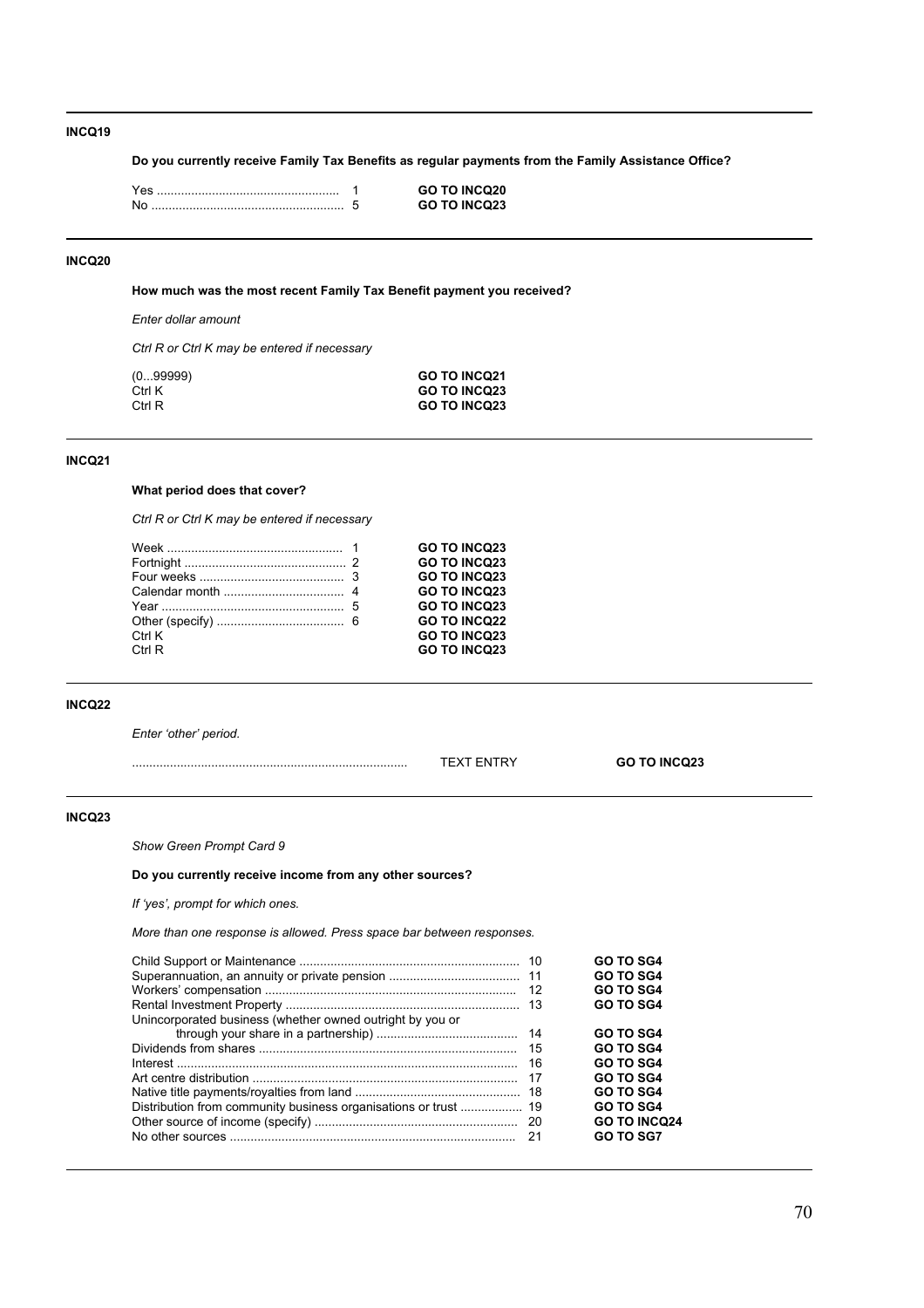|     | Enter 'other source of income' |                                         |                  |
|-----|--------------------------------|-----------------------------------------|------------------|
|     |                                | <b>TEXT ENTRY</b>                       | <b>GO TO SG4</b> |
| SG4 | Otherwise                      | <b>GO TO INCQ27</b><br><b>GO TO SG5</b> |                  |

#### **INCQ27**

# **Do you expect to make a profit or loss from your rental investment property this financial year?**

*Ctrl R or Ctrl K may be entered if necessary*

|           | <b>GO TO INCO28</b> |
|-----------|---------------------|
|           | <b>GO TO INCO28</b> |
|           | <b>GO TO SG5</b>    |
| $C$ trl K | <b>GO TO SG5</b>    |
| Ctrl R    | <b>GO TO SG5</b>    |
|           |                     |

### **INCQ28**

## **If INCQ27 = 1 then insert:**

**Before income tax is taken out, but after investment expenses have been deducted, how much profit do you expect to make from your share in rental investment property this financial year?**

#### **If INCQ27 = 2 then insert:**

**After business expenses have been deducted, how much do you expect to lose from your share in rental investment property this financial year?**

*If respondent unable to answer, prompt for their best estimate or ask for previous financial year profit as a proxy.*

*Enter dollar amount. If ënilí enter zero.*

*Ctrl R or Ctrl K may be entered if necessary*

(0...99999) Ctrl K Ctrl R

**GO TO SG5**

### **SG5**

If INCQ23=14 .................................. 1 **GO TO INCQ30** Otherwise ......................................... 2 **GO TO SG6**

#### **INCQ30**

**Do you expect to make a profit or loss this financial year from your Unincorporated businesses?**

*Ctrl R or Ctrl K may be entered if necessary*

|        | <b>GO TO INCO31</b> |
|--------|---------------------|
|        | <b>GO TO INCO31</b> |
|        | GO TO SG6           |
| Ctrl K | GO TO SG6           |
| Ctrl R | GO TO SG6           |
|        |                     |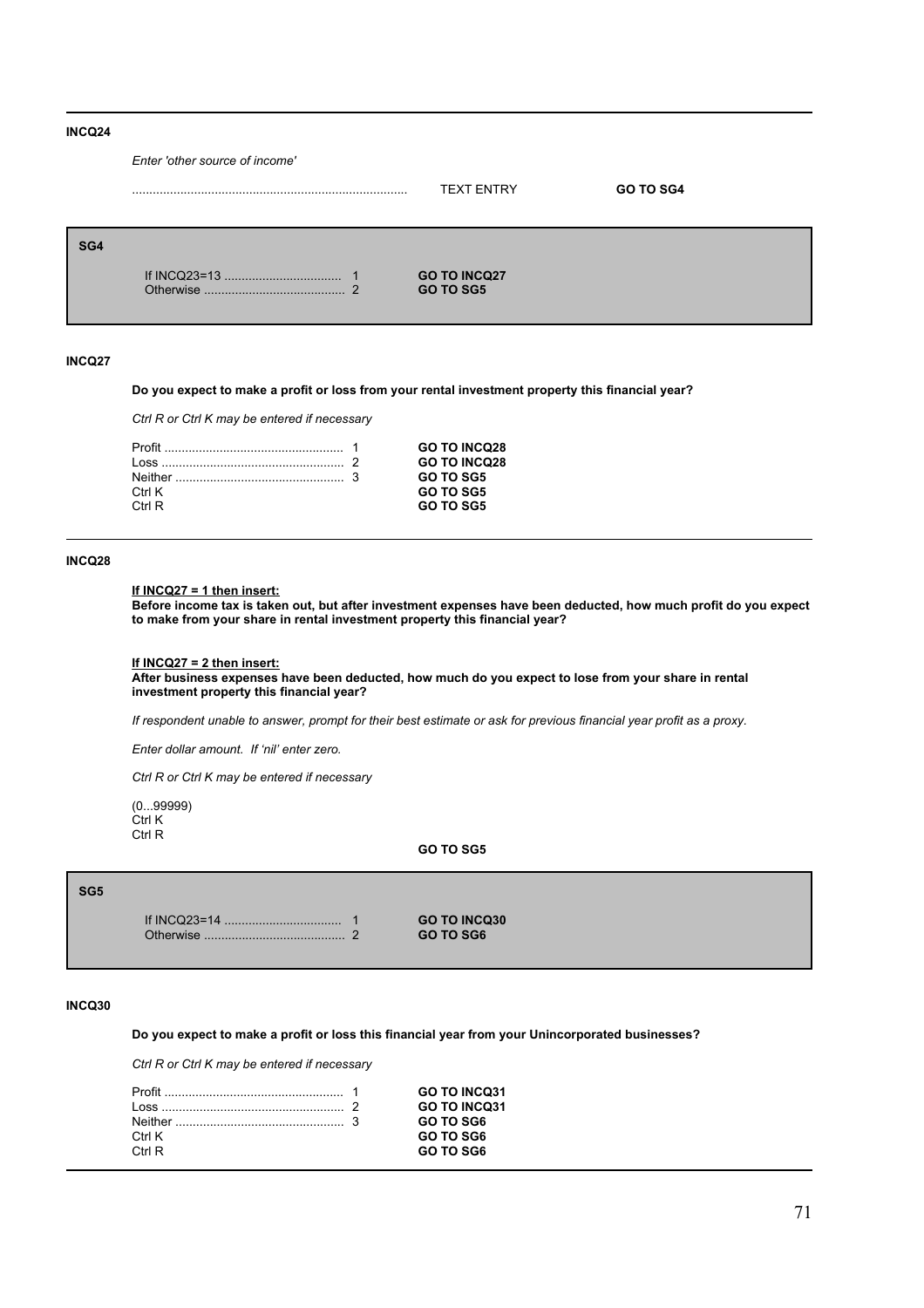### **If INCQ30 = 1 then insert:**

**Before income tax is taken out, but after business expenses have been deducted, how much profit do you expect to make from your share in unincorporated businesses this financial year?**

## **If INCQ30 = 2 then insert:**

**After business expenses have been deducted, how much do you expect to lose from your share in unincorporated businesses this financial year?**

*If respondent unable to answer, prompt for their best estimate or ask for previous financial year profit as a proxy.*

*Enter dollar amount.* 

*Ctrl R or Ctrl K may be entered if necessary*

(0...99999) Ctrl K Ctrl R

**GO TO SG6**

| SG6 |                                                                                |                                         |  |
|-----|--------------------------------------------------------------------------------|-----------------------------------------|--|
|     | If INCQ23 = 10 or 11 or 12 or 15 or 16 or 17 or 18 or 19 or 20  1<br>Otherwise | <b>GO TO INCQ35</b><br><b>GO TO SG7</b> |  |

# **INCQ35**

## **How much do you receive from <(response category from INCQ23)/these other sources?>?**

*Sources of income (INCQ23 responses).*

*Enter dollar amount.*

*Ctrl R or Ctrl K may be entered if necessary*

| (099999) |  |
|----------|--|
| Ctrl K   |  |
| Ctrl R   |  |

(0...99999) **GO TO INCQ36** GO TO SG7 GO TO SG7

#### **INCQ36**

## **What period does that cover?**

*Ctrl R or Ctrl K may be entered if necessary*

|        | <b>GO TO SG7</b>    |
|--------|---------------------|
|        |                     |
|        | <b>GO TO SG7</b>    |
|        | <b>GO TO SG7</b>    |
|        | <b>GO TO SG7</b>    |
|        | <b>GO TO SG7</b>    |
|        | <b>GO TO INCQ37</b> |
| Ctrl K | <b>GO TO SG7</b>    |
| Ctrl R | <b>GO TO SG7</b>    |
|        |                     |

## **INCQ37**

Enter 'other' period.

| . |  |  |
|---|--|--|
|   |  |  |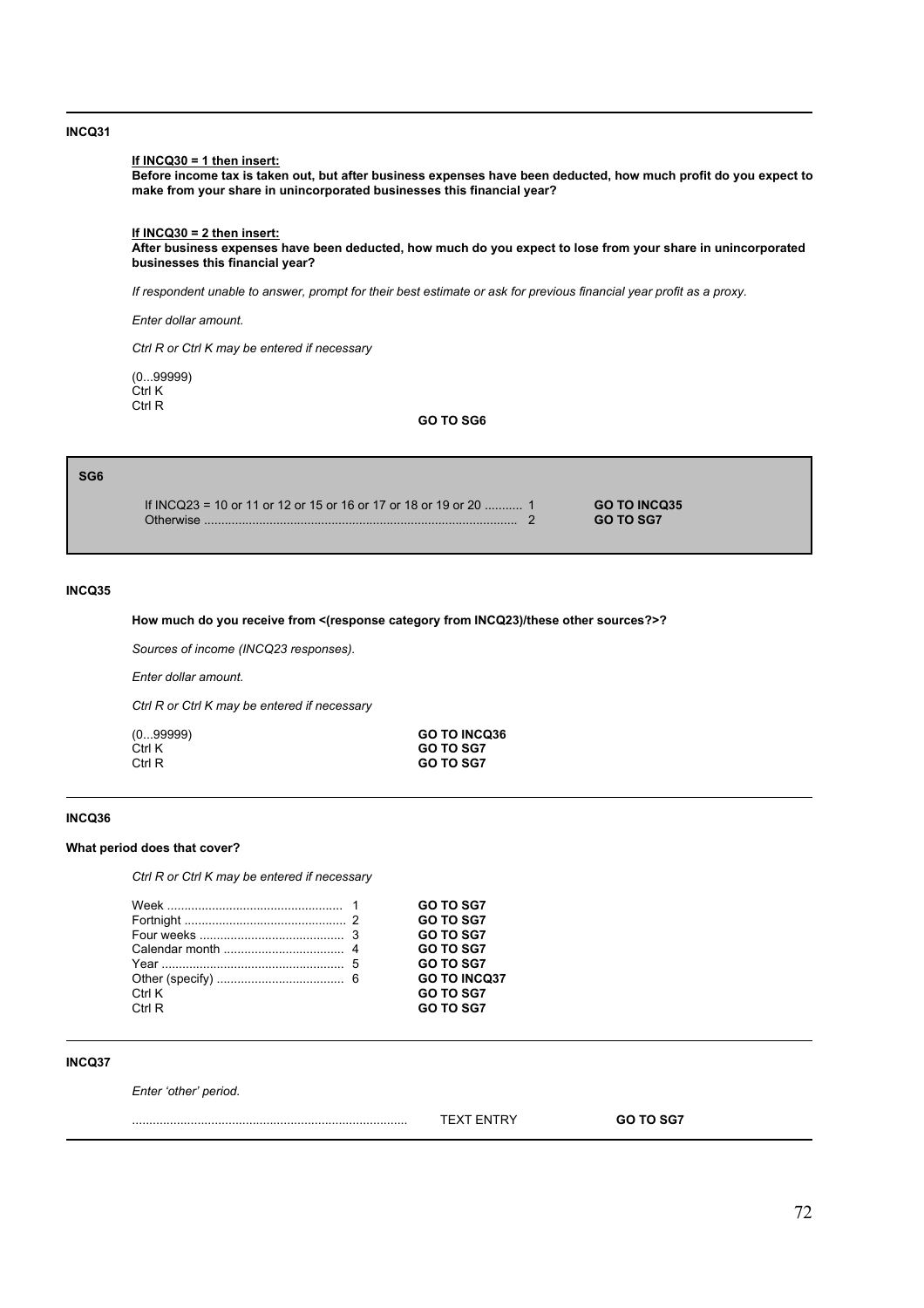| SG7 |                                                                                                                                          |                                                 |
|-----|------------------------------------------------------------------------------------------------------------------------------------------|-------------------------------------------------|
|     | If non-remote and currently receive Government pension or allowance<br>only (SG1=1 and INCQ05=5 and (INCQ13=1 or INCQ19=1 or INCQ14=21)  | <b>CODE INCQ38=1 AND</b><br><b>GO TO INCO39</b> |
|     | If remote and currently receive Government pension or allowance only<br>(SG1=1 and INCQ05=5 and (INCQ09=1 or INCQ13=1) and INCQ23=21)  2 | <b>CODE INCQ38=1 AND</b><br><b>GO TO INCO39</b> |
|     | Otherwise                                                                                                                                | <b>GO TO INCO38</b>                             |

#### **INCQ38**

#### **If non-remote insert:**

**At any time during the last two years, that is since <date 2 years ago>, has any form of government pension, allowance or benefit been your main source of income?**

**If remote insert:**

**At any time during the last two years, did you get most of your money from a government pension, allowance or benefit?**

*Ctrl R may be entered if necessary*

|        | <b>GO TO INCQ39</b> |
|--------|---------------------|
|        | <b>GO TO Q01MON</b> |
| Ctrl R | <b>GO TO Q01MON</b> |

### **INCQ39**

#### **If non-remote insert:**

**In the last two years, how long in total was any form of Government pension, allowance or benefit your main source of income?**

# **If remote insert:**

**In the last two years, how long in total was any Government pension, allowance or benefit the most money you got?**

*Enter the number of (weeks/months/years) covered. Record full (weeks/months). If Don't know, enter Ctrl K.*

| (1104) | <b>GO TO INCQ40</b> |
|--------|---------------------|
| Ctrl K | <b>GO TO Q01MON</b> |

#### **INCQ40**

*Select (weeks/months/years).*

**GO TO Q01MON**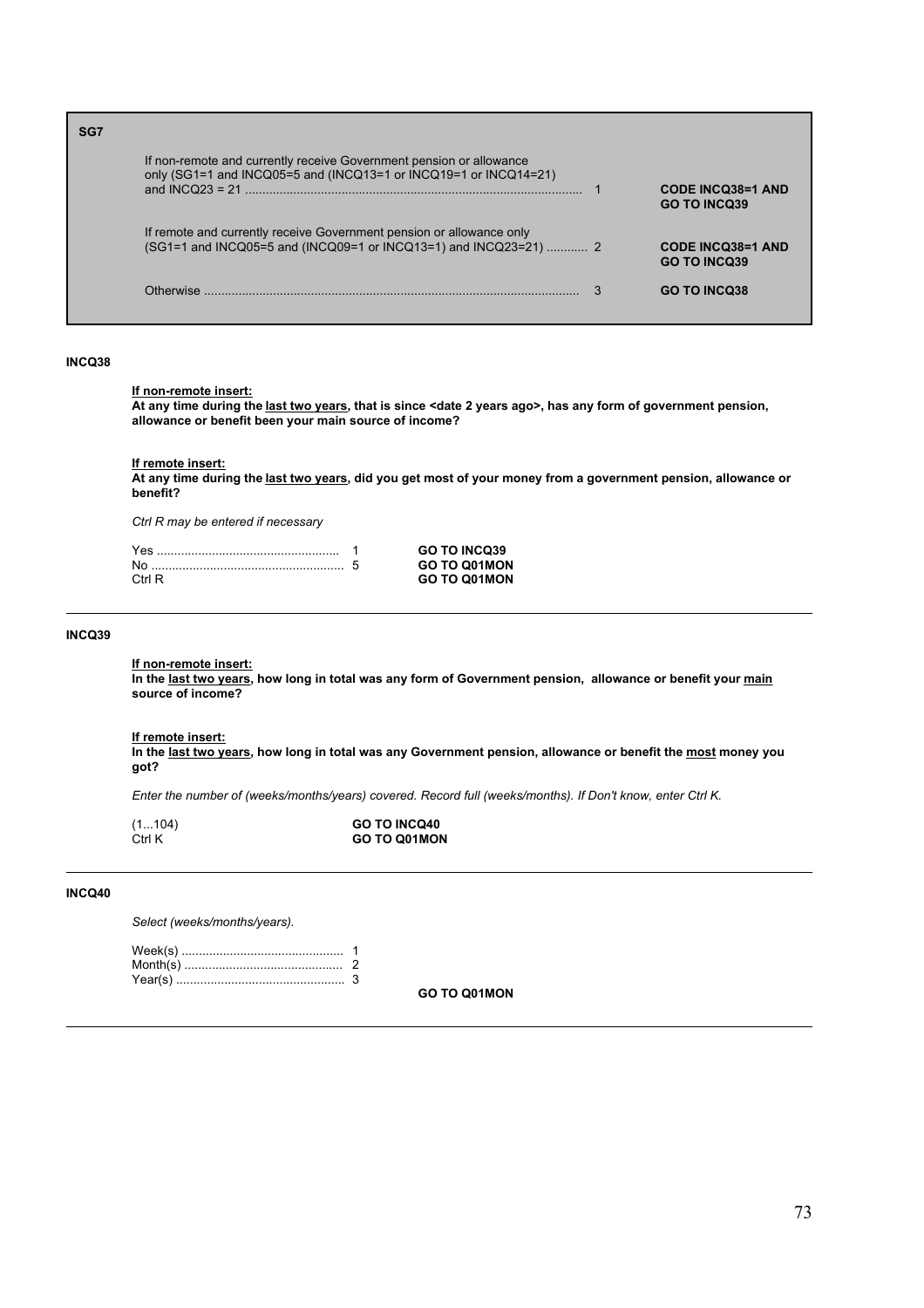# **ACCESS TO MONEY**

### **Q01MON**

**Do you have a bank or credit union account?**

Yes ..................................................... 1 **GO TO Q02MON** No ........................................................ 5 **GO TO ADULT EDUCATION MODULE**

### **Q02MON**

# **How do you get your money?**

*More than one response is allowed. Press space bar between responses.*

|  | <b>GO TO ADULT EDUCATION</b><br><b>MODULE</b> |
|--|-----------------------------------------------|
|  | <b>GO TO ADULT EDUCATION</b><br><b>MODULE</b> |
|  | <b>GO TO ADULT EDUCATION</b><br><b>MODULE</b> |
|  | <b>GO TO ADULT EDUCATION</b><br><b>MODULE</b> |
|  | <b>GO TO ADULT EDUCATION</b><br><b>MODULE</b> |
|  | <b>GO TO Q03MON</b>                           |

# **Q03MON**

*Enter other method*

|  | <b>FDUCATION</b><br>GO<br>ד וווח.<br>וותמש |
|--|--------------------------------------------|
|  |                                            |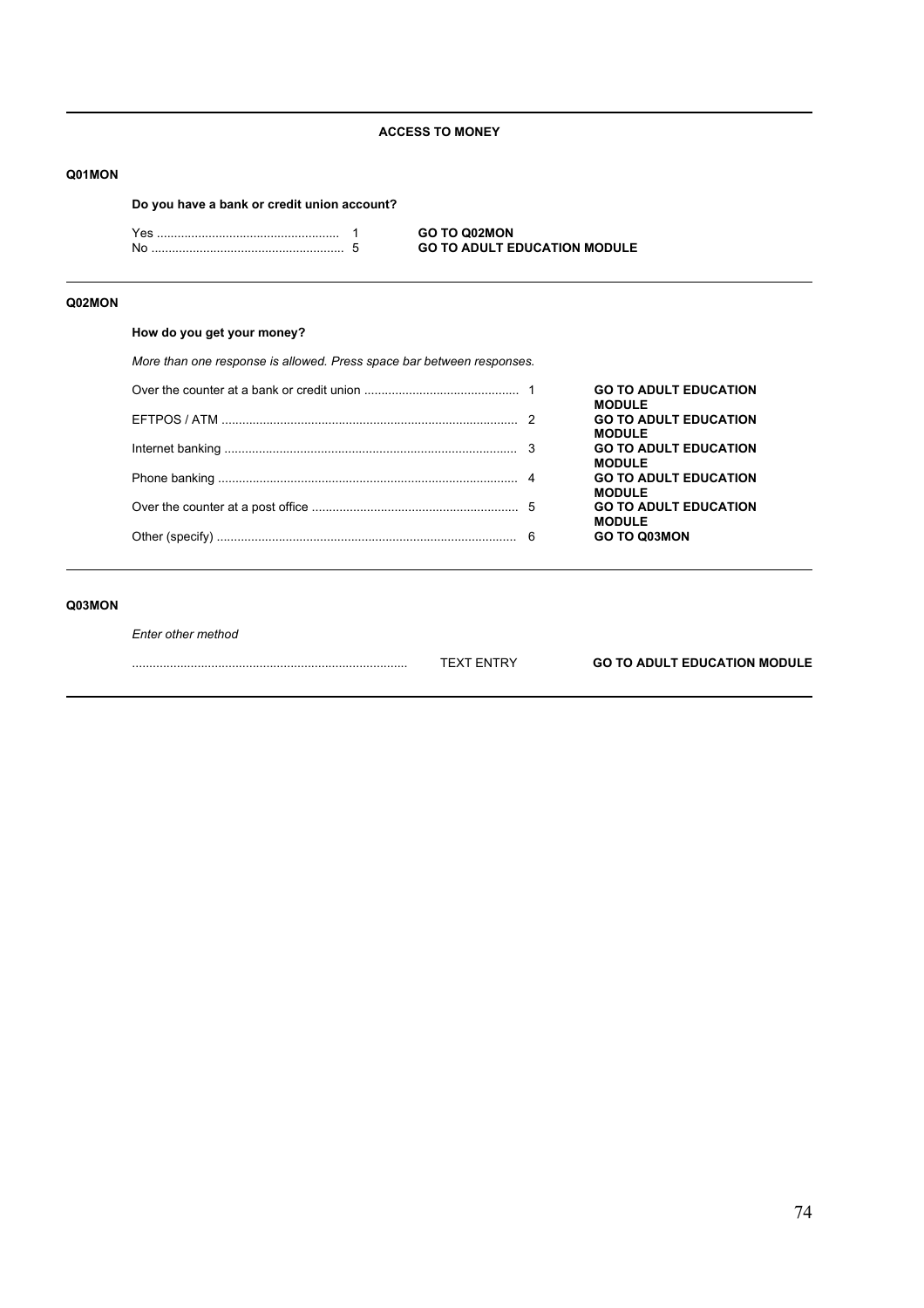### **ADULT EDUCATION**

### **EDUCATIONAL PARTICIPATION**

| SG1 |                                                               |                     |
|-----|---------------------------------------------------------------|---------------------|
|     | If aged 15-24 and household form states studying full time at | GO TO Q01JEA        |
|     | If aged 15-24 and household form states studying full time at | <b>GO TO Q01INS</b> |
|     |                                                               | GO TO Q01EP         |

### **Q01EP**

# **If non-remote insert:**

**(I am now going to ask you about your educational background.) Are you currently studying for a trade certificate, diploma, degree or any other educational qualification?**

### **If remote insert:**

**(I am now going to ask you about the schools you are attending or have attended.) Are you now studying at a school, college, TAFE, university or some other school?**

*Prompt to include distance education also.*

| Yes | GO TO Q01FT |
|-----|-------------|
| No  | GO TO Q01EA |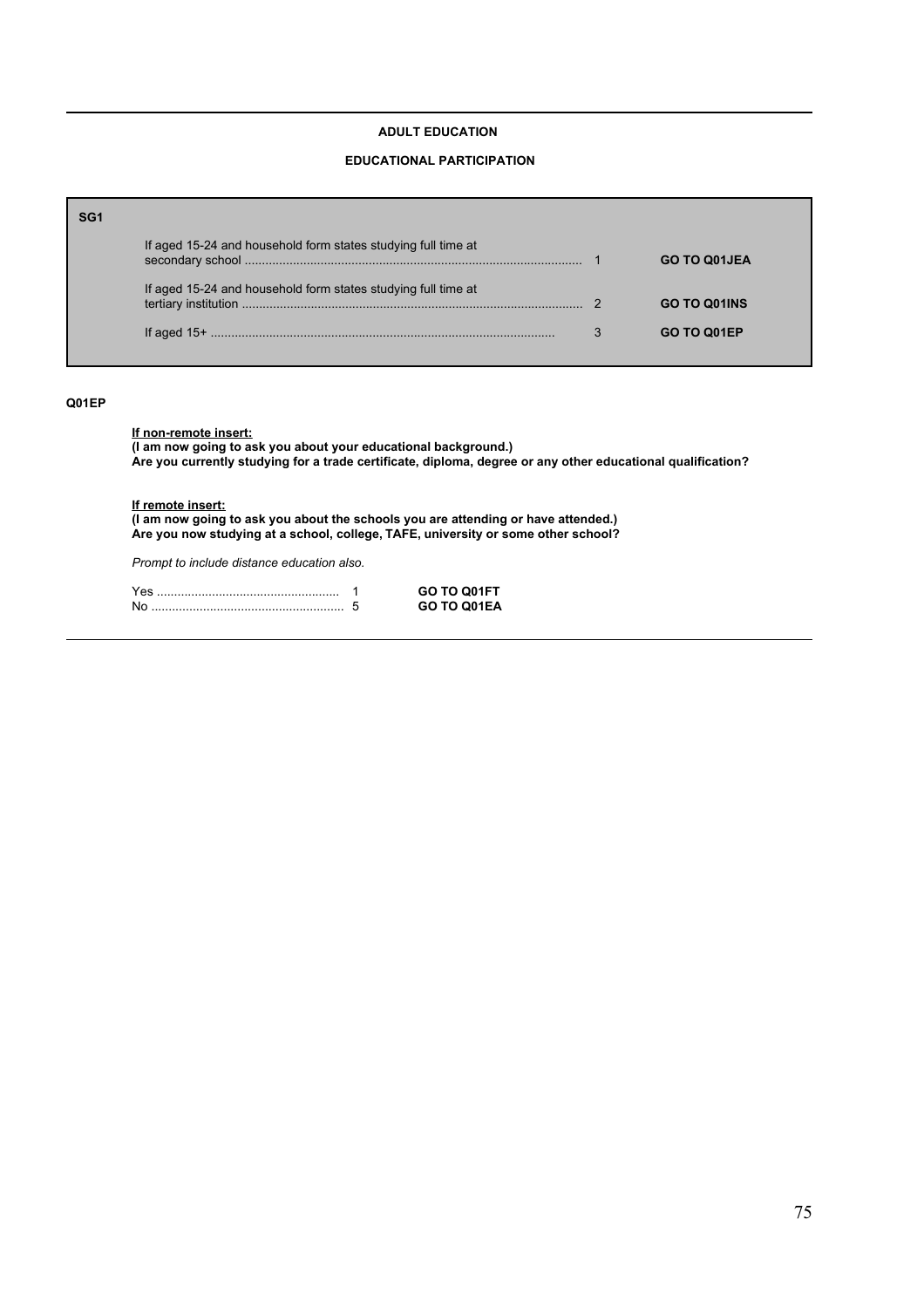# **FULL-TIME / PART-TIME STUDY**

### **Q01FT**

**If non-remote insert: Are you studying that course full-time?**

**If remote insert: Are you studying full-time?**

Yes ..................................................... 1 No ........................................................ 5

**GO TO Q01INS**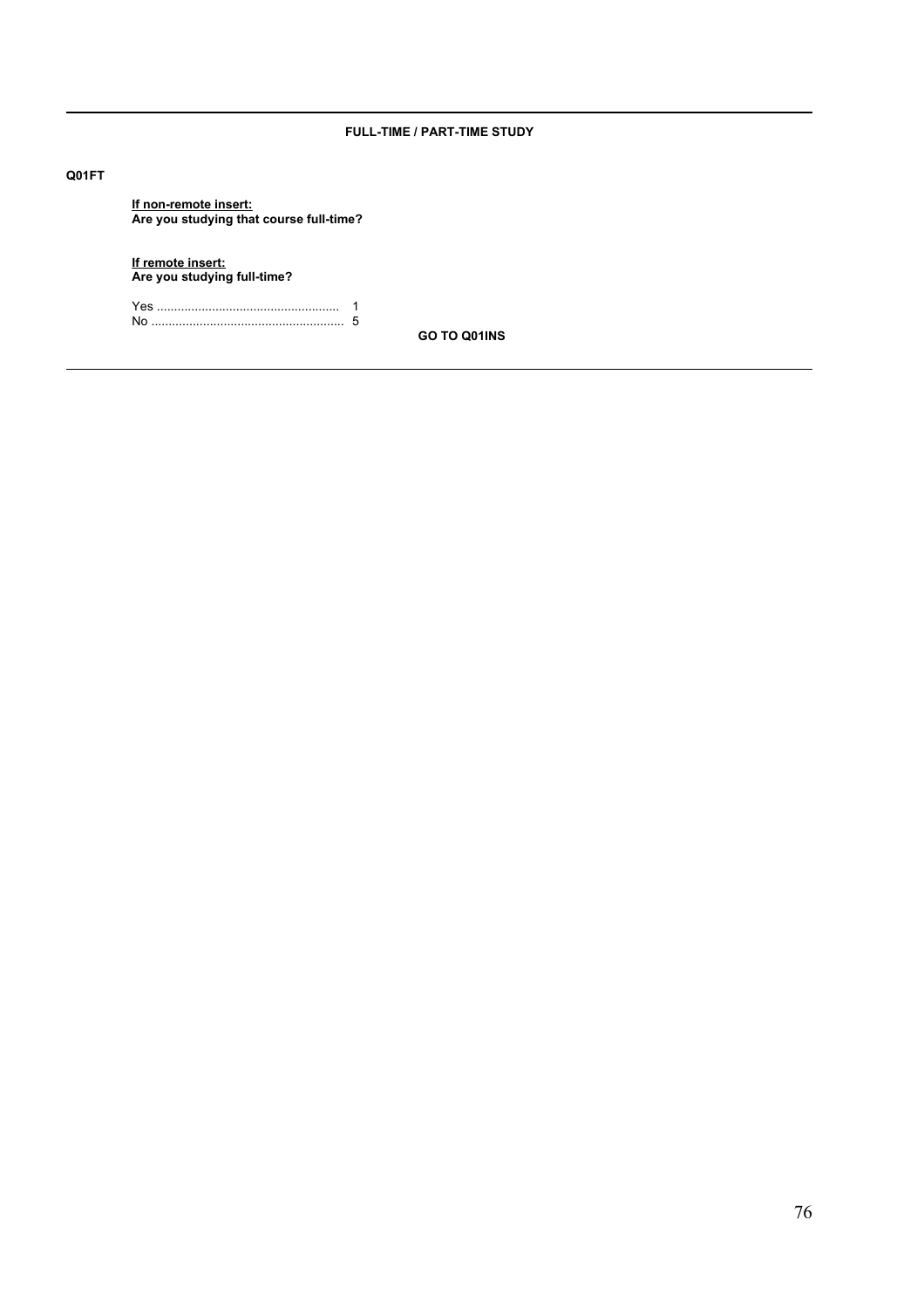# **TYPE OF EDUCATIONAL INSTITUTION**

### **Q01INS**

**If non-remote insert: What type of educational institution are you currently enrolled at?**

#### **If remote insert: Where are you studying?**

*If distance education prompt for what type of educational facility they are attached to.* 

**GO TO Q01EA**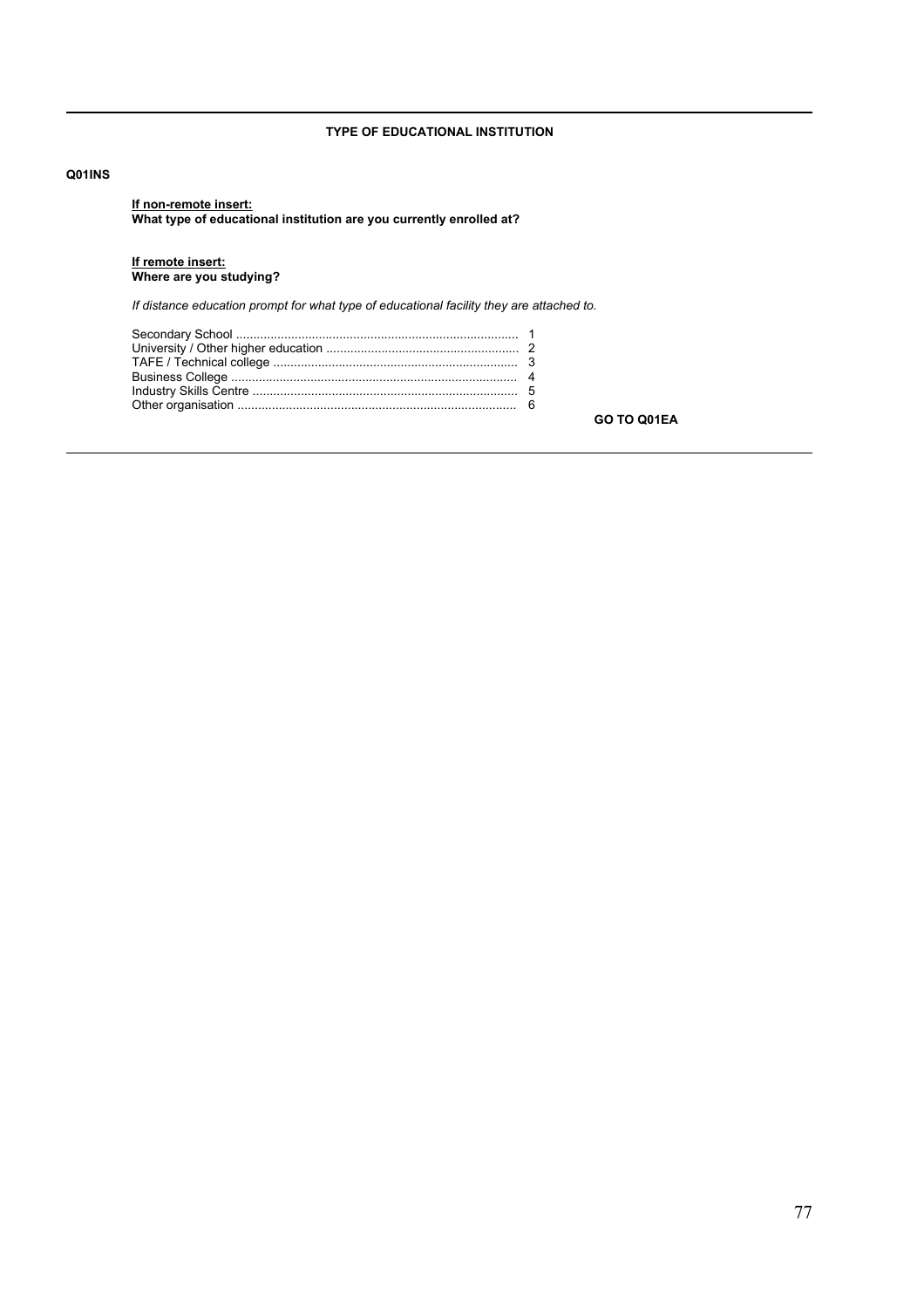### **LEVEL OF EDUCATIONAL ATTAINMENT**

# **Q01JEA**

### **What do you think would help you to continue going to school until you have completed year 12?**

*More than one response is allowed. Press space bar between responses.*

|     | GO TO Q01EA         |
|-----|---------------------|
|     | GO TO Q01EA         |
|     | GO TO Q01EA         |
|     | GO TO Q01EA         |
| -14 | GO TO Q01EA         |
| 15  | GO TO Q01EA         |
|     | GO TO Q01EA         |
|     | GO TO Q01EA         |
| -18 | GO TO Q01EA         |
| 19  | GO TO Q01EA         |
|     | GO TO Q01EA         |
|     | GO TO Q01EA         |
|     | GO TO Q01EA         |
|     | GO TO Q01EA         |
|     | <b>GO TO Q01KEA</b> |

# **Q01KEA**

**Enter other reason/s that would help you finish year 12**

................................................................................ TEXT ENTRY **GO TO Q01EA**

### **Q01EA**

What is the highest year of <primary or secondary school/school> that you have completed?

**GO TO Q02EA**

# **Q02EA**

**(The next few questions are about any educational qualifications that you have completed.)**

**If non-remote insert:**

**Have you completed a trade certificate, diploma, degree or any other educational qualification?**

#### **If remote insert:**

**(Since leaving school) have you finished any (other) course?**

| Yes | GO TO Q03EA |
|-----|-------------|
| Nc  | GO TO SG2   |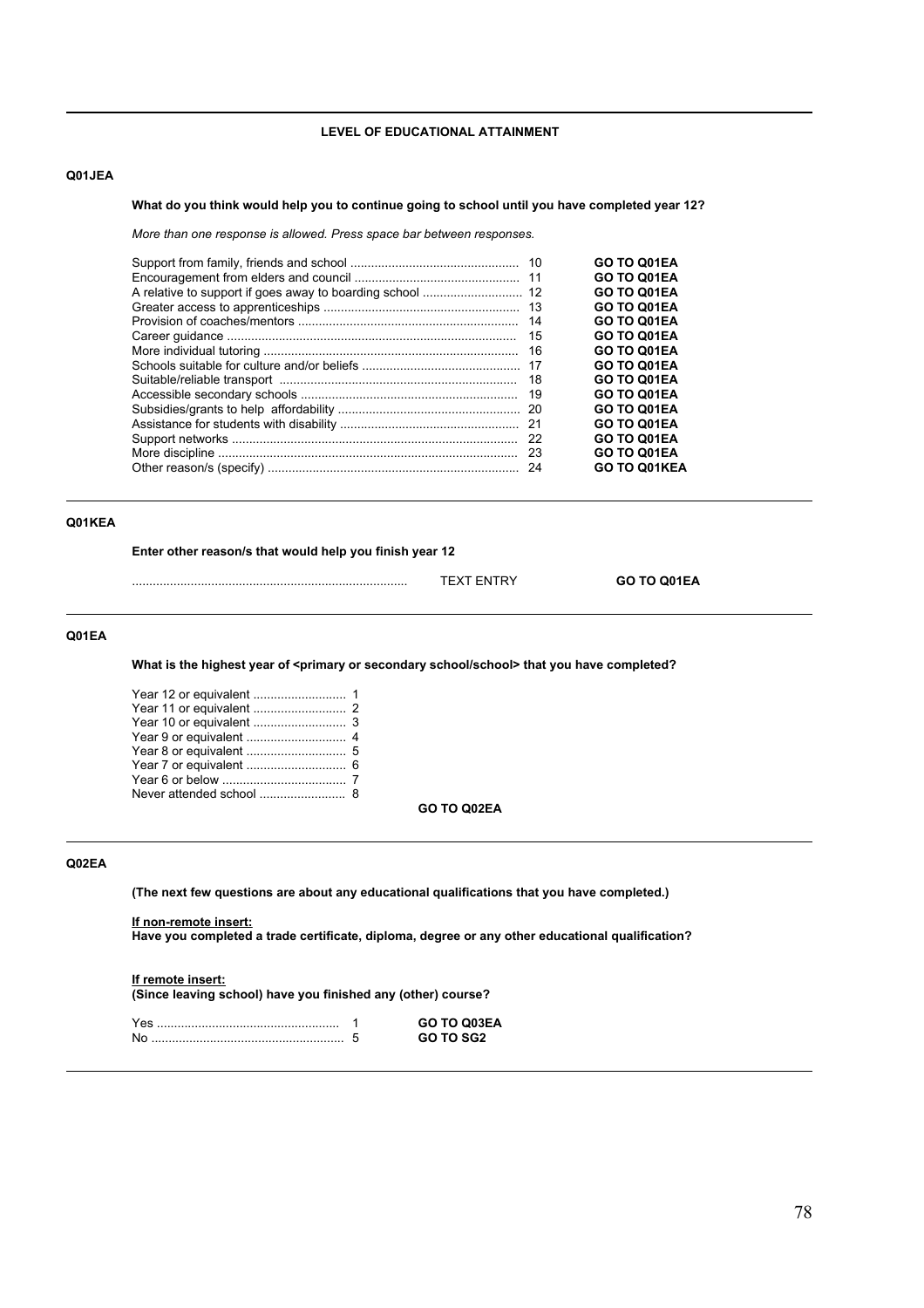#### **Q03EA**

### **If non-remote insert:**

**What is the level of the highest qualification that you have completed?**

#### **If remote insert:**

**What was the name of this course?**

*Depending on what the course name is, prompt for the level attained.* 

*If there is more than one course, ask for level of highest course.*

|  | <b>GO TO Q04EA</b>  |
|--|---------------------|
|  | <b>GO TO Q03AEA</b> |
|  | <b>GO TO Q03AEA</b> |

# **Q03AEA**

**Have you completed any other educational qualifications?**

|  | <b>GO TO Q04EA</b> |
|--|--------------------|
|  | GO TO SG2          |

#### **Q04EA**

#### **If Q03EA=1 insert:**

*Interviewer: Enter the level of the highest qualification completed.*

### **If Q03AEA =1 insert:**

**What is the level of the highest qualification that you have completed?**

................................................................................ TEXT ENTRY **GO TO Q05EA**

#### **Q05EA**

**If non-remote insert: What was the main field of study for this qualification?**

**If remote insert: What did you study?**

 *If 'Nursing', 'Arts', 'Science' or 'Engineering', ask for more detail.*

................................................................................ TEXT ENTRY **GO TO Q06EA**

### **Q06EA**

**If non-remote insert: Did you complete this qualification before 1998?**

**If remote insert: Did you finish this course before 1998?**

**GO TO SG2**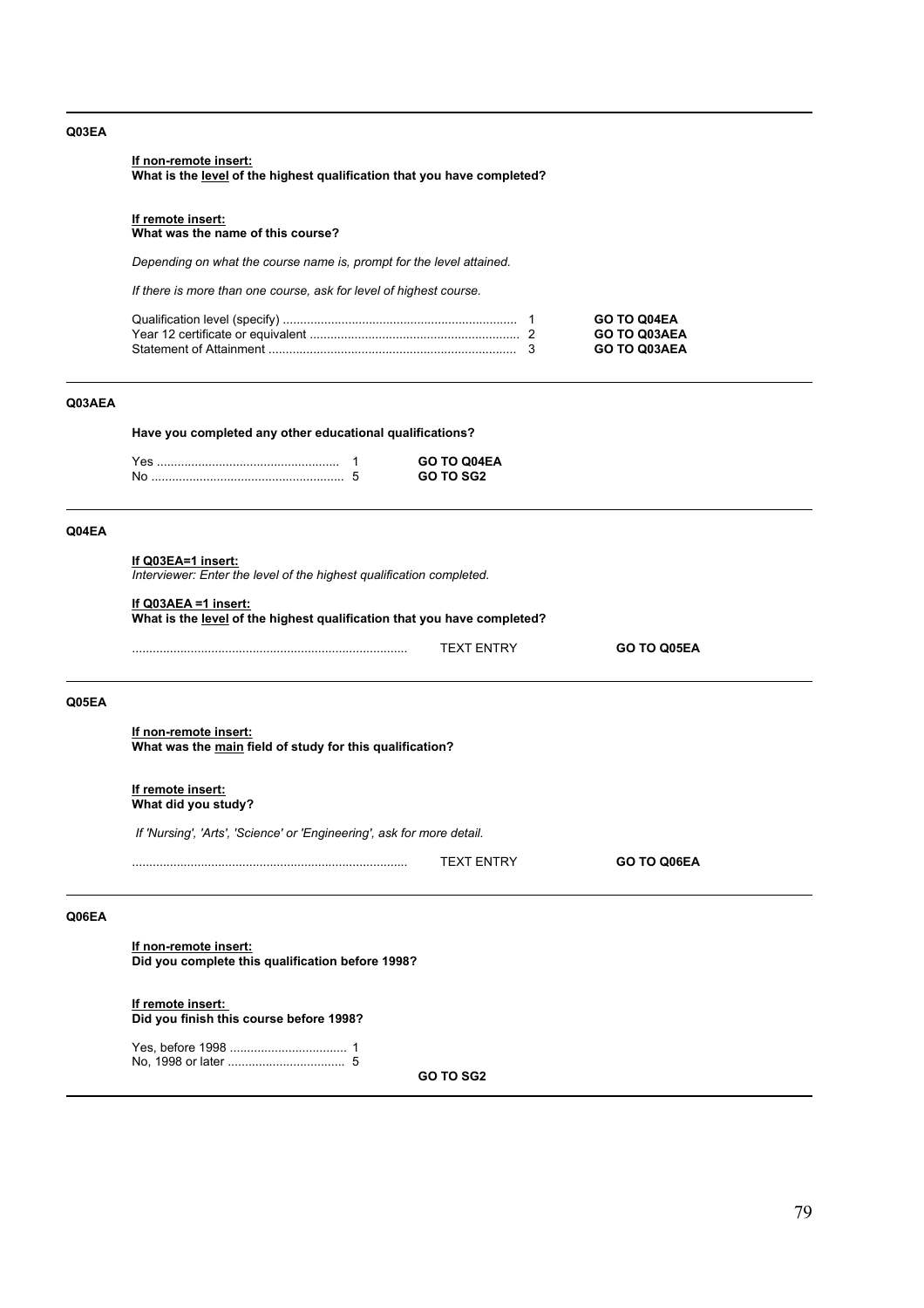| SG <sub>2</sub> |           |                      |
|-----------------|-----------|----------------------|
|                 |           | <b>GO TO Q01CED</b>  |
|                 | Otherwise | <b>GO TO Q01RDNS</b> |
|                 |           |                      |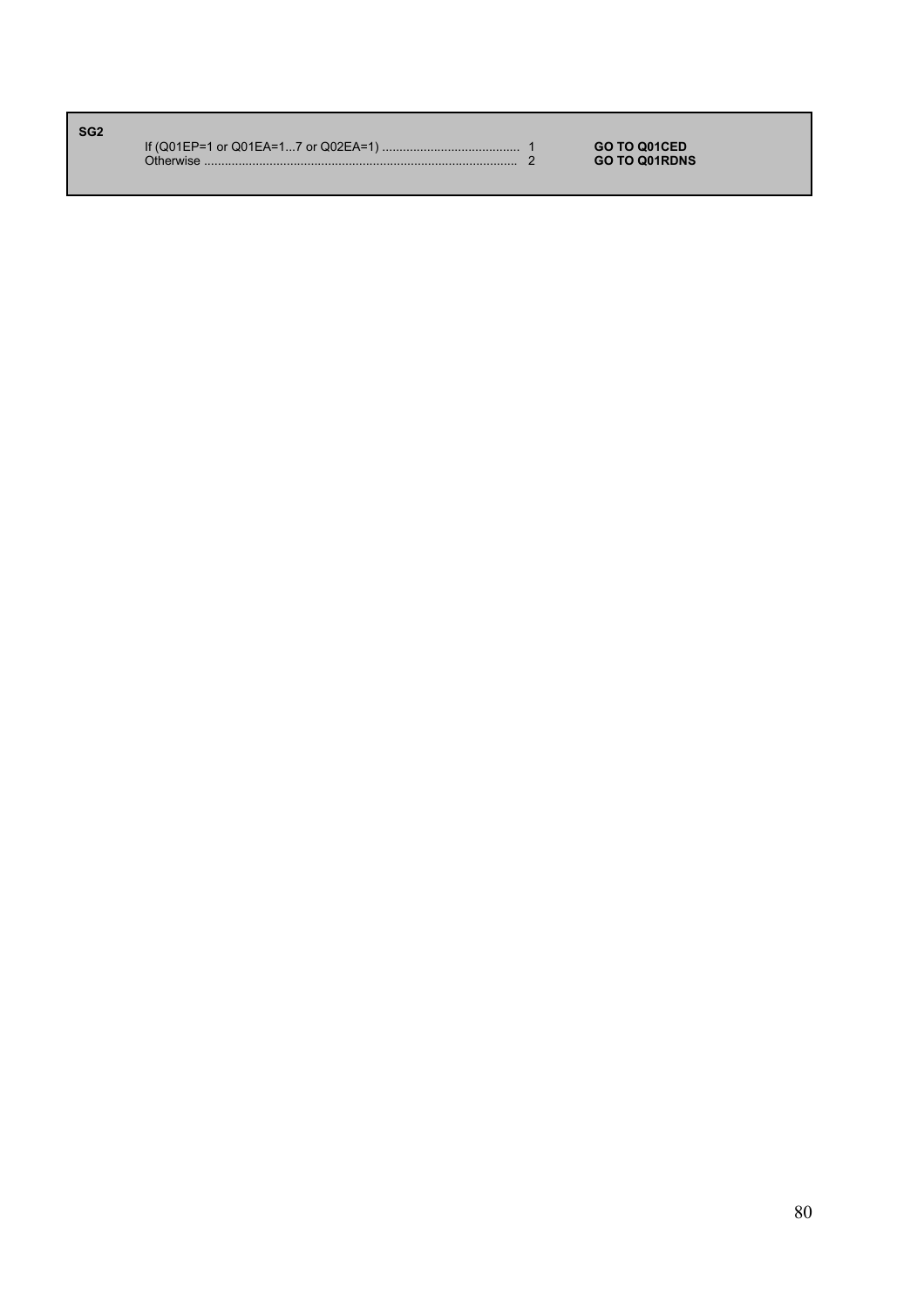### **CULTURAL EDUCATION**

#### **Q01CED**

**Have you been taught anything about <Aboriginal/Torres Strait Islander/Aboriginal or Torres Strait Islander> culture as part of your schooling or further studies?**

|  | GO TO Q02CED         |
|--|----------------------|
|  | <b>GO TO Q01RDNS</b> |

#### **Q02CED**

### **Where did you receive this cultural education?**

*More than one response is allowed. Press space bar between responses.*

# **GO TO Q03CED**

#### **Q03CED**

#### **If non-remote insert:**

**Do you feel that what you were taught about <Aboriginal/Torres Strait Islander/Aboriginal or Torres Strait Islander> culture was usually accurate, sometimes accurate, rarely accurate or never accurate?**

*Show Green Prompt Card 10*

**GO TO SG3**

#### **If remote insert:**

**Do you feel that what you were taught about <Aboriginal/Torres Strait Islander/Aboriginal or Torres Strait Islander> culture was usually right, sometimes right, hardly ever right or never right?**

*Show Green Prompt Card 10*

**GO TO SG3**

| SG <sub>3</sub> |  |                                             |
|-----------------|--|---------------------------------------------|
|                 |  | <b>GO TO Q01RDNS</b><br><b>GO TO Q04CED</b> |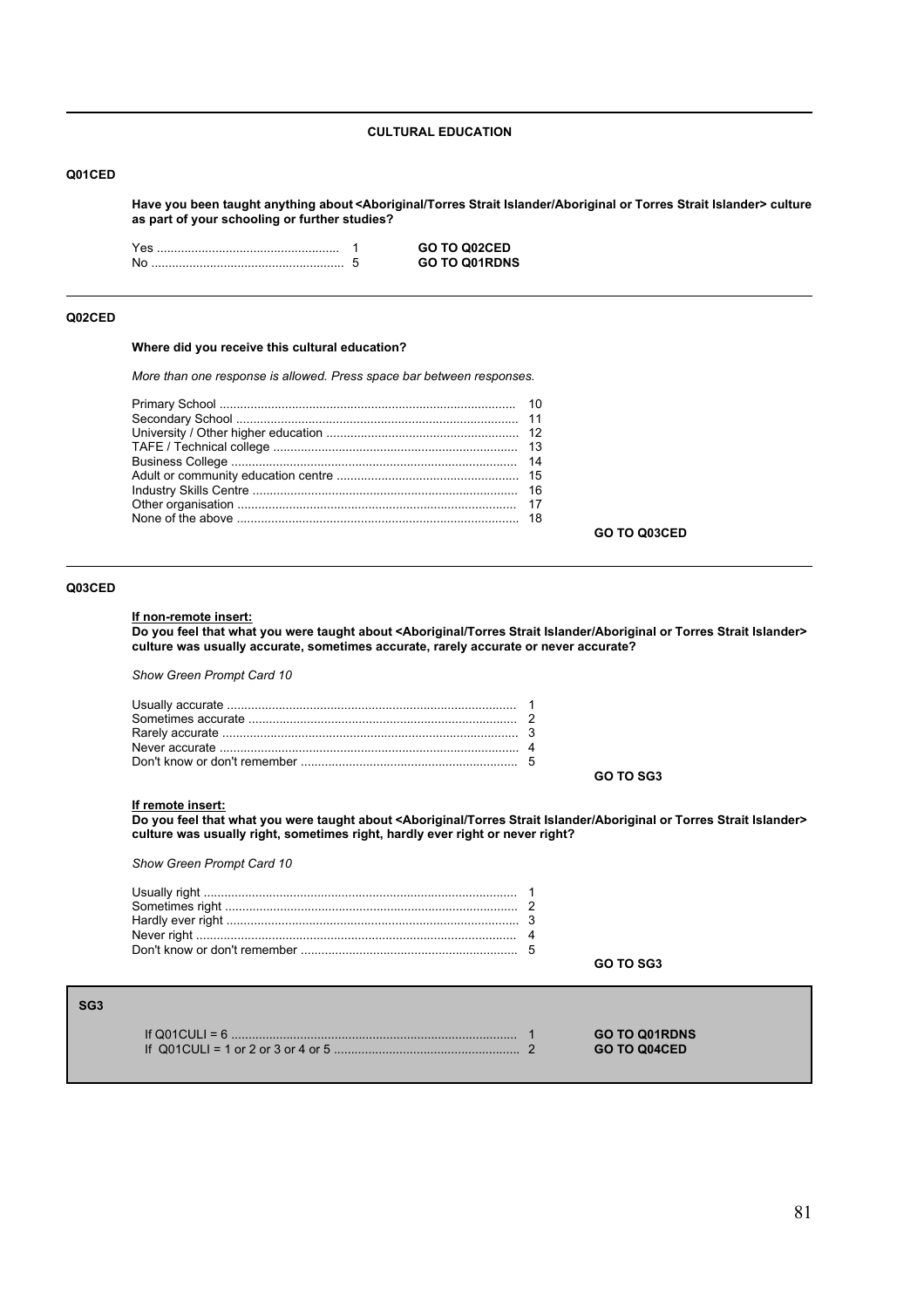# **Q04CED**

# **Did you learn anything about who you identify with?**

*Show responses from Q01CULI*

**GO TO Q01RDNS**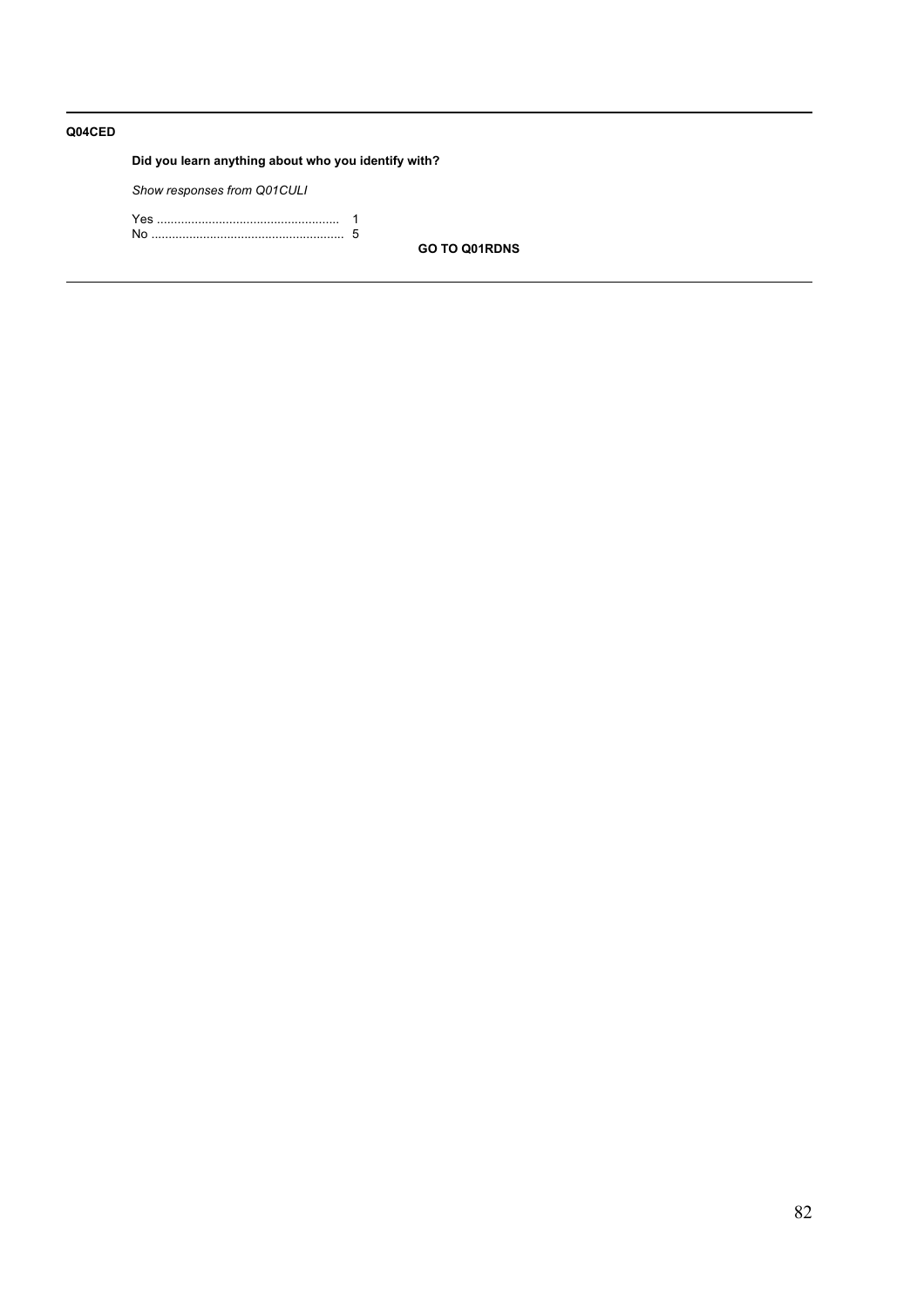# **REASONS DID NOT STUDY**

### **Q01RDNS**

**During the last <12 months/year> were there any (other) <educational qualifications/courses> that you wanted to study for?**

|  | <b>GO TO Q02RDNS</b> |
|--|----------------------|
|  | GO TO SG4            |

| If Q01 $E$ P=5  | GO TO Q01FI |
|-----------------|-------------|
| <b>Therwise</b> | GO TO SG6   |

# **Q02RDNS**

**SG4**

# **What was the main reason you did not study for (an/another) educational qualification ?**

*Show Green Prompt Card 10A*

| If non-remote insert: |    |                      |
|-----------------------|----|----------------------|
|                       |    | <b>GO TO SG5</b>     |
|                       |    | <b>GO TO SG5</b>     |
|                       |    | <b>GO TO SG5</b>     |
|                       |    | <b>GO TO SG5</b>     |
|                       |    | <b>GO TO SG5</b>     |
|                       |    | <b>GO TO SG5</b>     |
|                       |    | <b>GO TO SG5</b>     |
|                       |    | <b>GO TO SG5</b>     |
|                       |    | <b>GO TO SG5</b>     |
|                       | 10 | <b>GO TO Q03RDNS</b> |
| If remote insert:     |    | <b>GO TO SG5</b>     |
|                       |    | GO TO SG5            |
|                       |    | <b>GO TO SG5</b>     |
|                       |    | GO TO SG5            |
|                       |    | <b>GO TO SG5</b>     |
|                       |    | <b>GO TO SG5</b>     |
|                       |    | GO TO SG5            |
|                       |    | GO TO SG5            |
|                       |    | <b>GO TO SG5</b>     |
|                       |    | <b>GO TO Q03RDNS</b> |

#### **Q03RDNS**

|                 | Specify other reason | <b>TEXT ENTRY</b> |   | <b>GO TO SG5</b>         |  |
|-----------------|----------------------|-------------------|---|--------------------------|--|
| SG <sub>5</sub> | Otherwise            |                   | ົ | GO TO Q01FI<br>GO TO SG6 |  |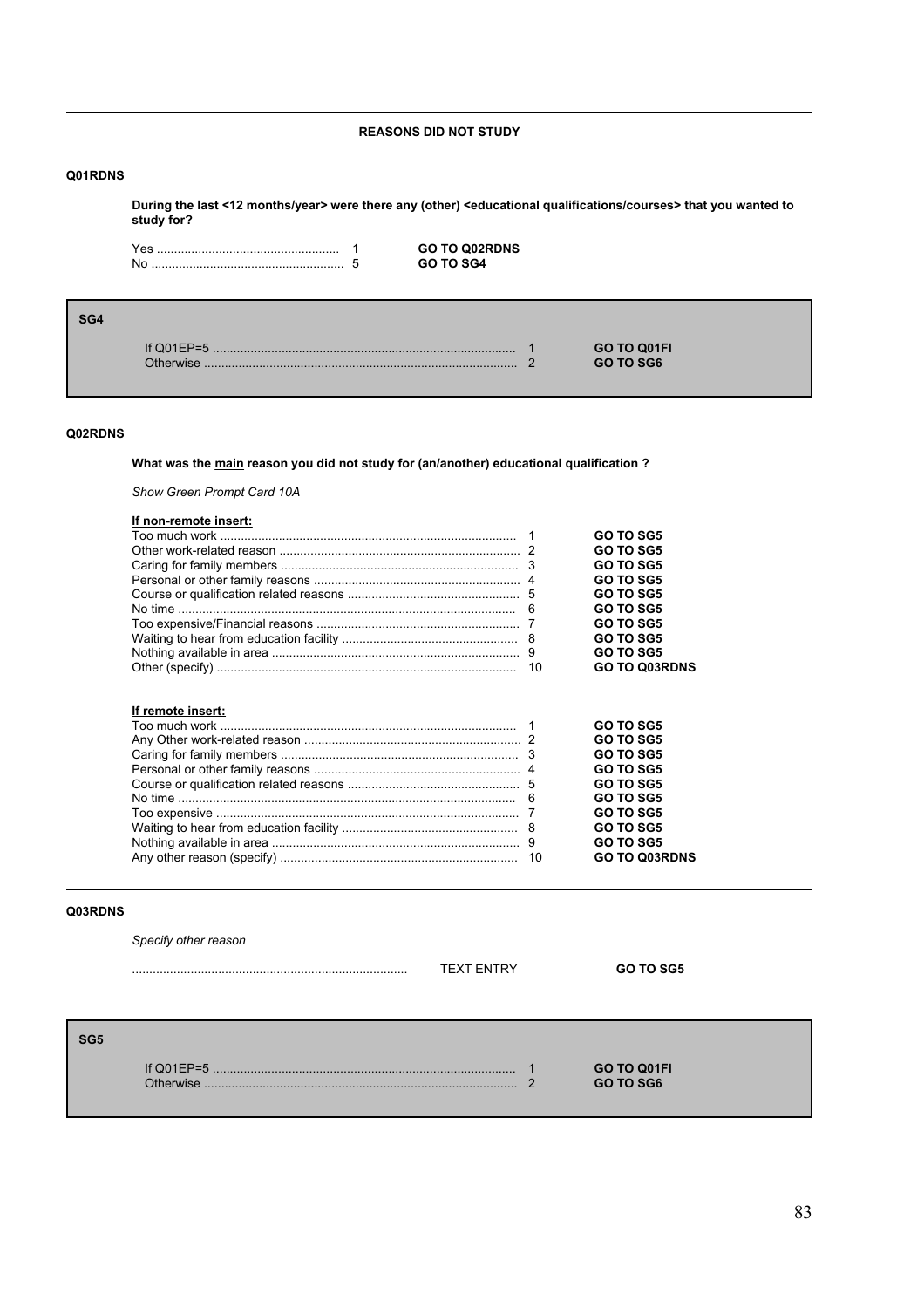# **FUTURE INTENTIONS OF STUDY**

# **Q01FI**

# **Do you intend to do any study in the future?**

|  | GO TO 002FI |
|--|-------------|
|  | GO TO SG6   |
|  | GO TO SG6   |

# **Q02FI**

**When are you thinking about doing this study?**

**GO TO Q03FI**

### **Q03FI**

# **Why are you intending to return to study?**

*More than one response is allowed. Press space bar between responses.*

| Requirement of current job  4 |  |
|-------------------------------|--|
|                               |  |
| Improve knowledge/skills  6   |  |
|                               |  |
|                               |  |
|                               |  |
|                               |  |

**GO TO SG6**

| ٠ | ٠ |
|---|---|

If aged 15-64 and not permanently unable to work ............................. 1 **GO TO Q01VOC** Otherwise ........................................................................................... 2 **GO TO Q01STAT**

84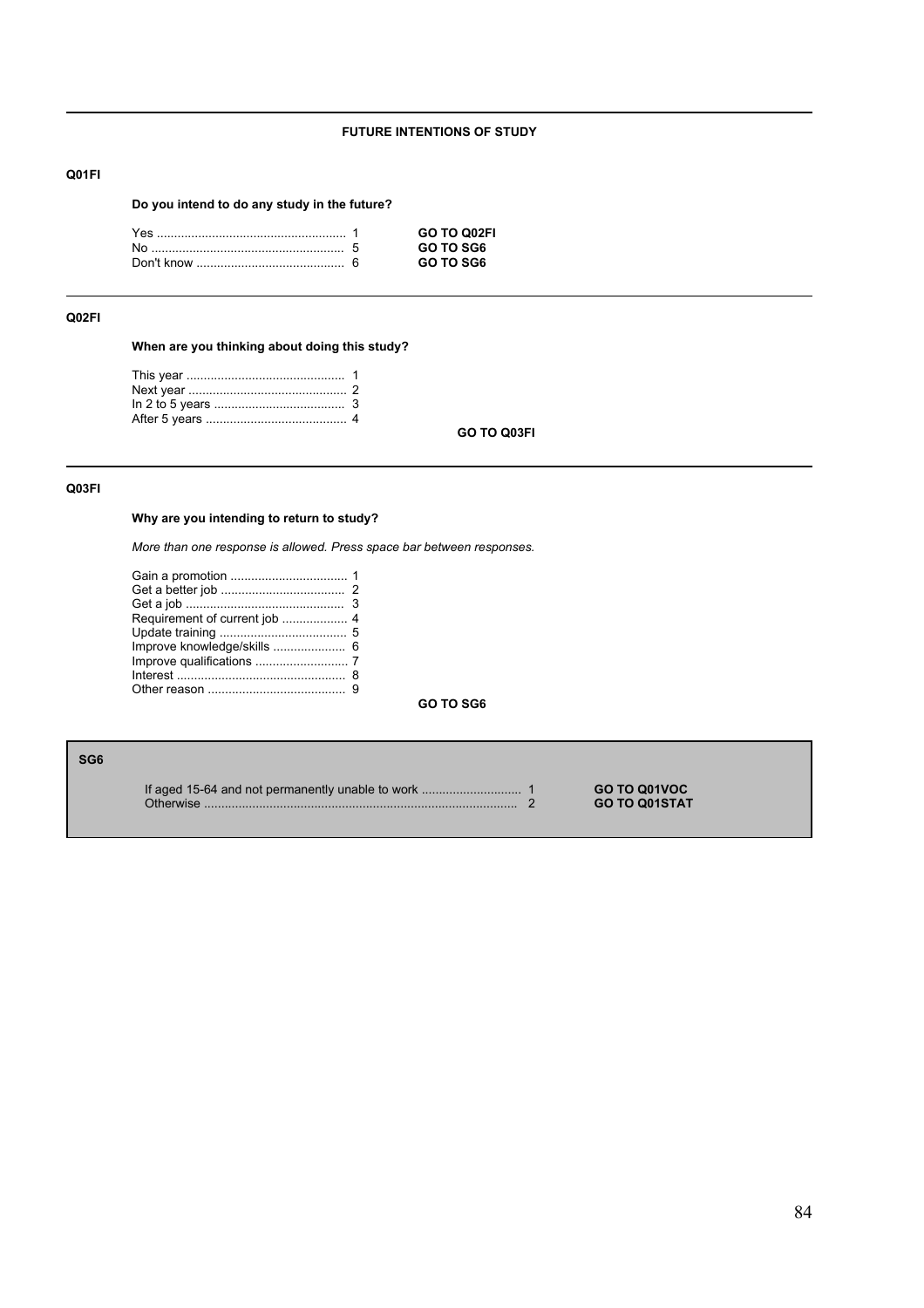### **VOCATIONAL TRAINING**

### **Q01VOC**

#### **If non-remote insert: (Iíve already asked you about any formal educational qualifications you may have.) The following questions are about other work-related training you may have done. During the last 12 months have you completed any of these types of training for work or to get a job?**

*Show Green Prompt Card 11*

# **If remote insert:**

**(I've already asked about your schooling.) The next questions are about other training you may have done, including on-the-job training. During the last year, have you finished any training at work or to get a job?**

|      | GO TO Q02VOC |
|------|--------------|
| . No | GO TO Q05VOC |

#### **Q02VOC**

**If non-remote insert: Which of these groups best describes the area(s) of work-related training you completed in the last 12 months?**

*Show Green Prompt Card 12*

#### **If remote insert: What was this training?**

*More than one response is allowed. Press space bar between responses.*

| 20 |
|----|

**GO TO Q03VOC**

### **Q03VOC**

**Was any of the training you have done part of CDEP?**

Yes ....................................................... 1 No ........................................................ 5

**GO TO Q04VOC**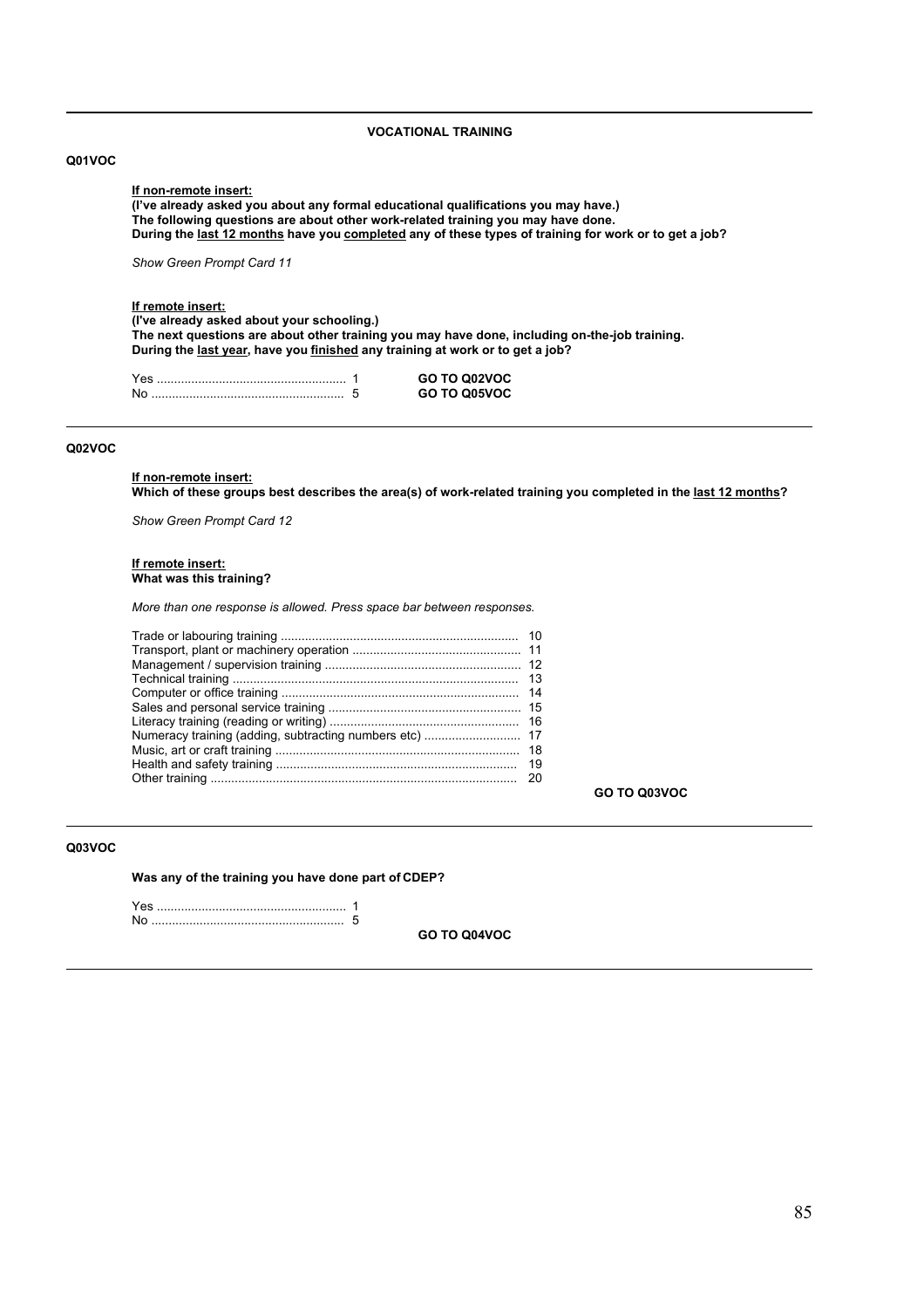### **Q04VOC**

**(Including CDEP training and other training you have done,) Have you used the information or skills you got from this training:**

#### **For work?**

**To get a job?**

*More than one response is allowed. Press space bar between responses.*

**GO TO Q05VOC**

# **Q05VOC**

**During the last <12 months/year> were there any work-related training courses that you wanted to do, but didn't?**

|  | GO TO Q06VOC         |
|--|----------------------|
|  | <b>GO TO Q01STAT</b> |

#### **Q06VOC**

**What are all the reasons that you did not do this work-related training in the last <12 months/year**>**?**

*Show Green Prompt Card 13*

*More than one response is allowed. Press space bar between responses.*

|  | <b>GO TO SG7</b> |
|--|------------------|
|  | <b>GO TO SG7</b> |
|  | <b>GO TO SG7</b> |
|  | <b>GO TO SG7</b> |
|  | <b>GO TO SG7</b> |
|  | <b>GO TO SG7</b> |
|  | <b>GO TO SG7</b> |
|  | <b>GO TO SG7</b> |
|  | GO TO Q07VOC     |

### **Q07VOC**

*Enter other reason*

|     |           | <b>TEXT ENTRY</b> | <b>GO TO SG7</b>                                               |
|-----|-----------|-------------------|----------------------------------------------------------------|
| SG7 | Otherwise |                   | GO TO Q08VOC<br>CODE Q08VOC=Q06VOC AND<br><b>GO TO Q01STAT</b> |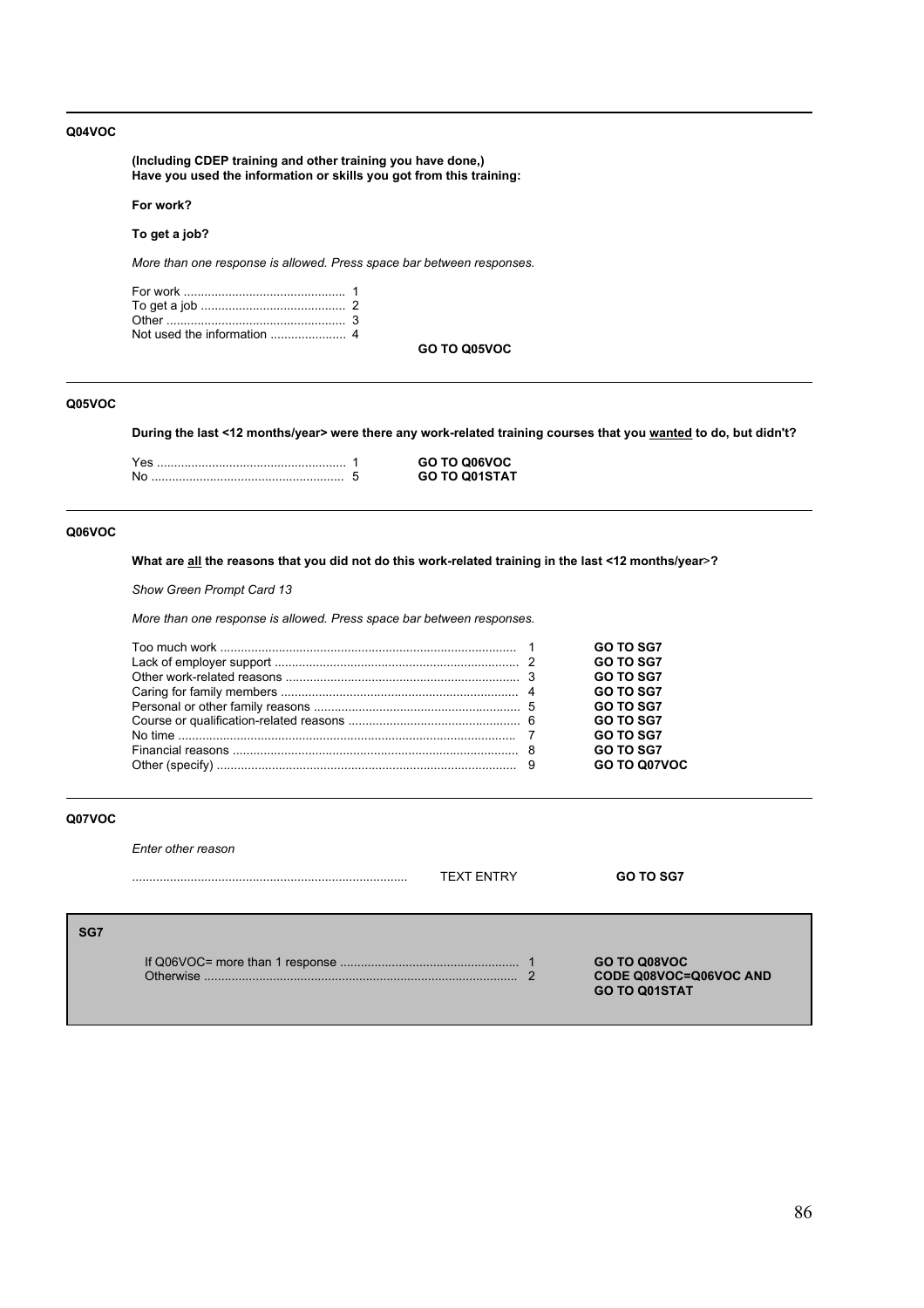### Q08VOC

# What was the main reason?

**GO TO Q01STAT**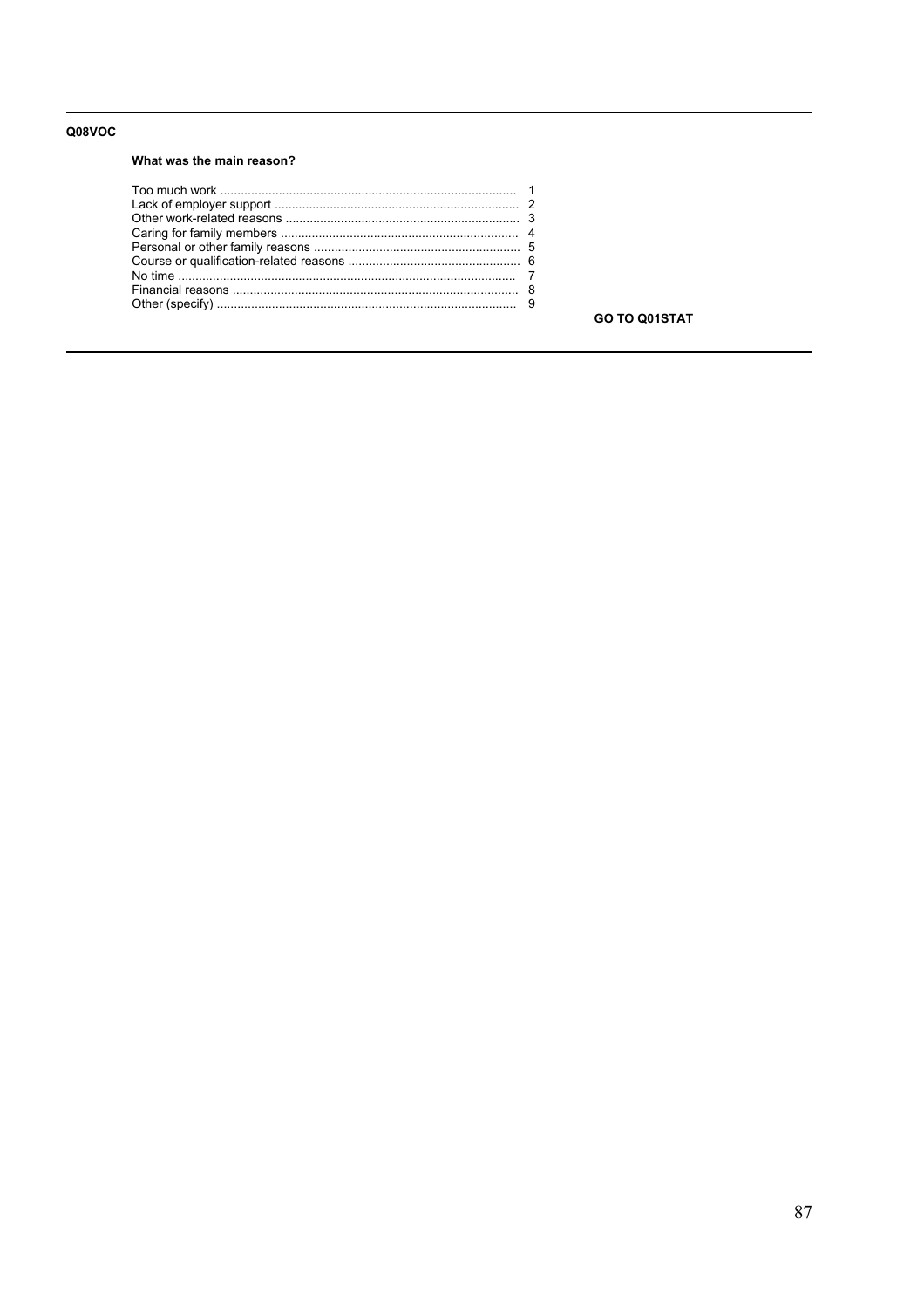### **SELF ASSESSED HEALTH**

### **Q01STAT**

(I would now like to ask you some questions about <your/(child's name's)> health.) **In general, would you say <your/(childís nameís)> health is excellent, very good, good, fair or poor?**

**GO TO SG1**

|           | <b>GO TO Q02STAT</b> |
|-----------|----------------------|
|           | <b>GO TO Q03STAT</b> |
| ∩therwise | GO TO SG18           |

### **Q02STAT**

**SG1**

Compared to one year ago how would you rate <your/(child's name's)> health in general now?

**Would you say it was much better, a bit better, about the same, a bit worse, or much worse (than one year ago)?**

**GO TO SG2**

**SG2**

If aged 1-14 ...................................... 1 **GO TO Q05STAT** Otherwise ......................................... 2 **GO TO SEWBQ01**

### **Q03STAT**

**Compared to one year ago, how would you rate <your/(childís nameís)> health in general now? Is it better now than one year ago, about the same, or worse than one year ago?**

|  | <b>GO TO Q04STAT</b> |
|--|----------------------|
|  | <b>GO TO SG3</b>     |
|  | <b>GO TO Q04STAT</b> |

### **SG3**

If aged 15+ ...................................... 1 **GO TO SEWBQ01**  $GO TO Q05STAT$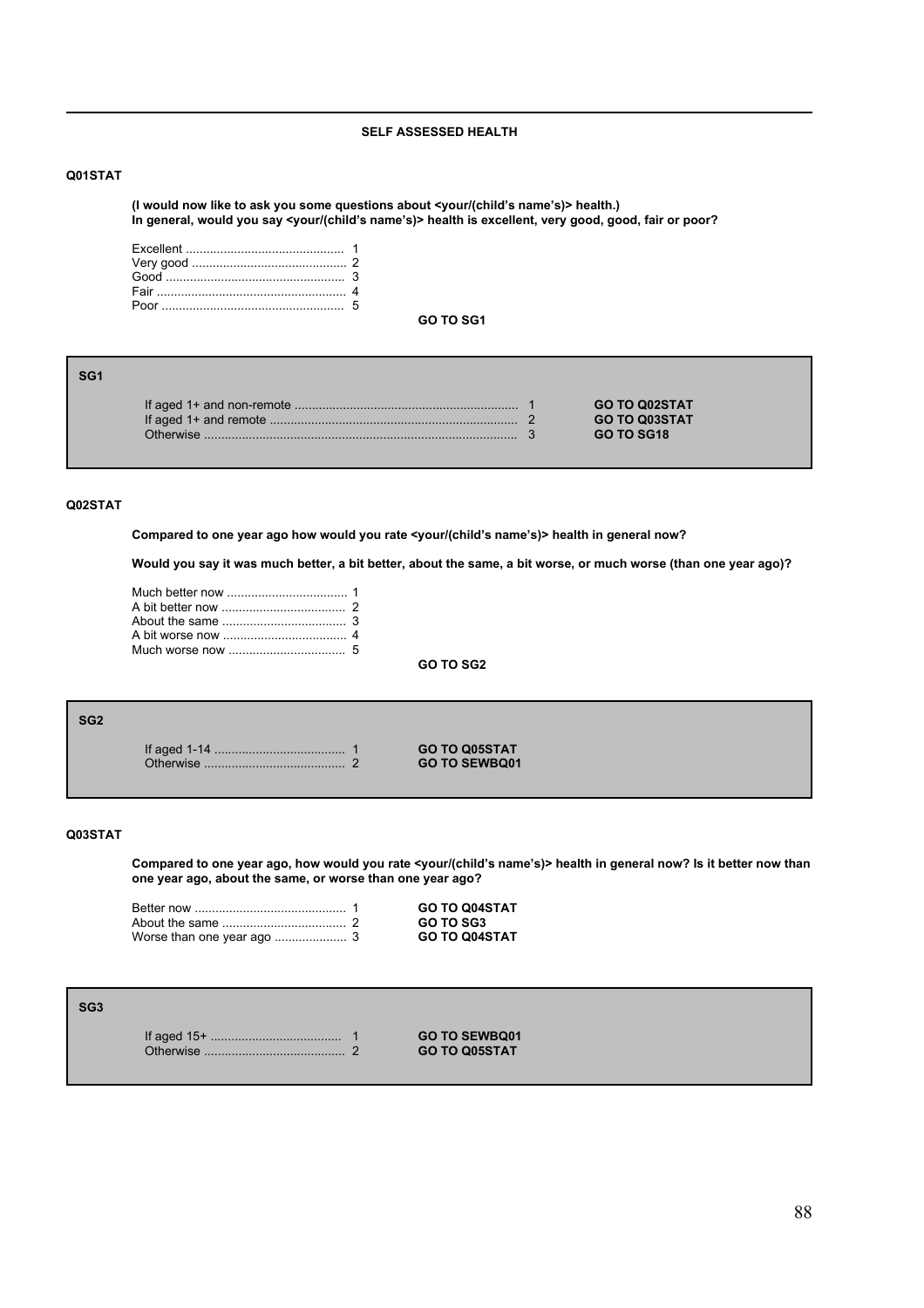# **Q04STAT**

**Is that <much better or a bit better/a little worse or much worse> than one year ago?**

**GO TO SG4**

| SG4 |          |                      |  |
|-----|----------|----------------------|--|
|     |          | <b>GO TO Q05STAT</b> |  |
|     | $\Omega$ | <b>GO TO SEWBQ01</b> |  |

# **Q05STAT**

**Have aspects of (child's name) health led to concerns about learning?**

Yes ....................................................... 1 No ........................................................ 5

**GO TO SG18**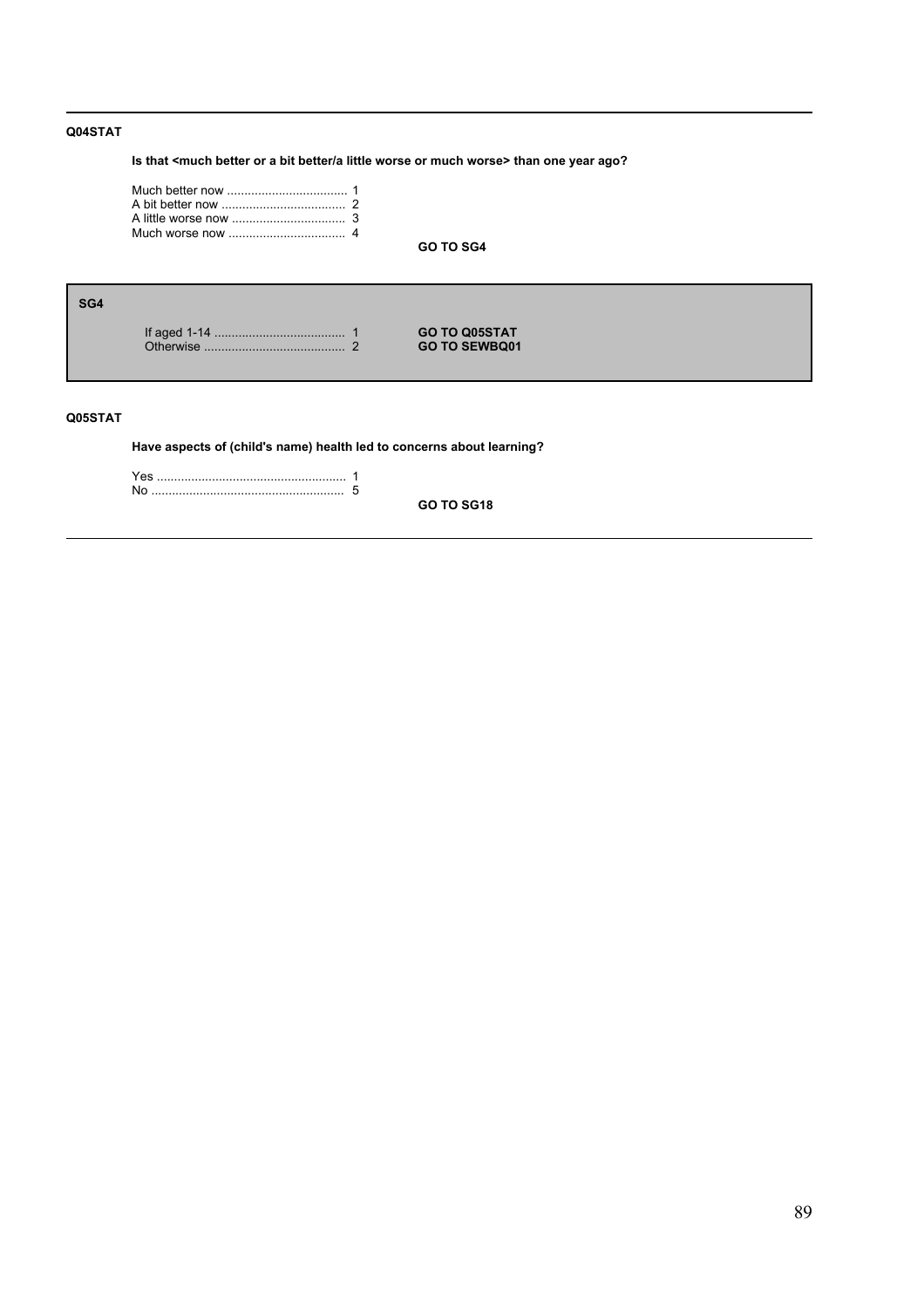### **SOCIAL AND EMOTIONAL WELLBEING**

#### **SEWBQ01**

**(The next questions are about how you have been feeling recently. Please tell me if you don't want to answer any of these questions.**

**As I read each item please tell me how often you have had these feelings - all of the time, most of the time, some of the time, a little of the time, none of the time.)**

*Show Green Prompt Card 14*

**In the last 4 weeks, about how often did you feel nervous (all of the time, most of the time, some of the time, a little of the time, none of the time)?**

*Ctrl R may be used here if necessary Ctrl K may be used here if necessary*

| Ctrl K |  |
|--------|--|
| Ctrl R |  |

**GO TO SEWBQ02**

#### **SEWBQ02**

**In the last 4 weeks, about how often did you feel without hope (all of the time, most of the time, some of the time, a little of the time, none of the time)?**

*Show Green Prompt Card 14*

*Ctrl R may be used here if necessary Ctrl K may be used here if necessary*

| Ctrl K |  |
|--------|--|
| Ctrl R |  |

**GO TO SEWBQ03**

### **SEWBQ03**

**In the last 4 weeks, about how often did you feel restless or jumpy (all of the time, most of the time, some of the time, a little of the time, none of the time)?**

*Show Green Prompt Card 14*

*Ctrl R may be used here if necessary Ctrl K may be used here if necessary*

| Ctrl K |  |
|--------|--|
| Ctrl R |  |
|        |  |

**GO TO SEWBQ04**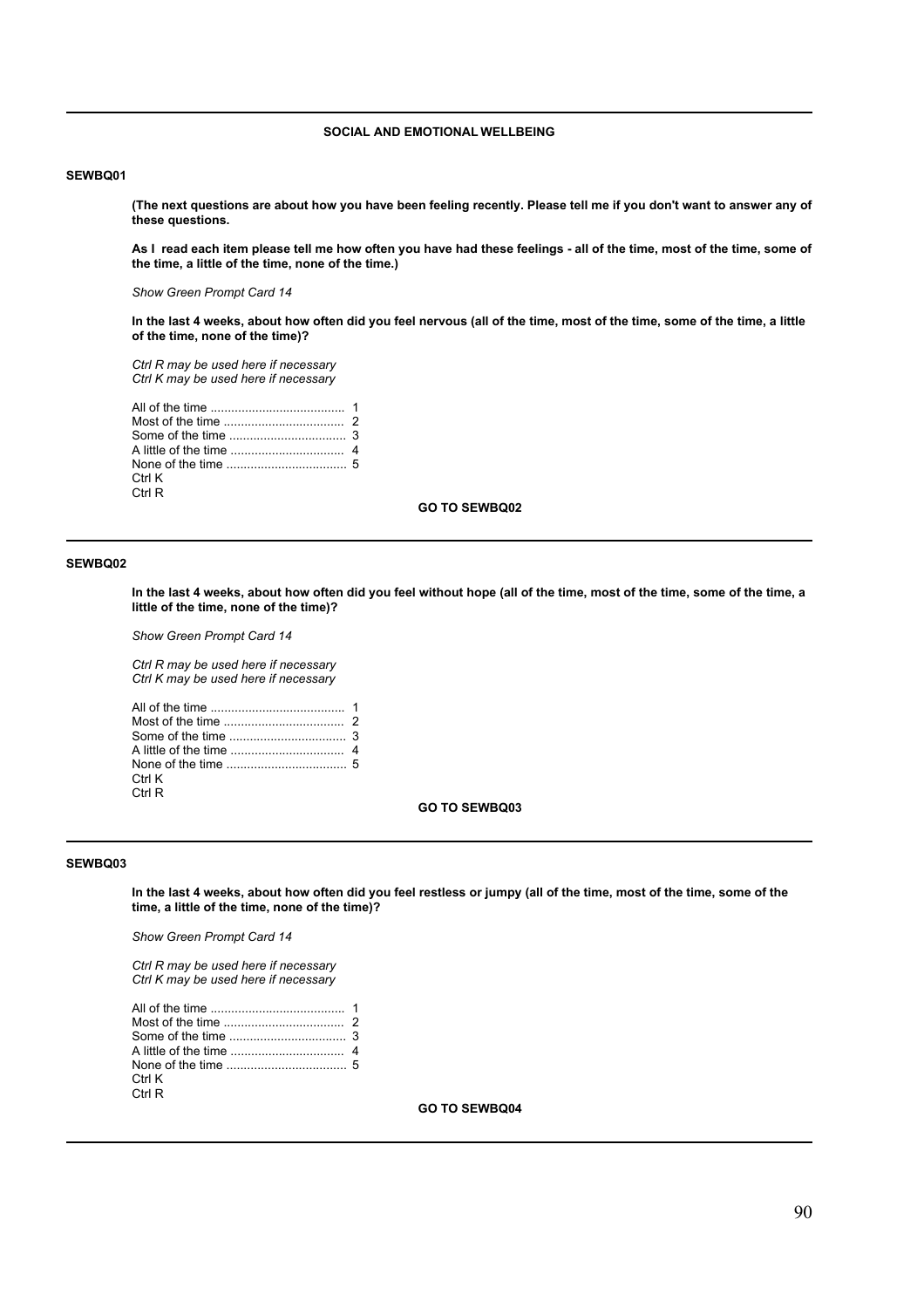**In the last 4 weeks, about how often did you feel everything was an effort (all of the time, most of the time, some of the time, a little of the time, none of the time)?**

*Show Green Prompt Card 14*

*Ctrl R may be used here if necessary Ctrl K may be used here if necessary*

| Ctrl K |  |
|--------|--|
| Ctrl R |  |

**GO TO SEWBQ05**

### **SEWBQ05**

**In the last 4 weeks, about how often did you feel so sad that nothing could cheer you up (all of the time, most of the time, some of the time, a little of the time, none of the time)?**

*Show Green Prompt Card 14*

*Ctrl R may be used here if necessary Ctrl K may be used here if necessary*

| Ctrl K |  |
|--------|--|
| Ctrl R |  |

**GO TO SEWBQ06**

### **SEWBQ06**

**Thinking about the last few questions did these feelings happen more often in the last 4 weeks than is usual for you, about the same as usual, or less often than usual?**

*(Feelings listed from SEWBQ01-05)*

| About the same as usual $\ldots$ $\ldots$ $\ldots$ 2 |  |
|------------------------------------------------------|--|
|                                                      |  |
|                                                      |  |

**GO TO SG4A**

| SG4A |                                                                                         |                                              |
|------|-----------------------------------------------------------------------------------------|----------------------------------------------|
|      | If SEWBQ01--SEWBQ05 are all 5, or a mixture of 5s, Ctrl K or Ctrl R only 1<br>Otherwise | <b>GO TO SEWBO12</b><br><b>GO TO SEWBO07</b> |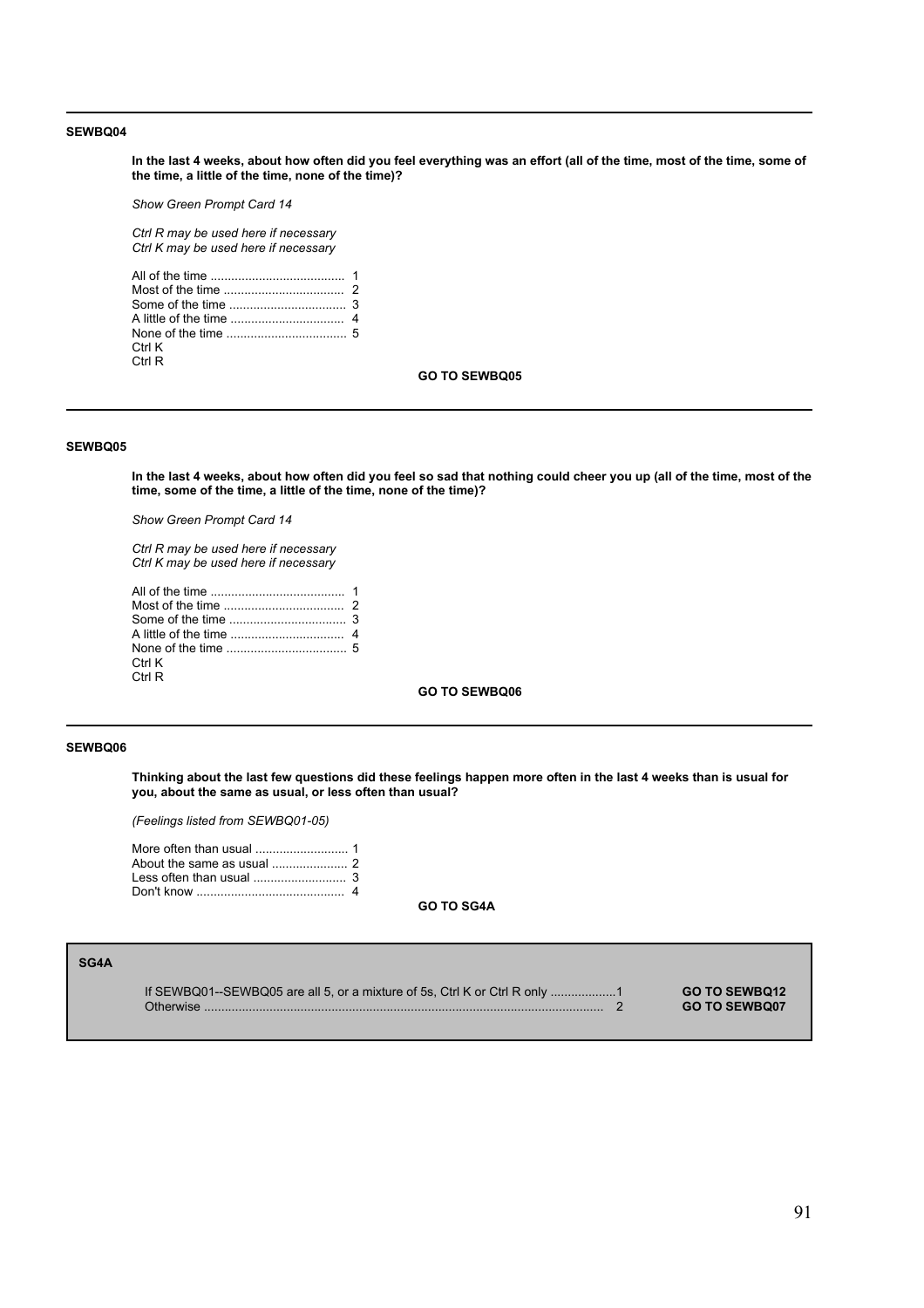**In the last 4 weeks were there any days when you were totally unable to work or carry out your normal activities because of these feelings?**

*Ctrl R may be used here if necessary*

|        | <b>GO TO SEWBQ08</b> |
|--------|----------------------|
|        | <b>GO TO SEWBQ09</b> |
| Ctrl R | <b>GO TO SEWBQ09</b> |

### **SEWBQ08**

**How many days were like that?**

*Ctrl K may be used if necessary*

 $(1...28)$ Ctrl K

**GO TO SEWBQ09**

#### **SEWBQ09**

**(In the last 4 weeks,) did you need to see a doctor or health professional about these feelings?**

*Ctrl R may be used if necessary*

|        | <b>GO TO SEWBQ10</b> |
|--------|----------------------|
|        | <b>GO TO SEWBO11</b> |
| Ctrl R | <b>GO TO SEWBO11</b> |

#### **SEWBQ10**

**How many times did you have to see a doctor or health professional (in the last 4 weeks)?**

*Ctrl K may be used if necessary*

(1...99) Ctrl K

# **GO TO SEWBQ11**

# **SEWBQ11**

**How often have physical health problems been the main cause of these feelings?**

*Show Green Prompt Card 14*

*Ctrl R may be used here if necessary Ctrl K may be used here if necessary*

| Ctrl K |  |
|--------|--|
| Ctrl R |  |

**GO TO SEWBQ12**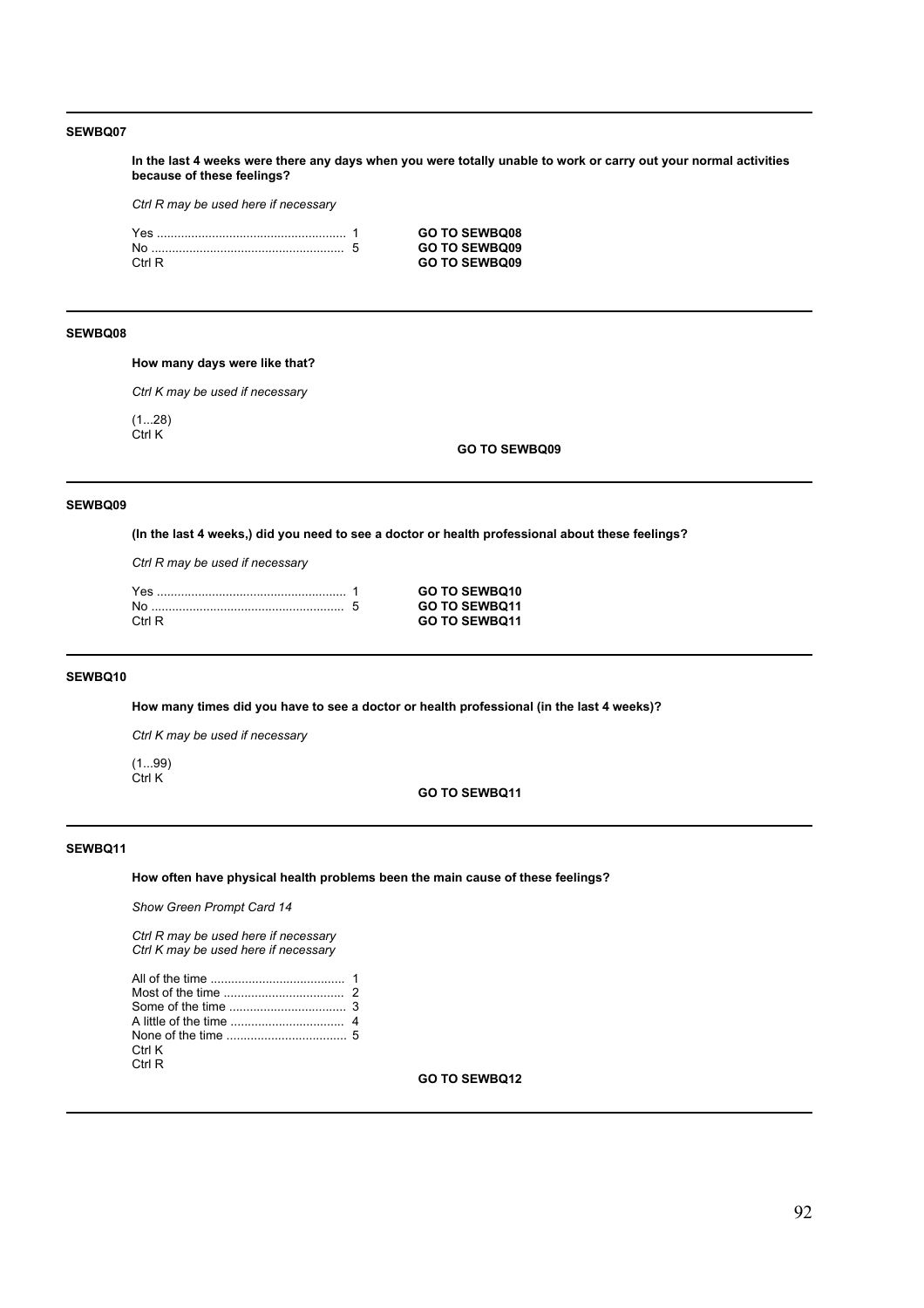**(In the last 4 weeks,) about how often did you feel calm and peaceful?** 

*Show Green Prompt Card 14*

*Ctrl R may be used here if necessary Ctrl K may be used here if necessary*

| Ctrl K |  |
|--------|--|
| Ctrl R |  |

#### **GO TO SEWBQ13**

### **SEWBQ13**

**(In the last 4 weeks,) about how often have you been a happy person?** 

*Show Green Prompt Card 14*

*Ctrl R may be used here if necessary Ctrl K may be used here if necessary*

| Ctrl K |  |
|--------|--|
| Ctrl R |  |
|        |  |

**GO TO SEWBQ14**

### **SEWBQ14**

**(In the last 4 weeks,) about how often did you feel full of life?** 

*Show Green Prompt Card 14*

*Ctrl R may be used here if necessary Ctrl K may be used here if necessary*

| Ctrl K |  |
|--------|--|
| Ctrl R |  |
|        |  |

**GO TO SEWBQ15**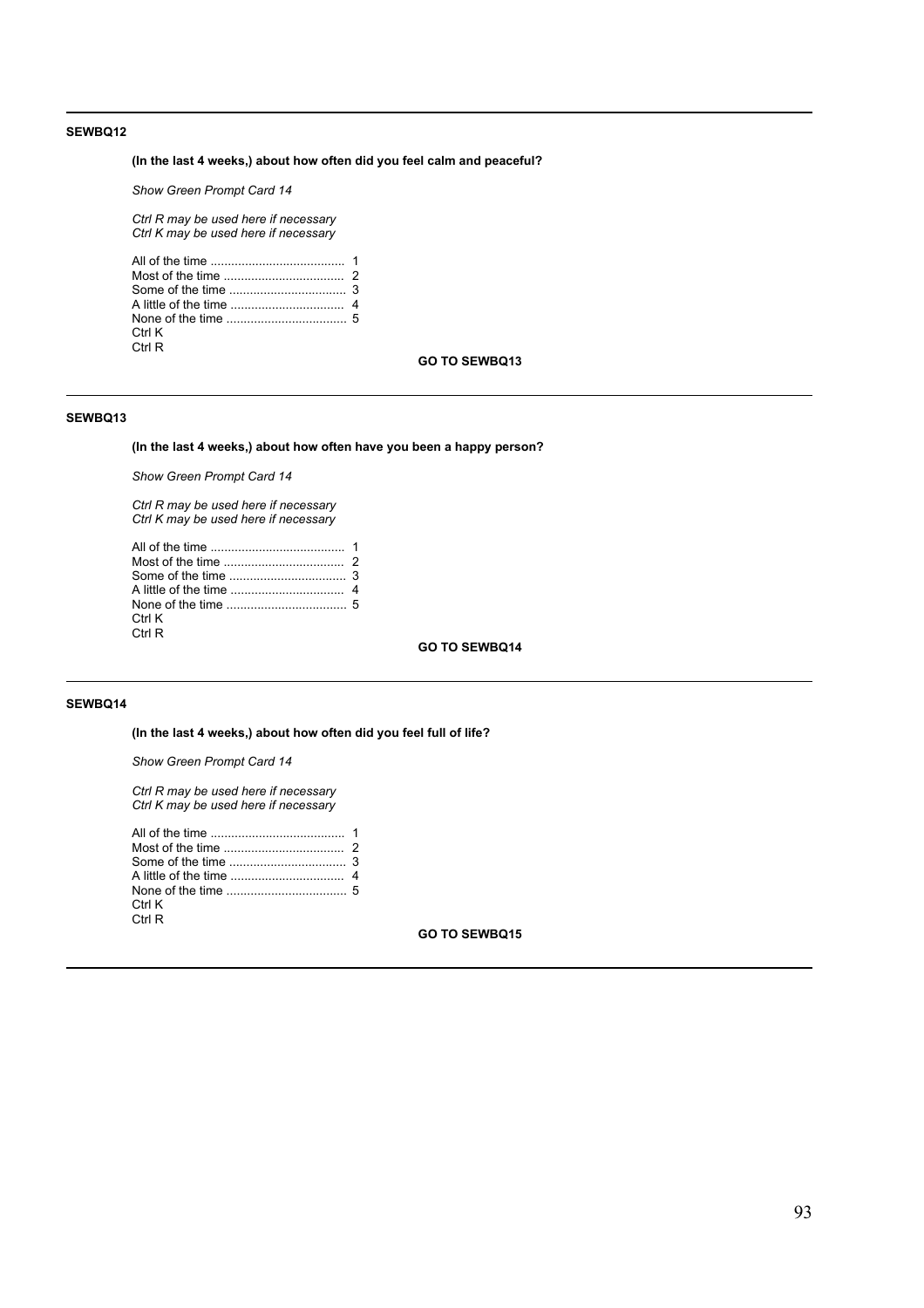# **(In the last 4 weeks,) about how often did you have a lot of energy?**

*Show Green Prompt Card 14*

*Ctrl R may be used here if necessary Ctrl K may be used here if necessary*

| Ctrl K |  |
|--------|--|
| Ctrl R |  |

**GO TO Q01DIS**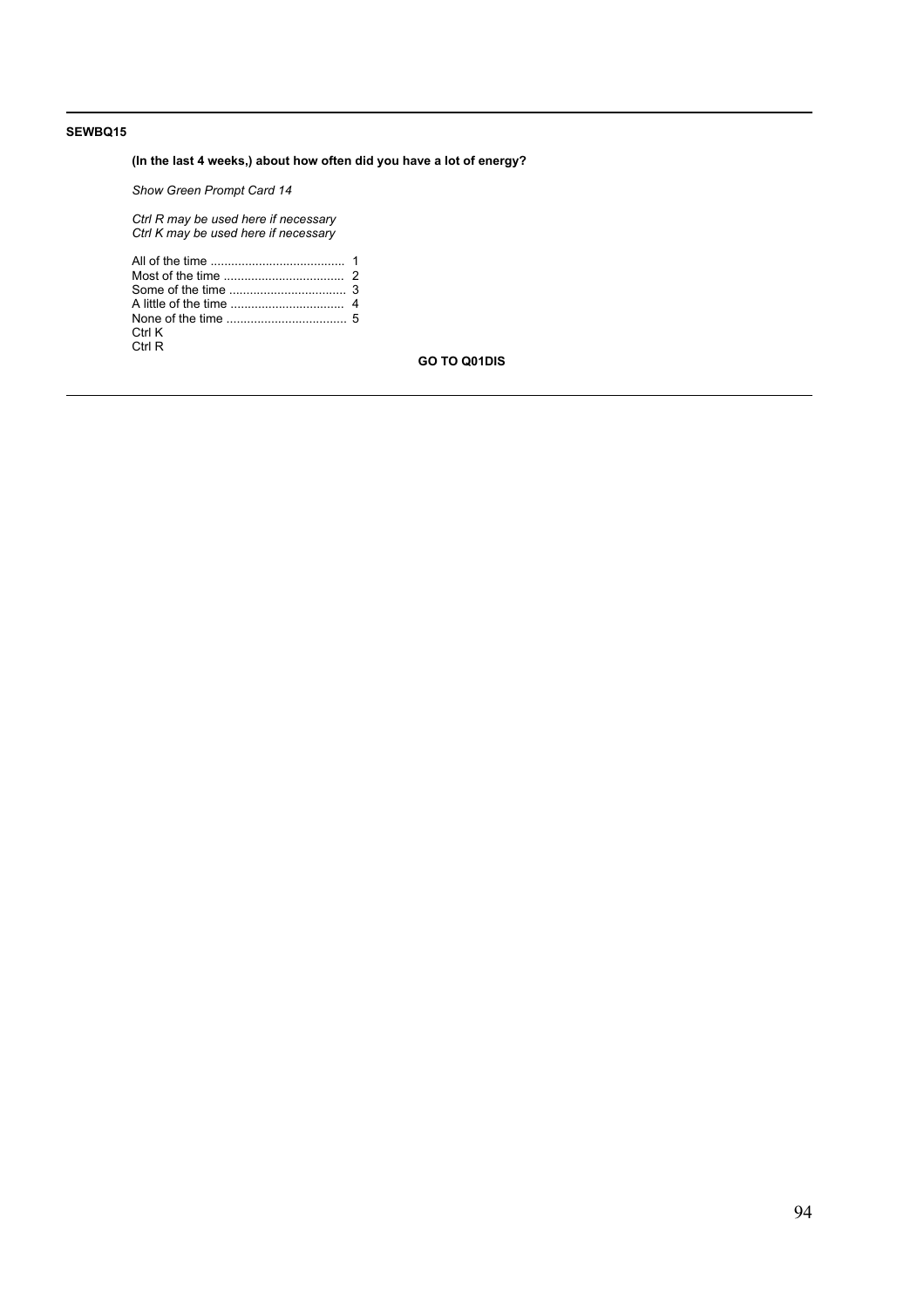**DISABILITY**

### **Q01DIS**

**I would now like to know about any health conditions you have that have lasted, or are likely to last, six months or more.**

Press [1] to continue.

# **Q02DIS**

**Do you have any of these conditions?**

*Show Green Prompt Card 15*

| Yes | <b>GO TO Q03DIS</b> |
|-----|---------------------|
| No  | <b>GO TO Q04DIS</b> |

### **Q03DIS**

#### **If non-remote insert: Which ones?**

*Show Green Prompt Card 15*

*More than one response is allowed. Press space bar between responses.*

| A condition that restricts physical activity or physical work |     |
|---------------------------------------------------------------|-----|
|                                                               |     |
|                                                               | -19 |
|                                                               |     |

**GO TO Q04DIS**

**GO TO Q04DIS**

#### **If remote insert: Which ones?**

*Show Green Prompt Card 15*

*More than one response is allowed. Press space bar between responses.*

| 11<br>12<br>13<br>Problems learning or understanding things because of any conditions  14<br>Any condition, such as back problems or bad headaches, that stops or reduces |
|---------------------------------------------------------------------------------------------------------------------------------------------------------------------------|
|---------------------------------------------------------------------------------------------------------------------------------------------------------------------------|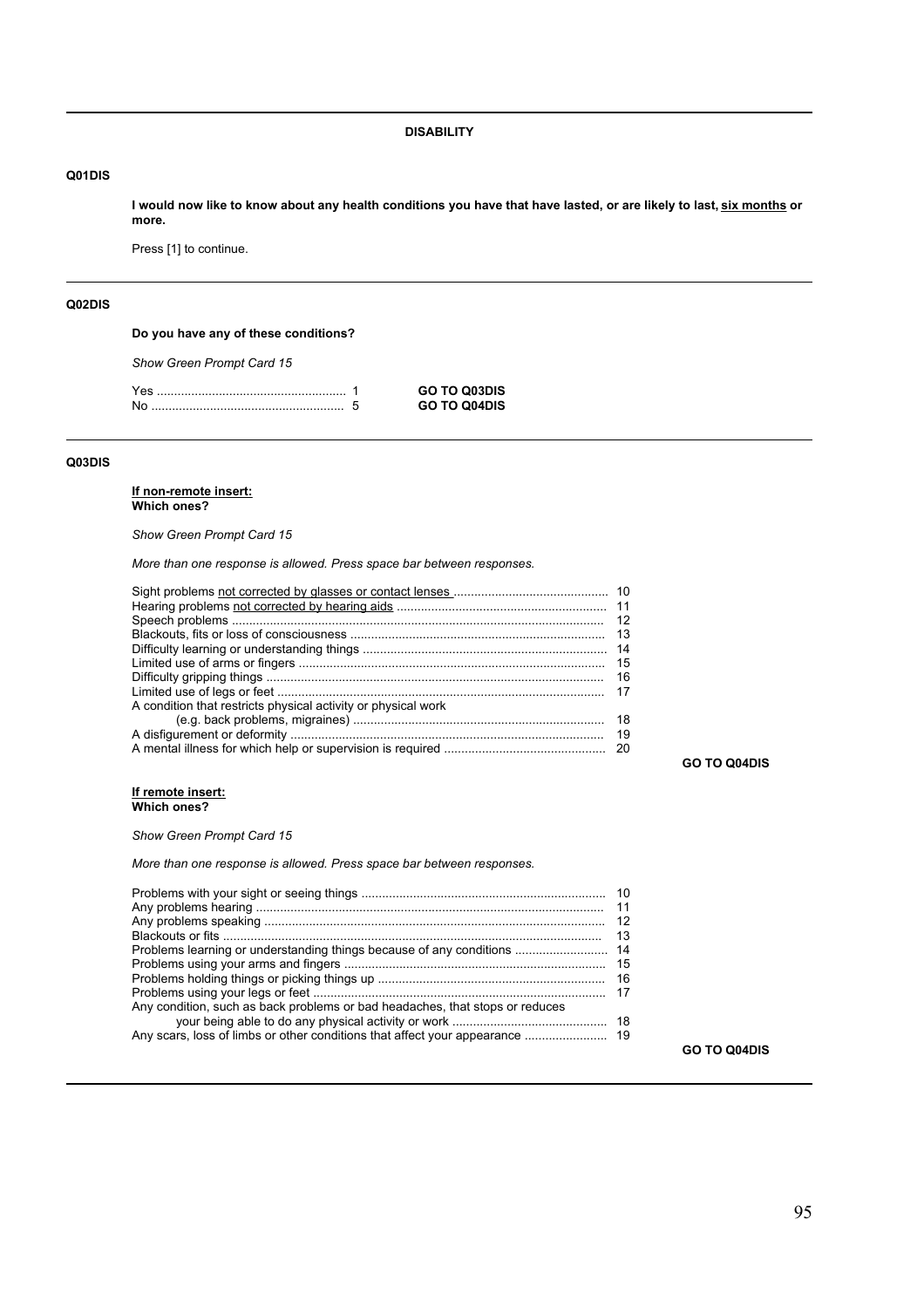### **Q04DIS**

**Still thinking of conditions lasting six months or more, are you restricted in everyday activities because of any of these?**

*Show Green Prompt Card 16*

Yes ....................................................... 1 **GO TO Q05DIS** No ........................................................ 5 **GO TO SG12**

If Q02DIS=5 ...................................... 1 **GO TO SG18** If Q02DIS=1 ...................................... 2 **GO TO Q25DIS**

#### **Q05DIS**

**SG12**

#### **If non-remote insert: Which ones?**

*Show Green Prompt Card 16* 

*More than one response is allowed. Press space bar between responses.*

| Any other long term condition such as arthritis, asthma, heart disease, |  |
|-------------------------------------------------------------------------|--|
|                                                                         |  |
|                                                                         |  |
|                                                                         |  |
|                                                                         |  |

**GO TO Q25DIS**

**GO TO Q25DIS**

#### **If remote insert: Which ones?**

*Show Green Prompt Card 16* 

*More than one response is allowed. Press space bar between responses.*

| Pain that is always there or pain that keeps coming back in the same                 |  |
|--------------------------------------------------------------------------------------|--|
|                                                                                      |  |
| Fears or any emotional problems such as depression that makes doing things hard  3   |  |
|                                                                                      |  |
| Going to the (Doctor/Clinic) or taking any medicine for any other health problems  5 |  |
| A long term condition such as arthritis, asthma, heart disease,                      |  |
|                                                                                      |  |
|                                                                                      |  |
|                                                                                      |  |
|                                                                                      |  |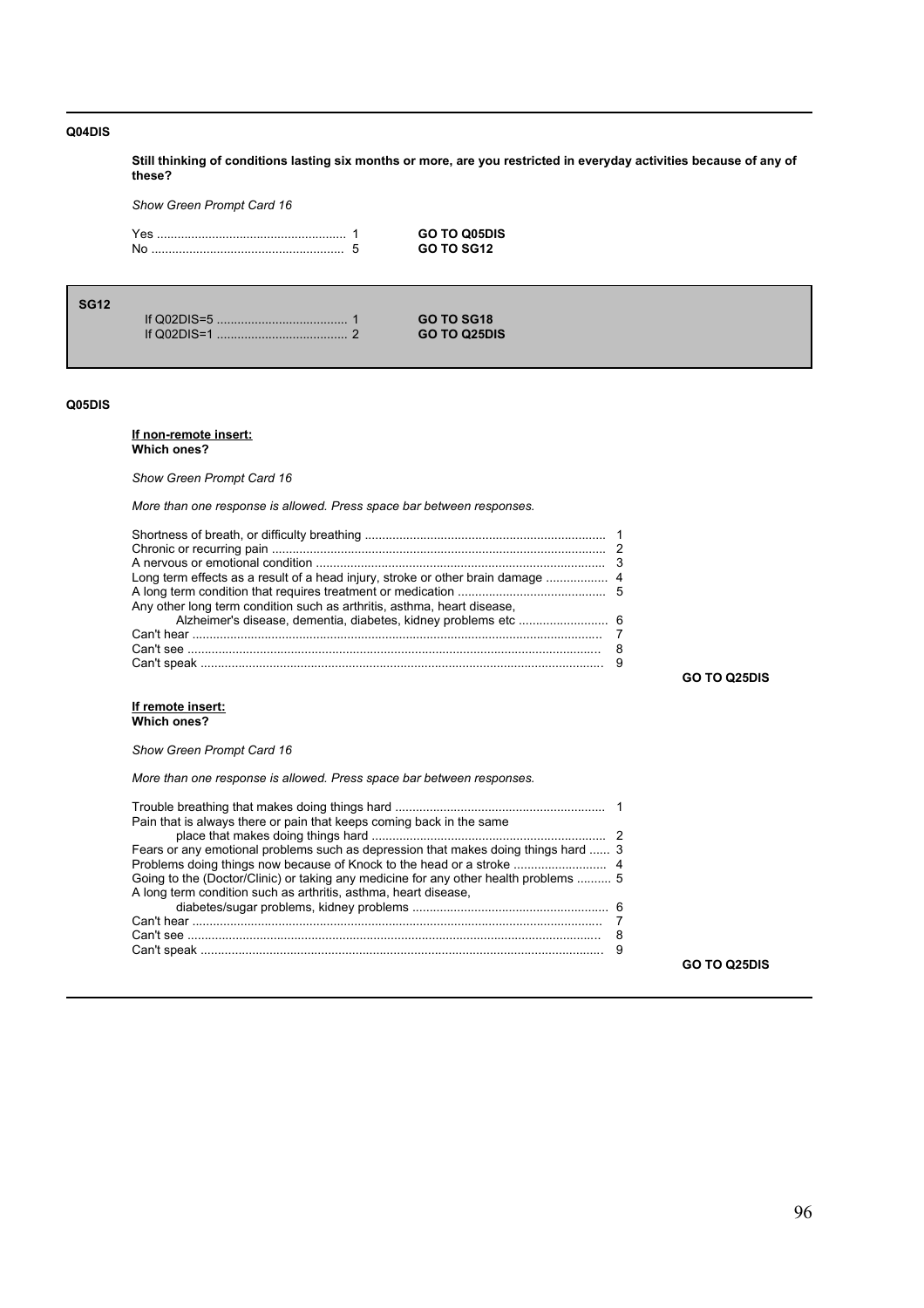#### **Q25DIS**

**(I now have some questions about times that you may need somebody to help or look after you because of the condition(s) you have told me about.)**

*Show Green Prompt Card 17*

#### **If non-remote insert: Do you ever need help or supervision with any of these tasks?**

**If remote insert:**

**Do you ever need somebody to help or look after you with any of these tasks?**

**GO TO SG16**

# **SG16**

If aged 15-64 .................................... 1 **GO TO Q36DIS** Otherwise ......................................... 2 **GO TO SG17**

### **Q36DIS**

**Is your schooling affected (because of the condition(s) you have told me about), in any of the following ways?**

*Show Green Prompt Card 18*

*More than one response is allowed. Press space bar between responses.*

**GO TO SG17**

**SG17**

If aged 15-64 .................................... 1 **GO TO Q37DIS** Otherwise ......................................... 2 **GO TO SG18**

# **Q37DIS**

**Is your employment affected (because of the condition(s) you have told me about), in any of the following ways?**

*Show Green Prompt Card 19*

*More than one response is allowed. Press space bar between responses.*

|  | GO TO SG18 |
|--|------------|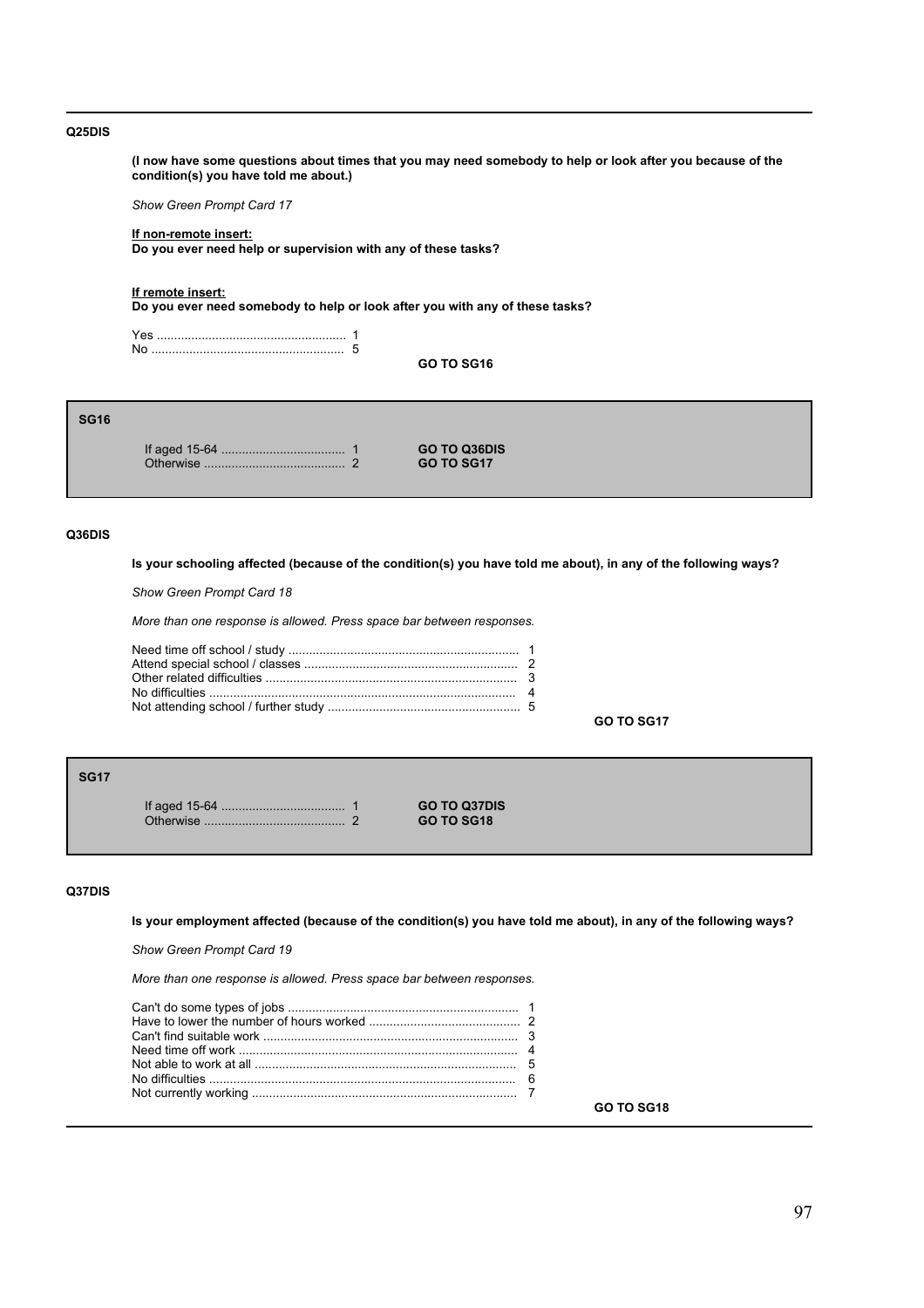**SG18**

|  | <b>GO TO SG1</b> |
|--|------------------|
|  | <b>GO TO SG6</b> |
|  | <b>GO TO MOE</b> |

If aged 15+ ....................................... 3 **GO TO MOBILITY/RESIDENTIAL MOVEMENT MODULE**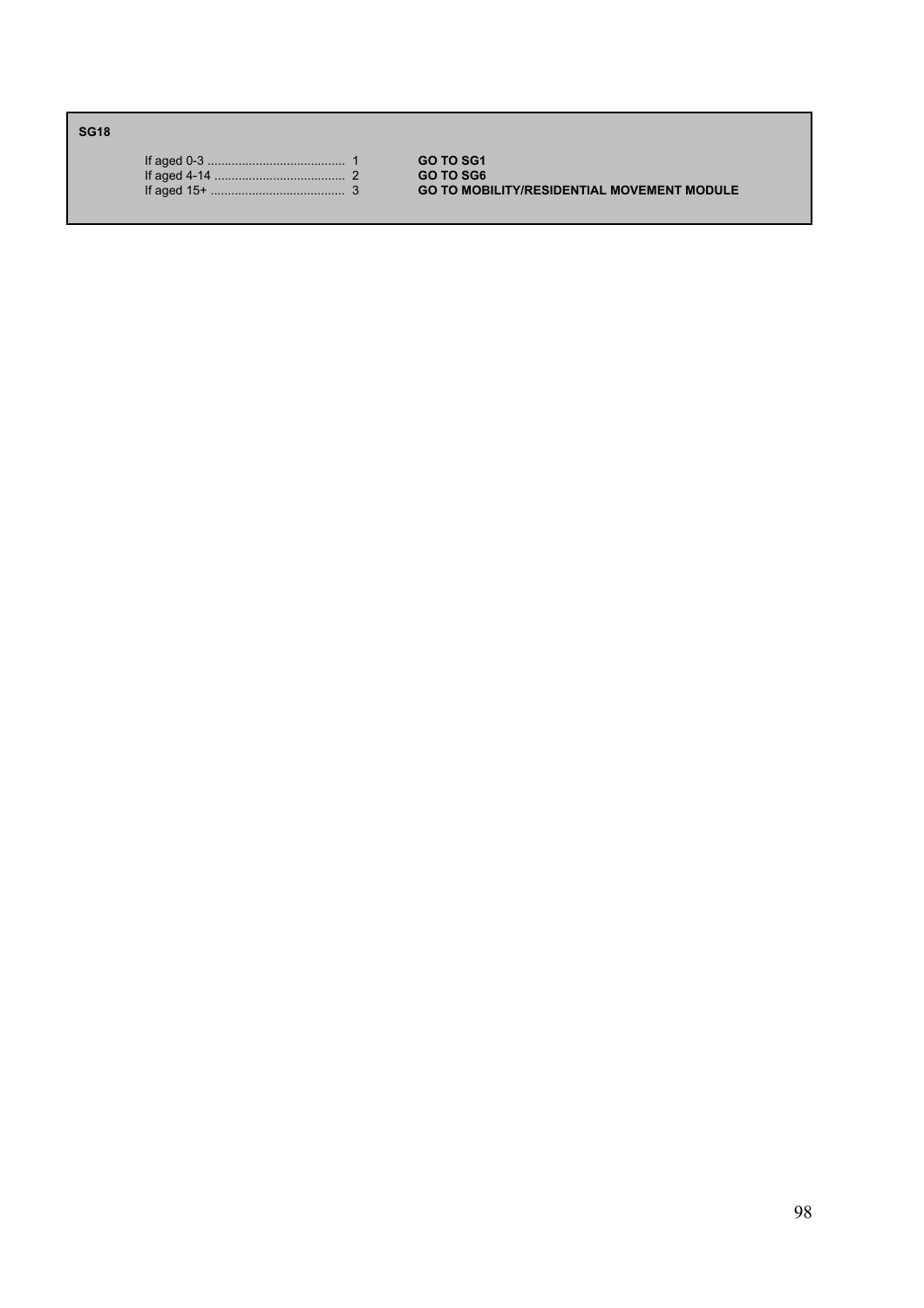### **MATERNAL HEALTH**

# **SG1**

If Q01PROX=1 .................................. 1 **GO TO Q01MAT** Otherwise ......................................... 2 **GO TO Q02MAT**

### **Q01MAT**

The next questions are about pregnancy and when (child's name) was born. These questions are usually asked of **the birth mother.**

Are you (child's name)'s birth mother?

| Yes | <b>GO TO Q04MAT</b> |
|-----|---------------------|
| No  | <b>GO TO Q02MAT</b> |

#### **Q02MAT**

### **If SG1=2 insert:**

**The next questions are about (child's name)'s mother's pregnancy and when (child's name) was born.**

### **If Q01MAT=5 insert:**

Are you able to answer some questions about (child's name)'s mother's pregnancy and when (child's name) was **born?**

*Ctrl K may be used here if necessary.*

|        | <b>GO TO Q04MAT</b> |
|--------|---------------------|
|        | <b>GO TO SG6</b>    |
| Ctrl K | <b>GO TO Q04MAT</b> |

#### **Q04MAT**

### Was (child's name) born late, on time or early?

*Ctrl K may be used here if necessary.*

| Ctrl K |  |
|--------|--|

#### **GO TO Q05MAT**

### **Q05MAT**

# How much did (child's name) weigh at birth?

*Ctrl K may be used here if necessary*

*Enter weight in kilograms and/or grams or pounds and/or ounces.*

|        | GO TO Q06MAT        |
|--------|---------------------|
|        | <b>GO TO Q08MAT</b> |
| Ctrl K | GO TO Q10MAT        |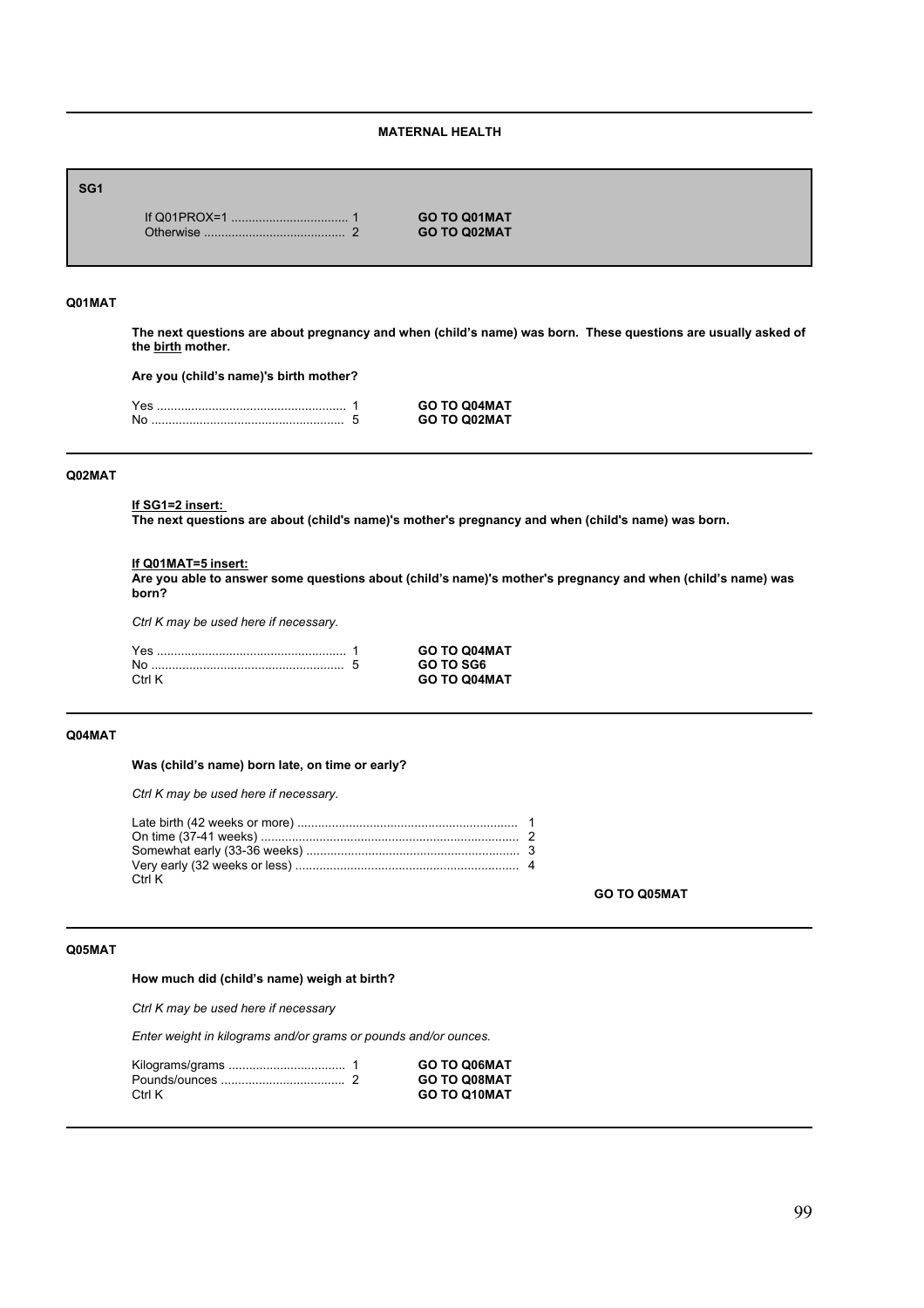|        | Enter child's birth weight in kilograms.<br>If weight is under 1 kilogram or 1000 grams then enter 0 in this question and record grams in next question |                                                                                                                                             |  |  |
|--------|---------------------------------------------------------------------------------------------------------------------------------------------------------|---------------------------------------------------------------------------------------------------------------------------------------------|--|--|
|        | (010)                                                                                                                                                   | GO TO Q07MAT                                                                                                                                |  |  |
| Q07MAT |                                                                                                                                                         |                                                                                                                                             |  |  |
|        | Enter child's birth weight in grams.<br>If weight is only in kilograms then enter 0 in this question.                                                   |                                                                                                                                             |  |  |
|        | (0999)                                                                                                                                                  | GO TO Q10MAT                                                                                                                                |  |  |
| Q08MAT |                                                                                                                                                         |                                                                                                                                             |  |  |
|        | Enter child's birth weight in pounds.                                                                                                                   | If weight is under 1 pound or 16 ounces then enter 0 in this question and record ounces in next question                                    |  |  |
|        | (014)                                                                                                                                                   | GO TO Q09MAT                                                                                                                                |  |  |
| Q09MAT |                                                                                                                                                         |                                                                                                                                             |  |  |
|        | Enter child's birth weight in ounces.<br>If weight is only in pounds then enter 0 in this question.                                                     |                                                                                                                                             |  |  |
|        | (016)                                                                                                                                                   | GO TO Q10MAT                                                                                                                                |  |  |
| Q10MAT |                                                                                                                                                         |                                                                                                                                             |  |  |
|        | Did <you (child's="" mother="" name)'s=""> have any check-ups during <your her=""> pregnancy with (child's name)</your></you>                           |                                                                                                                                             |  |  |
|        | Ctrl K may be used here if necessary                                                                                                                    |                                                                                                                                             |  |  |
|        |                                                                                                                                                         | GO TO Q11MAT                                                                                                                                |  |  |
|        | Ctrl K                                                                                                                                                  | GO TO Q14MAT<br><b>GO TO Q14MAT</b>                                                                                                         |  |  |
| Q11MAT |                                                                                                                                                         |                                                                                                                                             |  |  |
|        | every 2 months?                                                                                                                                         | Did <you (child's="" mother="" name)'s=""> have regular check-ups during <your her=""> pregnancy, that is, at least 1 check-up</your></you> |  |  |
|        | Ctrl K may be used here if necessary                                                                                                                    |                                                                                                                                             |  |  |
|        |                                                                                                                                                         |                                                                                                                                             |  |  |
|        |                                                                                                                                                         |                                                                                                                                             |  |  |

Ctrl K

**GO TO Q12MAT**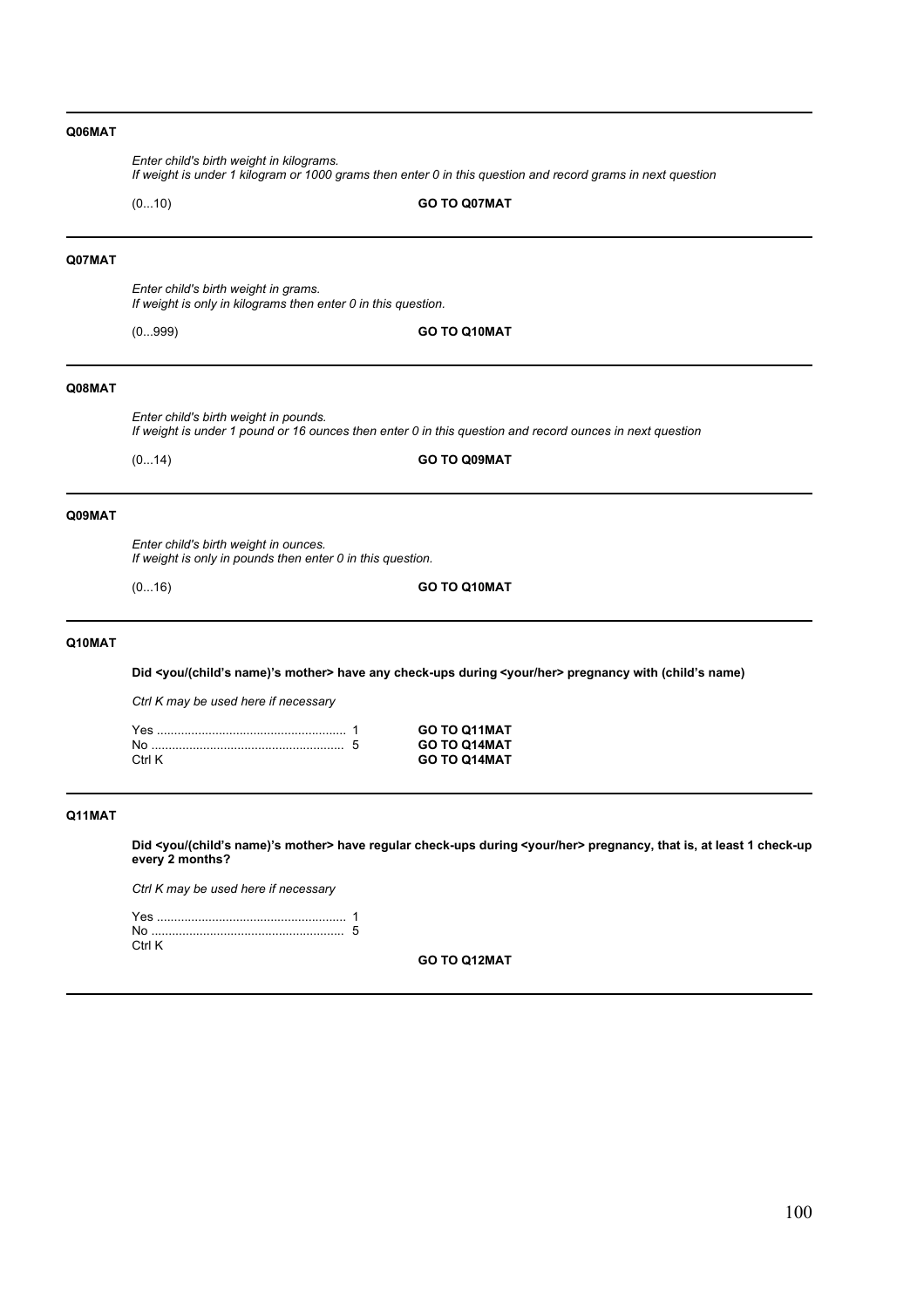### **Q12MAT**

#### Who did <you/she> see for <your/her> check-ups during <your/her> pregnancy with (child's name)?

*Read out all categories.*

*More than one response is allowed. Press space bar between responses*

*Ctrl K may be used here if necessary*

| Ctrl K |  |
|--------|--|

#### **GO TO Q14MAT**

**GO TO Q16MAT**

### **Q14MAT**

**After <finding out you were/(child's name)'s mother found out she was> pregnant with (childís name), <were you/was she> told by a doctor or nurse that <you/she> had diabetes or sugar problems?**

*Ctrl K may be used here if necessary*

| Ctrl K |  |
|--------|--|

**GO TO Q15MAT**

### **Q15MAT**

**During <your/(childís names)ís motherís> pregnancy <were you/was she> told by a doctor or nurse that <you/she> had high blood pressure?**

*Ctrl K may be used here if necessary*

| Nr    |  |
|-------|--|
| ∩ tri |  |
|       |  |

### **GO TO Q15AMAT**

### **Q15AMAT**

**(I would now like to ask about any medications or supplements <you/(childís name)ís mother> may have taken** before or during <your/her> pregnancy with (child's name).)

**Prior to, or during <your/her> pregnancy did <you/she> take any supplements that included folic acid or folate?**

*If yes prompt for prior or during pregnancy.*

*Ctrl K may be used here if necessary*

| Ctrl K |  |
|--------|--|
|        |  |

### **Q16MAT**

**During <your/(childís name)ís mother> pregnancy did <you/she> take any other medications or supplements, like heart tablets, iron tablets or cold and flu tablets?** 

*Ctrl K may be used here if necessary*

| Ctrl K |  |
|--------|--|

**GO TO SG3**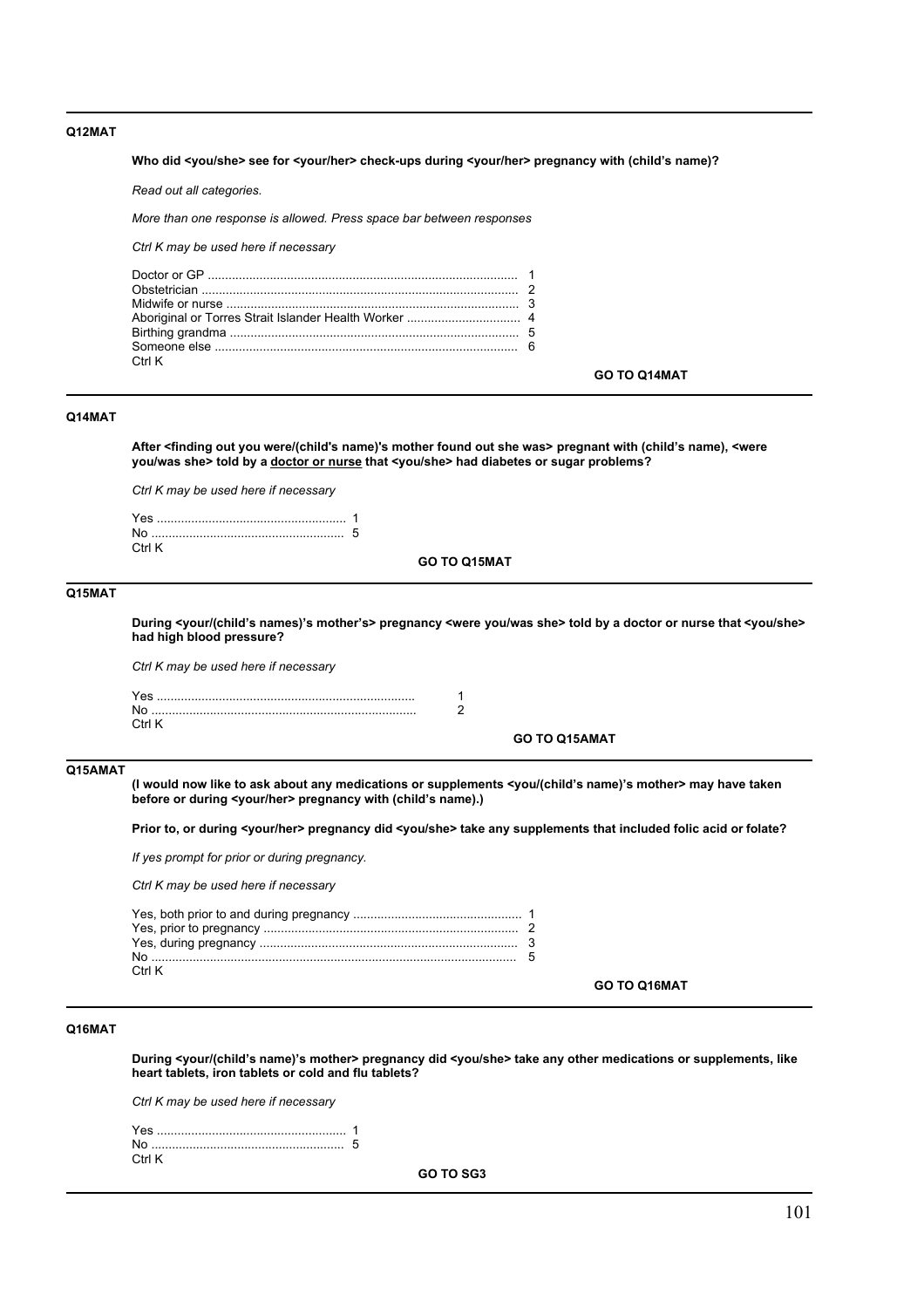### **SG3**

|  | <b>GO TO Q20MAT</b> |
|--|---------------------|
|  | <b>GO TO Q23MAT</b> |

### **Q20MAT**

**During your pregnancy with (childís name) did you get or seek any advice or information about pregnancy or giving birth?**

|  | GO TO Q21MAT |
|--|--------------|
|  | GO TO 023MAT |

#### **Q21MAT**

#### **Where did you get or seek this information or advice from?**

*Show Blue Prompt Card 15*

*More than one response is allowed. Press space bar between responses.*

*Ctrl K may be used here if necessary.*

| Discussion/advice from community elders or traditional medicine woman  6 |  |
|--------------------------------------------------------------------------|--|
|                                                                          |  |
| Ctrl K                                                                   |  |

**GO TO Q23MAT**

### **Q23MAT**

**Thinking about where <you/(childís name)ís mother> lived when <childís name> was born, where was <he/she> born?** 

*Read out each category until a yes response is given.*

*Ctrl K may be used here if necessary*

|        | GO TO Q24MAT        |
|--------|---------------------|
|        | GO TO Q24MAT        |
|        | GO TO Q24MAT        |
|        | GO TO Q24MAT        |
|        | GO TO Q25MAT        |
|        | <b>GO TO Q25MAT</b> |
| Ctrl K | GO TO Q25MAT        |

### **Q24MAT**

# **How far away was the <hospital/clinic>?**

*Ctrl K may be used here if necessary*

| Ctrl K |  |
|--------|--|

**GO TO Q25MAT**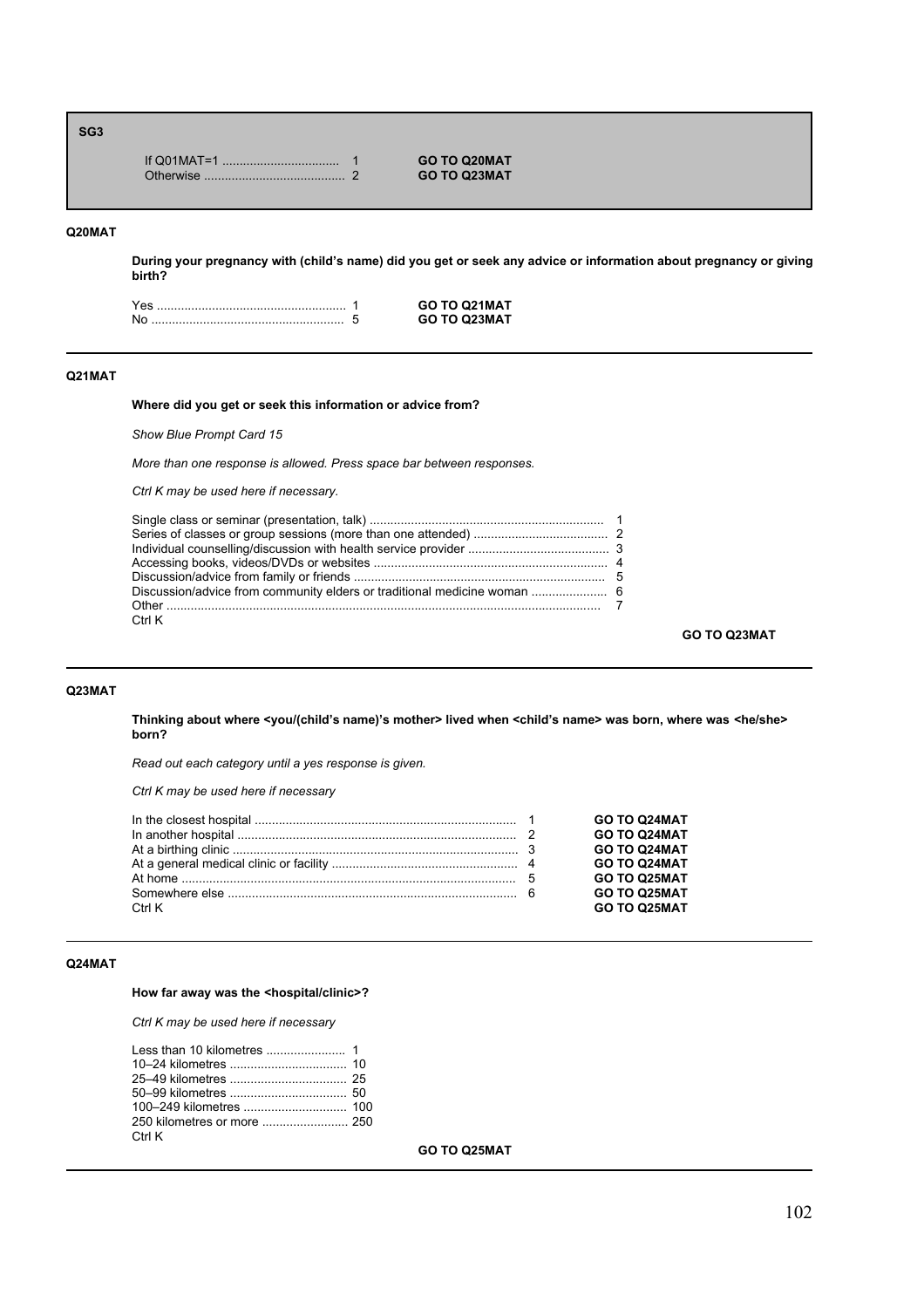### **Q25MAT**

**<Other than to give birth to (child's name)> Did <you/(childís name)ís mother> have to spend any time in hospital because of the pregnancy?**

*Ctrl K may be used if necessary.*

| Yes    | <b>GO TO Q26MAT</b> |
|--------|---------------------|
|        | <b>GO TO SG4</b>    |
| Ctrl K | <b>GO TO SG4</b>    |
|        |                     |

#### **Q26MAT**

**How many nights did <you/she> spend in hospital (because of the pregnancy)?**

*Excludes time spent in hospital when <childís name> was born.*

*Ctrl K may be used if necessary.*

 $(0...99)$ Ctrl K

### **GO TO SG4**

#### **SG4**

IF Q23MAT=1 or 2 or 3 or 4............... 1 **GO TO Q27MAT** Otherwise ......................................... 2 **GO TO SG5**

#### **Q27MAT**

When <you/(child's name)'s mother> gave birth to (child's name), how many nights did <you/she> spend <at the **birthing clinic/at the medical clinic or facility/in hospital>?**

*Ctrl K may be used if necessary.*

(0...99) Ctrl K

**GO TO SG5**

#### **SG5**

IF Q01MAT=1.................................... 1 **GO TO Q28MAT** Otherwise ......................................... 2 **GO TO SG6**

#### **Q28MAT**

**(I'd now like to ask you some questions about tobacco and (alcohol/grog) use during pregnancy.)**

After finding out you were pregnant with (child's name) did you drink any (alcohol/grog) during the pregnancy?

*Ctrl K may be used here if necessary Ctrl R may be used here if necessary*

|        | <b>GO TO Q29MAT</b> |
|--------|---------------------|
|        | <b>GO TO Q30MAT</b> |
| Ctrl K | <b>GO TO Q30MAT</b> |
| Ctrl R | GO TO Q30MAT        |
|        |                     |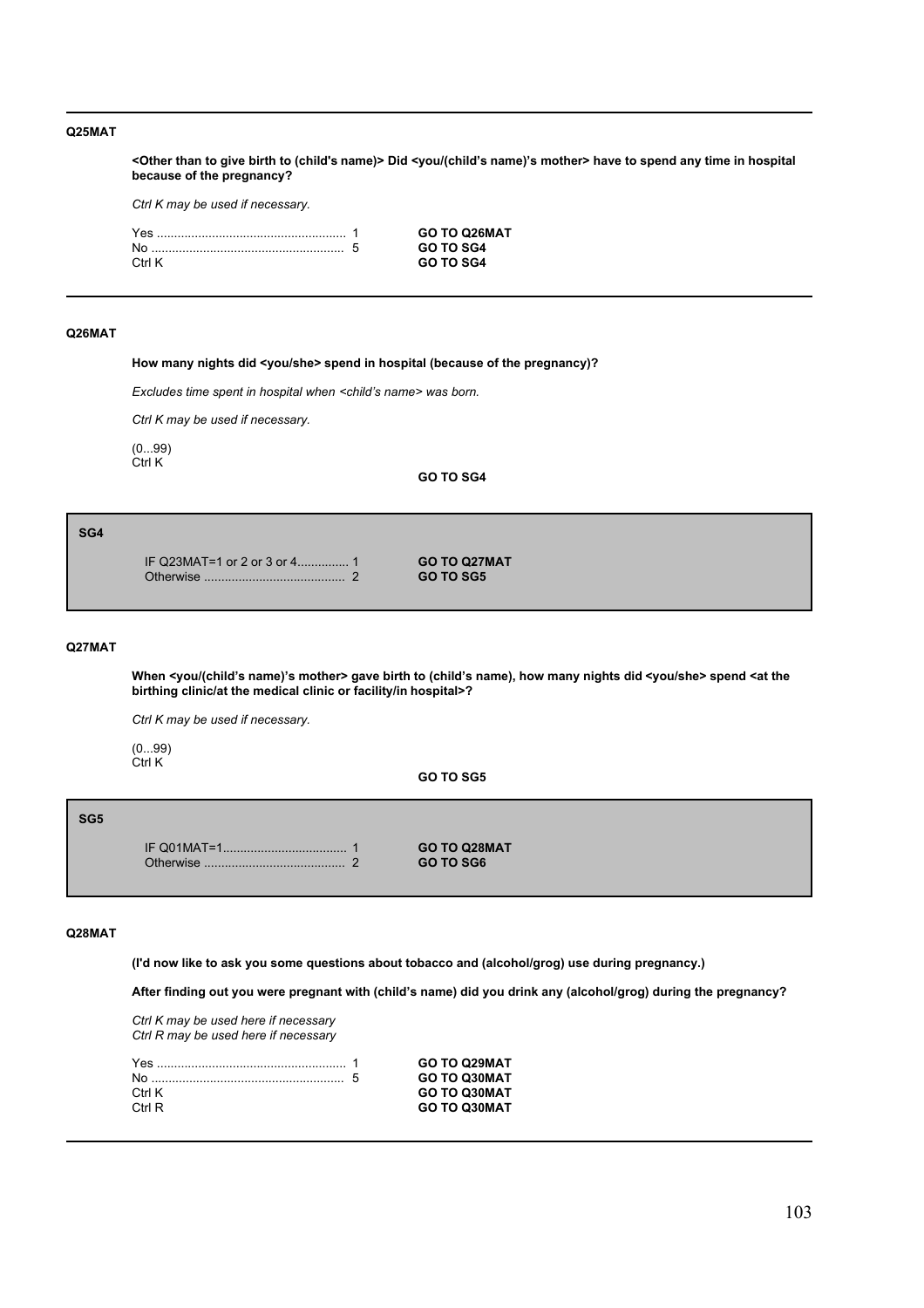### **Q29MAT**

**Did you drink more, about the same or less (alcohol/grog) compared to before you were pregnant?**

*Ctrl K may be used here if necessary Ctrl R may be used here if necessary* More ..................................................... 1 About the same .................................... 2 Less ..................................................... 3 Ctrl K Ctrl R

**GO TO Q30MAT**

#### **Q30MAT**

**(After finding out you were pregnant with (childís name)) did you smoke any cigarettes or chew any tobacco during the pregnancy?**

*Ctrl K may be used here if necessary Ctrl R may be used here if necessary*

|        | <b>GO TO Q31MAT</b> |
|--------|---------------------|
|        | <b>GO TO Q32MAT</b> |
| Ctrl K | <b>GO TO Q32MAT</b> |
| Ctrl R | <b>GO TO Q32MAT</b> |
|        |                     |

### **Q31MAT**

**Did you smoke or chew tobacco more, about the same or less compared to before you were pregnant?**

*Ctrl K may be used here if necessary Ctrl R may be used here if necessary*

| Ctrl K |  |
|--------|--|
| Ctrl R |  |

### **GO TO Q32MAT**

#### **Q32MAT**

(We aren't after any details here, but) after finding out you were pregnant with (child's name), did you use any other **substances like smoking marijuana, drinking Kava, sniffing petrol or taking any illicit drugs during the pregnancy?**

*Ctrl K may be used here if necessary Ctrl R may be used here if necessary*

| Ctrl K |  |
|--------|--|
| Ctrl R |  |

**GO TO SG6**

| SG <sub>6</sub> |           |        |                                          |
|-----------------|-----------|--------|------------------------------------------|
|                 | Otherwise | $\sim$ | <b>GO TO Q01NUT</b><br><b>GO TO SG5B</b> |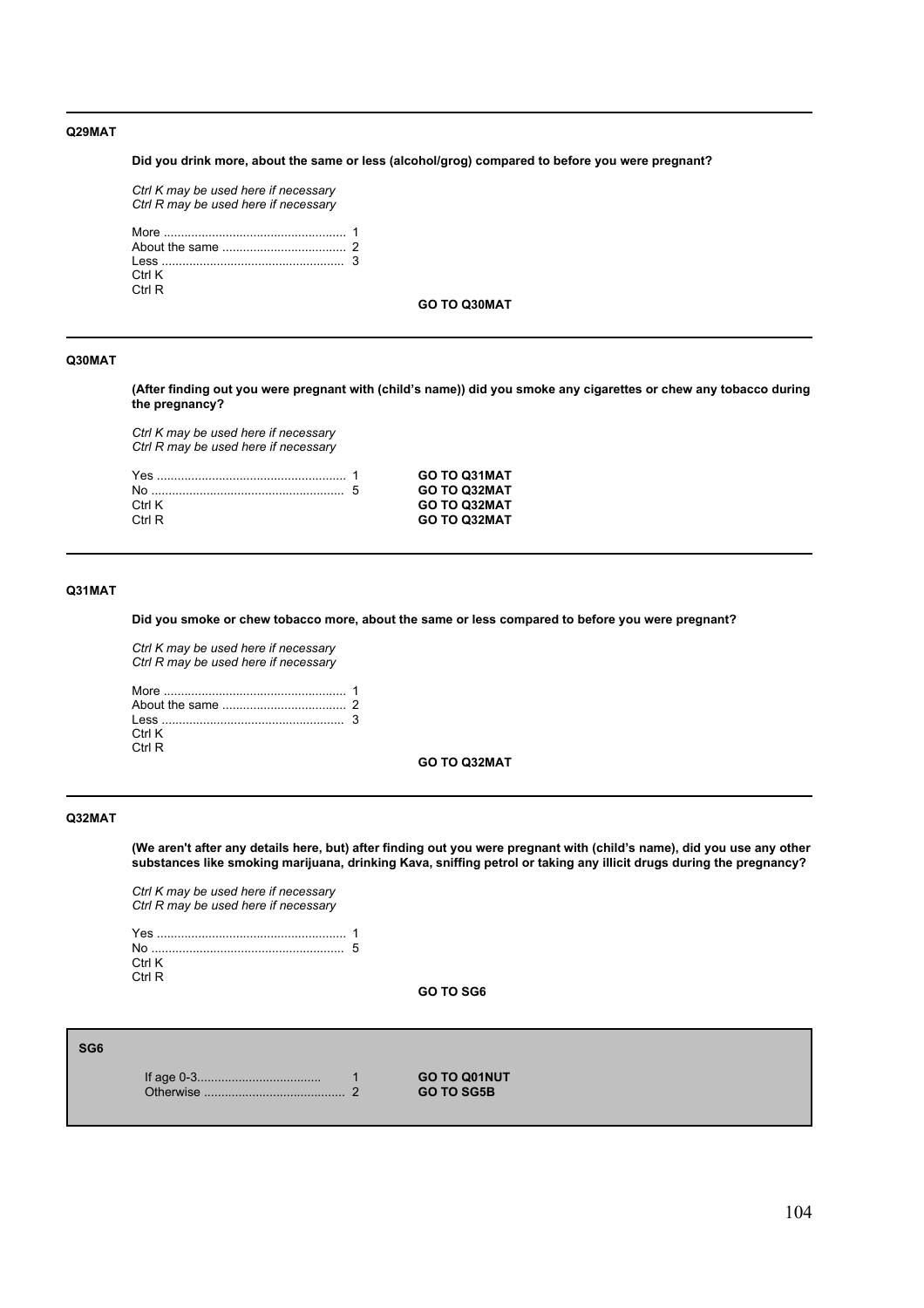**NUTRITION**

### **Q01NUT**

(I'd now like to ask some questions about feeding <when (child's name) was a baby>.)

### Was (child's name) ever breastfed?

|  | <b>GO TO Q02NUT</b> |
|--|---------------------|
|  | <b>GO TO Q07NUT</b> |
|  | <b>GO TO Q07NUT</b> |

# **Q02NUT**

**Is (childís name) still being breastfed?**

|  | <b>GO TO Q06NUT</b> |
|--|---------------------|
|  | <b>GO TO Q03NUT</b> |
|  | <b>GO TO Q07NUT</b> |

# **Q03NUT**

How old was (child's name) when <she/he> stopped being completely breastfed?

|  | <b>GO TO Q04NUT</b> |
|--|---------------------|
|  | <b>GO TO Q05NUT</b> |
|  | <b>GO TO Q07NUT</b> |
|  | <b>GO TO Q07NUT</b> |

#### **Q04NUT**

*Specify number of months*

(1...72) **GO TO Q07NUT**

# **Q05NUT**

*Specify number of weeks*

(1...52) **GO TO Q07NUT**

### **Q06NUT**

Does (child's name) drink anything other than breastmilk?

*If No, prompt for whether drinking water or formula.*

|  | <b>GO TO Q07NUT</b> |
|--|---------------------|
|  | <b>GO TO SG5A</b>   |
|  | <b>GO TO SG5A</b>   |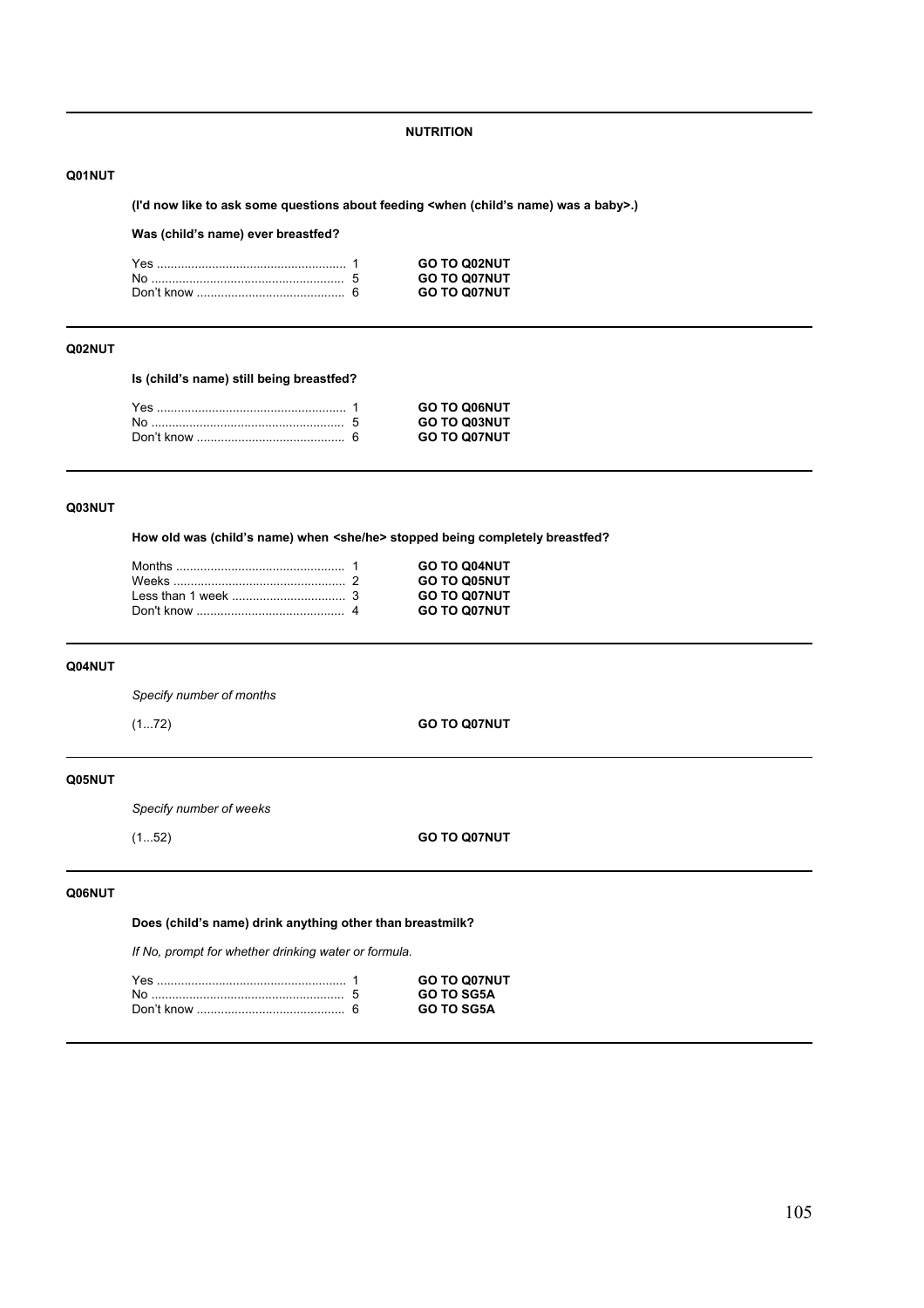### **Q07NUT**

# Does (child's name) regularly drink any <other> type of milk?

*If yes, prompt for what. More than one response is possible.*

|  | <b>GO TO Q08NUT</b> |
|--|---------------------|
|  | <b>GO TO Q08NUT</b> |
|  | <b>GO TO Q08NUT</b> |
|  | <b>GO TO Q08NUT</b> |
|  | <b>GO TO Q08NUT</b> |
|  | <b>GO TO Q08NUT</b> |
|  | <b>GO TO Q11NUT</b> |
|  | <b>GO TO Q11NUT</b> |
|  | <b>GO TO Q08NUT</b> |
|  |                     |

### **Q08NUT**

At what age was (child's name) first regularly given any type of milk other than breastmilk?

|  | <b>GO TO Q09NUT</b> |
|--|---------------------|
|  | <b>GO TO Q10NUT</b> |
|  | <b>GO TO Q11NUT</b> |
|  | <b>GO TO Q11NUT</b> |

### **Q09NUT**

*Specify number of months*

(1...72) **GO TO Q11NUT**

# **Q10NUT**

*Specify number of weeks*

(1...52) **GO TO Q11NUT**

# **Q11NUT**

Does (child's name) regularly have other drinks apart from milk or formula?

*If yes, prompt for what.*

*More than one response is allowed. Press space bar between responses.*

|                                                                     | <b>GO TO SG5A</b>   |
|---------------------------------------------------------------------|---------------------|
|                                                                     | <b>GO TO SG5A</b>   |
|                                                                     | <b>GO TO SG5A</b>   |
|                                                                     | <b>GO TO SG5A</b>   |
|                                                                     | <b>GO TO SG5A</b>   |
|                                                                     | <b>GO TO SG5A</b>   |
|                                                                     | <b>GO TO Q12NUT</b> |
|                                                                     | <b>GO TO SG5A</b>   |
| Does not regularly drink other drinks apart from milk or formula  9 | <b>GO TO SG5A</b>   |

# **Q12NUT**

*Specify other type of drink*

................................................................................ TEXT ENTRY **GO TO SG5A**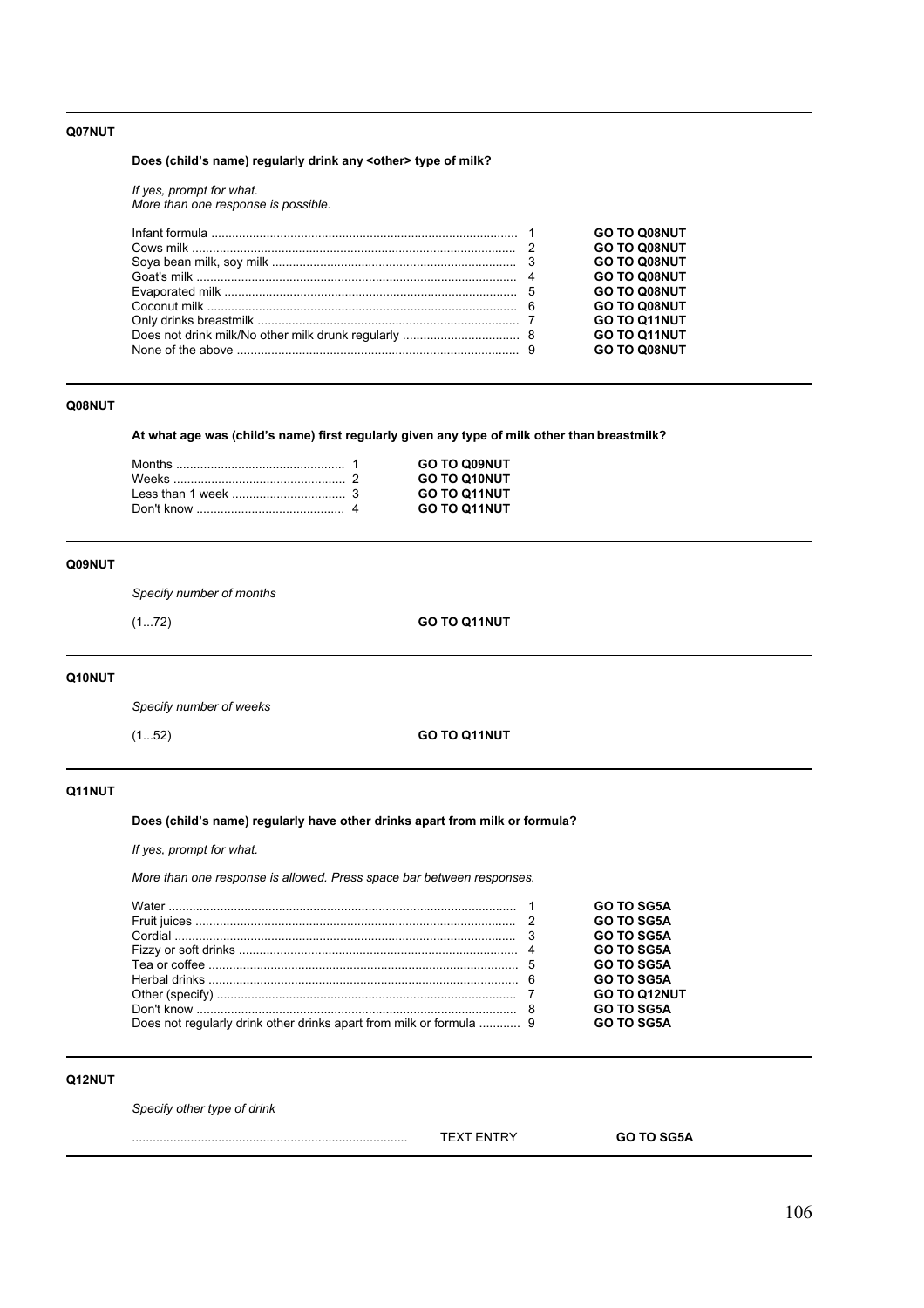# **SG5A**

| <b>GO TO Q13NUT</b> |
|---------------------|
| <b>GO TO Q14NUT</b> |

### **Q13NUT**

Has (child's name) ever been given solid food?

|  | <b>GO TO Q14NUT</b> |
|--|---------------------|
|  | <b>GO TO SG5B</b>   |
|  | GO TO SG5B          |

# **Q14NUT**

At what age was (child's name) first given solid food regularly?

|  | <b>GO TO Q15NUT</b> |
|--|---------------------|
|  | <b>GO TO Q16NUT</b> |
|  | <b>GO TO SG5B</b>   |
|  | <b>GO TO SG5B</b>   |
|  |                     |

### **Q15NUT**

*Specify number of months*

(1...72) **GO TO SG5B**

# **Q16NUT**

*Specify number of weeks*

(1...52) **GO TO SG5B**

| SG5B |                       |                                     |
|------|-----------------------|-------------------------------------|
|      | If aged $\leq$ 1<br>. | GO TO Q01SLE<br><b>GO TO Q17NUT</b> |

### **Q17NUT**

**<(We know fruit and vegetables are not always available but answer as best you can.)>**

How many days per week does (child's name) usually eat fruit?

*Prompt for fresh, frozen, tinned and dried fruit.*

**GO TO SG6**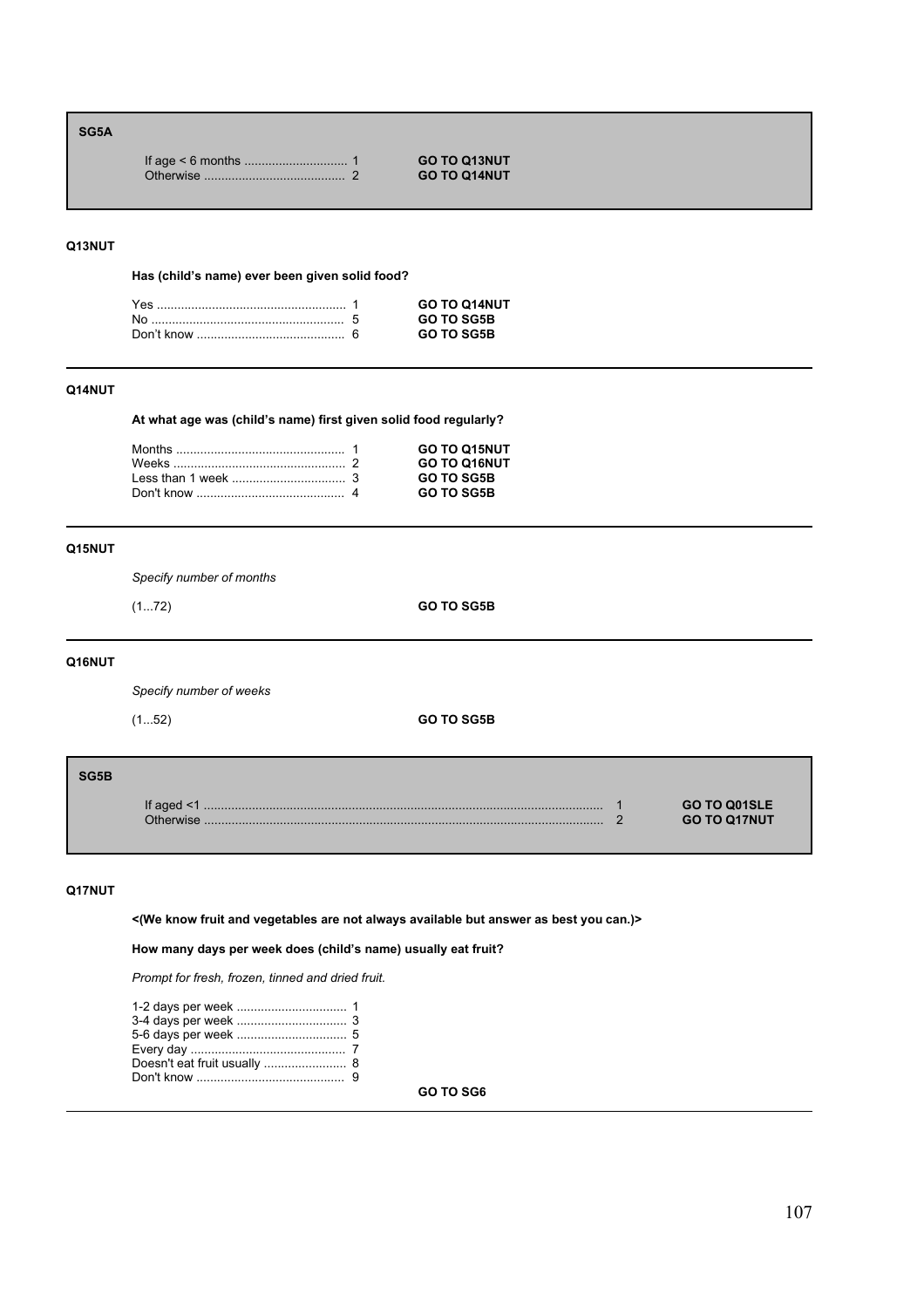### **SG6**

| If non-remote and $Q17NUT=9$ 1 |  |
|--------------------------------|--|
| If remote $\ldots$ 2           |  |
|                                |  |
|                                |  |
|                                |  |

If non-remote and Q17NUT=9 .......... 1 **CODE Q18NUT=6 AND GO TO Q19NUT**  $GO TO Q19NUT$ If Q17NUT=8 ................................... 3 **GO TO Q19NUT**  $GO TO Q18NUT$ 

#### **Q18NUT**

How many serves of fruit does (child's name) usually eat in a day?

*Prompt for fresh, frozen, tinned and dried fruit.*

*Show examples of the size of a 'serve' from Blue Prompt Card 16.*

**GO TO Q19NUT**

#### **Q19NUT**

#### How many days per week does (child's name) usually eat vegetables?

*Prompt for raw or cooked; fresh, frozen or tinned.*

| Doesn't eat vegetables usually  8 |  |
|-----------------------------------|--|
|                                   |  |

# **GO TO SG7**

### **SG7**

If non-remote and Q19NUT=9 ............................................................ 1 **CODE Q20NUT=6 AND** If non-remote and Q19NUT = 1 or 3 or 5 or 7 ..................................... 5 **GO TO Q20NUT** Otherwise ........................................................................................... 6 **GO TO Q01SLE**

**GO TO Q01SLE**

#### **Q20NUT**

How many serves of vegetables does (child's name) usually eat in a day?

*Prompt for raw or cooked; fresh, frozen or tinned.* 

*Show examples of the size of a 'serve' from Blue Prompt Card 17.*

**GO TO Q01SLE**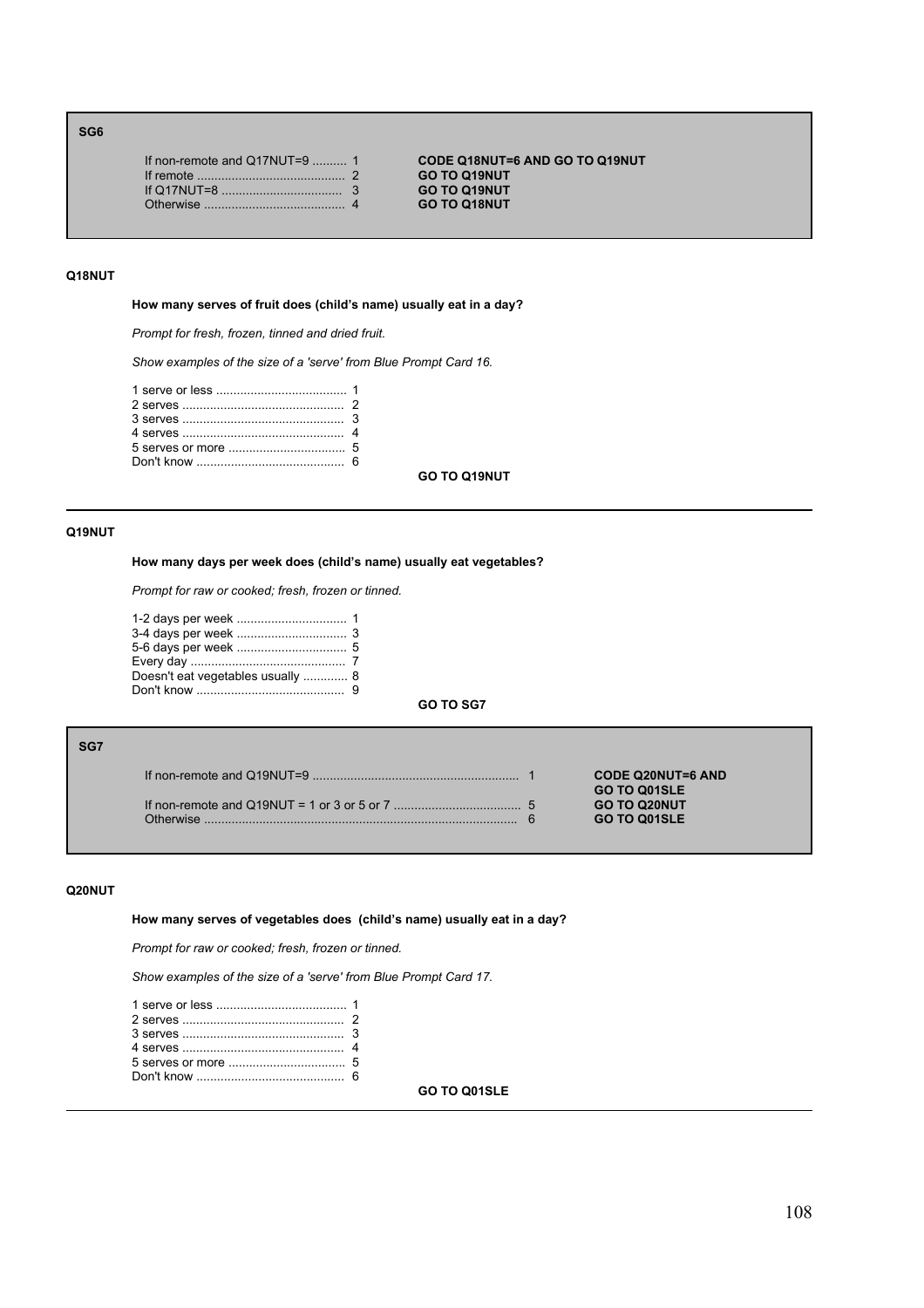### **CHILD SLEEP**

# **Q01SLE**

### **(The next few questions are about (childís name)'s sleeping patterns.)**

In the last month, has (child's name) had any trouble getting to sleep or staying asleep at night?

|                                 | GO TO Q02SLE<br><b>GO TO SG4B</b> |
|---------------------------------|-----------------------------------|
|                                 | <b>GO TO SG4B</b>                 |
| If child 0-2 years then insert: |                                   |
|                                 | <b>GO TO SG4B</b>                 |

# **Q02SLE**

**I know you may not know the reason, but do you know why (childís name) has trouble with getting to sleep or sleeping?**

*More than one response is allowed. Press space bar between responses.*

|      | <b>GO TO SG4B</b> |
|------|-------------------|
|      | <b>GO TO SG4B</b> |
|      | <b>GO TO SG4B</b> |
|      | <b>GO TO SG4B</b> |
|      | <b>GO TO SG4B</b> |
|      | <b>GO TO SG4B</b> |
|      | <b>GO TO SG4B</b> |
|      | <b>GO TO SG4B</b> |
|      | <b>GO TO SG4B</b> |
| - 19 | <b>GO TO SG4B</b> |
|      | <b>GO TO SG4B</b> |
|      | GO TO Q03SLE      |
|      | <b>GO TO SG4B</b> |

### **Q03SLE**

*Specify other reasons for sleep trouble*

|      |           |   | <b>TEXT ENTRY</b>                    | <b>GO TO SG4B</b> |
|------|-----------|---|--------------------------------------|-------------------|
| SG4B | Otherwise | ົ | GO TO Q04SLE<br><b>GO TO Q01HLTH</b> |                   |

# **Q04SLE**

In what position does (child's name) usually sleep?

*Ctrl K may be used here if necessary.*

| Ctrl K |  |
|--------|--|

**GO TO Q05SLE**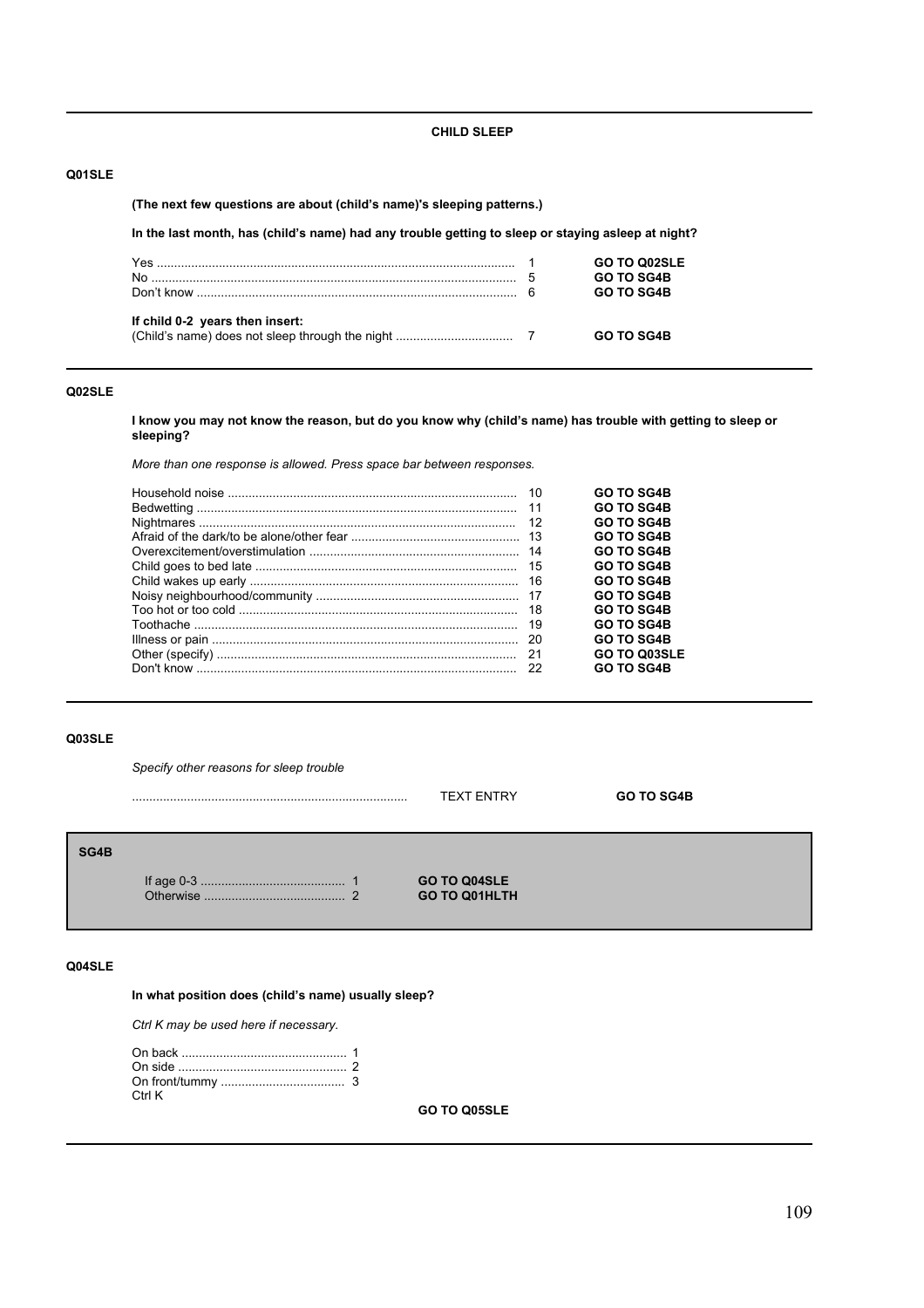# **Q05SLE**

How many people sleep in the same room as (child's name)? **(Exclude (child's name). If (child's name) sleeps on own in room enter 0)**

*Ctrl K may be used here if necessary.*

(0...30) Ctrl K

**GO TO Q01HLTH**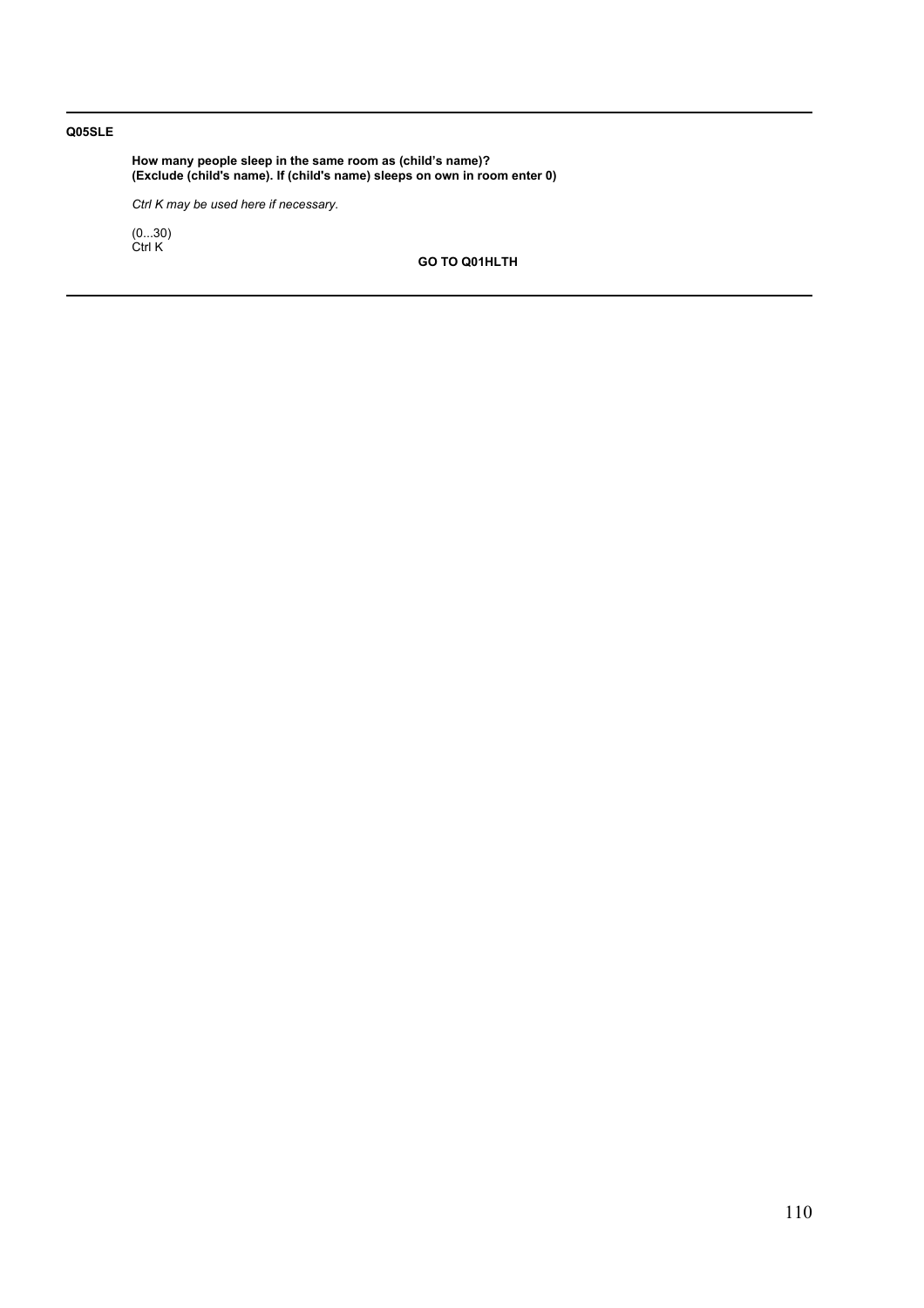# **CHILD HEALTH SERVICES AND CHILD HEALTH**

# **Q01HLTH**

#### Where does (child's name) usually go when <he/she> has a problem with <his/her> health?

|                                                                                 | <b>GO TO Q03HLTH</b> |
|---------------------------------------------------------------------------------|----------------------|
|                                                                                 | <b>GO TO Q03HLTH</b> |
|                                                                                 | <b>GO TO Q03HLTH</b> |
|                                                                                 | <b>GO TO Q03HLTH</b> |
| A Doctor/General Practitioner (GP) (outside AMS, health clinic or hospital)  14 | <b>GO TO Q03HLTH</b> |
|                                                                                 | <b>GO TO Q03HLTH</b> |
|                                                                                 | <b>GO TO Q03HLTH</b> |
|                                                                                 | <b>GO TO Q03HLTH</b> |
|                                                                                 | <b>GO TO Q02HLTH</b> |
|                                                                                 | <b>GO TO Q03HLTH</b> |

# **Q02HLTH**

*Specify other health professional*

................................................................................ TEXT ENTRY **GO TO Q03HLTH**

# **Q03HLTH**

(The next few questions are about (child's name)'s eyesight.)

**Does (childís name) have any problems with <his/her> eyesight or eyes?**

|  | <b>GO TO Q04HLTH</b> |
|--|----------------------|
|  | <b>GO TO Q09HLTH</b> |
|  | <b>GO TO Q09HLTH</b> |

# **Q04HLTH**

What sight or eye problems does (child's name) have?

*More than one response is allowed. Press space bar between responses.*

|     | <b>GO TO Q06HLTH</b> |
|-----|----------------------|
|     | <b>GO TO Q06HLTH</b> |
|     | <b>GO TO Q06HLTH</b> |
|     | <b>GO TO Q06HLTH</b> |
| -14 | <b>GO TO Q06HLTH</b> |
|     | <b>GO TO Q06HLTH</b> |
| 16  | <b>GO TO Q06HLTH</b> |
| 17  | <b>GO TO Q06HLTH</b> |
| 18  | <b>GO TO Q06HLTH</b> |
| 19  | <b>GO TO Q06HLTH</b> |
|     | <b>GO TO Q06HLTH</b> |
| -21 | <b>GO TO Q05HLTH</b> |
| 22  | <b>GO TO Q06HLTH</b> |

### **Q05HLTH**

*Specify other eye problem*

| <br>- | ΤН<br>GO TC<br>ווואחר |  |
|-------|-----------------------|--|
|       |                       |  |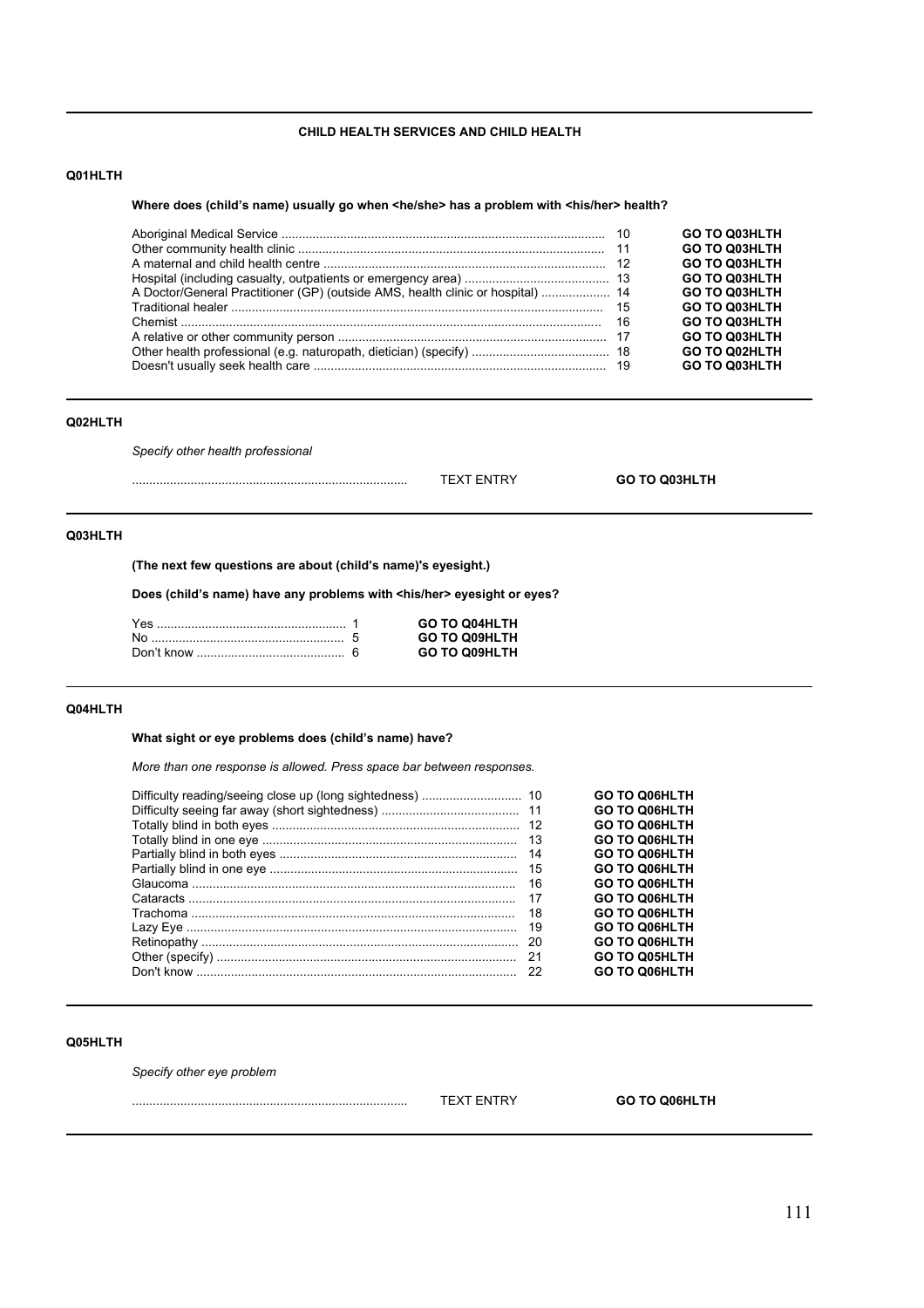# **Q06HLTH**

**How long has (childís name) had <this eye or eyesight problem/these eye or eyesight problems>?**

|  | <b>GO TO Q06AHLTH</b> |
|--|-----------------------|
|  | <b>GO TO Q06AHLTH</b> |
|  | <b>GO TO Q07HLTH</b>  |

#### **Q06AHLTH**

*Insert number of <months/years. If less than one month round to one month. >*

(0...99) **GO TO Q07HLTH**

# **Q07HLTH**

# What type of treatment has (child's name) been given for <his/her> eye problems?

*More than one response is allowed. Press space bar between responses.*

|  | <b>GO TO Q09HLTH</b> |
|--|----------------------|
|  | <b>GO TO Q09HLTH</b> |
|  | <b>GO TO Q09HLTH</b> |
|  | <b>GO TO Q09HLTH</b> |
|  | <b>GO TO Q09HLTH</b> |
|  | <b>GO TO Q08HLTH</b> |
|  | <b>GO TO Q09HLTH</b> |
|  | <b>GO TO Q09HLTH</b> |
|  | <b>GO TO Q09HLTH</b> |
|  |                      |

#### **Q08HLTH**

*Specify other treatment*

| . | - | G.<br>ıп |
|---|---|----------|
|   |   |          |

# **Q09HLTH**

(The next few questions are about (child's name)'s hearing.)

**Does (childís name) have an ear or hearing problem?**

| Yes | GO TO Q10HLTH |
|-----|---------------|
|     | GO TO SG1J    |
|     | GO TO SG1J    |

#### **Q10HLTH**

What type of ear or hearing problems has (child's name) got?

*More than one response is allowed. Press space bar between responses.*

|  | <b>GO TO Q12HLTH</b> |
|--|----------------------|
|  | <b>GO TO Q12HLTH</b> |
|  | <b>GO TO Q12HLTH</b> |
|  | <b>GO TO Q12HLTH</b> |
|  | <b>GO TO Q12HLTH</b> |
|  | <b>GO TO Q12HLTH</b> |
|  | <b>GO TO Q11HLTH</b> |
|  | <b>GO TO Q12HLTH</b> |
|  |                      |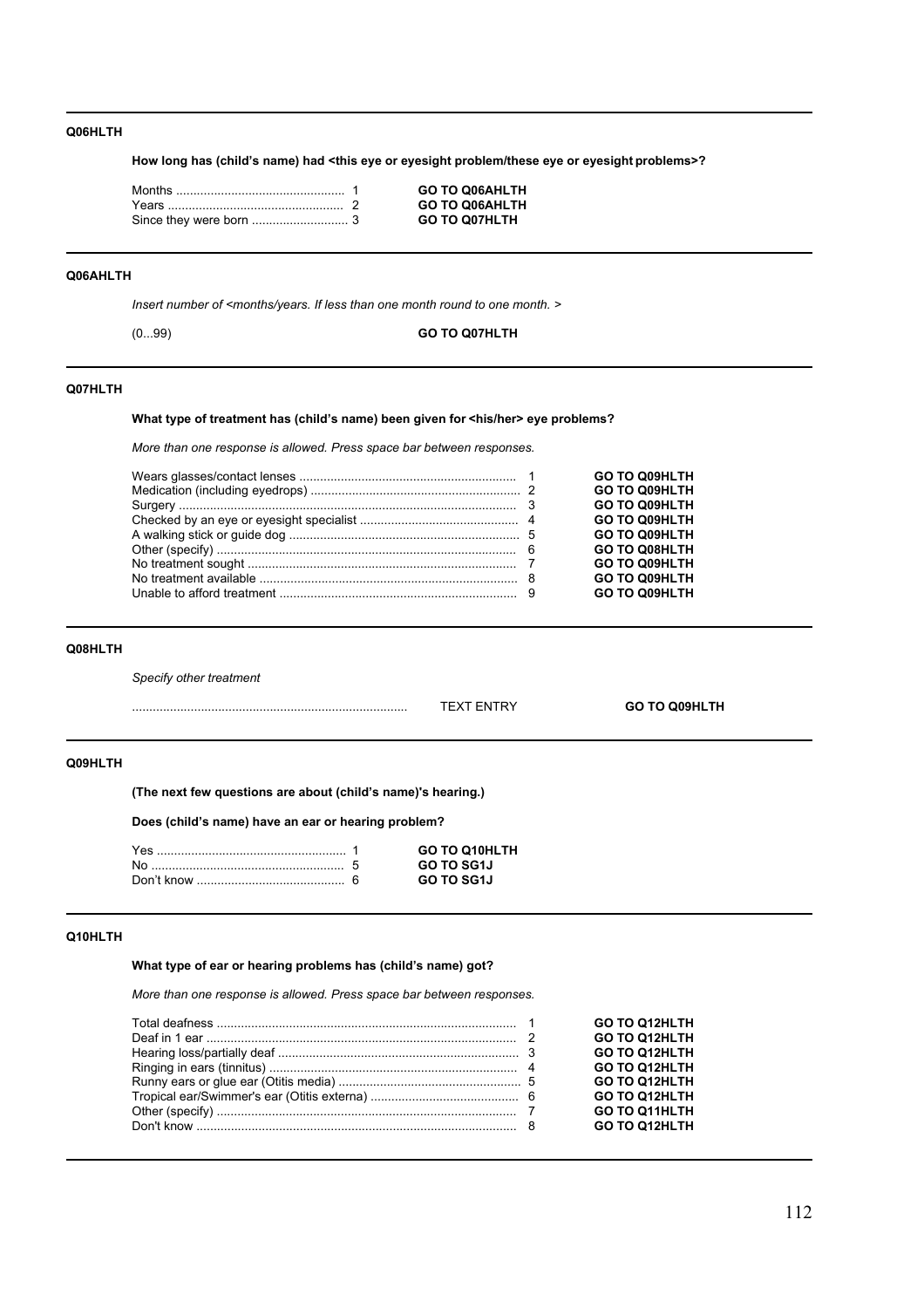# **Q11HLTH**

*Specify ear or hearing problem*

................................................................................ TEXT ENTRY **GO TO Q12HLTH**

# **Q12HLTH**

How long has (child's name) had <this ear or hearing problem/these ear or hearing problems>?

|  | <b>GO TO Q12AHLTH</b> |
|--|-----------------------|
|  | <b>GO TO Q12AHLTH</b> |
|  | <b>GO TO Q13HLTH</b>  |

# **Q12AHLTH**

*Insert number of <months/years. If less than one month round to one month. >*

(0...99) **GO TO Q13HLTH**

# **Q13HLTH**

### What type of treatment has (child's name) been given for <his/her> ear problem/s?

*More than one response is allowed. Press space bar between responses.*

|  | GO TO SG1J           |
|--|----------------------|
|  | <b>GO TO SG1J</b>    |
|  | GO TO SG1J           |
|  | <b>GO TO SG1J</b>    |
|  | GO TO SG1J           |
|  | <b>GO TO Q14HLTH</b> |
|  | GO TO SG1J           |
|  | GO TO SG1J           |
|  | GO TO SG1J           |
|  |                      |

# **Q14HLTH**

*Specify other treatment*

|                   |           |          | <b>TEXT ENTRY</b>    | <b>GO TO SG1J</b> |
|-------------------|-----------|----------|----------------------|-------------------|
| SG <sub>1</sub> J |           |          | <b>GO TO Q14HLTH</b> |                   |
|                   | Otherwise | $\Omega$ | <b>GO TO Q15HLTH</b> |                   |

# **Q14AHLTH**

(The next questions are about (child's name)'s teeth.)

Does (child's name) have teeth?

|  | <b>GO TO O15HLTH</b> |
|--|----------------------|
|  | <b>GO TO SG1K</b>    |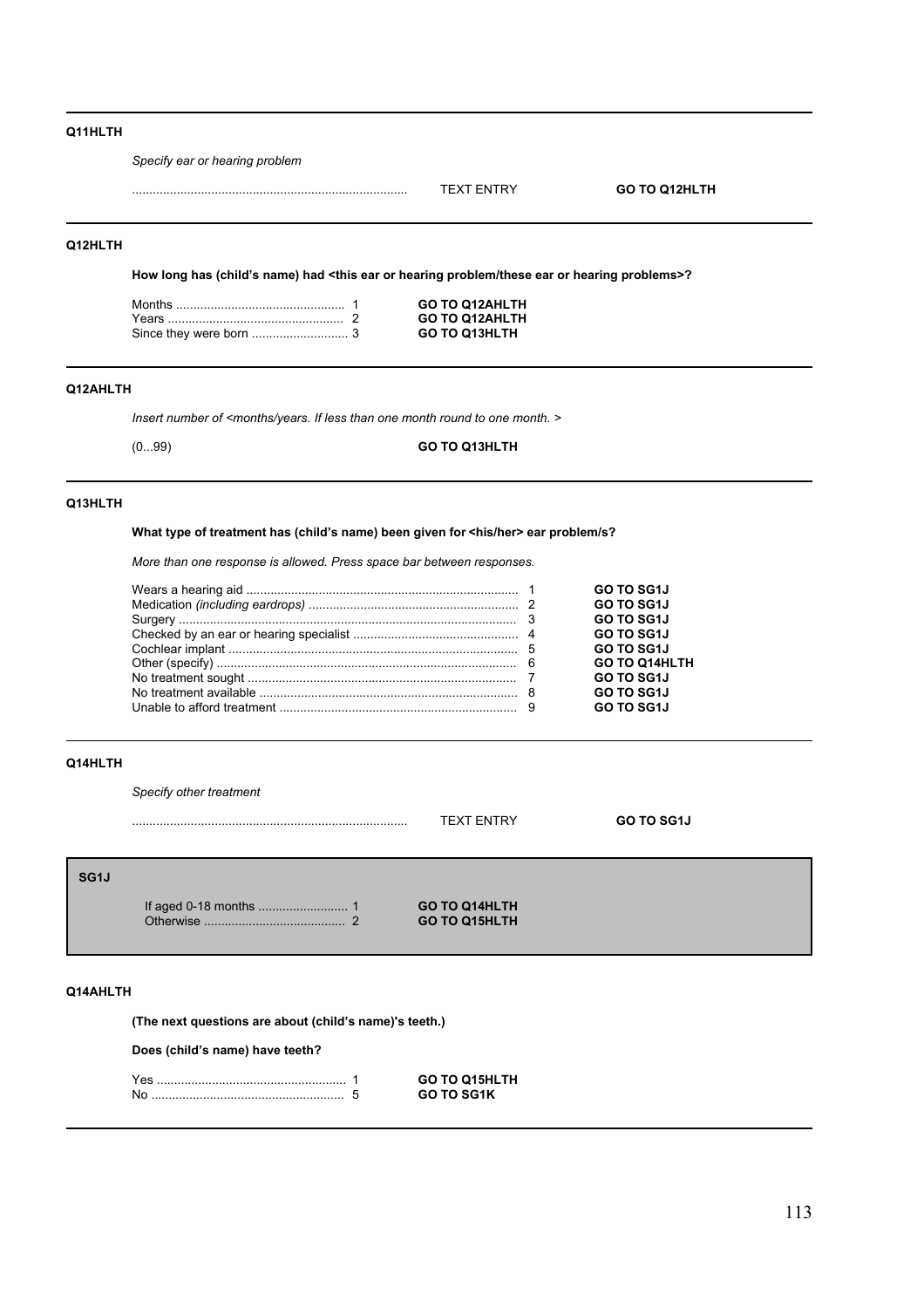# **Q15HLTH**

### **If 0-8 years insert:**

**<The next questions are about (child's name)'s teeth.>** How often does (child's name) clean <his/her> teeth, including someone else cleaning them for <him/her>?

### **If 9-14 years insert:**

**<The next questions are about (child's name)'s teeth.>** How often does (child's name) clean <his/her> teeth?

|  | GO TO Q16HLTH     |
|--|-------------------|
|  | GO TO Q16HLTH     |
|  | GO TO Q16HLTH     |
|  | GO TO Q16HLTH     |
|  | GO TO Q16HLTH     |
|  | GO TO Q16HLTH     |
|  | GO TO Q16HLTH     |
|  | <b>GO TO SG1K</b> |

# **Q16HLTH**

#### **If non-remote insert:**

Do any of the following apply to (child's name) and <his/her> teeth?

*Show Blue Prompt Card 18*

*More than one response allowed. Press space bar between responses.*

|  | <b>GO TO Q18HLTH</b> |
|--|----------------------|
|  | <b>GO TO Q18HLTH</b> |
|  | <b>GO TO Q18HLTH</b> |
|  | <b>GO TO Q18HLTH</b> |
|  | <b>GO TO Q18HLTH</b> |
|  | <b>GO TO Q17HLTH</b> |
|  | <b>GO TO Q19HLTH</b> |
|  | <b>GO TO Q19HLTH</b> |

# **If remote insert:**

Do any of the following apply to (child's name) and <his/her> teeth?

*Show Blue Prompt Card 18*

*More than one response allowed. Press space bar between responses.*

|  | <b>GO TO Q18HLTH</b> |
|--|----------------------|
|  | <b>GO TO Q18HLTH</b> |
|  | <b>GO TO Q18HLTH</b> |
|  | <b>GO TO Q18HLTH</b> |
|  | <b>GO TO Q18HLTH</b> |
|  | <b>GO TO Q17HLTH</b> |
|  | <b>GO TO Q19HLTH</b> |
|  | <b>GO TO Q19HLTH</b> |

# **Q17HLTH**

*Specify other dental or gum problem*

................................................................................ TEXT ENTRY **GO TO Q18HLTH**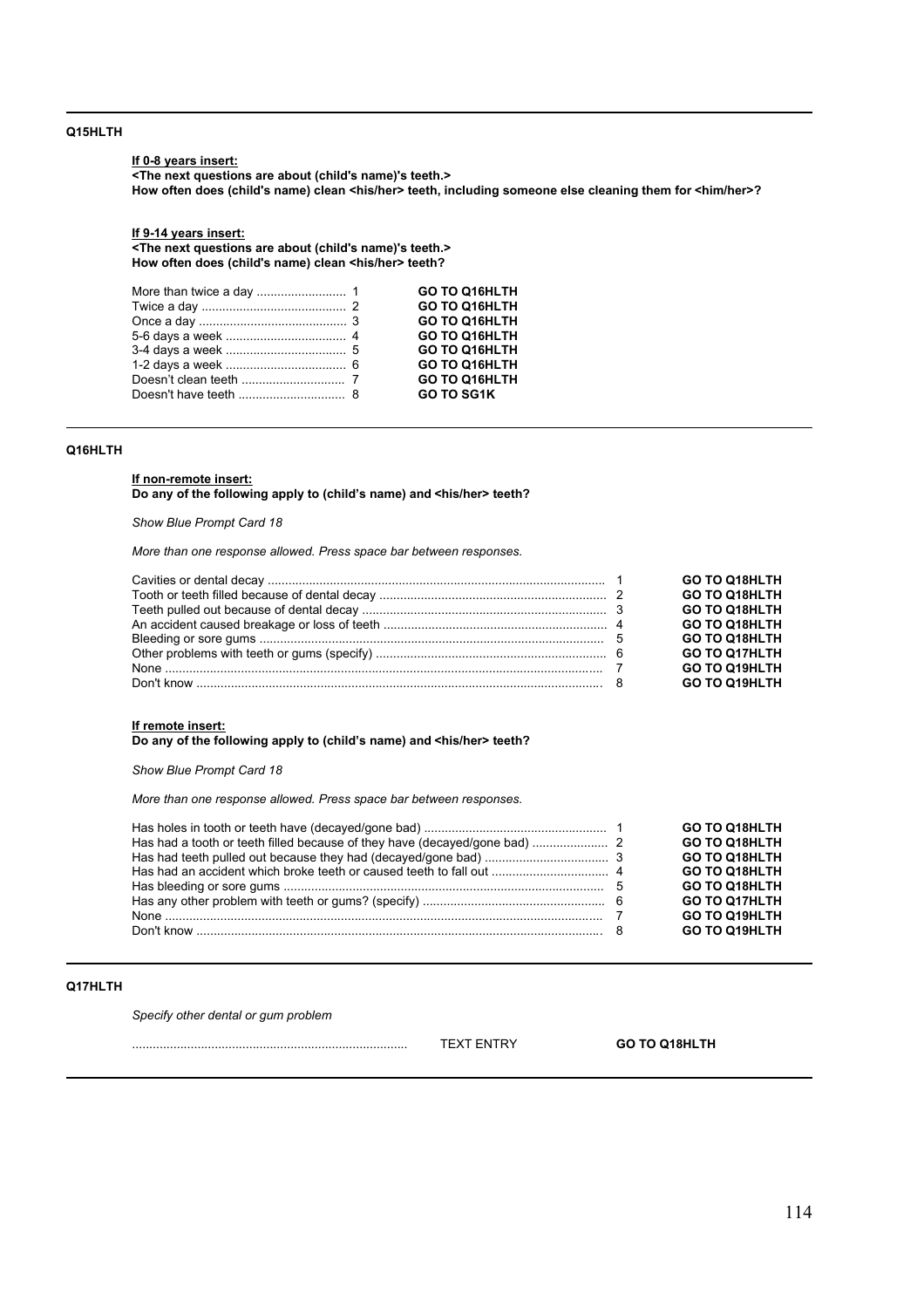# **Q18HLTH**

**How long has (childís name) had <this problem/these problems>?**

|  | GO TO O18AHI TH |
|--|-----------------|
|  |                 |
|  |                 |
|  |                 |

#### **Q18AHLTH**

*Insert number of <months/years. If less than one month round to one month. >*

(0...99) **GO TO Q19HLTH**

# **Q19HLTH**

When was the last time (child's name) went to the dentist about <his/her> teeth?

|  | <b>GO TO Q20HLTH</b> |
|--|----------------------|
|  | <b>GO TO Q20HLTH</b> |
|  | <b>GO TO Q20HLTH</b> |
|  | GO TO Q20HLTH        |
|  | <b>GO TO Q20HLTH</b> |
|  | <b>GO TO Q22HLTH</b> |
|  | <b>GO TO Q20HLTH</b> |

# **Q20HLTH**

Where did (child's name) last go to the dentist about <his/her> teeth?

|  | <b>GO TO Q22HLTH</b> |
|--|----------------------|
|  | <b>GO TO Q22HLTH</b> |
|  | <b>GO TO Q22HLTH</b> |
|  | <b>GO TO Q22HLTH</b> |
|  | <b>GO TO Q22HLTH</b> |
|  | <b>GO TO Q21HLTH</b> |
|  | <b>GO TO Q22HLTH</b> |

### **Q21HLTH**

*Specify other place*

| $\cdot$<br><b>NIT</b><br>г<br>'N<br>$\ddot{\phantom{1}}$ | <b>GO TO Q22HLTH</b> |
|----------------------------------------------------------|----------------------|
|                                                          |                      |

# **Q22HLTH**

In the last year, was there ever a time when (child's name) needed to go to a dentist but didn't?

| YAS | <b>GO TO Q23HLTH</b> |
|-----|----------------------|
|     | <b>GO TO SG1K</b>    |
|     | <b>GO TO SG1K</b>    |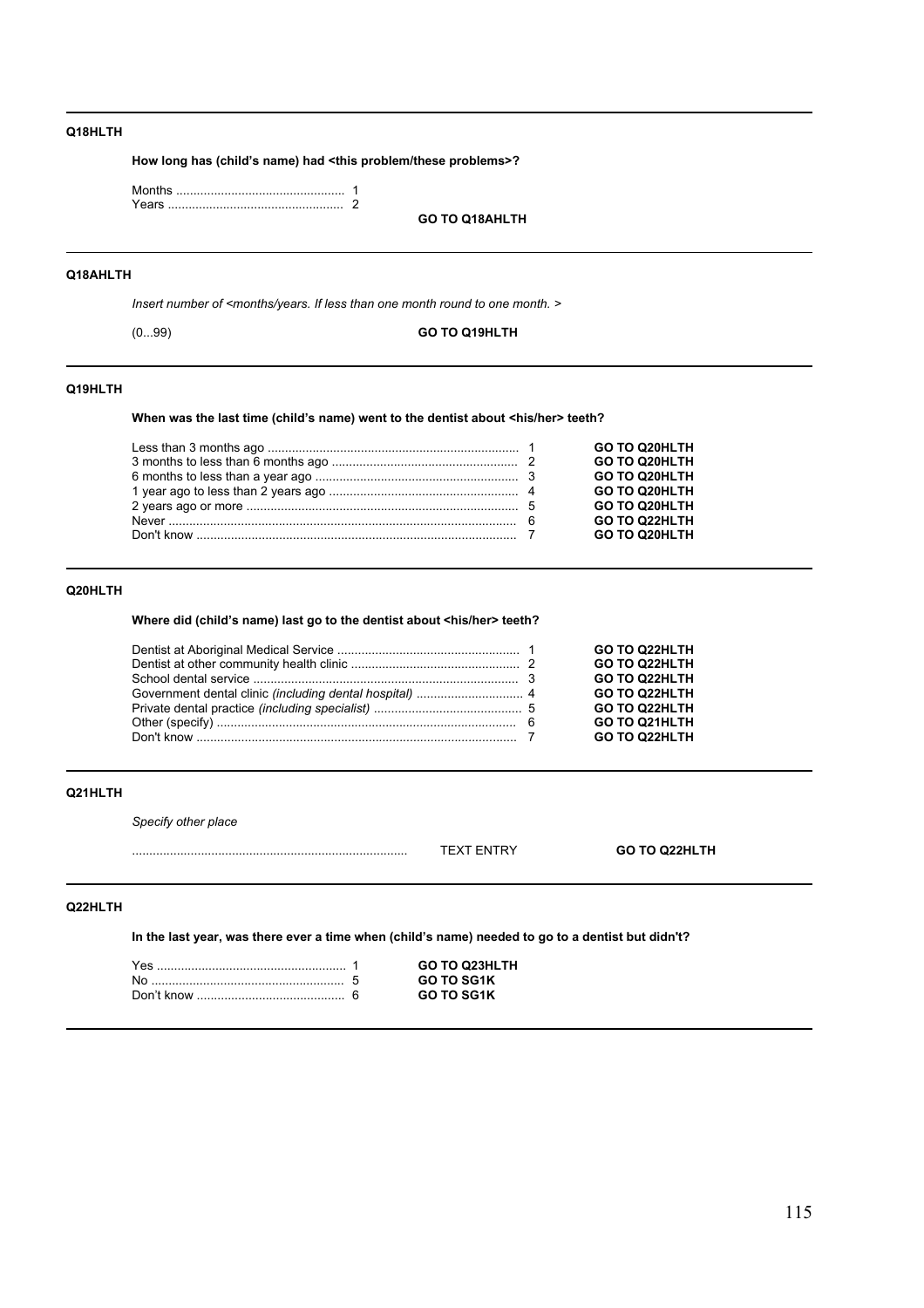# **Q23HLTH**

# **Why didn't (child's name) go?**

*More than one response allowed. Press space bar between responses.*

|                                                                                            | 10  | <b>GO TO SG1K</b>    |
|--------------------------------------------------------------------------------------------|-----|----------------------|
|                                                                                            |     | <b>GO TO SG1K</b>    |
|                                                                                            |     | <b>GO TO SG1K</b>    |
|                                                                                            |     | <b>GO TO SG1K</b>    |
|                                                                                            | 14  | <b>GO TO SG1K</b>    |
|                                                                                            |     | <b>GO TO SG1K</b>    |
|                                                                                            | 16  | <b>GO TO SG1K</b>    |
| Couldn't find time to take (child's name) (including personal/family responsibilities)  17 |     | <b>GO TO SG1K</b>    |
|                                                                                            |     | <b>GO TO SG1K</b>    |
|                                                                                            |     | <b>GO TO SG1K</b>    |
|                                                                                            | 20  | <b>GO TO SG1K</b>    |
|                                                                                            | -21 | <b>GO TO Q24HLTH</b> |

# **Q24HLTH**

**SG1K**

*Specify other reason dentist not seen*

|                    | TEXT ENTRY   | <b>GO TO SG1K</b> |
|--------------------|--------------|-------------------|
| If aged 4-14 years | GO TO Q01SPO |                   |

Otherwise ......................................... 2 **GO TO MOBILITY/RESIDENTIAL MOVEMENT MODULE**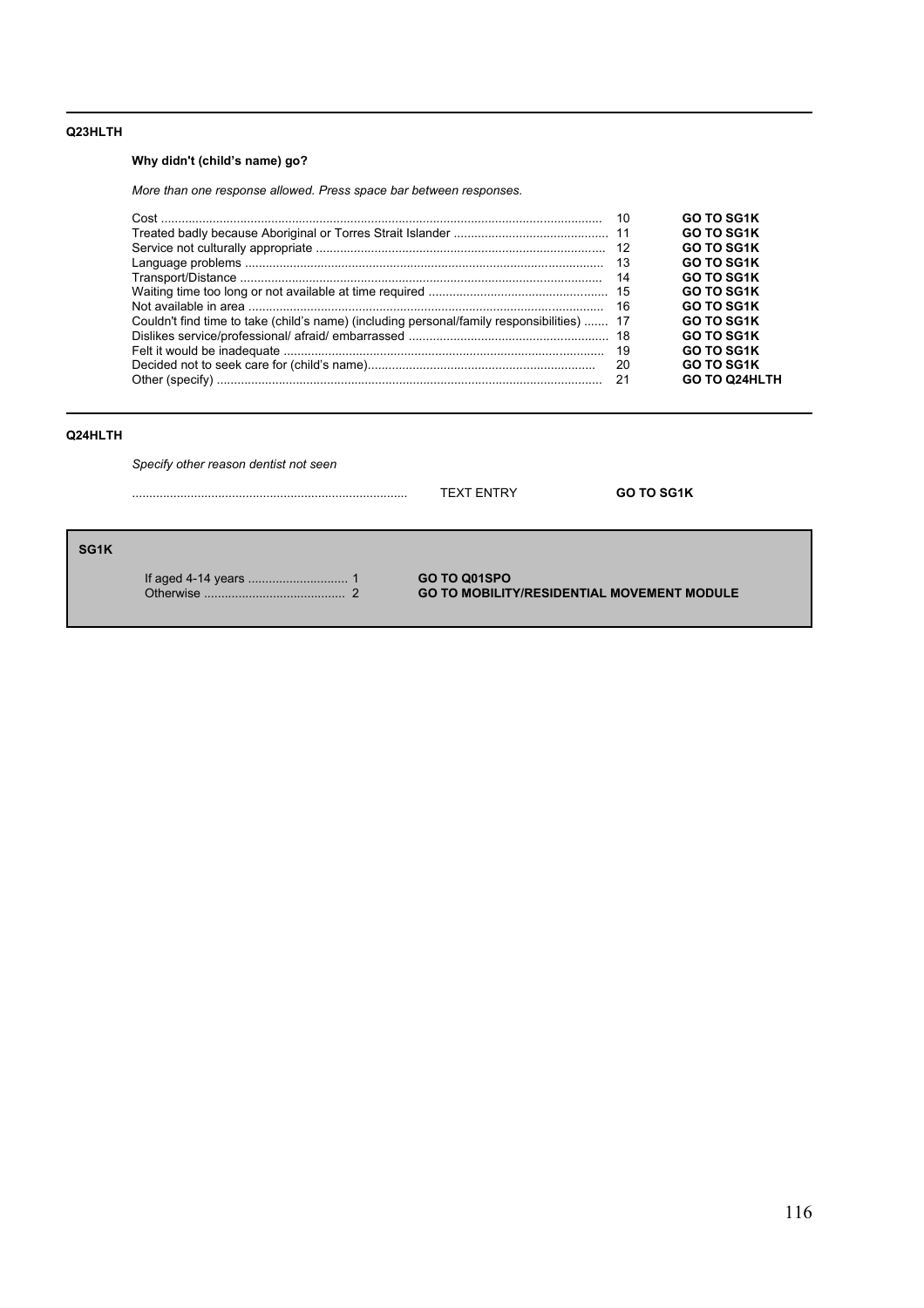# **ORGANISED SPORTS PARTICIPATION**

## **Q01SPO**

(The next few questions are about (child's name) participation in physical activities.)

**In the last week, on how many days was (childís name) physically active for a total time of at least 60 minutes?**

*Physically active means moderate to vigourous intensity. This does not need to be continuous time but can be made up of shorter bursts of activity.*

*Ctrl K may be used here is necessary.*

| Ctrl K |  |
|--------|--|
|        |  |

**GO TO Q02SPO**

### **Q02SPO**

**Since this time last year, has (childís name) played or trained for any organised sport, through either a club or school <, outside school hours>?**

|  | GO TO Q03SPO |
|--|--------------|
|  | GO TO Q05SPO |
|  | GO TO Q05SPO |

# **Q03SPO**

What organised sport(s) has (child's name) played or trained for, <**outside school hours>** (since this time last **year)?**

*More than one response is allowed. Press space bar between responses.*

|    | <b>GO TO SG2J</b> |
|----|-------------------|
|    | <b>GO TO SG2J</b> |
|    | <b>GO TO SG2J</b> |
|    | <b>GO TO SG2J</b> |
|    | <b>GO TO SG2J</b> |
| 15 | <b>GO TO SG2J</b> |
|    | <b>GO TO SG2J</b> |
|    | <b>GO TO SG2J</b> |
|    | <b>GO TO SG2J</b> |
|    | <b>GO TO SG2J</b> |
|    | <b>GO TO SG2J</b> |
|    | <b>GO TO SG2J</b> |
|    | <b>GO TO SG2J</b> |
|    | <b>GO TO SG2J</b> |
|    | GO TO Q04SPO      |
|    |                   |

# **Q04SPO**

*Specify other organised sports*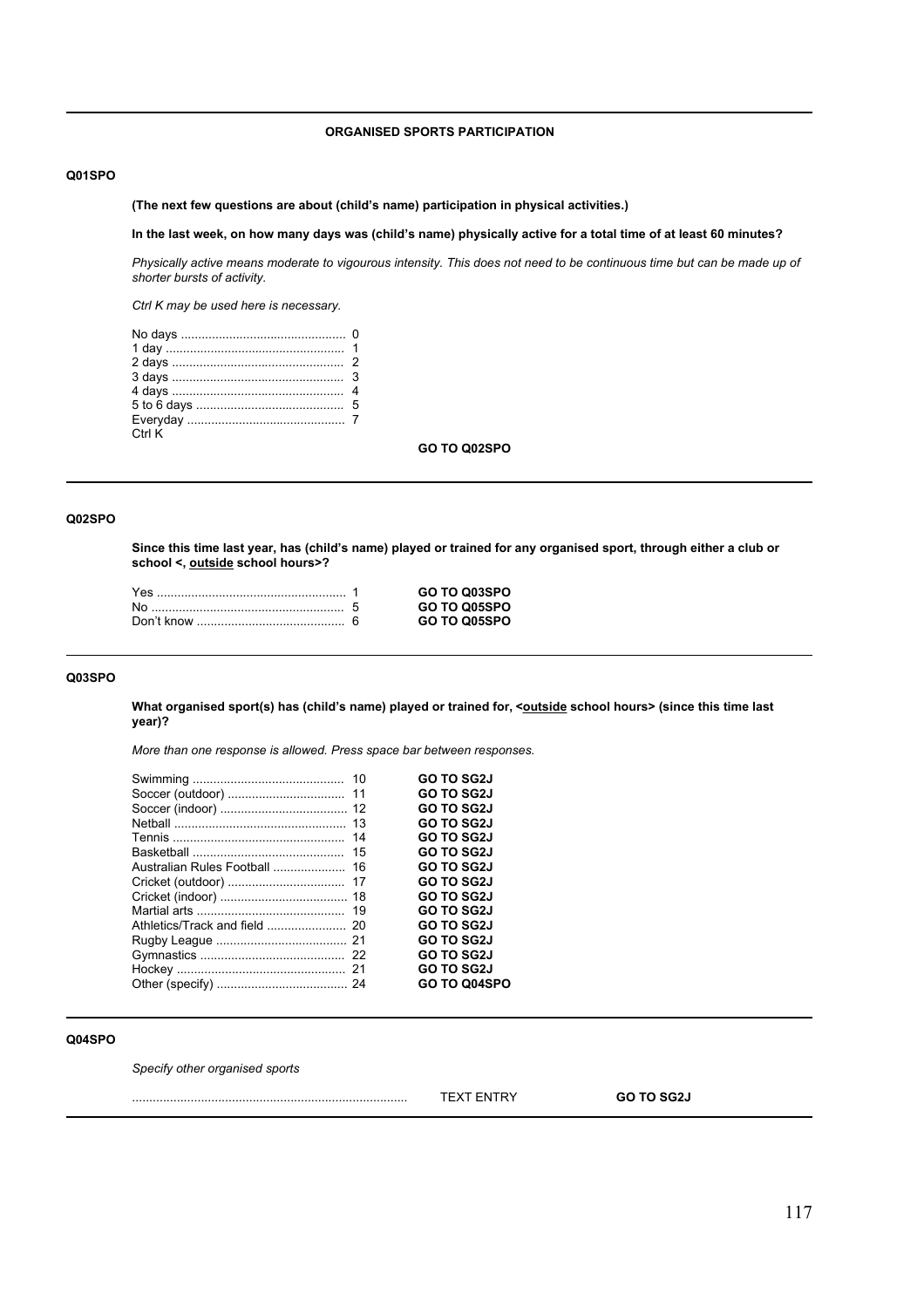# **SG2J** If Q03SPO = more than 3 responses .................................................. 1 **GO TO Q07SPO** Otherwise ........................................................................................... 2 **GO TO Q05SPO**

### **Q05SPO**

### What stops (child's name) from playing <more> organised sport?

*More than one response is allowed, press space bar between responses.*

|  | GO TO SG9    |
|--|--------------|
|  | GO TO SG9    |
|  | GO TO SG9    |
|  | GO TO SG9    |
|  | GO TO SG9    |
|  | GO TO SG9    |
|  | GO TO SG9    |
|  | GO TO Q06SPO |
|  | GO TO SG9    |
|  |              |

# **Q06SPO**

*Specify other reasons*

|                 |           | <b>TEXT ENTRY</b> | GO TO SG9                                  |  |
|-----------------|-----------|-------------------|--------------------------------------------|--|
| SG <sub>9</sub> | Otherwise | r                 | <b>GO TO Q01MOB</b><br><b>GO TO Q07SPO</b> |  |

## **Q07SPO**

In the last 2 weeks, how many <u>hours</u> did (child's name) spend playing or training <u>outside school hours</u> for <u>all</u> **organised sports?**

*Ctrl K may be entered here if necessary.*

*Enter 0 for ëLess than 1 hour/noneí.*

(0...336) Ctrl K

**GO TO Q01MOB**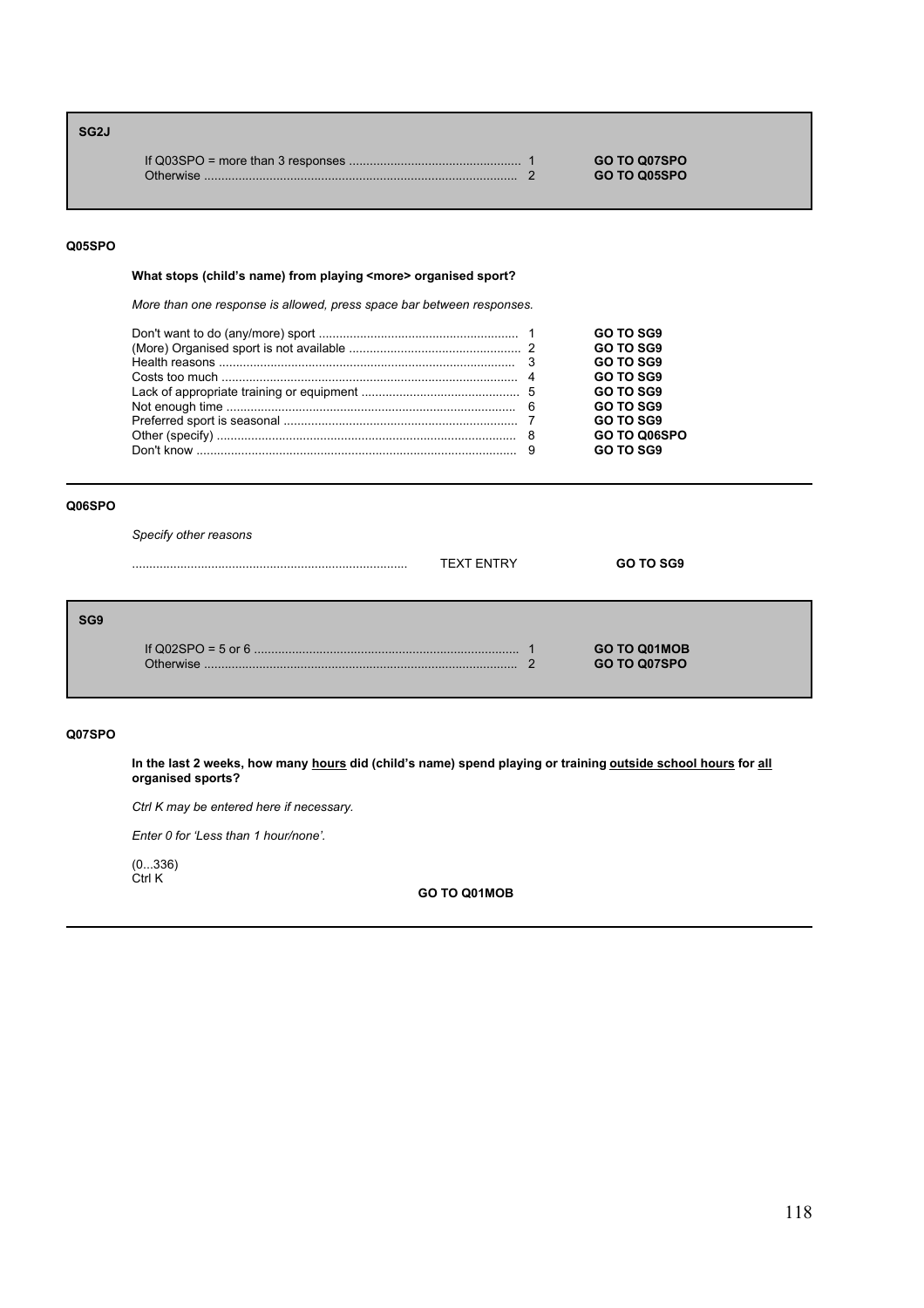# **MOBILITY / RESIDENTIAL MOVEMENT**

#### **Q01MOB**

**(The following questions are about moving house.)**

How long <have you/have (child's name)> lived in this house?

|  | <b>GO TO Q06MOB</b> |
|--|---------------------|
|  | <b>GO TO Q02MOB</b> |
|  | <b>GO TO SG7</b>    |

# **Q02MOB**

*Enter number of full years.*

(1...98) **IF 1...5 GO TO QO6MOB IF >5 GO TO SG7**

# **Q06MOB**

I would like to ask you about the house <you/(child's name)> lived in immediately before this one.

How long did <you/(child's name)> live in that house?

Less than 1 year ................................... 1 **GO TO Q08MOB** One year or more ................................. 2 **GO TO Q07MOB**

**If age 0-14 years and Proxy = the selected adult insert:** Same as proxy ..................................... 3 **GO TO Q08MOB**

# **Q07MOB**

*Enter number full years.*

(1...98) **GO TO Q08MOB**

# **Q08MOB**

Was that house <you/(child's name)> lived in immediately before this one in the same (Capital City - suburb / town / community) as <your/(child's name)> current house?

*Choose Capital City / suburb or town or community as appropriate*

|  | GO TO SG1           |
|--|---------------------|
|  | <b>GO TO Q09MOB</b> |

| SG <sub>1</sub> |                            |                                            |
|-----------------|----------------------------|--------------------------------------------|
|                 | If aged $15+$<br>Otherwise | <b>GO TO Q14MOB</b><br><b>GO TO Q17MOB</b> |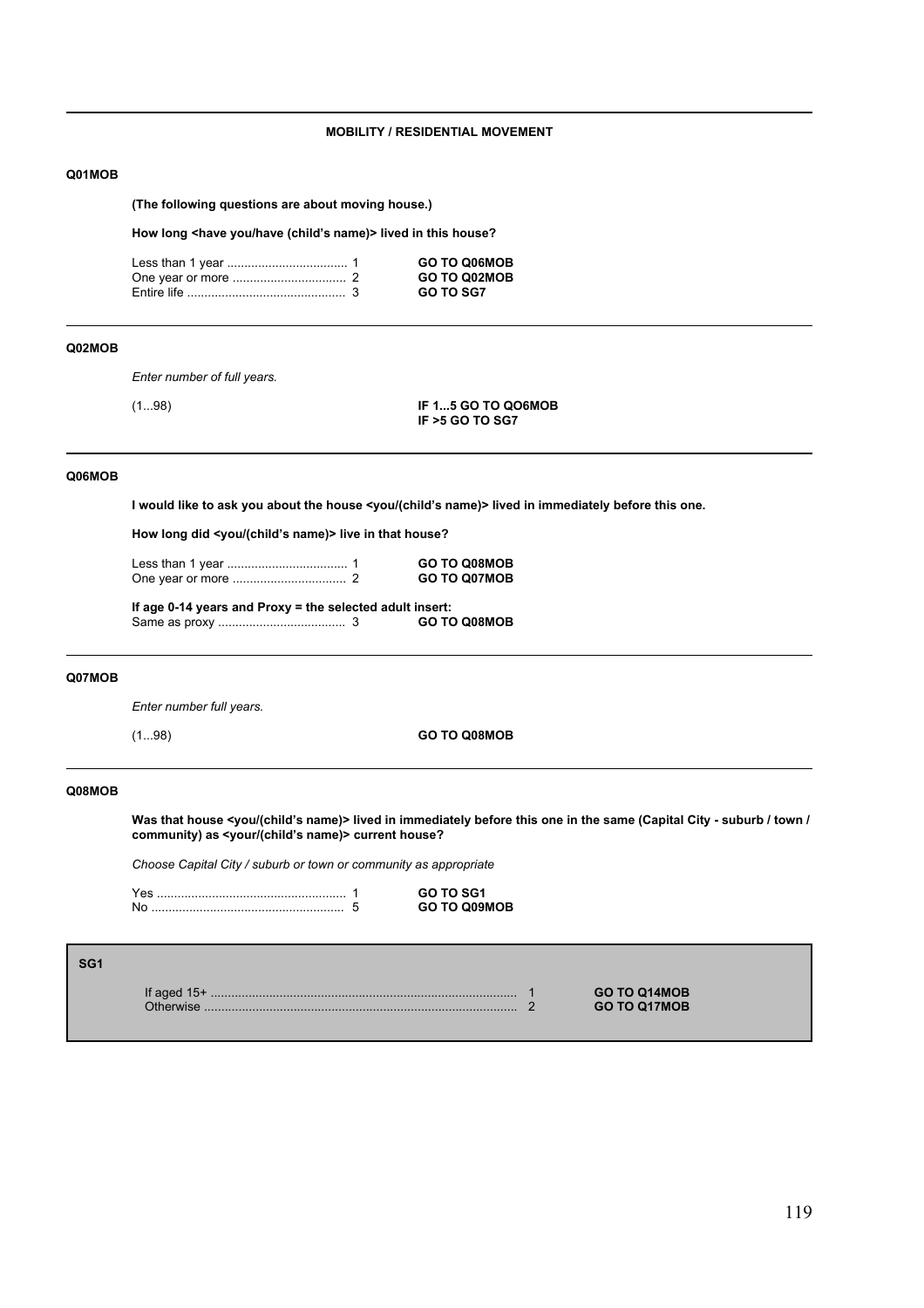# Q09MOB

# Where was that house located?

Select appropriate category based on response.

| In the same State/Territory:  | GO TO SG2<br><b>GO TO SG2</b><br>GO TO SG2<br><b>GO TO Q10MOB</b> |
|-------------------------------|-------------------------------------------------------------------|
| In different State/Territory: | GO TO Q11MOB<br>GO TO Q11MOB<br>GO TO Q11MOB<br>GO TO Q10MOB      |
|                               | <b>GO TO SG2</b>                                                  |

| SG <sub>2</sub> |           |                                            |
|-----------------|-----------|--------------------------------------------|
|                 | Otherwise | <b>GO TO Q14MOB</b><br><b>GO TO Q17MOB</b> |

# Q10MOB

Insert other location

|     |                            | <b>TEXT ENTRY</b> |   | IF Q09MOB=8 GO TO Q11MOB<br><b>ELSE GO TO SG3</b> |
|-----|----------------------------|-------------------|---|---------------------------------------------------|
| SG3 | If aged $15+$<br>Otherwise |                   | ົ | <b>GO TO Q14MOB</b><br><b>GO TO Q17MOB</b>        |

# Q11MOB

SG4

Select other State/Territory.

| NSW  |           |
|------|-----------|
| VIC. |           |
|      |           |
|      |           |
|      |           |
|      |           |
|      |           |
| ACT  |           |
|      |           |
|      | GO TO SG4 |

| If aged $15+$ | <b>GO TO Q14MOB</b> |
|---------------|---------------------|
| ∩thenwise     | <b>GO TO Q17MOB</b> |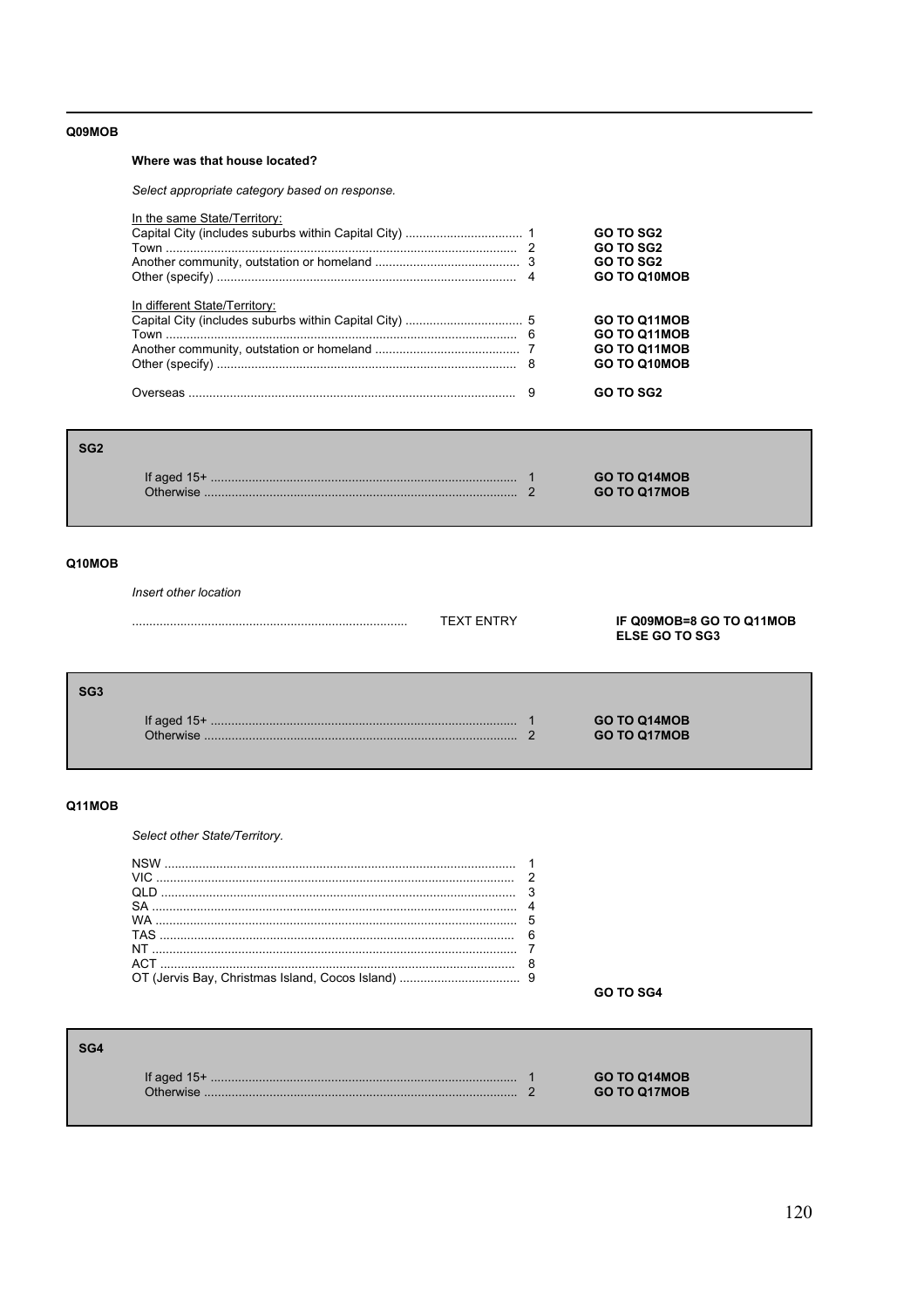# **Q14MOB**

# **What was the main reason for your last move?**

| Housing reason:                                                     |     |
|---------------------------------------------------------------------|-----|
|                                                                     | 10  |
|                                                                     | 11  |
|                                                                     | 12  |
| Landlord asked tenant to leave                                      |     |
| (e.g. house being sold, end of lease, eviction notice)              | 13  |
|                                                                     | 14  |
|                                                                     | 15  |
|                                                                     | 16  |
|                                                                     | 17  |
| Employment reason:                                                  |     |
|                                                                     | 18  |
|                                                                     | 19  |
|                                                                     | 20  |
|                                                                     | 21  |
|                                                                     |     |
| Health / Education reason:                                          |     |
|                                                                     | 23  |
|                                                                     | 25  |
| To be near education facilities (school, TAFE, university etc.)  27 |     |
| Family reason:                                                      |     |
|                                                                     | 29  |
|                                                                     | 30  |
|                                                                     | 31  |
|                                                                     | 32  |
|                                                                     | -33 |
|                                                                     | 34  |
|                                                                     | 35  |
|                                                                     |     |
| Lifestyle/Other reasons:                                            |     |
|                                                                     |     |
|                                                                     |     |
|                                                                     | 38  |
|                                                                     |     |
|                                                                     | 40  |
|                                                                     |     |
|                                                                     | 41  |
|                                                                     | 42  |
|                                                                     |     |

# **Q17MOB**

# What was the main reason for (child's name) last move?

| Housing reason:                                                       |  |
|-----------------------------------------------------------------------|--|
|                                                                       |  |
|                                                                       |  |
|                                                                       |  |
| Landlord asked family to leave                                        |  |
|                                                                       |  |
| Allocated housing made available for family (e.g. public housing)  14 |  |
|                                                                       |  |
|                                                                       |  |
| Moved during renovations / Rebuilding of previous dwelling  17        |  |
| Employment reason:                                                    |  |
|                                                                       |  |
|                                                                       |  |
|                                                                       |  |
|                                                                       |  |
|                                                                       |  |

**GO TO SG7**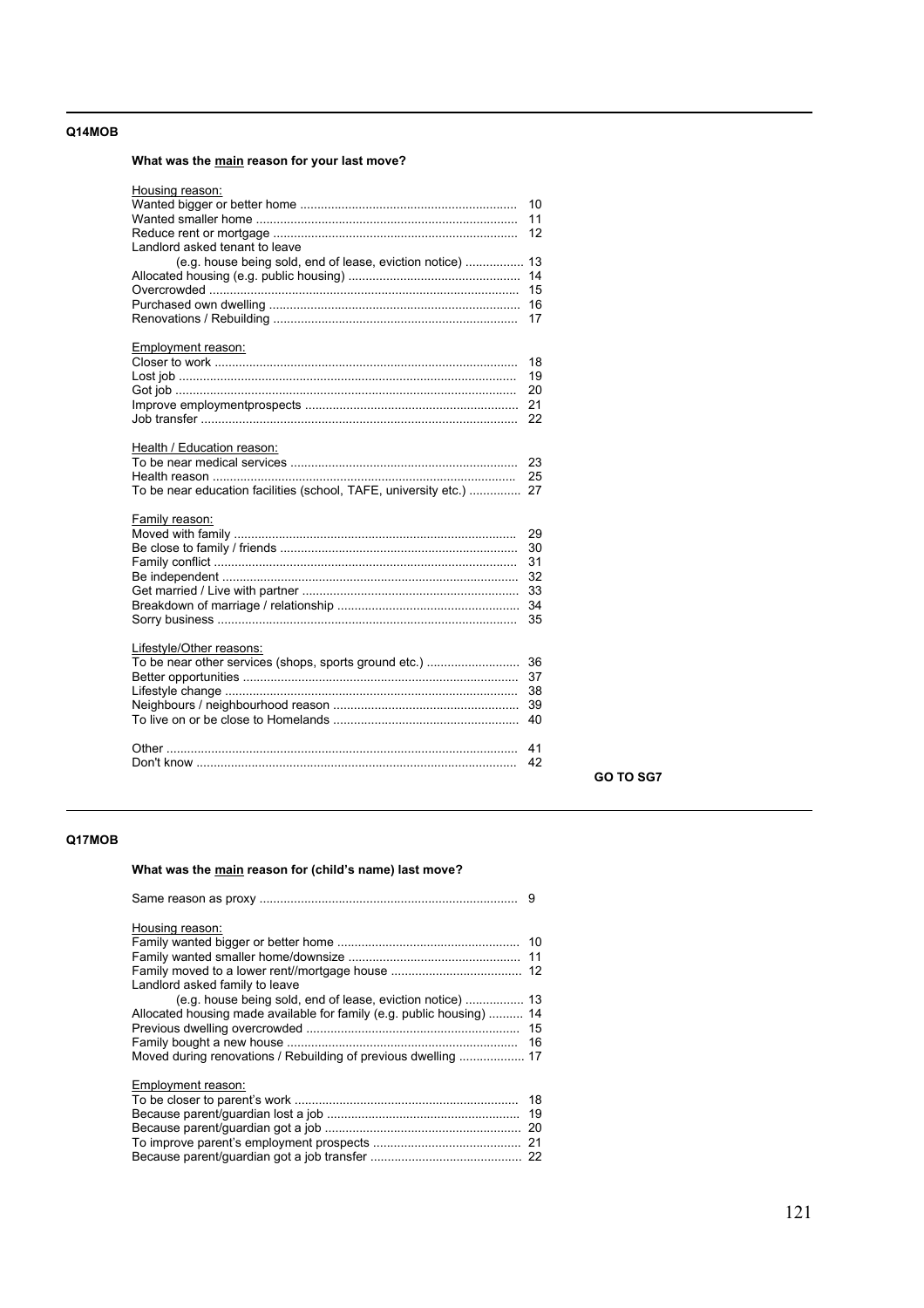| Health / Education reason:<br>To be near medical services for a parent or other family member  23<br>Health reason of parent or other family member<br>To be near education facilities for (child's name) | 24<br>25<br>26<br>27                   |
|-----------------------------------------------------------------------------------------------------------------------------------------------------------------------------------------------------------|----------------------------------------|
| Family reason:<br>Parent started a new marriage or de facto relationship<br>Parents separated or ended de facto relationship                                                                              | 29<br>30<br>31<br>32<br>33<br>34<br>35 |
| Lifestyle/Other reasons:<br>To be near other services (shops, sports ground etc.)<br>To provide better opportunities for (child's name)<br>To take up an opportunity or experience away from family       | 36<br>37<br>38<br>39<br>40             |
|                                                                                                                                                                                                           | 41<br>42                               |

**GO TO SG6**

# **SG6** If answered Q17MOB and EDUCQ01=1........................................................................ 1 **GO TO Q18MOB** If answered Q17MOB and EDUCQ01 not equal to 1 ...................................................... 2 **GO TO SG7**

# **Q18MOB**

**Did (childís name) change schools because of this last move?**

|     | Yes<br>No | <b>GO TO SG7</b>                                                 |
|-----|-----------|------------------------------------------------------------------|
| SG7 |           |                                                                  |
|     | Otherwise | <b>GO TO Q01FMTK</b><br><b>GO TO FAMILY AND COMMUNITY MODULE</b> |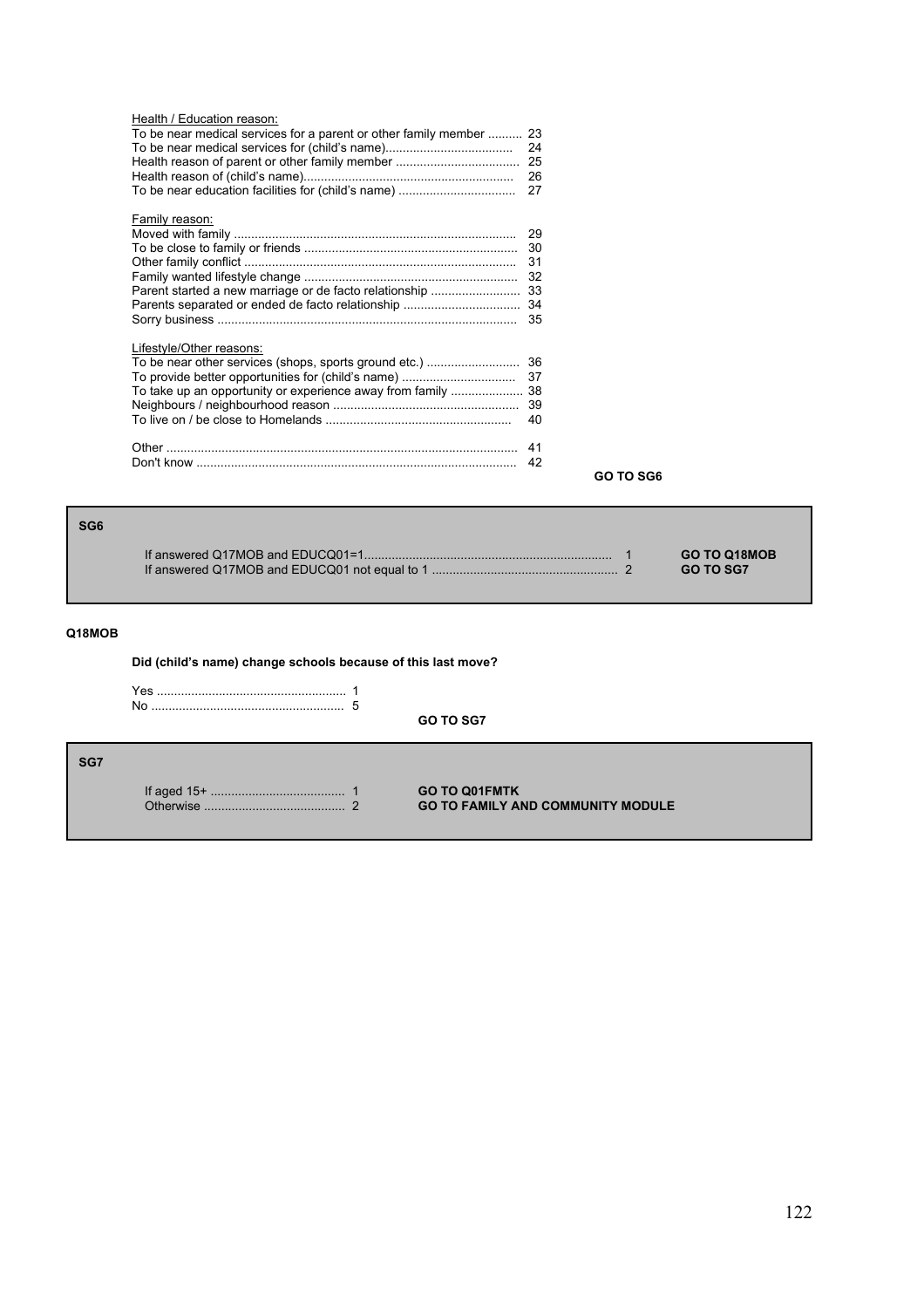**REMOVAL**

# **Q01FMTK**

**The next few questions are about whether you or any of your relatives have been removed or taken away from your families.** 

I know this may <be upsetting for some people/make some people sad>.

**Is it all right to ask you some questions about this?** 

*Pause for response.*

**Have you been removed from your family by welfare or the government or taken away to a mission?**

| Yes ……………………………………………… 1 | <b>GO TO Q02FMTK</b>                     |
|--------------------------|------------------------------------------|
|                          | <b>GO TO Q02FMTK</b>                     |
|                          | <b>GO TO FAMILY AND COMMUNITY MODULE</b> |

#### **Q02FMTK**

**Have any of your relatives been removed from their family by welfare or the government or taken away to a mission?**

Yes ....................................................... 1 **GO TO Q03FMTK GO TO FAMILY AND COMMUNITY MODULE** Don't know ........................................... 6 **GO TO FAMILY AND COMMUNITY MODULE** Don't want to talk about it ..................... 7 **GO TO FAMILY AND COMMUNITY MODULE**

# **Q03FMTK**

**Are you able to tell me which of your relatives have been removed or taken away from their family (by welfare or the government or taken away to a mission)?**

*Probe with response categories if required.*

*More than one response is allowed. Press space bar between responses.*

**GO TO SG13A**

# **SG13A**

If Q01FMTK=1................................... 1 **GO TO Q04FMTK GO TO FAMILY AND COMMUNITY MODULE** 

#### **Q04FMTK**

**Have you seen any of your relatives since you were removed or taken away?**

|  | <b>GO TO Q06FMTK</b>                     |
|--|------------------------------------------|
|  | <b>GO TO Q05FMTK</b>                     |
|  | <b>GO TO FAMILY AND COMMUNITY MODULE</b> |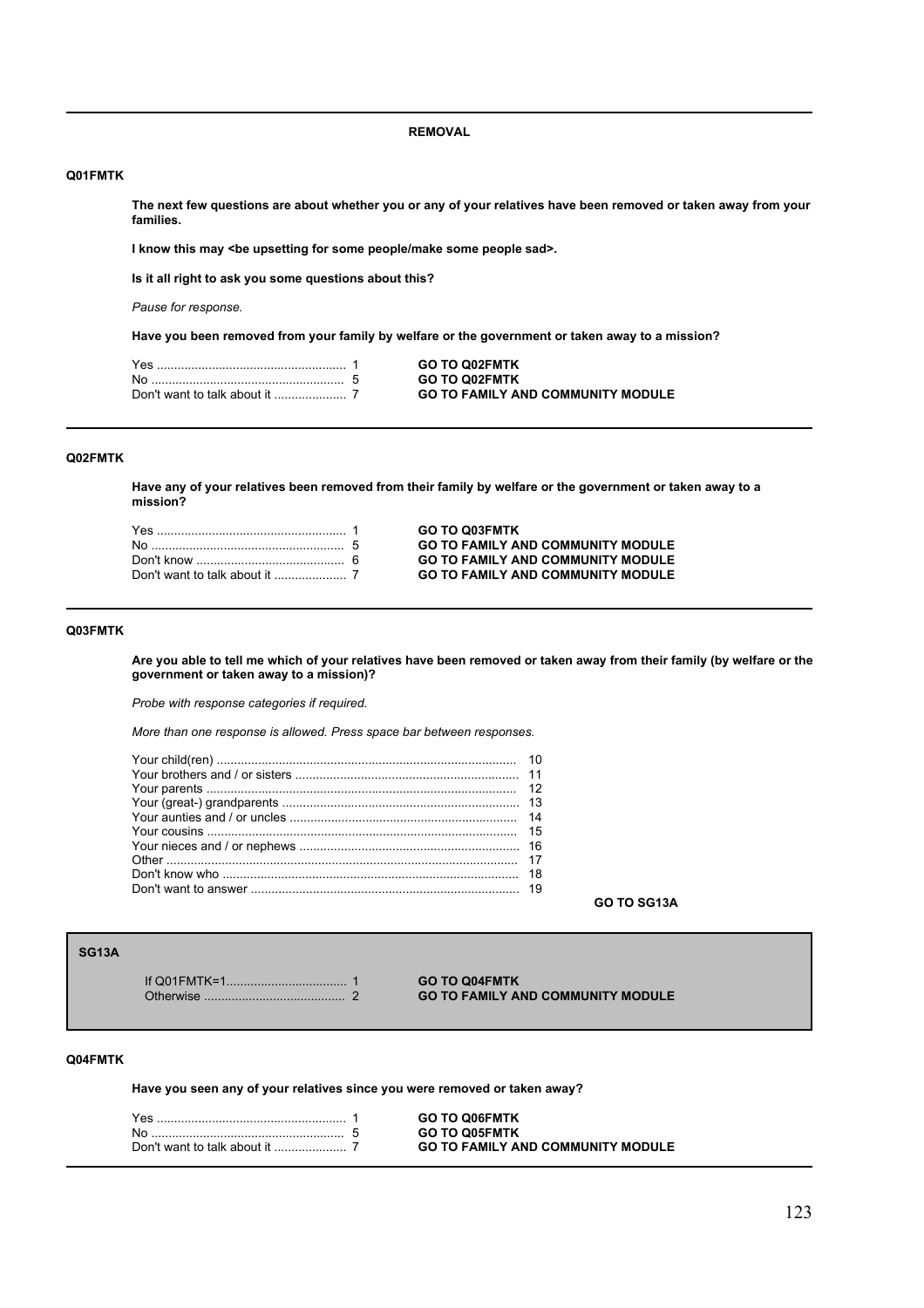| Q05FMTK |                                                                                  |                                                                                                                 |
|---------|----------------------------------------------------------------------------------|-----------------------------------------------------------------------------------------------------------------|
|         | with them?                                                                       | Do you know of any of the services that could help you find your family and relatives and help you make contact |
|         | Show Prompt Card List link up services by state                                  |                                                                                                                 |
|         |                                                                                  |                                                                                                                 |
|         |                                                                                  | <b>GO TO FAMILY AND COMMUNITY MODULE</b>                                                                        |
|         |                                                                                  |                                                                                                                 |
| Q06FMTK |                                                                                  |                                                                                                                 |
|         | Did you or your relatives use a service to find or make contact with each other? |                                                                                                                 |
|         |                                                                                  | <b>GO TO Q07FMTK</b>                                                                                            |
|         |                                                                                  | <b>GO TO FAMILY AND COMMUNITY MODULE</b>                                                                        |
|         |                                                                                  |                                                                                                                 |
| Q07FMTK |                                                                                  |                                                                                                                 |
|         | <b>Which service?</b>                                                            |                                                                                                                 |

..................................................................... TEXT ENTRY **GO TO FAMILY AND COMMUNITY MODULE**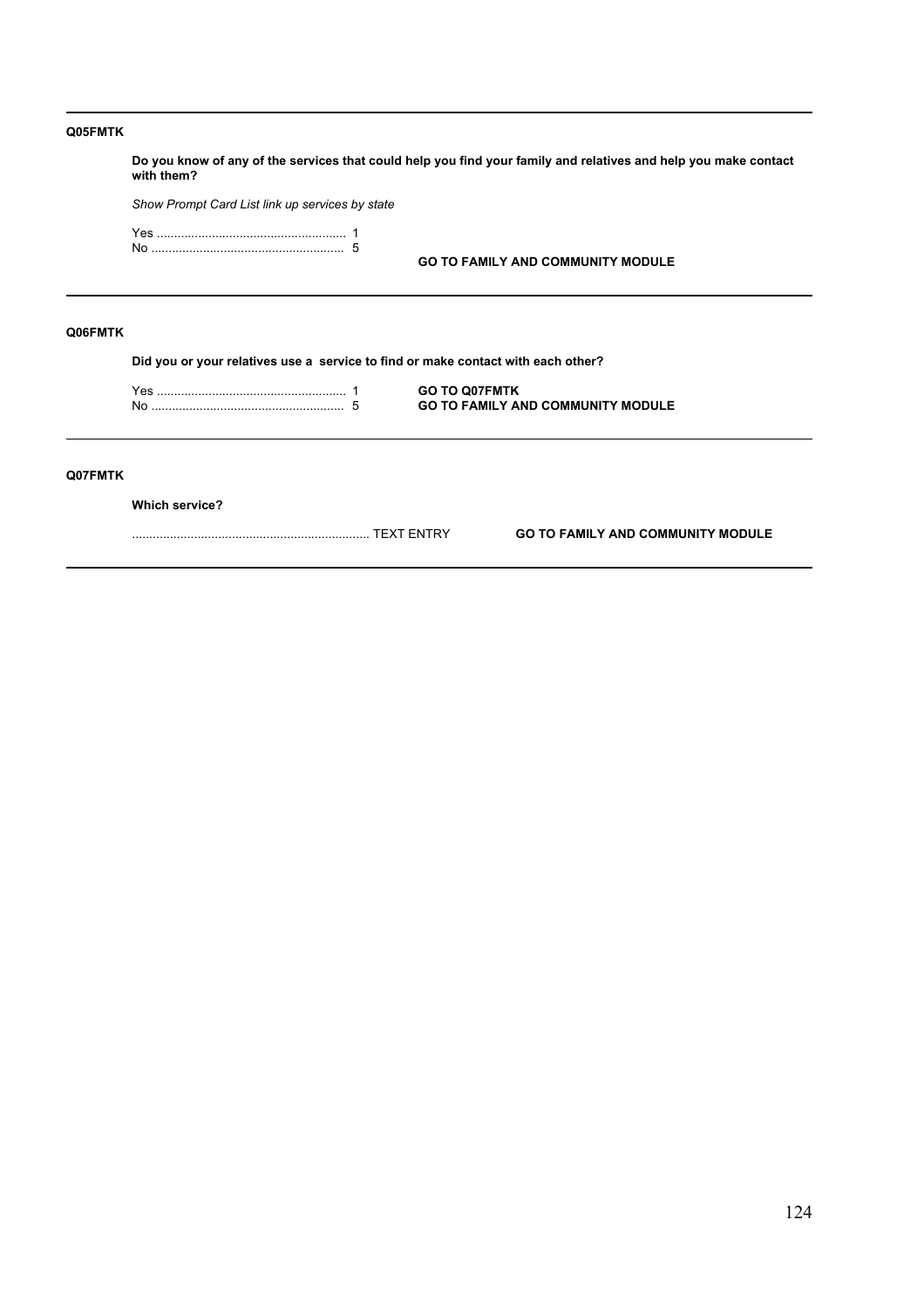# **FAMILY AND COMMUNITY**

#### **SUPPORT IN TIME OF CRISIS**

| SG <sub>1</sub> |                                                    | <b>GO TO Q01SITC</b><br><b>GO TO CHILD LIFE EVENTS SUB MODULE</b>                                                                                                                                                                                                                                                                                                                  |
|-----------------|----------------------------------------------------|------------------------------------------------------------------------------------------------------------------------------------------------------------------------------------------------------------------------------------------------------------------------------------------------------------------------------------------------------------------------------------|
| Q01SITC         | If non-remote insert:<br>Show Green Prompt Card 20 | (I would now like you to think about help you may ask for from other people in your day to day life.)<br>If you needed to, could you ask someone <who does="" live="" not="" with="" you=""> for help with <these of="" things="" types="">?</these></who>                                                                                                                         |
|                 | If remote insert:<br>borrowing tools>?             | (I would now like you to think about help you may ask for from other people in your day to day life.)<br>If you needed to, could you ask someone <who does="" live="" not="" with="" you=""> for help with <things after="" like="" looking="" your<br="">house or garden while you are away, helping with moving or lifting things, helping out when you are sick,</things></who> |
|                 |                                                    | <b>GO TO Q02SITC</b>                                                                                                                                                                                                                                                                                                                                                               |
| <b>Q02SITC</b>  |                                                    |                                                                                                                                                                                                                                                                                                                                                                                    |

### **If non-remote insert:**

If you needed to, could you ask someone <who does not live with you> for any of these types of support in a time **of crisis?**

*Show Green Prompt Card 21*

#### **If remote insert:**

**If you were having serious problems, could you ask somebody <who does not live with you> for help with things like giving you food or money when you have run out, letting you stay with them if you can't go home, providing emotional support, or helping you if you have a serious illness?**

|  | <b>GO TO Q03SITC</b> |
|--|----------------------|
|  | <b>GO TO Q05SITC</b> |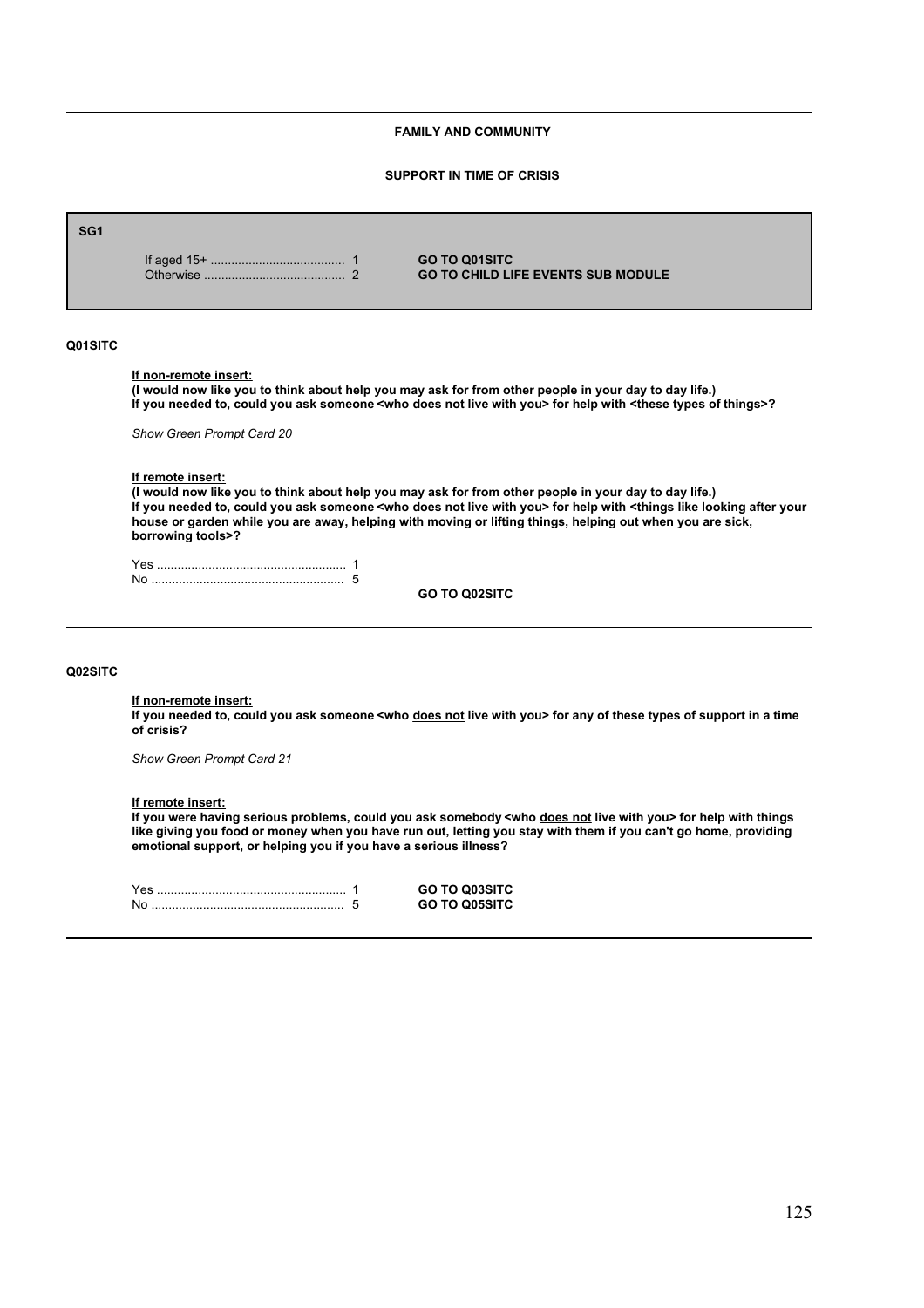### **Q03SITC**

# **Who are all the people you could ask?**

*Show Green Prompt Card 22*

*More than one response is allowed. Press space bar between responses.*

|  | <b>GO TO Q05SITC</b> |
|--|----------------------|
|  | <b>GO TO Q05SITC</b> |
|  | <b>GO TO Q05SITC</b> |
|  | <b>GO TO Q05SITC</b> |
|  | <b>GO TO Q05SITC</b> |
|  | <b>GO TO Q05SITC</b> |
|  | <b>GO TO Q05SITC</b> |
|  | <b>GO TO Q04SITC</b> |

### **Q04SITC**

*Specific other person/position*

| <br>. . |  |
|---------|--|
|         |  |

### **Q05SITC**

**If non-remote insert: Do you provide any of the following types of support for any relatives (including children) who do not live with you?**

*Show Green Prompt Card 23*

*If yes, prompt for which ones. More than one response is allowed. Press space bar between responses.*

|    | <b>GO TO Q07SITC</b> |
|----|----------------------|
|    | <b>GO TO Q07SITC</b> |
| 13 | <b>GO TO Q07SITC</b> |
| 14 | <b>GO TO Q07SITC</b> |
|    | <b>GO TO Q07SITC</b> |
|    | <b>GO TO Q07SITC</b> |
|    | <b>GO TO Q07SITC</b> |
|    | <b>GO TO Q07SITC</b> |
| 19 | <b>GO TO Q07SITC</b> |
| 20 | <b>GO TO Q06SITC</b> |
|    | <b>GO TO Q07SITC</b> |

# **If remote insert:**

Do you provide any of the following types of support for any relatives (including children) who **do not live with you?** 

*Show Green Prompt Card 23*

#### *If yes, prompt for which ones.*

*More than one response is allowed. Press space bar between responses.*

|    | <b>GO TO Q07SITC</b> |
|----|----------------------|
| 12 | <b>GO TO Q07SITC</b> |
| 13 | <b>GO TO Q07SITC</b> |
| 14 | <b>GO TO Q07SITC</b> |
|    | <b>GO TO Q07SITC</b> |
|    | <b>GO TO Q07SITC</b> |
|    | <b>GO TO Q07SITC</b> |
|    | <b>GO TO Q07SITC</b> |
|    | <b>GO TO Q07SITC</b> |
|    | <b>GO TO Q06SITC</b> |
|    | <b>GO TO Q07SITC</b> |
|    |                      |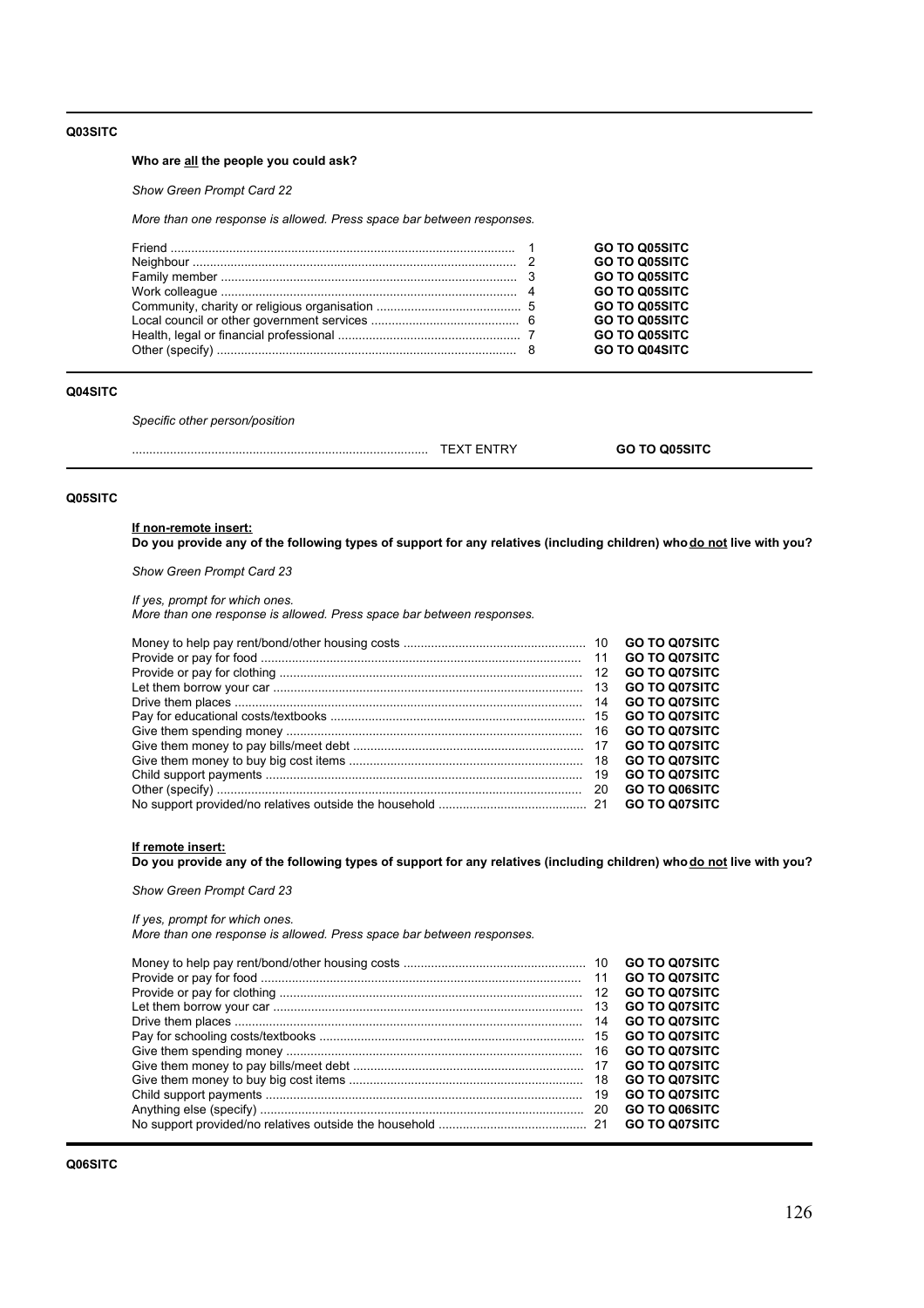*Choose appropriate code, else select 'Other'*

*More than one response is allowed. Press space bar between responses.*

| Help with everyday tasks (e.g. shopping, meals, housework)  3 |
|---------------------------------------------------------------|
|---------------------------------------------------------------|

**GO TO Q07SITC**

# **Q07SITC**

# **If non-remote insert:**

**In the last 4 weeks, did you help anyone <who does not live with you> with any of these activities?**

*Show Green Prompt Card 24*

*If 'yes', prompt for which ones.*

*More than one response is allowed. Press space bar between responses.*

|  | <b>GO TO Q08SITC</b> |
|--|----------------------|
|  | <b>GO TO Q08SITC</b> |
|  | <b>GO TO Q08SITC</b> |
|  | <b>GO TO Q08SITC</b> |
|  | <b>GO TO Q08SITC</b> |
|  | <b>GO TO Q08SITC</b> |
|  | <b>GO TO Q01PROB</b> |

#### **If remote insert:**

**In the last 4 weeks, did you help anyone <who does not live with you> with any of these activities?**

*Show Green Prompt Card 24*

*If 'yes', prompt for which ones.*

*More than one response is allowed. Press space bar between responses.*

|  | <b>GO TO Q08SITC</b><br><b>GO TO Q08SITC</b><br><b>GO TO Q08SITC</b><br><b>GO TO Q08SITC</b><br><b>GO TO Q08SITC</b> |
|--|----------------------------------------------------------------------------------------------------------------------|
|  | <b>GO TO Q08SITC</b><br><b>GO TO Q01PROB</b>                                                                         |

# **Q08SITC**

### **Who did you give this help to?**

*More than one response is allowed. Press space bar between responses.*

|  | <b>GO TO Q01PROB</b> |
|--|----------------------|
|  | <b>GO TO Q01PROB</b> |
|  | <b>GO TO Q01PROB</b> |
|  | <b>GO TO Q01PROB</b> |
|  | <b>GO TO Q09SITC</b> |
|  |                      |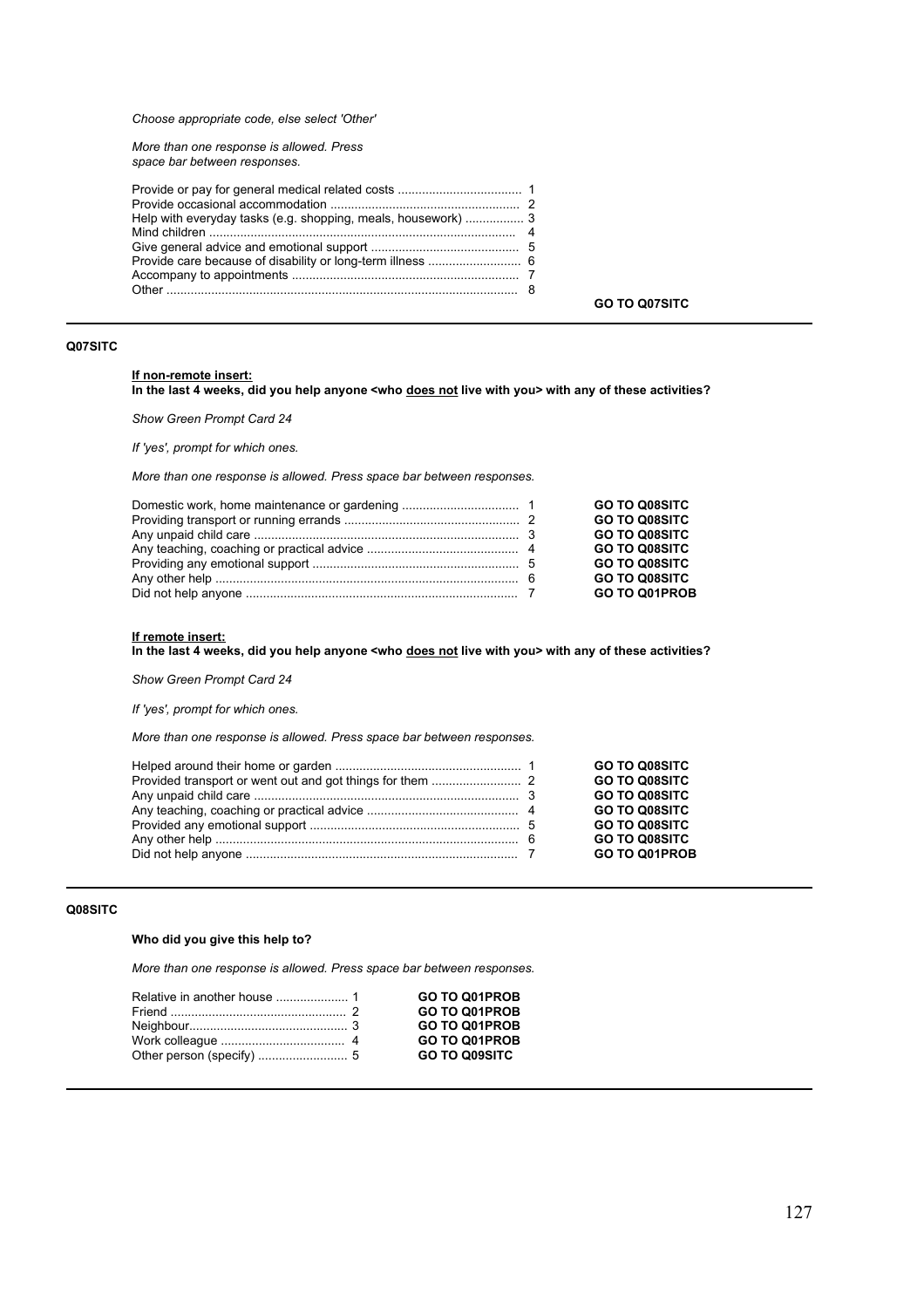# **Q09SITC**

*Specify other person*

...................................................................................... TEXT ENTRY **GO TO Q01PROB**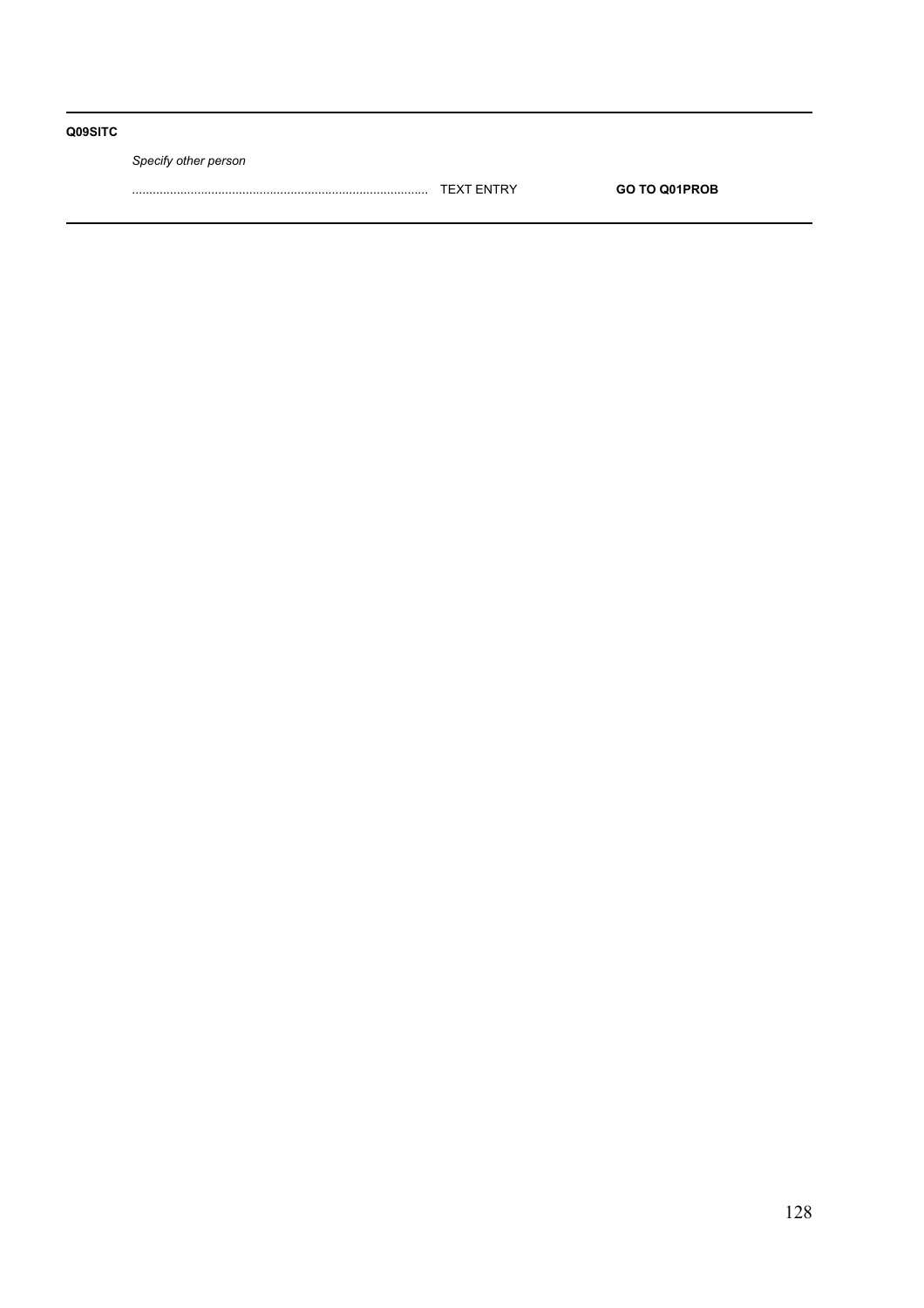### **NEIGHBOURHOOD PROBLEMS**

### **Q01PROB**

#### **If non-remote insert**:

# **(This next question is about what you think are problems<in your neighbourhood>) Do you think there are any of these problems <in your neighbourhood>?**

# *Show Green Prompt Card 25*

#### *If 'Yes", prompt for which ones.*

*More than one response is allowed. Press space bar between responses.*

| Theft - including burglaries, theft from homes, motor vehicle theft, other theft | 10  | <b>GO TO Q02PROB</b> |
|----------------------------------------------------------------------------------|-----|----------------------|
| Problems involving youths such as youth gangs/Lack of youth activity             | 11  | <b>GO TO Q02PROB</b> |
|                                                                                  | 12  | <b>GO TO Q02PROB</b> |
|                                                                                  | 13  | <b>GO TO Q02PROB</b> |
|                                                                                  | 14  | <b>GO TO Q02PROB</b> |
|                                                                                  | 15  | <b>GO TO Q02PROB</b> |
|                                                                                  | 16  | <b>GO TO Q02PROB</b> |
|                                                                                  | 17  | <b>GO TO Q02PROB</b> |
|                                                                                  | 18  | <b>GO TO Q02PROB</b> |
|                                                                                  | 19  | <b>GO TO Q02PROB</b> |
|                                                                                  | -20 | <b>GO TO Q02PROB</b> |
|                                                                                  | 21  | <b>GO TO Q02PROB</b> |
|                                                                                  |     | <b>GO TO Q02PROB</b> |
|                                                                                  | -23 | <b>GO TO Q02PROB</b> |
|                                                                                  | 24  | <b>GO TO Q01STR</b>  |
|                                                                                  | 25  | GO TO Q01STR         |

#### **If remote insert:**

**(This next question is about what you think are problems<in this community/neighbourhood>) Do you think there are any of these problems <in this community/neighbourhood>?**

*Show Green Prompt Card 25*

# *If 'Yes", prompt for which ones.*

*More than one response is allowed. Press space bar between responses.*

|                                                                                            | 10   |
|--------------------------------------------------------------------------------------------|------|
| Kids having nothing to do or problems with kids hanging out in groups or gangs  11         |      |
|                                                                                            |      |
| People doing graffiti or damaging buildings like breaking windows and things like that  13 |      |
|                                                                                            | 14   |
|                                                                                            | 15   |
|                                                                                            | 16   |
|                                                                                            | 17   |
|                                                                                            | 18   |
|                                                                                            | 19   |
|                                                                                            |      |
|                                                                                            | -21  |
|                                                                                            |      |
|                                                                                            | - 23 |
|                                                                                            | 24   |
|                                                                                            | 25   |
|                                                                                            |      |

### **Q02PROB**

**In general would you say that you are very satisfied, satisfied, dissatisfied or very dissatisfied with the response of your local council or government to deal with <these problems/this problem>?**

**GO TO Q01STR**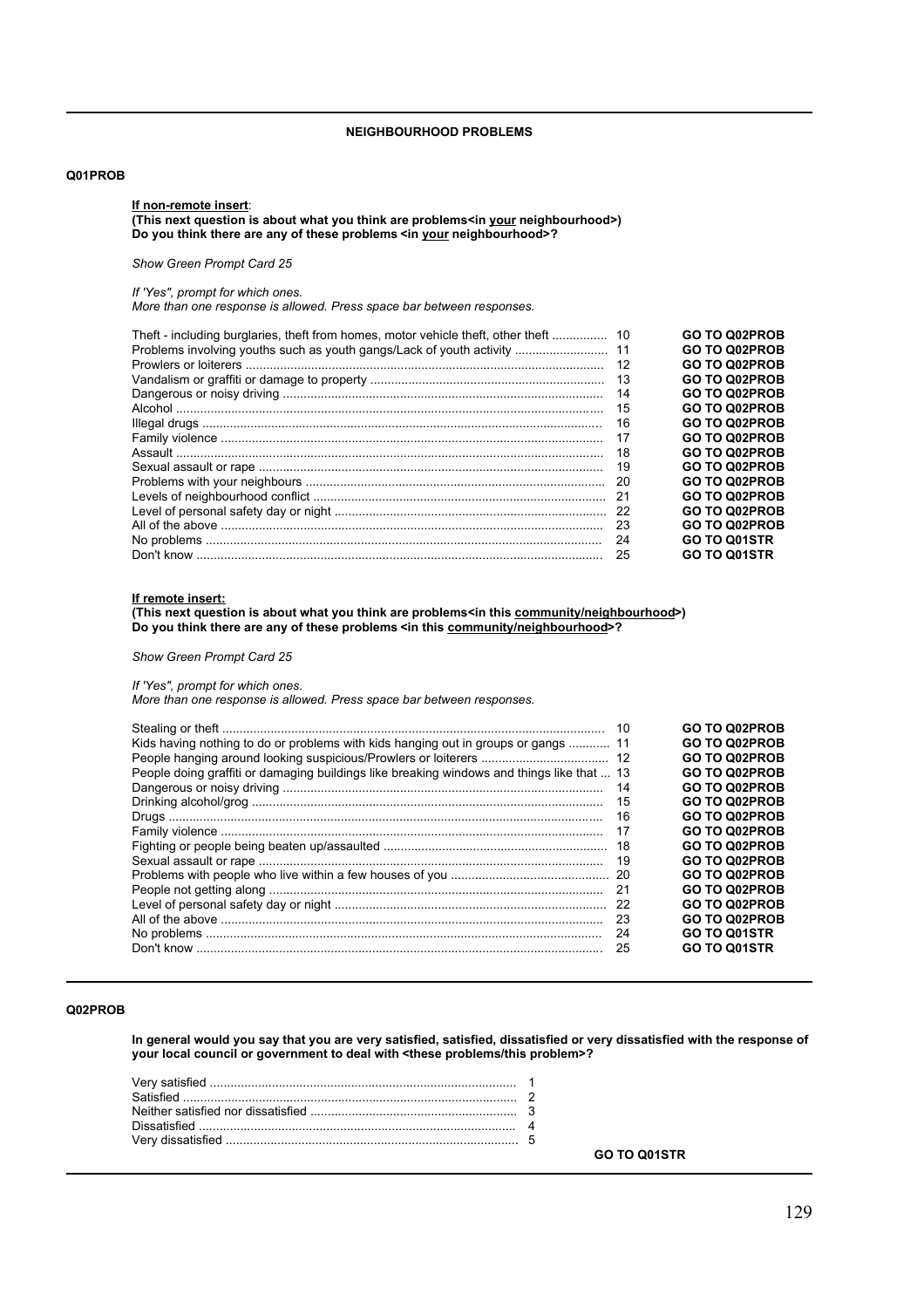### **STRESSORS**

**(The next few questions are about events that may or may not have happened to you, or your family or close friends during the last <last 12 months/last year>.)**

Press [1] to continue **GO TO Q01STR** 

# **Q01STR**

**Since <insert current month> last year, have any of these been a problem for you, or your family or close friends?** 

*Show Green Prompt Card 26*

*If 'Yes', prompt for which ones.* 

*More than one response is allowed. Press space bar between responses.* 

*Ctrl R may be used here if necessary.*

| Health problems | 11<br>12<br>13 | <b>GO TO Q02STR</b><br>GO TO Q02STR<br>GO TO Q02STR<br><b>GO TO Q02STR</b>                                                               |
|-----------------|----------------|------------------------------------------------------------------------------------------------------------------------------------------|
| Family changes  | 16<br>-18      | <b>GO TO Q02STR</b><br><b>GO TO Q02STR</b><br><b>GO TO Q02STR</b><br>GO TO Q02STR<br><b>GO TO Q02STR</b><br>GO TO Q02STR<br>GO TO Q02STR |
| Ctrl R          |                | <b>GO TO Q03STR</b><br><b>GO TO Q03STR</b>                                                                                               |

#### **Q02STR**

### **Which of these were a problem for you?**

*Show Green Prompt Card 26*

*More than one response is allowed. Press space bar between responses.* 

*Ctrl R may be used here if necessary.*

<Only response(s) identified in Q01STR to appear.> Ctrl R

**GO TO Q03STR**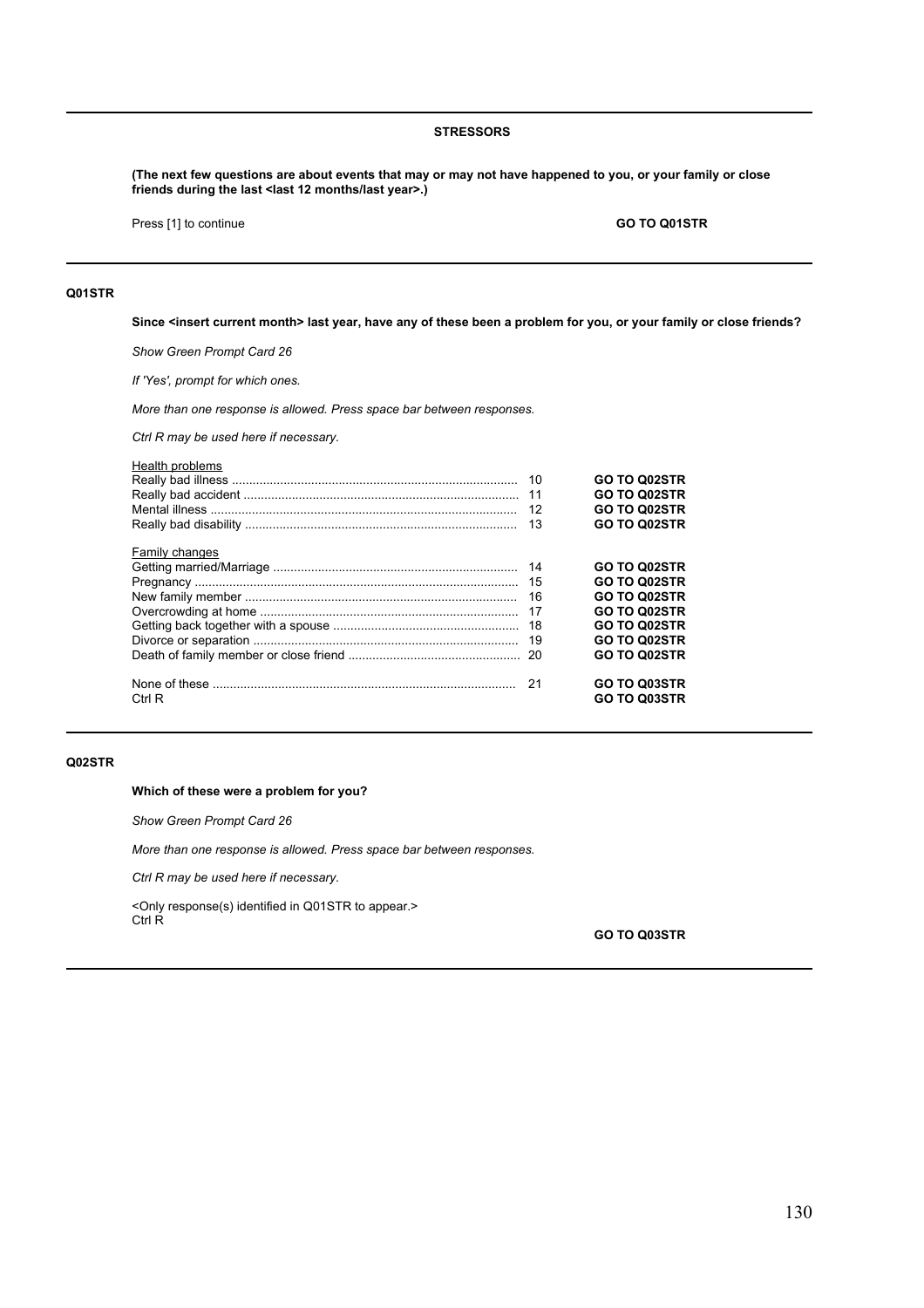### **Q03STR**

**(Since <insert current month> last year,) have any of these other things been a problem for you, or your family or close friends?** 

*Show Green Prompt Card 27*

*If 'Yes', prompt for which ones.* 

*More than one response is allowed. Press space bar between responses.* 

*Ctrl R may be used here if necessary.*

| <b>Work Problems</b>                                                              | 10<br>11<br>12 | <b>GO TO Q04STR</b><br><b>GO TO Q04STR</b><br><b>GO TO Q04STR</b> |
|-----------------------------------------------------------------------------------|----------------|-------------------------------------------------------------------|
| <b>Other Problems</b>                                                             |                |                                                                   |
|                                                                                   | 13             | <b>GO TO Q04STR</b>                                               |
|                                                                                   | 14             | GO TO Q04STR                                                      |
|                                                                                   | 15             | GO TO Q04STR                                                      |
|                                                                                   | 16             | <b>GO TO Q04STR</b>                                               |
|                                                                                   | 17             | <b>GO TO Q04STR</b>                                               |
|                                                                                   | 18             | <b>GO TO Q04STR</b>                                               |
|                                                                                   | 19             | <b>GO TO Q04STR</b>                                               |
|                                                                                   | 20             | <b>GO TO Q04STR</b>                                               |
| Treated badly because you are                                                     |                |                                                                   |
| <aboriginal aboriginal="" islander="" or="" strait="" torres="">  21</aboriginal> |                | <b>GO TO Q04STR</b>                                               |
|                                                                                   | 22             | <b>GO TO Q04STR</b>                                               |
|                                                                                   |                |                                                                   |
|                                                                                   | 23             | GO TO SG3                                                         |
| Ctrl R                                                                            |                | <b>GO TO SG3</b>                                                  |

# **Q04STR**

**Which of these were a problem for you?**

*Show Green Prompt Card 27*

*More than one response is allowed. Press space bar between responses.* 

*Ctrl R may be used here if necessary.*

<Only response(s) identified in Q01STR to appear.> Ctrl R

**IF 10...22 GO TO Q11STR IF 23 GO TO SG3 IF Ctrl R GO TO SG3**

#### **SG3**

Q01STR OR Q02STR = 21............... 1 **GO TO Q01BAR** Otherwise ......................................... 2 **GO TO Q11STR**

# **Q11STR**

**Thinking about these things that were a problem for you in the <last 12 months/last year>, how did it make you feel or how did it change your life?**

...................................................................................... TEXT ENTRY **GO TO Q12STR**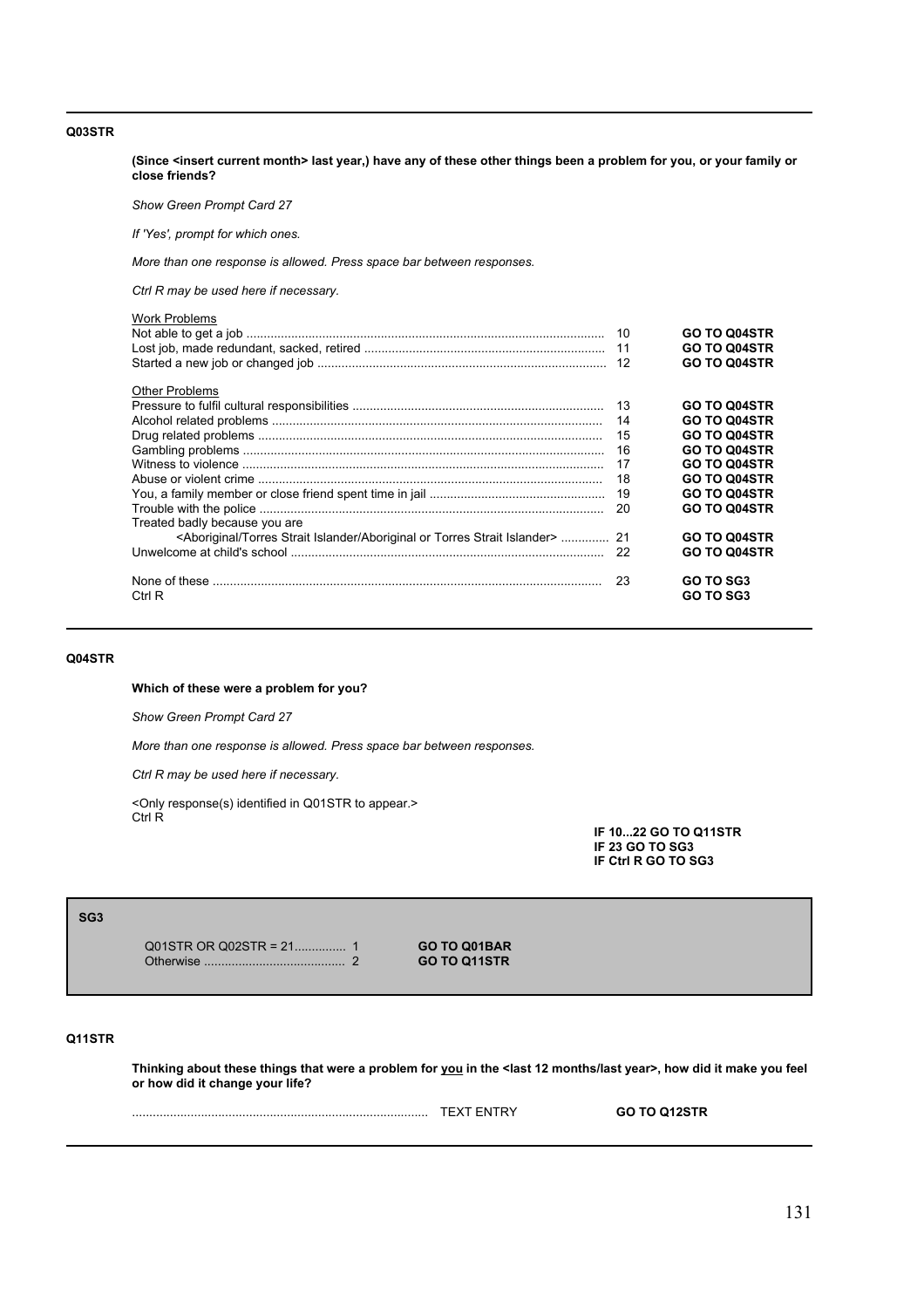# **Q12STR**

# **What would help you get through these <difficult/hard> times?**

*Show Green Prompt Card 28*

*More than one response is allowed. Press space bar between responses.*

*Ctrl R may be entered here if necessary.*

| Ctrl R | GO TO Q01BAR<br>GO TO Q01BAR<br>GO TO Q01BAR<br>GO TO Q01BAR<br><b>GO TO Q13STR</b><br>GO TO Q01BAR |
|--------|-----------------------------------------------------------------------------------------------------|
|        |                                                                                                     |

# **Q13STR**

*Specify other* 

| --- | . JAN |
|-----|-------|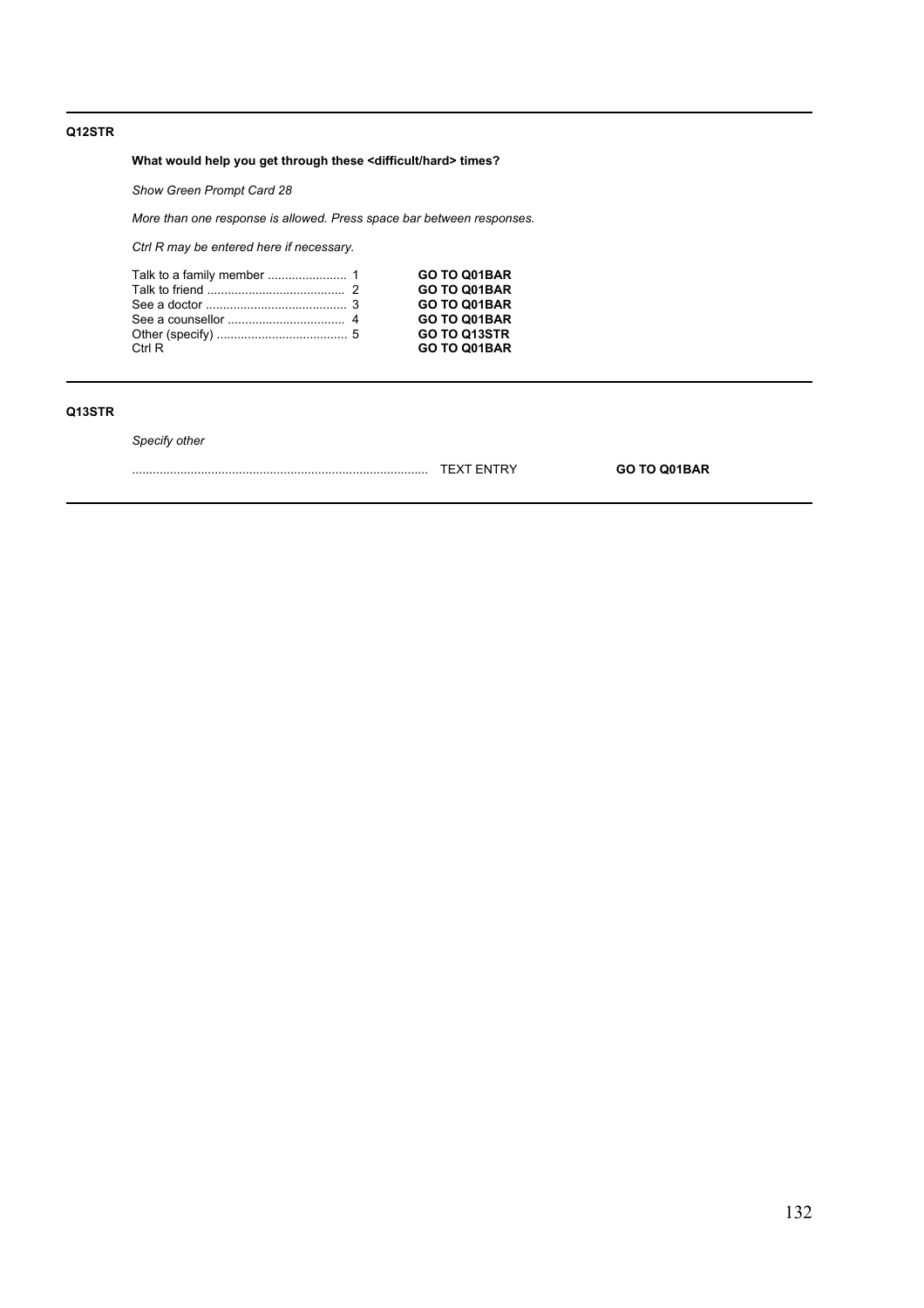# **BARRIERS TO SERVICE PROVIDERS**

# **Q01BAR**

**(The next few questions are about any problems you may have getting to a service or any reasons why you may not have gone to a service when you needed to.)**

**Do you find it hard to get to or do you have any other problems with accessing any of these services?**

*Show Green Prompt Card 29*

*More than one response is allowed. Press space bar between responses.*

|     | <b>GO TO Q03BAR</b> |
|-----|---------------------|
|     | <b>GO TO Q03BAR</b> |
| 12  | <b>GO TO Q03BAR</b> |
| -13 | <b>GO TO Q03BAR</b> |
| 14  | <b>GO TO Q03BAR</b> |
| 15  | <b>GO TO Q03BAR</b> |
| -16 | <b>GO TO Q03BAR</b> |
| -17 | <b>GO TO Q03BAR</b> |
| 18  | <b>GO TO Q03BAR</b> |
|     | <b>GO TO Q03BAR</b> |
| -20 | <b>GO TO Q03BAR</b> |
|     | <b>GO TO Q03BAR</b> |
|     | <b>GO TO Q02BAR</b> |
|     | GO TO Q01CWF        |

# **Q02BAR**

*Specify other services*

...................................................................................... TEXT ENTRY **GO TO Q03BAR**

# **Q03BAR**

What are the problems you have with <Insert response category from Q01BAR for each loop.>?

*Show Green Prompt Card 30*

*More than one response is allowed. Press space bar between responses.*

|                                                                                                     | GO TO SG4           |
|-----------------------------------------------------------------------------------------------------|---------------------|
|                                                                                                     | GO TO SG4           |
|                                                                                                     | GO TO SG4           |
|                                                                                                     | <b>GO TO SG4</b>    |
|                                                                                                     | <b>GO TO SG4</b>    |
|                                                                                                     | <b>GO TO SG4</b>    |
|                                                                                                     | <b>GO TO SG4</b>    |
| Treated badly because <aboriginal <="" islander="" strait="" td="" torres=""><td></td></aboriginal> |                     |
|                                                                                                     | GO TO SG4           |
|                                                                                                     | <b>GO TO Q04BAR</b> |

#### **Q04BAR**

*Specify other problem*

...................................................................................... TEXT ENTRY **GO TO SG4**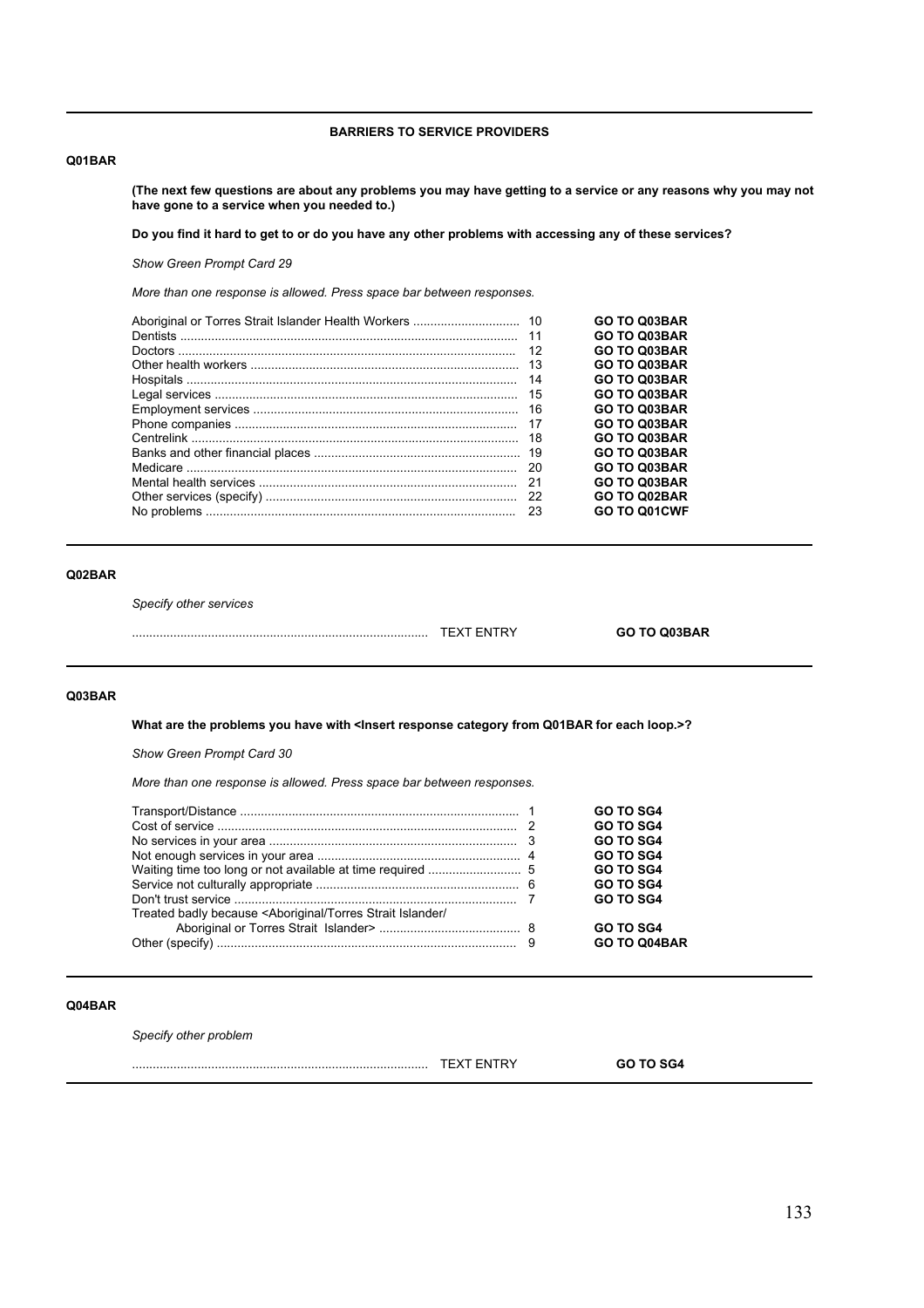**SG4**

If another response in Q01BAR ........ 1 **GO TO Q03BAR** Otherwise ......................................... 2 **GO TO Q01CWF**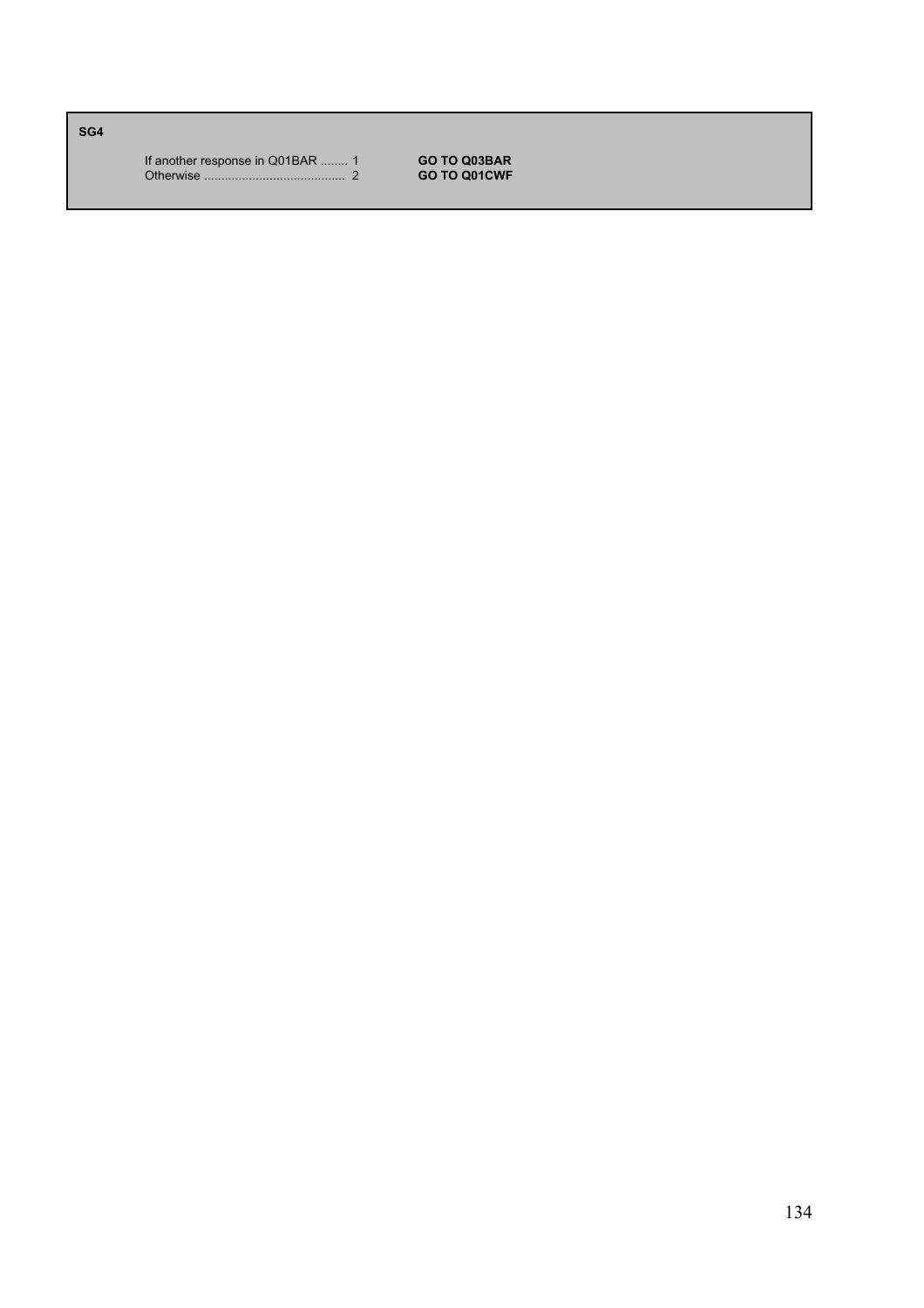# **CONTACT WITH FAMILY AND FRIENDS**

### **Q01CWF**

**The next few questions are about any contact you've had with family or friends <who do not live with you>.**

**Do you see them every day?**

|  | <b>GO TO Q05CWF</b> |
|--|---------------------|
|  | <b>GO TO Q02CWF</b> |
|  | GO TO Q01NAO        |

# **Q02CWF**

**(Have you seen them) since last <Insert day of interview>?**

|  | GO TO Q05CWF |
|--|--------------|
|  | GO TO Q03CWF |

#### **Q03CWF**

**Have you seen them since this time last month?**

|  | GO TO Q05CWF |
|--|--------------|
|  | GO TO Q04CWF |

# **Q04CWF**

**In the last 3 months, that is since this time in <Insert month 3 months ago>, have you seen family or friends <who do not live with you>?**

**GO TO Q05CWF**

### **Q05CWF**

**In the last 3 months , have you made any other type of contact with family or friends <who do not live with you>?**

*Show Green Prompt Card 31*

*If 'yes' prompt for which ones.*

*More than one response is allowed. Press space bar between responses.*

|  | <b>GO TO SG5</b> |
|--|------------------|
|  | GO TO SG5        |
|  | <b>GO TO SG5</b> |
|  | <b>GO TO SG5</b> |
|  | <b>GO TO SG5</b> |
|  | GO TO Q06CWF     |
|  | GO TO O01FFC     |
|  |                  |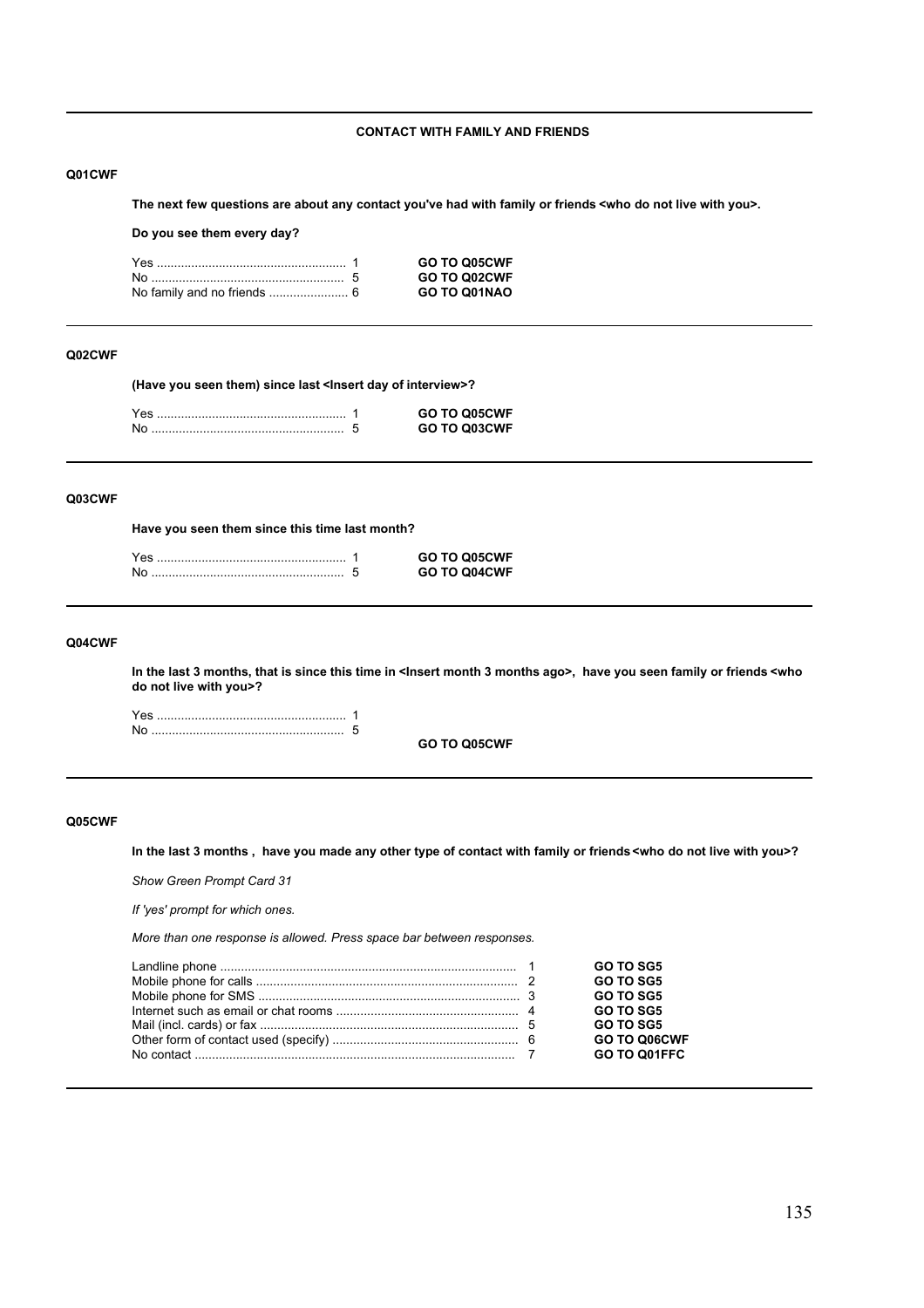### **Q06CWF**

*Record other form of contact used*

|            |           | <b>TEXT ENTRY</b> | GO TO SG5                                                  |
|------------|-----------|-------------------|------------------------------------------------------------|
| <b>SG5</b> | Otherwise | $\Omega$          | <b>GO TO Q07CWF</b><br>GO TO Q08CWF<br><b>GO TO Q09CWF</b> |

#### **Q07CWF**

**How often have you had <SMS or internet/SMS/Internet> contact with them (in the last 3 months)?**

#### **If non-remote insert:**

*Show Green Prompt Card 32*

#### **If remote insert:**

Prompt with categories if necessary.

**GO TO SG6**

| G6 |                                                     |  |
|----|-----------------------------------------------------|--|
|    | <b>GO TO Q08CWF</b><br>GO TO Q09CWF<br>GO TO Q01FFC |  |

### **Q08CWF**

**SG6**

**How often have you had <telephone or mobile phone/telephone/:mobile phone> contact with them (in the last 3 months)?**

### **If non-remote insert:**

*Show Green Prompt Card 32*

### **If remote insert:**

Prompt with categories if necessary.

|--|--|

**GO TO SG7**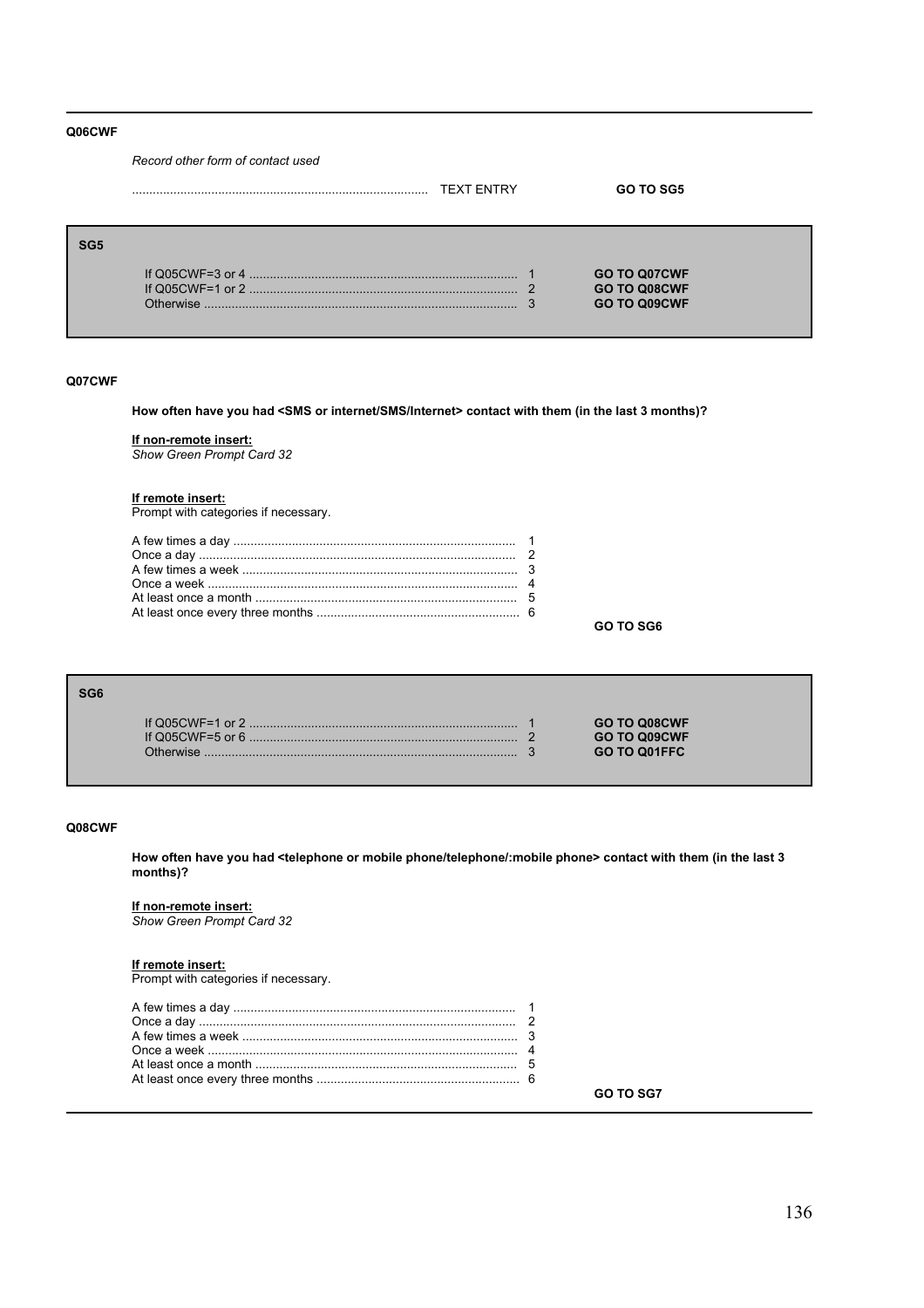# **SG7**

|  | <b>GO TO Q09CWF</b> |
|--|---------------------|
|  | <b>GO TO Q01FFC</b> |

# **Q09CWF**

**How often have you had <mail or an other form of/mail/an other form of> contact with them (in the last 3 months)?**

# **If non-remote insert:**

*Show Green Prompt Card 32*

# **If remote insert:** Prompt with categories if necessary.

**GO TO Q01FFC**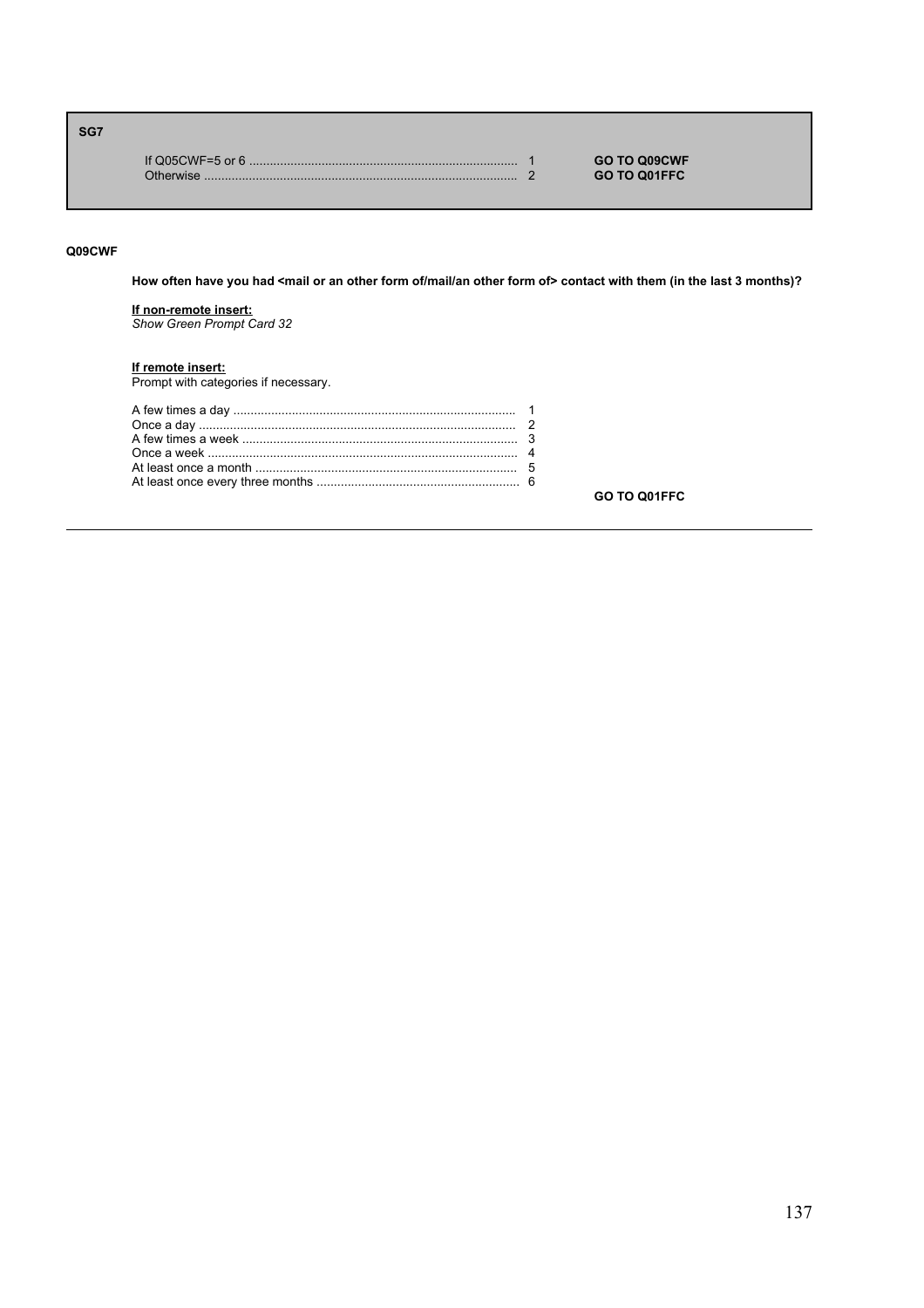# **FAMILY AND FRIENDS TO CONFIDE IN**

# **Q01FFC**

#### **If non-remote insert:**

Do you have any family members <not living with you> that you feel you can confide in?

#### **If remote insert:**

**Do you have any family members <not living with you> you can tell secrets to?** 

|  | GO TO Q02FFC |
|--|--------------|
|  | GO TO O03FFC |

### **Q02FFC**

# **If non-remote insert:**

How many family members <not living with you> can you confide in?

*Show Green Prompt Card 33*

#### **If remote insert:**

How many family members <not living with you> can you tell secrets to?

*Show Green Prompt Card 33*

5 or more family members .................... 5

**GO TO Q03FFC**

#### **Q03FFC**

**If non-remote insert: Do you have any friends that you feel you can confide in?**

#### **If remote insert:**

**Do you have any friends that you can you tell secrets to?**

|  | <b>GO TO Q04FFC</b>            |
|--|--------------------------------|
|  | <b>GO TO Q01COF</b>            |
|  | CODE Q01COF=7 AND GO TO Q01NAO |

#### **Q04FFC**

**If non-remote insert: How many friends can you confide in?**

*Show Green Prompt Card 34*

#### **If remote insert:**

### **How many friends can you tell secrets to?**

*Show Green Prompt Card 34*

**GO TO Q01COF**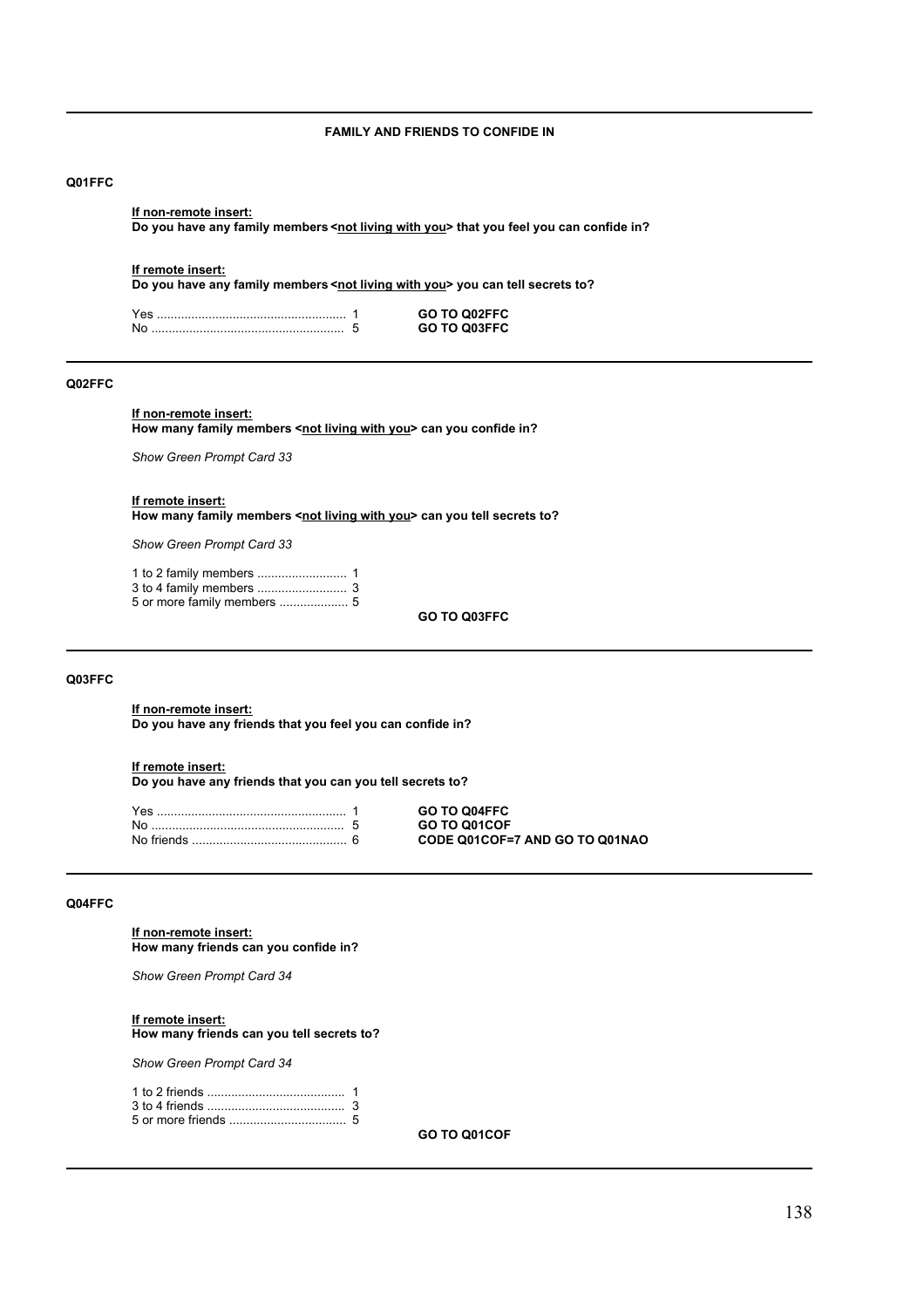# **CHARACTERISTICS OF FRIENDS**

## **Q01COF**

# **(The next few questions are about all your friends.)**

# **How many of your friends are of similar age to you?**

*Show Green Prompt Card 35*

|  | GO TO Q02COF |
|--|--------------|
|  | GO TO Q02COF |
|  | GO TO Q02COF |
|  | GO TO Q02COF |
|  | GO TO Q02COF |
|  | GO TO Q02COF |
|  | GO TO Q01NAO |
|  |              |

# **Q02COF**

**How many of your friends are Aboriginal/Torres Strait Islander?**

*Show Green Prompt Card 35A*

**GO TO Q03COF**

# **Q03COF**

**How many of your friends have similar levels of education as you?**

*Show Green Prompt Card 35A*

**GO TO Q01NAO**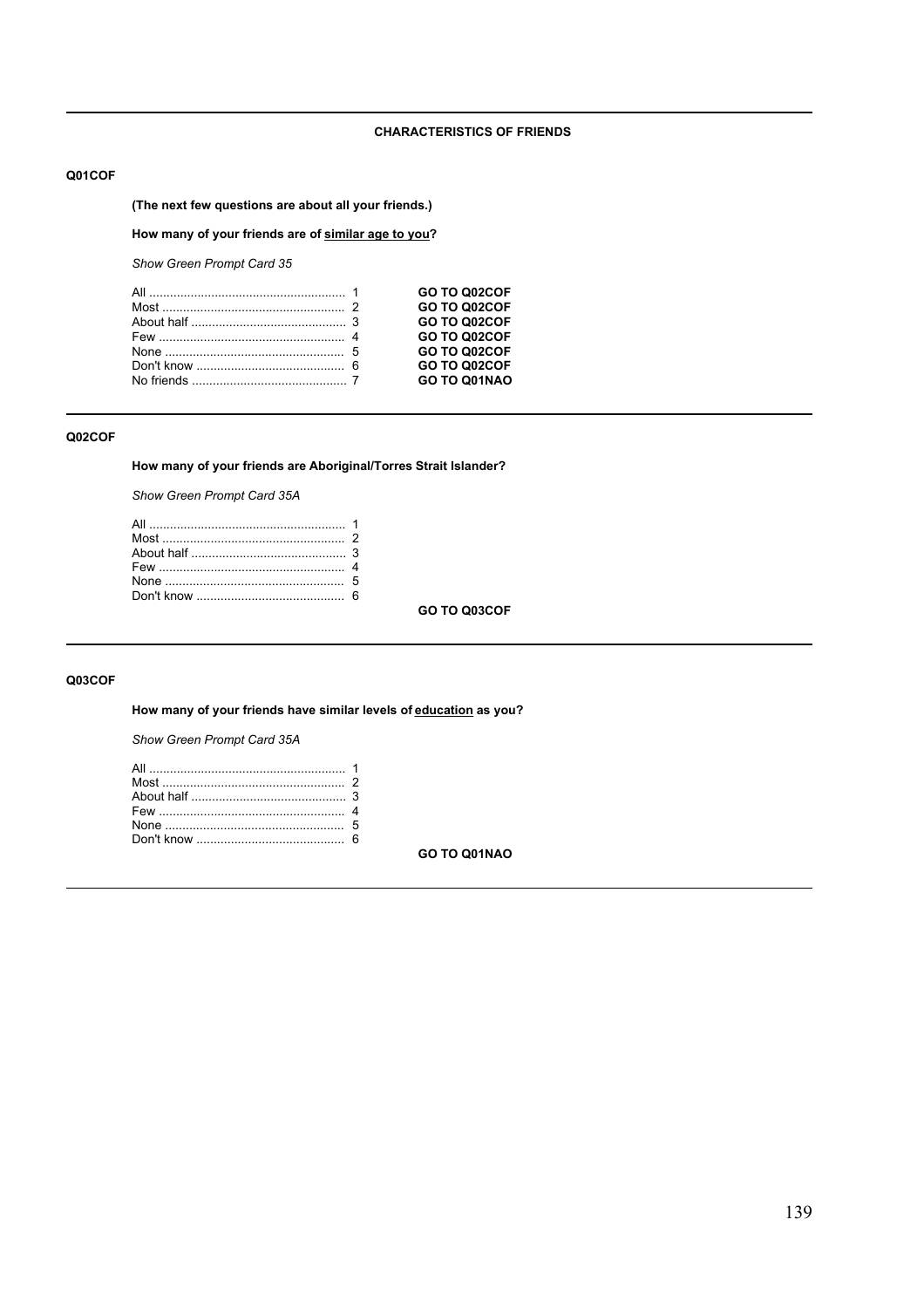# **NETWORK ADVICE AND OPINIONS**

# **Q01NAO**

**Do you personally know a member of State or Federal parliament, or local government that you would feel comfortable contacting for information or advice?**

**GO TO SG8**

**SG8**

If non-remote .................................... 1 **GO TO Q02NAO** Otherwise ......................................... 2 **GO TO SG9**

#### **Q02NAO**

**Do you personally know someone in any of the following types of organisations that you would feel comfortable contacting for information or advice?**

*Show Green Prompt Card 36*

*If 'yes', prompt for which ones.*

*More than one response is allowed. Press space bar between responses.*

| -11 |
|-----|
| 12  |
| 13  |
| 14  |
| 15  |
| 16  |
| 17  |
| 18  |
| 19  |
| 20  |
| 21  |
| 22  |
| 23  |

**GO TO SG9**

# **SG9**

If Q01CWF=6 ................................... 1 **GO TO Q04NAO** Otherwise ......................................... 2 **GO TO Q03NAO**

#### **Q03NAO**

**(The next few questions are about issues that are important to you.)**

**How often do you feel you are able to have a say with your family or friends, on issues that are important to you?**

*Show Green Prompt Card 37*

**GO TO Q04NAO**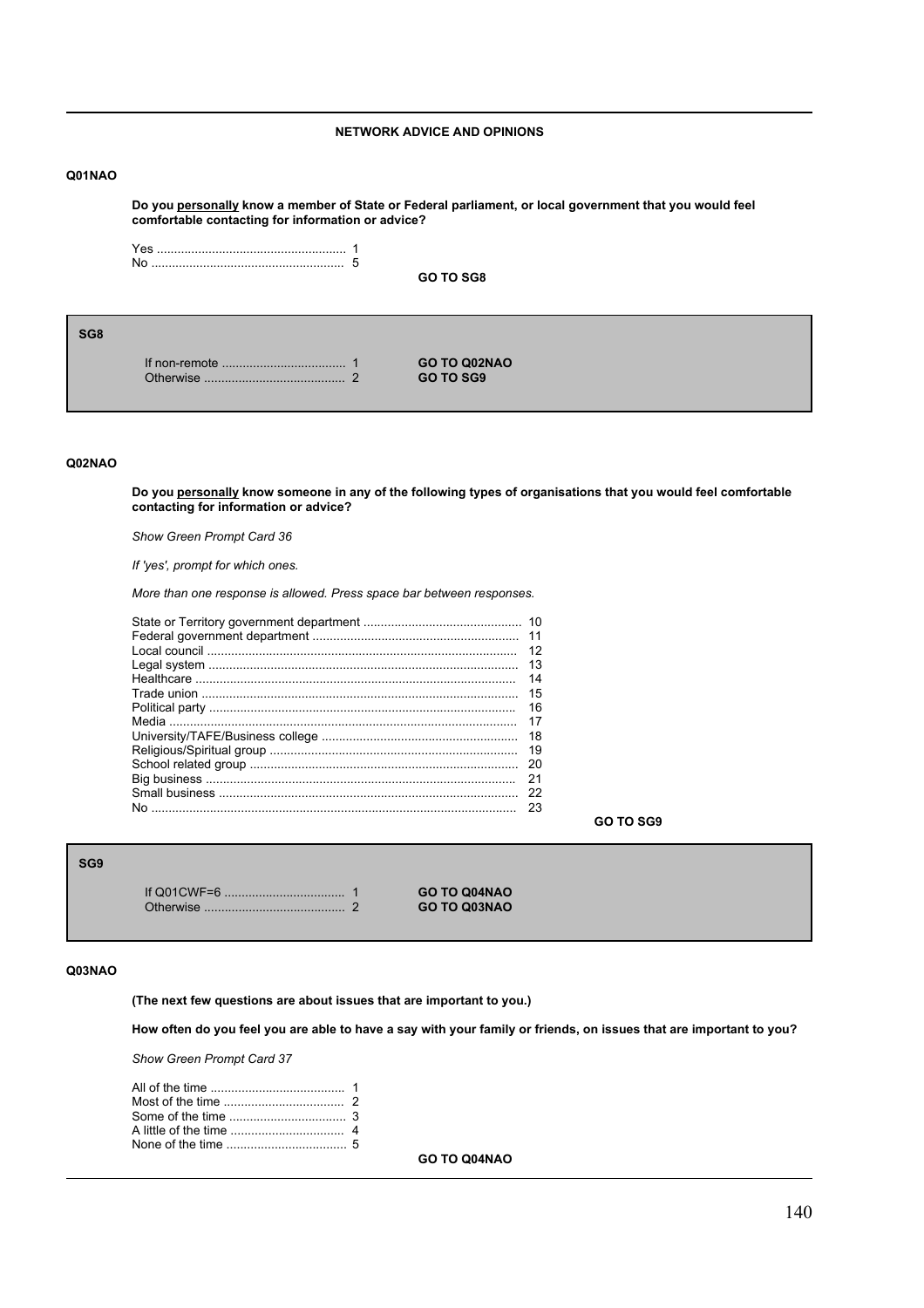# **Q04NAO**

**<The next question is about issues that are important to you.>**

**How often do you feel you are able to have a say within the general community, on issues that are important to you?**

*Show Green Prompt Card 37*

**GO TO Q01TRS**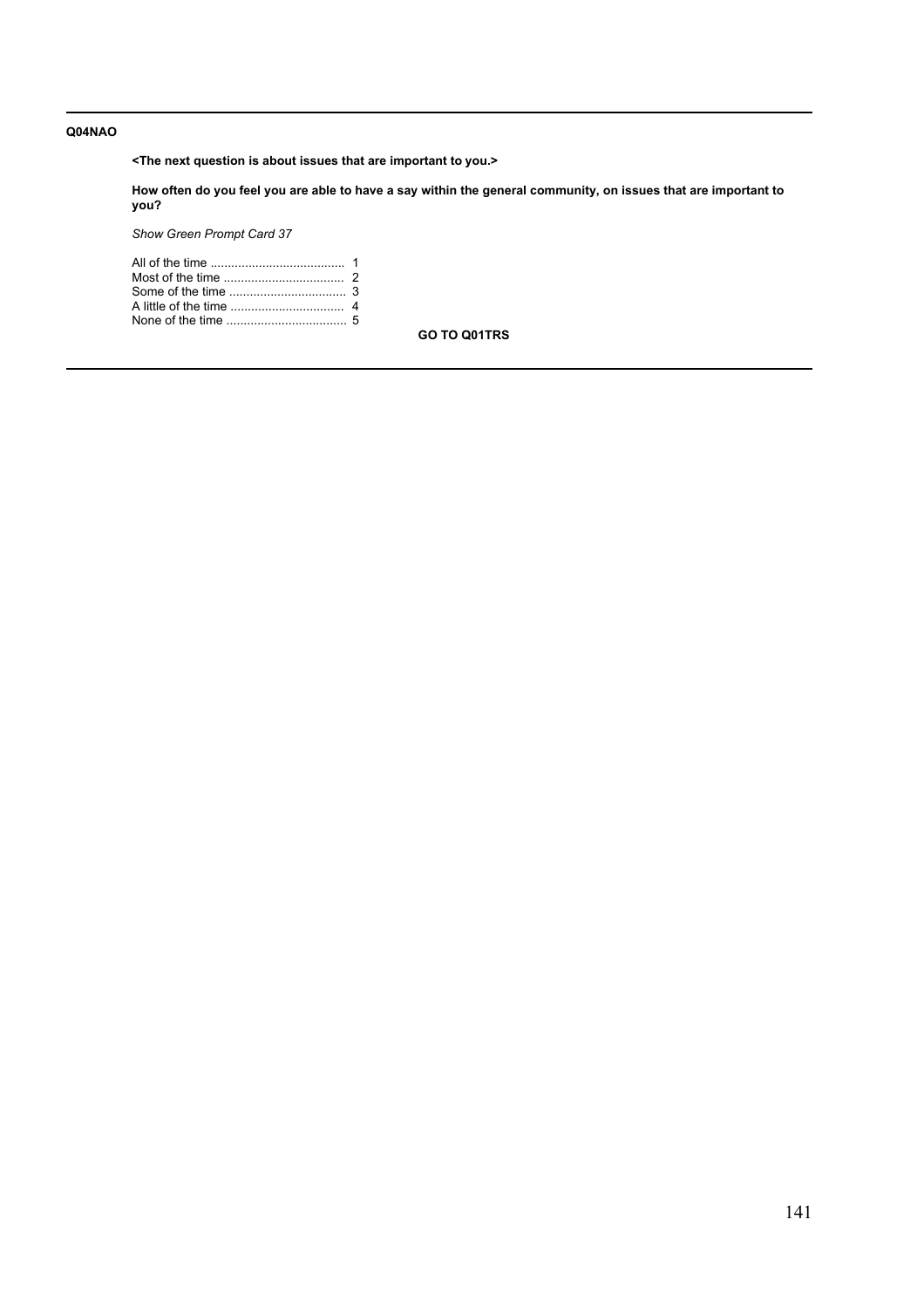### **TRUST**

## **Q01TRS**

**(The next few questions are about how much you trust people and institutions.)**

**How strongly do you agree or disagree with the following statements.**

# **That most people can be trusted?**

*Show Green Prompt Card 38*

### **If non-remote insert:**

| Neither agree nor disagree  3 |  |
|-------------------------------|--|
|                               |  |
|                               |  |
|                               |  |
|                               |  |

**GO TO Q02TRS**

# **If remote insert:**

**GO TO Q02TRS**

# **Q02TRS**

### **(How strongly do you agree or disagree) that your doctor cna be trusted?**

*Show Green Prompt Card 38*

# **If non-remote insert:**

**GO TO Q03TRS**

# **If remote insert:**

# **GO TO Q03TRS**

# **Q03TRS**

# **(How strongly do you agree or disagree) that hospitals can be trusted to do the right thing by you?**

*Show Green Prompt Card 38*

### **If non-remote insert:**

# **If remote insert:**

**GO TO Q04TRS**

**GO TO Q04TRS**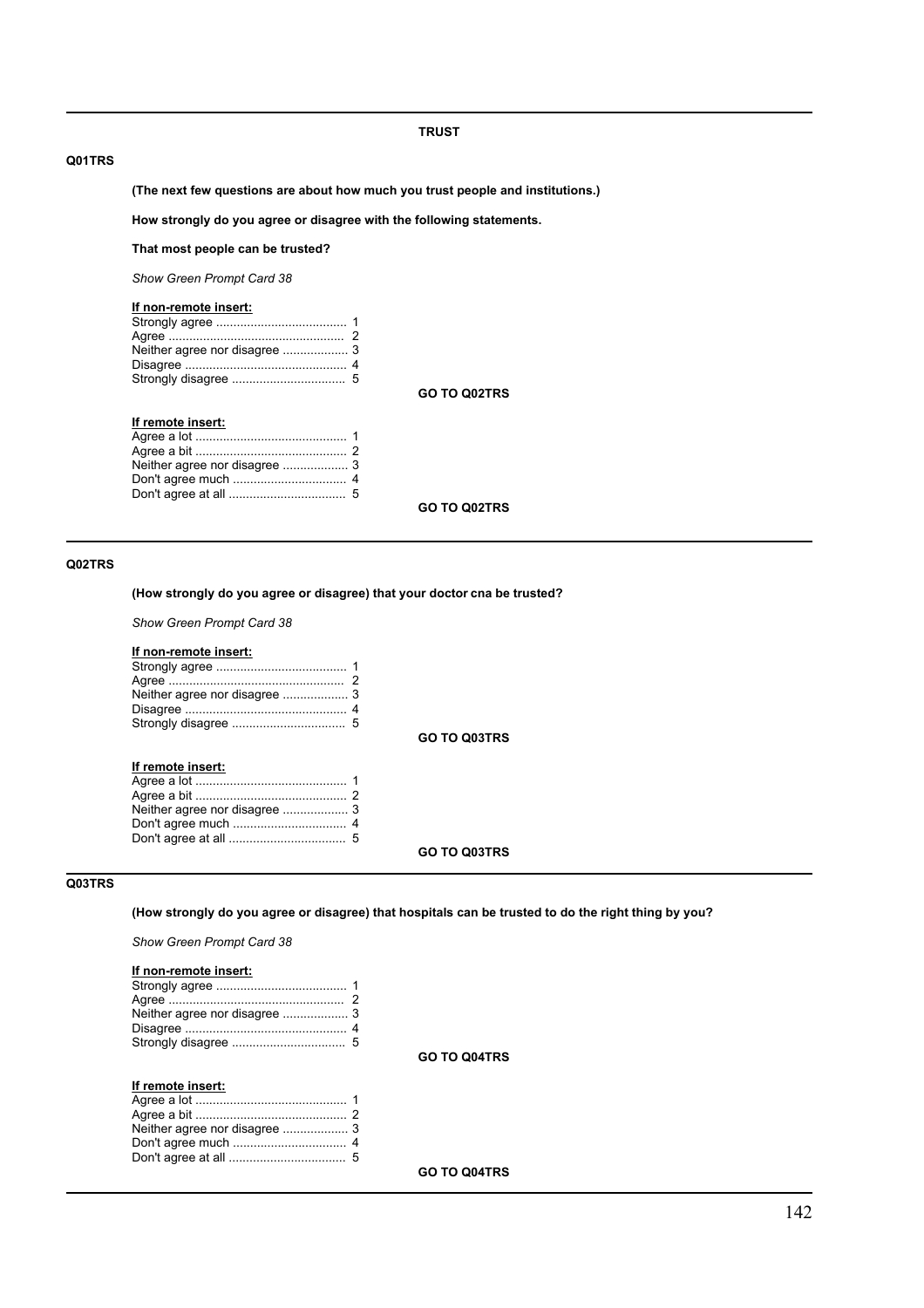# **Q04TRS**

### **(How strongly do you agree or disagree) that police in your local area can be trusted to do the right thing by you?**

*Show Green Prompt Card 38*

### **If non-remote insert:**

| Neither agree nor disagree  3 |  |
|-------------------------------|--|
|                               |  |
|                               |  |

**GO TO Q05TRS**

# **If remote insert:**

| Neither agree nor disagree  3 |  |
|-------------------------------|--|
|                               |  |
|                               |  |
|                               |  |

**GO TO Q05TRS**

### **Q05TRS**

**(How strongly do you agree or disagree) that police outside your local area can be trusted to do the right thing by you?**

*Show Green Prompt Card 38*

# **If non-remote insert:**

| Neither agree nor disagree  3 |  |
|-------------------------------|--|
|                               |  |
|                               |  |
|                               |  |
|                               |  |

**GO TO Q06TRS**

# **If remote insert:**

**GO TO Q06TRS**

### **Q06TRS**

**(How strongly do you agree or disagree) that your local school can be trusted to do the right thing by the children attending the school?**

*Show Green Prompt Card 38*

### **If non-remote insert:**

**GO TO Q01SAFE**

# **If remote insert:**

**GO TO Q01SAFE**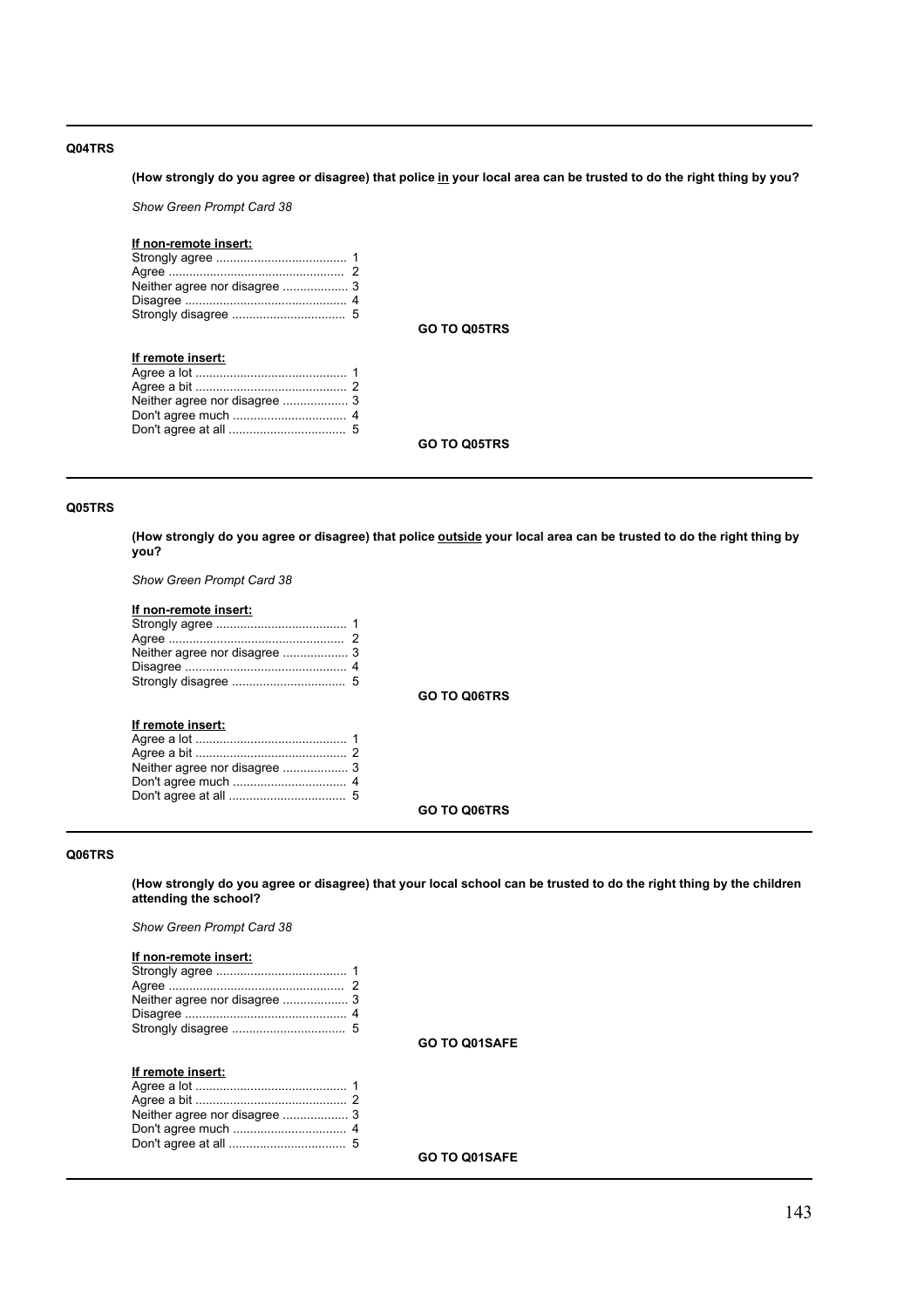### **SAFETY**

### **Q01SAFE**

# **(The following questions ask about your feelings of safety at home and within your local area.)**

### **How safe or unsafe do you feel at home by yourself during the day?**

*Show Green Prompt Card 39*

*<As required, prompt with whether very safe/unsafe.>*

**GO TO Q02SAFE**

# **Q02SAFE**

**How safe or unsafe do you feel at home by yourself after dark?**

*Show Green Prompt Card 39*

*<As required, prompt with whether very safe/unsafe.>*

**GO TO Q03SAFE**

# **Q03SAFE**

**How safe or unsafe do you feel walking alone in your local area after dark?**

*Show Green Prompt Card 39*

*<As required, prompt with whether very safe/unsafe.>*

**GO TO Q01DISC**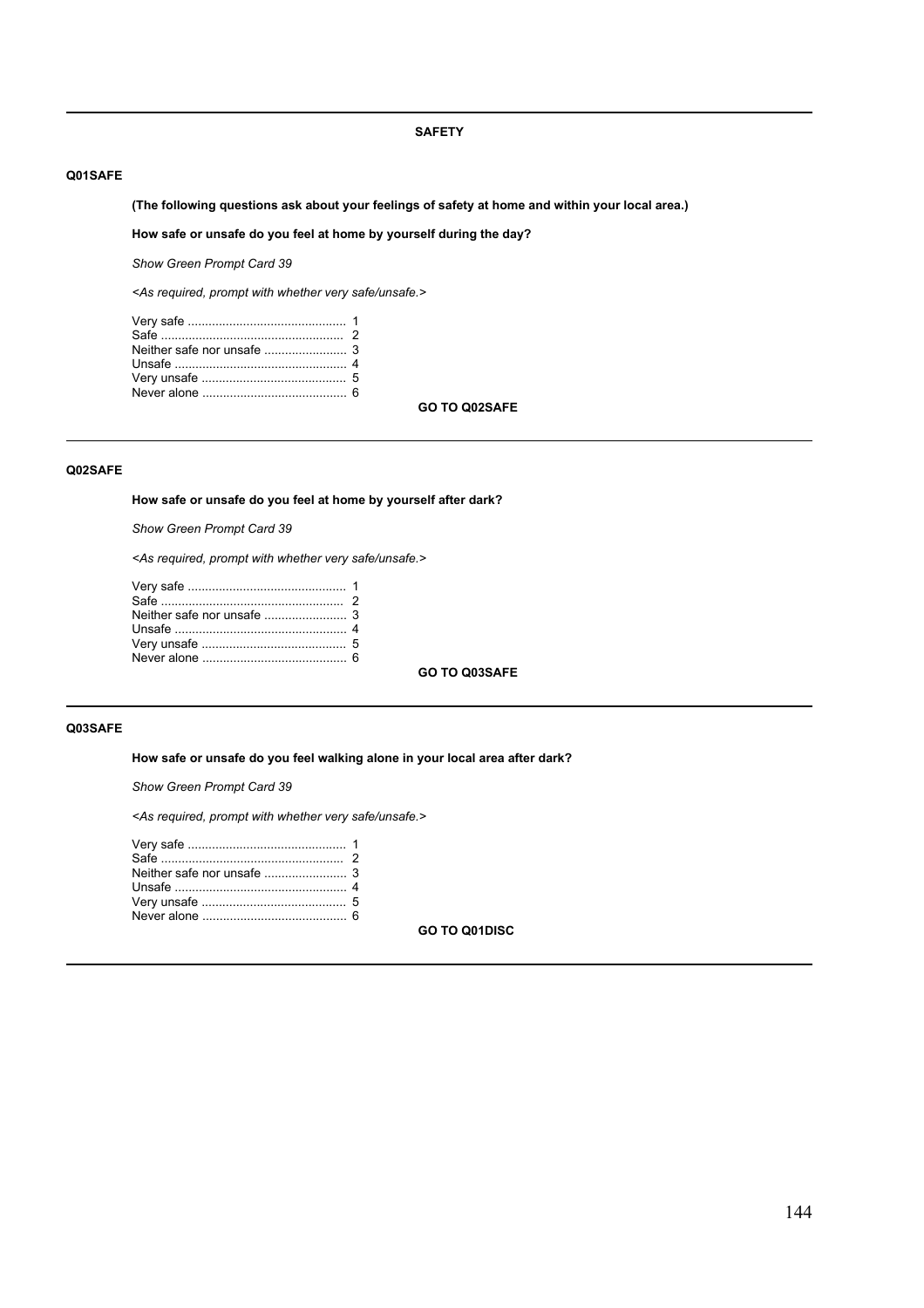### **DISCRIMINATION**

**(I am now going to ask you about situations in which you may have felt you have been treated unfairly in the last <12 months/year> because you are <Aboriginal/Torres Strait Islander/Aboriginal or Torres Strait Islander>.** 

**Not all of these situations may have been relevant to you in the last <12 months/year>.** 

**Please let me know if you haven't been in the situation in the last <12 months/year>.)**

Press [1] to continue

### **Q01DISC**

**In the last <12 months/year>, have you felt that you have been treated unfairly in any of these situations because you are <Aboriginal/Torres Strait Islander/Aboriginal or Torres Strait Islander> ?**

*Show Green Prompt Card 42*

*If 'yes' prompt for which ones.*

*More than one response is allowed. Press space bar between responses.*

|                                                                          | GO TO SG10           |
|--------------------------------------------------------------------------|----------------------|
|                                                                          | <b>GO TO SG10</b>    |
|                                                                          | GO TO SG10           |
| At school, university, training course or other educational setting  13  | GO TO SG10           |
|                                                                          | GO TO SG10           |
|                                                                          | GO TO SG10           |
| By doctors, nurses or other staff at hospitals or doctor's surgeries  16 | GO TO SG10           |
|                                                                          | <b>GO TO SG10</b>    |
|                                                                          | GO TO SG10           |
|                                                                          | GO TO SG10           |
|                                                                          | <b>GO TO Q02DISC</b> |
|                                                                          |                      |

### **Q02DISC**

*Specify other situations*

|             |           | <b>TEXT ENTRY</b> | GO TO SG10                                     |
|-------------|-----------|-------------------|------------------------------------------------|
| <b>SG10</b> | Otherwise |                   | <b>GO TO Q12DISC</b><br><b>GO TO SG12</b><br>ົ |

### **Q12DISC**

**In the last <12 months/year>, how often have you felt that you have been treated unfairly <Wordsub> because you are <Aboriginal/Torres Strait Islander/Aboriginal or Torres Strait Islander> ?**

*Show Green Prompt Card 43*

**Wordsub**

**Loop version:**

**Q01DISC=11 insert:** when applying for work, or when at work/on the job

**Q01DISC=12 insert:** at home, by neighbours or at somebody else's house **Q01DISC=13 insert:** at school, university, training course or other educational setting

**Q01DISC=14 insert:** while doing any sporting, recreational or leisure activities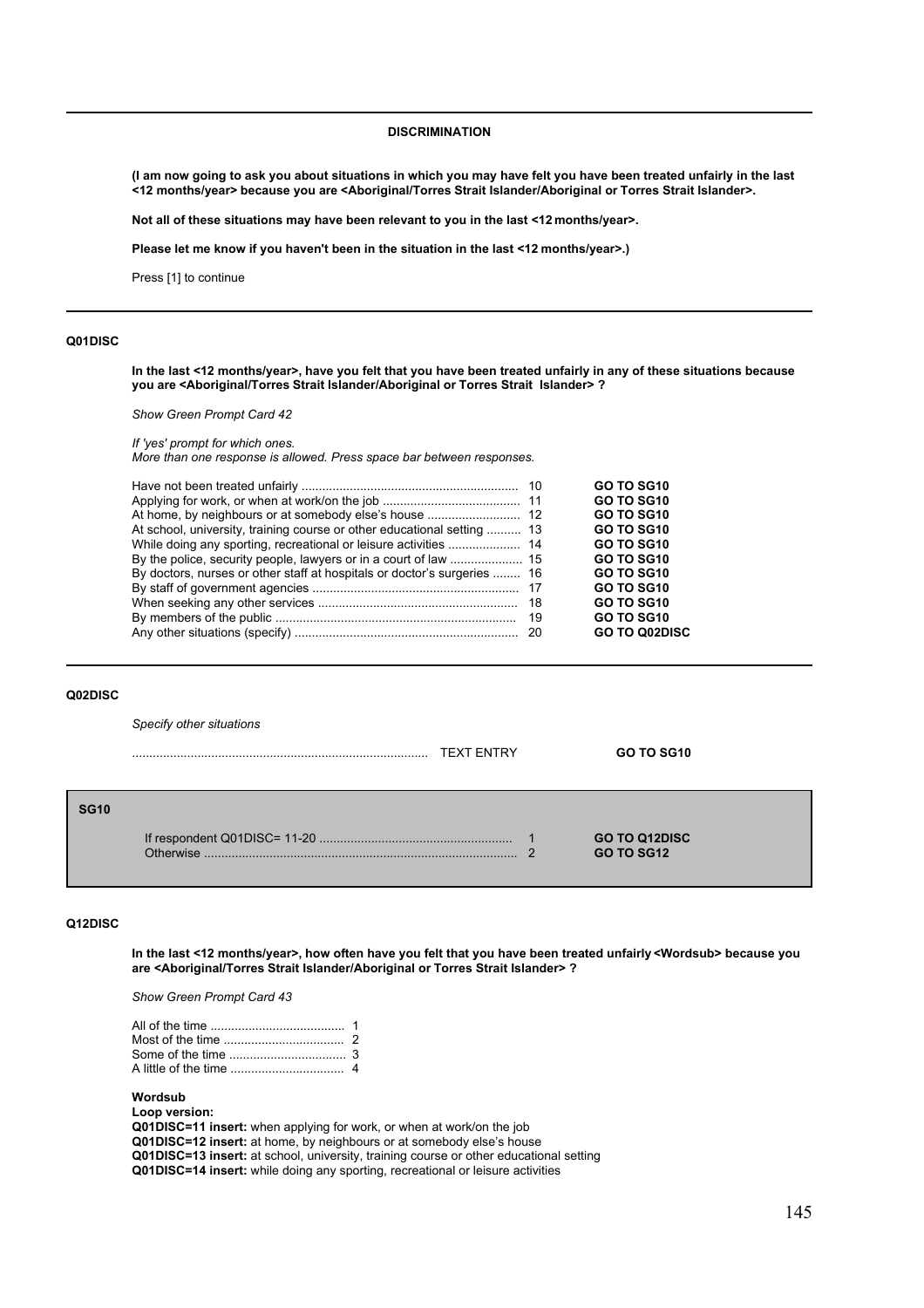**Q01DISC=15 insert:** by the police, security people, lawyers or in a court of law

Q01DISC=16 insert: by doctors, nurses or other staff at hospitals or doctor's surgeries

**Q01DISC=17 insert:** by staff of government agencies

**Q01DISC=18 insert:** when seeking any other services (e.g. at restaurants, bars, shops, banks, hotels, real estate agencies or in taxis)

**Q01DISC=19 insert:** by members of the public (e.g. on the street, on public transport, at shopping centres, parks, libraries, sporting events, concerts, restaurants, pub or clubs)

**Q01DISC=20 insert:** in other situations

# **SG12**

If Q01DISC=10 ................................. 1 **GO TO Q13DISC**

**GO TO CRIME AND JUSTICE MODULE** 

#### **Q13DISC**

**In the last <12 months/year>, did you avoid any of these situations because you feel you have been treated unfairly in the past because you are <Aboriginal/Torres Strait Islander/Aboriginal or Torres Strait Islander> ?** 

*Show Green Prompt Card 44*

### *If 'yes' prompt for which ones.*

*More than one response is allowed. Press space bar between responses.*

| Seeking any other services (e.g. at restaurants, bars, shops, banks,                 |     |
|--------------------------------------------------------------------------------------|-----|
|                                                                                      |     |
| Members of the public (e.g. on the street, on public transport, at shopping          |     |
| centres, parks, libraries, sporting events, concerts, restaurants, pub or clubs)  17 |     |
|                                                                                      |     |
|                                                                                      | -19 |
|                                                                                      |     |

**GO TO CRIME AND JUSTICE MODULE**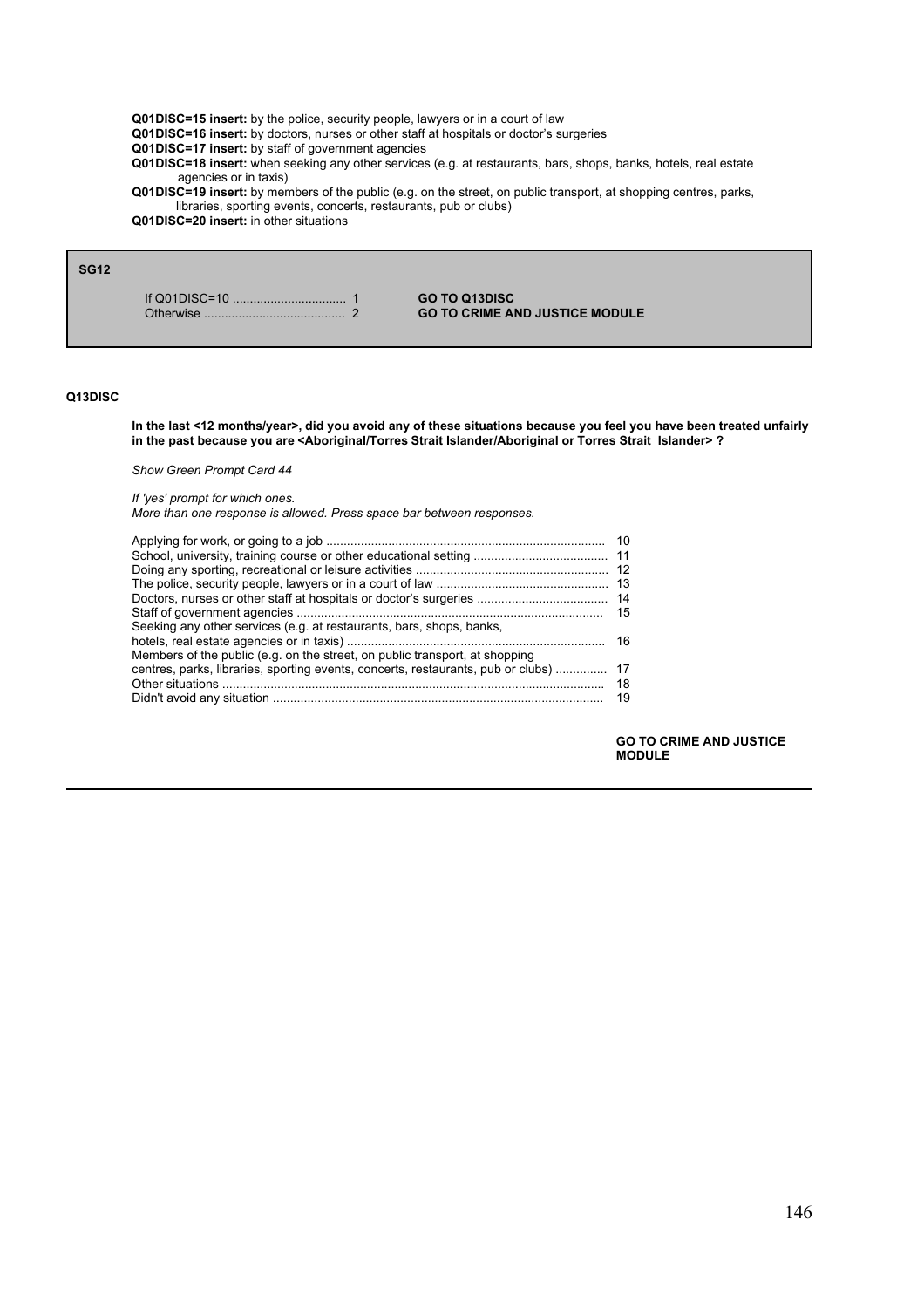### **CHILD LIFE EVENTS**

**(The next <question/few questions> about things that may have happened to (childís name) or that (childís name) may have experienced.)**

Press [1] to continue

### **Q01LIFE**

### Since this time last year, has (child's name) experienced any of these situations?

*More than one response is allowed. Press space bar between responses. Ctrl R may be used here if necessary*

#### **If 0-3 years insert:**

*Show Blue Prompt Card 19A*

### Health/illness

| Was saved from an almost serious injury/accident/illness  18 |  |
|--------------------------------------------------------------|--|
|                                                              |  |
|                                                              |  |
|                                                              |  |
|                                                              |  |

### **If 4-14 years insert:**

*Show Blue Prompt Card 19*

| Social                                                                  |  |
|-------------------------------------------------------------------------|--|
|                                                                         |  |
|                                                                         |  |
|                                                                         |  |
| School                                                                  |  |
|                                                                         |  |
| Received an award, prize or other formal recognition of achievement  14 |  |
|                                                                         |  |
| Health/illness                                                          |  |
| Was saved from an almost serious injury/accident/illness  18            |  |
|                                                                         |  |
|                                                                         |  |
|                                                                         |  |
|                                                                         |  |

### **Q01BLIFE**

# Since this time last year, has (child's name) experienced any of these situations?

*Show Blue Prompt Card 20*

*More than one response is allowed. Press space bar between responses. Ctrl R may be used here if necessary*

**GO TO SG14**

**GO TO Q01BLIFE**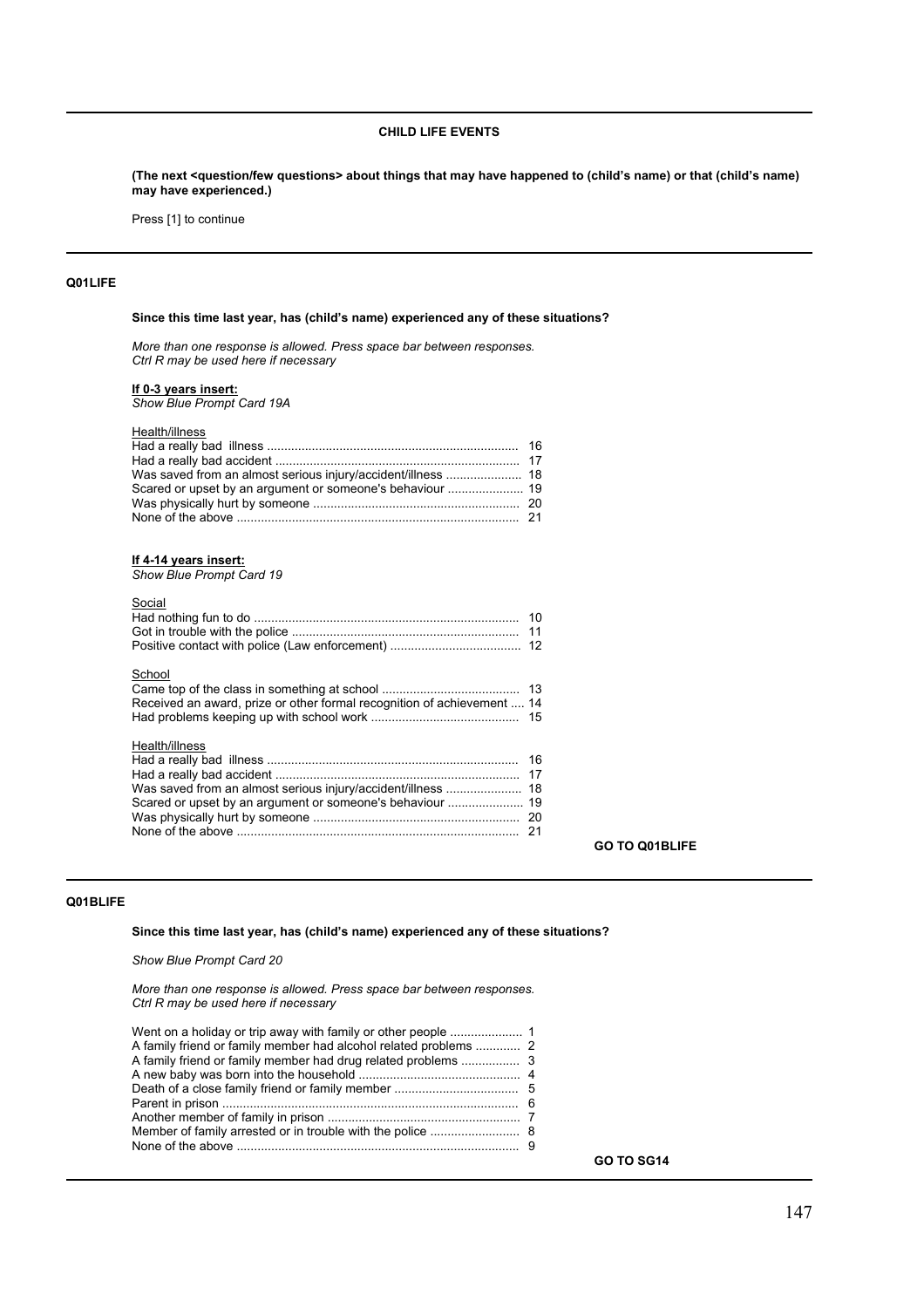# **SG14**

If aged 3-14 years ............................. 1 **GO TO Q04LIFE** Otherwise ......................................... 2 **GO TO Q12LIFE**

# **Q04LIFE**

**Does (childís name) tend to play by <himself/herself>?**

Yes ....................................................... 1 No ........................................................ 5

**GO TO Q05LIFE**

### **Q05LIFE**

**On how many days per week does (childís name) usually play with children around <his/her> own age?**

*Show Blue Prompt Card 21*

| Less than once per week  5 |  |
|----------------------------|--|
|                            |  |

**GO TO Q06LIFE**

### **Q06LIFE**

On how many days per week does (child's name) usually play with older children?

*Show Blue Prompt Card 21*

**GO TO Q07LIFE**

# **Q07LIFE**

**On how many days per week does (childís name) spend time with (Aboriginal/Torres Strait Islander) leaders or elders in your community?**

*Show Blue Prompt Card 21A*

**GO TO Q12LIFE**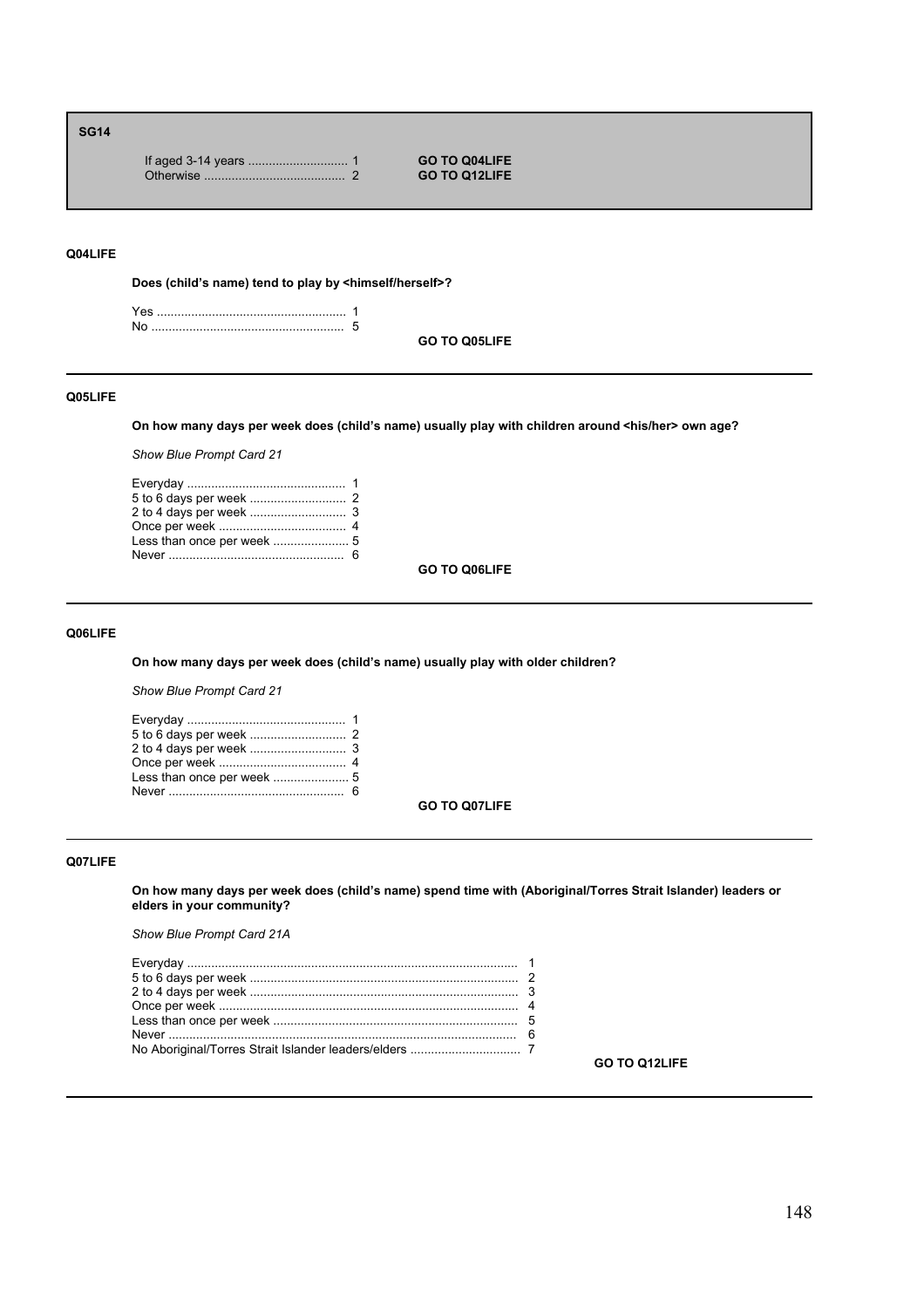### **Q12LIFE**

**(The next questions are about children needing to stay overnight at certain places because of a family crisis or behaviour problems. This may not have happened in your family but it does sometimes happen to children.)** 

**In the last 6 months has (childís name) needed to stay overnight somewhere else (due to family crisis or behaviour problems)?**

**GO TO Q13LIFE**

### **Q13LIFE**

**In the last <12 months/year>, have you or any other adult in this household needed to look after another child, who normally lives somewhere else, for more than a week?**

**GO TO Q14LIFE**

### **Q14LIFE**

**Has (childís name) had to be looked after by anyone away from home, for more than a week at any time during the last <12 months/year> (due to family crisis or behaviour problems)?** 

Yes ....................................................... 1 **GO TO Q15LIFE**  $GO TO TRANSPORT MODEL (SG3)$ GO TO TRANSPORT MODULE (SG3)

### **Q15LIFE**

What were all the reasons (child's name) was looked after by other people?

*More than one response is allowed. Press space bar between responses.*

|  | <b>GO TO TRANSPORT MODULE (SG3)</b> |
|--|-------------------------------------|
|  | <b>GO TO TRANSPORT MODULE (SG3)</b> |
|  | <b>GO TO TRANSPORT MODULE (SG3)</b> |
|  | <b>GO TO TRANSPORT MODULE (SG3)</b> |
|  | <b>GO TO TRANSPORT MODULE (SG3)</b> |
|  | <b>GO TO TRANSPORT MODULE (SG3)</b> |
|  | GO TO Q16LIFE                       |
|  | <b>GO TO TRANSPORT MODULE (SG3)</b> |
|  |                                     |

### **Q16LIFE**

*Enter other reason/s child looked after by other people*

...................................................................................... TEXT ENTRY **GO TO SG3 IN TRANSPORT MODULE**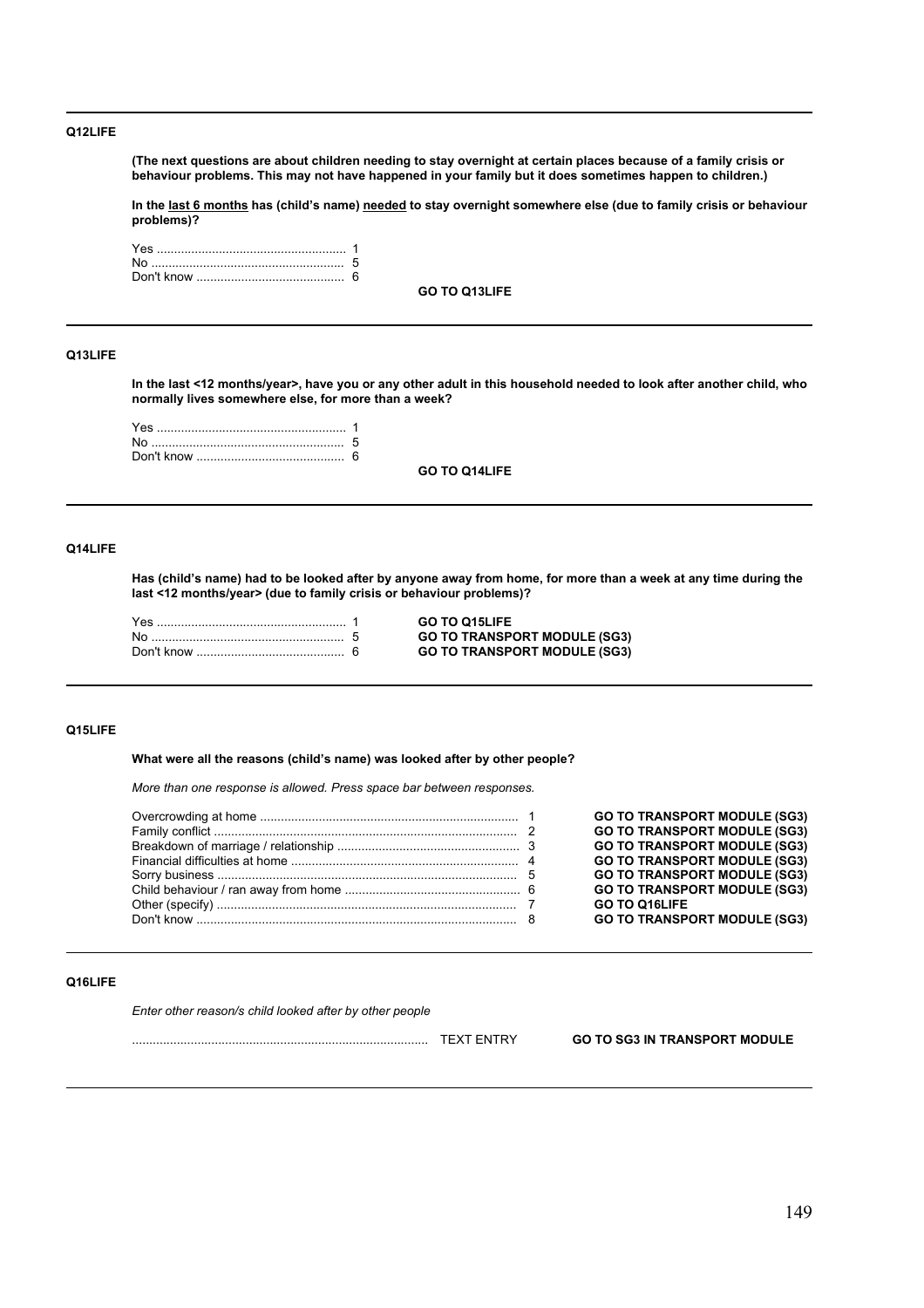# **CRIME AND JUSTICE**

### **LEGAL SERVICES**

# **Q01LEG**

**(I'm now going to ask you about legal services including the Aboriginal Legal Service (ALS), Legal Aid and Private Solicitors.)**

**Have you used legal services in the last <12 months/year>?**

|  | GO TO Q02LEG        |
|--|---------------------|
|  | <b>GO TO Q01POL</b> |

### **Q02LEG**

# **Which services did you use?**

*More than one response is allowed. Press space bar between responses.*

| Aboriginal Legal Service (ALS)  1 |  |
|-----------------------------------|--|
|                                   |  |
|                                   |  |
|                                   |  |
|                                   |  |
|                                   |  |

**GO TO Q01POL**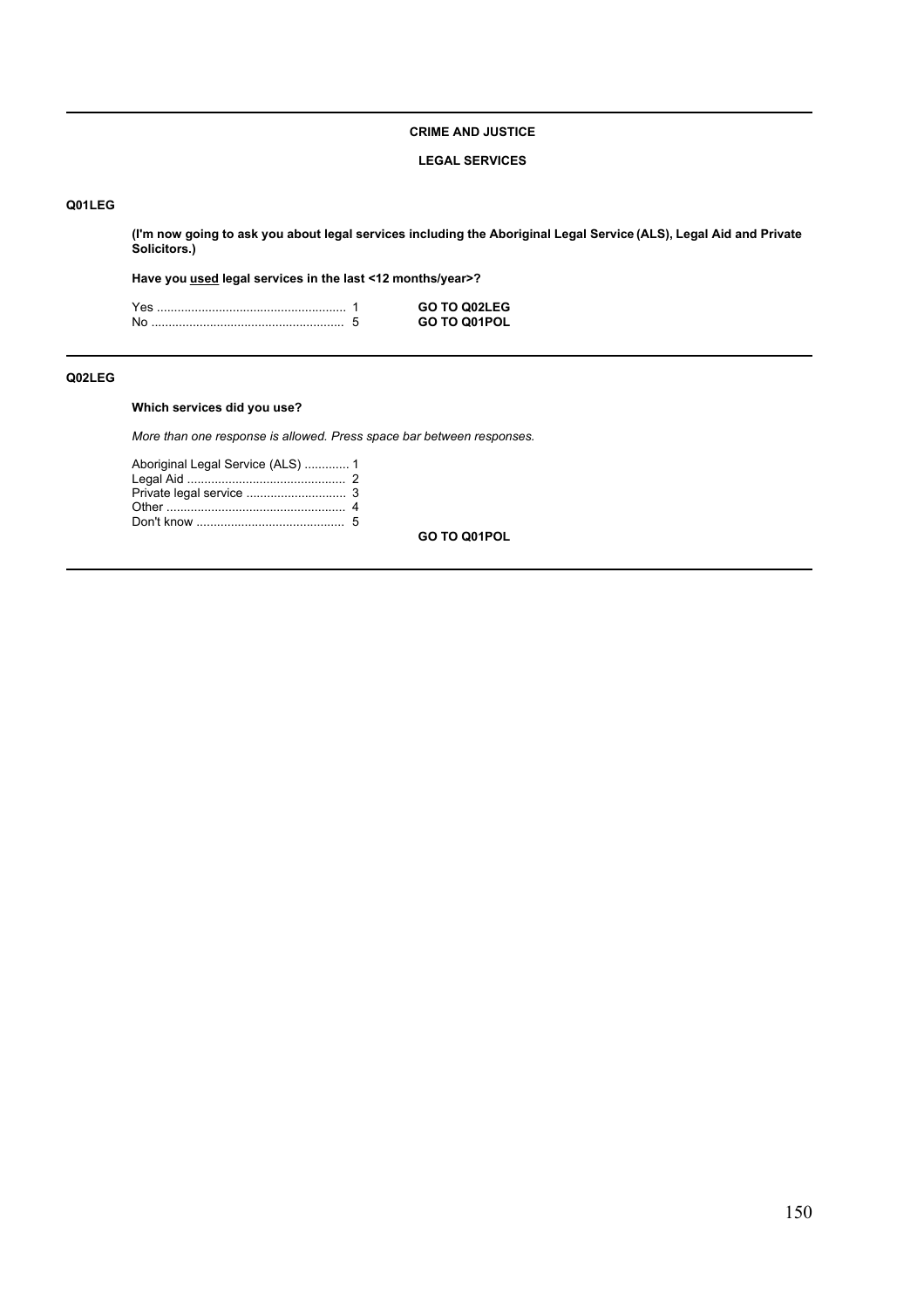### **POLICE CONTACT**

# **Q01POL**

**(I'm now going to ask you about contact you may have had with the police.**

**I won't ask you about what happened.)**

**Have you ever been charged by the police?**

*Ctrl R may be used here if necessary*

| Yes    | GO TO Q02POL        |
|--------|---------------------|
|        | GO TO Q03POL        |
| Ctrl R | <b>GO TO Q01VIC</b> |

# **Q02POL**

**How old were you the first time you were charged?**

*Record age in single years.*

*Ctrl K may be entered here if necessary.*

(8...99) Ctrl K

**GO TO Q03POL**

# **Q03POL**

**In the last five years have you been arrested by the police?**

|  | <b>GO TO Q04POL</b> |
|--|---------------------|
|  | <b>GO TO O05POL</b> |

# **Q04POL**

# **How many times?**

*Ctrl K may be entered here if necessary.*

(1...99) Ctrl K

**GO TO Q05POL**

# **Q05POL**

**Have you ever been sent to jail by a judge or magistrate (in a court)?**

*Include any time spent on remand awaiting a court hearing.*

*Ctrl R may be entered here if necessary.*

|        | <b>GO TO Q06POL</b> |
|--------|---------------------|
|        | <b>GO TO Q01VIC</b> |
| Ctrl R | <b>GO TO Q01VIC</b> |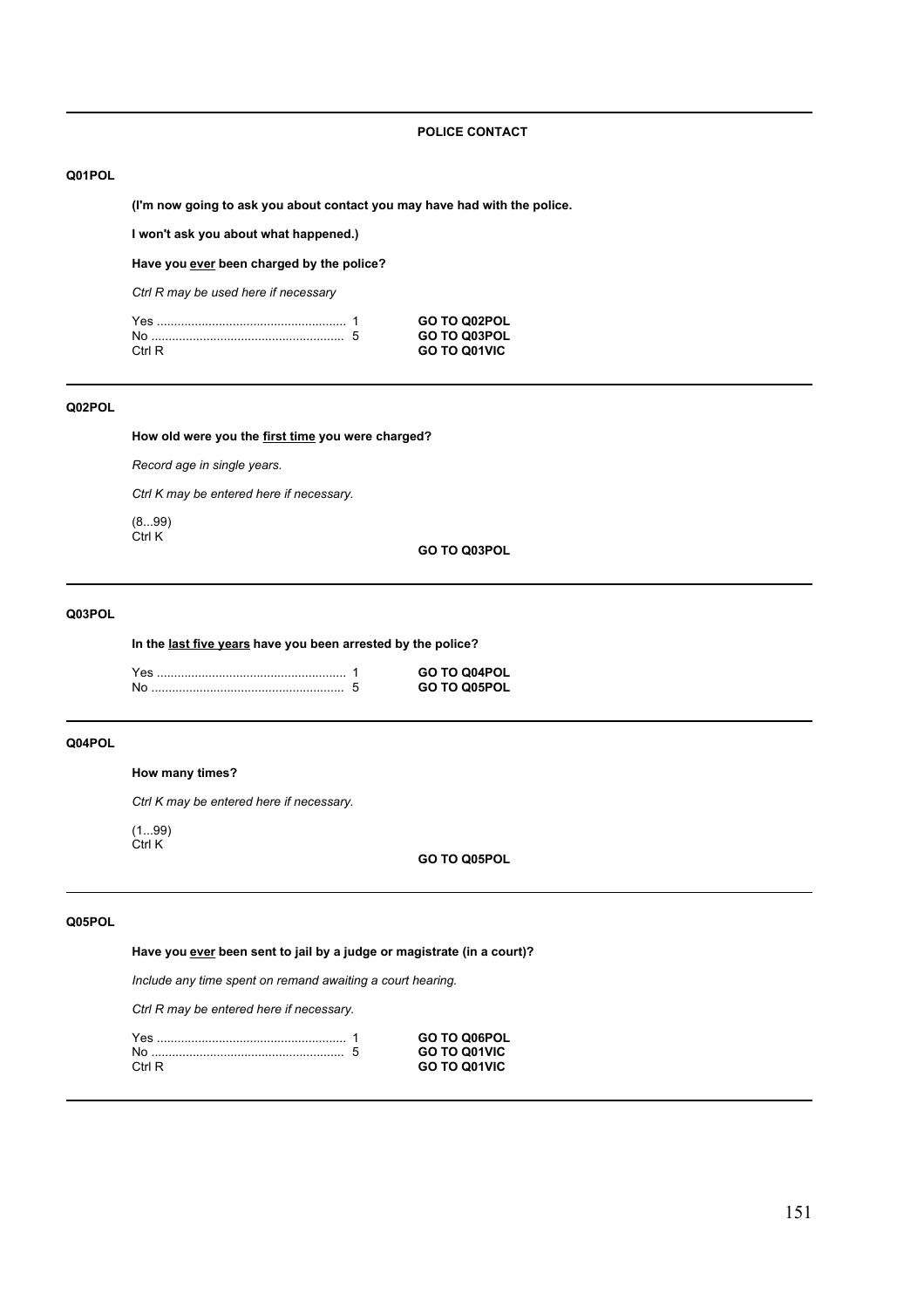### **Q06POL**

# **What is the longest time you have spent in jail in one go?**

*Include any time spent on remand awaiting a court hearing.*

*Ctrl K or Ctrl R may be entered here if necessary.*

|        | GO TO Q07POL        |
|--------|---------------------|
|        | GO TO Q07POL        |
|        | <b>GO TO Q07POL</b> |
|        | GO TO Q07POL        |
| Ctrl R | GO TO Q10POL        |
| Ctrl K | GO TO Q08POL        |

# **Q07POL**

*Enter number of days/weeks/months/years respondent spent in jail the longest*

(1...99) **GO TO Q08POL**

# **Q08POL**

# **What is the total time you have spent in jail?**

*Include any time spent on remand awaiting a court hearing.*

*Ctrl K or Ctrl R may be entered here if necessary.*

|        | <b>GO TO Q09POL</b> |
|--------|---------------------|
|        | <b>GO TO Q09POL</b> |
|        | GO TO Q09POL        |
|        | GO TO Q09POL        |
| Ctrl R | GO TO Q10POL        |
| Ctrl K | GO TO Q10POL        |
|        |                     |

# **Q09POL**

*Enter number of days/weeks/months/years respondent spent in jail the total*

# (1...99) **GO TO Q10POL**

# **Q10POL**

**In the last five years, have you spent time in jail?**

*Ctrl R may be entered here if necessary.*

| Ctrl R |  |
|--------|--|

**GO TO Q01VIC**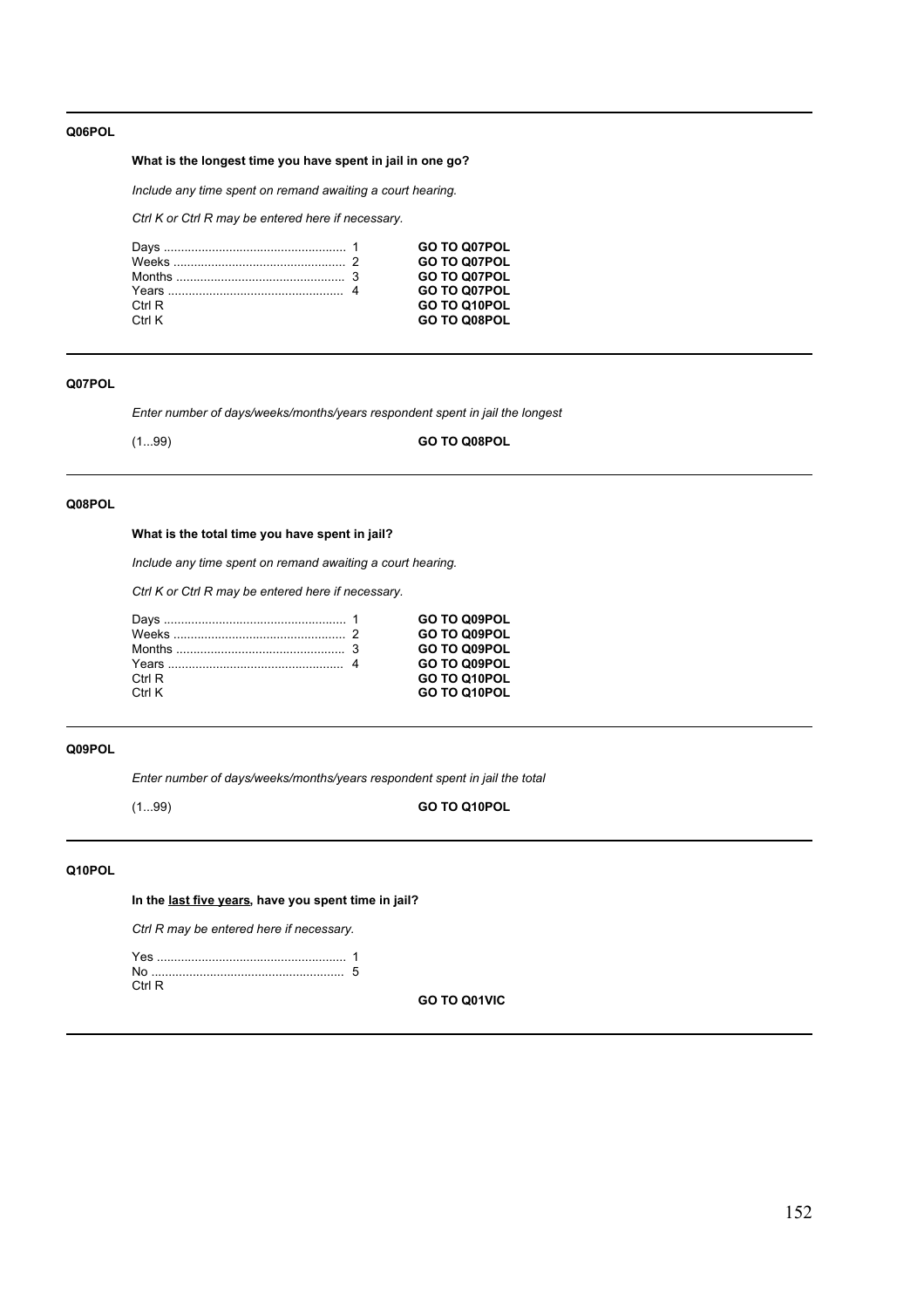# **VICTIM OF ASSAULT**

# **Q01VIC**

**(The next few questions are about crimes that may have happened to you.)**

#### **If non-remote insert:**

**In the last 12 months, did anyone, including people you know, use physical force or violence against you?**

#### **If remote insert:**

**In the last year, did anyone start a fight with you or beat you up?**

*Ctrl R may be entered here if necessary.*

|       | <b>GO TO Q02VIC</b> |
|-------|---------------------|
|       | <b>GO TO Q03VIC</b> |
| CtrlR | GO TO Q03VIC        |

# **Q02VIC**

**Did you report this to the police?**

*If more than one occurrence, response is for whether the most recent incident was reported to the police.*

**GO TO Q02AVIC**

# **Q02AVIC**

**At the time of the (most recent) incident, did you know any of the offenders?**

*Ctrl K may be used here if necessary Ctrl R may be used here if necessary*

|        | <b>GO TO Q02BVIC</b> |
|--------|----------------------|
|        | <b>GO TO Q02DVIC</b> |
| Ctrl K | <b>GO TO Q02DVIC</b> |
| Ctrl R | <b>GO TO Q02DVIC</b> |

#### **Q02BVIC**

### **How did you know them?**

*More than one response is allowed (when more than one offender). Press space bar between responses.*

# *Ctrl R may be used here if necessary*

| Child …………………………………………………………………………………………… | -12<br>13<br>14<br>15<br>16<br>17<br>18<br>19<br>20<br>-21<br>22 |
|-------------------------------------------|------------------------------------------------------------------|
| Ctrl R                                    |                                                                  |
|                                           |                                                                  |

**GO TO Q02DVIC**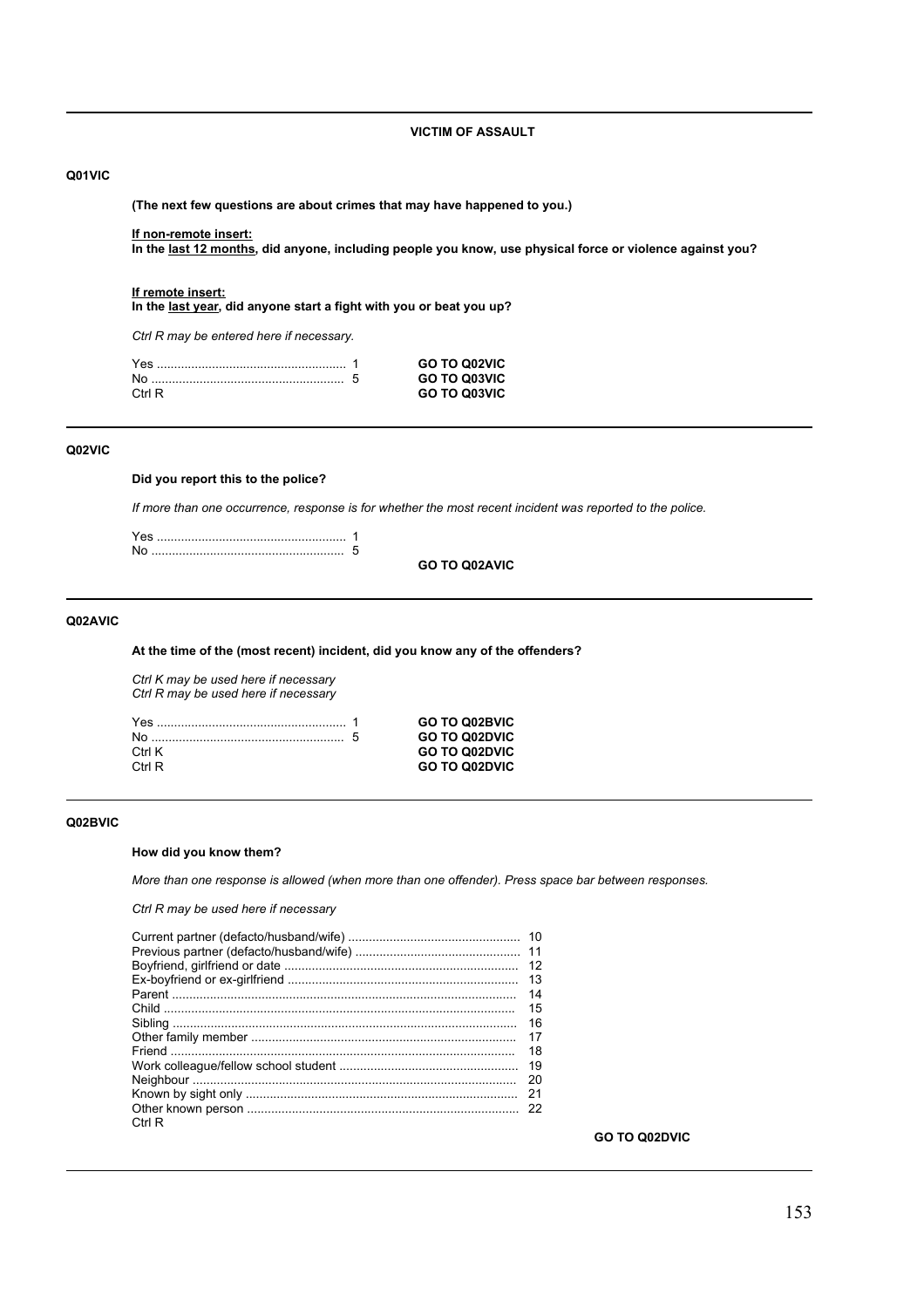### **Q02DVIC**

**(I would now like to ask you about any physical injuries you may have received in this (most recent) incident. This includes bruises.)** 

**Were you physically injured, harmed or hurt in this (most recent) incident?**

*Ctrl R may be used here if necessary*

|        | <b>GO TO Q02EVIC</b> |
|--------|----------------------|
|        | <b>GO TO Q03VIC</b>  |
| Ctrl R | <b>GO TO Q03VIC</b>  |

### **Q02EVIC**

### **What were your injuries?**

*More than one response is allowed. Press space bar between responses.*

### *Ctrl R may be used here if necessary*

| Ctrl R |  |
|--------|--|

**GO TO Q02GVIC**

# **Q02GVIC**

**Did you visit a health clinic, see a doctor or see any other health professional about these injuries?**

*Ctrl R may be used here if necessary*

| Ctrl R. |  |
|---------|--|

**GO TO Q03VIC**

### **Q03VIC**

**If non-remote insert:**

**In the last 12 months, did anyone, including people you know, try to use or threaten to use physical force or violence against you?**

#### **If remote insert:**

**In the last year, did anybody try to or say they were going to hit you or fight with you (ie. did anyone threaten you)?**

*Ctrl R may be entered here if necessary.*

|        | GO TO SG1                     |
|--------|-------------------------------|
|        | <b>GO TO TRANSPORT MODULE</b> |
| Ctrl R | <b>GO TO TRANSPORT MODULE</b> |

### **SG1**

|  | <b>GO TO Q04VIC</b> |
|--|---------------------|
|  | <b>GO TO Q05VIC</b> |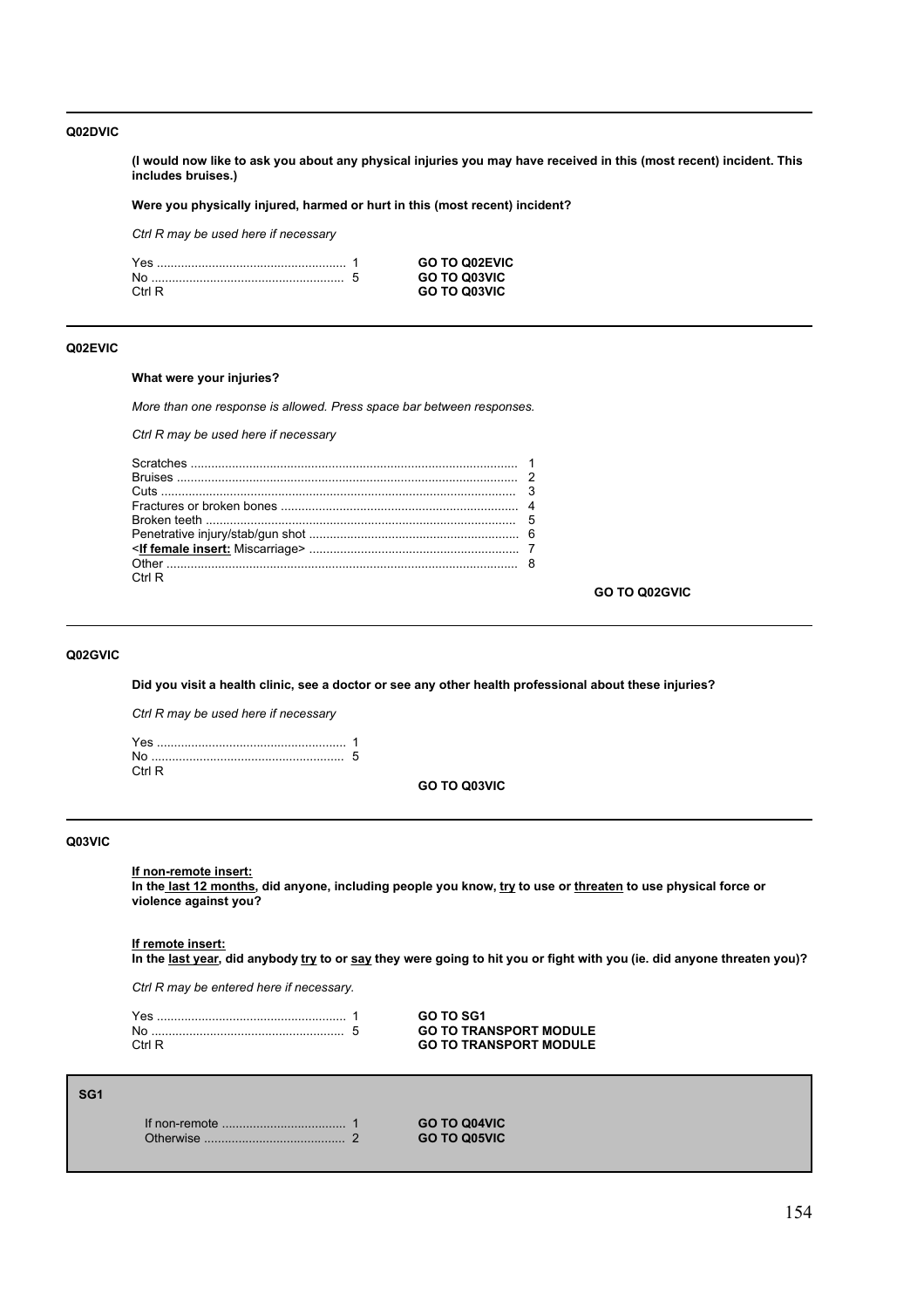### **Q04VIC**

# **Were any of those threats made in person?**

*Ctrl R may be used here if necessary*

| Ctrl R |  |
|--------|--|

**GO TO Q05VIC**

# **Q05VIC**

# **Did you report this to the police?**

*If more than one occurrence, response is for whether most recent incident was reported to the police.*

Yes ....................................................... 1 No ........................................................ 5

**GO TO TRANSPORT MODULE**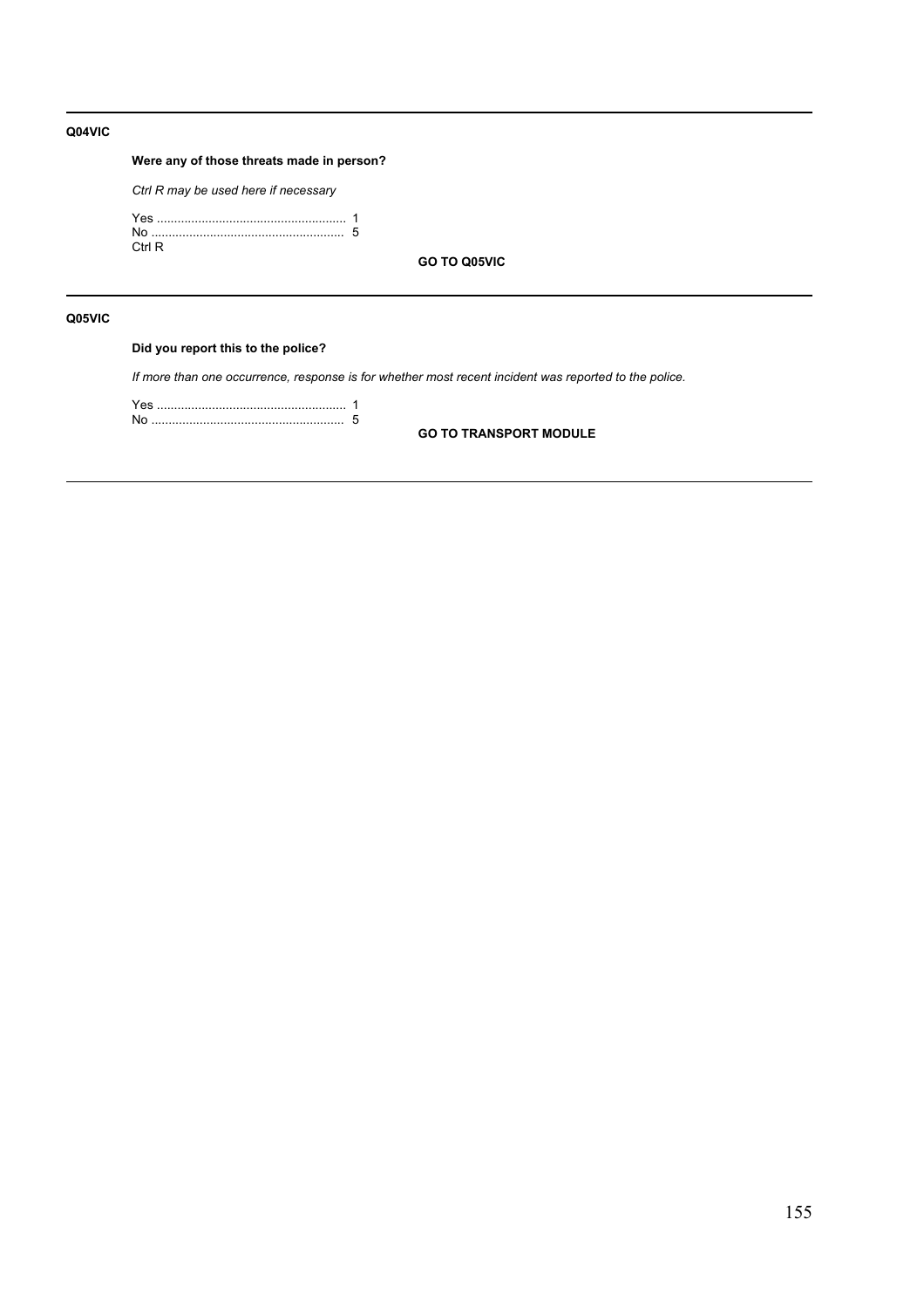**TRANSPORT**

# **Q01TRAN**

**The next set of questions is about your ability to get to places you need to go and how you get about. Can you get to places you need to go?**

|  | <b>GO TO Q02TRAN</b> |
|--|----------------------|
|  | <b>GO TO Q05TRAN</b> |
|  | GO TO SG3            |

# **Q02TRAN**

**Do you ever have problems getting to places you need to go?**

| Yes | <b>GO TO Q03TRAN</b> |
|-----|----------------------|
| No  | <b>GO TO Q05TRAN</b> |

# **Q03TRAN**

**Do you have these problems often or only sometimes?**

**GO TO Q05TRAN**

# **Q05TRAN**

**Are there any cars <, 4wds or trucks> that you can use when you want to?**

*If no, prompt for whether they know how to drive*

|  | <b>GO TO Q06TRAN</b> |
|--|----------------------|
|  | <b>GO TO Q08TRAN</b> |
|  | <b>GO TO Q11TRAN</b> |

# **Q06TRAN**

### **Who owns them?**

*More than one response is allowed. Press space bar between responses.*

| -13 |
|-----|
| 14  |
| 15  |
| 16  |
|     |
| 18  |
| 19  |
| 20  |
| 21  |
| 22  |
|     |

### **GO TO Q11TRAN**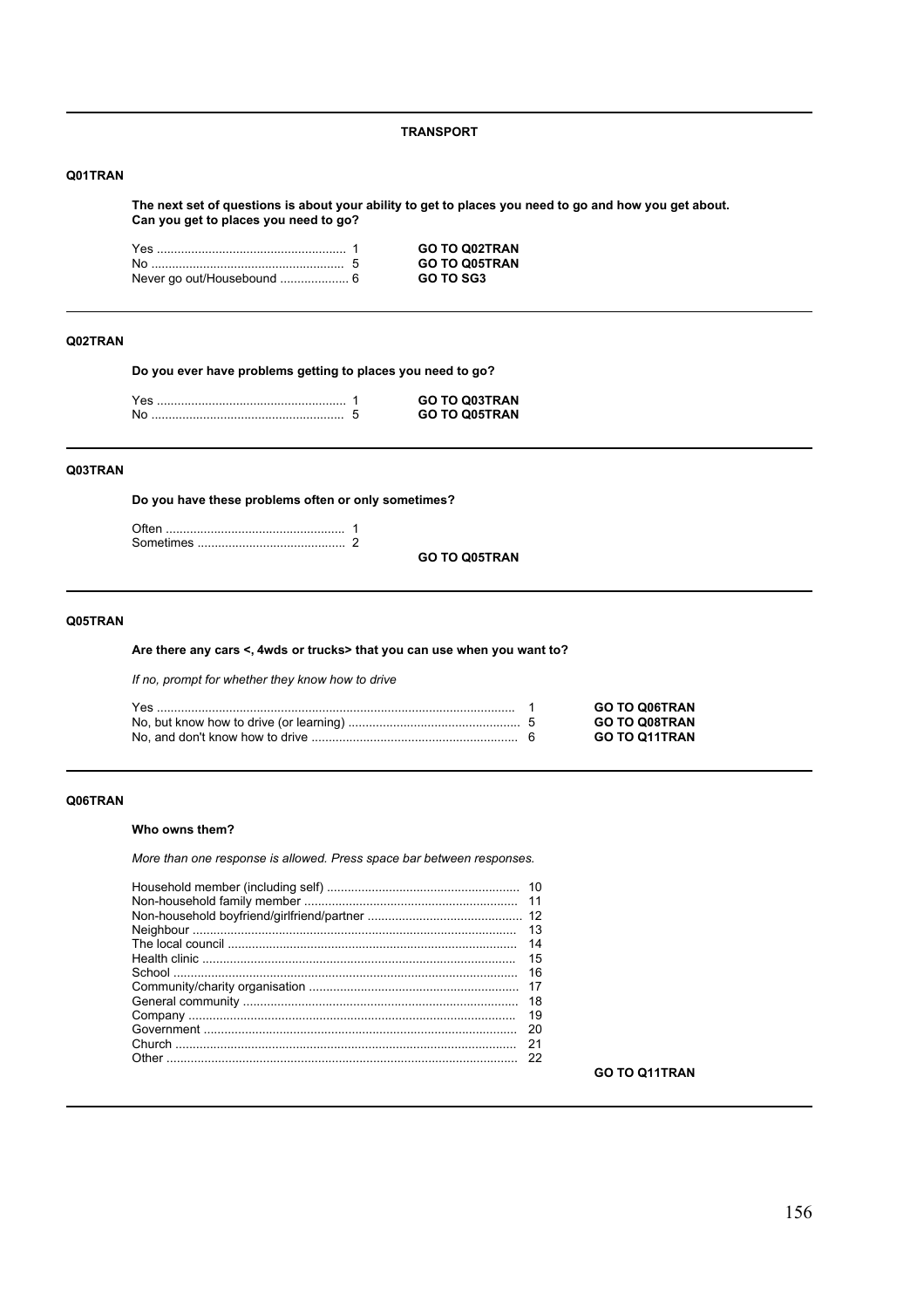### Q08TRAN

Are there any cars<, 4wds or trucks> that you could use if it was an emergency?

|     | <b>GO TO Q09TRAN</b> |
|-----|----------------------|
| .No | <b>GO TO Q11TRAN</b> |

# Q09TRAN

# Who owns them?

More than one response is allowed. Press space bar between responses.

| 14 |
|----|
|    |
|    |
|    |
| 18 |
| 19 |
|    |
|    |

**GO TO Q11TRAN** 

# Q11TRAN

What are all the ways you got from place to place in the last two weeks?

Show Green Prompt Card 44A

More than one response is allowed. Press space bar between responses.

| 10<br>11<br>12<br>13<br>14<br>15<br>16<br>17<br>18<br>19<br>20 |
|----------------------------------------------------------------|
|                                                                |
|                                                                |
|                                                                |
|                                                                |
|                                                                |
| 21                                                             |
| 22                                                             |
| 23                                                             |
| 24                                                             |
| 25                                                             |
| 26                                                             |
|                                                                |

GO TO SG1

# SG<sub>1</sub>

**GO TO SG2** GO TO Q12TRAN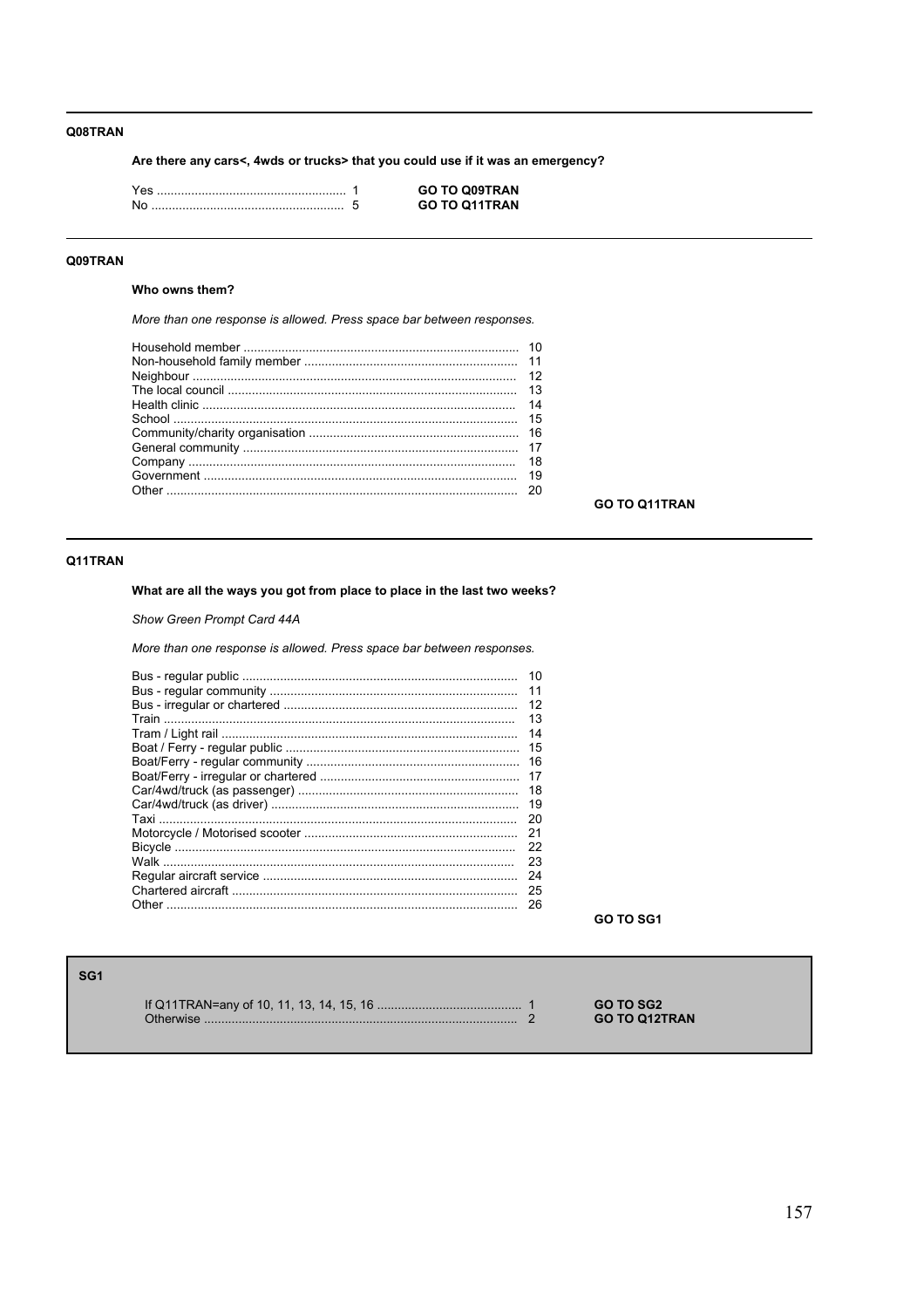### **Q12TRAN**

### **If non-remote insert:**

**Do you have public transport available in your area?**

#### **If remote insert:**

**Do you have public transport or a regular community transport service available in your area?**

|  | <b>GO TO Q13TRAN</b> |
|--|----------------------|
|  | GO TO SG2            |
|  | GO TO SG2            |

# **Q13TRAN**

### **If non-remote insert:**

**What is the main reason you did not use public transport in the last two weeks?**

#### **If remote insert:**

**What is the main reason you did not use public transport or community transport in the last two weeks?**

| Treated badly because you're <aboriginal <="" islander="" strait="" td="" torres=""><td></td></aboriginal> |  |
|------------------------------------------------------------------------------------------------------------|--|
|                                                                                                            |  |
|                                                                                                            |  |
|                                                                                                            |  |

**SG2**

| SG <sub>2</sub> |           |                                  |
|-----------------|-----------|----------------------------------|
|                 | Otherwise | GO TO SG3<br><b>GO TO Q01DRL</b> |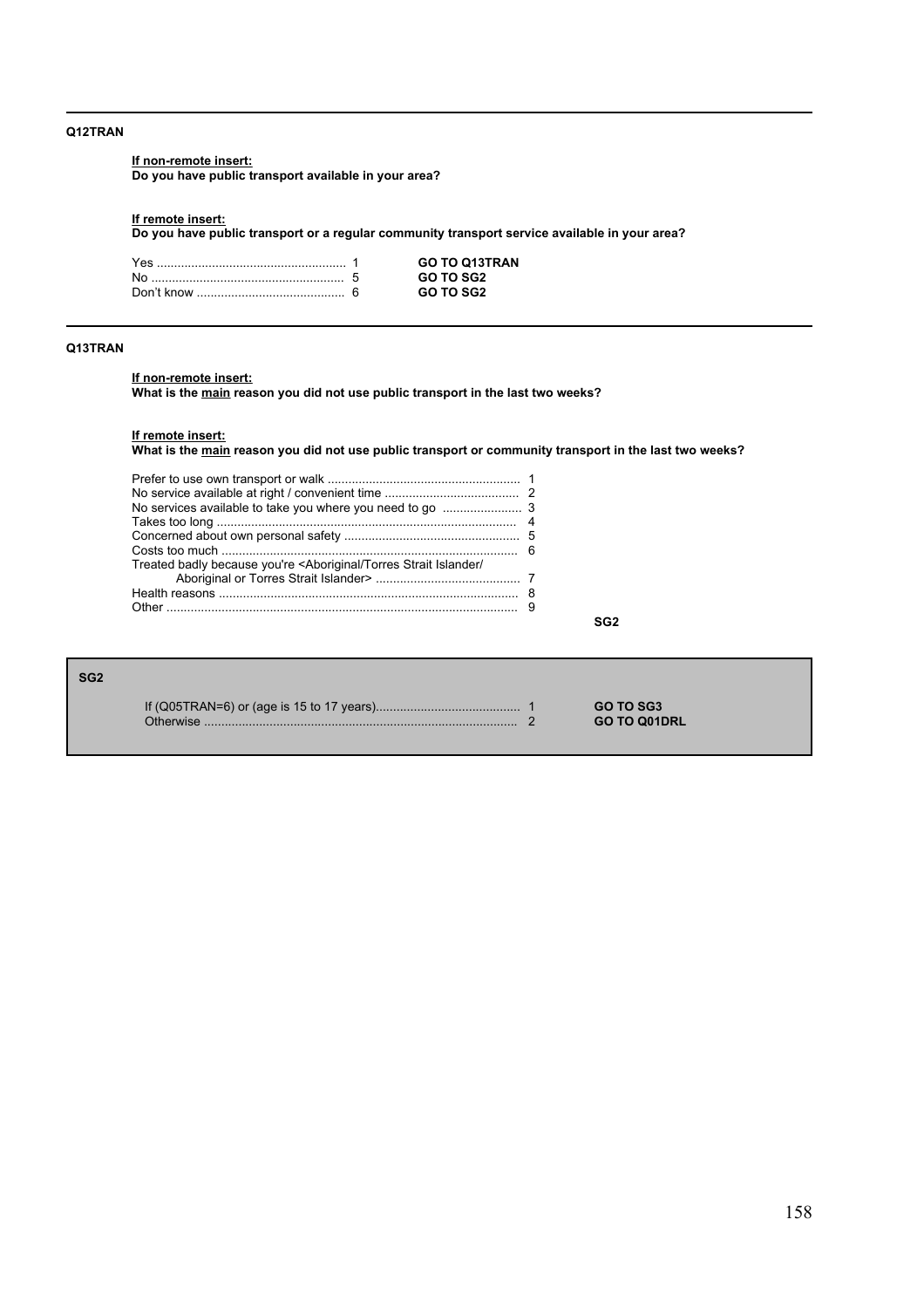### **DRIVER'S LICENCE**

# Q01DRL

# Do you have a current 'full' or 'P plate' driver's licence?

If no, prompt for whether have a Learner driver's licence.

| Yes | GO TO SG3           |
|-----|---------------------|
|     | <b>GO TO Q02DRL</b> |
|     | <b>GO TO Q03DRL</b> |

# Q02DRL

### Have you ever had one?

GO TO Q03DRL

### Q03DRL

What is the main reason why you don't <currently> have a <'full' or 'P plate' licence> driver's licence?

| If Q01DRL=6 insert:                                                            | 10 |
|--------------------------------------------------------------------------------|----|
|                                                                                | 11 |
|                                                                                | 12 |
|                                                                                | 13 |
|                                                                                | 14 |
|                                                                                | 15 |
|                                                                                | 16 |
|                                                                                | 17 |
|                                                                                | 18 |
|                                                                                | 19 |
|                                                                                | 20 |
| Afraid of being, or expect to be, treated badly because you're                 |    |
| <aboriginal aboriginal="" islander="" or="" strait="" torres=""> </aboriginal> | 21 |
|                                                                                | 22 |
|                                                                                | 23 |
|                                                                                | 24 |
|                                                                                | 25 |
| Other                                                                          | 26 |

GO TO SG3

# SG<sub>3</sub>

GO TO Q01COM **GO TO INFORMATION TECHNOLOGY MODULE (SG4)**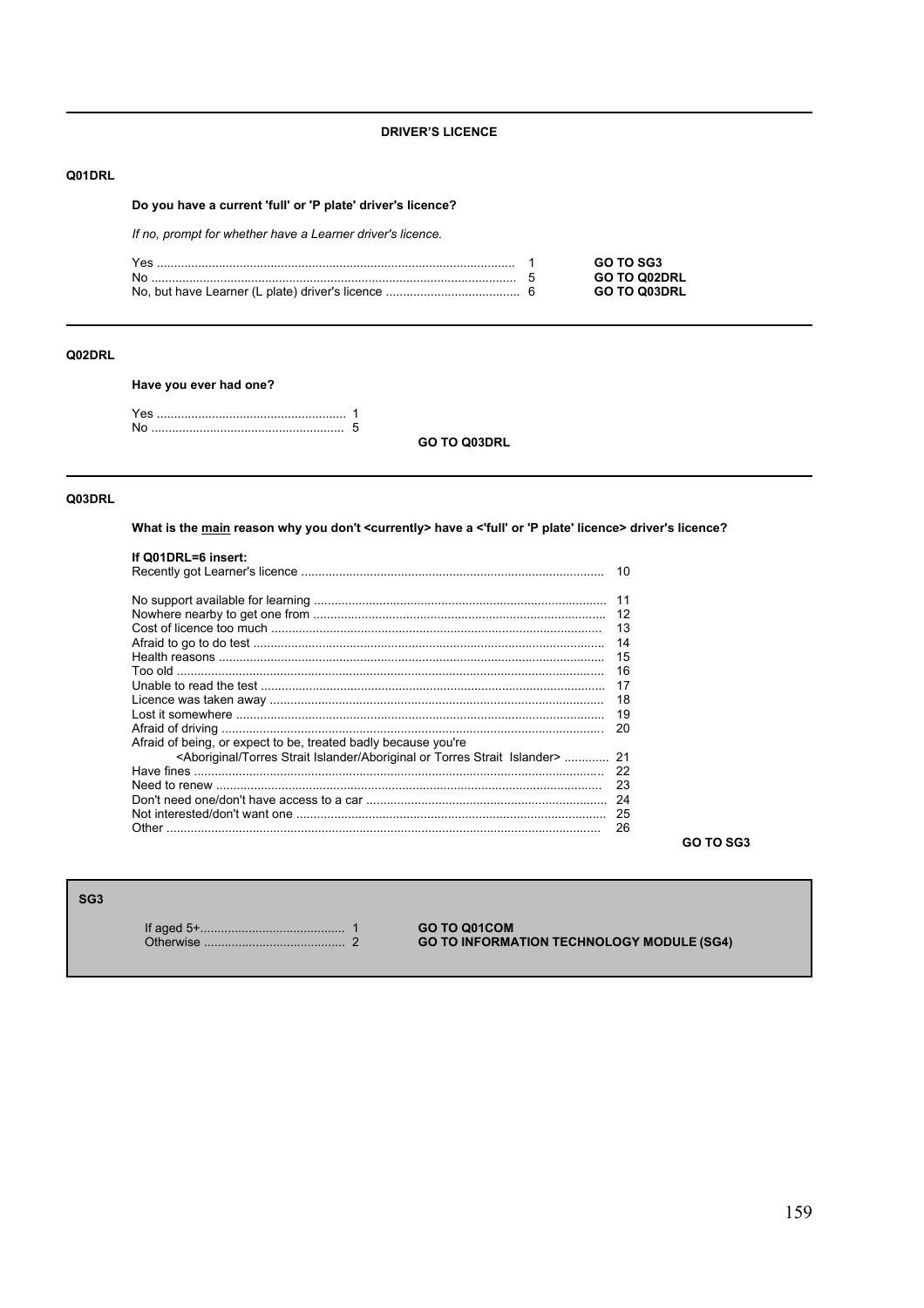# **INFORMATION TECHNOLOGY**

#### **COMPUTER USE**

### **Q01COM**

#### **If 5-14 years insert:**

**(I am now going to ask you about computers, the Internet and television viewing. By Internet, we mean use of email or the World Wide Web.)**

*Show Blue Prompt Card 22*

**In the last <12 months/year> has (child's name) used a computer or the Internet anywhere?**

*Prompt for whether computer, Internet or both*

|  | GO TO Q02COM        |
|--|---------------------|
|  | <b>GO TO Q01INT</b> |
|  | GO TO Q02COM        |
|  | <b>GO TO SG3</b>    |

### **If 15+ years insert:**

**(I am now going to ask you about computers and the Internet. By Internet, we mean use of email or the World Wide Web.)**

*Show Green Prompt Card 45*

**In the last <12 months/year> have you used a computer or the Internet anywhere?**

*Prompt for whether computer, Internet or both*

|  | GO TO Q02COM     |
|--|------------------|
|  | GO TO Q01INT     |
|  | GO TO Q02COM     |
|  | <b>GO TO SG3</b> |

# **Q02COM**

Where did <you/(child's name)> use a computer?

**If 5-14 years insert:** *Show Blue Prompt Card 23*

### **If 15+ years insert:**

*Show Green Prompt Card 46*

*More than one response is allowed. Press space bar between responses.*

**GO TO SG1**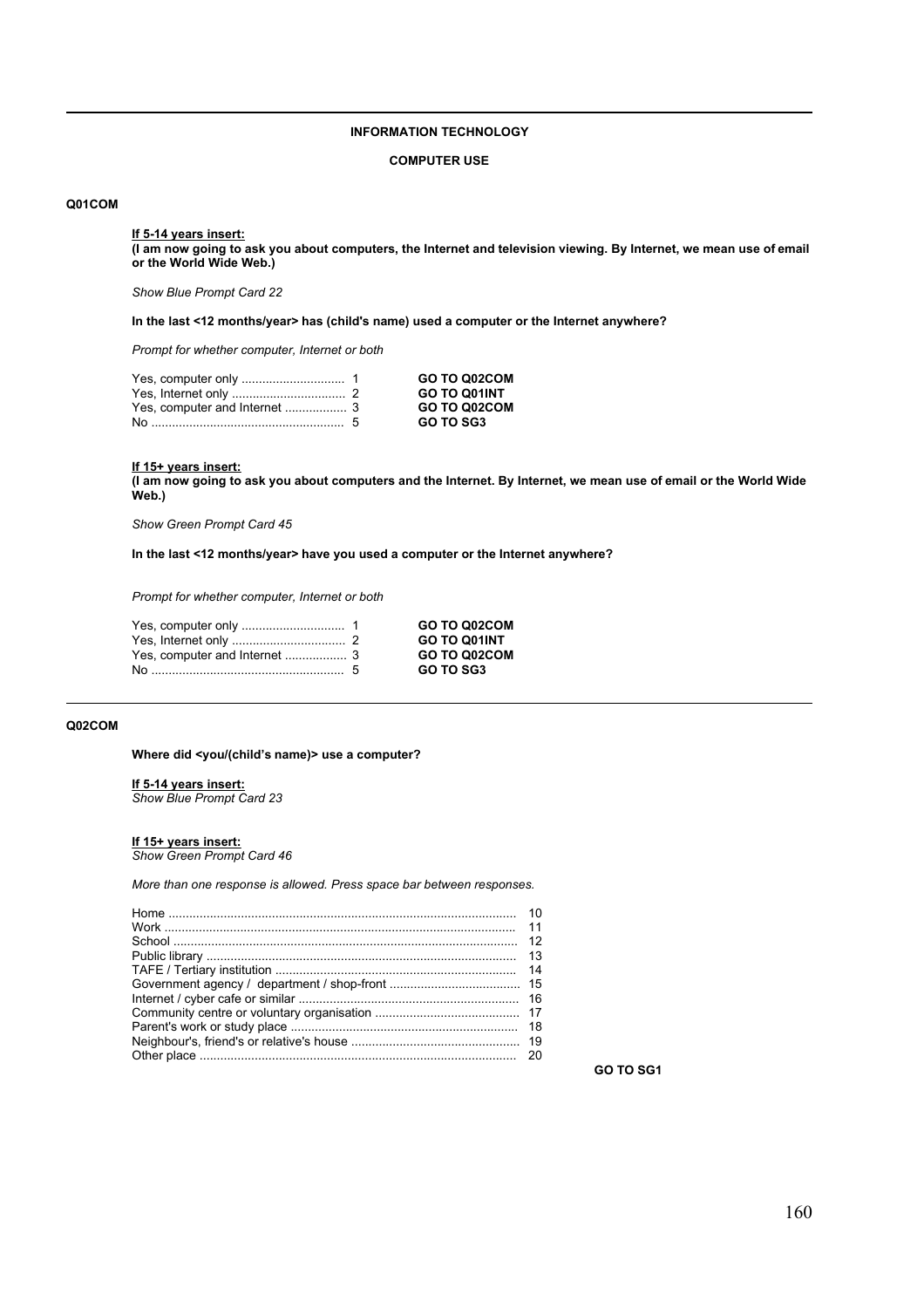### **SG1**

If aged 15+........................................ 1 **GO TO Q03COM**  $GO TO Q04COM$ 

### **Q03COM**

**If non-remote insert: For which purposes did you use the computer in the last 12 months?**

### **If remote insert:**

**In the last year, what did you use the computer for?**

*Show Green Prompt Card 47*

*More than one response is allowed. Press space bar between responses.*

**GO TO SG2**

# **Q04COM**

### **If non-remote insert:**

**For which purposes did (child's name) use the computer in the last 12 months?**

### **If remote insert:**

**In the last year, what did (child's name) use the computer for?**

*Show Blue Prompt Card 24*

*More than one response is allowed. Press space bar between responses.*

| School work (e.g. homework, typing assignments)  1 |  |
|----------------------------------------------------|--|
|                                                    |  |
|                                                    |  |

**GO TO SG2**

# **SG2**

If Q01COM=3 ................................... 1 **GO TO Q01INT** Otherwise ......................................... 2 **GO TO SG3**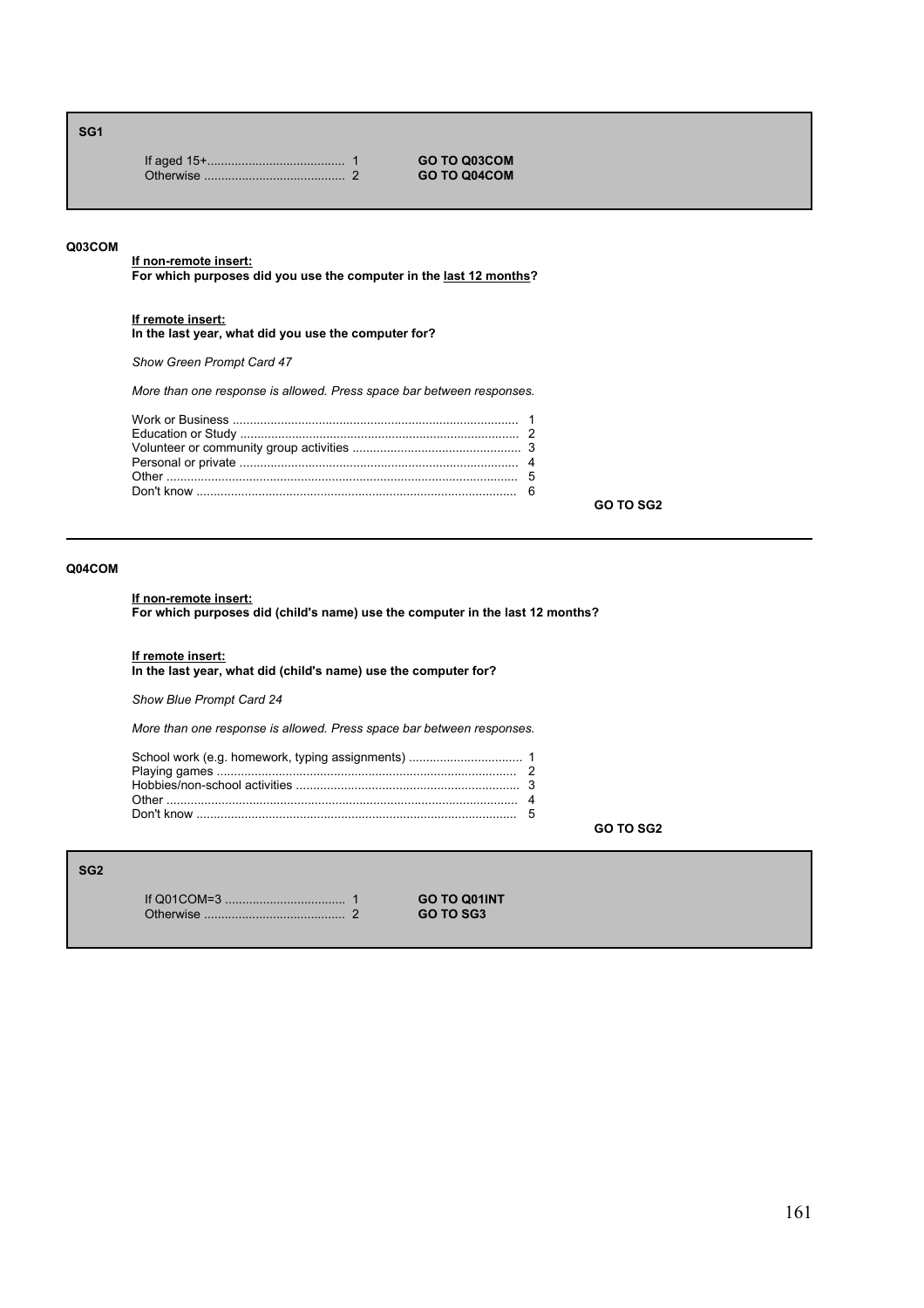### **Q01INT**

Where did <you/(child's name)> use the Internet?

#### **If 5-14 years insert:**

*Show Blue Prompt Card 25*

#### **If 15+ years insert:**

*Show Green Prompt Card 48*

*More than one response is allowed. Press space bar between responses.*

|                     | 10 |
|---------------------|----|
|                     | 11 |
|                     | 12 |
|                     | 13 |
|                     | 14 |
|                     |    |
|                     | 16 |
|                     |    |
|                     | 18 |
|                     |    |
|                     | 20 |
| IF Q01COM=3 insert: |    |
|                     |    |

### **Q02INT**

#### **If non-remote insert:**

For which purposes did <you/(child's name)> use the internet in the <u>last 12 months</u>?

#### **If remote insert:**

In the last year, what did <you/(child's name)> use the internet for?

# **If 5-14 years insert:**

*Show Blue Prompt Card 26*

#### **If 15+ years insert:**

*Show Green Prompt Card 49*

*More than one response is allowed. Press space bar between responses.*

| Buying goods on-line (eg new and used goods such as music, videos, ring tones)  14    |  |
|---------------------------------------------------------------------------------------|--|
| Entertainment or leisure (eq on-line or Internet-based games, general browsing)  15   |  |
| Talking or communicating with people (eq emails, chat rooms or instant messenger)  16 |  |
|                                                                                       |  |
|                                                                                       |  |
|                                                                                       |  |
|                                                                                       |  |

**GO TO SG3**

**GO Q02INT**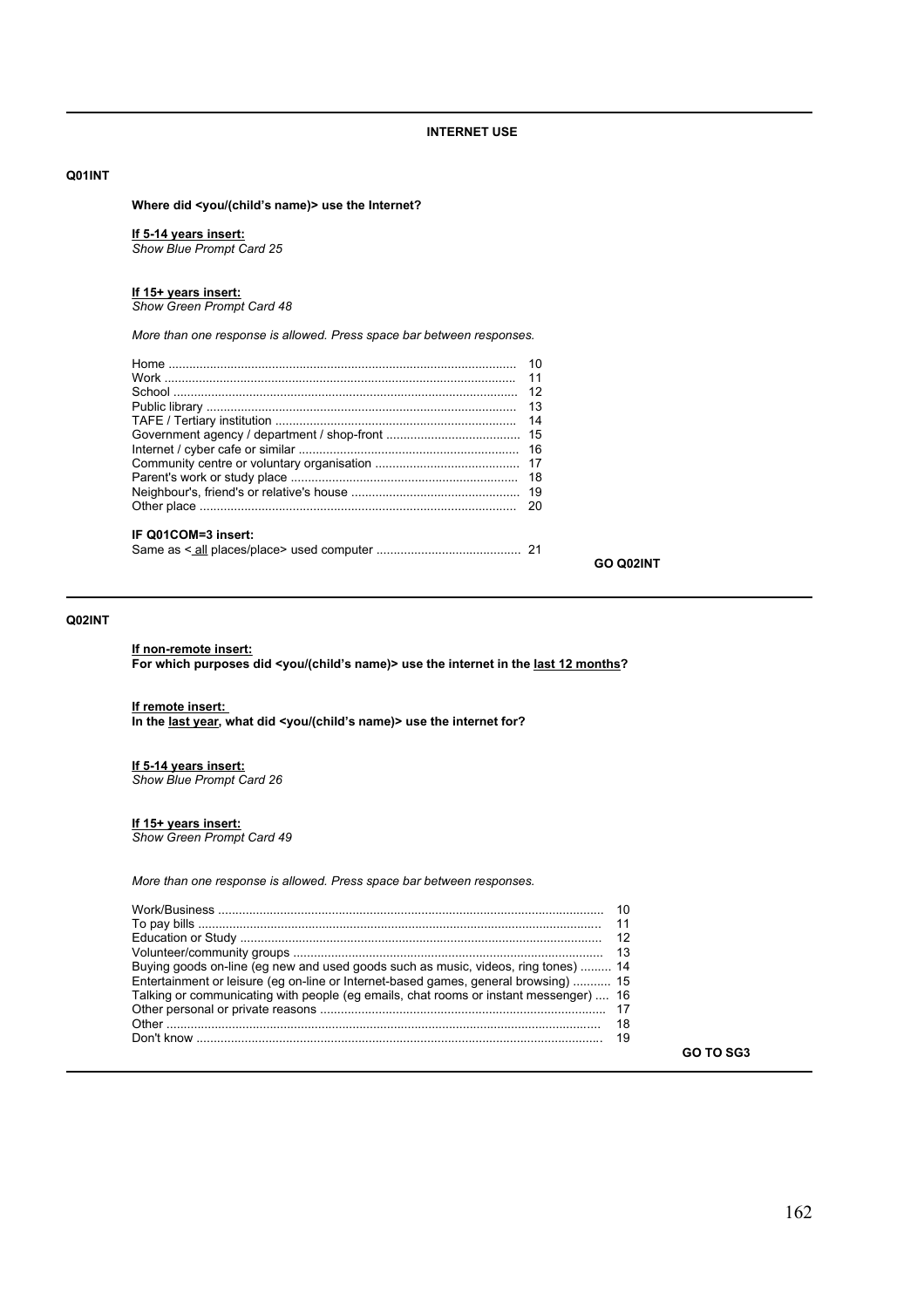# **SG3**

|  | <b>GO TO Q03INT</b> |
|--|---------------------|
|  | <b>GO TO SG4</b>    |

# **Q03INT**

**On average, does (childís name) spend more than 2 hours per day watching TV, videos, <DVDs or using a computer/or DVDs>?**

*Ctrl K may be used here if necessary*

| Ctrl K |  |
|--------|--|

**GO TO SG4**

# **SG4**

If aged 15+ ....................................... 1 **GO TO Q01SMO** Otherwise ......................................... 2 **GO TO SMOKING MODULE (SG19)**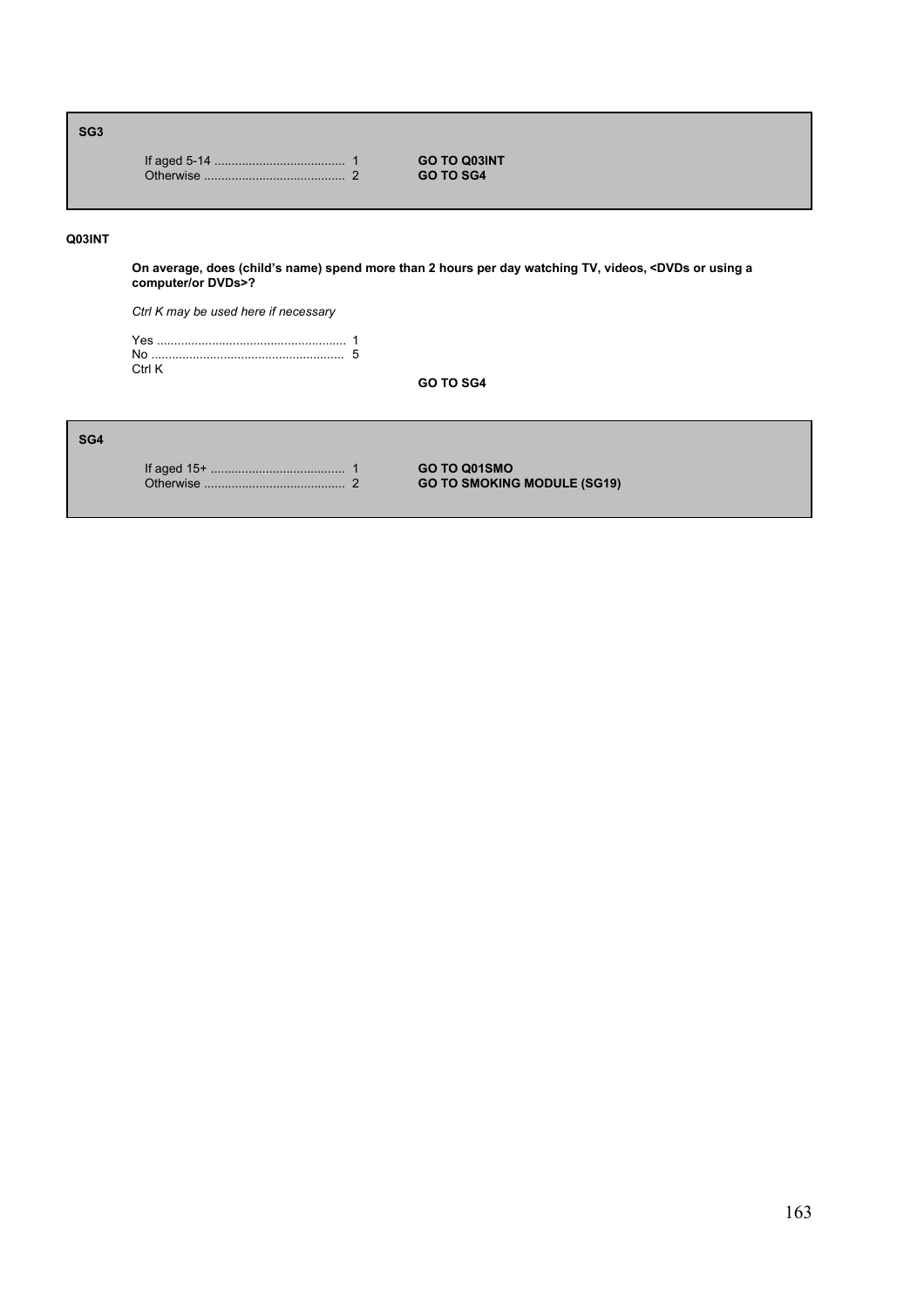### **SMOKING**

### **Q01SMO**

**(I would now like to ask you some questions about smoking.)**

### **Do you currently smoke?**

| Yes | GO TO Q02SMO        |
|-----|---------------------|
| No  | <b>GO TO Q05SMO</b> |

# **Q02SMO**

**Do you smoke regularly, that is, at least once a day?**

|  | GO TO Q04SMO |
|--|--------------|
|  | GO TO Q03SMO |

### **Q03SMO**

**Do you smoke at least once a week?**

|     | <b>GO TO Q04SMO</b> |
|-----|---------------------|
| .No | <b>GO TO Q05SMO</b> |

# **Q04SMO**

**How many cigarettes or roll your own cigarettes do you usually smoke per day or week?**

*Ctrl K may be entered here if necessary.*

1..999 **GO TO Q04ASMO** GO TO SG17

### **Q04ASMO**

*Identify whether response is per day or per week.*

Day .......................................................1 Week .................................................... 2

**GO TO SG17**

**SG17**

If Q02SMO=1.................................... 1 **GO TO Q08SMO** If Q02SMO=5 ................................... 2 **GO TO Q05SMO**

### **Q05SMO**

**Have you ever smoked regularly (that is, at least once a day)?**

Yes ....................................................... 1 No ........................................................ 5

**GO TO Q06SMO**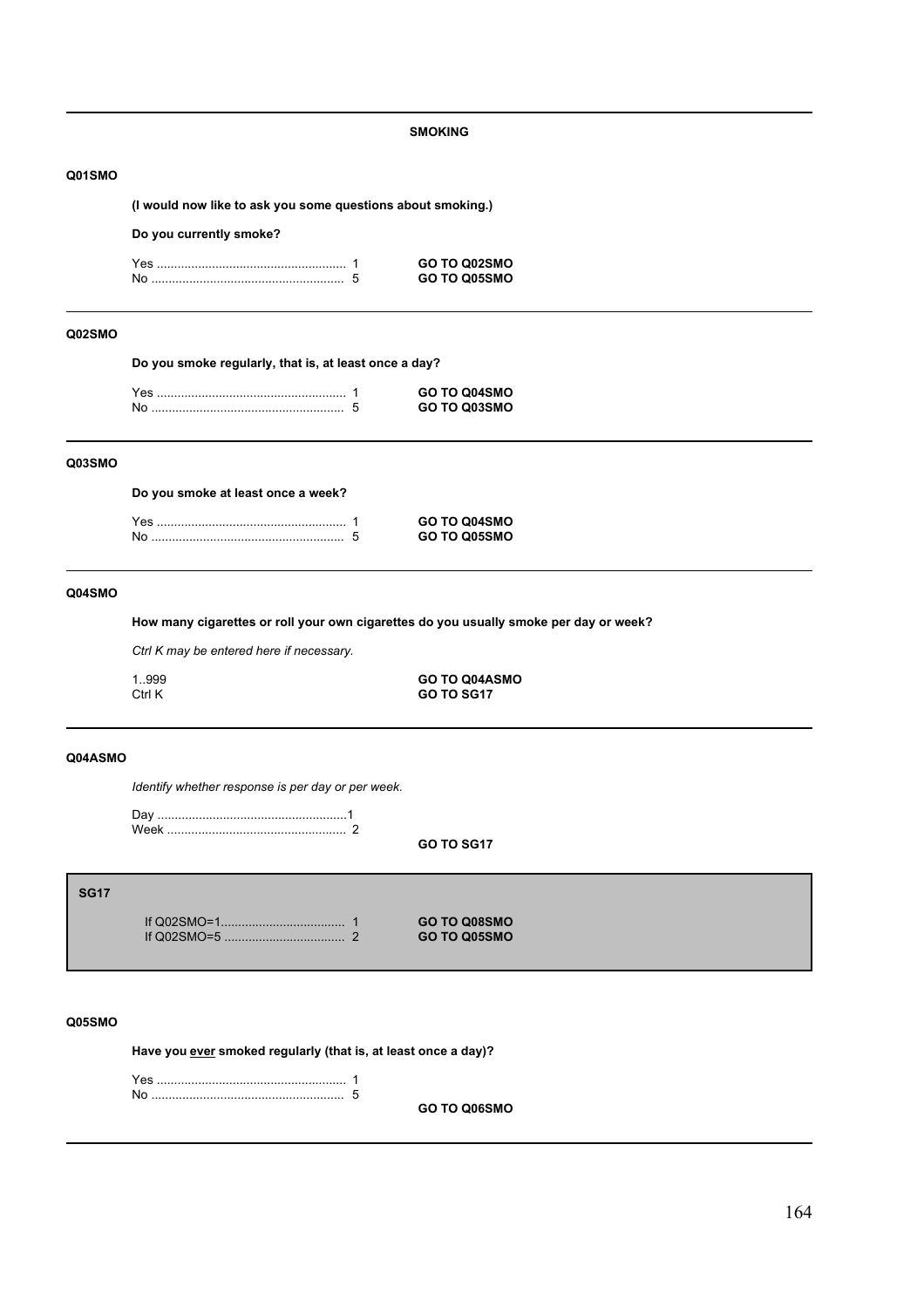### **Q06SMO**

**Have you smoked at least 100 cigarettes in your entire life?**

|  | GO TO SG18   |
|--|--------------|
|  | GO TO Q07SMO |

# **Q07SMO**

**Have you smoked pipes, cigars or other tobacco products at least 20 times in your entire life?**

**GO TO SG18**

# **SG18**

|  | <b>GO TO Q08SMO</b> |
|--|---------------------|
|  | GO TO Q11SMO        |
|  | <b>GO TO Q01ALI</b> |

### **Q08SMO**

**Have you tried to quit or reduce the amount you smoke in the last <12 months/year>?**

*Prompt for which tried*

|  | GO TO Q09SMO |
|--|--------------|
|  | GO TO Q09SMO |
|  | GO TO Q09SMO |
|  | GO TO SG19   |

### **Q09SMO**

**What are all the reasons why you tried to (quit/reduce the amount you smoke)?**

*More than one response is allowed. Press space bar between responses.*

|  | <b>GO TO SG19</b> |
|--|-------------------|
|  | <b>GO TO SG19</b> |
|  | GO TO SG19        |
|  | <b>GO TO SG19</b> |
|  | <b>GO TO SG19</b> |
|  | GO TO SG19        |
|  | <b>GO TO SG19</b> |
|  | GO TO SG19        |
|  | GO TO SG19        |
|  | GO TO Q10SMO      |
|  | <b>GO TO SG19</b> |

### **Q10SMO**

*Specify other reason*

| . | 7.18 |
|---|------|
|   |      |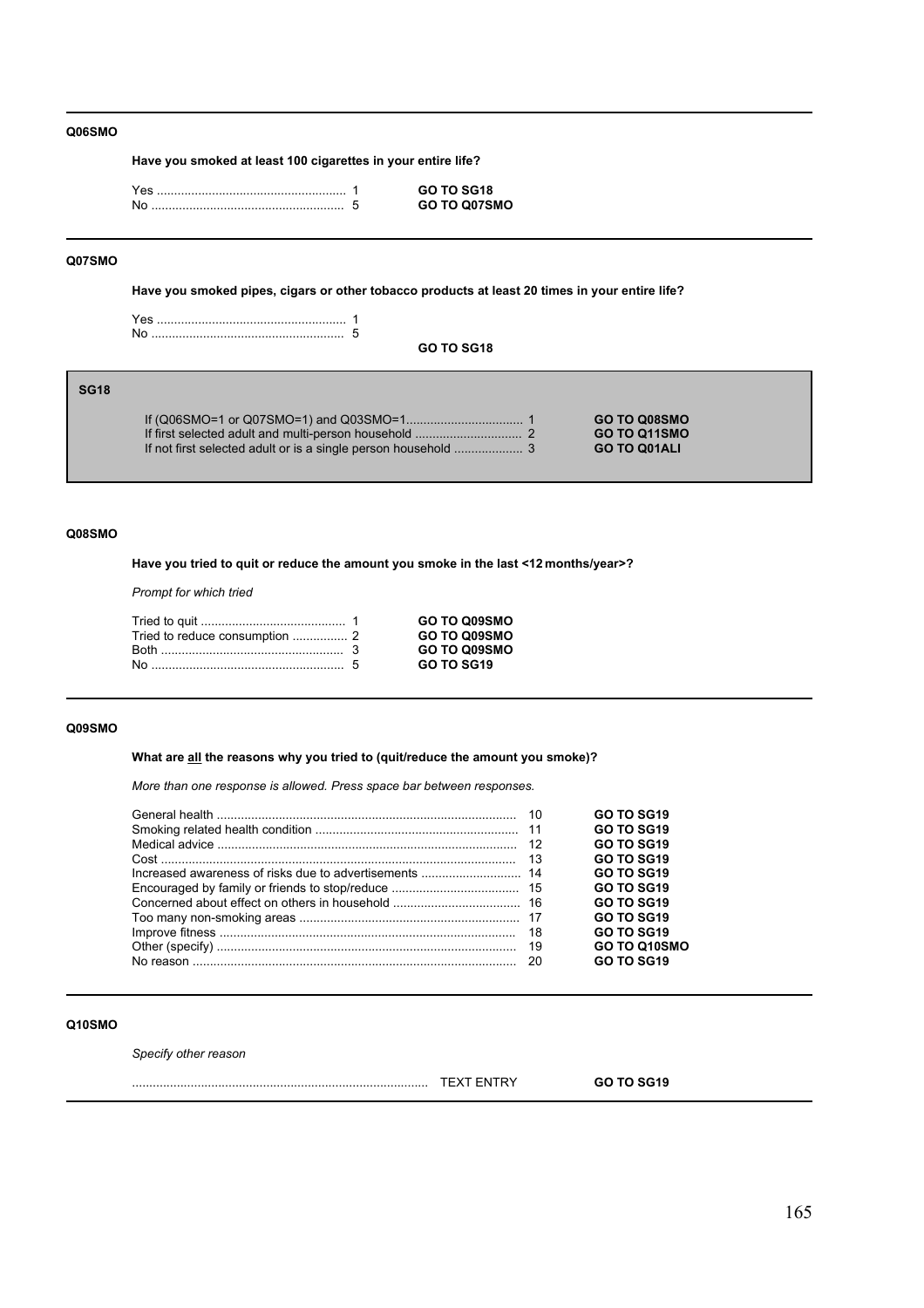# **SG19**

|                                                                         | GO TO Q11SMO                        |
|-------------------------------------------------------------------------|-------------------------------------|
|                                                                         | <b>GO TO Q01ALI</b>                 |
| If first selected child age < 15 and no selected adults in household  3 | GO TO Q11SMO                        |
|                                                                         | <b>GO TO END OF SURVEY (Q03END)</b> |

# **Q11SMO**

**Does anyone <else> in this household smoke regularly, that is, at least once a day?**

|    | <b>GO TO Q12SMO</b> |
|----|---------------------|
| No | GO TO SG20          |

# **SG20**

|  | <b>GO TO Q12SMO</b>                 |
|--|-------------------------------------|
|  | <b>GO TO END OF SURVEY (Q03END)</b> |
|  | <b>GO TO Q01ALI</b>                 |

# **Q12SMO**

**<Do you or does anyone in this household/Does anyone in this household/Do you> usually smoke inside the house?**

**GO TO SG21**

**SG21**

If aged 15+ ....................................... 1 **GO TO Q01ALI GO TO END OF SURVEY (Q03END)**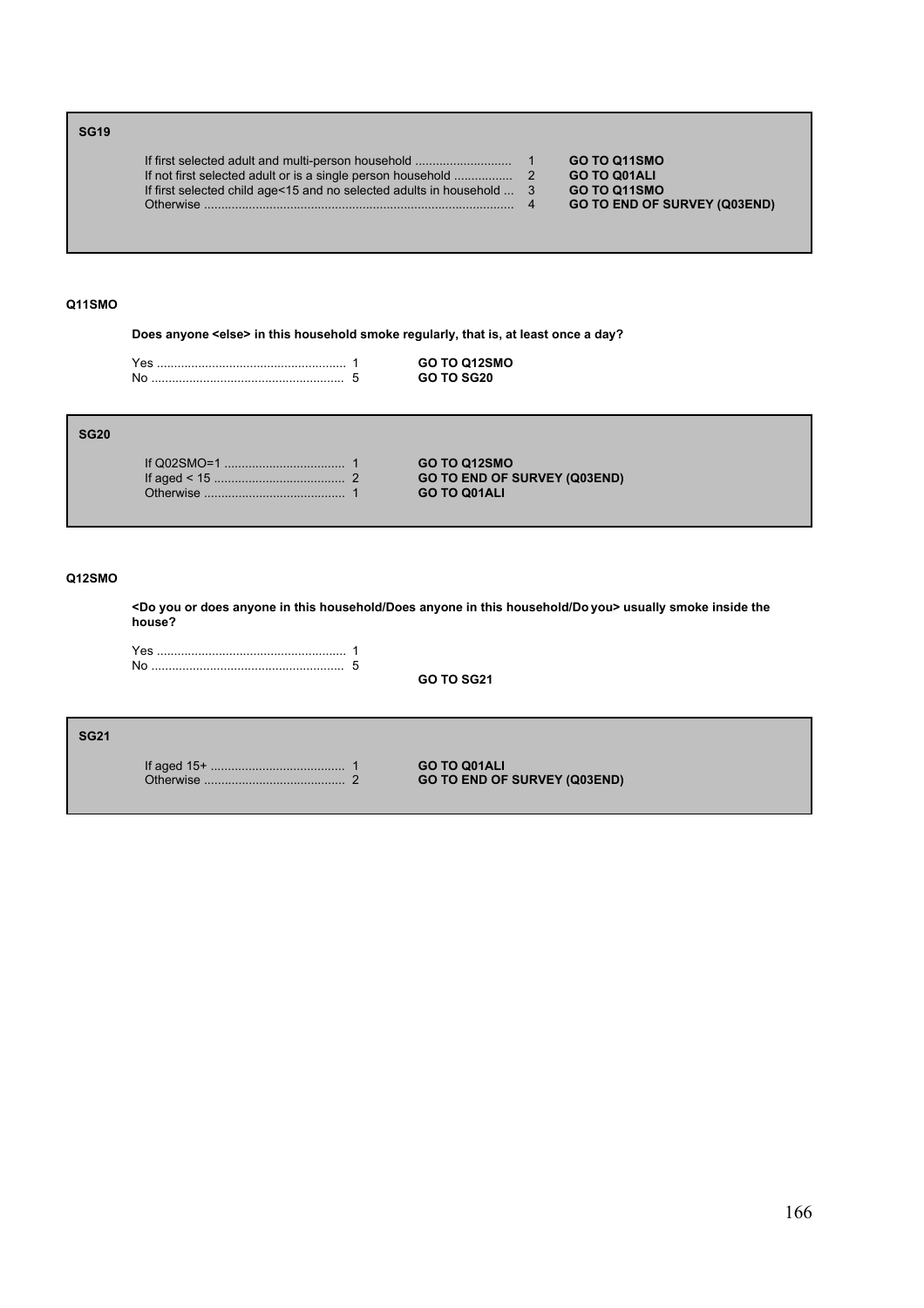### **ALCOHOL CONSUMPTION**

# **Q01ALI**

**(The next questions are about alcoholic drinks/grog.**

**The answers you give are confidential, just like the rest of the survey. This means that I won't tell anybody else.)** 

*If the interview is not being conducted in private please ask whether they would like to go somewhere and talk alone.*

Press [1] to continue

# **Q01ALC**

# **If non-remote insert:**

**(Some people may drink more or less than others, depending on their lifestyle and individual choices.)**

**If remote insert: (Some people drink more or less than others depending on their personal choices.)**

**Have you had a drink of alcohol/grog in the last <12 months/year>?**

| Yes | <b>GO TO Q02ALC</b>               |
|-----|-----------------------------------|
| No  | <b>GO TO SUBSTANCE USE MODULE</b> |

### **Q02ALC**

**How often do you drink (alcohol/grog)?**

|  | <b>GO TO Q03ALC</b>               |
|--|-----------------------------------|
|  | GO TO Q03ALC                      |
|  | <b>GO TO Q03ALC</b>               |
|  | <b>GO TO Q03ALC</b>               |
|  | <b>GO TO Q03ALC</b>               |
|  | GO TO Q03ALC                      |
|  | GO TO Q03ALC                      |
|  | <b>GO TO Q03ALC</b>               |
|  | GO TO Q03ALC                      |
|  | <b>GO TO Q03ALC</b>               |
|  | <b>GO TO SUBSTANCE USE MODULE</b> |
|  |                                   |

### **Q03ALC**

**Thinking about days that you drink, what do you usually drink in a day?**

*Prompt to get volumes/quantities*

*Enter type of drink and volumes/quantities*

*Record their share if drinks are shared.*

*Ctrl K may be entered here if necessary.*

...................................................................................... TEXT ENTRY

Ctrl K

**GO TO SG22**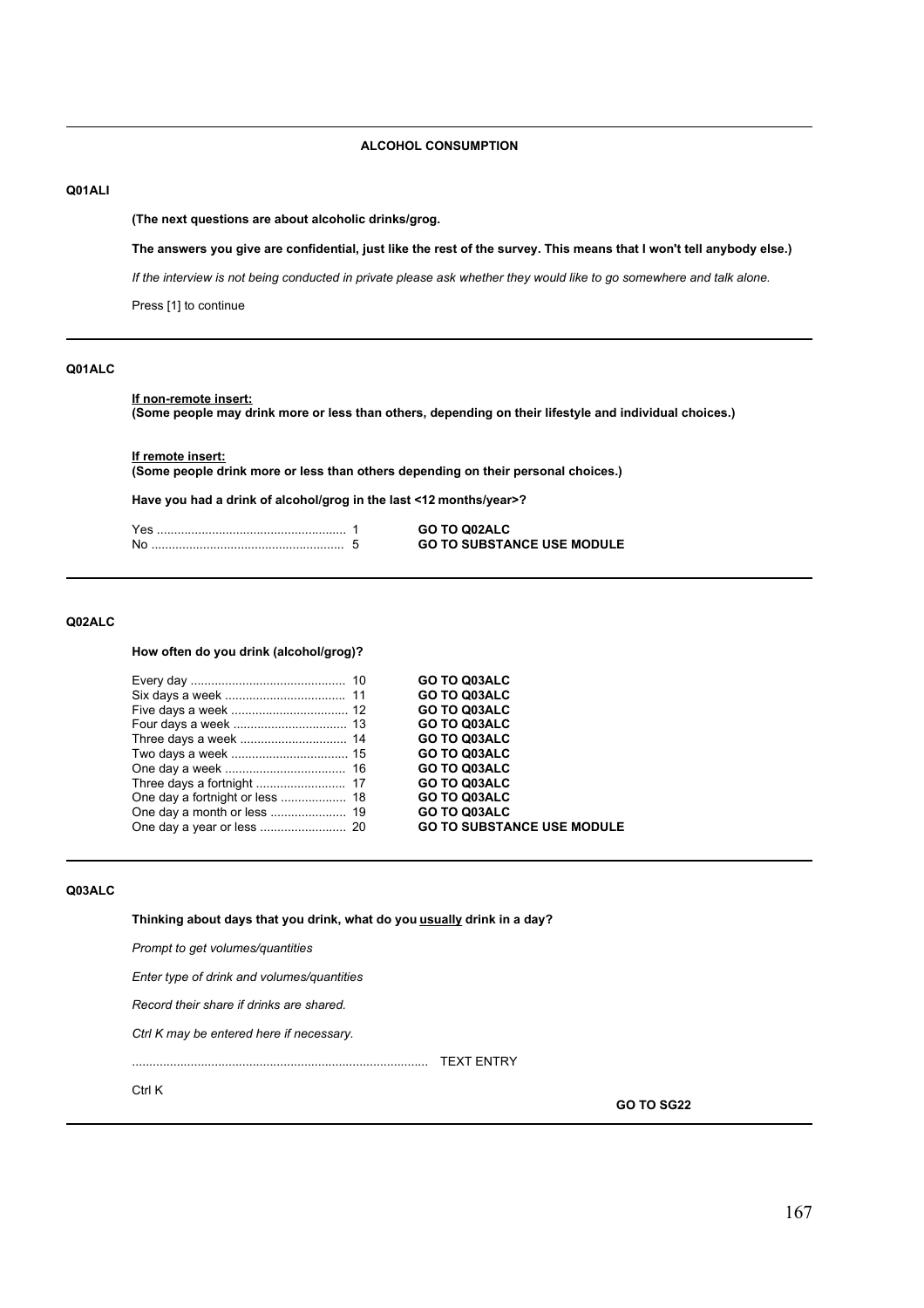# **SG22** If interview mode .............................. 1 **GO TO Q05ALC** If home edit mode ............................. 2 **GO TO Q04ALC Q04ALC** *Calculate and enter number of standard drinks.* (0...999) **GO TO Q05ALC Q05ALC Have you had a drink of (alcohol/grog) in the last two weeks?** Yes ....................................................... 1 **GO TO Q06ALC** No ........................................................ 5 **GO TO SUBSTANCE USE MODULE Q06ALC**

**I would like you to think about the day in the last two weeks when you drank the most.** 

**What did you drink?**

*Prompt to get volumes/quantities*

*Enter type of drink and volumes/quantities*

*Record their share if drinks are shared.*

*Ctrl K may be entered here if necessary.*

...................................................................................... TEXT ENTRY

Ctrl K

**GO TO SG23**

**SG23** If home edit mode ............................. 2 **GO TO Q07ALC**

If interview mode .............................. 1 **GO TO SUBSTANCE USE MODULE**

### **Q07ALC**

*Calculate and enter number of standard drinks.*

(0...999) **GO TO SUBSTANCE USE MODULE**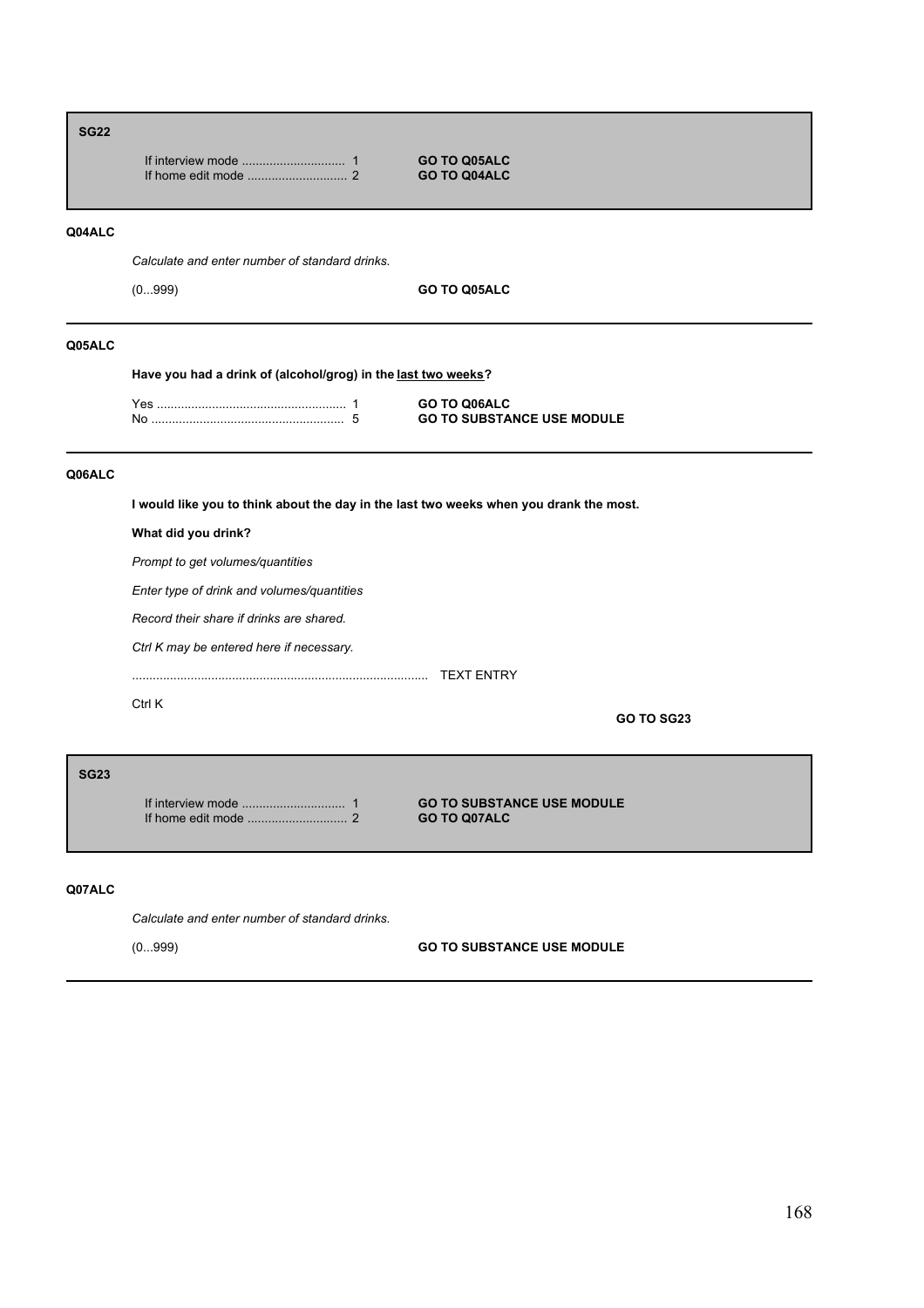### **SUBSTANCE USE**

### **Q01SUI/Q01END**

**If non-remote insert:**

**Just before I finalise this interview I have a few last questions that I would like to ask.**

**As part of the series of questions related to your health I need you to complete the following form on the types of medications and other substances that you may or may not use.**

**This form is confidential and what you answer will not be shown to any other person.**

**Would you complete this for me and hand it back to me before I leave?**

*If yes, provide respondent with confidential envelope with form.*

### **If remote insert:**

**The next questions are about any drugs and stuff you may have used.**

**As I've said before I won't tell anybody else about the answers you give me.**

**Let me know if you don't want to answer a question.**

**Are you ok for me to start asking the questions?**

*Identify form/topic response status*

| <b>GO TO SG1A</b>   |
|---------------------|
| <b>GO TO Q03END</b> |

### **SG1A**

|  | <b>GO TO Q03END</b> |
|--|---------------------|
|  | <b>GO TO Q01SUB</b> |
|  | <b>GO TO Q01SUB</b> |

#### **Q01SUB**

### **Have you ever used pain killers (or Analgesics)?**

*Examples include Aspirin, Panadol, Disprin, Codeine, Paracetamol, Mersyndol* 

|  | <b>GO TO Q02SUB</b> |
|--|---------------------|
|  | <b>GO TO Q04SUB</b> |
|  | <b>GO TO Q04SUB</b> |

### **Q02SUB**

**If non-remote insert:**

**Have you used Pain Killers or Analgesics for non-medical purposes?**

#### **If remote insert:**

**Have you used Pain Killers (or Analgesics) when you were not sick?**

|  | <b>GO TO Q03SUB</b> |
|--|---------------------|
|  | <b>GO TO Q04SUB</b> |
|  | <b>GO TO Q04SUB</b> |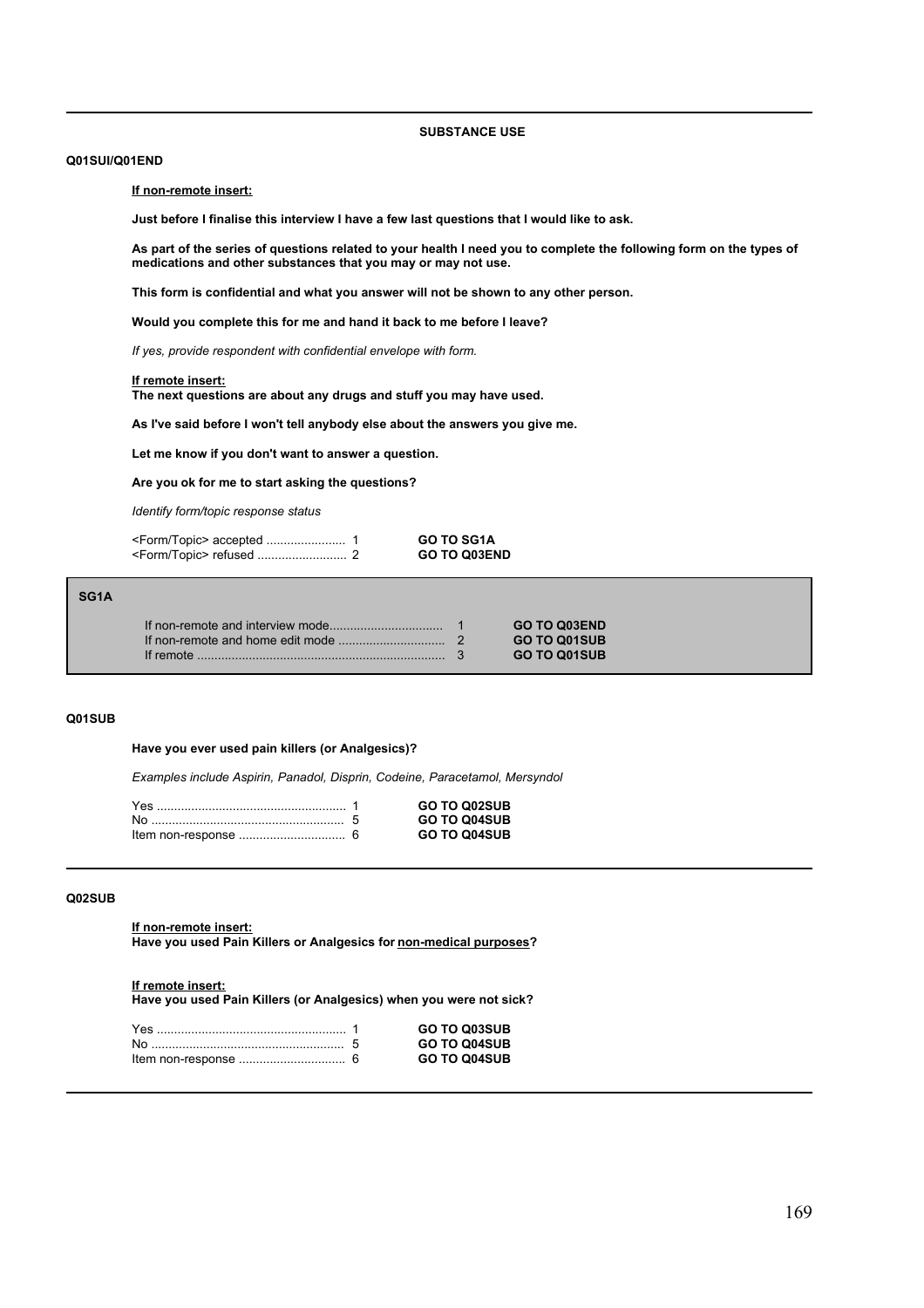### **Q03SUB**

### **If non-remote insert:**

**Have you used Pain Killers or Analgesics for non-medical purposes in the last 12 months?**

### **If remote insert:**

**Have you used them in the last year when you were not sick?**

**GO TO Q04SUB**

### **Q04SUB**

### **Have you ever used Tranquillisers or Sleeping Pills?**

*Examples include Benzos, Temazzies, Tranks, Sleepers, Valium, Serapax, Mandrax, Mandies, Rohypnol, Rowies.*

|  | <b>GO TO Q05SUB</b> |
|--|---------------------|
|  | GO TO SG1           |
|  | GO TO SG1           |

### **Q05SUB**

### **If non-remote insert:**

**Have you ever used Tranquillisers or Sleeping pills for non-medical purposes?**

### **If remote insert:**

**Have you ever used Tranquillisers or Sleeping pills when you were not sick?**

|    | <b>GO TO Q06SUB</b> |
|----|---------------------|
| N∩ | GO TO SG1           |
|    | GO TO SG1           |

### **Q06SUB**

### **If non-remote insert:**

**Have you used Tranquillisers or Sleeping pills for non-medical purposes in the last 12 months?**

#### **If remote insert:**

**Have you used them in the last year when you were not sick?**

**GO TO SG1**

# **SG1**

|  | <b>GO TO Q07SUB</b> |
|--|---------------------|
|  | <b>GO TO Q09SUB</b> |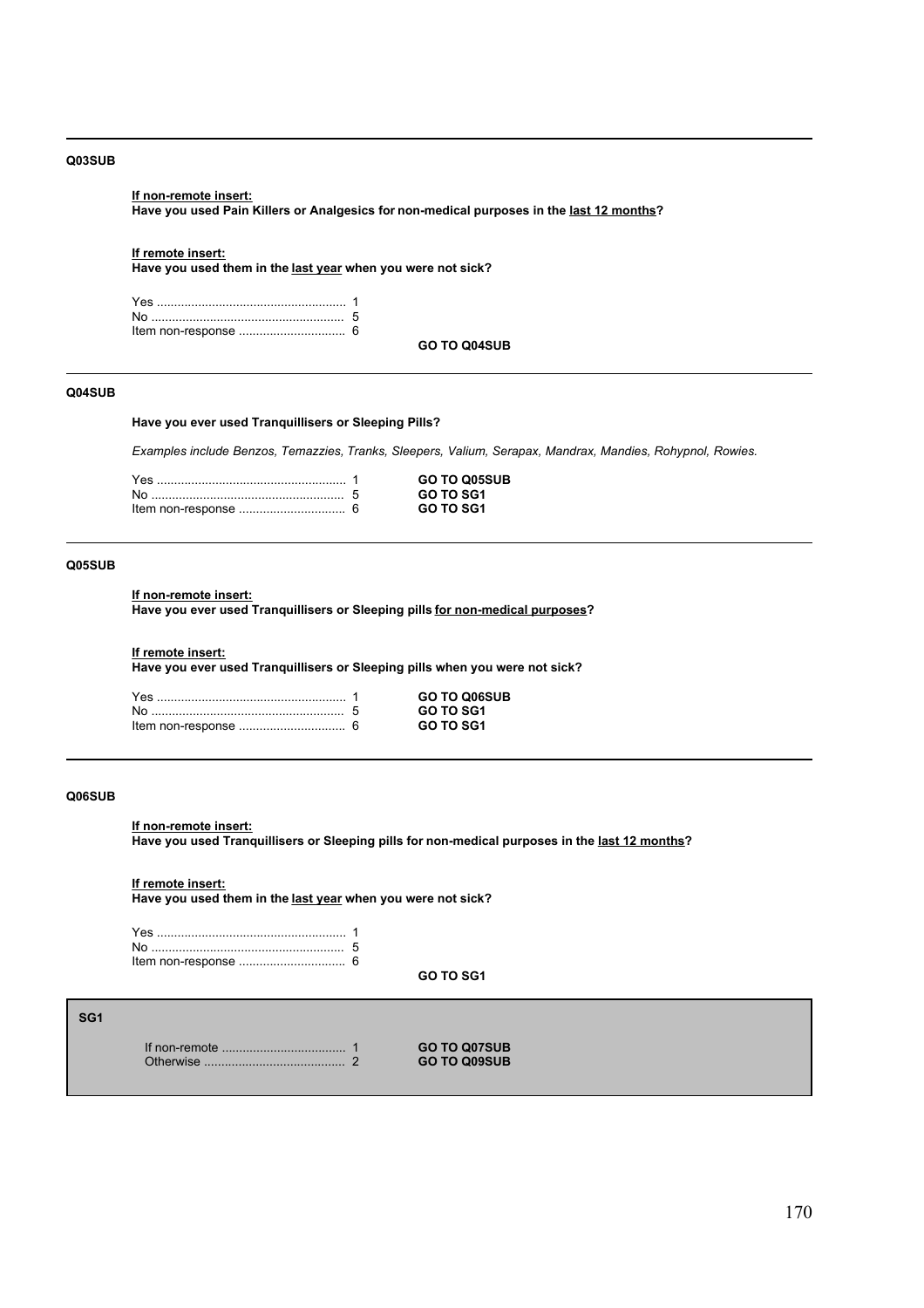### **Q07SUB**

# **Have you ever used Amphetamines or Speed?**

|  | <b>GO TO Q08SUB</b> |
|--|---------------------|
|  | <b>GO TO Q09SUB</b> |
|  | <b>GO TO Q09SUB</b> |

### **Q08SUB**

**Have you used Amphetamines or Speed in the last 12 months?**

**GO TO Q09SUB**

# **Q09SUB**

**Have you ever used Marijuana, Hashish or Cannabis Resin?**

|  | <b>GO TO Q10SUB</b> |
|--|---------------------|
|  | <b>GO TO SG2</b>    |
|  | <b>GO TO SG2</b>    |

# **Q10SUB**

**Have you used Marijuana, Hashish or Cannabis Resin in the last <12 months/year>?**

**GO TO SG2**

| ۰. |    |
|----|----|
|    | ۰. |
|    |    |

|  | <b>GO TO Q11SUB</b> |
|--|---------------------|
|  | <b>GO TO Q13SUB</b> |

### **Q11SUB**

# **Have you ever used Heroin?**

|  | <b>GO TO Q12SUB</b> |
|--|---------------------|
|  | <b>GO TO Q13SUB</b> |
|  | <b>GO TO Q13SUB</b> |

# **Q12SUB**

**Have you used Heroin in the last 12 months?**

**GO TO Q13SUB**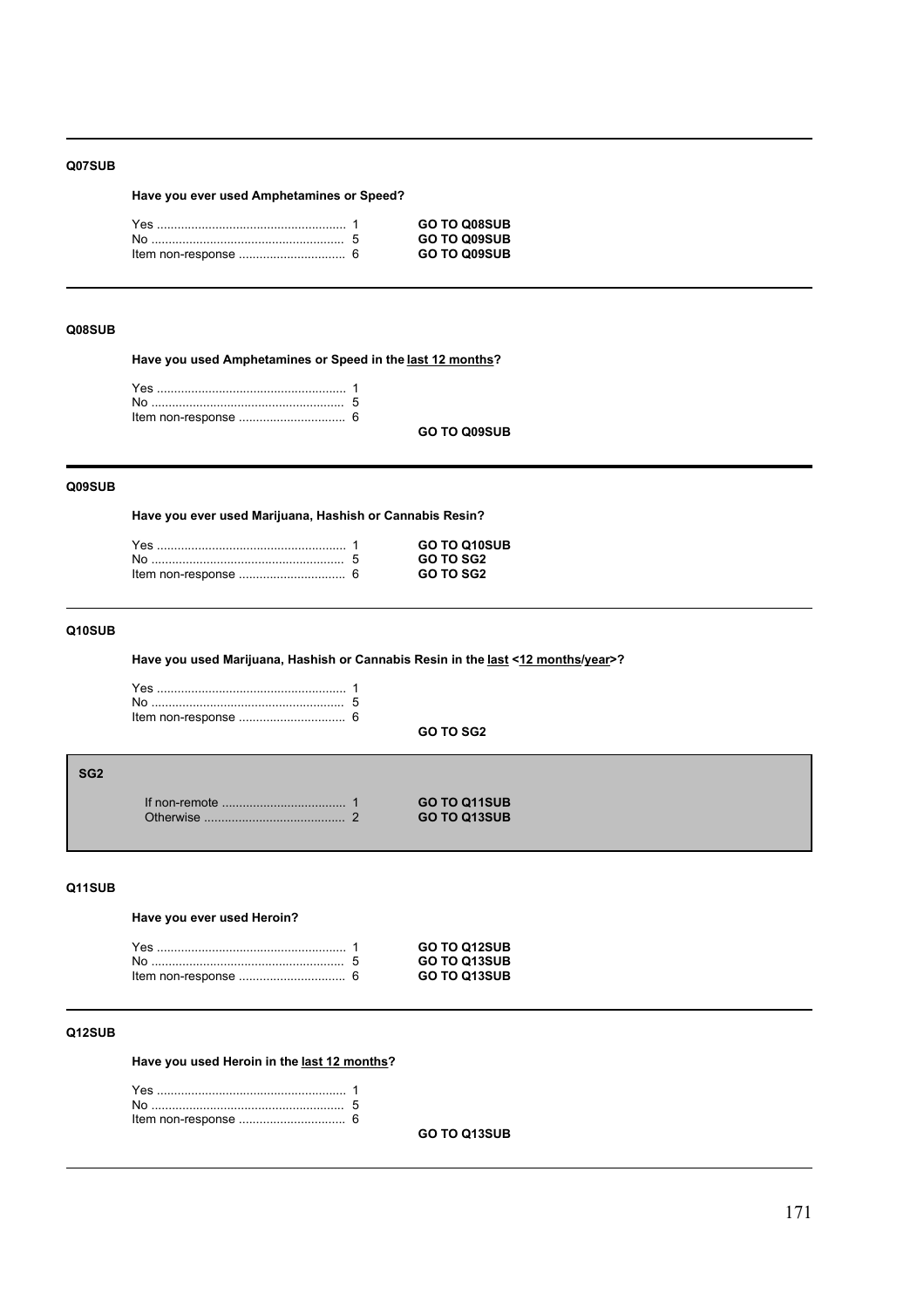# **Q13SUB**

# **Have you ever used Methadone?**

*Examples include Linctus (Liquid methadone), Mixture, Meth, Amps, Phy, Phialls, Frizzies*

|  | <b>GO TO Q14SUB</b> |
|--|---------------------|
|  | GO TO SG3           |
|  | <b>GO TO SG3</b>    |

# **Q14SUB**

**If non-remote insert: Have you used Methadone for non-medical purposes?**

### **If remote insert:**

**Have you used Methadone when you were not sick?**

|  | <b>GO TO Q15SUB</b> |
|--|---------------------|
|  | GO TO SG3           |
|  | GO TO SG3           |

# **Q15SUB**

### **If non-remote insert:**

**Have you used Methadone for non-medical purposes in the last 12 months?**

### **If remote insert:**

**Have you used them in the last year when you were not sick?**

#### **GO TO SG3**

| SG3 |           |                     |  |
|-----|-----------|---------------------|--|
|     |           | <b>GO TO Q16SUB</b> |  |
|     | Otherwise | <b>GO TO Q24SUB</b> |  |

# **Q16SUB**

**Have you ever used Cocaine?**

|  | <b>GO TO Q17SUB</b> |
|--|---------------------|
|  | <b>GO TO Q18SUB</b> |
|  | <b>GO TO Q18SUB</b> |

# **Q17SUB**

**Have you used Cocaine in the last 12 months?**

**GO TO Q18SUB**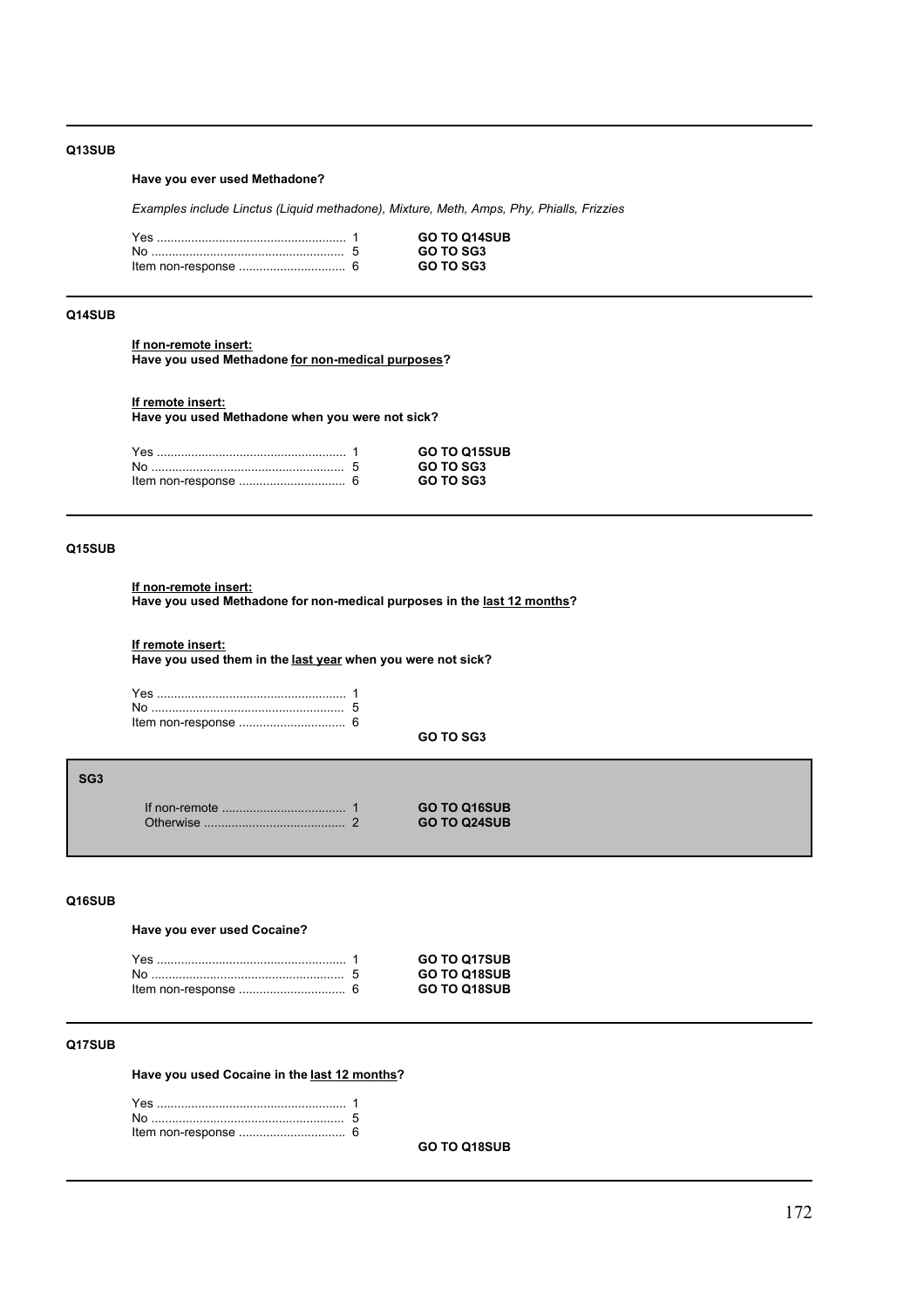### **Q18SUB**

**Have you ever used LSD or Synthetic Hallucinogens?**

| <b>GO TO Q19SUB</b> |
|---------------------|
| <b>GO TO Q20SUB</b> |
| <b>GO TO Q20SUB</b> |
|                     |

### **Q19SUB**

**Have you used LSD or Synthetic Hallucinogens in the last 12 months?**

|  | GO TO 020SUB |
|--|--------------|

# **Q20SUB**

**Have you ever used Naturally Occurring Hallucinogens?**

|  | <b>GO TO Q21SUB</b> |
|--|---------------------|
|  | <b>GO TO Q22SUB</b> |
|  | <b>GO TO Q22SUB</b> |

# **Q21SUB**

**Have you used Naturally Occurring Hallucinogens in the last 12 months?**

**GO TO Q22SUB**

### **Q22SUB**

**Have you ever used Ecstasy or Designer Drugs?**

|  | <b>GO TO Q23SUB</b> |
|--|---------------------|
|  | <b>GO TO Q24SUB</b> |
|  | <b>GO TO Q24SUB</b> |

### **Q23SUB**

**Have you used Ecstasy or Designer Drugs in the last 12 months?**

**GO TO Q24SUB**

# **Q24SUB**

**Have you ever sniffed petrol?**

|  | <b>GO TO Q25SUB</b> |
|--|---------------------|
|  | <b>GO TO Q26SUB</b> |
|  | <b>GO TO Q26SUB</b> |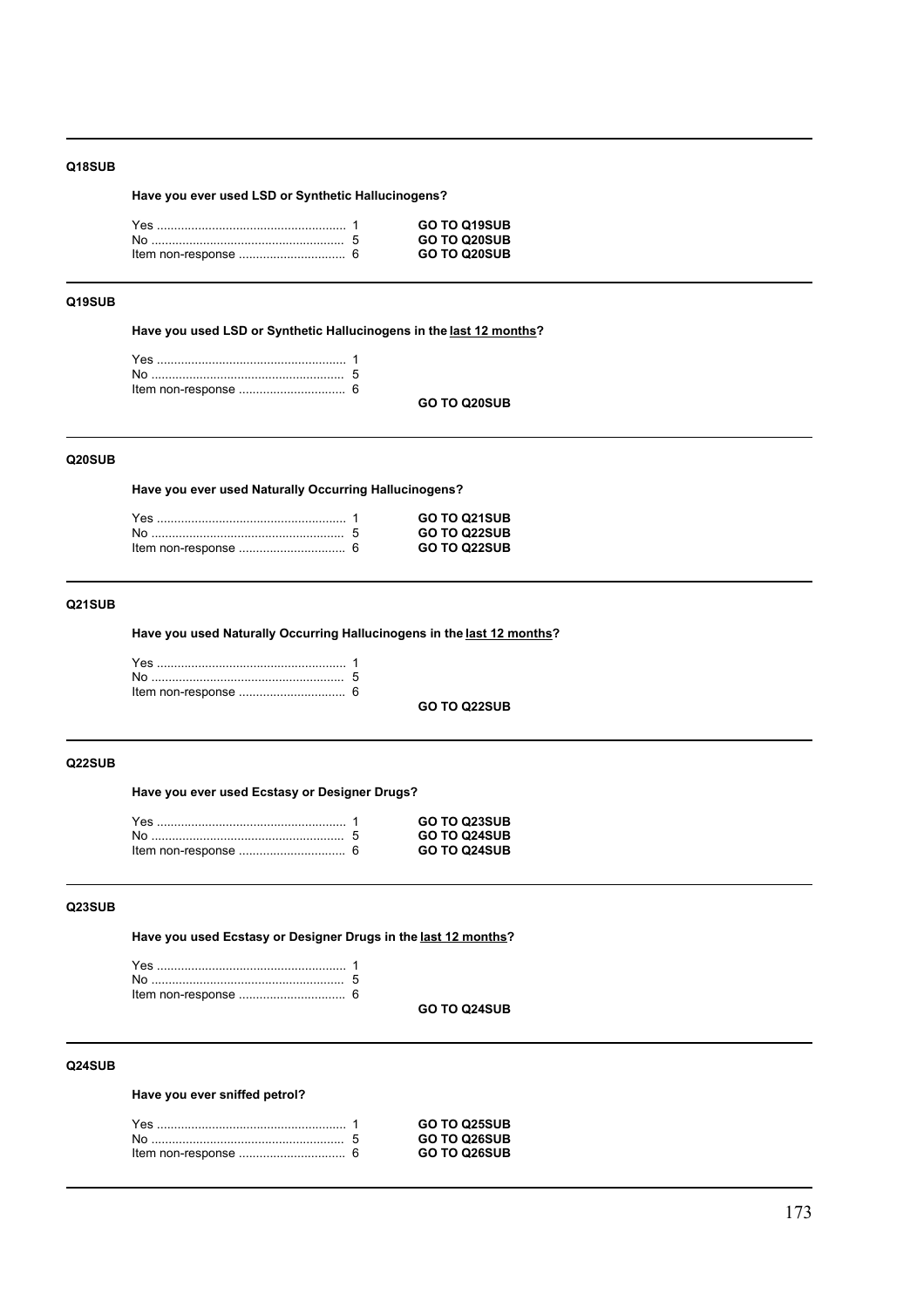### **Q25SUB**

**Have you sniffed petrol in the last <12 months/year>?**

**GO TO Q26SUB**

### **Q26SUB**

**If non-remote insert: Have you ever used other inhalants?**

#### **If remote insert:**

**Have you ever sniffed glue, solvents, paint thinners, aerosols or anything else?**

*Examples include Chroming, Laughing Gas, Whippits, Nitrous, Snappers, Poppers, Pearlers, Rushamines, Locker Room, Bolt, Bullet, Rush, Climax, Red Gold*

|  | <b>GO TO Q27SUB</b> |
|--|---------------------|
|  | <b>GO TO Q28SUB</b> |
|  | <b>GO TO Q28SUB</b> |

# **Q27SUB**

**If non-remote insert:**

**Have you used Other Inhalants in the last 12 months?**

**If remote insert:**

**Have you sniffed them in the last year?**

**GO TO Q28SUB**

**GO TO SG4**

### **Q28SUB**

**Have you ever used Kava?**

|  | <b>GO TO Q29SUB</b> |
|--|---------------------|
|  | <b>GO TO SG4</b>    |
|  | <b>GO TO SG4</b>    |

# **Q29SUB**

**Have you used Kava in the <12 months/year>?**

# **SG4**

|  | <b>GO TO Q03END</b> |
|--|---------------------|
|  | <b>GO TO Q30SUB</b> |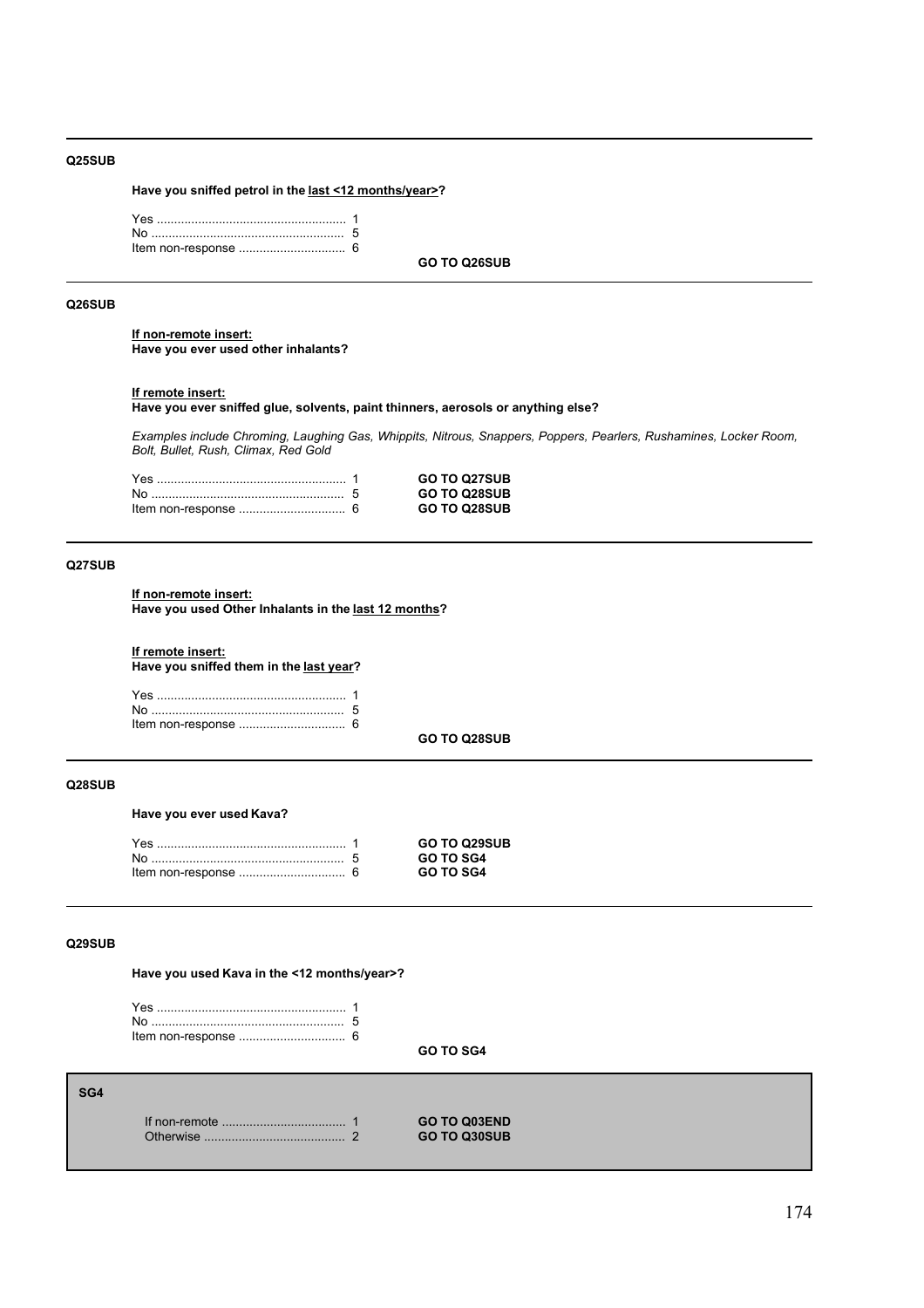### **Q30SUB**

**Have you ever tried any other substances, like the ones I've just mentioned, that you can inject, sniff, chew, smoke or use in some other way?**

*Prompt to ensure that not including medications.*

|  | <b>GO TO Q31SUB</b> |
|--|---------------------|
|  | <b>GO TO Q03END</b> |
|  | <b>GO TO Q03END</b> |

# **Q31SUB**

# **What else have you used?**

*More than one response is allowed. Press space bar between responses.*

|  | <b>GO TO Q33SUB</b> |
|--|---------------------|
|  | <b>GO TO Q33SUB</b> |
|  | <b>GO TO Q33SUB</b> |
|  | <b>GO TO Q33SUB</b> |
|  | <b>GO TO Q33SUB</b> |
|  | <b>GO TO Q33SUB</b> |
|  | <b>GO TO Q32SUB</b> |
|  |                     |

# **Q32SUB**

*Specify other drug used*

| -----<br>- - |  |
|--------------|--|
|              |  |

# **Q33SUB**

**Have you used <this/any of these> in the last year?**

*If yes prompt for which ones.*

*More than one response is allowed. Press space bar between responses.*

**GO TO Q03END**